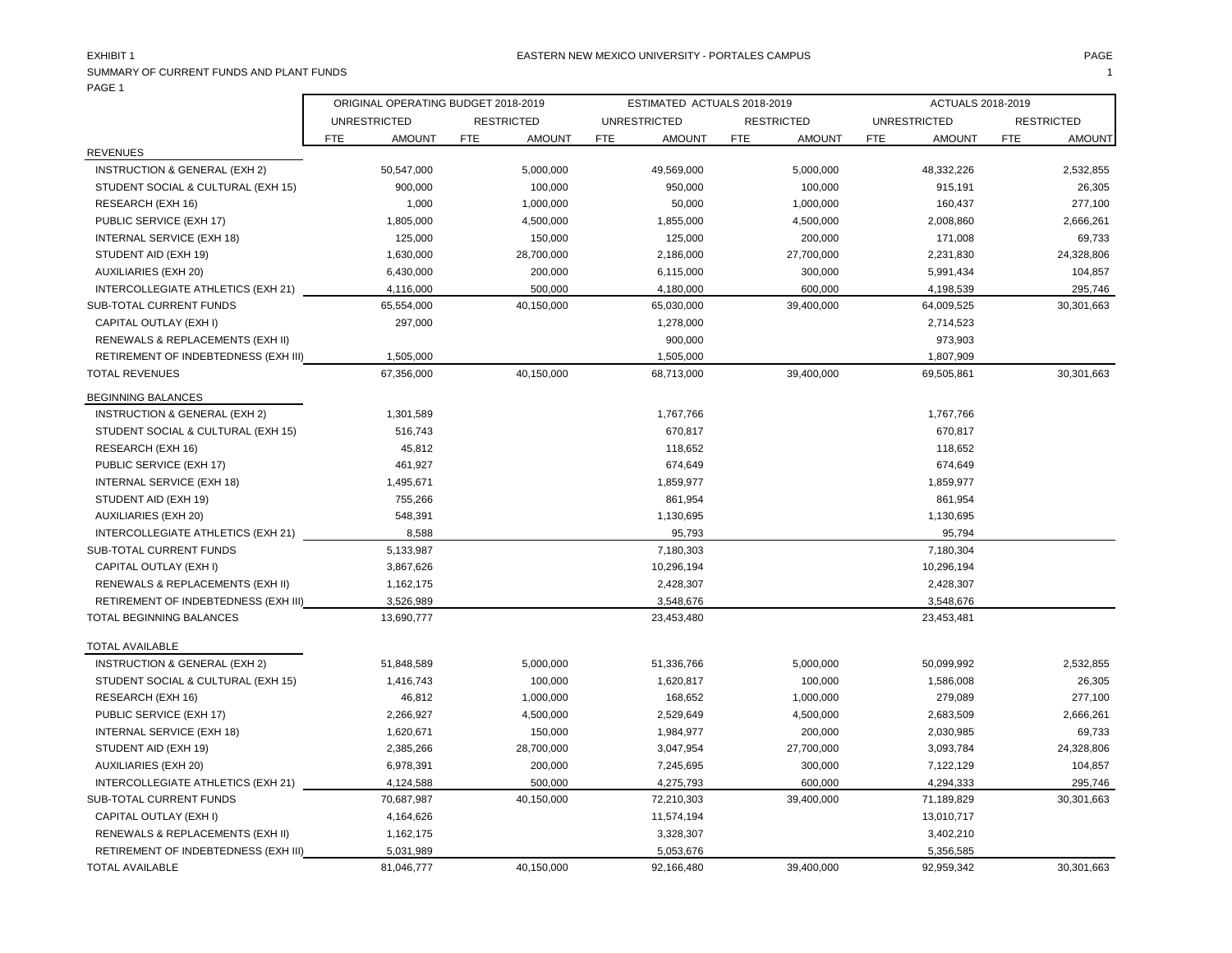PAGE 2

| 1 A J L 2                                                     |                                     |                         |            |                   |                             |                         |            |                   |                   |                         |            |                   |
|---------------------------------------------------------------|-------------------------------------|-------------------------|------------|-------------------|-----------------------------|-------------------------|------------|-------------------|-------------------|-------------------------|------------|-------------------|
|                                                               | ORIGINAL OPERATING BUDGET 2018-2019 |                         |            |                   | ESTIMATED ACTUALS 2018-2019 |                         |            |                   | ACTUALS 2018-2019 |                         |            |                   |
|                                                               |                                     | <b>UNRESTRICTED</b>     |            | <b>RESTRICTED</b> |                             | <b>UNRESTRICTED</b>     |            | <b>RESTRICTED</b> |                   | <b>UNRESTRICTED</b>     |            | <b>RESTRICTED</b> |
|                                                               | FTE                                 | <b>AMOUNT</b>           | <b>FTE</b> | <b>AMOUNT</b>     | <b>FTE</b>                  | <b>AMOUNT</b>           | <b>FTE</b> | <b>AMOUNT</b>     | <b>FTE</b>        | <b>AMOUNT</b>           | <b>FTE</b> | <b>AMOUNT</b>     |
| <b>EXPENDITURES</b>                                           |                                     |                         |            |                   |                             |                         |            |                   |                   |                         |            |                   |
| <b>INSTRUCTION &amp; GENERAL (EXH 2)</b>                      | 503.97                              | 44,754,000              | 55.02      | 5,000,000         | 503.91                      | 44,254,000              | 54.76      | 5,000,000         | 498.14            | 42,345,468              | 61.42      | 2,532,855         |
| STUDENT SOCIAL & CULTURAL (EXH 15)                            | 9.38                                | 900,000                 | 2.80       | 100,000           | 9.34                        | 1,000,000               | 2.80       | 100,000           | 8.09              | 898,755                 | 1.34       | 26,305            |
| RESEARCH (EXH 16)                                             | 2.10                                | 161,000                 | 0.41       | 1,000,000         | 2.04                        | 225,000                 | 0.41       | 1,000,000         | 1.88              | 204,057                 | 5.11       | 277,100           |
| PUBLIC SERVICE (EXH 17)                                       | 20.92                               | 1,816,000               | 2.40       | 4,500,000         | 20.92                       | 2,150,000               | 2.40       | 4,500,000         | 23.37             | 2,067,113               | 18.68      | 2,666,261         |
| INTERNAL SERVICE (EXH 18)                                     | 36.40                               | 120,000                 | 5.74       | 150,000           | 36.40                       | 200,000                 | 5.74       | 200,000           | 31.69             | (107, 541)              | 4.47       | 69,733            |
| STUDENT AID (EXH 19)                                          |                                     | 4,425,000               |            | 28,700,000        |                             | 4,981,000               |            | 27,700,000        |                   | 4,751,903               |            | 24,328,806        |
| AUXILIARIES (EXH 20)                                          | 34.74                               | 4,921,000               | 2.30       | 200,000           | 34.74                       | 4,930,000               | 2.30       | 300,000           | 28.50             | 4,399,965               | 3.73       | 104,857           |
| INTERCOLLEGIATE ATHLETICS (EXH 21)                            | 28.37                               | 4,116,000               | 1.57       | 500,000           | 28.37                       | 4,275,000               | 1.57       | 600,000           | 29.10             | 4,152,940               | 1.18       | 295,746           |
| <b>SUB-TOTAL CURRENT FUNDS</b>                                | 635.88                              | 61,213,000              | 70.24      | 40,150,000        | 635.72                      | 62,015,000              | 69.99      | 39,400,000        | 620.78            | 58,712,660              | 95.92      | 30,301,663        |
| CAPITAL OUTLAY (EXH I)                                        |                                     | 2,498,803               |            |                   |                             | 5,668,000               |            |                   |                   | 5,127,775               |            |                   |
| RENEWALS & REPLACEMENTS (EXH II)                              |                                     | 1,500,000               |            |                   |                             | 1,500,000               |            |                   |                   | 309,372                 |            |                   |
| RETIREMENT OF INDEBTEDNESS (EXH III)                          |                                     | 3,415,000               |            |                   |                             | 3,415,000               |            |                   |                   | 3,407,307               |            |                   |
| <b>TOTAL EXPENDITURES</b>                                     |                                     | 68,626,803              |            | 40,150,000        |                             | 72,598,000              |            | 39,400,000        |                   | 67,557,113              |            | 30,301,663        |
| TRANSFERS TO OR (FROM)                                        |                                     |                         |            |                   |                             |                         |            |                   |                   |                         |            |                   |
| INSTRUCTION & GENERAL (EXH 2)                                 |                                     | (5,742,000)             |            |                   |                             | (5,742,000)             |            |                   |                   | (5,742,000)             |            |                   |
| STUDENT SOCIAL & CULTURAL (EXH 15)                            |                                     |                         |            |                   |                             | (22,000)                |            |                   |                   | (22,000)                |            |                   |
| RESEARCH (EXH 16)                                             |                                     | 160,000                 |            |                   |                             | 160,000                 |            |                   |                   | 160,000                 |            |                   |
| PUBLIC SERVICE (EXH 17)                                       |                                     |                         |            |                   |                             |                         |            |                   |                   |                         |            |                   |
| INTERNAL SERVICE (EXH 18)                                     |                                     |                         |            |                   |                             |                         |            |                   |                   |                         |            |                   |
| STUDENT AID (EXH 19)                                          |                                     | 2,795,000               |            |                   |                             | 2,795,000               |            |                   |                   | 2,795,000               |            |                   |
| <b>AUXILIARIES (EXH 20)</b>                                   |                                     | (1,334,000)             |            |                   |                             | (1, 334, 000)           |            |                   |                   | (1,334,000)             |            |                   |
| INTERCOLLEGIATE ATHLETICS (EXH 21)                            |                                     |                         |            |                   |                             |                         |            |                   |                   |                         |            |                   |
| SUB-TOTAL CURRENT FUNDS                                       |                                     | (4, 121, 000)           |            |                   |                             | (4, 143, 000)           |            |                   |                   | (4, 143, 000)           |            |                   |
| CAPITAL OUTLAY (EXH I)                                        |                                     | 850,000                 |            |                   |                             | 910,000                 |            |                   |                   | 909,665                 |            |                   |
| RENEWALS & REPLACEMENTS (EXH II)                              |                                     | 1,350,000               |            |                   |                             | 1,350,000               |            |                   |                   | 1,350,000               |            |                   |
| RETIREMENT OF INDEBTEDNESS (EXH III)                          |                                     | 1,921,000               |            |                   |                             | 1,921,000               |            |                   |                   | 1,921,000               |            |                   |
| <b>TOTAL TRANSFERS</b>                                        |                                     |                         |            |                   |                             | 38,000                  |            |                   |                   | 37,665                  |            |                   |
| <b>ENDING BALANCE</b>                                         |                                     |                         |            |                   |                             |                         |            |                   |                   |                         |            |                   |
| INSTRUCTION & GENERAL (EXH 2)                                 |                                     | 1,352,589               |            |                   |                             | 1,340,766               |            |                   |                   | 2,012,524               |            | $\mathbf 0$       |
| STUDENT SOCIAL & CULTURAL (EXH 15)                            |                                     | 516,743                 |            |                   |                             | 598,817                 |            |                   |                   | 665,253                 |            |                   |
| RESEARCH (EXH 16)                                             |                                     | 45,812                  |            |                   |                             | 103,652                 |            |                   |                   | 235,032                 |            |                   |
| PUBLIC SERVICE (EXH 17)                                       |                                     | 450,927                 |            |                   |                             | 379,649                 |            |                   |                   | 616,396                 |            |                   |
| INTERNAL SERVICE (EXH 18)                                     |                                     | 1,500,671               |            |                   |                             | 1,784,977               |            |                   |                   | 2,138,526               |            |                   |
| STUDENT AID (EXH 19)                                          |                                     | 755,266                 |            |                   |                             | 861,954                 |            |                   |                   | 1,136,881               |            |                   |
| <b>AUXILIARIES (EXH 20)</b>                                   |                                     | 723,391                 |            |                   |                             | 981,695                 |            |                   |                   | 1,388,164               |            |                   |
| INTERCOLLEGIATE ATHLETICS (EXH 21)                            |                                     | 8,588                   |            |                   |                             | 793                     |            |                   |                   | 141,393                 |            |                   |
| <b>SUB-TOTAL CURRENT FUNDS</b>                                |                                     | 5,353,987               |            |                   |                             | 6,052,303               |            |                   |                   | 8,334,170               |            | $\mathbf 0$       |
| CAPITAL OUTLAY (EXH I)                                        |                                     | 2,515,823               |            |                   |                             | 6,816,194               |            |                   |                   | 8,792,607               |            |                   |
| RENEWALS & REPLACEMENTS (EXH II)                              |                                     | 1,012,175               |            |                   |                             | 3,178,307               |            |                   |                   | 4,442,838               |            |                   |
| RETIREMENT OF INDEBTEDNESS (EXH III)<br>TOTAL ENDING BALANCES |                                     | 3,537,989<br>12,419,974 |            |                   |                             | 3,559,676<br>19,606,480 |            |                   |                   | 3,870,279<br>25,439,894 |            | $\mathbf 0$       |
|                                                               |                                     |                         |            |                   |                             |                         |            |                   |                   |                         |            |                   |
| TOTAL EXPENDITURES, TRANSFERS & BALANCES                      |                                     | 81,046,777              |            | 40,150,000        |                             | 92,166,480              |            | 39,400,000        |                   | 92,959,342              |            | 30,301,663        |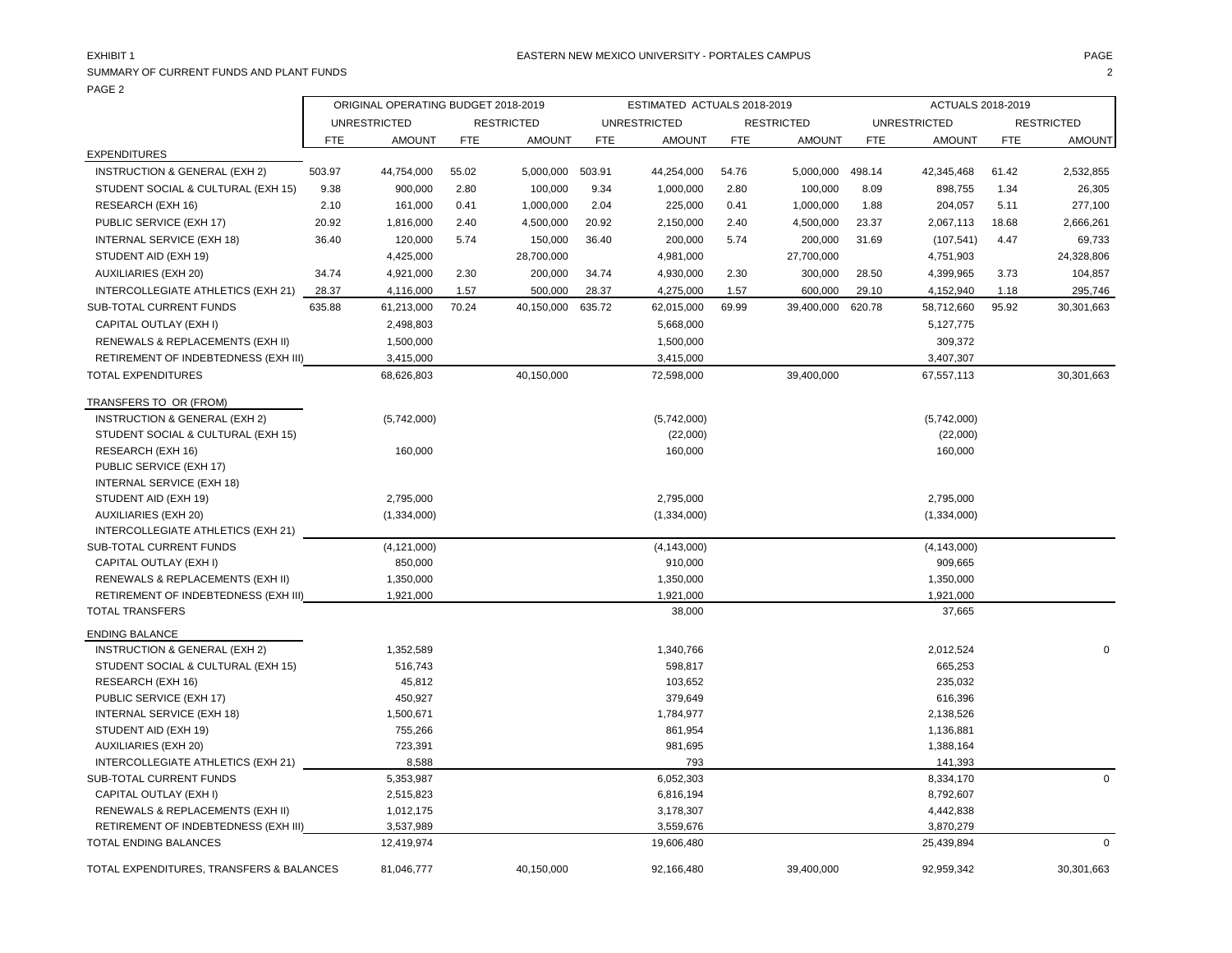# DETAIL OF TRANSFERS 3

|                                                             | ORIGINAL OPERATING BUDGET 2018-2019 |               |            |                   |            | ESTIMATED ACTUALS 2018-2019 |            |                   |            | ACTUALS 2018-2019   |            |                   |
|-------------------------------------------------------------|-------------------------------------|---------------|------------|-------------------|------------|-----------------------------|------------|-------------------|------------|---------------------|------------|-------------------|
|                                                             | <b>UNRESTRICTED</b>                 |               |            | <b>RESTRICTED</b> |            | <b>UNRESTRICTED</b>         |            | <b>RESTRICTED</b> |            | <b>UNRESTRICTED</b> |            | <b>RESTRICTED</b> |
|                                                             | <b>FTE</b>                          | <b>AMOUNT</b> | <b>FTE</b> | <b>AMOUNT</b>     | <b>FTE</b> | <b>AMOUNT</b>               | <b>FTE</b> | <b>AMOUNT</b>     | <b>FTE</b> | <b>AMOUNT</b>       | <b>FTE</b> | <b>AMOUNT</b>     |
| <b>I &amp; G TO (FROM)</b>                                  |                                     |               |            |                   |            |                             |            |                   |            |                     |            |                   |
| <b>MANDATORY</b>                                            |                                     |               |            |                   |            |                             |            |                   |            |                     |            |                   |
| RETIREMENT OF INDEBTEDNESS                                  | 1,921,000                           |               |            |                   |            | 1,921,000                   |            |                   |            | 1,921,000           |            |                   |
| STUDENT LOAN MATCHING                                       |                                     |               |            |                   |            |                             |            |                   |            |                     |            |                   |
| <b>REQUIRED</b>                                             |                                     |               |            |                   |            |                             |            |                   |            |                     |            |                   |
| <b>STUDENT AID</b>                                          | 1,091,393                           |               |            |                   |            | 728,784                     |            |                   |            | 728,784             |            |                   |
| <b>BUILDING RENEWALS &amp; REPLACEMENTS</b>                 |                                     |               |            |                   |            |                             |            |                   |            |                     |            |                   |
| <b>PLANT EQUIPMENT</b>                                      |                                     |               |            |                   |            |                             |            |                   |            |                     |            |                   |
| <b>NON-MANDATORY</b>                                        |                                     |               |            |                   |            |                             |            |                   |            |                     |            |                   |
| STUDENT SOCIAL & CULTURAL                                   |                                     |               |            |                   |            | (22,000)                    |            |                   |            | (22,000)            |            |                   |
| <b>RESEARCH</b>                                             |                                     | 160,000       |            |                   |            | 160,000                     |            |                   |            | 160,000             |            |                   |
| PUBLIC SERVICE                                              |                                     |               |            |                   |            |                             |            |                   |            |                     |            |                   |
| <b>INTERNAL SERVICE</b>                                     |                                     |               |            |                   |            |                             |            |                   |            |                     |            |                   |
| <b>STUDENT AID</b>                                          | 1,703,607                           |               |            |                   |            | 2,066,216                   |            |                   |            | 2,066,216           |            |                   |
| <b>AUXILIARIES</b>                                          | (1,334,000)                         |               |            |                   |            | (1,334,000)                 |            |                   |            | (1,334,000)         |            |                   |
| <b>INTERCOLLEGIATE ATHLETICS</b>                            |                                     |               |            |                   |            |                             |            |                   |            |                     |            |                   |
| <b>BUILDING RENEWAL &amp; REPLACEME</b>                     | 1,350,000                           |               |            |                   |            | 1,350,000                   |            |                   |            | 1,350,000           |            |                   |
| PLANT EQUIPMENT                                             |                                     | 600,000       |            |                   |            | 600,000                     |            |                   |            | 600,000             |            |                   |
| CAPITAL OUTLAY                                              |                                     | 250,000       |            |                   |            | 310,000                     |            |                   |            | 309,665             |            |                   |
| <b>DEBT SERVICE</b>                                         |                                     |               |            |                   |            |                             |            |                   |            |                     |            |                   |
| TOTAL FROM I & G                                            | 5,742,000                           |               |            |                   |            | 5,780,000                   |            |                   |            | 5,779,665           |            |                   |
|                                                             |                                     |               |            |                   |            |                             |            |                   |            |                     |            |                   |
| NET TRANSFERS TO (FROM)<br><b>INSTRUCTION &amp; GENERAL</b> | (5,742,000)                         |               |            |                   |            | (5,742,000)                 |            |                   |            | (5,742,000)         |            |                   |
| STUDENT SOCIAL & CULTURAL                                   |                                     |               |            |                   |            | (22,000)                    |            |                   |            | (22,000)            |            |                   |
| <b>RESEARCH</b>                                             |                                     | 160,000       |            |                   |            | 160,000                     |            |                   |            | 160,000             |            |                   |
| PUBLIC SERVICE                                              |                                     |               |            |                   |            |                             |            |                   |            |                     |            |                   |
| <b>INTERNAL SERVICE</b>                                     |                                     |               |            |                   |            |                             |            |                   |            |                     |            |                   |
| <b>STUDENT AID</b>                                          | 2,795,000                           |               |            |                   |            | 2,795,000                   |            |                   |            | 2,795,000           |            |                   |
| <b>AUXILIARIES</b>                                          | (1,334,000)                         |               |            |                   |            | (1,334,000)                 |            |                   |            | (1,334,000)         |            |                   |
| INTERCOLLEGIATE ATHLETICS                                   |                                     |               |            |                   |            |                             |            |                   |            |                     |            |                   |
| NET TRANSFERS TO (FROM)                                     |                                     |               |            |                   |            |                             |            |                   |            |                     |            |                   |
| <b>CURRENT FUNDS</b>                                        | (4, 121, 000)                       |               |            |                   |            | (4, 143, 000)               |            |                   |            | (4, 143, 000)       |            |                   |
| <b>CAPITAL OUTLAY</b>                                       |                                     | 250,000       |            |                   |            | 310,000                     |            |                   |            | 309,665             |            |                   |
| PLANT EQUIPMENT                                             |                                     | 600,000       |            |                   |            | 600,000                     |            |                   |            | 600,000             |            |                   |
| <b>RENEWALS &amp; REPLACEMENTS</b>                          | 1,350,000                           |               |            |                   |            | 1,350,000                   |            |                   |            | 1,350,000           |            |                   |
| <b>DEBT SERVICE</b>                                         | 1,921,000                           |               |            |                   |            | 1,921,000                   |            |                   |            | 1,921,000           |            |                   |
| <b>STUDENT LOAN</b>                                         |                                     |               |            |                   |            |                             |            |                   |            |                     |            |                   |
| <b>ENDOWMENT FUNDS</b>                                      |                                     |               |            |                   |            | $(38,000)$ *                |            |                   |            | (37,665)            |            |                   |

\* FY19 Greyhound Club Endow for lights at softball field 60K Stu Gov est Endow Sch 22K; FY20 Endowment to Research 46K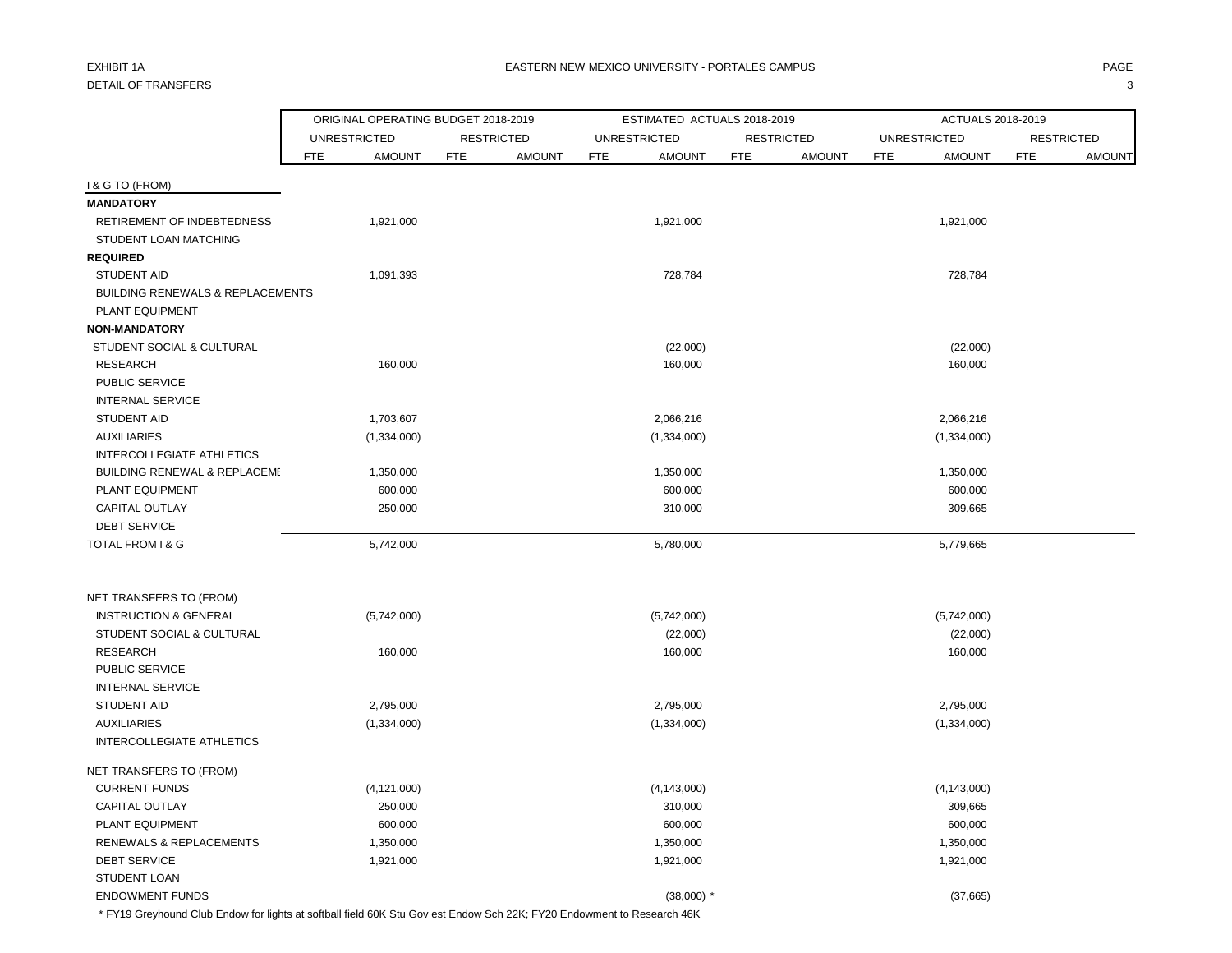# SUMMARY INSTRUCTION & GENERAL 4

|                                         |            | ORIGINAL OPERATING BUDGET 2018-2019 |            |                   |            | ESTIMATED ACTUALS 2018-2019 |            |                   |            | ACTUALS 2018-2019   |            |                   |
|-----------------------------------------|------------|-------------------------------------|------------|-------------------|------------|-----------------------------|------------|-------------------|------------|---------------------|------------|-------------------|
|                                         |            | <b>UNRESTRICTED</b>                 |            | <b>RESTRICTED</b> |            | <b>UNRESTRICTED</b>         |            | <b>RESTRICTED</b> |            | <b>UNRESTRICTED</b> |            | <b>RESTRICTED</b> |
|                                         | <b>FTE</b> | <b>AMOUNT</b>                       | <b>FTE</b> | <b>AMOUNT</b>     | <b>FTE</b> | <b>AMOUNT</b>               | <b>FTE</b> | <b>AMOUNT</b>     | <b>FTE</b> | <b>AMOUNT</b>       | <b>FTE</b> | <b>AMOUNT</b>     |
| <b>REVENUES</b>                         |            |                                     |            |                   |            |                             |            |                   |            |                     |            |                   |
| TUITION AND FEES                        |            | 21,748,700                          |            |                   |            | 20,701,800                  |            |                   |            | 19,309,839          |            |                   |
| FEDERAL APPROPRIATIONS                  |            |                                     |            |                   |            |                             |            |                   |            |                     |            |                   |
| <b>STATE APPROPRIATIONS</b>             |            | 27,786,500                          |            |                   |            | 27,786,500                  |            |                   |            | 27,786,500          |            |                   |
| LOCAL APPROPRIATIONS                    |            |                                     |            |                   |            |                             |            |                   |            |                     |            |                   |
| <b>FEDERAL GRANTS</b>                   |            | 75,000                              |            | 4,400,000         |            | 75,000                      |            | 4,400,000         |            | 72,172              |            | 2,006,339         |
| <b>STATE GRANTS</b>                     |            |                                     |            | 300,000           |            |                             |            | 300,000           |            |                     |            | 146,613           |
| <b>LOCAL GRANTS</b>                     |            |                                     |            |                   |            |                             |            |                   |            |                     |            |                   |
| PRIVATE GIFTS                           |            |                                     |            | 300,000           |            |                             |            | 300,000           |            |                     |            | 379,903           |
| <b>LAND &amp; PERMANENT FUND</b>        |            | 725,000                             |            |                   |            | 750,000                     |            |                   |            | 819,256             |            |                   |
| SALES AND SERVICES                      |            | 90,000                              |            |                   |            | 75,000                      |            |                   |            | 80,210              |            |                   |
| OTHER SOURCES                           |            | 121,800                             |            |                   |            | 180,700                     |            |                   |            | 264,249             |            |                   |
| <b>TOTAL REVENUES</b>                   |            | 50,547,000                          |            | 5,000,000         |            | 49,569,000                  |            | 5,000,000         |            | 48,332,226          |            | 2,532,855         |
| <b>BEGINNING BALANCES</b>               |            | 1,301,589                           |            |                   |            | 1,767,766                   |            |                   |            | 1,767,766           |            |                   |
| <b>TOTAL AVAILABLE</b>                  |            | 51,848,589                          |            | 5,000,000         |            | 51,336,766                  |            | 5,000,000         |            | 50,099,992          |            | 2,532,855         |
| <b>EXPENDITURES</b>                     |            |                                     |            |                   |            |                             |            |                   |            |                     |            |                   |
| <b>INSTRUCTION</b>                      | 270.68     | 24,187,000                          | 26.44      | 1,000,000         | 270.68     | 23,887,000                  | 26.44      | 1,000,000         | 274.74     | 22,832,665          | 12.40      | 215,912           |
| <b>ACADEMIC SUPPORT</b>                 | 42.15      | 3,939,000                           | 15.60      | 1,500,000         | 43.18      | 3,839,000                   | 15.60      | 1,500,000         | 41.08      | 3,482,740           | 16.34      | 748,940           |
| <b>STUDENT SERVICES</b>                 | 56.34      | 3,563,000                           | 3.59       | 900,000           | 54.18      | 3,513,000                   | 3.59       | 900,000           | 50.24      | 3,388,574           | 13.78      | 509,098           |
| <b>INSTITUTIONAL SUPPORT</b>            | 74.63      | 7,294,000                           | 9.13       | 1,500,000         | 74.59      | 7,294,000                   | 9.13       | 1,500,000         | 72.59      | 7,334,433           | 17.77      | 1,041,196         |
| PLANT OPERATION & MAINTENANC            | 60.18      | 5,771,000                           | 0.26       | 100,000           | 61.28      | 5,721,000                   |            | 100,000           | 59.50      | 5,307,056           | 1.13       | 17,709            |
| <b>TOTAL EXPENDITURES</b>               | 503.97     | 44,754,000                          | 55.02      | 5,000,000         | 503.91     | 44,254,000                  | 54.76      | 5,000,000         | 498.14     | 42,345,468          | 61.42      | 2,532,855         |
| TRANSFERS IN OR (OUT)                   |            |                                     |            |                   |            |                             |            |                   |            |                     |            |                   |
| STUDENT SOCIAL & CULTURAL               |            |                                     |            |                   |            | (22,000)                    |            |                   |            | (22,000)            |            |                   |
| <b>RESEARCH</b>                         |            | 160,000                             |            |                   |            | 160,000                     |            |                   |            | 160,000             |            |                   |
| <b>PUBLIC SERVICE</b>                   |            |                                     |            |                   |            |                             |            |                   |            |                     |            |                   |
| <b>INTERNAL SERVICE</b>                 |            |                                     |            |                   |            |                             |            |                   |            |                     |            |                   |
| <b>STUDENT AID</b>                      |            | 2,795,000                           |            |                   |            | 2,795,000                   |            |                   |            | 2,795,000           |            |                   |
| <b>AUXILIARIES</b>                      |            | (1,334,000)                         |            |                   |            | (1,334,000)                 |            |                   |            | (1,334,000)         |            |                   |
| INTERCOLLEGIATE ATHLETICS               |            |                                     |            |                   |            |                             |            |                   |            |                     |            |                   |
| <b>CAPITAL OUTLAY</b>                   |            | 250,000                             |            |                   |            | 250,000                     |            |                   |            | 250,000             |            |                   |
| PLANT EQUIPMENT                         |            | 600,000                             |            |                   |            | 660,000                     |            |                   |            | 659,665             |            |                   |
| <b>DEBT SERVICE</b>                     |            | 1,921,000                           |            |                   |            | 1,921,000                   |            |                   |            | 1,921,000           |            |                   |
| <b>STUDENT LOAN</b>                     |            |                                     |            |                   |            |                             |            |                   |            |                     |            |                   |
| <b>BUILDING RENEWALS &amp; REPLACEM</b> |            | 1,350,000                           |            |                   |            | 1,350,000                   |            |                   |            | 1,350,000           |            |                   |
| <b>ENDOWMENT</b>                        |            |                                     |            |                   |            | (38,000)                    |            |                   |            | (37,665)            |            |                   |
| <b>TOTAL TRANSFERS</b>                  |            | 5,742,000                           |            |                   |            | 5,742,000                   |            |                   |            | 5,742,000           |            |                   |
| <b>ENDING BALANCE</b>                   |            | 1,352,589                           | 3.02%      |                   |            | 1,340,766                   | 3.03%      |                   |            | 2,012,524           | 4.75%      |                   |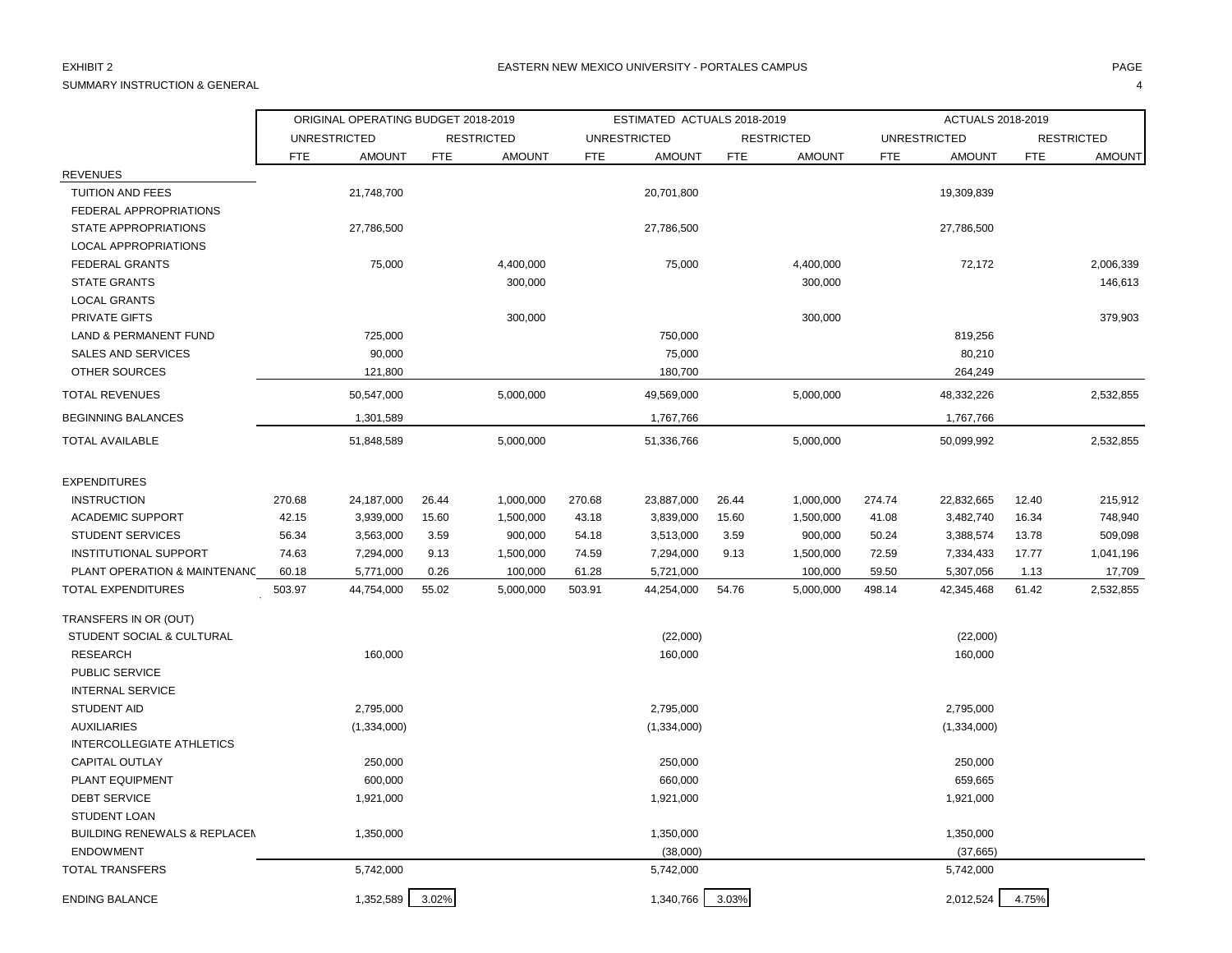# TUITION & FEES FOR I & G 5

|                                 |     | ORIGINAL OPERATING BUDGET 2018-2019 |            |                   |            | ESTIMATED ACTUALS 2018-2019 |            |                   |     | ACTUALS 2018-2019   |            |                   |
|---------------------------------|-----|-------------------------------------|------------|-------------------|------------|-----------------------------|------------|-------------------|-----|---------------------|------------|-------------------|
|                                 |     | <b>UNRESTRICTED</b>                 |            | <b>RESTRICTED</b> |            | <b>UNRESTRICTED</b>         |            | <b>RESTRICTED</b> |     | <b>UNRESTRICTED</b> |            | <b>RESTRICTED</b> |
|                                 | FTE | <b>AMOUNT</b>                       | <b>FTE</b> | <b>AMOUNT</b>     | <b>FTE</b> | <b>AMOUNT</b>               | <b>FTE</b> | <b>AMOUNT</b>     | FTE | <b>AMOUNT</b>       | <b>FTE</b> | <b>AMOUNT</b>     |
| REGULAR ACADEMIC                |     |                                     |            |                   |            |                             |            |                   |     |                     |            |                   |
| <b>SUMMER</b>                   |     | 1,450,000                           |            |                   |            | 1,406,000                   |            |                   |     | 1,407,313           |            |                   |
| <b>FALL</b>                     |     | 7,920,000                           |            |                   |            | 7,307,000                   |            |                   |     | 7,326,112           |            |                   |
| <b>SPRING</b>                   |     | 7,030,000                           |            |                   |            | 6,422,000                   |            |                   |     | 6,421,189           |            |                   |
| <b>EMPLOYEE TUITION WAIVERS</b> |     |                                     |            |                   |            | 220,000                     |            |                   |     | 179,453             |            |                   |
| <b>TOTAL TUITION</b>            |     | 16,400,000                          |            |                   |            | 15,355,000                  |            |                   |     | 15,334,067          |            |                   |
| MISCELLANEOUS FEES              |     |                                     |            |                   |            |                             |            |                   |     |                     |            |                   |
| <b>INFRASTRUCTURE FEE</b>       |     | 4,002,400                           |            |                   |            | 4,002,400                   |            |                   |     | 2,602,400           |            |                   |
| <b>TECHNOLOGY FEE</b>           |     | 122,000                             |            |                   |            | 122,000                     |            |                   |     | 122,000             |            |                   |
| DEFERRED PAYMENT                |     | 15,000                              |            |                   |            | 14,000                      |            |                   |     | 16,530              |            |                   |
| <b>THESIS</b>                   |     | 300                                 |            |                   |            | 200                         |            |                   |     | 555                 |            |                   |
| <b>GRADUATION</b>               |     | 35,000                              |            |                   |            | 32,600                      |            |                   |     | 38,577              |            |                   |
| ON-LINE COURSE FEE              |     | 944,000                             |            |                   |            | 983,000                     |            |                   |     | 982,825             |            |                   |
| OTHER/COURSE FEES               |     | 180,000                             |            |                   |            | 180,000                     |            |                   |     | 199,652             |            |                   |
| <b>TOTAL FEES</b>               |     | 5,298,700                           |            |                   |            | 5,334,200                   |            |                   |     | 3,962,540           |            |                   |
| <b>TOTAL TUITION AND FEES</b>   |     | 21,698,700                          |            |                   |            | 20,689,200                  |            |                   |     | 19,296,607          |            |                   |
| DISTANCE ED--SELF SUPPORTING    |     |                                     |            |                   |            |                             |            |                   |     |                     |            |                   |
| NON-CREDIT                      |     | 50,000                              |            |                   |            | 12,600                      |            |                   |     | 13,232              |            |                   |
| TOTAL DISTANCE ED--SELF SUPP    |     | 50,000                              |            |                   |            | 12,600                      |            |                   |     | 13,232              |            |                   |
| <b>TOTAL EXHIBIT 3</b>          |     | 21,748,700                          |            |                   |            | 20,701,800                  |            |                   |     | 19,309,839          |            |                   |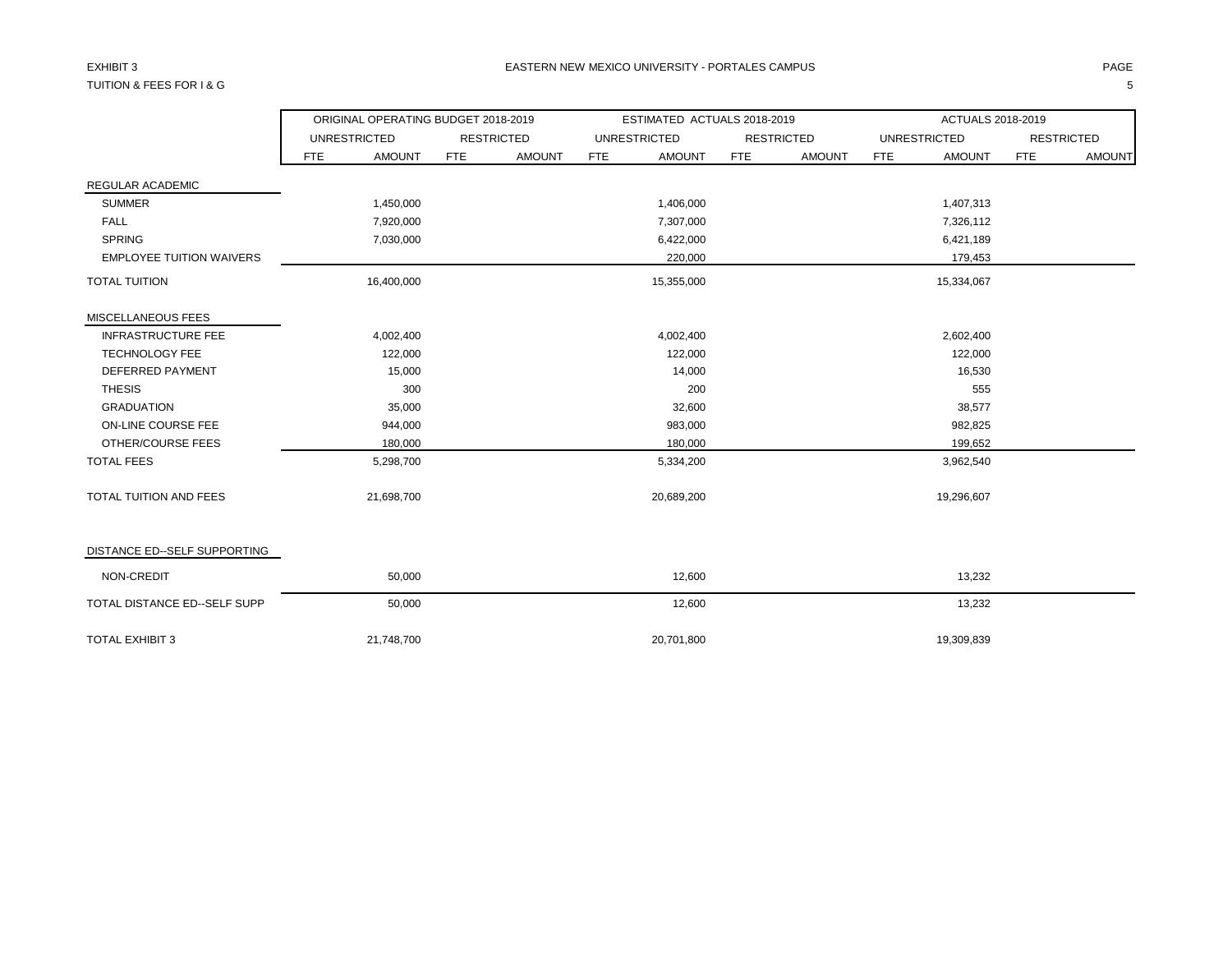|                                                         |     | ORIGINAL OPERATING BUDGET 2018-2019 |            |                   |     | ESTIMATED ACTUALS 2018-2019 |            |                   |            | ACTUALS 2018-2019   |            |                   |
|---------------------------------------------------------|-----|-------------------------------------|------------|-------------------|-----|-----------------------------|------------|-------------------|------------|---------------------|------------|-------------------|
|                                                         |     | <b>UNRESTRICTED</b>                 |            | <b>RESTRICTED</b> |     | <b>UNRESTRICTED</b>         |            | <b>RESTRICTED</b> |            | <b>UNRESTRICTED</b> |            | <b>RESTRICTED</b> |
|                                                         | FTE | <b>AMOUNT</b>                       | <b>FTE</b> | <b>AMOUNT</b>     | FTE | <b>AMOUNT</b>               | <b>FTE</b> | <b>AMOUNT</b>     | <b>FTE</b> | <b>AMOUNT</b>       | <b>FTE</b> | <b>AMOUNT</b>     |
| EXHIBIT 4 - APPROPRIATIONS FOR I & G                    |     |                                     |            |                   |     |                             |            |                   |            |                     |            |                   |
| FEDERAL APPROPRIATIONS                                  |     |                                     |            |                   |     |                             |            |                   |            |                     |            |                   |
| STATE APPROPRIATIONS                                    |     |                                     |            |                   |     |                             |            |                   |            |                     |            |                   |
| REGULAR w/ COMP&ERB 771.6k                              |     | 26,674,500                          |            |                   |     | 26,674,500                  |            |                   |            | 26,674,500          |            |                   |
| DUAL CREDIT ADJUSTMENT                                  |     |                                     |            |                   |     |                             |            |                   |            |                     |            |                   |
| NURSE EXPANSION HB2 '13                                 |     | 328,000                             |            |                   |     | 328,000                     |            |                   |            | 328,000             |            |                   |
| STUDENT SUCCESS SB415 '06 HB2 '10                       |     | 417,000                             |            |                   |     | 417,000                     |            |                   |            | 417,000             |            |                   |
| AT-RSK STU TUTORING SB-611'07 HB 2 '10                  |     | 224,600                             |            |                   |     | 224,600                     |            |                   |            | 224,600             |            |                   |
| ALLIED HEALTH HB 2 '10                                  |     | 142,400                             |            |                   |     | 142,400                     |            |                   |            | 142,400             |            |                   |
| TUITION & FEES FOR 50 TEACHER ED STUDENTS               |     |                                     |            |                   |     |                             |            |                   |            |                     |            |                   |
| GREYHOUND PROMISE PROGRAM                               |     |                                     |            |                   |     |                             |            |                   |            |                     |            |                   |
| TOTAL STATE APPROPRIATIONS                              |     | 27.786.500                          |            |                   |     | 27,786,500                  |            |                   |            | 27,786,500          |            |                   |
| <b>LOCAL APPROPRIATIONS</b>                             |     |                                     |            |                   |     |                             |            |                   |            |                     |            |                   |
| <b>TOTAL LOCAL</b>                                      |     |                                     |            |                   |     |                             |            |                   |            |                     |            |                   |
| EXHIBIT 5 - GOVERNMENTAL GRANTS AND CONTRACTS FOR 1 & G |     |                                     |            |                   |     |                             |            |                   |            |                     |            |                   |
| <b>FEDERAL</b>                                          |     |                                     |            |                   |     |                             |            |                   |            |                     |            |                   |
| FOR ADMINISTRATION STUDENT AID                          |     | 75,000                              |            |                   |     | 75,000                      |            |                   |            | 72,172              |            |                   |
| FEDERAL WORK STUDY                                      |     |                                     |            | 700,000           |     |                             |            | 700,000           |            |                     |            | 406,202           |
| <b>ARRA</b>                                             |     |                                     |            |                   |     |                             |            |                   |            |                     |            |                   |
| <b>GRANTS</b>                                           |     |                                     |            | 3,700,000         |     |                             |            | 3,700,000         |            |                     |            | 1,600,137         |
| <b>TOTAL FEDERAL</b>                                    |     | 75,000                              |            | 4,400,000         |     | 75,000                      |            | 4,400,000         |            | 72,172              |            | 2,006,339         |
| <b>STATE</b>                                            |     |                                     |            |                   |     |                             |            |                   |            |                     |            |                   |
| <b>STATE WORK STUDY</b>                                 |     |                                     |            | 155,000           |     |                             |            | 155,000           |            |                     |            | 125,413           |
| <b>MISCELLANEOUS</b>                                    |     |                                     |            | 145,000           |     |                             |            | 145,000           |            |                     |            | 21,200            |
| <b>TOTAL STATE</b>                                      |     |                                     |            | 300,000           |     |                             |            | 300,000           |            |                     |            | 146,613           |

LOCAL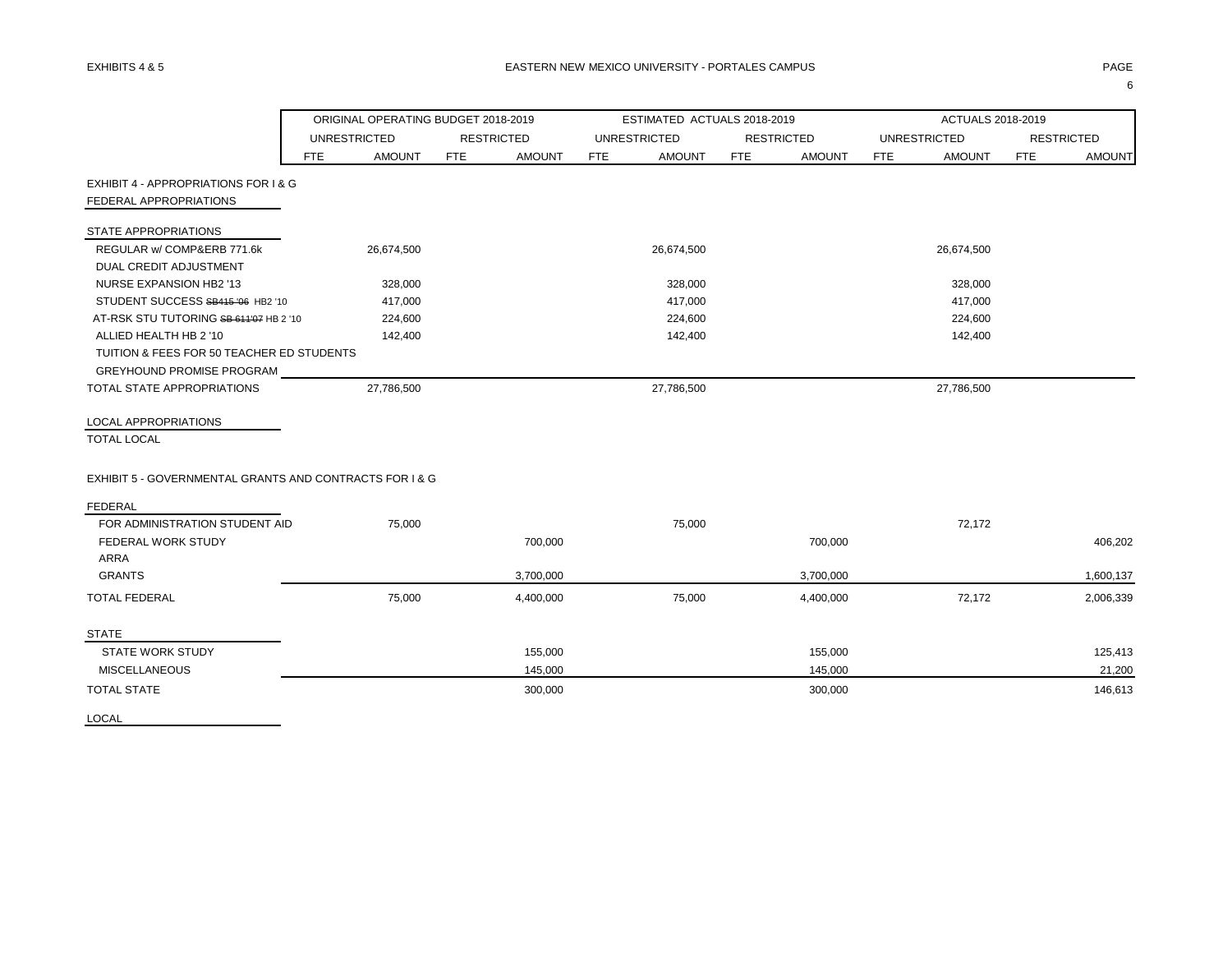|                                     |            | ORIGINAL OPERATING BUDGET 2018-2019 |                   |               |     | ESTIMATED ACTUALS 2018-2019 |            |                   |                     | ACTUALS 2018-2019 |            |                   |
|-------------------------------------|------------|-------------------------------------|-------------------|---------------|-----|-----------------------------|------------|-------------------|---------------------|-------------------|------------|-------------------|
|                                     |            | <b>UNRESTRICTED</b>                 | <b>RESTRICTED</b> |               |     | <b>UNRESTRICTED</b>         |            | <b>RESTRICTED</b> | <b>UNRESTRICTED</b> |                   |            | <b>RESTRICTED</b> |
|                                     | <b>FTE</b> | <b>AMOUNT</b>                       | <b>FTE</b>        | <b>AMOUNT</b> | FTE | <b>AMOUNT</b>               | <b>FTE</b> | <b>AMOUNT</b>     | <b>FTE</b>          | <b>AMOUNT</b>     | <b>FTE</b> | <b>AMOUNT</b>     |
| EXHIBIT 6 - PRIVATE GIFTS FOR I & G |            |                                     |                   |               |     |                             |            |                   |                     |                   |            |                   |
| PRIVATE GIFTS                       |            |                                     |                   |               |     |                             |            |                   |                     |                   |            |                   |
| <b>RESTRICTED GIFTS</b>             |            |                                     |                   | 300,000       |     |                             |            | 300,000           |                     |                   |            | 379,903           |
| <b>OTHER</b>                        |            |                                     |                   |               |     |                             |            |                   |                     |                   |            |                   |
| TOTAL PRIVATE GIFTS                 |            | $\mathbf 0$                         |                   | 300,000       |     | 0                           |            | 300,000           |                     | $\mathbf 0$       |            | 379,903           |
|                                     |            |                                     |                   |               |     |                             |            |                   |                     |                   |            |                   |
| EXHIBIT 7 - LAND & PERMANENT FUND   |            |                                     |                   |               |     |                             |            |                   |                     |                   |            |                   |
| LAND & PERMANENT FUND               |            |                                     |                   |               |     |                             |            |                   |                     |                   |            |                   |
| <b>STATE LAND</b>                   |            | 225,000                             |                   |               |     | 250,000                     |            |                   |                     | 272,875           |            |                   |
| PERMANENT FUND                      |            | 500,000                             |                   |               |     | 500,000                     |            |                   |                     | 546,381           |            |                   |
| TOTAL LAND & PERMANENT FUND         |            | 725,000                             |                   | 0             |     | 750,000                     |            | 0                 |                     | 819,256           |            | 0                 |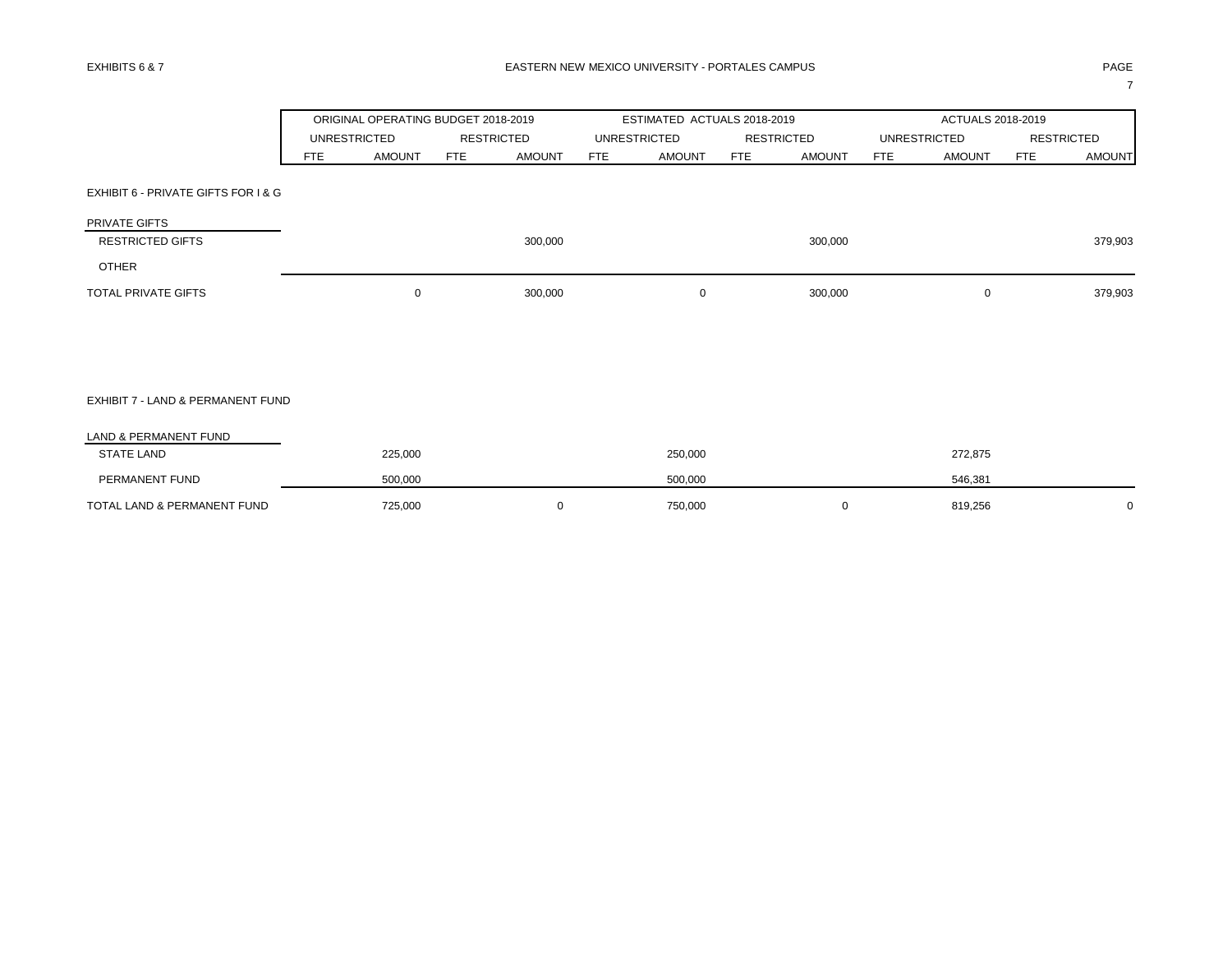8

|                                                |                     | ORIGINAL OPERATING BUDGET 2018-2019 |                   |               |            | ESTIMATED ACTUALS 2018-2019 |            |                   |                     | ACTUALS 2018-2019 |                   |               |
|------------------------------------------------|---------------------|-------------------------------------|-------------------|---------------|------------|-----------------------------|------------|-------------------|---------------------|-------------------|-------------------|---------------|
|                                                | <b>UNRESTRICTED</b> |                                     | <b>RESTRICTED</b> |               |            | <b>UNRESTRICTED</b>         |            | <b>RESTRICTED</b> | <b>UNRESTRICTED</b> |                   | <b>RESTRICTED</b> |               |
|                                                | <b>FTE</b>          | <b>AMOUNT</b>                       | <b>FTE</b>        | <b>AMOUNT</b> | <b>FTE</b> | <b>AMOUNT</b>               | <b>FTE</b> | <b>AMOUNT</b>     | <b>FTE</b>          | <b>AMOUNT</b>     | <b>FTE</b>        | <b>AMOUNT</b> |
| EXHIBIT 8 - SALES & SERVICES                   |                     |                                     |                   |               |            |                             |            |                   |                     |                   |                   |               |
| <b>SALES &amp; SERVICES</b>                    |                     |                                     |                   |               |            |                             |            |                   |                     |                   |                   |               |
| CHILD DEVELOPMENT CENTER                       |                     | 90,000                              |                   |               |            | 75,000                      |            |                   |                     | 80,210            |                   |               |
| TOTAL SALES & SERVICES                         |                     | 90,000                              |                   | $\mathbf 0$   |            | 75,000                      |            | 0                 |                     | 80,210            |                   | 0             |
|                                                |                     |                                     |                   |               |            |                             |            |                   |                     |                   |                   |               |
|                                                |                     |                                     |                   |               |            |                             |            |                   |                     |                   |                   |               |
|                                                |                     |                                     |                   |               |            |                             |            |                   |                     |                   |                   |               |
| EXHIBIT 9 - OTHER SOURCES OF REVENUE FOR I & G |                     |                                     |                   |               |            |                             |            |                   |                     |                   |                   |               |
| OTHER SOURCES FOR I & G                        |                     |                                     |                   |               |            |                             |            |                   |                     |                   |                   |               |
| <b>INTEREST (NET BANK FEES)</b>                |                     | $-80,000$                           |                   |               |            | 0                           |            |                   |                     | 28,276            |                   |               |
| INDIRECT COST - I & G                          |                     | 5,800                               |                   |               |            | 5,800                       |            |                   |                     | 98                |                   |               |
| INDIRECT COST - RESEARCH                       |                     | 40,000                              |                   |               |            | 20,000                      |            |                   |                     | 35,246            |                   |               |
| INDIRECT COST - PUBLIC SERVICE                 |                     | 150,000                             |                   |               |            | 150,000                     |            |                   |                     | 120,750           |                   |               |
| <b>LIBRARY FINES</b>                           |                     | 1,000                               |                   |               |            | $\mathbf 0$                 |            |                   |                     | $\pmb{0}$         |                   |               |
| <b>OTHER</b>                                   |                     | 5,000                               |                   |               |            | 4,900                       |            |                   |                     | 79,879            |                   |               |
| TOTAL OTHER SOURCES FOR I & G                  |                     | 121,800                             |                   | 0             |            | 180,700                     |            | 0                 |                     | 264,249           |                   | $\mathbf 0$   |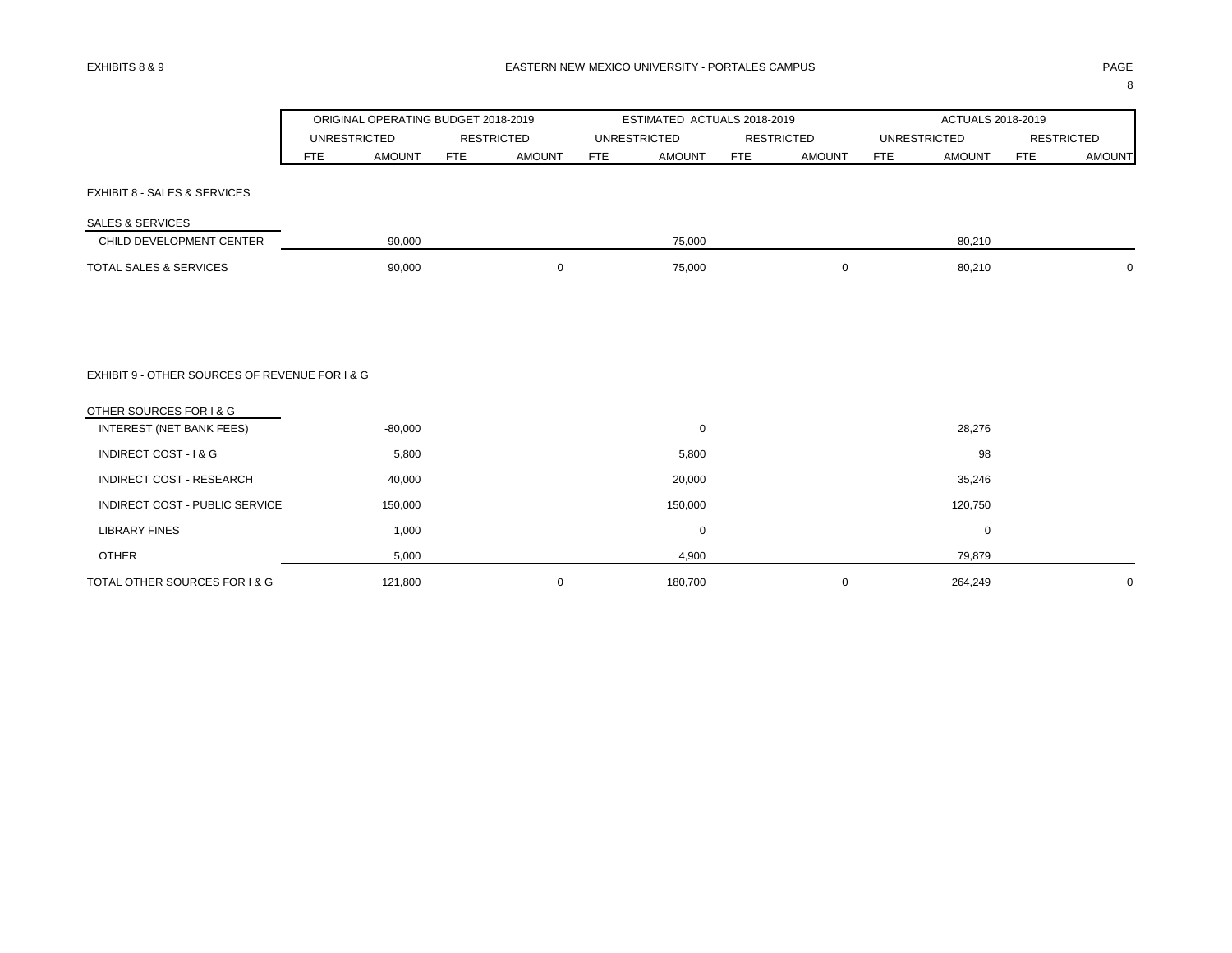# INSTRUCTION - PAGE 1 9

### EXHIBIT 10 PAGE PAGE IN THE SERVICE OF THE SERVICE OF THE SERVICE OF THE SERVICE OF THE SERVICE OF THE SERVICE OF THE SERVICE OF THE SERVICE OF THE SERVICE OF THE SERVICE OF THE SERVICE OF THE SERVICE OF THE SERVICE OF THE

|                                   | ORIGINAL OPERATING BUDGET 2018-2019 |                     |            |                   |            | ESTIMATED ACTUALS 2018-2019 |            |                   |               | ACTUALS 2018-2019   |            |                   |
|-----------------------------------|-------------------------------------|---------------------|------------|-------------------|------------|-----------------------------|------------|-------------------|---------------|---------------------|------------|-------------------|
|                                   |                                     | <b>UNRESTRICTED</b> |            | <b>RESTRICTED</b> |            | <b>UNRESTRICTED</b>         |            | <b>RESTRICTED</b> |               | <b>UNRESTRICTED</b> |            | <b>RESTRICTED</b> |
|                                   | FTE                                 | <b>AMOUNT</b>       | <b>FTE</b> | <b>AMOUNT</b>     | <b>FTE</b> | <b>AMOUNT</b>               | <b>FTE</b> | <b>AMOUNT</b>     | <b>FTE</b>    | <b>AMOUNT</b>       | <b>FTE</b> | <b>AMOUNT</b>     |
| GENERAL ACADEMIC INSTRUCTION      |                                     |                     |            |                   |            |                             |            |                   |               |                     |            |                   |
| <b>LANGUAGE &amp; LITERATURE</b>  | 14.49                               | 793,704             | 0.00       | 0                 | 14.49      | 793,704                     | 0.00       | $\mathbf 0$       | 14.33         | 792,039             | 0.11       | 1,671             |
| <b>COMMUNICATION</b>              | 11.32                               | 585,042             | 0.13       | 2,000             | 11.32      | 585,042                     | 0.13       | 2,000             | 11.54         | 584,251             | 0.00       | 0                 |
| MATH, COMP SCI, STAT, & EET       | 16.05                               | 936,196             | 0.55       | 8,580             | 16.05      | 936,196                     | 0.55       | 8,580             | 16.59         | 965,495             | 0.00       | $\Omega$          |
| <b>BIOLOGY</b>                    | 9.85                                | 659,220             | 0.15       | 2,272             | 9.85       | 659,220                     | 0.15       | 2,272             | 9.84          | 656,062             | 0.00       | 0                 |
| PHYSICAL SCIENCE & AVS            | 8.69                                | 569,481             | 0.26       | 4,072             | 8.69       | 569,481                     | 0.26       | 4,072             | 8.75          | 573,909             | 0.32       | 4,916             |
| NURSING - BSN & MSN               | 6.33                                | 498,156             | 0.00       | 0                 | 6.33       | 498,156                     | 0.00       | 0                 | 6.05          | 495,601             | 0.19       | 3,016             |
| CDIS, SOCIAL WORK & EMS           | 19.43                               | 1,153,071           | 0.00       | $\mathbf 0$       | 19.43      | 1,153,071                   | 0.00       | $\mathbf 0$       | 22.75         | 1,393,926           | 0.00       | $\mathbf 0$       |
| HIST & HUM, SOC & BEH SCI         | 15.20                               | 982,943             | 0.08       | 1,316             | 15.20      | 982,943                     | 0.08       | 1,316             | 16.25         | 1,054,594           | 0.00       | 0                 |
| <b>ANTHROPOLOGY</b>               | 4.79                                | 305,682             | 0.00       | $\mathbf 0$       | 4.79       | 305,682                     | 0.00       | $\mathbf 0$       | 4.03          | 239,476             | 0.00       | $\mathbf 0$       |
| <b>BUSINESS</b>                   | 21.14                               | 1,650,032           | 0.09       | 1,332             | 21.14      | 1,650,032                   | 0.09       | 1,332             | 20.93         | 1,607,143           | 0.00       | 0                 |
| <b>MUSIC</b>                      | 15.24                               | 1,046,973           | 0.29       | 4,480             | 15.24      | 1,046,973                   | 0.29       | 4,480             | 15.99         | 1,093,985           | 0.27       | 4,284             |
| ART/ DIGITAL FILM MAKING          | 8.38                                | 524,623             | 0.43       | 6,640             | 8.38       | 524,623                     | 0.43       | 6,640             | 8.32          | 536,302             | 0.67       | 10,488            |
| THEATRE & DANCE                   | 4.09                                | 227,504             | 0.09       | 1,400             | 4.09       | 227,504                     | 0.09       | 1,400             | 4.02          | 236,115             | 0.00       | $\pmb{0}$         |
| EDUCATION / GREYHOUND PROMISE     | 26.80                               | 1,879,747           | 0.00       | $\Omega$          | 26.80      | 1,879,747                   | 0.00       | $\mathbf 0$       | 28.27         | 1,968,061           | 0.35       | 5,501             |
| <b>TEACHER EDUCATION</b>          | 2.03                                | 132,031             | 0.00       | $\Omega$          | 2.03       | 132,031                     | 0.00       | 0                 | 2.17          | 136,330             | 0.00       | $\mathbf 0$       |
| HEALTH, PE, RECREATION            | 15.02                               | 688,256             | 1.03       | 16,000            | 15.02      | 688,256                     | 1.03       | 16,000            | 16.17         | 717,135             | 0.17       | 2,673             |
| FAMILY CNSM SCI / AG / BAAS       | 8.00                                | 485,865             | 0.00       | 0                 | 8.00       | 485,865                     | 0.00       | $\mathbf 0$       | 7.07          | 449,106             | 0.00       | $\mathbf 0$       |
| TOTAL GENERAL ACADEMIC INSTR      | 206.86                              | 13,118,526          | 3.08       | 48,092            | 206.86     | 13,118,526                  | 3.08       |                   | 48,092 213.07 | 13,499,529          | 2.09       | 32,549            |
| OTHER PROGRAMS                    |                                     |                     |            |                   |            |                             |            |                   |               |                     |            |                   |
| ADVISING & RETENTION & TUTORING   | 13.34                               | 469,180             | 0.17       | 2,620             | 13.34      | 469,180                     | 0.17       | 2,620             | 14.01         | 447,532             | 0.81       | 12,607            |
| ED DEV, ETH ED, FAC DEV, ASS'T    | 1.23                                | 146,496             | 0.00       | $\Omega$          | 1.23       | 146,496                     | 0.00       | 0                 | 1.54          | 73,924              | 0.00       | $\mathbf 0$       |
| <b>ESL</b>                        | 0.57                                | 19,291              | 0.00       | $\Omega$          | 0.57       | 19,291                      | 0.00       | $\mathbf 0$       | 0.11          | 3,586               | 0.00       | 0                 |
| <b>DISTANCE ED &amp; OUTREACH</b> | 8.19                                | 644,905             | 0.00       | $\mathbf 0$       | 8.19       | 644,905                     | 0.00       | $\mathbf 0$       | 8.37          | 590,873             | 0.00       | $\mathbf 0$       |
| <b>GRADUATE DEVELOPMENT</b>       | 40.00                               | 722,655             | 0.00       | $\Omega$          | 40.00      | 722,655                     | 0.00       | $\Omega$          | 37.50         | 677,235             | 0.00       | $\mathbf 0$       |
| TOTAL OTHER PROGRAMS              | 63.34                               | 2,002,527           | 0.17       | 2,620             | 63.34      | 2,002,527                   | 0.17       | 2,620             | 61.52         | 1,793,150           | 1.59       | 45,729            |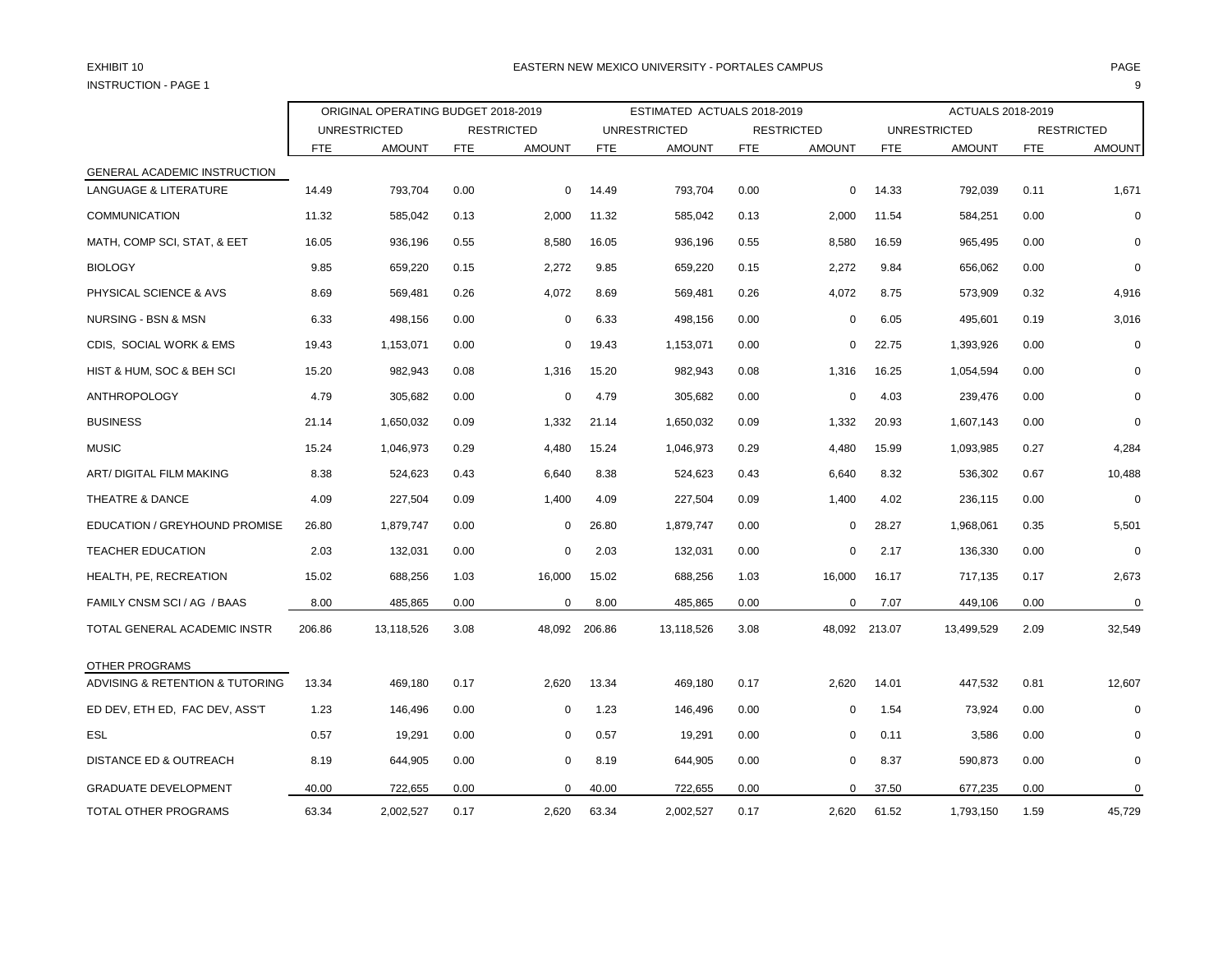INSTRUCTION - PAGE 2 10

|                                                                   |        | ORIGINAL OPERATING BUDGET 2018-2019 |            |                   |        | ESTIMATED ACTUALS 2018-2019 |            |                   |        | ACTUALS 2018-2019    |            |                   |
|-------------------------------------------------------------------|--------|-------------------------------------|------------|-------------------|--------|-----------------------------|------------|-------------------|--------|----------------------|------------|-------------------|
|                                                                   |        | <b>UNRESTRICTED</b>                 |            | <b>RESTRICTED</b> |        | <b>UNRESTRICTED</b>         |            | <b>RESTRICTED</b> |        | <b>UNRESTRICTED</b>  |            | <b>RESTRICTED</b> |
|                                                                   | FTE    | <b>AMOUNT</b>                       | <b>FTE</b> | <b>AMOUNT</b>     | FTE    | <b>AMOUNT</b>               | <b>FTE</b> | <b>AMOUNT</b>     | FTE    | <b>AMOUNT</b>        | <b>FTE</b> | <b>AMOUNT</b>     |
| SPECIAL SESSION                                                   |        |                                     |            |                   |        |                             |            |                   |        |                      |            |                   |
| <b>SUMMER SESSION</b>                                             | 0.00   | 610,000                             | 0.00       | $\mathbf{0}$      | 0.00   | 610,000                     | 0.00       | $\mathbf{0}$      | 0.00   | 580,342              | 0.00       | 0                 |
| TOTAL SPECIAL SESSION                                             | 0.00   | 610,000                             | 0.00       | $\mathbf 0$       | 0.00   | 610,000                     | 0.00       | $\mathbf 0$       | 0.00   | 580,342              | 0.00       | $\mathbf 0$       |
|                                                                   |        |                                     |            |                   |        |                             |            |                   |        |                      |            |                   |
| DIST COSTS (TEL, POST, PRINT, CMP CRD)<br><b>COMPUTER CHARGES</b> |        | 507,955<br>1,267,796                |            |                   |        | 507,955<br>1,267,796        |            |                   |        | 507,955<br>1,267,796 |            |                   |
| <b>FACULTY RESEARCH</b>                                           |        |                                     |            |                   |        |                             |            |                   |        |                      |            |                   |
| <b>FACULTY RECRUITING</b>                                         |        | 83,050                              |            |                   |        | 83,050                      |            |                   |        | 71,698               |            |                   |
| <b>MISCELLANEOUS</b>                                              |        | 95,000<br>916,837                   |            | 587,460           |        | 95,000<br>616,837           |            | 587,460           |        | 111,442<br>92,520    |            |                   |
| <b>FEDERAL WORK STUDY</b>                                         | 0.00   | $\mathbf 0$                         | 23.19      | 361,828           | 0.00   | $\mathbf 0$                 | 23.19      | 361,828           | 0.00   |                      | 8.72       | 136,033           |
| <b>STATE WORK STUDY</b>                                           | 0.00   | 0                                   | 0.00       | $\pmb{0}$         | 0.00   | 0                           | 0.00       | 0                 | 0.00   |                      | 0.00       | $\mathbf 0$       |
|                                                                   |        | $\mathbf 0$                         |            |                   |        | $\mathbf 0$                 |            |                   |        |                      |            |                   |
| <b>OTHER FRINGES</b>                                              |        | 125,859                             |            |                   |        | 125,859                     |            |                   |        |                      |            |                   |
| <b>RETIREMENT</b>                                                 |        | 1,894,164                           |            |                   |        | 1,894,164                   |            |                   |        | 1,909,405            |            | 378               |
| <b>SOCIAL SECURITY</b>                                            |        | 1,041,974                           |            |                   |        | 1,041,974                   |            |                   |        | 1,019,243            |            | 829               |
| <b>GROUP INSURANCE</b>                                            |        | 1,689,554                           |            |                   |        | 1,689,554                   |            |                   |        | 1,355,243            |            | 3                 |
| <b>WORKER'S COMPENSATION</b>                                      |        | 263,817                             |            |                   |        | 263,817                     |            |                   |        | 226,203              |            | 179               |
| UNEMPLOYMENT COMPENSATION                                         |        | 163,525                             |            |                   |        | 163,525                     |            |                   |        | 110                  |            | $\mathbf 0$       |
| <b>RETIREE HEALTH</b>                                             |        | 272,542                             |            |                   |        | 272,542                     |            |                   |        | 279,475              |            | 213               |
| <b>WAIVER OF TUITION</b>                                          |        | 86,074                              |            |                   |        | 86,074                      |            |                   |        | 105,024              |            |                   |
| ANNUAL LEAVE                                                      |        | $\mathbf 0$                         |            |                   |        | 0                           |            |                   |        |                      |            |                   |
| TOTAL ITEMS NOT IN 10A's                                          | 0.00   | 8,408,147                           | 23.19      | 949,288           | 0.00   | 8,108,147                   | 23.19      | 949,288           | 0.00   | 6,946,114            | 8.72       | 137,634           |
| TOTAL INSTRUCTION (PAGE 1 & 2)<br>(WITHOUT SELF-SUPPORTING)       | 270.20 | 24,139,200                          | 26.44      | 1,000,000         | 270.20 | 23,839,200                  | 26.44      | 1,000,000         | 274.59 | 22,819,135           | 12.40      | 215,912           |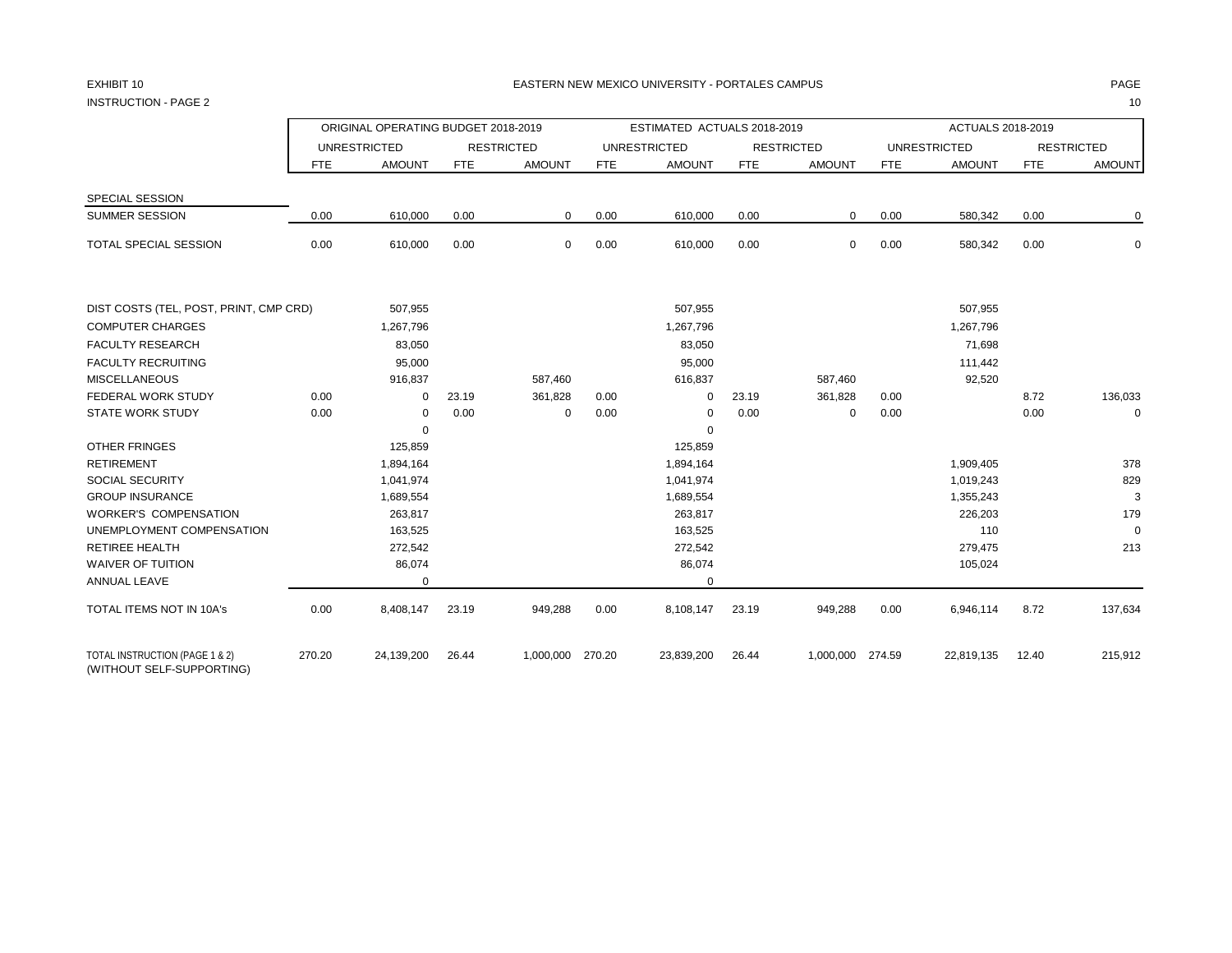# INSTRUCTION - PAGE 3 11 SELF-SUPPORTING

| טווווט ווטט־ובט                          |        |                                     |       |                   |      |                             |            |                   |      |                     |            |                   |
|------------------------------------------|--------|-------------------------------------|-------|-------------------|------|-----------------------------|------------|-------------------|------|---------------------|------------|-------------------|
|                                          |        | ORIGINAL OPERATING BUDGET 2018-2019 |       |                   |      | ESTIMATED ACTUALS 2018-2019 |            |                   |      | ACTUALS 2018-2019   |            |                   |
|                                          |        | <b>UNRESTRICTED</b>                 |       | <b>RESTRICTED</b> |      | <b>UNRESTRICTED</b>         |            | <b>RESTRICTED</b> |      | <b>UNRESTRICTED</b> |            | <b>RESTRICTED</b> |
|                                          | FTE    | <b>AMOUNT</b>                       | FTE   | <b>AMOUNT</b>     | FTE  | <b>AMOUNT</b>               | <b>FTE</b> | <b>AMOUNT</b>     | FTE  | <b>AMOUNT</b>       | <b>FTE</b> | <b>AMOUNT</b>     |
| SELF-SUPPORTING                          |        |                                     |       |                   |      |                             |            |                   |      |                     |            |                   |
| <b>NON-CREDIT</b>                        | 0.48   | 41,293                              | 0.00  | $\mathbf{0}$      | 0.48 | 41,293                      | 0.00       | $\mathbf{0}$      | 0.15 | 12,546              | 0.00       | 0                 |
| TOTAL SELF-SUPPORTING                    | 0.48   | 41,293                              | 0.00  | $\mathbf{0}$      | 0.48 | 41,293                      | 0.00       | $\mathbf 0$       | 0.15 | 12,546              | 0.00       | $\mathbf 0$       |
|                                          |        |                                     |       |                   |      |                             |            |                   |      |                     |            |                   |
| <b>RETIREMENT</b>                        |        | 3,336                               |       |                   |      | 3,336                       |            |                   |      | 505                 |            |                   |
| SOCIAL SECURITY                          |        | 1,836                               |       |                   |      | 1,836                       |            |                   |      | 328                 |            |                   |
| <b>GROUP INSURANCE</b>                   |        | $\Omega$                            |       |                   |      | $\mathbf 0$                 |            |                   |      |                     |            |                   |
| WORKER'S COMPENSATION                    |        | 567                                 |       |                   |      | 567                         |            |                   |      | 65                  |            |                   |
| UNEMPLOYMENT COMPENSATION                |        | 288                                 |       |                   |      | 288                         |            |                   |      |                     |            |                   |
| RETIREE HEALTH                           |        | 480                                 |       |                   |      | 480                         |            |                   |      | 87                  |            |                   |
| WAIVER OF TUITION<br><b>ANNUAL LEAVE</b> |        |                                     |       |                   |      |                             |            |                   |      |                     |            |                   |
| TOTAL ITEMS NOT IN 10A's                 | 0.00   | 6,507                               | 0.00  | $\Omega$          | 0.00 | 6,507                       | 0.00       | $\Omega$          | 0.00 | 985                 | 0.00       | 0                 |
| TOTAL EXTENDED LEARNING                  | 0.48   | 47,800                              | 0.00  | $\Omega$          | 0.48 | 47,800                      | 0.00       | $\mathbf 0$       | 0.15 | 13,531              | 0.00       | $\mathbf 0$       |
| <b>GRAND TOTAL INSTRUCTION</b>           | 270.68 | 24,187,000                          | 26.44 | 1,000,000 270.68  |      | 23,887,000                  | 26.44      | 1,000,000 274.74  |      | 22,832,665          | 12.40      | 215,912           |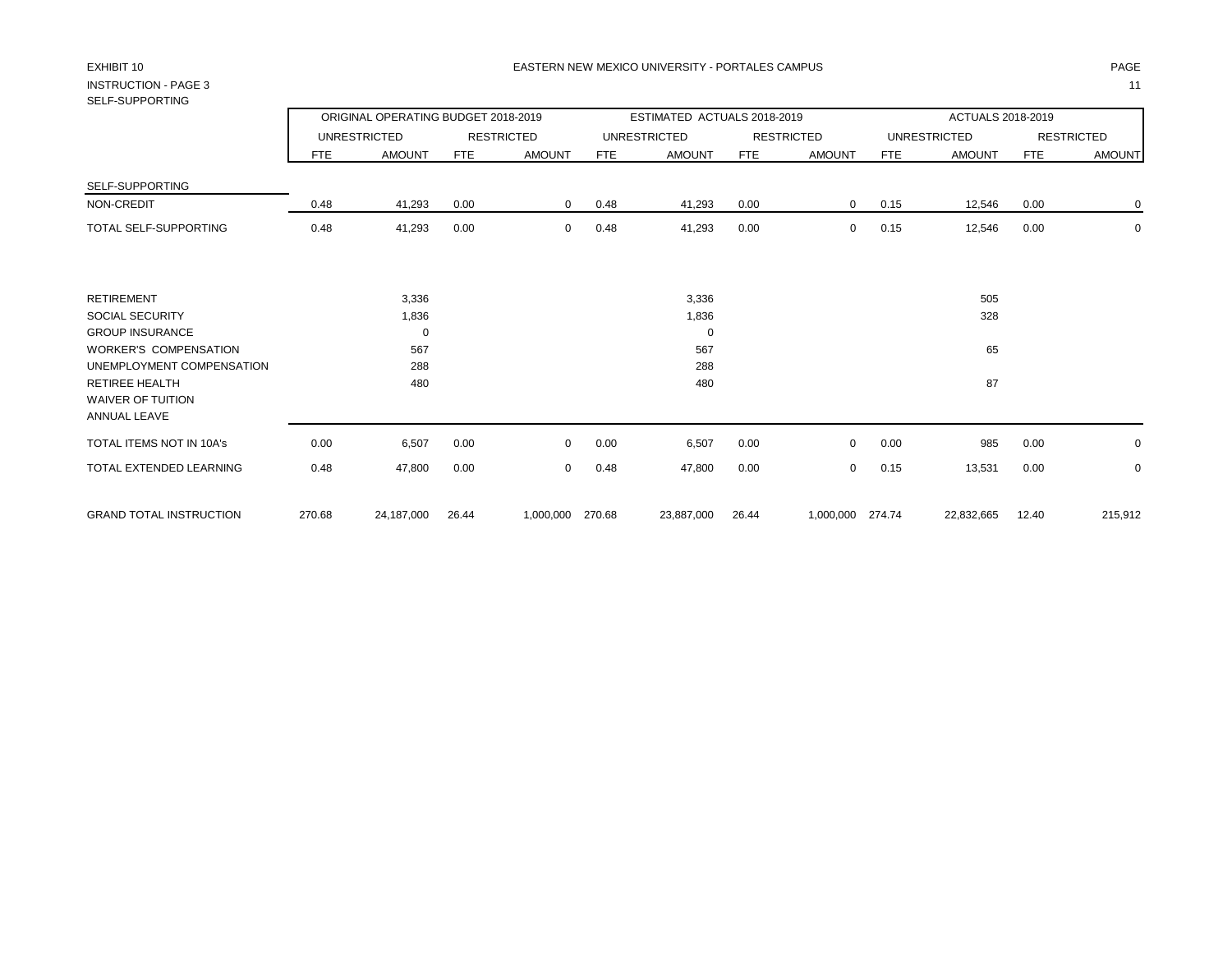# INSTRUCTION 12 INSTRUCTION

## EXHIBIT 10A PAGE EASTERN NEW MEXICO UNIVERSITY - PORTALES CAMPUS

|                                  |               | ORIGINAL OPERATING BUDGET 2018-2019 |              |                   |               | ESTIMATED ACTUALS 2018-2019 |            |                   |               | ACTUALS 2018-2019   |              |                   |
|----------------------------------|---------------|-------------------------------------|--------------|-------------------|---------------|-----------------------------|------------|-------------------|---------------|---------------------|--------------|-------------------|
|                                  |               | <b>UNRESTRICTED</b>                 |              | <b>RESTRICTED</b> |               | <b>UNRESTRICTED</b>         |            | <b>RESTRICTED</b> |               | <b>UNRESTRICTED</b> |              | <b>RESTRICTED</b> |
|                                  | <b>FTE</b>    | <b>AMOUNT</b>                       | <b>FTE</b>   | <b>AMOUNT</b>     | <b>FTE</b>    | <b>AMOUNT</b>               | <b>FTE</b> | <b>AMOUNT</b>     | <b>FTE</b>    | <b>AMOUNT</b>       | <b>FTE</b>   | <b>AMOUNT</b>     |
| LANGUAGE & LITERATURE            |               |                                     |              |                   |               |                             |            |                   |               |                     |              |                   |
| PROFESSIONAL SALARIES            |               |                                     |              |                   |               |                             |            |                   |               |                     |              |                   |
| <b>FACULTY SALARIES</b>          | 13.25         | 741,836                             |              |                   | 13.25         | 741,836                     |            |                   | 13.25         | 744,930             |              |                   |
| <b>GRAD ASSISTANT SALARIES</b>   | 0.00          |                                     |              |                   | 0.00          |                             |            |                   | 0.00          |                     |              |                   |
| SUPPORT STAFF SALARIES           | 1.00          | 24,244                              |              |                   | 1.00          | 24,244                      |            |                   | 1.00          | 21,978              |              |                   |
| <b>TECHNICIAN SALARIES</b>       |               |                                     |              |                   |               |                             |            |                   |               |                     |              |                   |
| STUDENT SALARIES                 | 0.24          | 3,683                               |              |                   | 0.24          | 3,683                       |            |                   | 0.06          | 908                 |              |                   |
| <b>OTHER SALARIES</b>            | 0.00          | $\mathbf 0$                         |              |                   | 0.00          | $\mathbf 0$                 |            |                   | 0.00          |                     |              |                   |
| <b>SUPPLIES AND EXPENSE</b>      |               | 16,941                              |              |                   |               | 16,941                      |            |                   |               | 17,523              |              |                   |
| <b>EQUIPMENT</b>                 |               |                                     |              |                   |               |                             |            |                   |               |                     |              |                   |
| <b>TRAVEL</b>                    |               | 7,000                               |              |                   |               | 7,000                       |            |                   |               | 6,282               |              |                   |
| FED. WORK STUDY SAL.             | 0.00          |                                     | 0.00         | $\mathbf 0$       | 0.00          |                             | 0.00       | 0                 | 0.00          |                     | 0.00         | $\mathbf 0$       |
| STATE WORK STUDY SAL.            | 0.00          |                                     | 0.00         | $\mathbf 0$       | 0.00          |                             | 0.00       | $\mathsf 0$       | 0.03          | 418                 | 0.11         | 1,671             |
| TOTAL LANGUAGE & LITERATURE      | 14.49         | 793,704                             | 0.00         | $\mathbf 0$       | 14.49         | 793,704                     | 0.00       | $\mathbf 0$       | 14.33         | 792,039             | 0.11         | 1,671             |
| <b>COMMUNICATION</b>             |               |                                     |              |                   |               |                             |            |                   |               |                     |              |                   |
| PROFESSIONAL SALARIES            | 3.29          | 119,174                             |              |                   | 3.29          | 119,174                     |            |                   | 3.29          | 120,859             |              |                   |
| <b>FACULTY SALARIES</b>          | 6.25          | 406,942                             |              |                   | 6.25          | 406,942                     |            |                   | 6.25          | 400,411             |              |                   |
| <b>GRAD ASSISTANT SALARIES</b>   | 0.00          |                                     |              |                   | 0.00          |                             |            |                   | 0.00          |                     |              |                   |
| SUPPORT STAFF SALARIES           |               |                                     |              |                   |               |                             |            |                   | 2.00          | 50,013              |              |                   |
| <b>TECHNICIAN SALARIES</b>       | 1.75          | 42,426                              |              |                   | 1.75          | 42,426                      |            |                   |               |                     |              |                   |
|                                  |               |                                     |              |                   |               |                             |            |                   |               |                     |              |                   |
| <b>STUDENT SALARIES</b>          | 0.00          |                                     |              |                   | 0.00          |                             |            |                   | 0.00          |                     |              |                   |
| <b>OTHER SALARIES</b>            | 0.00          |                                     |              |                   | 0.00          |                             |            |                   | 0.00          |                     |              |                   |
| SUPPLIES AND EXPENSE             |               | 5,700                               |              |                   |               | 5,700                       |            |                   |               | 9,749               |              |                   |
| <b>EQUIPMENT</b>                 |               |                                     |              |                   |               |                             |            |                   |               |                     |              |                   |
| TRAVEL                           |               | 10,300                              |              |                   |               | 10,300                      |            |                   |               | 3,219               |              |                   |
| FED. WORK STUDY SAL.             | 0.00          | $\mathbf 0$                         | 0.00         | $\mathbf 0$       | 0.00          | $\mathbf 0$                 | 0.00       | $\mathbf 0$       | 0.00          |                     | 0.00         | $\mathbf 0$       |
| STATE WORK STUDY SAL.            | 0.03<br>11.32 | 500<br>585,042                      | 0.13<br>0.13 | 2,000<br>2,000    | 0.03<br>11.32 | 500                         | 0.13       | 2,000<br>2,000    | 0.00<br>11.54 | $\mathbf 0$         | 0.00<br>0.00 | 0<br>$\mathbf 0$  |
| TOTAL COMMUNICATION              |               |                                     |              |                   |               | 585,042                     | 0.13       |                   |               | 584,251             |              |                   |
| MATH, COMP SCI, STAT, & EET      |               |                                     |              |                   |               |                             |            |                   |               |                     |              |                   |
| PROFESSIONAL SALARIES            |               |                                     |              |                   |               |                             |            |                   |               |                     |              |                   |
| <b>FACULTY SALARIES</b>          | 14.50         | 881,233                             |              |                   | 14.50         | 881,233                     |            |                   | 15.00         | 906,471             |              |                   |
| <b>GRAD ASSISTANT SALARIES</b>   | 0.00          |                                     |              |                   | 0.00          |                             |            |                   | 0.00          |                     |              |                   |
| SUPPORT STAFF SALARIES           | 1.00          | 24,243                              |              |                   | 1.00          | 24,243                      |            |                   | 1.00          | 25,932              |              |                   |
| <b>TECHNICIAN SALARIES</b>       |               |                                     |              |                   |               |                             |            |                   |               |                     |              |                   |
| <b>STUDENT SALARIES</b>          | 0.41          | 6,425                               |              |                   | 0.41          | 6,425                       |            |                   | 0.59          | 9,134               |              |                   |
| <b>OTHER SALARIES</b>            | 0.00          |                                     |              |                   | 0.00          |                             |            |                   | 0.00          |                     |              |                   |
| SUPPLIES AND EXPENSE             |               | 15,300                              |              |                   |               | 15,300                      |            |                   |               | 17,353              |              |                   |
| <b>EQUIPMENT</b>                 |               |                                     |              |                   |               |                             |            |                   |               |                     |              |                   |
| <b>TRAVEL</b>                    |               | 6,850                               |              |                   |               | 6,850                       |            |                   |               | 6,605               |              |                   |
| FED. WORK STUDY SAL.             | 0.00          |                                     | 0.00         | $\mathbf 0$       | 0.00          |                             | 0.00       | $\mathbf 0$       | 0.00          |                     | 0.00         | $\mathbf 0$       |
| STATE WORK STUDY SAL.            | 0.14          | 2,145                               | 0.55         | 8,580             | 0.14          | 2,145                       | 0.55       | 8,580             | 0.00          | $\mathbf 0$         | 0.00         | $\mathbf 0$       |
| TOTAL MATH, COMP SCI, STAT, &EE1 | 16.05         | 936,196                             | 0.55         | 8,580             | 16.05         | 936,196                     | 0.55       | 8,580             | 16.59         | 965,495             | 0.00         | $\mathbf 0$       |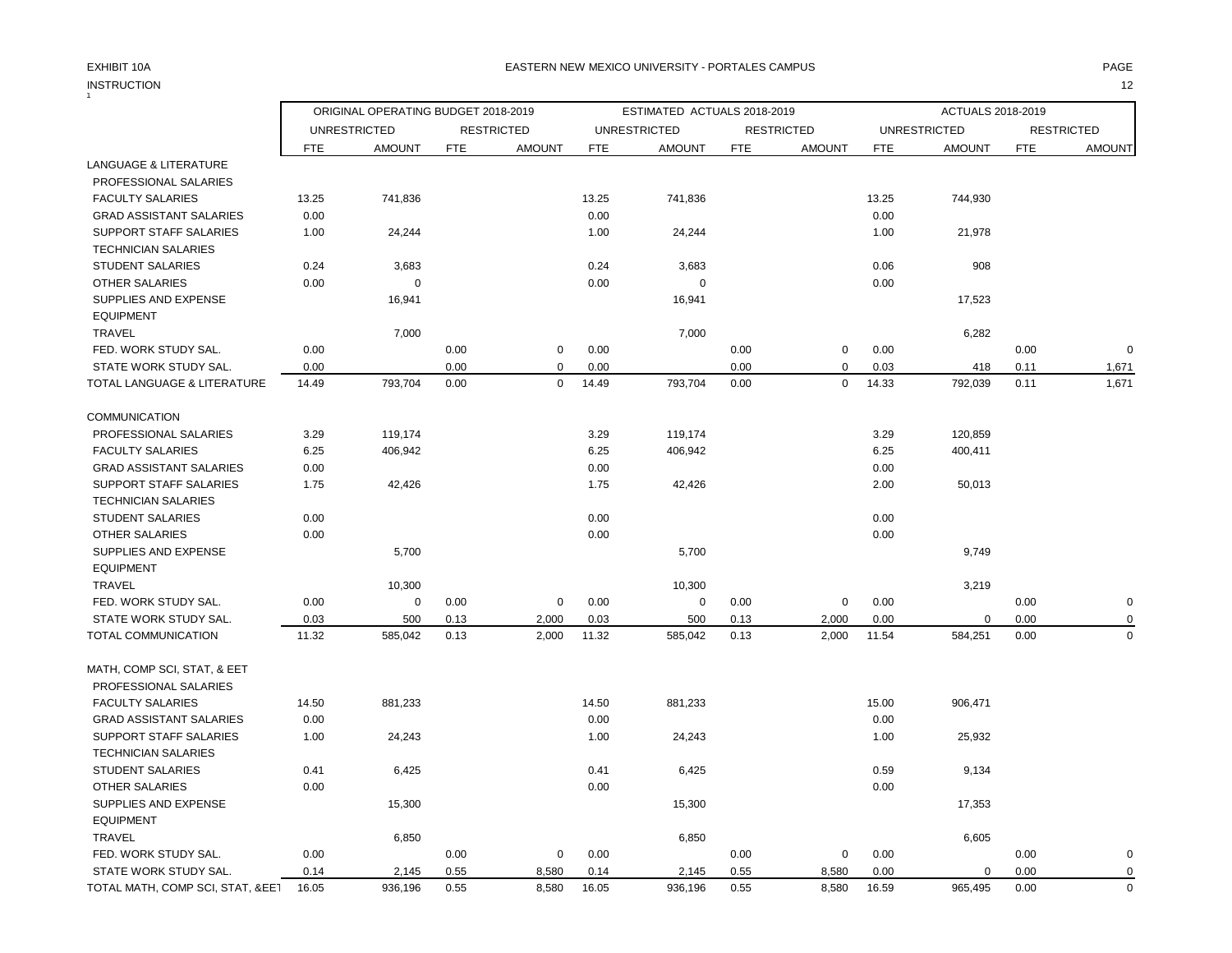# INSTRUCTION 13

|                                    | ORIGINAL OPERATING BUDGET 2018-2019 |                     |            |                   | ESTIMATED ACTUALS 2018-2019 |                     |            |                   | ACTUALS 2018-2019 |                     |            |                   |
|------------------------------------|-------------------------------------|---------------------|------------|-------------------|-----------------------------|---------------------|------------|-------------------|-------------------|---------------------|------------|-------------------|
|                                    |                                     |                     |            |                   |                             |                     |            |                   |                   |                     |            |                   |
|                                    |                                     | <b>UNRESTRICTED</b> |            | <b>RESTRICTED</b> |                             | <b>UNRESTRICTED</b> |            | <b>RESTRICTED</b> |                   | <b>UNRESTRICTED</b> |            | <b>RESTRICTED</b> |
| <b>BIOLOGY</b>                     | <b>FTE</b>                          | <b>AMOUNT</b>       | <b>FTE</b> | <b>AMOUNT</b>     | <b>FTE</b>                  | <b>AMOUNT</b>       | <b>FTE</b> | <b>AMOUNT</b>     | <b>FTE</b>        | <b>AMOUNT</b>       | <b>FTE</b> | <b>AMOUNT</b>     |
| PROFESSIONAL SALARIES              |                                     |                     |            |                   |                             |                     |            |                   |                   |                     |            |                   |
| <b>FACULTY SALARIES</b>            | 8.75                                | 600,037             |            |                   | 8.75                        | 600,037             |            |                   | 8.50              | 582,838             |            |                   |
| <b>GRAD ASSISTANT SALARIES</b>     | 0.00                                |                     |            |                   | 0.00                        |                     |            |                   | 0.00              |                     |            |                   |
| <b>SUPPORT STAFF SALARIES</b>      | 0.50                                | 14,566              |            |                   | 0.50                        | 14,566              |            |                   | 0.50              | 14,958              |            |                   |
| <b>TECHNICIAN SALARIES</b>         | 0.50                                | 14,566              |            |                   | 0.50                        | 14,566              |            |                   | 0.50              | 14,810              |            |                   |
| <b>STUDENT SALARIES</b>            | 0.06                                | 983                 |            |                   | 0.06                        | 983                 |            |                   | 0.34              | 5,349               |            |                   |
| <b>OTHER SALARIES</b>              | 0.00                                | $\mathbf 0$         |            |                   | 0.00                        | $\mathbf 0$         |            |                   | 0.00              |                     |            |                   |
| SUPPLIES AND EXPENSE               |                                     | 23,300              |            |                   |                             | 23,300              |            |                   |                   | 34,214              |            |                   |
| <b>EQUIPMENT</b>                   |                                     |                     |            |                   |                             |                     |            |                   |                   |                     |            |                   |
| <b>TRAVEL</b>                      |                                     | 5,200               |            |                   |                             | 5,200               |            |                   |                   | 3,894               |            |                   |
| FED. WORK STUDY SAL.               | 0.00                                |                     | 0.00       | $\mathbf 0$       | 0.00                        |                     | 0.00       | $\mathbf 0$       | 0.00              |                     | 0.00       | 0                 |
| STATE WORK STUDY SAL.              | 0.04                                | 568                 | 0.15       | 2,272             | 0.04                        | 568                 | 0.15       | 2,272             | 0.00              | 0                   | 0.00       | 0                 |
| <b>TOTAL BIOLOGY</b>               | 9.85                                | 659,220             | 0.15       | 2,272             | 9.85                        | 659,220             | 0.15       | 2,272             | 9.84              | 656,062             | 0.00       | $\mathbf 0$       |
|                                    |                                     |                     |            |                   |                             |                     |            |                   |                   |                     |            |                   |
| PHYSICAL SCIENCE & AVS             |                                     |                     |            |                   |                             |                     |            |                   |                   |                     |            |                   |
| PROFESSIONAL SALARIES              |                                     |                     |            |                   |                             |                     |            |                   |                   |                     |            |                   |
| <b>FACULTY SALARIES</b>            | 7.33                                | 492,551             |            |                   | 7.33                        | 492,551             |            |                   | 7.50              | 495,671             |            |                   |
| <b>GRAD ASSISTANT SALARIES</b>     | 0.00                                |                     |            |                   | 0.00                        |                     |            |                   | 0.00              |                     |            |                   |
| <b>SUPPORT STAFF SALARIES</b>      | 0.50                                | 14,566              |            |                   | 0.50                        | 14,566              |            |                   | 0.50              | 14,958              |            |                   |
| <b>TECHNICIAN SALARIES</b>         | 0.50                                | 14,566              |            |                   | 0.50                        | 14,566              |            |                   | 0.50              | 14,810              |            |                   |
| <b>STUDENT SALARIES</b>            | 0.29                                | 4,580               |            |                   | 0.29                        | 4,580               |            |                   | 0.17              | 2,604               |            |                   |
| OTHER SALARIES                     | 0.00                                | $\mathbf 0$         |            |                   | 0.00                        | 0                   |            |                   | 0.00              |                     |            |                   |
| SUPPLIES AND EXPENSE               |                                     | 35,900              |            |                   |                             | 35,900              |            |                   |                   | 39,966              |            |                   |
| <b>EQUIPMENT</b>                   |                                     |                     |            |                   |                             |                     |            |                   |                   |                     |            |                   |
| <b>TRAVEL</b>                      |                                     | 6,300               |            |                   |                             | 6,300               |            |                   |                   | 4,672               |            |                   |
| FED. WORK STUDY SAL.               | 0.00                                |                     | 0.00       | 0                 | 0.00                        |                     | 0.00       | $\mathbf 0$       | 0.00              |                     | 0.00       | $\overline{0}$    |
| STATE WORK STUDY SAL.              | 0.07                                | 1,018               | 0.26       | 4,072             | 0.07                        | 1,018               | 0.26       | 4,072             | 0.08              | 1,229               | 0.32       | 4,916             |
| TOTAL PHYSICAL SCIENCE             | 8.69                                | 569,481             | 0.26       | 4,072             | 8.69                        | 569,481             | 0.26       | 4,072             | 8.75              | 573,909             | 0.32       | 4,916             |
| <b>NURSING - BSN &amp; MSN</b>     |                                     |                     |            |                   |                             |                     |            |                   |                   |                     |            |                   |
|                                    |                                     | $\mathbf 0$         |            |                   |                             |                     |            |                   |                   |                     |            |                   |
| PROFESSIONAL SALARIES              |                                     |                     |            |                   |                             | 0                   |            |                   | 0.00              |                     |            |                   |
| <b>FACULTY SALARIES</b>            | 5.00                                | 315,983             |            |                   | 5.00                        | 315,983             |            |                   | 5.00              | 311,506             |            |                   |
| <b>GRAD ASSISTANT SALARIES</b>     | 0.00                                |                     |            |                   | 0.00                        |                     |            |                   | 0.00              |                     |            |                   |
| <b>SUPPORT STAFF SALARIES</b>      | 1.33                                | 34,813              |            |                   | 1.33                        | 34,813              |            |                   | 1.00              | 35,296              |            |                   |
| <b>TECHNICIAN SALARIES</b>         |                                     |                     |            |                   |                             |                     |            |                   |                   |                     |            |                   |
| STUDENT SALARIES                   | 0.00                                |                     |            |                   | 0.00                        |                     |            |                   | 0.00              |                     |            |                   |
| <b>OTHER SALARIES</b>              | 0.00                                | $\mathbf 0$         |            |                   | 0.00                        | 0                   |            |                   | 0.00              |                     |            |                   |
| <b>SUPPLIES AND EXPENSE</b>        |                                     | 145,800             |            |                   |                             | 145,800             |            |                   |                   | 56,433              |            |                   |
| NURSING EXPANSION - GIA/RECRUITING |                                     |                     |            |                   |                             |                     |            |                   |                   | 85,416              |            |                   |
| <b>EQUIPMENT</b>                   |                                     |                     |            |                   |                             |                     |            |                   |                   |                     |            |                   |
| <b>TRAVEL</b>                      |                                     | 1,560               |            |                   |                             | 1,560               |            |                   |                   | 6,196               |            |                   |
| FED. WORK STUDY SAL.               | 0.00                                |                     | 0.00       | 0                 | 0.00                        |                     | 0.00       | 0                 | 0.00              |                     | 0.00       | $\mathbf 0$       |
| STATE WORK STUDY SAL.              | 0.00                                |                     | 0.00       | $\mathbf 0$       | 0.00                        |                     | 0.00       | $\mathbf 0$       | 0.05              | 754                 | 0.19       | 3,016             |
| <b>TOTAL NURSING</b>               | 6.33                                | 498,156             | 0.00       | $\mathbf 0$       | 6.33                        | 498,156             | 0.00       | $\mathbf 0$       | 6.05              | 495,601             | 0.19       | 3,016             |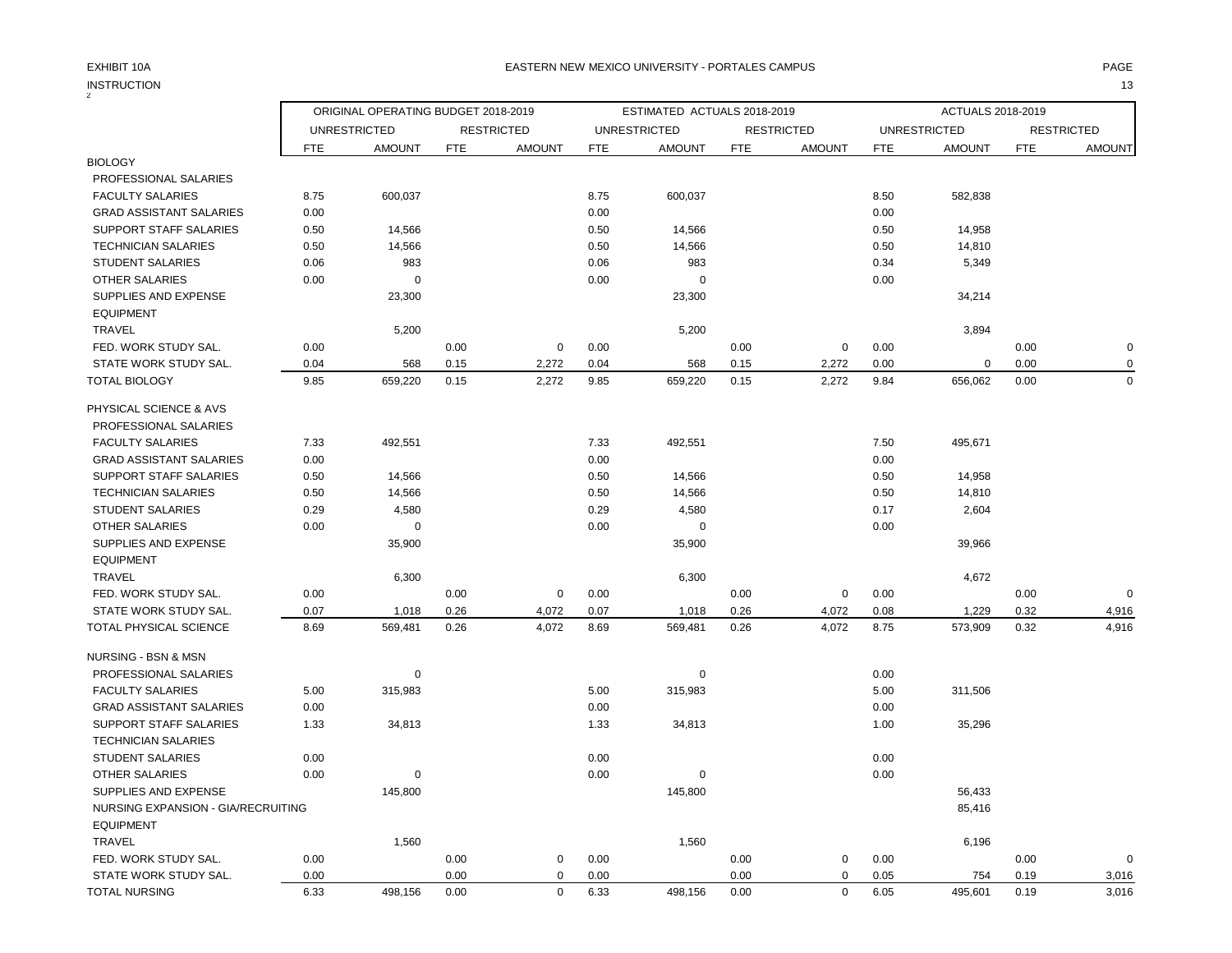| 3                                                    | ORIGINAL OPERATING BUDGET 2018-2019 |                     |            |                   | ESTIMATED ACTUALS 2018-2019 |                     |            |                   |            | ACTUALS 2018-2019   |            |                   |  |
|------------------------------------------------------|-------------------------------------|---------------------|------------|-------------------|-----------------------------|---------------------|------------|-------------------|------------|---------------------|------------|-------------------|--|
|                                                      |                                     | <b>UNRESTRICTED</b> |            | <b>RESTRICTED</b> |                             | <b>UNRESTRICTED</b> |            | <b>RESTRICTED</b> |            | <b>UNRESTRICTED</b> |            | <b>RESTRICTED</b> |  |
|                                                      | <b>FTE</b>                          | <b>AMOUNT</b>       | <b>FTE</b> | <b>AMOUNT</b>     | <b>FTE</b>                  | <b>AMOUNT</b>       | <b>FTE</b> | <b>AMOUNT</b>     | <b>FTE</b> | <b>AMOUNT</b>       | <b>FTE</b> | <b>AMOUNT</b>     |  |
| CDIS, SOCIAL WORK & EMS                              |                                     |                     |            |                   |                             |                     |            |                   |            |                     |            |                   |  |
| PROFESSIONAL SALARIES                                | 2.25                                | 121,489             |            |                   | 2.25                        | 121,489             |            |                   | 2.25       | 123,265             |            |                   |  |
| <b>FACULTY SALARIES</b>                              | 15.00                               | 952,687             |            |                   | 15.00                       | 952,687             |            |                   | 18.50      | 1,170,418           |            |                   |  |
| <b>GRAD ASSISTANT SALARIES</b>                       | 0.00                                |                     |            |                   | 0.00                        |                     |            |                   | 0.00       |                     |            |                   |  |
| SUPPORT STAFF SALARIES<br><b>TECHNICIAN SALARIES</b> | 2.17                                | 63,454              |            |                   | 2.17                        | 63,454              |            |                   | 2.00       | 53,117              |            |                   |  |
| <b>STUDENT SALARIES</b>                              | 0.01                                | 221                 |            |                   | 0.01                        | 221                 |            |                   | 0.00       |                     |            |                   |  |
| OTHER SALARIES                                       | 0.00                                |                     |            |                   | 0.00                        |                     |            |                   | 0.00       |                     |            |                   |  |
| SUPPLIES AND EXPENSE                                 |                                     | 7,370               |            |                   |                             | 7,370               |            |                   |            | 36,332              |            |                   |  |
| <b>EQUIPMENT</b>                                     |                                     |                     |            |                   |                             |                     |            |                   |            | 5,440               |            |                   |  |
| <b>TRAVEL</b>                                        |                                     | 7,850               |            |                   |                             | 7,850               |            |                   |            | 5,354               |            |                   |  |
| FED. WORK STUDY SAL.                                 | 0.00                                |                     | 0.00       | $\mathbf 0$       | 0.00                        |                     | 0.00       | 0                 | 0.00       |                     | 0.00       | $\mathbf 0$       |  |
| STATE WORK STUDY SAL.                                | 0.00                                | $\mathbf 0$         | 0.00       | 0                 | 0.00                        | 0                   | 0.00       | 0                 | 0.00       |                     | 0.00       | 0                 |  |
| TOTAL CDIS & SOCIAL WORK                             | 19.43                               | 1,153,071           | 0.00       | $\mathbf 0$       | 19.43                       | 1,153,071           | 0.00       | $\mathbf 0$       | 22.75      | 1,393,926           | 0.00       | $\mathbf 0$       |  |
| HIST & HUM, SOC & BEH SCI                            |                                     |                     |            |                   |                             |                     |            |                   |            |                     |            |                   |  |
| PROFESSIONAL SALARIES                                |                                     | $\mathbf 0$         |            |                   |                             | $\mathbf 0$         |            |                   | 0.00       |                     |            |                   |  |
| <b>FACULTY SALARIES</b>                              | 14.00                               | 940,986             |            |                   | 14.00                       | 940,986             |            |                   | 15.25      | 1,015,952           |            |                   |  |
| <b>GRAD ASSISTANT SALARIES</b>                       | 0.00                                |                     |            |                   | 0.00                        |                     |            |                   | 0.00       |                     |            |                   |  |
| SUPPORT STAFF SALARIES                               | 1.00                                | 23,558              |            |                   | 1.00                        | 23,558              |            |                   | 1.00       | 24,237              |            |                   |  |
| <b>TECHNICIAN SALARIES</b>                           |                                     |                     |            |                   |                             |                     |            |                   |            |                     |            |                   |  |
| <b>STUDENT SALARIES</b>                              | 0.18                                | 2,775               |            |                   | 0.18                        | 2,775               |            |                   | 0.00       |                     |            |                   |  |
| <b>OTHER SALARIES</b>                                | 0.00                                | $\mathbf 0$         |            |                   | 0.00                        | $\mathbf 0$         |            |                   | 0.00       |                     |            |                   |  |
| SUPPLIES AND EXPENSE                                 |                                     | 9,145               |            |                   |                             | 9,145               |            |                   |            | 6,273               |            |                   |  |
| <b>EQUIPMENT</b>                                     |                                     |                     |            |                   |                             |                     |            |                   |            |                     |            |                   |  |
| TRAVEL                                               |                                     | 6,150               |            |                   |                             | 6,150               |            |                   |            | 8,132               |            |                   |  |
| FED. WORK STUDY SAL.                                 | 0.00                                |                     | 0.00       | $\mathbf 0$       | 0.00                        |                     | 0.00       | $\pmb{0}$         | 0.00       |                     | 0.00       | $\pmb{0}$         |  |
| STATE WORK STUDY SAL.                                | 0.02                                | 329                 | 0.08       | 1,316             | 0.02                        | 329                 | 0.08       | 1,316             | 0.00       |                     | 0.00       | $\mathbf 0$       |  |
| TOTAL H & H, SOC & BEH SCI                           | 15.20                               | 982,943             | 0.08       | 1,316             | 15.20                       | 982,943             | 0.08       | 1,316             | 16.25      | 1,054,594           | 0.00       | $\mathbf 0$       |  |
| <b>ANTHROPOLOGY</b>                                  |                                     |                     |            |                   |                             |                     |            |                   |            |                     |            |                   |  |
| PROFESSIONAL SALARIES                                | 0.25                                | 12,450              |            |                   | 0.25                        | 12,450              |            |                   |            |                     |            |                   |  |
| <b>FACULTY SALARIES</b>                              | 4.00                                | 258,540             |            |                   | 4.00                        | 258,540             |            |                   | 3.00       | 199,281             |            |                   |  |
| <b>GRAD ASSISTANT SALARIES</b>                       | 0.00                                |                     |            |                   | 0.00                        |                     |            |                   | 0.00       |                     |            |                   |  |
| SUPPORT STAFF SALARIES                               | 0.50                                | 12,122              |            |                   | 0.50                        | 12,122              |            |                   | 1.00       | 24,830              |            |                   |  |
| <b>TECHNICIAN SALARIES</b>                           |                                     |                     |            |                   |                             |                     |            |                   |            |                     |            |                   |  |
| <b>STUDENT SALARIES</b>                              | 0.04                                | 679                 |            |                   | 0.04                        | 679                 |            |                   | 0.03       | 418                 |            |                   |  |
| OTHER SALARIES                                       | 0.00                                | $\mathbf 0$         |            |                   | 0.00                        | $\Omega$            |            |                   | 0.00       |                     |            |                   |  |
| SUPPLIES AND EXPENSE                                 |                                     | 17,191              |            |                   |                             | 17,191              |            |                   |            | 10,187              |            |                   |  |
| <b>EQUIPMENT</b>                                     |                                     |                     |            |                   |                             |                     |            |                   |            |                     |            |                   |  |
| <b>TRAVEL</b>                                        |                                     | 4,700               |            |                   |                             | 4,700               |            |                   |            | 4,760               |            |                   |  |
| FED. WORK STUDY SAL.                                 | 0.00                                |                     | 0.00       | $\mathbf 0$       | 0.00                        |                     | 0.00       | $\mathbf 0$       | 0.00       |                     | 0.00       | $\mathbf 0$       |  |
| STATE WORK STUDY SAL.                                | 0.00                                |                     | 0.00       | $\mathbf 0$       | 0.00                        |                     | 0.00       | $\mathbf 0$       | 0.00       |                     | 0.00       | $\mathbf 0$       |  |
| TOTAL ANTHROPOLOGY                                   | 4.79                                | 305,682             | 0.00       | $\mathbf 0$       | 4.79                        | 305,682             | 0.00       | $\mathbf 0$       | 4.03       | 239,476             | 0.00       | $\mathbf 0$       |  |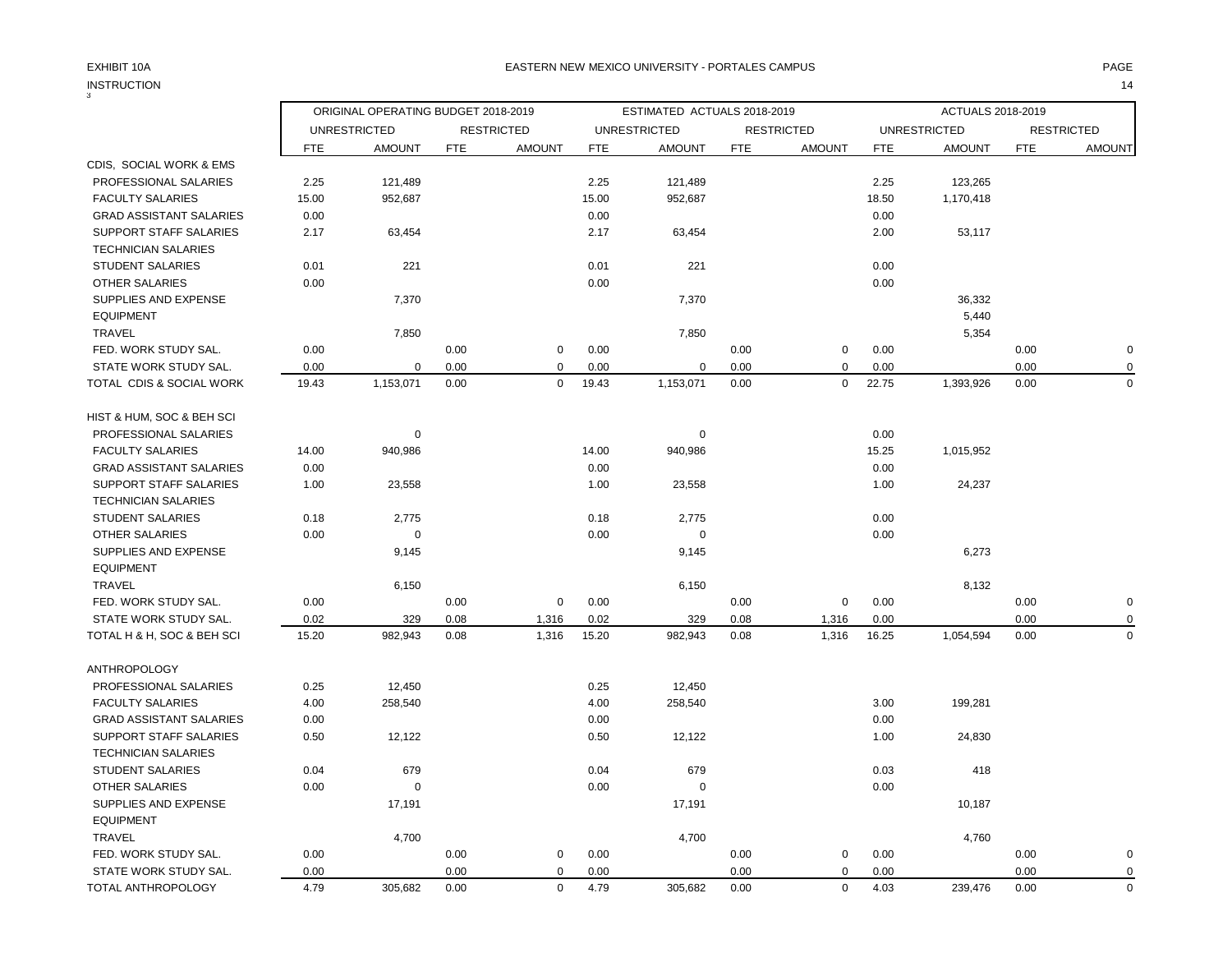|                                | ORIGINAL OPERATING BUDGET 2018-2019 |                     |            |                   | ESTIMATED ACTUALS 2018-2019 |                     |            |                   |            | ACTUALS 2018-2019   |            |                   |  |
|--------------------------------|-------------------------------------|---------------------|------------|-------------------|-----------------------------|---------------------|------------|-------------------|------------|---------------------|------------|-------------------|--|
|                                |                                     | <b>UNRESTRICTED</b> |            | <b>RESTRICTED</b> |                             | <b>UNRESTRICTED</b> |            | <b>RESTRICTED</b> |            | <b>UNRESTRICTED</b> |            | <b>RESTRICTED</b> |  |
|                                | <b>FTE</b>                          | <b>AMOUNT</b>       | <b>FTE</b> | <b>AMOUNT</b>     | <b>FTE</b>                  | <b>AMOUNT</b>       | <b>FTE</b> | <b>AMOUNT</b>     | <b>FTE</b> | <b>AMOUNT</b>       | <b>FTE</b> | <b>AMOUNT</b>     |  |
| <b>BUSINESS</b>                |                                     |                     |            |                   |                             |                     |            |                   |            |                     |            |                   |  |
| PROFESSIONAL SALARIES          |                                     |                     |            |                   |                             |                     |            |                   |            |                     |            |                   |  |
| <b>FACULTY SALARIES</b>        | 20.00                               | 1,579,810           |            |                   | 20.00                       | 1,579,810           |            |                   | 19.50      | 1,551,096           |            |                   |  |
| <b>GRAD ASSISTANT SALARIES</b> | 0.00                                |                     |            |                   | 0.00                        |                     |            |                   | 0.00       |                     |            |                   |  |
| SUPPORT STAFF SALARIES         | 1.00                                | 24,244              |            |                   | 1.00                        | 24,244              |            |                   | 1.00       | 14,237              |            |                   |  |
| <b>TECHNICIAN SALARIES</b>     |                                     |                     |            |                   |                             |                     |            |                   |            |                     |            |                   |  |
| <b>STUDENT SALARIES</b>        | 0.12                                | 1,845               |            |                   | 0.12                        | 1,845               |            |                   | 0.07       | 1,063               |            |                   |  |
| <b>OTHER SALARIES</b>          | 0.00                                | 0                   |            |                   | 0.00                        | $\mathbf 0$         |            |                   | 0.36       | 5,580               |            |                   |  |
| SUPPLIES AND EXPENSE           |                                     | 16,800              |            |                   |                             | 16,800              |            |                   |            | 18,549              |            |                   |  |
| <b>EQUIPMENT</b>               |                                     | $\mathbf 0$         |            |                   |                             | 0                   |            |                   |            |                     |            |                   |  |
| TRAVEL                         |                                     | 27,000              |            |                   |                             | 27,000              |            |                   |            | 16,618              |            |                   |  |
| FED. WORK STUDY SAL.           | 0.00                                |                     | 0.00       | 0                 | 0.00                        |                     | 0.00       | $\mathbf 0$       | 0.00       |                     | 0.00       | $\mathbf 0$       |  |
| STATE WORK STUDY SAL.          | 0.02                                | 333                 | 0.09       | 1,332             | 0.02                        | 333                 | 0.09       | 1,332             | 0.00       |                     | 0.00       | $\mathbf 0$       |  |
| <b>TOTAL BUSINESS</b>          | 21.14                               | 1,650,032           | 0.09       | 1,332             | 21.14                       | 1,650,032           | 0.09       | 1,332             | 20.93      | 1,607,143           | 0.00       | $\mathbf 0$       |  |
| <b>MUSIC</b>                   |                                     |                     |            |                   |                             |                     |            |                   |            |                     |            |                   |  |
| PROFESSIONAL SALARIES          |                                     |                     |            |                   |                             |                     |            |                   |            |                     |            |                   |  |
| <b>FACULTY SALARIES</b>        | 14.00                               | 951,440             |            |                   | 14.00                       | 951,440             |            |                   | 14.50      | 987,594             |            |                   |  |
| <b>GRAD ASSISTANT SALARIES</b> | 0.00                                |                     |            |                   | 0.00                        |                     |            |                   | 0.00       |                     |            |                   |  |
| <b>SUPPORT STAFF SALARIES</b>  | 1.00                                | 24,243              |            |                   | 1.00                        | 24,243              |            |                   | 1.00       | 24,731              |            |                   |  |
| <b>TECHNICIAN SALARIES</b>     |                                     |                     |            |                   |                             |                     |            |                   |            |                     |            |                   |  |
| <b>STUDENT SALARIES</b>        | 0.17                                | 2,700               |            |                   | 0.17                        | 2,700               |            |                   | 0.35       | 5,475               |            |                   |  |
| <b>OTHER SALARIES</b>          | 0.00                                | $\mathbf 0$         |            |                   | 0.00                        | 0                   |            |                   | 0.07       | 1,035               |            |                   |  |
| SUPPLIES AND EXPENSE           |                                     | 52,570              |            |                   |                             | 52,570              |            |                   |            | 56,813              |            |                   |  |
| <b>EQUIPMENT</b>               |                                     |                     |            |                   |                             |                     |            |                   |            |                     |            |                   |  |
| <b>TRAVEL</b>                  |                                     | 14,900              |            |                   |                             | 14,900              |            |                   |            | 17,266              |            |                   |  |
| FED. WORK STUDY SAL.           | 0.00                                |                     | 0.00       | $\mathbf 0$       | 0.00                        |                     | 0.00       | $\mathbf 0$       | 0.00       |                     | 0.00       | $\mathbf 0$       |  |
| STATE WORK STUDY SAL.          | 0.07                                | 1,120               | 0.29       | 4,480             | 0.07                        | 1,120               | 0.29       | 4,480             | 0.07       | 1,071               | 0.27       | 4,284             |  |
| <b>TOTAL MUSIC</b>             | 15.24                               | 1,046,973           | 0.29       | 4,480             | 15.24                       | 1,046,973           | 0.29       | 4,480             | 15.99      | 1,093,985           | 0.27       | 4,284             |  |
| ART/DIGITAL FILM MAKING        |                                     |                     |            |                   |                             |                     |            |                   |            |                     |            |                   |  |
| PROFESSIONAL SALARIES          |                                     |                     |            |                   |                             |                     |            |                   |            |                     |            |                   |  |
| <b>FACULTY SALARIES</b>        | 7.00                                | 463,357             |            |                   | 7.00                        | 463,357             |            |                   | 6.50       | 429,486             |            |                   |  |
| <b>GRAD ASSISTANT SALARIES</b> | 0.00                                |                     |            |                   | 0.00                        |                     |            |                   | 0.00       |                     |            |                   |  |
| SUPPORT STAFF SALARIES         | 0.75                                | 19,181              |            |                   | 0.75                        | 19,181              |            |                   | 1.00       | 25,561              |            |                   |  |
| <b>TECHNICIAN SALARIES</b>     |                                     |                     |            |                   |                             |                     |            |                   |            |                     |            |                   |  |
| <b>STUDENT SALARIES</b>        | 0.53                                | 8,200               |            |                   | 0.53                        | 8,200               |            |                   | 0.66       | 10,233              |            |                   |  |
| <b>OTHER SALARIES</b>          | 0.00                                | $\mathbf 0$         |            |                   | 0.00                        | 0                   |            |                   | 0.00       |                     |            |                   |  |
| <b>SUPPLIES AND EXPENSE</b>    |                                     | 26,200              |            |                   |                             | 26,200              |            |                   |            | 63,879              |            |                   |  |
| <b>EQUIPMENT</b>               |                                     | $\mathbf 0$         |            |                   |                             | 0                   |            |                   |            |                     |            |                   |  |
| <b>TRAVEL</b>                  |                                     | 6,025               |            |                   |                             | 6,025               |            |                   |            | 4,520               |            |                   |  |
| FED. WORK STUDY SAL.           | 0.00                                |                     | 0.00       | $\mathbf 0$       | 0.00                        |                     | 0.00       | $\pmb{0}$         | 0.00       |                     | 0.00       | $\mathbf 0$       |  |
| STATE WORK STUDY SAL.          | 0.11                                | 1,660               | 0.43       | 6,640             | 0.11                        | 1,660               | 0.43       | 6,640             | 0.17       | 2,622               | 0.67       | 10,488            |  |
| TOTAL ART/DIGITAL FILM MAKING  | 8.38                                | 524,623             | 0.43       | 6,640             | 8.38                        | 524,623             | 0.43       | 6,640             | 8.32       | 536,302             | 0.67       | 10,488            |  |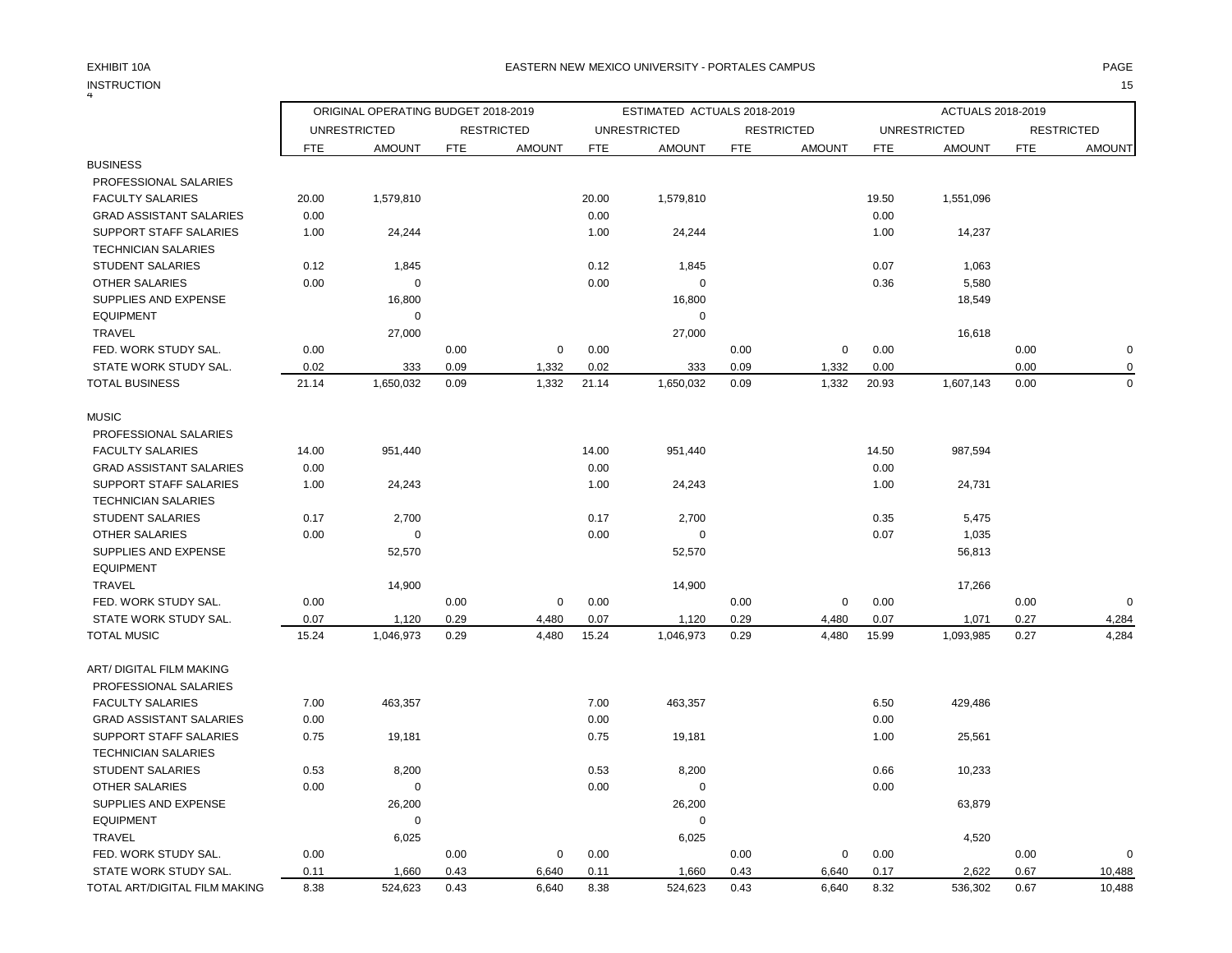|                                | ORIGINAL OPERATING BUDGET 2018-2019<br>ESTIMATED ACTUALS 2018-2019 |                     |            |                   |            |                     |            |                   | ACTUALS 2018-2019 |                     |            |                   |
|--------------------------------|--------------------------------------------------------------------|---------------------|------------|-------------------|------------|---------------------|------------|-------------------|-------------------|---------------------|------------|-------------------|
|                                |                                                                    | <b>UNRESTRICTED</b> |            | <b>RESTRICTED</b> |            | <b>UNRESTRICTED</b> |            | <b>RESTRICTED</b> |                   | <b>UNRESTRICTED</b> |            | <b>RESTRICTED</b> |
|                                | <b>FTE</b>                                                         | <b>AMOUNT</b>       | <b>FTE</b> | <b>AMOUNT</b>     | <b>FTE</b> | <b>AMOUNT</b>       | <b>FTE</b> | <b>AMOUNT</b>     | <b>FTE</b>        | <b>AMOUNT</b>       | <b>FTE</b> | <b>AMOUNT</b>     |
| THEATRE & DANCE                |                                                                    |                     |            |                   |            |                     |            |                   |                   |                     |            |                   |
| PROFESSIONAL SALARIES          |                                                                    |                     |            |                   |            |                     |            |                   |                   |                     |            |                   |
| <b>FACULTY SALARIES</b>        | 3.00                                                               | 189,109             |            |                   | 3.00       | 189,109             |            |                   | 3.00              | 197,165             |            |                   |
| <b>GRAD ASSISTANT SALARIES</b> | 0.00                                                               |                     |            |                   | 0.00       |                     |            |                   | 0.00              |                     |            |                   |
| SUPPORT STAFF SALARIES         | 1.00                                                               | 31,045              |            |                   | 1.00       | 31,045              |            |                   | 1.00              | 31,533              |            |                   |
| <b>TECHNICIAN SALARIES</b>     |                                                                    |                     |            |                   |            |                     |            |                   |                   |                     |            |                   |
| <b>STUDENT SALARIES</b>        | 0.06                                                               | 1,000               |            |                   | 0.06       | 1,000               |            |                   | 0.02              | 338                 |            |                   |
| OTHER SALARIES                 | 0.00                                                               | $\mathbf 0$         |            |                   | 0.00       | $\Omega$            |            |                   | 0.00              |                     |            |                   |
| SUPPLIES AND EXPENSE           |                                                                    | 4,000               |            |                   |            | 4,000               |            |                   |                   | 4,902               |            |                   |
| <b>EQUIPMENT</b>               |                                                                    |                     |            |                   |            |                     |            |                   |                   |                     |            |                   |
| <b>TRAVEL</b>                  |                                                                    | 2,000               |            |                   |            | 2,000               |            |                   |                   | 2,178               |            |                   |
| FED. WORK STUDY SAL.           | 0.00                                                               |                     | 0.00       | $\mathbf 0$       | 0.00       |                     | 0.00       | $\mathbf 0$       | 0.00              |                     | 0.00       | $\mathbf 0$       |
| STATE WORK STUDY SAL.          | 0.02                                                               | 350                 | 0.09       | 1,400             | 0.02       | 350                 | 0.09       | 1,400             | 0.00              |                     | 0.00       | $\mathbf 0$       |
| TOTAL THEATRE & DANCE          | 4.09                                                               | 227,504             | 0.09       | 1,400             | 4.09       | 227,504             | 0.09       | 1,400             | 4.02              | 236,115             | 0.00       | $\Omega$          |
| EDUCATION / GREYHOUND PROMISE  |                                                                    |                     |            |                   |            |                     |            |                   |                   |                     |            |                   |
| PROFESSIONAL SALARIES          |                                                                    |                     |            |                   |            |                     |            |                   |                   |                     |            |                   |
| <b>FACULTY SALARIES</b>        | 24.25                                                              | 1,673,727           |            |                   | 24.25      | 1,673,727           |            |                   | 25.50             | 1,766,395           |            |                   |
| <b>GRAD ASSISTANT SALARIES</b> | 0.00                                                               |                     |            |                   | 0.00       |                     |            |                   | 0.00              |                     |            |                   |
| SUPPORT STAFF SALARIES         | 2.50                                                               | 63,343              |            |                   | 2.50       | 63,343              |            |                   | 2.25              | 61,834              |            |                   |
| <b>TECHNICIAN SALARIES</b>     |                                                                    |                     |            |                   |            |                     |            |                   |                   |                     |            |                   |
| <b>STUDENT SALARIES</b>        | 0.05                                                               | 837                 |            |                   | 0.05       | 837                 |            |                   | 0.05              | 720                 |            |                   |
| OTHER SALARIES                 | 0.00                                                               | $\Omega$            |            |                   | 0.00       | $\Omega$            |            |                   | 0.39              | 6,048               |            |                   |
| SUPPLIES AND EXPENSE           |                                                                    | 115,650             |            |                   |            | 115,650             |            |                   |                   | 100,610             |            |                   |
| <b>EQUIPMENT</b>               |                                                                    |                     |            |                   |            |                     |            |                   |                   |                     |            |                   |
| <b>TRAVEL</b>                  |                                                                    | 26,190              |            |                   |            | 26,190              |            |                   |                   | 31,079              |            |                   |
| FED. WORK STUDY SAL.           | 0.00                                                               |                     | 0.00       | 0                 | 0.00       |                     | 0.00       | 0                 | 0.00              |                     | 0.00       | $\mathbf 0$       |
| STATE WORK STUDY SAL.          | 0.00                                                               |                     | 0.00       | 0                 | 0.00       |                     | 0.00       | $\mathbf 0$       | 0.09              | 1,375               | 0.35       | 5,501             |
| TOTAL EDUCATION                | 26.80                                                              | 1,879,747           | 0.00       | $\mathbf 0$       | 26.80      | 1,879,747           | 0.00       | $\mathbf 0$       | 28.27             | 1,968,061           | 0.35       | 5,501             |
| <b>TEACHER EDUCATION</b>       |                                                                    |                     |            |                   |            |                     |            |                   |                   |                     |            |                   |
| PROFESSIONAL SALARIES          | 1.00                                                               | 61,800              |            |                   | 1.00       | 61,800              |            |                   | 1.00              | 62,288              |            |                   |
| <b>FACULTY SALARIES</b>        |                                                                    | 20,000              |            |                   |            | 20,000              |            |                   |                   | 11,000              |            |                   |
| <b>GRAD ASSISTANT SALARIES</b> | 0.00                                                               |                     |            |                   | 0.00       |                     |            |                   | 0.00              |                     |            |                   |
| <b>SUPPORT STAFF SALARIES</b>  | 1.00                                                               | 25,366              |            |                   | 1.00       | 25,366              |            |                   | 1.00              | 25,854              |            |                   |
| <b>TECHNICIAN SALARIES</b>     |                                                                    |                     |            |                   |            |                     |            |                   |                   |                     |            |                   |
| STUDENT SALARIES               | 0.03                                                               | 515                 |            |                   | 0.03       | 515                 |            |                   | 0.17              | 2,634               |            |                   |
| <b>OTHER SALARIES</b>          | 0.00                                                               | $\Omega$            |            |                   | 0.00       | $\Omega$            |            |                   | 0.00              |                     |            |                   |
| SUPPLIES AND EXPENSE           |                                                                    | 9,350               |            |                   |            | 9,350               |            |                   |                   | 24,343              |            |                   |
| <b>EQUIPMENT</b>               |                                                                    |                     |            |                   |            |                     |            |                   |                   |                     |            |                   |
| <b>TRAVEL</b>                  |                                                                    | 15,000              |            |                   |            | 15,000              |            |                   |                   | 10,211              |            |                   |
| FED. WORK STUDY SAL.           | 0.00                                                               |                     | 0.00       | $\mathbf 0$       | 0.00       |                     | 0.00       | $\mathbf 0$       | 0.00              |                     | 0.00       | $\mathbf 0$       |
| STATE WORK STUDY SAL.          | 0.00                                                               | $\mathbf 0$         | 0.00       | $\mathbf 0$       | 0.00       | $\mathbf 0$         | 0.00       | 0                 | 0.00              |                     | 0.00       | $\mathbf 0$       |
| TOTAL TEACHER EDUCATION        | 2.03                                                               | 132,031             | 0.00       | $\mathbf 0$       | 2.03       | 132,031             | 0.00       | $\mathbf 0$       | 2.17              | 136,330             | 0.00       | $\mathbf 0$       |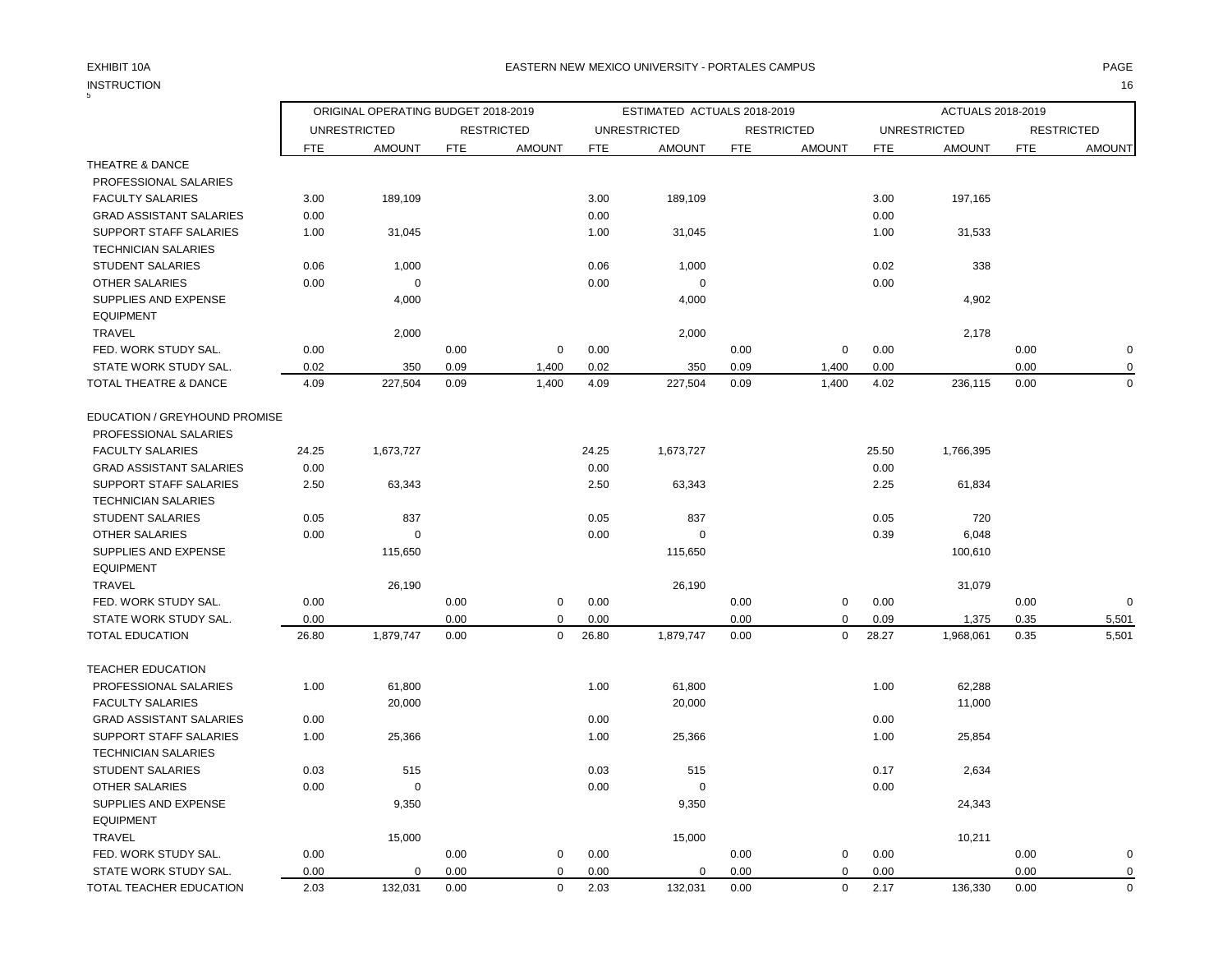| <b>INSTRUCTION</b>              |            |                                     |            |                   |            |                             |            |                   |            |                     |            | 17                |
|---------------------------------|------------|-------------------------------------|------------|-------------------|------------|-----------------------------|------------|-------------------|------------|---------------------|------------|-------------------|
|                                 |            | ORIGINAL OPERATING BUDGET 2018-2019 |            |                   |            | ESTIMATED ACTUALS 2018-2019 |            |                   |            | ACTUALS 2018-2019   |            |                   |
|                                 |            | <b>UNRESTRICTED</b>                 |            | <b>RESTRICTED</b> |            | <b>UNRESTRICTED</b>         |            | <b>RESTRICTED</b> |            | <b>UNRESTRICTED</b> |            | <b>RESTRICTED</b> |
|                                 | <b>FTE</b> | <b>AMOUNT</b>                       | <b>FTE</b> | <b>AMOUNT</b>     | <b>FTE</b> | <b>AMOUNT</b>               | <b>FTE</b> | <b>AMOUNT</b>     | <b>FTE</b> | <b>AMOUNT</b>       | <b>FTE</b> | AMOUNT            |
| HEALTH, PE, RECREATION          |            |                                     |            |                   |            |                             |            |                   |            |                     |            |                   |
| PROFESSIONAL SALARIES           |            |                                     |            |                   |            |                             |            |                   |            |                     |            |                   |
| <b>FACULTY SALARIES</b>         | 12.50      | 614,275                             |            |                   | 12.50      | 614,275                     |            |                   | 13.75      | 674,752             |            |                   |
| <b>GRAD ASSISTANT SALARIES</b>  | 0.00       |                                     |            |                   | 0.00       |                             |            |                   | 0.00       |                     |            |                   |
| SUPPORT STAFF SALARIES          | 1.00       | 24,243                              |            |                   | 1.00       | 24,243                      |            |                   | 1.00       | 16,795              |            |                   |
| <b>TECHNICIAN SALARIES</b>      | 0.75       | 22,738                              |            |                   | 0.75       | 22,738                      |            |                   | 0.75       | 2,222               |            |                   |
| <b>STUDENT SALARIES</b>         | 0.51       | 8,000                               |            |                   | 0.51       | 8,000                       |            |                   | 0.63       | 9,861               |            |                   |
| <b>OTHER SALARIES</b>           | 0.00       | 0                                   |            |                   | 0.00       | 0                           |            |                   | 0.00       |                     |            |                   |
| SUPPLIES AND EXPENSE            |            | 12,000                              |            |                   |            | 12,000                      |            |                   |            | 11,527              |            |                   |
| <b>EQUIPMENT</b>                |            | 0                                   |            |                   |            | $\mathbf 0$                 |            |                   |            |                     |            |                   |
| TRAVEL                          |            | 3,000                               |            |                   |            | 3,000                       |            |                   |            | 1,311               |            |                   |
| FED. WORK STUDY SAL.            | 0.00       |                                     | 0.00       | 0                 | 0.00       |                             | 0.00       | 0                 | 0.00       |                     | 0.00       | $\mathbf 0$       |
| STATE WORK STUDY SAL.           | 0.26       | 4,000                               | 1.03       | 16,000            | 0.26       | 4,000                       | 1.03       | 16,000            | 0.04       | 668                 | 0.17       | 2,673             |
| TOTAL HEALTH, PE, RECREATION    | 15.02      | 688,256                             | 1.03       | 16,000            | 15.02      | 688,256                     | 1.03       | 16,000            | 16.17      | 717,135             | 0.17       | 2,673             |
| FAMILY CNSM SCI / AG / BAAS     |            |                                     |            |                   |            |                             |            |                   |            |                     |            |                   |
| PROFESSIONAL SALARIES           |            |                                     |            |                   |            |                             |            |                   | 0.05       | 127                 |            |                   |
| <b>FACULTY SALARIES</b>         | 7.00       | 446,271                             |            |                   | 7.00       | 446,271                     |            |                   | 6.00       | 392,814             |            |                   |
| <b>GRAD ASSISTANT SALARIES</b>  | 0.00       |                                     |            |                   | 0.00       |                             |            |                   | 0.00       |                     |            |                   |
| <b>SUPPORT STAFF SALARIES</b>   | 1.00       | 24,244                              |            |                   | 1.00       | 24,244                      |            |                   | 1.00       | 24,731              |            |                   |
| <b>TECHNICIAN SALARIES</b>      |            |                                     |            |                   |            |                             |            |                   |            |                     |            |                   |
| <b>STUDENT SALARIES</b>         | 0.00       |                                     |            |                   | 0.00       |                             |            |                   | 0.07       | 1,123               |            |                   |
| <b>OTHER SALARIES</b>           | 0.00       |                                     |            |                   | 0.00       |                             |            |                   | 0.00       |                     |            |                   |
| SUPPLIES AND EXPENSE            |            | 8,100                               |            |                   |            | 8,100                       |            |                   |            | 25,309              |            |                   |
| <b>EQUIPMENT</b>                |            |                                     |            |                   |            |                             |            |                   |            |                     |            |                   |
| <b>TRAVEL</b>                   |            | 7,250                               |            |                   |            | 7,250                       |            |                   |            | 5,001               |            |                   |
| FED. WORK STUDY SAL.            | 0.00       |                                     | 0.00       | 0                 | 0.00       |                             | 0.00       | 0                 | 0.00       |                     | 0.00       | $\mathbf 0$       |
| STATE WORK STUDY SAL.           | 0.00       |                                     | 0.00       | $\mathbf 0$       | 0.00       |                             | 0.00       | 0                 | 0.00       |                     | 0.00       | $\mathbf 0$       |
| TOTAL FCS / AG / BAAS           | 8.00       | 485,865                             | 0.00       | 0                 | 8.00       | 485,865                     | 0.00       | $\mathbf 0$       | 7.07       | 449,106             | 0.00       | 0                 |
| ADVISING & RETENTION & TUTORING |            |                                     |            |                   |            |                             |            |                   |            |                     |            |                   |
| PROFESSIONAL SALARIES           | 3.78       | 181,076                             |            |                   | 3.78       | 181,076                     |            |                   | 3.75       | 179,532             |            |                   |
| <b>FACULTY SALARIES</b>         |            | 76,700                              |            |                   |            | 76,700                      |            |                   | 1.00       | 66,931              |            |                   |
| <b>GRAD ASSISTANT SALARIES</b>  | 0.00       |                                     |            |                   | 0.00       |                             |            |                   | 0.50       | 8,500               |            |                   |
| <b>SUPPORT STAFF SALARIES</b>   | 3.00       | 81,571                              |            |                   | 3.00       | 81,571                      |            |                   | 3.00       | 83,034              |            |                   |
| <b>TECHNICIAN SALARIES</b>      |            |                                     |            |                   |            |                             |            |                   |            |                     |            |                   |
| <b>STUDENT SALARIES</b>         | 6.52       | 101,647                             |            |                   | 6.52       | 101,647                     |            |                   | 5.55       | 86,643              |            |                   |
| <b>OTHER SALARIES</b>           | 0.00       | 0                                   |            |                   | 0.00       | 0                           |            |                   | 0.00       |                     |            |                   |
| SUPPLIES AND EXPENSE            |            | 24,181                              |            |                   |            | 24,181                      |            |                   |            | 16,392              |            |                   |
| <b>EQUIPMENT</b>                |            | $\mathbf 0$                         |            |                   |            | $\mathbf 0$                 |            |                   |            |                     |            |                   |
| TRAVEL                          |            | 3,350                               |            |                   |            | 3,350                       |            |                   |            | 3,348               |            |                   |
| FED. WORK STUDY SAL.            | 0.00       |                                     | 0.00       | 0                 | 0.00       |                             | 0.00       | 0                 | 0.00       |                     | 0.00       | $\mathbf 0$       |
| STATE WORK STUDY SAL.           | 0.04       | 655                                 | 0.17       | 2,620             | 0.04       | 655                         | 0.17       | 2,620             | 0.20       | 3,152               | 0.81       | 12,607            |
| TOTAL ADV & RET & TUTORING      | 13.34      | 469,180                             | 0.17       | 2,620             | 13.34      | 469,180                     | 0.17       | 2,620             | 14.01      | 447,532             | 0.81       | 12,607            |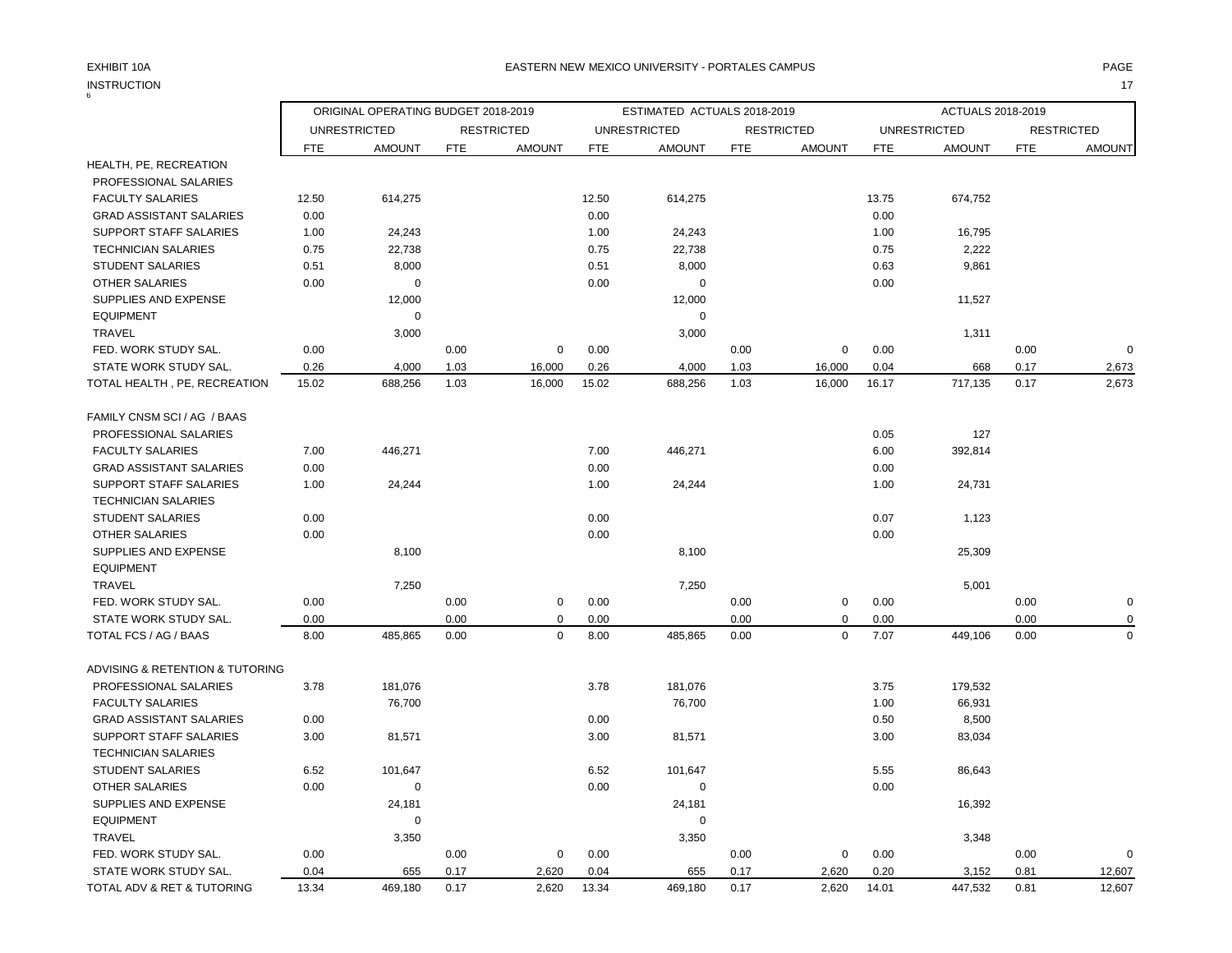## EXHIBIT 10A PAGE EASTERN NEW MEXICO UNIVERSITY - PORTALES CAMPUS

INSTRUCTION 18

| 7                              |            | ORIGINAL OPERATING BUDGET 2018-2019 |            |                   | ESTIMATED ACTUALS 2018-2019 |                     |            |                   |            | ACTUALS 2018-2019   |            |                   |  |
|--------------------------------|------------|-------------------------------------|------------|-------------------|-----------------------------|---------------------|------------|-------------------|------------|---------------------|------------|-------------------|--|
|                                |            | <b>UNRESTRICTED</b>                 |            | <b>RESTRICTED</b> |                             | <b>UNRESTRICTED</b> |            | <b>RESTRICTED</b> |            | <b>UNRESTRICTED</b> |            | <b>RESTRICTED</b> |  |
|                                | <b>FTE</b> | <b>AMOUNT</b>                       | <b>FTE</b> | <b>AMOUNT</b>     | <b>FTE</b>                  | <b>AMOUNT</b>       | <b>FTE</b> | <b>AMOUNT</b>     | <b>FTE</b> | <b>AMOUNT</b>       | <b>FTE</b> | <b>AMOUNT</b>     |  |
| ED DEV, ETH ED, FAC DEV, ASS'T |            |                                     |            |                   |                             |                     |            |                   |            |                     |            |                   |  |
| PROFESSIONAL SALARIES          |            |                                     |            |                   |                             |                     |            |                   |            |                     |            |                   |  |
| <b>FACULTY SALARIES</b>        |            | 5,500                               |            |                   |                             | 5,500               |            |                   | 0.25       | 5,170               |            |                   |  |
| <b>GRAD ASSISTANT SALARIES</b> | 1.00       | 17,000                              |            |                   | 1.00                        | 17,000              |            |                   | 1.00       | 17,000              |            |                   |  |
| SUPPORT STAFF SALARIES         |            |                                     |            |                   |                             |                     |            |                   |            |                     |            |                   |  |
| <b>TECHNICIAN SALARIES</b>     |            |                                     |            |                   |                             |                     |            |                   |            |                     |            |                   |  |
| <b>STUDENT SALARIES</b>        | 0.23       | 3,629                               |            |                   | 0.23                        | 3,629               |            |                   | 0.29       | 4,504               |            |                   |  |
| OTHER SALARIES                 | 0.00       |                                     |            |                   | 0.00                        |                     |            |                   | 0.00       |                     |            |                   |  |
| SUPPLIES AND EXPENSE           |            | 117,167                             |            |                   |                             | 117,167             |            |                   |            | 39,571              |            |                   |  |
| <b>EQUIPMENT</b>               |            |                                     |            |                   |                             |                     |            |                   |            |                     |            |                   |  |
| <b>TRAVEL</b>                  |            | 3,200                               |            |                   |                             | 3,200               |            |                   |            | 7,678               |            |                   |  |
| FED. WORK STUDY SAL.           | 0.00       |                                     | 0.00       | $\mathbf 0$       | 0.00                        |                     | 0.00       | $\mathbf 0$       | 0.00       |                     | 0.00       | $\mathbf 0$       |  |
| STATE WORK STUDY SAL.          | 0.00       |                                     | 0.00       | $\mathbf 0$       | 0.00                        |                     | 0.00       | $\mathbf 0$       | 0.00       |                     | 0.00       | $\pmb{0}$         |  |
| TOTAL ED DEV, ETH ED, ESL      | 1.23       | 146,496                             | 0.00       | $\mathbf 0$       | 1.23                        | 146,496             | 0.00       | $\mathbf 0$       | 1.54       | 73,924              | 0.00       | $\mathbf 0$       |  |
| ESL                            |            |                                     |            |                   |                             |                     |            |                   |            |                     |            |                   |  |
| PROFESSIONAL SALARIES          |            |                                     |            |                   |                             |                     |            |                   |            |                     |            |                   |  |
| <b>FACULTY SALARIES</b>        | 0.00       | 6,000                               |            |                   | 0.00                        | 6,000               |            |                   |            |                     |            |                   |  |
| <b>GRAD ASSISTANT SALARIES</b> | 0.25       | 4,250                               |            |                   | 0.25                        | 4,250               |            |                   |            |                     |            |                   |  |
| SUPPORT STAFF SALARIES         |            |                                     |            |                   |                             |                     |            |                   |            |                     |            |                   |  |
| <b>TECHNICIAN SALARIES</b>     |            |                                     |            |                   |                             |                     |            |                   |            |                     |            |                   |  |
| <b>STUDENT SALARIES</b>        | 0.32       | 5,066                               |            |                   | 0.32                        | 5,066               |            |                   | 0.11       | 1,702               |            |                   |  |
| <b>OTHER SALARIES</b>          | 0.00       |                                     |            |                   | 0.00                        |                     |            |                   | 0.00       |                     |            |                   |  |
| SUPPLIES AND EXPENSE           |            | 3,075                               |            |                   |                             | 3,075               |            |                   |            | 1,883               |            |                   |  |
| <b>EQUIPMENT</b>               |            |                                     |            |                   |                             |                     |            |                   |            |                     |            |                   |  |
| <b>TRAVEL</b>                  |            | 900                                 |            |                   |                             | 900                 |            |                   |            |                     |            |                   |  |
| FED. WORK STUDY SAL.           | 0.00       |                                     | 0.00       | $\mathbf 0$       | 0.00                        |                     | 0.00       | $\mathbf 0$       | 0.00       |                     | 0.00       | $\pmb{0}$         |  |
| STATE WORK STUDY SAL.          | 0.00       |                                     | 0.00       | $\Omega$          | 0.00                        |                     | 0.00       | $\mathbf 0$       | 0.00       |                     | 0.00       | $\pmb{0}$         |  |
| TOTAL BAAS DEG PROG            | 0.57       | 19,291                              | 0.00       | $\mathbf 0$       | 0.57                        | 19,291              | 0.00       | $\mathbf 0$       | 0.11       | 3,586               | 0.00       | $\mathbf 0$       |  |
| <b>SUMMER SESSION</b>          |            |                                     |            |                   |                             |                     |            |                   |            |                     |            |                   |  |
| PROFESSIONAL SALARIES          |            |                                     |            |                   |                             |                     |            |                   |            |                     |            |                   |  |
| <b>FACULTY SALARIES</b>        |            | 610,000                             |            |                   |                             | 610,000             |            |                   |            | 580,342             |            |                   |  |
| <b>GRAD ASSISTANT SALARIES</b> | 0.00       |                                     |            |                   | 0.00                        |                     |            |                   | 0.00       |                     |            |                   |  |
| SUPPORT STAFF SALARIES         |            |                                     |            |                   |                             |                     |            |                   |            |                     |            |                   |  |
| <b>TECHNICIAN SALARIES</b>     |            |                                     |            |                   |                             |                     |            |                   |            |                     |            |                   |  |
| <b>STUDENT SALARIES</b>        | 0.00       |                                     |            |                   | 0.00                        |                     |            |                   | 0.00       |                     |            |                   |  |
| <b>OTHER SALARIES</b>          | 0.00       |                                     |            |                   | 0.00                        |                     |            |                   | 0.00       |                     |            |                   |  |
| SUPPLIES AND EXPENSE           |            |                                     |            |                   |                             |                     |            |                   |            |                     |            |                   |  |
| <b>EQUIPMENT</b>               |            |                                     |            |                   |                             |                     |            |                   |            |                     |            |                   |  |
| <b>TRAVEL</b>                  |            |                                     |            |                   |                             |                     |            |                   |            |                     |            |                   |  |
| FED. WORK STUDY SAL.           | 0.00       |                                     | 0.00       | $\mathbf 0$       | 0.00                        |                     | 0.00       | $\pmb{0}$         | 0.00       |                     | 0.00       | $\mathbf 0$       |  |
| STATE WORK STUDY SAL.          | 0.00       |                                     | 0.00       | $\mathbf 0$       | 0.00                        |                     | 0.00       | $\mathbf 0$       | 0.00       |                     | 0.00       | $\mathbf 0$       |  |
| TOTAL SUMMER SESSION           | 0.00       | 610,000                             | 0.00       | $\mathbf 0$       | 0.00                        | 610,000             | 0.00       | $\mathbf 0$       | 0.00       | 580,342             | 0.00       | $\mathbf 0$       |  |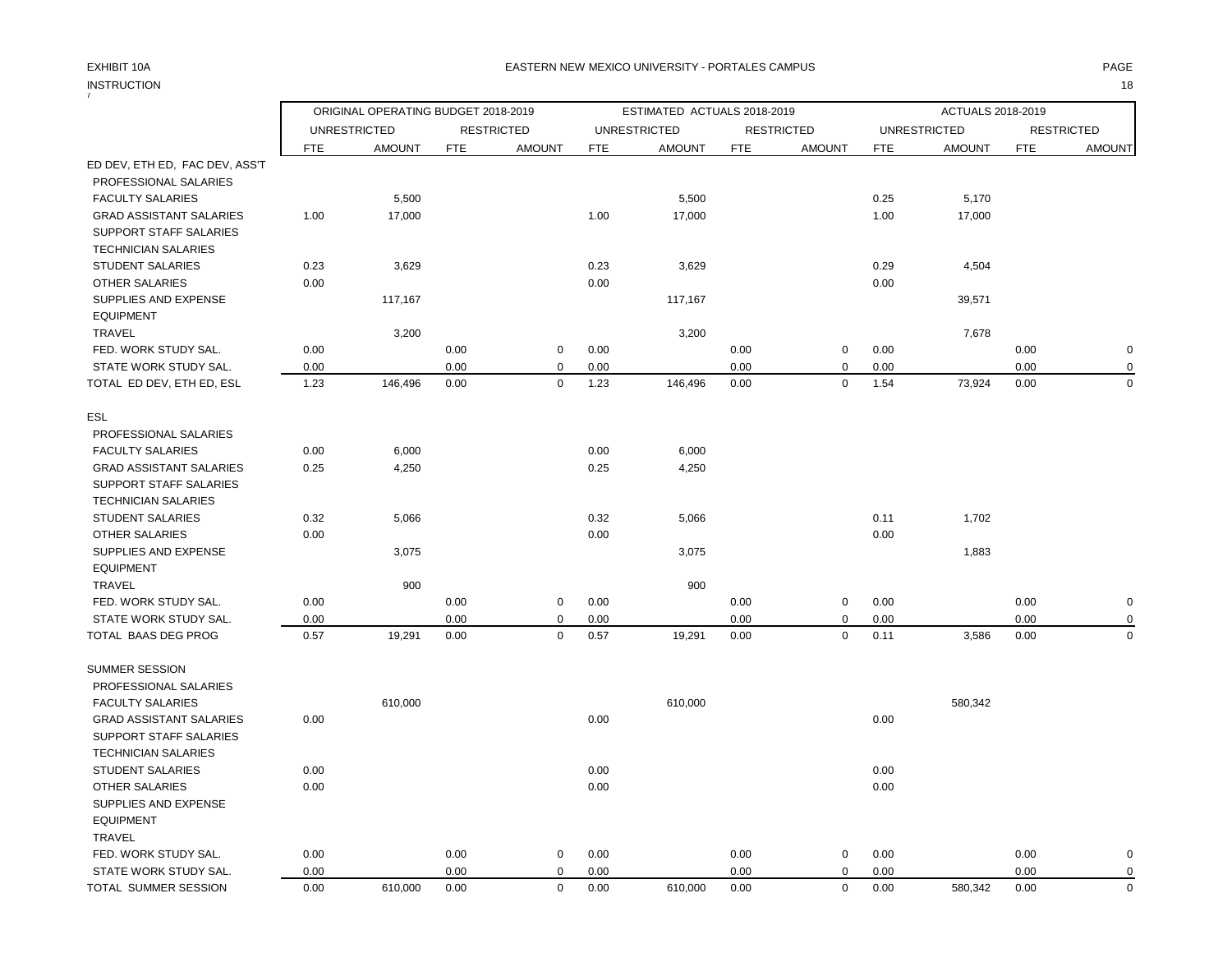# INSTRUCTION 19 INSTRUCTION

## EXHIBIT 10A PAGE EASTERN NEW MEXICO UNIVERSITY - PORTALES CAMPUS

|                                   |            | ORIGINAL OPERATING BUDGET 2018-2019 |            |                   | ESTIMATED ACTUALS 2018-2019 |                     |            |                   | ACTUALS 2018-2019 |                     |            |                   |
|-----------------------------------|------------|-------------------------------------|------------|-------------------|-----------------------------|---------------------|------------|-------------------|-------------------|---------------------|------------|-------------------|
|                                   |            | <b>UNRESTRICTED</b>                 |            | <b>RESTRICTED</b> |                             | <b>UNRESTRICTED</b> |            | <b>RESTRICTED</b> |                   | <b>UNRESTRICTED</b> |            | <b>RESTRICTED</b> |
|                                   | <b>FTE</b> | <b>AMOUNT</b>                       | <b>FTE</b> | <b>AMOUNT</b>     | <b>FTE</b>                  | <b>AMOUNT</b>       | <b>FTE</b> | <b>AMOUNT</b>     | <b>FTE</b>        | <b>AMOUNT</b>       | <b>FTE</b> | <b>AMOUNT</b>     |
| RESTRICTED GRANTS (ACTUALS)       |            |                                     |            |                   |                             |                     |            |                   |                   |                     |            |                   |
| PROFESSIONAL SALARIES             |            |                                     |            |                   |                             |                     |            |                   |                   |                     |            |                   |
| <b>FACULTY SALARIES</b>           |            |                                     |            |                   |                             |                     |            |                   |                   |                     | 0.05       | 631               |
| <b>GRAD ASSISTANT SALARIES</b>    | 0.00       |                                     |            |                   | 0.00                        |                     |            |                   | 0.00              |                     |            |                   |
| SUPPORT STAFF SALARIES            |            |                                     |            |                   |                             |                     |            |                   |                   |                     |            |                   |
| <b>TECHNICIAN SALARIES</b>        |            |                                     |            |                   |                             |                     |            |                   |                   |                     |            |                   |
| <b>STUDENT SALARIES</b>           | 0.00       |                                     |            |                   | 0.00                        |                     |            |                   | 0.00              |                     | 0.09       | 1,400             |
| <b>OTHER SALARIES</b>             | 0.00       |                                     |            |                   | 0.00                        |                     |            |                   | 0.00              |                     | 0.64       | 10,000            |
| SUPPLIES AND EXPENSE              |            |                                     |            |                   |                             |                     |            |                   |                   |                     |            | 20,637            |
| <b>EQUIPMENT</b>                  |            |                                     |            |                   |                             |                     |            |                   |                   |                     |            |                   |
| TRAVEL                            |            |                                     |            |                   |                             |                     |            |                   |                   |                     |            | 454               |
| FED. WORK STUDY SAL.              | 0.00       |                                     | 0.00       | 0                 | 0.00                        |                     | 0.00       | $\mathbf 0$       | 0.00              |                     | 0.00       |                   |
| STATE WORK STUDY SAL.             | 0.00       |                                     | 0.00       | 0                 | 0.00                        |                     | 0.00       | $\mathbf 0$       | 0.00              |                     | 0.00       | $\Omega$          |
| TOTAL REST GRANTS (ACTUALS)       | 0.00       | $\mathbf 0$                         | 0.00       | $\pmb{0}$         | 0.00                        | $\pmb{0}$           | 0.00       | $\mathbf 0$       | 0.00              | $\mathbf 0$         | 0.78       | 33,122            |
| <b>DISTANCE ED &amp; OUTREACH</b> |            |                                     |            |                   |                             |                     |            |                   |                   |                     |            |                   |
| PROFESSIONAL SALARIES             | 4.25       | 271,842                             |            |                   | 4.25                        | 271,842             |            |                   | 4.00              | 265,357             |            |                   |
| <b>FACULTY SALARIES</b>           |            | 76,000                              |            |                   |                             | 76,000              |            |                   | 1.00              | 43,600              |            |                   |
| <b>GRAD ASSISTANT SALARIES</b>    | 0.00       |                                     |            |                   | 0.00                        |                     |            |                   | 0.00              |                     |            |                   |
| <b>SUPPORT STAFF SALARIES</b>     | 3.00       | 93,712                              |            |                   | 3.00                        | 93,712              |            |                   | 2.50              | 75,276              |            |                   |
| <b>TECHNICIAN SALARIES</b>        |            |                                     |            |                   |                             |                     |            |                   |                   |                     |            |                   |
| <b>STUDENT SALARIES</b>           | 0.64       | 10,000                              |            |                   | 0.64                        | 10,000              |            |                   | 0.87              | 13,549              |            |                   |
| <b>OTHER SALARIES</b>             | 0.30       | 4,677                               |            |                   | 0.30                        | 4,677               |            |                   | 0.00              |                     |            |                   |
| SUPPLIES AND EXPENSE              |            | 182,174                             |            |                   |                             | 182,174             |            |                   |                   | 164,030             |            |                   |
| <b>EQUIPMENT</b>                  |            |                                     |            |                   |                             |                     |            |                   |                   | 23,980              |            |                   |
| TRAVEL                            |            | 6,500                               |            |                   |                             | 6,500               |            |                   |                   | 5,081               |            |                   |
| FED. WORK STUDY SAL.              | 0.00       |                                     | 0.00       | $\mathbf 0$       | 0.00                        |                     | 0.00       | $\mathbf 0$       | 0.00              |                     | 0.00       | 0                 |
| STATE WORK STUDY SAL.             | 0.00       |                                     | 0.00       | $\mathbf 0$       | 0.00                        |                     | 0.00       | 0                 | 0.00              |                     | 0.00       |                   |
| TOTAL DISTANCE ED                 | 8.19       | 644,905                             | 0.00       | $\pmb{0}$         | 8.19                        | 644,905             | 0.00       | $\mathsf 0$       | 8.37              | 590,873             | 0.00       | $\Omega$          |
| <b>GRADUATE DEVELOPMENT</b>       |            |                                     |            |                   |                             |                     |            |                   |                   |                     |            |                   |
| PROFESSIONAL SALARIES             |            |                                     |            |                   |                             |                     |            |                   |                   |                     |            |                   |
| <b>FACULTY SALARIES</b>           |            |                                     |            |                   |                             |                     |            |                   |                   | 26,954              |            |                   |
| <b>GRAD ASSISTANT SALARIES</b>    | 40.00      | 680,000                             |            |                   | 40.00                       | 680,000             |            |                   | 37.50             | 636,393             |            |                   |
| SUPPORT STAFF SALARIES            | 0.00       |                                     |            |                   |                             |                     |            |                   | 0.00              |                     |            |                   |
| <b>TECHNICIAN SALARIES</b>        |            |                                     |            |                   |                             |                     |            |                   |                   |                     |            |                   |
| <b>STUDENT SALARIES</b>           | 0.00       |                                     |            |                   | 0.00                        |                     |            |                   | 0.00              |                     |            |                   |
| OTHER SALARIES                    | 0.00       |                                     |            |                   | 0.00                        |                     |            |                   | 0.00              |                     |            |                   |
| SUPPLIES AND EXPENSE              |            | 42,655                              |            |                   |                             | 42,655              |            |                   |                   | 13,541              |            |                   |
| <b>EQUIPMENT</b>                  |            |                                     |            |                   |                             |                     |            |                   |                   |                     |            |                   |
| <b>TRAVEL</b>                     |            |                                     |            |                   |                             |                     |            |                   |                   | 348                 |            |                   |
| FED. WORK STUDY SAL.              | 0.00       |                                     | 0.00       | 0                 | 0.00                        |                     | 0.00       | 0                 | 0.00              |                     | 0.00       |                   |
| STATE WORK STUDY SAL.             | 0.00       |                                     | 0.00       | $\mathbf 0$       | 0.00                        |                     | 0.00       | $\mathbf 0$       | 0.00              |                     | 0.00       | $\Omega$          |

TOTAL 40.00 722,655 0.00 0 40.00 722,655 0.00 0 37.50 677,235 0.00 0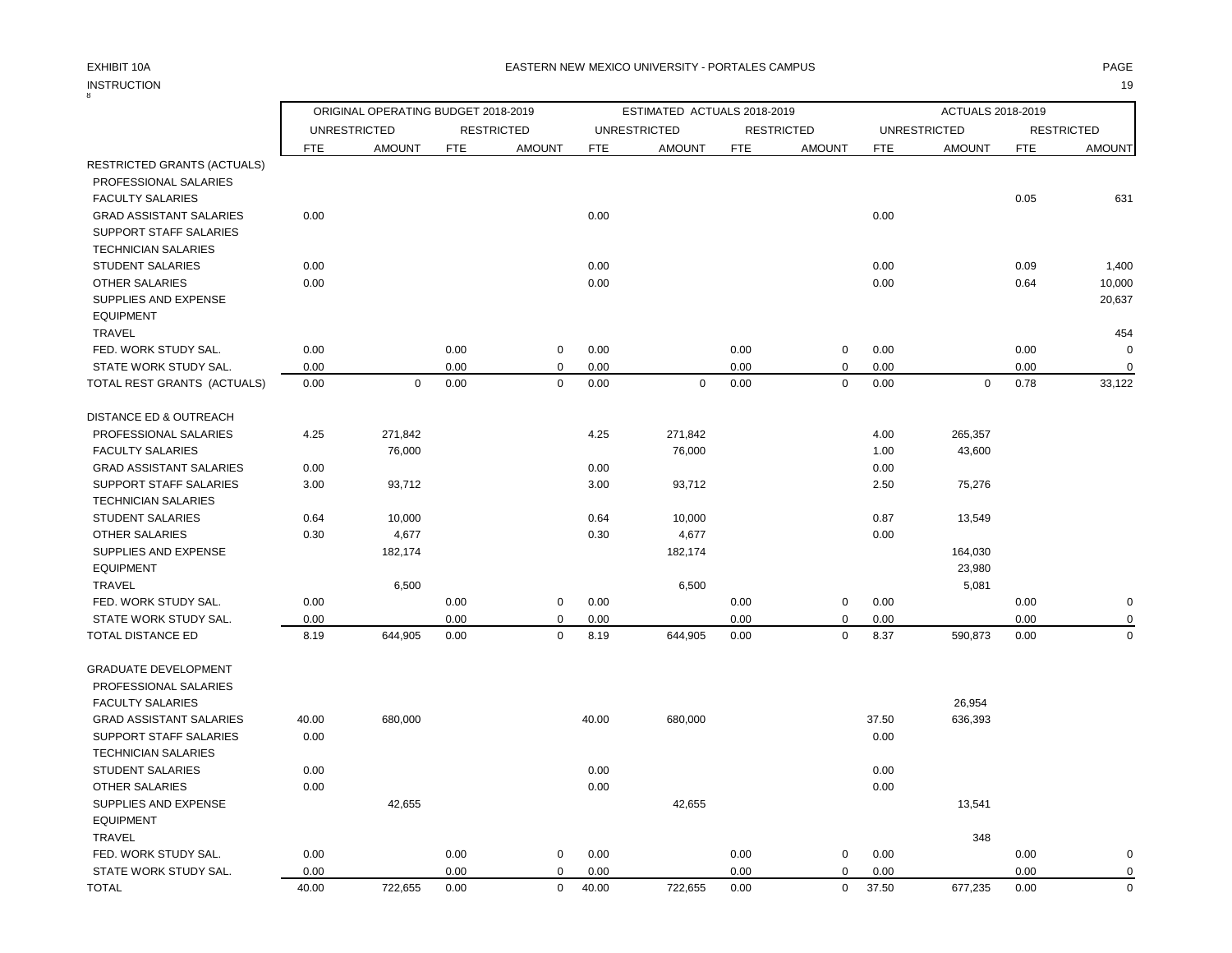INSTRUCTION--SELF SUPPORTING 20

## EXHIBIT 10A PAGE EASTERN NEW MEXICO UNIVERSITY - PORTALES CAMPUS

| 9                              |            | ORIGINAL OPERATING BUDGET 2018-2019 |            |                   |            | ESTIMATED ACTUALS 2018-2019 |      | ACTUALS 2018-2019 |            |                     |            |                   |
|--------------------------------|------------|-------------------------------------|------------|-------------------|------------|-----------------------------|------|-------------------|------------|---------------------|------------|-------------------|
|                                |            | <b>UNRESTRICTED</b>                 |            | <b>RESTRICTED</b> |            | <b>UNRESTRICTED</b>         |      | <b>RESTRICTED</b> |            | <b>UNRESTRICTED</b> |            | <b>RESTRICTED</b> |
|                                | <b>FTE</b> | <b>AMOUNT</b>                       | <b>FTE</b> | <b>AMOUNT</b>     | <b>FTE</b> | <b>AMOUNT</b>               | FTE  | <b>AMOUNT</b>     | <b>FTE</b> | <b>AMOUNT</b>       | <b>FTE</b> | <b>AMOUNT</b>     |
| NON-CREDIT                     |            |                                     |            |                   |            |                             |      |                   |            |                     |            |                   |
| PROFESSIONAL SALARIES          |            |                                     |            |                   |            |                             |      |                   |            |                     |            |                   |
| <b>FACULTY SALARIES</b>        |            | 24,000                              |            |                   |            | 24,000                      |      |                   | 0.15       | 4,875               |            |                   |
| <b>GRAD ASSISTANT SALARIES</b> | 0.00       |                                     |            |                   | 0.00       |                             |      |                   | 0.00       |                     |            |                   |
| SUPPORT STAFF SALARIES         |            |                                     |            |                   |            |                             |      |                   |            |                     |            |                   |
| <b>TECHNICIAN SALARIES</b>     |            |                                     |            |                   |            |                             |      |                   |            |                     |            |                   |
| <b>STUDENT SALARIES</b>        | 0.48       | 7,500                               |            |                   | 0.48       | 7,500                       |      |                   | 0.00       |                     |            |                   |
| <b>OTHER SALARIES</b>          | 0.00       | 0                                   |            |                   | 0.00       | $\mathbf 0$                 |      |                   | 0.00       |                     |            |                   |
| SUPPLIES AND EXPENSE           |            | 9,293                               |            |                   |            | 9,293                       |      |                   |            | 7,671               |            |                   |
| <b>EQUIPMENT</b>               |            |                                     |            |                   |            |                             |      |                   |            |                     |            |                   |
| TRAVEL                         |            | 500                                 |            |                   |            | 500                         |      |                   |            |                     |            |                   |
| FED. WORK STUDY SAL.           | 0.00       |                                     | 0.00       | $\mathsf 0$       | 0.00       |                             | 0.00 | $\mathsf 0$       | 0.00       |                     | 0.00       | $\mathbf 0$       |
| STATE WORK STUDY SAL.          | 0.00       |                                     | 0.00       | $\mathbf 0$       | 0.00       |                             | 0.00 | $\mathbf 0$       | 0.00       |                     | 0.00       | $\mathbf 0$       |
| TOTAL NON-CREDIT               | 0.48       | 41,293                              | 0.00       | $\mathsf 0$       | 0.48       | 41,293                      | 0.00 | $\mathsf 0$       | 0.15       | 12,546              | 0.00       | $\mathbf 0$       |
| PROFESSIONAL SALARIES          |            |                                     |            |                   |            |                             |      |                   |            |                     |            |                   |
| <b>FACULTY SALARIES</b>        |            |                                     |            |                   |            |                             |      |                   |            |                     |            |                   |
| <b>GRAD ASSISTANT SALARIES</b> | 0.00       |                                     |            |                   | 0.00       |                             |      |                   | 0.00       |                     |            |                   |
| SUPPORT STAFF SALARIES         |            |                                     |            |                   |            |                             |      |                   |            |                     |            |                   |
| <b>TECHNICIAN SALARIES</b>     |            |                                     |            |                   |            |                             |      |                   |            |                     |            |                   |
| <b>STUDENT SALARIES</b>        | 0.00       |                                     |            |                   | 0.00       |                             |      |                   | 0.00       |                     |            |                   |
| <b>OTHER SALARIES</b>          | 0.00       |                                     |            |                   | 0.00       |                             |      |                   | 0.00       |                     |            |                   |
| SUPPLIES AND EXPENSE           |            |                                     |            |                   |            |                             |      |                   |            |                     |            |                   |
| <b>EQUIPMENT</b>               |            |                                     |            |                   |            |                             |      |                   |            |                     |            |                   |
| <b>TRAVEL</b>                  |            |                                     |            |                   |            |                             |      |                   |            |                     |            |                   |
| FED. WORK STUDY SAL.           | 0.00       |                                     | 0.00       | $\mathsf 0$       | 0.00       |                             | 0.00 | 0                 | 0.00       |                     | 0.00       | $\mathbf 0$       |
| STATE WORK STUDY SAL.          | 0.00       |                                     | 0.00       | 0                 | 0.00       |                             | 0.00 | 0                 | 0.00       |                     | 0.00       | $\mathbf 0$       |
| <b>TOTAL</b>                   | 0.00       | $\mathbf 0$                         | 0.00       | $\mathbf 0$       | 0.00       | $\pmb{0}$                   | 0.00 | $\mathsf 0$       | 0.00       | $\mathbf 0$         | 0.00       | $\mathbf 0$       |
| PROFESSIONAL SALARIES          |            |                                     |            |                   |            |                             |      |                   |            |                     |            |                   |
| <b>FACULTY SALARIES</b>        |            |                                     |            |                   |            |                             |      |                   |            |                     |            |                   |
| <b>GRAD ASSISTANT SALARIES</b> | 0.00       |                                     |            |                   | 0.00       |                             |      |                   | 0.00       |                     |            |                   |
| SUPPORT STAFF SALARIES         |            |                                     |            |                   |            |                             |      |                   |            |                     |            |                   |
| <b>TECHNICIAN SALARIES</b>     |            |                                     |            |                   |            |                             |      |                   |            |                     |            |                   |
| <b>STUDENT SALARIES</b>        | 0.00       |                                     |            |                   | 0.00       |                             |      |                   | 0.00       |                     |            |                   |
| <b>OTHER SALARIES</b>          | 0.00       |                                     |            |                   | 0.00       |                             |      |                   | 0.00       |                     |            |                   |
| SUPPLIES AND EXPENSE           |            |                                     |            |                   |            |                             |      |                   |            |                     |            |                   |
| <b>EQUIPMENT</b>               |            |                                     |            |                   |            |                             |      |                   |            |                     |            |                   |
| <b>TRAVEL</b>                  |            |                                     |            |                   |            |                             |      |                   |            |                     |            |                   |
| FED. WORK STUDY SAL.           | 0.00       |                                     | 0.00       | $\mathbf 0$       | 0.00       |                             | 0.00 | 0                 | 0.00       |                     | 0.00       | $\mathbf 0$       |
| STATE WORK STUDY SAL.          | 0.00       |                                     | 0.00       | $\mathbf 0$       | 0.00       |                             | 0.00 | $\mathbf 0$       | 0.00       |                     | 0.00       | $\mathbf 0$       |

TOTAL 0.00 0 0.00 0 0.00 0 0.00 0 0.00 0 0.00 0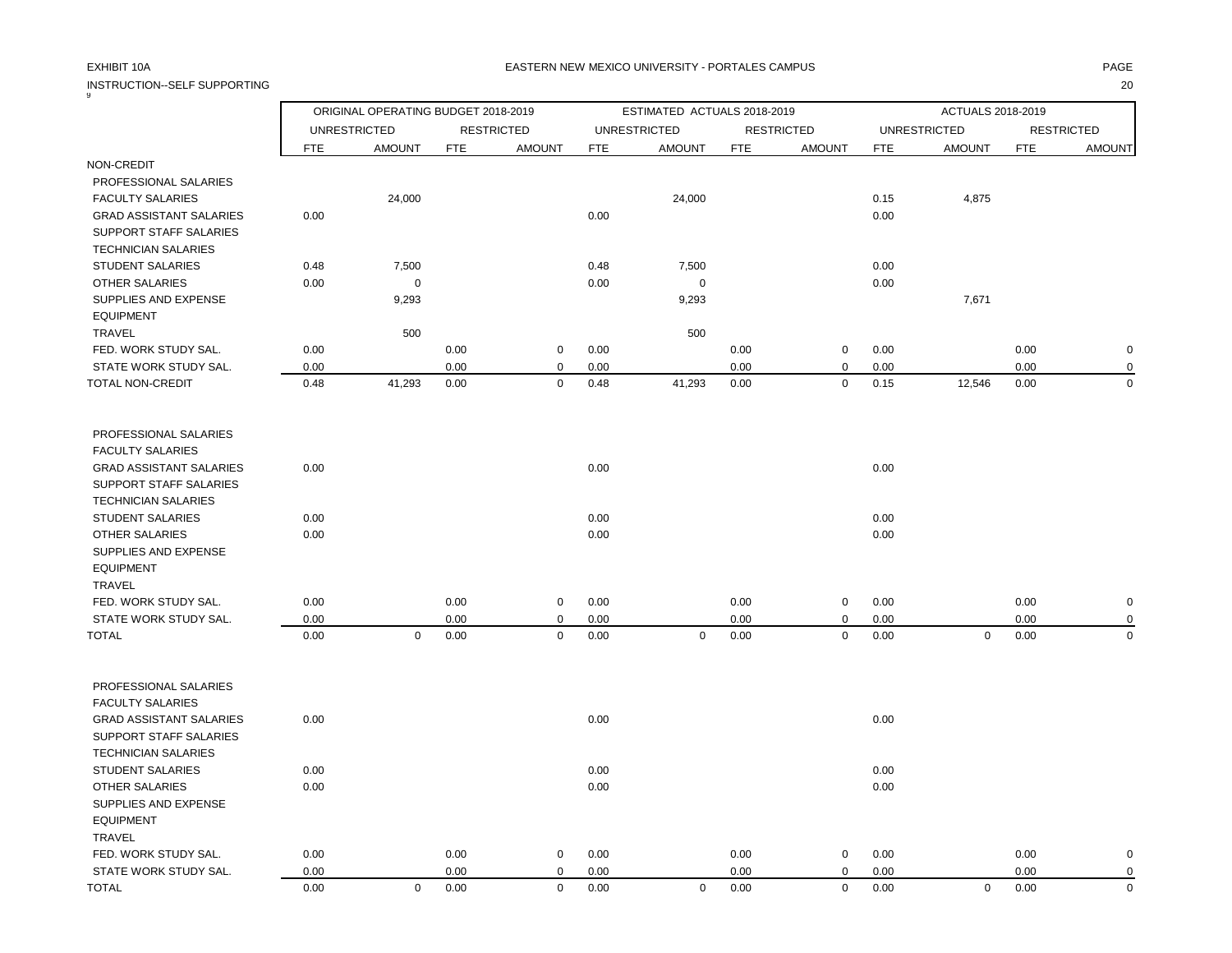# INSTRUCTION 21

## EXHIBIT 10A PAGE PAGE AND THE SERVICE OF THE SERVICE OF THE SERVICE OF THE SERVICE OF THE SERVICE OF THE SERVICE OF THE SERVICE OF THE SERVICE OF THE SERVICE OF THE SERVICE OF THE SERVICE OF THE SERVICE OF THE SERVICE OF T

|                                | ORIGINAL OPERATING BUDGET 2018-2019 |                     |            |                   |            | ESTIMATED ACTUALS 2018-2019 |            |                   |            | ACTUALS 2018-2019   |            |                   |
|--------------------------------|-------------------------------------|---------------------|------------|-------------------|------------|-----------------------------|------------|-------------------|------------|---------------------|------------|-------------------|
|                                |                                     | <b>UNRESTRICTED</b> |            | <b>RESTRICTED</b> |            | <b>UNRESTRICTED</b>         |            | <b>RESTRICTED</b> |            | <b>UNRESTRICTED</b> |            | <b>RESTRICTED</b> |
|                                | FTE                                 | <b>AMOUNT</b>       | <b>FTE</b> | <b>AMOUNT</b>     | <b>FTE</b> | <b>AMOUNT</b>               | <b>FTE</b> | <b>AMOUNT</b>     | <b>FTE</b> | <b>AMOUNT</b>       | <b>FTE</b> | <b>AMOUNT</b>     |
| <b>TOTALS EXHIBIT 10A's</b>    |                                     |                     |            |                   |            |                             |            |                   |            |                     |            |                   |
| PROFESSIONAL SALARIES          | 14.82                               | 767,831             |            |                   | 14.82      | 767,831                     |            |                   | 14.34      | 751,429             |            |                   |
| <b>FACULTY SALARIES</b>        | 175.83                              | 12,326,984          |            |                   | 175.83     | 12,326,984                  |            |                   | 183.40     | 12,565,650          | 0.05       | 631               |
| <b>GRAD ASSISTANT SALARIES</b> | 41.25                               | 701,250             |            |                   | 41.25      | 701,250                     |            |                   | 39.00      | 661,893             |            |                   |
| SUPPORT STAFF SALARIES         | 25.00                               | 665,184             |            |                   | 25.00      | 665,184                     |            |                   | 24.75      | 648,905             |            |                   |
| <b>TECHNICIAN SALARIES</b>     | 1.75                                | 51,870              |            |                   | 1.75       | 51,870                      |            |                   | 1.75       | 31,841              |            |                   |
| <b>STUDENT SALARIES</b>        | 10.92                               | 170,285             |            |                   | 10.92      | 170,285                     |            |                   | 10.02      | 156,258             | 0.09       | 1,400             |
| <b>OTHER SALARIES</b>          | 0.30                                | 4,677               |            |                   | 0.30       | 4,677                       |            |                   | 0.81       | 12,663              | 0.64       | 10,000            |
| SUPPLIES AND EXPENSE           |                                     | 899,862             |            |                   |            | 899,862                     |            |                   |            | 862,464             |            | 20,637            |
| <b>EQUIPMENT</b>               |                                     |                     |            |                   |            |                             |            |                   |            | 29,420              |            |                   |
| <b>TRAVEL</b>                  |                                     | 171,725             |            |                   |            | 171,725                     |            |                   |            | 153,755             |            | 454               |
| FED. WORK STUDY SAL.           |                                     |                     | 23.19      | 361,828           |            |                             | 23.19      | 361,828           |            |                     | 8.72       | 136,033           |
| STATE WORK STUDY SAL.          | 0.81                                | 12,678              | 3.25       | 50,712            | 0.81       | 12,678                      | 3.25       | 50,712            | 0.72       | 11,289              | 2.89       | 45,156            |
| <b>TOTAL</b>                   | 270.68                              | 15,772,346          | 26.44      | 412,540           | 270.68     | 15,772,346                  | 26.44      | 412,540           | 274.79     | 15,885,566          | 12.40      | 214,311           |
| TOTAL W/O SELF-SUPPORTING      |                                     |                     |            |                   |            |                             |            |                   |            |                     |            |                   |
| PROFESSIONAL SALARIES          | 14.82                               | 767,831             |            |                   | 14.82      | 767,831                     |            |                   | 14.34      | 751,429             |            |                   |
| <b>FACULTY SALARIES</b>        | 175.83                              | 12,302,984          |            |                   | 175.83     | 12,302,984                  |            |                   | 183.25     | 12,560,776          | 0.05       | 631               |
| <b>GRAD ASSISTANT SALARIES</b> | 41.25                               | 701,250             |            |                   | 41.25      | 701,250                     |            |                   | 39.00      | 661,893             |            |                   |
| SUPPORT STAFF SALARIES         | 25.00                               | 665,184             |            |                   | 25.00      | 665,184                     |            |                   | 24.75      | 648,905             |            |                   |
| <b>TECHNICIAN SALARIES</b>     | 1.75                                | 51,870              |            |                   | 1.75       | 51,870                      |            |                   | 1.75       | 31,841              |            |                   |
| <b>STUDENT SALARIES</b>        | 10.43                               | 162,785             |            |                   | 10.43      | 162,785                     |            |                   | 10.02      | 156,258             | 0.09       | 1,400             |
| <b>OTHER SALARIES</b>          | 0.30                                | 4,677               |            |                   | 0.30       | 4,677                       |            |                   | 0.81       | 12,663              | 0.64       | 10,000            |
| SUPPLIES AND EXPENSE           |                                     | 890,569             |            |                   |            | 890,569                     |            |                   |            | 769,377             |            | 20,637            |
| <b>EQUIPMENT</b>               |                                     |                     |            |                   |            |                             |            |                   |            | 29,420              |            |                   |
| <b>TRAVEL</b>                  |                                     | 171,225             |            |                   |            | 171,225                     |            |                   |            | 153,755             |            | 454               |
| FED. WORK STUDY SAL.           |                                     |                     | 23.19      | 361,828           |            |                             | 23.19      | 361,828           |            |                     | 8.72       | 136,033           |
| STATE WORK STUDY SAL.          | 0.81                                | 12,678              | 3.25       | 50,712            | 0.81       | 12,678                      | 3.25       | 50,712            | 0.72       | 11,289              | 2.89       | 45,156            |
| <b>TOTAL</b>                   | 270.20                              | 15,731,053          | 26.44      | 412,540           | 270.20     | 15,731,053                  | 26.44      | 412,540           | 274.64     | 15,787,605          | 12.40      | 214,311           |
| TOTAL SELF SUPPORTING          |                                     |                     |            |                   |            |                             |            |                   |            |                     |            |                   |
| PROFESSIONAL SALARIES          |                                     |                     |            |                   |            |                             |            |                   |            |                     |            |                   |
| <b>FACULTY SALARIES</b>        |                                     | 24,000              |            |                   |            | 24,000                      |            |                   | 0.15       | 4,875               |            |                   |
| <b>GRAD ASSISTANT SALARIES</b> |                                     |                     |            |                   |            |                             |            |                   |            |                     |            |                   |
| SUPPORT STAFF SALARIES         |                                     |                     |            |                   |            |                             |            |                   |            |                     |            |                   |
| <b>TECHNICIAN SALARIES</b>     |                                     |                     |            |                   |            |                             |            |                   |            |                     |            |                   |
| STUDENT SALARIES               | 0.48                                | 7,500               |            |                   | 0.48       | 7,500                       |            |                   |            |                     |            |                   |
| <b>OTHER SALARIES</b>          |                                     |                     |            |                   |            |                             |            |                   |            |                     |            |                   |
| SUPPLIES AND EXPENSE           |                                     | 9,293               |            |                   |            | 9,293                       |            |                   |            | 7,671               |            |                   |
| <b>EQUIPMENT</b>               |                                     |                     |            |                   |            |                             |            |                   |            |                     |            |                   |
| <b>TRAVEL</b>                  |                                     | 500                 |            |                   |            | 500                         |            |                   |            |                     |            |                   |
| FED. WORK STUDY SAL.           |                                     |                     |            |                   |            |                             |            |                   |            |                     |            |                   |
| STATE WORK STUDY SAL.          |                                     |                     |            |                   |            |                             |            |                   |            |                     |            |                   |
| <b>TOTAL</b>                   | 0.48                                | 41,293              |            |                   | 0.48       | 41,293                      |            |                   | 0.15       | 12,546              |            |                   |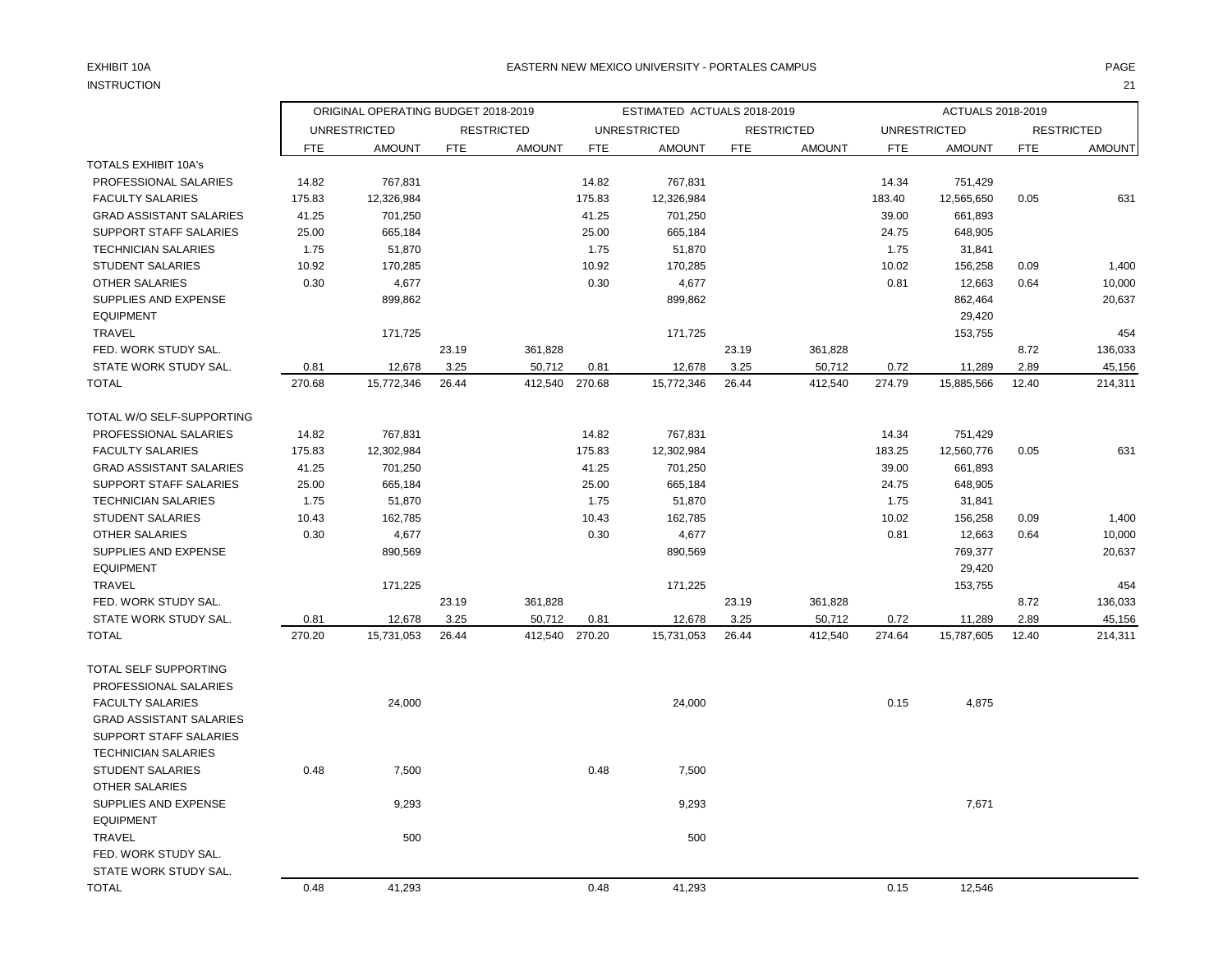# ACADEMIC SUPPORT 22

## EXHIBIT 11 PAGE EASTERN NEW MEXICO UNIVERSITY - PORTALES CAMPUS

|                                | ORIGINAL OPERATING BUDGET 2018-2019 |                     |            |                   | ESTIMATED ACTUALS 2018-2019 |                     |            |                   | ACTUALS 2018-2019 |                     |            |                   |
|--------------------------------|-------------------------------------|---------------------|------------|-------------------|-----------------------------|---------------------|------------|-------------------|-------------------|---------------------|------------|-------------------|
|                                |                                     | <b>UNRESTRICTED</b> |            | <b>RESTRICTED</b> |                             | <b>UNRESTRICTED</b> |            | <b>RESTRICTED</b> |                   | <b>UNRESTRICTED</b> |            | <b>RESTRICTED</b> |
| <b>LIBRARIES</b>               | <b>FTE</b>                          | <b>AMOUNT</b>       | <b>FTE</b> | <b>AMOUNT</b>     | FTE                         | <b>AMOUNT</b>       | <b>FTE</b> | <b>AMOUNT</b>     | <b>FTE</b>        | <b>AMOUNT</b>       | <b>FTE</b> | <b>AMOUNT</b>     |
| <b>LIBRARY</b>                 | 20.72                               | 1,326,167           | 1.54       | 24,000            | 21.45                       | 1,326,167           | 1.54       | 24,000            | 19.14             | 1,260,443           | 0.63       | 9,903             |
| THESIS BINDING                 | 0.00                                | 1,500               | 0.00       | 0                 | 0.00                        | 1,500               | 0.00       | 0                 | 0.00              | 1,469               | 0.00       | $\pmb{0}$         |
| <b>TOTAL LIBRARIES</b>         | 20.72                               | 1,327,667           | 1.54       | 24,000            |                             |                     |            | 24,000            | 19.14             | 1,261,912           | 0.63       | 9,903             |
|                                |                                     |                     |            |                   | 21.45                       | 1,327,667           | 1.54       |                   |                   |                     |            |                   |
| <b>MUSEUMS &amp; GALLERIES</b> |                                     |                     |            |                   |                             |                     |            |                   |                   |                     |            |                   |
| ANTHROPOLOGY MUSEUM            | 0.24                                | 4,215               | 0.00       | 0                 | 0.24                        | 4,215               | 0.00       | 0                 | 0.09              | 1,384               | 0.00       | 0                 |
| ROOS COUNTY/ART GALLERY        | 1.14                                | 39,252              | 0.08       | 1,312             | 1.14                        | 39,252              | 0.08       | 1,312             | 1.06              | 39,703              | 0.08       | 1,188             |
| NATURAL HISTORY MUSEUM         | 0.08                                | 5,746               | 0.32       | 4,944             | 0.08                        | 5,746               | 0.32       | 4,944             | 0.00              | 4,766               | 0.00       | $\mathbf 0$       |
| TOTAL MUSEUMS & GALLERIES      | 1.46                                | 49,213              | 0.40       | 6,256             | 1.46                        | 49,213              | 0.40       | 6,256             | 1.15              | 45,853              | 0.08       | 1,188             |
| ANCILLARY SUPPORT              |                                     |                     |            |                   |                             |                     |            |                   |                   |                     |            |                   |
| CHILD DEVELOPMENT CENTER       | 5.37                                | 192,600             | 0.38       | 6,000             | 6.16                        | 192,600             | 0.38       | 6,000             | 6.96              | 209,749             | 0.67       | 10,397            |
| SPEECH & HEARING               | 0.50                                | 21,151              | 0.00       | $\mathbf 0$       | 0.50                        | 21,151              | 0.00       | 0                 | 0.60              | 23,198              | 0.00       | $\mathbf 0$       |
| TOTAL ANCILLARY SUPPORT        | 5.87                                | 213,751             | 0.38       | 6,000             | 6.66                        | 213,751             | 0.38       | 6,000             | 7.57              | 232,947             | 0.67       | 10,397            |
|                                |                                     |                     |            |                   |                             |                     |            |                   |                   |                     |            |                   |
| ACADEMIC ADMINISTRATION        |                                     |                     |            |                   |                             |                     |            |                   |                   |                     |            |                   |
| ASST VP ACADEMIC AFFAIRS       | 2.15                                | 169,482             | 0.60       | 9,344             | 2.15                        | 169,482             | 0.60       | 9,344             | 2.02              | 168,009             | 0.00       | 0                 |
| ASST VP AA-RESEARCH & DEV      | 1.00                                | 130,568             | 0.00       | 0                 | 1.00                        | 130,568             | 0.00       | 0                 | 0.50              | 72,775              | 0.00       | $\mathbf 0$       |
| <b>GRADUATE SCHOOL</b>         | 1.75                                | 126,453             | 0.00       | $\mathbf 0$       | 1.75                        | 126,453             | 0.00       | 0                 | 1.75              | 127,370             | 0.00       | $\pmb{0}$         |
| DEAN, LIBERAL ARTS & SCI       | 2.42                                | 190,720             | 0.00       | $\mathbf 0$       | 2.42                        | 190,720             | 0.00       | 0                 | 2.71              | 194,649             | 0.16       | 2,436             |
| DEAN, BUSINESS                 | 2.00                                | 189,229             | 0.00       | 0                 | 1.50                        | 105,897             | 0.00       | 0                 | 2.25              | 127,594             | 0.00       | $\mathbf 0$       |
| DEAN, FINE ARTS                | 1.98                                | 138,010             | 0.06       | 1,000             | 1.98                        | 138,010             | 0.06       | 1,000             | 1.79              | 135,899             | 0.14       | 2,109             |
| DEAN, EDUCATION & TECHNOLOGY   | 2.81                                | 243,851             | 0.00       | 0                 | 2.81                        | 243,851             | 0.00       | 0                 | 2.20              | 157,620             | 0.53       | 8,342             |
| <b>RESTRICTED GRANTS</b>       | 0.00                                | 0                   | 0.00       | 0                 | 0.00                        | 0                   | 0.00       | 0                 | 0.00              | 0                   | 14.13      | 653,462           |
| TOTAL ACADEMIC ADMINISTRATION  | 14.10                               | 1,188,313           | 0.66       | 10,344            | 13.60                       | 1,104,981           | 0.66       | 10,344            | 13.22             | 983,916             | 14.96      | 666,349           |
| DIST COSTS (TEL, POST, PRINT)  |                                     | 76,051              |            |                   |                             | 76,051              |            |                   |                   | 76,051              |            |                   |
| <b>COMPUTER CHARGES</b>        |                                     | 254,892             |            |                   |                             | 254,892             |            |                   |                   | 254,892             |            |                   |
| <b>MISCELLANEOUS</b>           |                                     |                     |            | 1,256,660         |                             |                     |            | 1,256,660         |                   |                     |            |                   |
| FEDERAL WORK STUDY             |                                     |                     | 12.61      | 196,740           |                             |                     | 12.61      | 196,740           |                   |                     | 0.00       |                   |
| <b>STATE WORK STUDY</b>        |                                     |                     |            |                   |                             |                     |            |                   |                   |                     |            |                   |
| OTHER FRINGE                   |                                     | 16,668              |            |                   |                             |                     |            |                   |                   |                     |            |                   |
| <b>RETIREMENT</b>              |                                     | 262,110             |            |                   |                             | 262,110             |            |                   |                   | 231,999             |            | 23,346            |
| <b>SOCIAL SECURITY</b>         |                                     | 144,257             |            |                   |                             | 144,257             |            |                   |                   | 121,105             |            | 12,414            |
| <b>GROUP INSURANCE</b>         |                                     | 297,431             |            |                   |                             | 297,431             |            |                   |                   | 189,170             |            | 12,604            |
| <b>WORKER'S COMPENSATION</b>   |                                     | 37,034              |            |                   |                             | 37,034              |            |                   |                   | 28,000              |            | 3,605             |
| UNEMPLOYMENT COMPENSATION      |                                     | 22,581              |            |                   |                             | 22,581              |            |                   |                   | 16                  |            | $\overline{2}$    |
| RETIREE HEALTH                 |                                     | 37,714              |            |                   |                             | 37,714              |            |                   |                   | 33,464              |            | 3,332             |
| <b>WAIVER OF TUITION</b>       |                                     | 11,318              |            |                   |                             | 11,318              |            |                   |                   | 16,300              |            | 5,801             |
| ANNUAL LEAVE                   |                                     |                     |            |                   |                             |                     |            |                   |                   | 7,114               |            |                   |
| TOTAL ITEMS NOT IN 11A's       |                                     | 1,160,056           | 12.61      | 1,453,400         |                             | 1,143,388           | 12.61      | 1,453,400         |                   | 958,111             | 0.00       | 61,104            |
| TOTAL ACADEMIC SUPPORT         | 42.15                               | 3,939,000           | 15.60      | 1,500,000         | 43.18                       | 3,839,000           | 15.60      | 1,500,000         | 41.08             | 3,482,740           | 16.34      | 748,940           |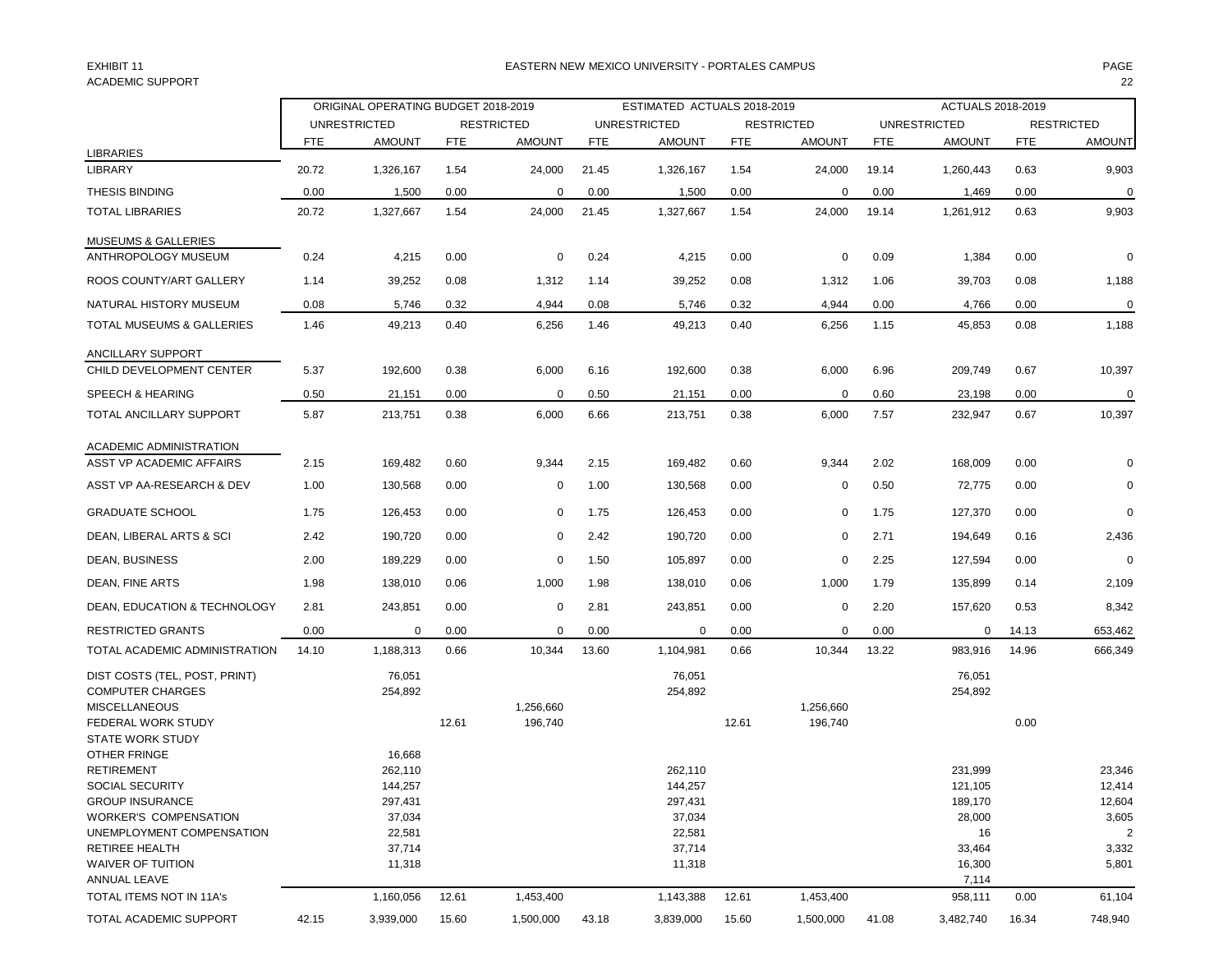### ACADEMIC SUPPORT 23  $\frac{1}{1}$

## EXHIBIT 11A REASTERN NEW MEXICO UNIVERSITY - PORTALES CAMPUS AND THE REASTER OF PAGE AND PAGE

|                                |            | ORIGINAL OPERATING BUDGET 2018-2019 |            |                   |            | ESTIMATED ACTUALS 2018-2019 |            |                   |                     | ACTUALS 2018-2019 |            |                   |
|--------------------------------|------------|-------------------------------------|------------|-------------------|------------|-----------------------------|------------|-------------------|---------------------|-------------------|------------|-------------------|
|                                |            | <b>UNRESTRICTED</b>                 |            | <b>RESTRICTED</b> |            | <b>UNRESTRICTED</b>         |            | <b>RESTRICTED</b> | <b>UNRESTRICTED</b> |                   |            | <b>RESTRICTED</b> |
|                                | <b>FTE</b> | <b>AMOUNT</b>                       | <b>FTE</b> | <b>AMOUNT</b>     | <b>FTE</b> | <b>AMOUNT</b>               | <b>FTE</b> | <b>AMOUNT</b>     | <b>FTE</b>          | <b>AMOUNT</b>     | <b>FTE</b> | <b>AMOUNT</b>     |
| LIBRARY                        |            |                                     |            |                   |            |                             |            |                   |                     |                   |            |                   |
| PROFESSIONAL SALARIES          | 9.00       | 442,334                             |            |                   | 9.00       | 442,334                     |            |                   | 8.50                | 421,551           |            |                   |
| <b>FACULTY SALARIES</b>        |            |                                     |            |                   |            |                             |            |                   |                     |                   |            |                   |
| <b>GRAD ASSISTANT SALARIES</b> | 0.00       |                                     |            |                   | 0.00       |                             |            |                   | 0.00                |                   |            |                   |
| SUPPORT STAFF SALARIES         | 5.50       | 177,543                             |            |                   | 5.50       | 177,543                     |            |                   | 5.50                | 181,201           |            |                   |
| <b>TECHNICIAN SALARIES</b>     |            |                                     |            |                   |            |                             |            |                   |                     |                   |            |                   |
| <b>STUDENT SALARIES</b>        | 5.13       | 80,068                              |            |                   | 5.13       | 80,068                      |            |                   | 4.98                | 77,631            |            |                   |
| OTHER SALARIES                 | 0.70       | 22,408                              |            |                   | 1.44       | 22,408                      |            |                   | 0.00                |                   |            |                   |
| SUPPLIES AND EXPENSE           |            | 132,000                             |            |                   |            | 136,500                     |            |                   |                     | 122,127           |            |                   |
| <b>LIBRARY MATERIALS</b>       |            | 458,314                             |            |                   |            | 458,314                     |            |                   |                     | 451,802           |            |                   |
| <b>EQUIPMENT</b>               |            | 4,500                               |            |                   |            |                             |            |                   |                     |                   |            |                   |
| <b>TRAVEL</b>                  |            | 3,000                               |            |                   |            | 3,000                       |            |                   |                     | 3,656             |            |                   |
| FED. WORK STUDY SAL.           | 0.00       |                                     | 0.00       | $\mathbf 0$       | 0.00       |                             | 0.00       | $\mathbf 0$       | 0.00                |                   | 0.00       | $\mathbf 0$       |
| STATE WORK STUDY SAL.          | 0.38       | 6,000                               | 1.54       | 24,000            | 0.38       | 6,000                       | 1.54       | 24,000            | 0.16                | 2,476             | 0.63       | 9,903             |
| <b>TOTAL LIBRARY</b>           | 20.72      | 1,326,167                           | 1.54       | 24,000            | 21.45      | 1,326,167                   | 1.54       | 24,000            | 19.14               | 1,260,443         | 0.63       | 9,903             |
| THESIS BINDING                 |            |                                     |            |                   |            |                             |            |                   |                     |                   |            |                   |
| PROFESSIONAL SALARIES          |            |                                     |            |                   |            |                             |            |                   |                     |                   |            |                   |
| <b>FACULTY SALARIES</b>        |            |                                     |            |                   |            |                             |            |                   |                     |                   |            |                   |
| <b>GRAD ASSISTANT SALARIES</b> | 0.00       |                                     |            |                   | 0.00       |                             |            |                   | 0.00                |                   |            |                   |
| SUPPORT STAFF SALARIES         |            |                                     |            |                   |            |                             |            |                   |                     |                   |            |                   |
| <b>TECHNICIAN SALARIES</b>     |            |                                     |            |                   |            |                             |            |                   |                     |                   |            |                   |
| <b>STUDENT SALARIES</b>        | 0.00       |                                     |            |                   | 0.00       |                             |            |                   | 0.00                |                   |            |                   |
| <b>OTHER SALARIES</b>          | 0.00       |                                     |            |                   | 0.00       |                             |            |                   | 0.00                |                   |            |                   |
| SUPPLIES AND EXPENSE           |            | 1,500                               |            |                   |            | 1,500                       |            |                   |                     | 1,469             |            |                   |
| <b>EQUIPMENT</b>               |            |                                     |            |                   |            |                             |            |                   |                     |                   |            |                   |
| <b>TRAVEL</b>                  |            |                                     |            |                   |            |                             |            |                   |                     |                   |            |                   |
| FED. WORK STUDY SAL.           | 0.00       |                                     |            | $\mathbf 0$       | 0.00       |                             | 0.00       | $\mathbf 0$       | 0.00                |                   | 0.00       | $\mathbf 0$       |
| STATE WORK STUDY SAL.          | 0.00       |                                     | 0.00       | $\mathbf 0$       | 0.00       |                             | 0.00       | $\mathbf 0$       | 0.00                |                   | 0.00       | 0                 |
| TOTAL THESIS BINDING           | 0.00       | 1,500                               | 0.00       | $\mathsf 0$       | 0.00       | 1,500                       | 0.00       | $\mathbf 0$       | 0.00                | 1,469             | 0.00       | $\Omega$          |
|                                |            |                                     |            |                   |            |                             |            |                   |                     |                   |            |                   |
| ANTHROPOLOGY MUSEUM            |            |                                     |            |                   |            |                             |            |                   |                     |                   |            |                   |
| PROFESSIONAL SALARIES          |            |                                     |            |                   |            |                             |            |                   |                     |                   |            |                   |
| <b>FACULTY SALARIES</b>        |            |                                     |            |                   |            |                             |            |                   |                     |                   |            |                   |
| <b>GRAD ASSISTANT SALARIES</b> | 0.00       |                                     |            |                   | 0.00       |                             |            |                   | 0.00                |                   |            |                   |
| SUPPORT STAFF SALARIES         |            |                                     |            |                   |            |                             |            |                   |                     |                   |            |                   |
| <b>TECHNICIAN SALARIES</b>     |            |                                     |            |                   |            |                             |            |                   |                     |                   |            |                   |
| <b>STUDENT SALARIES</b>        | 0.24       | 3,765                               |            |                   | 0.24       | 3,765                       |            |                   | 0.09                | 1,384             |            |                   |
| <b>OTHER SALARIES</b>          | 0.00       |                                     |            |                   | 0.00       |                             |            |                   | 0.00                |                   |            |                   |
| SUPPLIES AND EXPENSE           |            | 450                                 |            |                   |            | 450                         |            |                   |                     |                   |            |                   |
| <b>EQUIPMENT</b>               |            |                                     |            |                   |            |                             |            |                   |                     |                   |            |                   |
| <b>TRAVEL</b>                  |            |                                     |            |                   |            |                             |            |                   |                     |                   |            |                   |
| FED. WORK STUDY SAL.           | 0.00       |                                     | 0.00       | $\mathbf 0$       | 0.00       |                             | 0.00       | $\mathbf 0$       | 0.00                |                   | 0.00       | $\mathbf 0$       |
| STATE WORK STUDY SAL.          | 0.00       |                                     | 0.00       | $\mathbf 0$       | 0.00       |                             | 0.00       | $\mathbf 0$       | 0.00                |                   | 0.00       | 0                 |
| TOTAL ANTHROPOLOGY MUSEUM      | 0.24       | 4,215                               | 0.00       | $\mathbf 0$       | 0.24       | 4,215                       | 0.00       | $\mathbf 0$       | 0.09                | 1,384             | 0.00       | $\mathbf 0$       |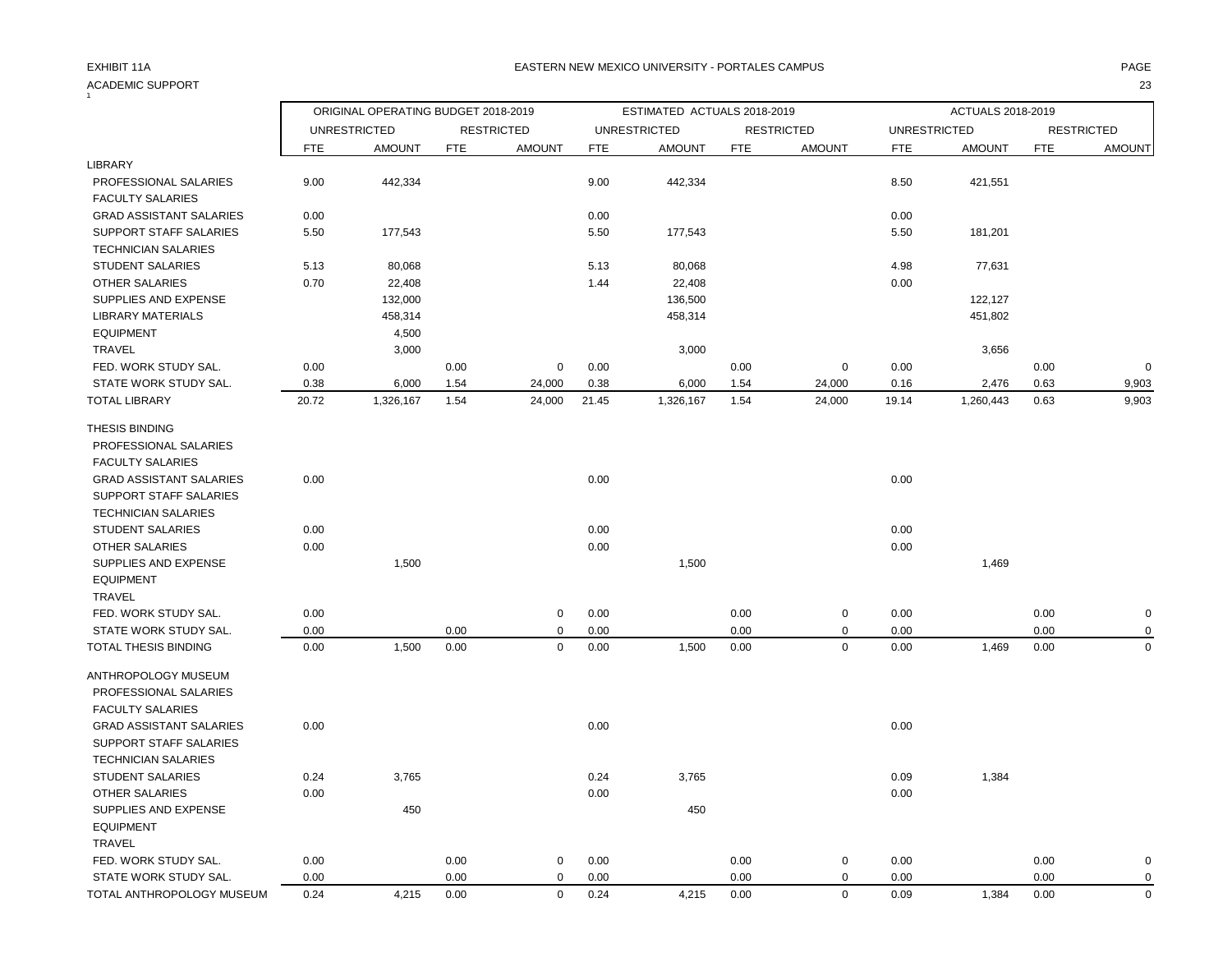| ACADEMIC SUPPORT               |            |                                     |            |                   |            |                             |            |                   |            |                     |            | 24                |
|--------------------------------|------------|-------------------------------------|------------|-------------------|------------|-----------------------------|------------|-------------------|------------|---------------------|------------|-------------------|
|                                |            | ORIGINAL OPERATING BUDGET 2018-2019 |            |                   |            | ESTIMATED ACTUALS 2018-2019 |            |                   |            | ACTUALS 2018-2019   |            |                   |
|                                |            | <b>UNRESTRICTED</b>                 |            | <b>RESTRICTED</b> |            | <b>UNRESTRICTED</b>         |            | <b>RESTRICTED</b> |            | <b>UNRESTRICTED</b> |            | <b>RESTRICTED</b> |
|                                | <b>FTE</b> | <b>AMOUNT</b>                       | <b>FTE</b> | <b>AMOUNT</b>     | <b>FTE</b> | <b>AMOUNT</b>               | <b>FTE</b> | <b>AMOUNT</b>     | <b>FTE</b> | <b>AMOUNT</b>       | <b>FTE</b> | <b>AMOUNT</b>     |
| ROOS COUNTY/ART GALLERY        |            |                                     |            |                   |            |                             |            |                   |            |                     |            |                   |
| PROFESSIONAL SALARIES          | 1.00       | 35,829                              |            |                   | 1.00       | 35,829                      |            |                   | 1.00       | 36,300              |            |                   |
| <b>FACULTY SALARIES</b>        |            |                                     |            |                   |            |                             |            |                   |            |                     |            |                   |
| <b>GRAD ASSISTANT SALARIES</b> | 0.00       |                                     |            |                   | 0.00       |                             |            |                   | 0.00       |                     |            |                   |
| SUPPORT STAFF SALARIES         |            |                                     |            |                   |            |                             |            |                   |            |                     |            |                   |
| <b>TECHNICIAN SALARIES</b>     |            |                                     |            |                   |            |                             |            |                   |            |                     |            |                   |
| <b>STUDENT SALARIES</b>        | 0.12       | 1,895                               |            |                   | 0.12       | 1,895                       |            |                   | 0.04       | 701                 |            |                   |
| <b>OTHER SALARIES</b>          | 0.00       |                                     |            |                   | 0.00       |                             |            |                   | 0.00       |                     |            |                   |
| SUPPLIES AND EXPENSE           |            | 1,200                               |            |                   |            | 1,200                       |            |                   |            | 2,405               |            |                   |
| <b>EQUIPMENT</b>               |            |                                     |            |                   |            |                             |            |                   |            |                     |            |                   |
| <b>TRAVEL</b>                  |            |                                     |            |                   |            |                             |            |                   |            |                     |            |                   |
| FED. WORK STUDY SAL.           | 0.00       |                                     | 0.00       | $\mathbf 0$       | 0.00       |                             | 0.00       | $\mathbf 0$       | 0.00       |                     | 0.00       | $\Omega$          |
| STATE WORK STUDY SAL.          | 0.02       | 328                                 | 0.08       | 1,312             | 0.02       | 328                         | 0.08       | 1,312             | 0.02       | 297                 | 0.08       | 1,188             |
| TOTAL ROOS COUNTY/ART GALLERY  | 1.14       | 39,252                              | 0.08       | 1,312             | 1.14       | 39,252                      | 0.08       | 1,312             | 1.06       | 39,703              | 0.08       | 1,188             |
| NATURAL HISTORY MUSEUM         |            |                                     |            |                   |            |                             |            |                   |            |                     |            |                   |
| PROFESSIONAL SALARIES          |            |                                     |            |                   |            |                             |            |                   |            |                     |            |                   |
| <b>FACULTY SALARIES</b>        |            |                                     |            |                   |            |                             |            |                   |            |                     |            |                   |
| <b>GRAD ASSISTANT SALARIES</b> | 0.00       |                                     |            |                   | 0.00       |                             |            |                   | 0.00       |                     |            |                   |
| <b>SUPPORT STAFF SALARIES</b>  |            |                                     |            |                   |            |                             |            |                   |            |                     |            |                   |
| <b>TECHNICIAN SALARIES</b>     |            |                                     |            |                   |            |                             |            |                   |            |                     |            |                   |
| <b>STUDENT SALARIES</b>        | 0.00       |                                     |            |                   | 0.00       |                             |            |                   | 0.00       |                     |            |                   |
| <b>OTHER SALARIES</b>          | 0.00       |                                     |            |                   | 0.00       |                             |            |                   | 0.00       |                     |            |                   |
| SUPPLIES AND EXPENSE           |            | 4,510                               |            |                   |            | 4,510                       |            |                   |            | 4,745               |            |                   |
| <b>EQUIPMENT</b>               |            |                                     |            |                   |            |                             |            |                   |            |                     |            |                   |
| <b>TRAVEL</b>                  |            |                                     |            |                   |            |                             |            |                   |            | 21                  |            |                   |
| FED. WORK STUDY SAL.           | 0.00       |                                     | 0.00       | 0                 | 0.00       |                             | 0.00       | $\mathbf 0$       | 0.00       |                     | 0.00       | 0                 |
| STATE WORK STUDY SAL.          | 0.08       | 1,236                               | 0.32       | 4,944             | 0.08       | 1,236                       | 0.32       | 4,944             | 0.00       |                     | 0.00       | 0                 |
| TOTAL NATURAL HISTORY MUSEUM   | 0.08       | 5,746                               | 0.32       | 4,944             | 0.08       | 5,746                       | 0.32       | 4,944             | 0.00       | 4,766               | 0.00       | $\Omega$          |
| CHILD DEVELOPMENT CENTER       |            |                                     |            |                   |            |                             |            |                   |            |                     |            |                   |
| PROFESSIONAL SALARIES          | 3.00       | 126,800                             |            |                   | 3.79       | 126,800                     |            |                   | 4.00       | 134,023             |            |                   |
| <b>FACULTY SALARIES</b>        |            |                                     |            |                   |            |                             |            |                   |            |                     |            |                   |
| <b>GRAD ASSISTANT SALARIES</b> | 0.00       |                                     |            |                   | 0.00       |                             |            |                   | 0.00       |                     |            |                   |
| <b>SUPPORT STAFF SALARIES</b>  |            |                                     |            |                   |            |                             |            |                   |            |                     |            |                   |
| <b>TECHNICIAN SALARIES</b>     |            |                                     |            |                   |            |                             |            |                   |            |                     |            |                   |
| <b>STUDENT SALARIES</b>        | 2.28       | 35,500                              |            |                   | 2.28       | 35,500                      |            |                   | 2.14       | 33,382              |            |                   |
| OTHER SALARIES                 | 0.00       |                                     |            |                   | 0.00       |                             |            |                   | 0.66       | 10,253              |            |                   |
| SUPPLIES AND EXPENSE           |            | 24,500                              |            |                   |            | 24,500                      |            |                   |            | 26,364              |            |                   |
| <b>EQUIPMENT</b>               |            |                                     |            |                   |            |                             |            |                   |            |                     |            |                   |
| <b>TRAVEL</b>                  |            | 4,300                               |            |                   |            | 4,300                       |            |                   |            | 3,129               |            |                   |
| FED. WORK STUDY SAL.           | 0.00       |                                     | 0.00       | 0                 | 0.00       |                             | 0.00       | 0                 | 0.00       |                     | 0.00       | 0                 |
| STATE WORK STUDY SAL.          | 0.10       | 1,500                               | 0.38       | 6,000             | 0.10       | 1,500                       | 0.38       | 6,000             | 0.17       | 2,599               | 0.67       | 10,397            |

TOTAL CHILD DEVELOPMENT CENTE 5.37 192,600 0.38 6,000 6.16 192,600 0.38 6,000 6.96 209,749 0.67 10,397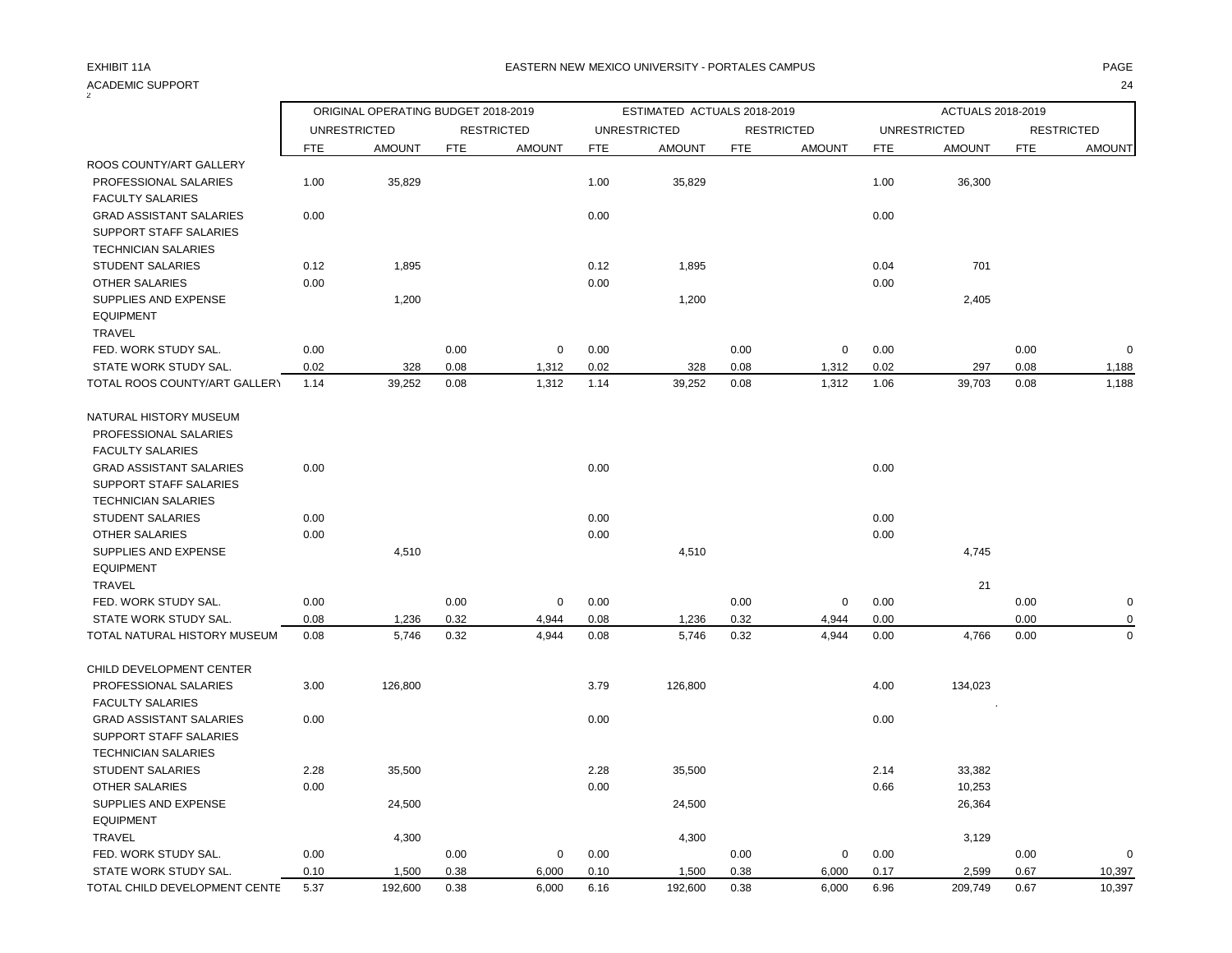| ACADEMIC SUPPORT               |            |                                     |            |                   |            |                             |            |                   |            |                     |            | 25                |
|--------------------------------|------------|-------------------------------------|------------|-------------------|------------|-----------------------------|------------|-------------------|------------|---------------------|------------|-------------------|
|                                |            | ORIGINAL OPERATING BUDGET 2018-2019 |            |                   |            | ESTIMATED ACTUALS 2018-2019 |            |                   |            | ACTUALS 2018-2019   |            |                   |
|                                |            | <b>UNRESTRICTED</b>                 |            | <b>RESTRICTED</b> |            | <b>UNRESTRICTED</b>         |            | <b>RESTRICTED</b> |            | <b>UNRESTRICTED</b> |            | <b>RESTRICTED</b> |
|                                | <b>FTE</b> | <b>AMOUNT</b>                       | <b>FTE</b> | <b>AMOUNT</b>     | <b>FTE</b> | <b>AMOUNT</b>               | <b>FTE</b> | <b>AMOUNT</b>     | <b>FTE</b> | <b>AMOUNT</b>       | <b>FTE</b> | <b>AMOUNT</b>     |
| <b>SPEECH &amp; HEARING</b>    |            |                                     |            |                   |            |                             |            |                   |            |                     |            |                   |
| <b>PROFESSIONAL SALARIES</b>   |            |                                     |            |                   |            |                             |            |                   |            |                     |            |                   |
| <b>FACULTY SALARIES</b>        |            |                                     |            |                   |            |                             |            |                   |            |                     |            |                   |
| <b>GRAD ASSISTANT SALARIES</b> | 0.00       |                                     |            |                   | 0.00       |                             |            |                   | 0.00       |                     |            |                   |
| SUPPORT STAFF SALARIES         | 0.50       | 17,051                              |            |                   | 0.50       | 17,051                      |            |                   | 0.50       | 17,468              |            |                   |
| <b>TECHNICIAN SALARIES</b>     |            |                                     |            |                   |            |                             |            |                   |            |                     |            |                   |
| <b>STUDENT SALARIES</b>        | 0.00       |                                     |            |                   | 0.00       |                             |            |                   | 0.10       | 1,598               |            |                   |
| <b>OTHER SALARIES</b>          | 0.00       |                                     |            |                   | 0.00       |                             |            |                   | 0.00       |                     |            |                   |
| SUPPLIES AND EXPENSE           |            | 4,100                               |            |                   |            | 4,100                       |            |                   |            | 4,133               |            |                   |
| <b>EQUIPMENT</b>               |            |                                     |            |                   |            |                             |            |                   |            |                     |            |                   |
| TRAVEL                         |            |                                     |            |                   |            |                             |            |                   |            |                     |            |                   |
| FED. WORK STUDY SAL.           | 0.00       |                                     | 0.00       | $\mathbf 0$       | 0.00       |                             | 0.00       | $\mathbf 0$       | 0.00       |                     | 0.00       |                   |
| STATE WORK STUDY SAL.          | 0.00       |                                     | 0.00       | $\mathbf 0$       | 0.00       |                             | 0.00       | 0                 | 0.00       |                     | 0.00       | $\Omega$          |
| TOTAL SPEECH & HEARING         | 0.50       | 21,151                              | 0.00       | $\mathbf 0$       | 0.50       | 21,151                      | 0.00       | $\mathbf 0$       | 0.60       | 23,198              | 0.00       | $\Omega$          |
| ASST VP ACADEMIC AFFAIRS       |            |                                     |            |                   |            |                             |            |                   |            |                     |            |                   |
| PROFESSIONAL SALARIES          | 2.00       | 143,446                             |            |                   | 2.00       | 143,446                     |            |                   | 2.00       | 145,222             |            |                   |
| <b>FACULTY SALARIES</b>        |            |                                     |            |                   |            |                             |            |                   |            |                     |            |                   |
| <b>GRAD ASSISTANT SALARIES</b> | 0.00       |                                     |            |                   | 0.00       |                             |            |                   |            |                     |            |                   |
| <b>SUPPORT STAFF SALARIES</b>  |            |                                     |            |                   |            |                             |            |                   |            |                     |            |                   |
| <b>TECHNICIAN SALARIES</b>     |            |                                     |            |                   |            |                             |            |                   |            |                     |            |                   |
| <b>STUDENT SALARIES</b>        | 0.00       |                                     |            |                   | 0.00       |                             |            |                   | 0.02       | 4,125               |            |                   |
| <b>OTHER SALARIES</b>          | 0.00       |                                     |            |                   | 0.00       |                             |            |                   | 0.00       |                     |            |                   |
| SUPPLIES AND EXPENSE           |            | 22,800                              |            |                   |            | 22,800                      |            |                   |            | 14,989              |            |                   |
| <b>EQUIPMENT</b>               |            |                                     |            |                   |            |                             |            |                   |            |                     |            |                   |
| <b>TRAVEL</b>                  |            | 900                                 |            |                   |            | 900                         |            |                   |            | 3,673               |            |                   |
| FED. WORK STUDY SAL.           | 0.00       |                                     | 0.00       | $\mathbf 0$       | 0.00       |                             | 0.00       | $\mathsf 0$       | 0.00       |                     | 0.00       |                   |
| STATE WORK STUDY SAL.          | 0.15       | 2,336                               | 0.60       | 9,344             | 0.15       | 2,336                       | 0.60       | 9,344             | 0.00       |                     | 0.00       |                   |
| TOTAL ASST VP ACA AFF          | 2.15       | 169,482                             | 0.60       | 9,344             | 2.15       | 169,482                     | 0.60       | 9,344             | 2.02       | 168,009             | 0.00       | $\Omega$          |
| <b>GRADUATE SCHOOL</b>         |            |                                     |            |                   |            |                             |            |                   |            |                     |            |                   |
| PROFESSIONAL SALARIES          | 1.75       | 123,088                             |            |                   | 1.75       | 123,088                     |            |                   | 1.75       | 123,941             |            |                   |
| <b>FACULTY SALARIES</b>        |            |                                     |            |                   |            |                             |            |                   |            |                     |            |                   |
| <b>GRAD ASSISTANT SALARIES</b> | 0.00       |                                     |            |                   | 0.00       |                             |            |                   | 0.00       |                     |            |                   |
| <b>SUPPORT STAFF SALARIES</b>  |            |                                     |            |                   |            |                             |            |                   |            |                     |            |                   |
| <b>TECHNICIAN SALARIES</b>     |            |                                     |            |                   |            |                             |            |                   |            |                     |            |                   |
| <b>STUDENT SALARIES</b>        | 0.00       |                                     |            |                   | 0.00       |                             |            |                   | 0.00       |                     |            |                   |
| OTHER SALARIES                 | 0.00       |                                     |            |                   | 0.00       |                             |            |                   | 0.00       |                     |            |                   |
| SUPPLIES AND EXPENSE           |            |                                     |            |                   |            |                             |            |                   |            | 44                  |            |                   |
| <b>EQUIPMENT</b>               |            |                                     |            |                   |            |                             |            |                   |            |                     |            |                   |
| <b>TRAVEL</b>                  |            | 3,365                               |            |                   |            | 3,365                       |            |                   |            | 3,385               |            |                   |
| FED. WORK STUDY SAL.           | 0.00       |                                     | 0.00       | 0                 | 0.00       |                             | 0.00       | 0                 | 0.00       |                     | 0.00       | 0                 |
| STATE WORK STUDY SAL.          | 0.00       |                                     | 0.00       | $\mathbf 0$       | 0.00       |                             | 0.00       | $\mathbf 0$       | 0.00       |                     | 0.00       | $\Omega$          |

TOTAL GRADUATE SCHOOL 1.75 126,453 0.00 0 1.75 126,453 0.00 0 1.75 127,370 0.00 0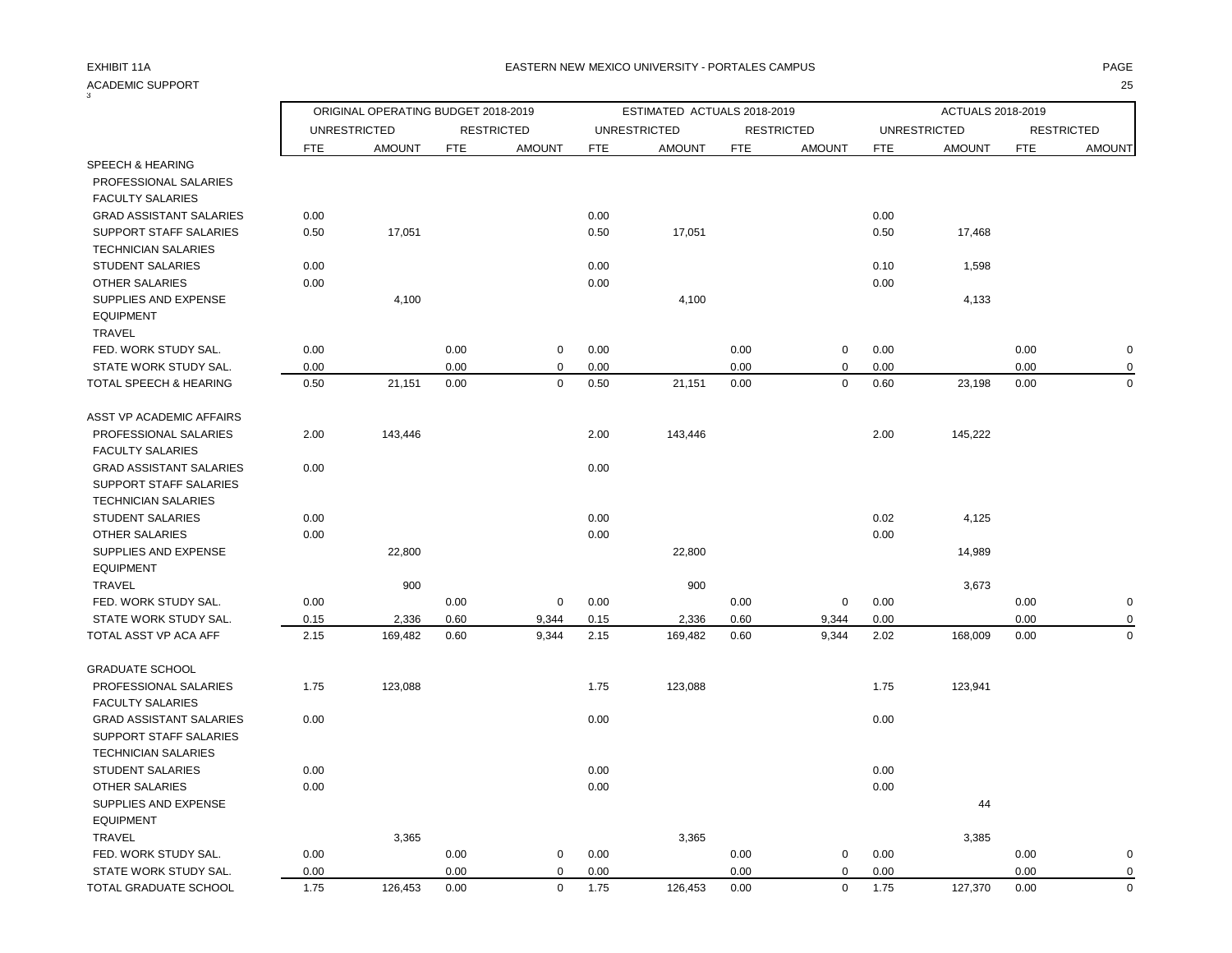4

| 4                                                    |            | ORIGINAL OPERATING BUDGET 2018-2019 |            |                   |            | ESTIMATED ACTUALS 2018-2019 |            |                   |            | ACTUALS 2018-2019   |            |                   |
|------------------------------------------------------|------------|-------------------------------------|------------|-------------------|------------|-----------------------------|------------|-------------------|------------|---------------------|------------|-------------------|
|                                                      |            | <b>UNRESTRICTED</b>                 |            | <b>RESTRICTED</b> |            | <b>UNRESTRICTED</b>         |            | <b>RESTRICTED</b> |            | <b>UNRESTRICTED</b> |            | <b>RESTRICTED</b> |
|                                                      | <b>FTE</b> | <b>AMOUNT</b>                       | <b>FTE</b> | <b>AMOUNT</b>     | <b>FTE</b> | <b>AMOUNT</b>               | <b>FTE</b> | <b>AMOUNT</b>     | <b>FTE</b> | <b>AMOUNT</b>       | <b>FTE</b> | <b>AMOUNT</b>     |
| DEAN, LIBERAL ARTS & SCI                             |            |                                     |            |                   |            |                             |            |                   |            |                     |            |                   |
| PROFESSIONAL SALARIES                                | 0.75       | 100,236                             |            |                   | 0.75       | 100,236                     |            |                   | 0.75       | 100,602             |            |                   |
| <b>FACULTY SALARIES</b>                              | 0.50       | 47,044                              |            |                   | 0.50       | 47,044                      |            |                   | 0.50       | 51,288              |            |                   |
| <b>GRAD ASSISTANT SALARIES</b>                       | 0.00       |                                     |            |                   | 0.00       |                             |            |                   | 0.00       |                     |            |                   |
| SUPPORT STAFF SALARIES<br><b>TECHNICIAN SALARIES</b> | 1.00       | 34,435                              |            |                   | 1.00       | 34,435                      |            |                   | 1.00       | 30,587              |            |                   |
| <b>STUDENT SALARIES</b>                              | 0.17       | 2,605                               |            |                   | 0.17       | 2,605                       |            |                   | 0.42       | 6,599               |            |                   |
| OTHER SALARIES                                       | 0.00       |                                     |            |                   | 0.00       |                             |            |                   | 0.00       |                     |            |                   |
| SUPPLIES AND EXPENSE                                 |            | 4,400                               |            |                   |            | 4,400                       |            |                   |            | 2,672               |            |                   |
| <b>EQUIPMENT</b>                                     |            |                                     |            |                   |            |                             |            |                   |            |                     |            |                   |
| <b>TRAVEL</b>                                        |            | 2,000                               |            |                   |            | 2,000                       |            |                   |            | 2,292               |            |                   |
| FED. WORK STUDY SAL.                                 | 0.00       |                                     | 0.00       | $\mathbf 0$       | 0.00       |                             | 0.00       | $\mathbf 0$       | 0.00       |                     | 0.00       | $\mathbf 0$       |
| STATE WORK STUDY SAL.                                | 0.00       |                                     | 0.00       | $\mathbf 0$       | 0.00       |                             | 0.00       | $\mathbf 0$       | 0.04       | 609                 | 0.16       | 2,436             |
| TOTAL DEAN, LIBERAL ARTS & SCI                       | 2.42       | 190,720                             | 0.00       | $\mathbf 0$       | 2.42       | 190,720                     | 0.00       | $\mathbf 0$       | 2.71       | 194,649             | 0.16       | 2,436             |
|                                                      |            |                                     |            |                   |            |                             |            |                   |            |                     |            |                   |
| DEAN, BUSINESS                                       |            |                                     |            |                   |            |                             |            |                   |            |                     |            |                   |
| PROFESSIONAL SALARIES                                | 1.00       | 131,250                             |            |                   | 0.50       | 47,918                      |            |                   | 1.00       | 70,750              |            |                   |
| <b>FACULTY SALARIES</b>                              | 0.00       | 3,500                               |            |                   | 0.00       | 3,500                       |            |                   | 0.25       | 7,000               |            |                   |
| <b>GRAD ASSISTANT SALARIES</b>                       | 0.00       |                                     |            |                   | 0.00       |                             |            |                   | 0.00       |                     |            |                   |
| SUPPORT STAFF SALARIES                               | 1.00       | 33,479                              |            |                   | 1.00       | 33,479                      |            |                   | 1.00       | 33,966              |            |                   |
| <b>TECHNICIAN SALARIES</b>                           |            |                                     |            |                   |            |                             |            |                   |            |                     |            |                   |
| <b>STUDENT SALARIES</b>                              | 0.00       |                                     |            |                   | 0.00       |                             |            |                   | 0.00       |                     |            |                   |
| <b>OTHER SALARIES</b>                                | 0.00       |                                     |            |                   | 0.00       |                             |            |                   | 0.00       |                     |            |                   |
| SUPPLIES AND EXPENSE                                 |            | 15,000                              |            |                   |            | 15,000                      |            |                   |            | 14,200              |            |                   |
| <b>EQUIPMENT</b>                                     |            |                                     |            |                   |            |                             |            |                   |            |                     |            |                   |
| <b>TRAVEL</b>                                        |            | 6,000                               |            |                   |            | 6,000                       |            |                   |            | 1,678               |            |                   |
| FED. WORK STUDY SAL.                                 | 0.00       |                                     | 0.00       | $\mathsf 0$       | 0.00       |                             | 0.00       | $\pmb{0}$         | 0.00       |                     | 0.00       | $\mathbf 0$       |
| STATE WORK STUDY SAL.                                | 0.00       |                                     | 0.00       | $\Omega$          | 0.00       |                             | 0.00       | $\pmb{0}$         | 0.00       |                     | 0.00       | 0                 |
| TOTAL DEAN, BUSINESS                                 | 2.00       | 189,229                             | 0.00       | $\mathbf 0$       | 1.50       | 105,897                     | 0.00       | $\pmb{0}$         | 2.25       | 127,594             | 0.00       | $\mathbf 0$       |
|                                                      |            |                                     |            |                   |            |                             |            |                   |            |                     |            |                   |
| DEAN, FINE ARTS                                      |            |                                     |            |                   |            |                             |            |                   |            |                     |            |                   |
| PROFESSIONAL SALARIES                                | 0.75       | 93,600                              |            |                   | 0.75       | 93,600                      |            |                   | 0.75       | 93,966              |            |                   |
| <b>FACULTY SALARIES</b>                              |            |                                     |            |                   |            |                             |            |                   |            |                     |            |                   |
| <b>GRAD ASSISTANT SALARIES</b>                       | 0.00       |                                     |            |                   | 0.00       |                             |            |                   | 0.00       |                     |            |                   |
| SUPPORT STAFF SALARIES                               | 1.00       | 30,816                              |            |                   | 1.00       | 30,816                      |            |                   | 1.00       | 31,304              |            |                   |
| <b>TECHNICIAN SALARIES</b>                           |            |                                     |            |                   |            |                             |            |                   |            |                     |            |                   |
| <b>STUDENT SALARIES</b>                              | 0.21       | 3,294                               |            |                   | 0.21       | 3,294                       |            |                   | 0.01       | 100                 |            |                   |
| OTHER SALARIES                                       | 0.00       |                                     |            |                   | 0.00       |                             |            |                   | 0.00       |                     |            |                   |
| SUPPLIES AND EXPENSE                                 |            | 6,450                               |            |                   |            | 7,200                       |            |                   |            | 7,204               |            |                   |
| <b>EQUIPMENT</b>                                     |            | 750                                 |            |                   |            |                             |            |                   |            |                     |            |                   |
| <b>TRAVEL</b>                                        |            | 2,850                               |            |                   |            | 2,850                       |            |                   |            | 2,798               |            |                   |
| FED. WORK STUDY SAL.                                 | 0.00       |                                     | 0.00       | $\mathbf 0$       | 0.00       |                             | 0.00       | $\mathbf 0$       | 0.00       |                     | 0.00       | $\mathbf 0$       |
| STATE WORK STUDY SAL.                                | 0.02       | 250                                 | 0.06       | 1,000             | 0.02       | 250                         | 0.06       | 1,000             | 0.03       | 527                 | 0.14       | 2,109             |
| TOTAL DEAN, FINE ARTS                                | 1.98       | 138,010                             | 0.06       | 1,000             | 1.98       | 138,010                     | 0.06       | 1,000             | 1.79       | 135,899             | 0.14       | 2,109             |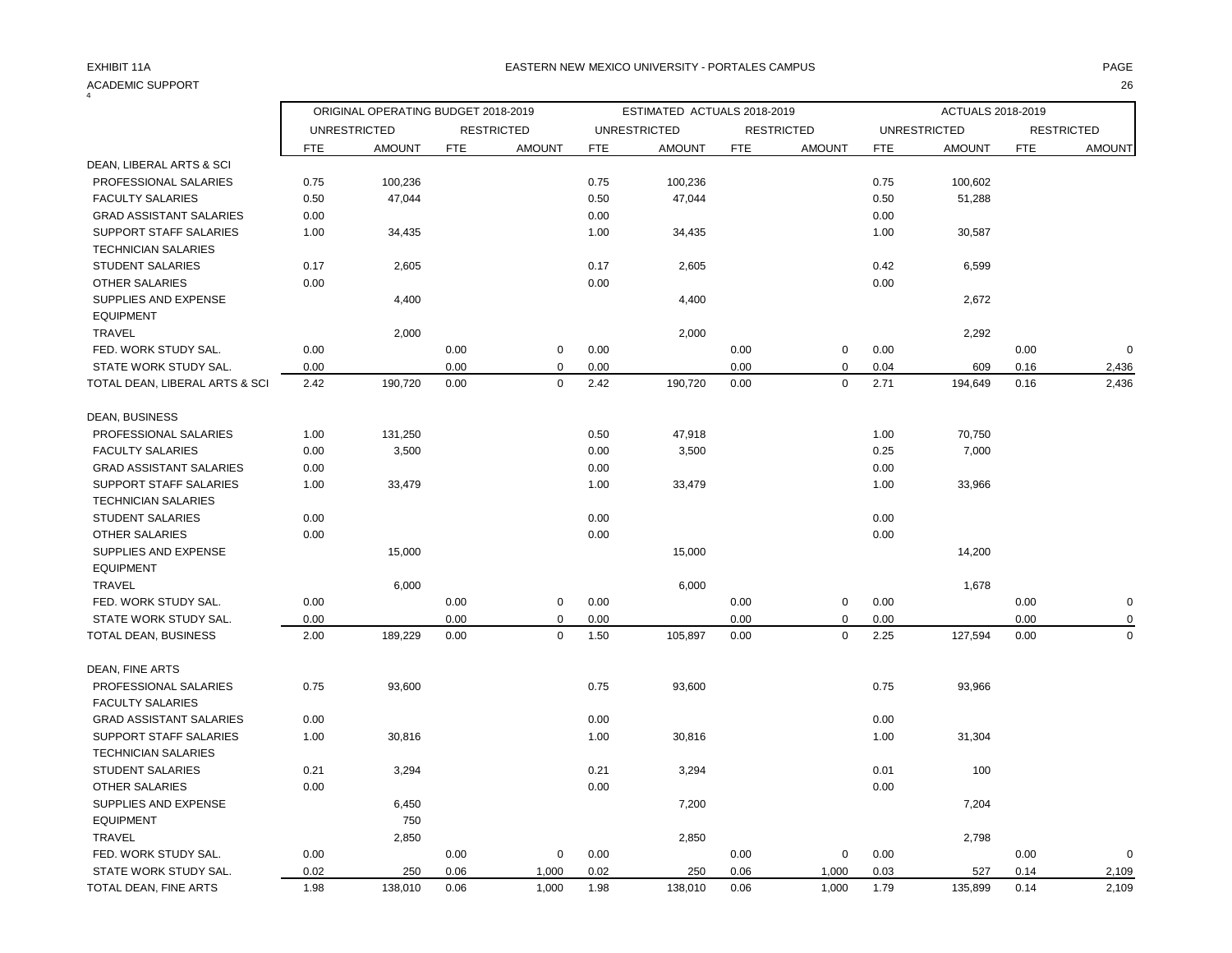# ACADEMIC SUPPORT 27

| 5                              |            | ORIGINAL OPERATING BUDGET 2018-2019 |            |                   |            | ESTIMATED ACTUALS 2018-2019 |      |                   |            | ACTUALS 2018-2019   |            |                   |
|--------------------------------|------------|-------------------------------------|------------|-------------------|------------|-----------------------------|------|-------------------|------------|---------------------|------------|-------------------|
|                                |            | <b>UNRESTRICTED</b>                 |            | <b>RESTRICTED</b> |            | <b>UNRESTRICTED</b>         |      | <b>RESTRICTED</b> |            | <b>UNRESTRICTED</b> |            | <b>RESTRICTED</b> |
|                                | <b>FTE</b> | <b>AMOUNT</b>                       | <b>FTE</b> | <b>AMOUNT</b>     | <b>FTE</b> | <b>AMOUNT</b>               | FTE  | <b>AMOUNT</b>     | <b>FTE</b> | <b>AMOUNT</b>       | <b>FTE</b> | <b>AMOUNT</b>     |
| DEAN, EDUCATION & TECHNOLOGY   |            |                                     |            |                   |            |                             |      |                   |            |                     |            |                   |
| PROFESSIONAL SALARIES          | 1.75       | 176,919                             |            |                   | 1.75       | 176,919                     |      |                   | 1.00       | 96,579              |            |                   |
| <b>FACULTY SALARIES</b>        |            | 3,500                               |            |                   |            | 3,500                       |      |                   |            | 1,750               |            |                   |
| <b>GRAD ASSISTANT SALARIES</b> | 0.00       |                                     |            |                   | 0.00       |                             |      |                   | 0.00       |                     |            |                   |
| SUPPORT STAFF SALARIES         | 1.00       | 30,816                              |            |                   | 1.00       | 30,816                      |      |                   | 1.00       | 31,851              |            |                   |
| <b>TECHNICIAN SALARIES</b>     |            |                                     |            |                   |            |                             |      |                   |            |                     |            |                   |
| <b>STUDENT SALARIES</b>        | 0.06       | 882                                 |            |                   | 0.06       | 882                         |      |                   | 0.07       | 1,048               |            |                   |
| <b>OTHER SALARIES</b>          | 0.00       |                                     |            |                   | 0.00       |                             |      |                   | 0.00       |                     |            |                   |
| SUPPLIES AND EXPENSE           |            | 17,318                              |            |                   |            | 17,318                      |      |                   |            | 9,333               |            |                   |
| <b>EQUIPMENT</b>               |            |                                     |            |                   |            |                             |      |                   |            |                     |            |                   |
| <b>TRAVEL</b>                  |            | 14,416                              |            |                   |            | 14,416                      |      |                   |            | 14,973              |            |                   |
| FED. WORK STUDY SAL.           | 0.00       |                                     | 0.00       | $\mathbf 0$       | 0.00       |                             | 0.00 | 0                 | 0.00       |                     | 0.00       | $\mathbf 0$       |
| STATE WORK STUDY SAL.          | 0.00       |                                     | 0.00       | $\mathbf 0$       | 0.00       |                             | 0.00 | 0                 | 0.13       | 2,085               | 0.53       | 8,342             |
| TOTAL DEAN, EDUC & TECH        | 2.81       | 243,851                             | 0.00       | $\mathbf 0$       | 2.81       | 243,851                     | 0.00 | $\mathbf 0$       | 2.20       | 157,620             | 0.53       | 8,342             |
| ASST VP AA-RESEARCH & DEV      |            |                                     |            |                   |            |                             |      |                   |            |                     |            |                   |
| PROFESSIONAL SALARIES          | 1.00       | 116,868                             |            |                   | 1.00       | 116,868                     |      |                   | 0.50       | 59,170              |            |                   |
| <b>FACULTY SALARIES</b>        |            |                                     |            |                   |            |                             |      |                   |            |                     |            |                   |
| <b>GRAD ASSISTANT SALARIES</b> | 0.00       |                                     |            |                   | 0.00       |                             |      |                   | 0.00       |                     |            |                   |
| SUPPORT STAFF SALARIES         |            |                                     |            |                   |            |                             |      |                   |            |                     |            |                   |
| <b>TECHNICIAN SALARIES</b>     |            |                                     |            |                   |            |                             |      |                   |            |                     |            |                   |
| <b>STUDENT SALARIES</b>        | 0.00       |                                     |            |                   | 0.00       |                             |      |                   | 0.00       |                     |            |                   |
| <b>OTHER SALARIES</b>          | 0.00       |                                     |            |                   | 0.00       |                             |      |                   | 0.00       |                     |            |                   |
| SUPPLIES AND EXPENSE           |            | 10,000                              |            |                   |            | 10,000                      |      |                   |            | 8,088               |            |                   |
| <b>EQUIPMENT</b>               |            |                                     |            |                   |            |                             |      |                   |            |                     |            |                   |
| <b>TRAVEL</b>                  |            | 3,700                               |            |                   |            | 3,700                       |      |                   |            | 5,517               |            |                   |
| FED. WORK STUDY SAL.           | 0.00       |                                     | 0.00       | $\mathbf 0$       | 0.00       |                             | 0.00 | 0                 | 0.00       |                     | 0.00       | 0                 |
| STATE WORK STUDY SAL.          | 0.00       |                                     | 0.00       | $\mathbf 0$       | 0.00       |                             | 0.00 | 0                 | 0.00       |                     | 0.00       | 0                 |
| TOTAL ASST VP AA RES & DEV     | 1.00       | 130,568                             | 0.00       | $\mathbf 0$       | 1.00       | 130,568                     | 0.00 | $\mathbf 0$       | 0.50       | 72,775              | 0.00       | $\pmb{0}$         |
| <b>RESTRICTED GRANTS</b>       |            |                                     |            |                   |            |                             |      |                   |            |                     |            |                   |
| PROFESSIONAL SALARIES          |            |                                     |            |                   |            |                             |      |                   |            |                     | 1.75       | 91,139            |
| <b>FACULTY SALARIES</b>        |            |                                     |            |                   |            |                             |      |                   |            |                     | 0.75       | 41,517            |
| <b>GRAD ASSISTANT SALARIES</b> | 0.00       |                                     |            |                   | 0.00       |                             |      |                   | 0.00       |                     |            |                   |
| SUPPORT STAFF SALARIES         |            |                                     |            |                   |            |                             |      |                   |            |                     | 1.00       | 31,845            |
| <b>TECHNICIAN SALARIES</b>     |            |                                     |            |                   |            |                             |      |                   |            |                     |            |                   |
| <b>STUDENT SALARIES</b>        | 0.00       |                                     |            |                   | 0.00       |                             |      |                   | 0.00       |                     | 4.19       | 65,324            |
| OTHER SALARIES                 | 0.00       |                                     |            |                   | 0.00       |                             |      |                   | 0.00       |                     | 0.30       | 4,716             |
| SUPPLIES AND EXPENSE           |            |                                     |            |                   |            |                             |      |                   |            |                     |            | 111,311           |
| <b>EQUIPMENT</b>               |            |                                     |            |                   |            |                             |      |                   |            |                     |            | 200,000           |
| <b>TRAVEL</b>                  |            |                                     |            |                   |            |                             |      |                   |            |                     |            | 11,788            |
| FED. WORK STUDY SAL.           | 0.00       |                                     | 0.00       | 0                 | 0.00       |                             | 0.00 | 0                 | 0.00       |                     | 6.00       | 93,603            |
| STATE WORK STUDY SAL.          | 0.00       |                                     | 0.00       | $\mathbf 0$       | 0.00       |                             | 0.00 | $\mathbf 0$       | 0.00       |                     | 0.14       | 2,220             |

TOTAL 0.00 0 0.00 0 0.00 0 0.00 0 0.00 0 14.13 653,462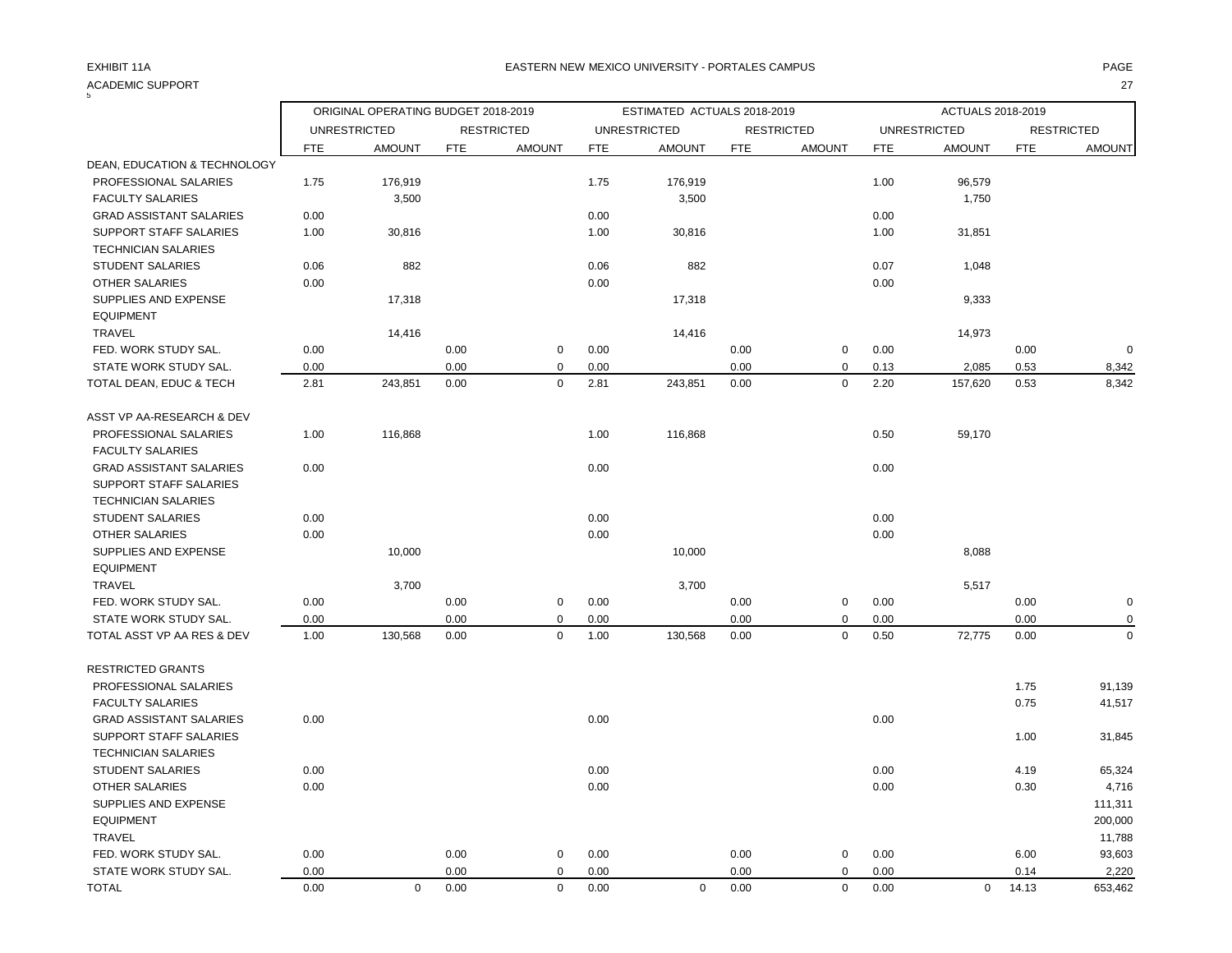# ACADEMIC SUPPORT 28

## EXHIBIT 11A PAGE EASTERN NEW MEXICO UNIVERSITY - PORTALES CAMPUS

|                                |       | ORIGINAL OPERATING BUDGET 2018-2019 |       |                   |       | ESTIMATED ACTUALS 2018-2019 |       |                   |       | ACTUALS 2018-2019 |            |                   |
|--------------------------------|-------|-------------------------------------|-------|-------------------|-------|-----------------------------|-------|-------------------|-------|-------------------|------------|-------------------|
|                                |       | <b>UNRESTRICTED</b>                 |       | <b>RESTRICTED</b> |       | <b>UNRESTRICTED</b>         |       | <b>RESTRICTED</b> |       | UNRESTRICTED      |            | <b>RESTRICTED</b> |
|                                | FTE   | <b>AMOUNT</b>                       | FTE   | <b>AMOUNT</b>     | FTE   | <b>AMOUNT</b>               | FTE   | <b>AMOUNT</b>     | FTE   | <b>AMOUNT</b>     | <b>FTE</b> | <b>AMOUNT</b>     |
| <b>TOTAL EXHIBIT 11A's</b>     |       |                                     |       |                   |       |                             |       |                   |       |                   |            |                   |
| <b>PROFESSIONAL SALARIES</b>   | 22.00 | 1,490,370                           |       |                   | 22.29 | 1,407,038                   |       |                   | 21.25 | 1,282,103         | 1.75       | 91,139            |
| <b>FACULTY SALARIES</b>        | 0.50  | 54,044                              |       |                   | 0.50  | 54,044                      |       |                   | 0.75  | 60,038            |            |                   |
| <b>GRAD ASSISTANT SALARIES</b> |       |                                     |       |                   |       |                             |       |                   |       |                   |            |                   |
| SUPPORT STAFF SALARIES         | 10.00 | 324,140                             |       |                   | 10.00 | 324,140                     |       |                   | 10.00 | 326,378           | 1.00       | 31,845            |
| <b>TECHNICIAN SALARIES</b>     |       |                                     |       |                   |       |                             |       |                   |       |                   |            |                   |
| <b>STUDENT SALARIES</b>        | 8.21  | 128,009                             |       |                   | 8.21  | 128,009                     |       |                   | 7.87  | 126,567           | 4.19       | 65,324            |
| <b>OTHER SALARIES</b>          | 0.70  | 22,408                              |       |                   | 1.44  | 22,408                      |       |                   | 0.66  | 10,253            | 0.30       | 4,716             |
| SUPPLIES AND EXPENSE           |       | 702,542                             |       |                   |       | 707,792                     |       |                   |       | 669,573           |            | 111,311           |
| <b>EQUIPMENT</b>               |       | 5,250                               |       |                   |       |                             |       |                   |       |                   |            | 200,000           |
| <b>TRAVEL</b>                  |       | 40,531                              |       |                   |       | 40,531                      |       |                   |       | 41,123            |            | 11,788            |
| FED. WORK STUDY SAL.           |       |                                     | 12.61 | 196,740           |       |                             | 12.61 | 196,740           |       |                   | 6.00       | 93,603            |
| STATE WORK STUDY SAL.          | 0.75  | 11,650                              | 2.99  | 46,600            | 0.75  | 11,650                      | 2.99  | 46,600            | 0.55  | 8,594             | 2.35       | 36,594            |
| <b>TOTAL</b>                   | 42.15 | 2,778,944                           | 15.60 | 243,340           | 43.18 | 2,695,612                   | 15.60 | 243,340           | 41.08 | 2,524,629         | 15.59      | 646,320           |

 PROFESSIONAL SALARIES FACULTY SALARIES GRAD ASSISTANT SALARIES SUPPORT STAFF SALARIES TECHNICIAN SALARIES STUDENT SALARIES OTHER SALARIES SUPPLIES AND EXPENSE EQUIPMENT TRAVEL FED. WORK STUDY SAL. STATE WORK STUDY SAL. TOTAL

 PROFESSIONAL SALARIES FACULTY SALARIES GRAD ASSISTANT SALARIES SUPPORT STAFF SALARIES TECHNICIAN SALARIES STUDENT SALARIES OTHER SALARIES SUPPLIES AND EXPENSE EQUIPMENT TRAVEL FED. WORK STUDY SAL. STATE WORK STUDY SAL. TOTAL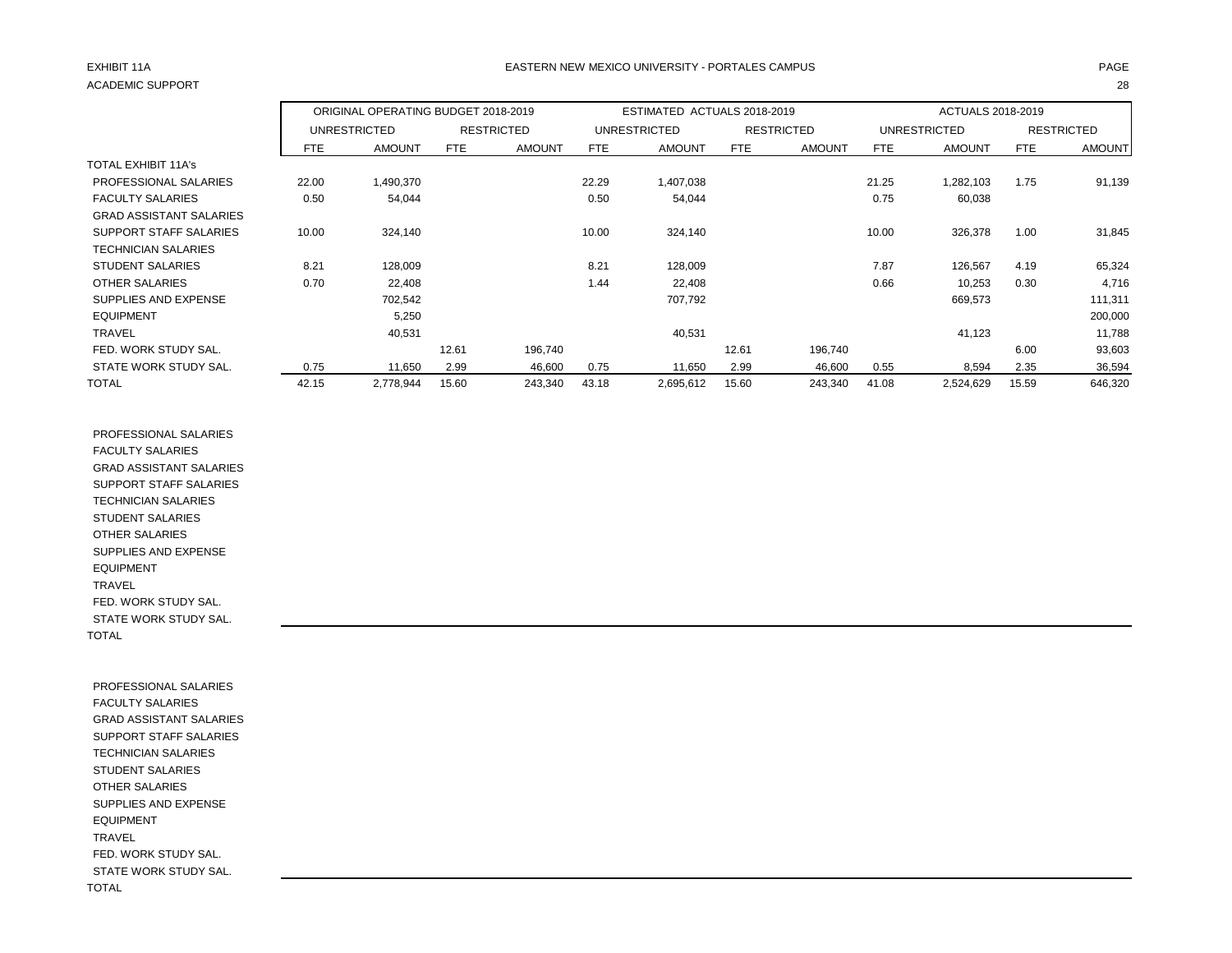## EXHIBIT 12 PAGE PAGE IN THE RESTRIAL MEXICO UNIVERSITY - PORTALES CAMPUS PAGE IN THE RESTRIAL OF PAGE IN THE RESTRIAL OF PAGE IN THE RESTRIAL OF PAGE IN THE RESTRIAL OF PAGE IN THE RESTRIAL OF PAGE IN THE RESTRIAL OF PAGE

|                                          |            | ORIGINAL OPERATING BUDGET 2018-2019 |            |                   | ESTIMATED ACTUALS 2018-2019 |                     |            |                   | ACTUALS 2018-2019 |                     |            |                   |
|------------------------------------------|------------|-------------------------------------|------------|-------------------|-----------------------------|---------------------|------------|-------------------|-------------------|---------------------|------------|-------------------|
|                                          |            | <b>UNRESTRICTED</b>                 |            | <b>RESTRICTED</b> |                             | <b>UNRESTRICTED</b> |            | <b>RESTRICTED</b> |                   | <b>UNRESTRICTED</b> |            | <b>RESTRICTED</b> |
|                                          | <b>FTE</b> | <b>AMOUNT</b>                       | <b>FTE</b> | <b>AMOUNT</b>     | <b>FTE</b>                  | <b>AMOUNT</b>       | <b>FTE</b> | <b>AMOUNT</b>     | <b>FTE</b>        | <b>AMOUNT</b>       | <b>FTE</b> | <b>AMOUNT</b>     |
| SUPPL EDUCATIONAL SERVICES               |            |                                     |            |                   |                             |                     |            |                   |                   |                     |            |                   |
| <b>RESTRICTED GRANTS (ACTUALS)</b>       | 0.00       | 0                                   | 0.00       | $\mathbf 0$       | 0.00                        | 0                   | 0.00       | 0                 | 0.00              | 0                   | 12.58      | 408,562           |
| AMERICAN DISABILITIES ACT                | 2.22       | 75,172                              | 0.00       | $\mathbf 0$       | 2.22                        | 75,172              | 0.00       | 0                 | 1.92              | 79,219              | 0.00       | $\pmb{0}$         |
| TOTAL SUPPL EDUC SERVICES                | 2.22       | 75,172                              | 0.00       | $\Omega$          | 2.22                        | 75,172              | 0.00       | $\mathbf 0$       | 1.92              | 79,219              | 12.58      | 408,562           |
| COUNSELING & CAREER GUIDANCE             |            |                                     |            |                   |                             |                     |            |                   |                   |                     |            |                   |
| INT'L AFFAIRS / STUDENT LIFE             | 1.36       | 83,217                              | 0.56       | 8,800             | 1.36                        | 83,217              | 0.56       | 8,800             | 1.25              | 81,477              | 0.00       | $\Omega$          |
| <b>COUNSELING &amp; CAREER SVCS</b>      | 5.08       | 241,768                             | 0.23       | 3,556             | 5.08                        | 241,768             | 0.23       | 3,556             | 4.81              | 240,323             | 0.00       | $\Omega$          |
| <b>HISPANIC AFFAIRS</b>                  | 0.46       | 25,538                              | 0.08       | 1,200             | 0.46                        | 25,538              | 0.08       | 1,200             | 0.58              | 25,754              | 0.60       | 9,365             |
| NATIVE AMERICAN AFFAIRS                  | 0.49       | 25,909                              | 0.08       | 1,200             | 0.49                        | 25,909              | 0.08       | 1,200             | 0.37              | 23,472              | 0.14       | 2,253             |
| AFRICAN AMERICAN AFFAIRS                 | 0.47       | 25,748                              | 0.08       | 1,200             | 0.47                        | 25,748              | 0.08       | 1,200             | 0.59              | 26,929              | 0.00       | $\Omega$          |
| GOLDEN STUDENT SUCCESS CENTE             | 5.62       | 130,100                             | 0.51       | 8,000             | 3.96                        | 104,237             | 0.51       | 8,000             | 3.12              | 85,896              | 0.44       | 6,862             |
| TOTAL COUNSEL & CAREER GUID              | 13.47      | 532,280                             | 1.54       | 23,956            | 11.81                       | 506,417             | 1.54       | 23,956            | 10.71             | 483,850             | 1.18       | 18,479            |
| FIN AID, ADMISSIONS & RECORDS            |            |                                     |            |                   |                             |                     |            |                   |                   |                     |            |                   |
| <b>FINANCIAL AID</b>                     | 11.41      | 517,640                             | 0.51       | 8,000             | 11.41                       | 517,640             | 0.51       | 8,000             | 11.41             | 500,262             | 0.00       | $\Omega$          |
| ADMISSIONS & RECRUITING                  | 16.78      | 874,205                             | 0.51       | 8,000             | 16.78                       | 874,205             | 0.51       | 8,000             | 15.43             | 903,041             | 0.02       | 270               |
| RECORDS/ADM/REG                          | 12.46      | 412,633                             | 1.03       | 16,000            | 11.96                       | 412,633             | 1.03       | 16,000            | 10.76             | 362,348             | 0.00       | $\Omega$          |
| <b>TITLE IX TRAINING</b>                 | 0.00       | 20,000                              | 0.00       | $\mathbf 0$       | 0.00                        | 20,000              | 0.00       | $\Omega$          | 0.00              | 31,761              | 0.00       | $\mathbf 0$       |
| TOTAL FIN AID, ADM & RECORDS             | 40.65      | 1,824,478                           | 2.05       | 32,000            | 40.15                       | 1,824,478           | 2.05       | 32,000            | 37.60             | 1,797,411           | 0.02       | 270               |
| DIST COSTS (TEL, POST, PRINT)            |            | 76,029                              |            |                   |                             | 76,029              |            |                   |                   | 76,051              |            |                   |
| <b>COMPUTER CHARGES</b>                  |            | 254,892                             |            |                   |                             | 254,892             |            |                   |                   | 254,892             |            |                   |
| <b>MISCELLANEOUS</b>                     |            |                                     |            | 696,004           |                             | $\mathbf 0$         |            | 844,044           |                   |                     |            |                   |
| FEDERAL WORK STUDY                       | 0.00       |                                     |            | 148,040           | 0.00                        | $\mathbf 0$         | 0.00       |                   | 0.00              |                     |            |                   |
| <b>STATE WORK STUDY</b><br>OTHER FRINGES |            | 24,137                              |            |                   |                             | $\mathbf 0$         |            |                   |                   |                     |            |                   |
| <b>RETIREMENT</b>                        |            | 236,729                             |            |                   |                             | 236,729             |            |                   |                   | 226,264             |            |                   |
|                                          |            |                                     |            |                   |                             |                     |            |                   |                   |                     |            | 27,050            |
| <b>SOCIAL SECURITY</b>                   |            | 130,286                             |            |                   |                             | 130,286             |            |                   |                   | 120,582             |            | 13,561            |
| <b>GROUP INSURANCE</b>                   |            | 305,419                             |            |                   |                             | 305,419             |            |                   |                   | 219,069             |            | 33,854            |
| <b>WORKER'S COMPENSATION</b>             |            | 35,173                              |            |                   |                             | 35,173              |            |                   |                   | 40,029              |            | 3,430             |
| UNEMPLOYMENT COMPENSATION                |            | 20,437                              |            |                   |                             | 20,437              |            |                   |                   | 17                  |            |                   |
| <b>RETIREE HEALTH</b>                    |            | 34,062                              |            |                   |                             | 34,062              |            |                   |                   | 33,177              |            | 3,891             |
| <b>WAIVER OF TUITION</b>                 |            | 13,906                              |            |                   |                             | 13,906              |            |                   |                   | 39,610              |            |                   |
| ANNUAL LEAVE                             |            |                                     |            |                   |                             | 0                   |            |                   |                   | 18,402              |            |                   |
| TOTAL ITEMS NOT IN 12A's                 | 0.00       | 1,131,070                           | 0.00       | 844,044           | 0.00                        | 1,106,933           | 0.00       | 844,044           | 0.00              | 1,028,093           | 0.00       | 81,787            |
| TOTAL STUDENT SERVICES                   | 56.34      | 3,563,000                           | 3.59       | 900,000           | 54.18                       | 3,513,000           | 3.59       | 900,000           | 50.24             | 3,388,574           | 13.78      | 509,098           |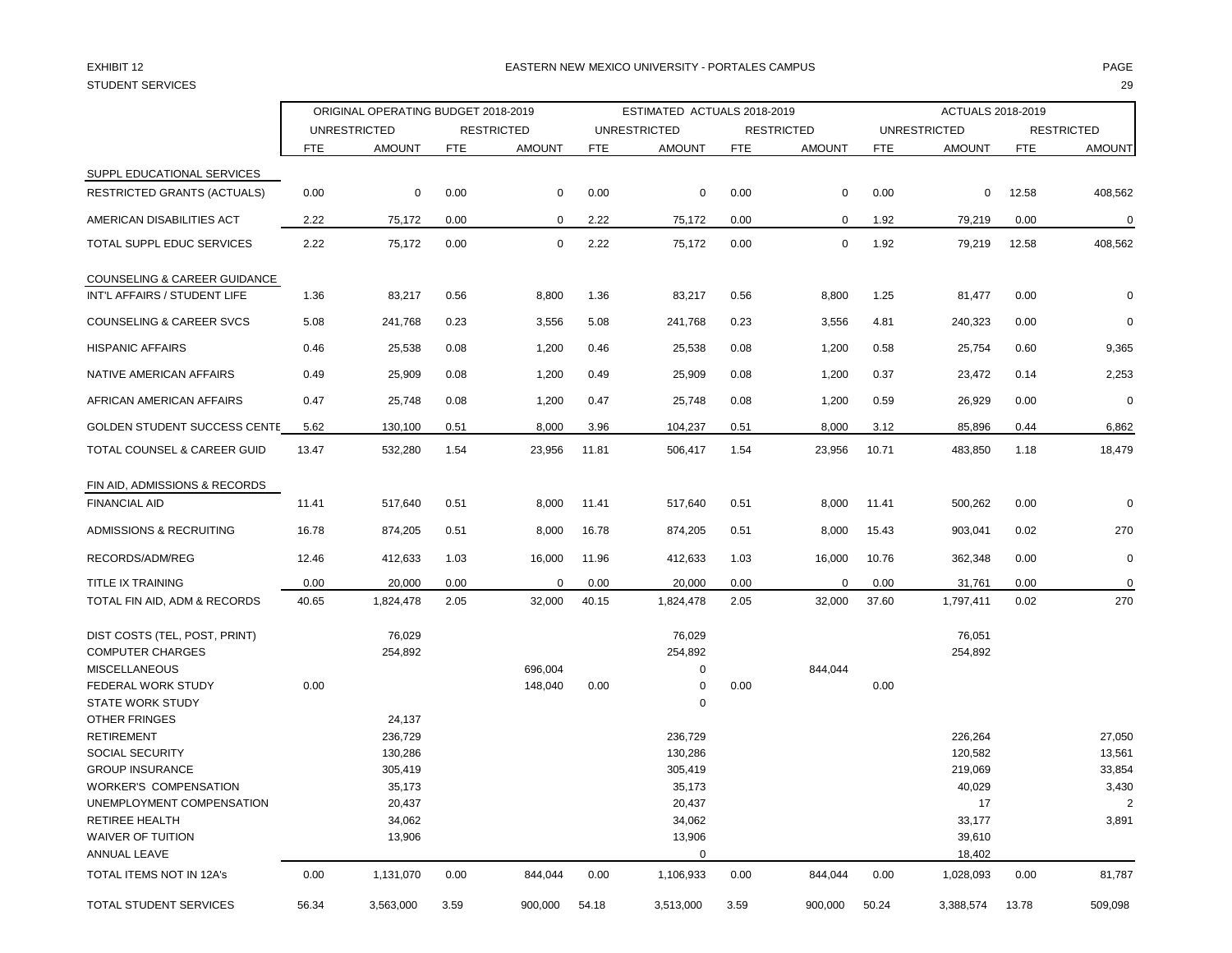### STUDENT SERVICES 30  $\overline{1}$

## EXHIBIT 12A PAGE EASTERN NEW MEXICO UNIVERSITY - PORTALES CAMPUS

|                                 |                     | ORIGINAL OPERATING BUDGET 2018-2019 |            |                   |            | ESTIMATED ACTUALS 2018-2019 |            |                   |            | ACTUALS 2018-2019   |            |                   |
|---------------------------------|---------------------|-------------------------------------|------------|-------------------|------------|-----------------------------|------------|-------------------|------------|---------------------|------------|-------------------|
|                                 | <b>UNRESTRICTED</b> |                                     |            | <b>RESTRICTED</b> |            | <b>UNRESTRICTED</b>         |            | <b>RESTRICTED</b> |            | <b>UNRESTRICTED</b> |            | <b>RESTRICTED</b> |
|                                 | <b>FTE</b>          | <b>AMOUNT</b>                       | <b>FTE</b> | <b>AMOUNT</b>     | <b>FTE</b> | <b>AMOUNT</b>               | <b>FTE</b> | <b>AMOUNT</b>     | <b>FTE</b> | <b>AMOUNT</b>       | <b>FTE</b> | <b>AMOUNT</b>     |
| RESTRICTED GRANTS (ACTUALS)     |                     |                                     |            |                   |            |                             |            |                   |            |                     |            |                   |
| PROFESSIONAL SALARIES           |                     |                                     |            |                   |            |                             |            |                   | 0.00       |                     | 3.75       | 183,185           |
| <b>FACULTY SALARIES</b>         |                     |                                     |            |                   |            |                             |            |                   |            |                     |            |                   |
| <b>GRAD ASSISTANT SALARIES</b>  | 0.00                |                                     |            |                   | 0.00       |                             |            |                   | 0.00       |                     |            |                   |
| SUPPORT STAFF SALARIES          |                     |                                     |            |                   |            |                             |            |                   |            |                     | 0.50       | 11,526            |
| <b>TECHNICIAN SALARIES</b>      |                     |                                     |            |                   |            |                             |            |                   |            |                     |            |                   |
| <b>STUDENT SALARIES</b>         | 0.00                |                                     |            |                   | 0.00       |                             |            |                   | 0.00       |                     | 1.77       | 27,662            |
| <b>OTHER SALARIES</b>           | 0.00                |                                     |            |                   | 0.00       |                             |            |                   | 0.00       |                     |            |                   |
| SUPPLIES AND EXPENSE            |                     |                                     |            |                   |            |                             |            |                   |            |                     |            | 77,250            |
| <b>EQUIPMENT</b>                |                     |                                     |            |                   |            |                             |            |                   |            |                     |            |                   |
| TRAVEL                          |                     |                                     |            |                   |            |                             |            |                   |            |                     |            | 6,658             |
| FED. WORK STUDY SAL.            | 0.00                |                                     | 0.00       | $\mathbf 0$       | 0.00       |                             | 0.00       | $\mathbf 0$       | 0.00       |                     | 6.31       | 98,465            |
| STATE WORK STUDY SAL.           | 0.00                |                                     | 0.00       | $\mathbf 0$       | 0.00       |                             | 0.00       | $\pmb{0}$         | 0.00       |                     | 0.24       | 3,817             |
| TOTAL REST GRANTS (ACTUALS)     | 0.00                | 0                                   | 0.00       | $\mathbf 0$       | 0.00       | $\mathbf 0$                 | 0.00       | $\mathbf 0$       | 0.00       | $\mathbf 0$         | 12.58      | 408.562           |
| AMERICAN DISABILITIES ACT       |                     |                                     |            |                   |            |                             |            |                   |            |                     |            |                   |
| PROFESSIONAL SALARIES           | 0.60                | 26,051                              |            |                   | 0.60       | 26,051                      |            |                   | 0.60       | 26,944              |            |                   |
| <b>FACULTY SALARIES</b>         |                     |                                     |            |                   |            |                             |            |                   |            |                     |            |                   |
| <b>GRAD ASSISTANT SALARIES</b>  | 0.00                |                                     |            |                   | 0.00       |                             |            |                   | 0.00       |                     |            |                   |
| SUPPORT STAFF SALARIES          | 1.00                | 24,000                              |            |                   | 1.00       | 24,000                      |            |                   | 1.00       | 23,900              |            |                   |
| <b>TECHNICIAN SALARIES</b>      |                     |                                     |            |                   |            |                             |            |                   |            |                     |            |                   |
| <b>STUDENT SALARIES</b>         | 0.62                | 9,645                               |            |                   | 0.62       | 9,645                       |            |                   | 0.32       | 5,048               |            |                   |
| <b>OTHER SALARIES</b>           | 0.00                |                                     |            |                   | 0.00       |                             |            |                   | 0.00       |                     |            |                   |
| SUPPLIES AND EXPENSE            |                     | 15,476                              |            |                   |            | 15,476                      |            |                   |            | 23,327              |            |                   |
| <b>EQUIPMENT</b>                |                     |                                     |            |                   |            |                             |            |                   |            |                     |            |                   |
| TRAVEL                          |                     |                                     |            |                   |            |                             |            |                   |            |                     |            |                   |
| FED. WORK STUDY SAL.            | 0.00                |                                     | 0.00       | $\mathbf 0$       | 0.00       |                             | 0.00       | $\pmb{0}$         | 0.00       |                     | 0.00       | 0                 |
| STATE WORK STUDY SAL.           | 0.00                |                                     | 0.00       | $\mathbf 0$       | 0.00       |                             | 0.00       | $\pmb{0}$         | 0.00       |                     | 0.00       | 0                 |
| TOTAL AMERICAN DISABILITIES ACT | 2.22                | 75,172                              | 0.00       | $\mathbf 0$       | 2.22       | 75,172                      | 0.00       | $\mathbf 0$       | 1.92       | 79,219              | 0.00       | $\mathbf 0$       |
| INT'L AFFAIRS / STUDENT LIFE    |                     |                                     |            |                   |            |                             |            |                   |            |                     |            |                   |
| PROFESSIONAL SALARIES           | 1.00                | 43,625                              |            |                   | 1.00       | 43,625                      |            |                   | 1.00       | 45,373              |            |                   |
| <b>FACULTY SALARIES</b>         |                     |                                     |            |                   |            |                             |            |                   |            |                     |            |                   |
| <b>GRAD ASSISTANT SALARIES</b>  | 0.06                | 1,000                               |            |                   | 0.06       | 1,000                       |            |                   | 0.00       |                     |            |                   |
| SUPPORT STAFF SALARIES          |                     |                                     |            |                   |            |                             |            |                   |            |                     |            |                   |
| <b>TECHNICIAN SALARIES</b>      |                     |                                     |            |                   |            |                             |            |                   |            |                     |            |                   |
| <b>STUDENT SALARIES</b>         | 0.16                | 2,486                               |            |                   | 0.16       | 2,486                       |            |                   | 0.25       | 3,913               |            |                   |
| OTHER SALARIES                  | 0.00                |                                     |            |                   | 0.00       |                             |            |                   | 0.00       |                     |            |                   |
| SUPPLIES AND EXPENSE            |                     | 28,106                              |            |                   |            | 28,106                      |            |                   |            | 28,055              |            |                   |
| <b>EQUIPMENT</b>                |                     |                                     |            |                   |            |                             |            |                   |            |                     |            |                   |
| <b>TRAVEL</b>                   |                     | 5,800                               |            |                   |            | 5,800                       |            |                   |            | 4,137               |            |                   |
| FED. WORK STUDY SAL.            | 0.00                | 0                                   | 0.00       | 0                 | 0.00       | 0                           | 0.00       | 0                 | 0.00       |                     | 0.00       | 0                 |
| STATE WORK STUDY SAL.           | 0.14                | 2,200                               | 0.56       | 8,800             | 0.14       | 2,200                       | 0.56       | 8,800             | 0.00       |                     | 0.00       | $\mathbf 0$       |
|                                 |                     |                                     |            |                   |            |                             |            |                   |            |                     |            |                   |

TOTAL STUDENT LIFE 1.36 83,217 0.56 8,800 1.36 8,217 0.56 8,800 1.25 81,477 0.00 0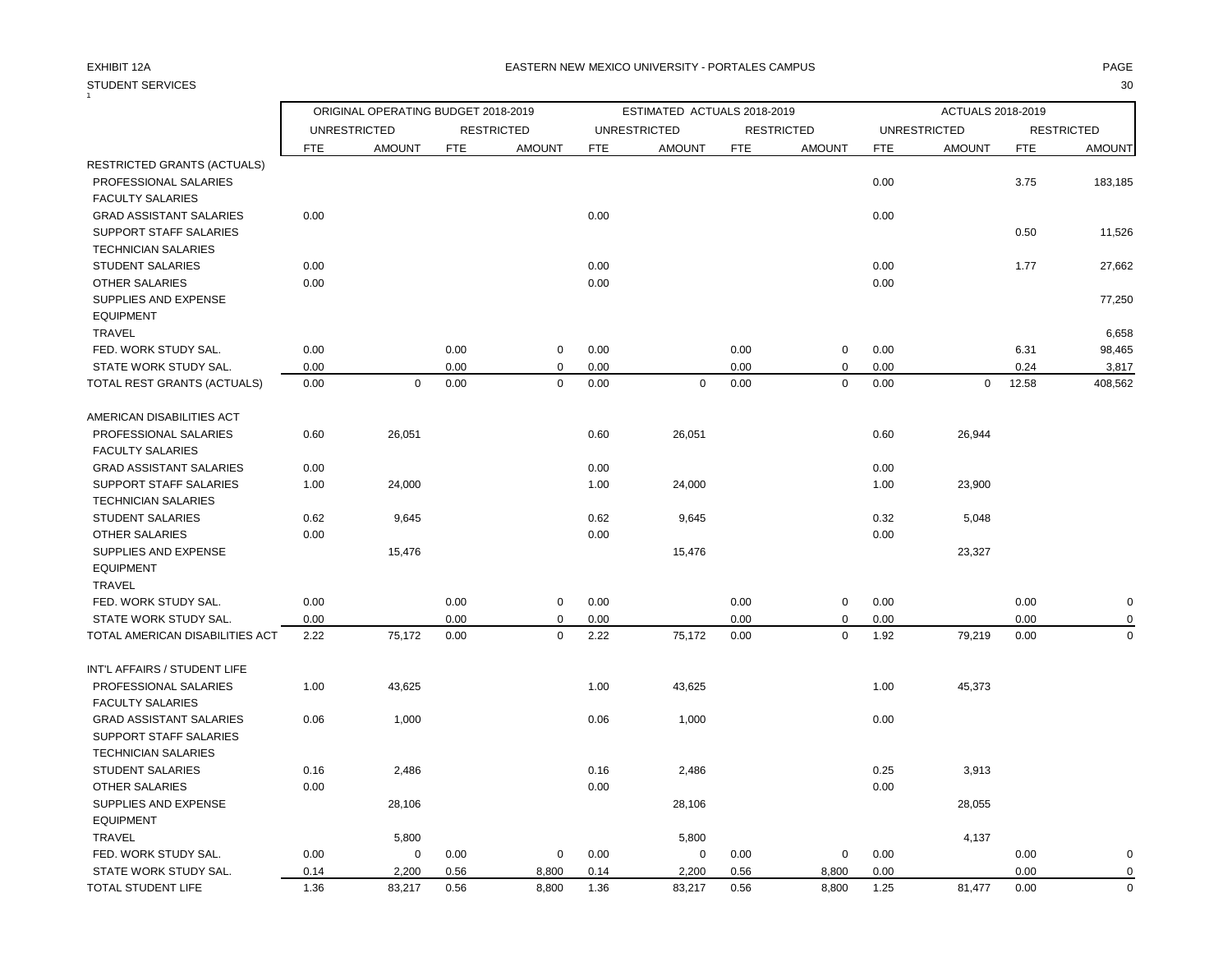| <b>STUDENT SERVICES</b>             |            |                                     |            |                   |            |                             |            |                   |            |                     |            | 31                |
|-------------------------------------|------------|-------------------------------------|------------|-------------------|------------|-----------------------------|------------|-------------------|------------|---------------------|------------|-------------------|
|                                     |            | ORIGINAL OPERATING BUDGET 2018-2019 |            |                   |            | ESTIMATED ACTUALS 2018-2019 |            |                   |            | ACTUALS 2018-2019   |            |                   |
|                                     |            | <b>UNRESTRICTED</b>                 |            | <b>RESTRICTED</b> |            | <b>UNRESTRICTED</b>         |            | <b>RESTRICTED</b> |            | <b>UNRESTRICTED</b> |            | <b>RESTRICTED</b> |
|                                     | <b>FTE</b> | <b>AMOUNT</b>                       | <b>FTE</b> | <b>AMOUNT</b>     | <b>FTE</b> | <b>AMOUNT</b>               | <b>FTE</b> | <b>AMOUNT</b>     | <b>FTE</b> | <b>AMOUNT</b>       | <b>FTE</b> | <b>AMOUNT</b>     |
| <b>COUNSELING &amp; CAREER SVCS</b> |            |                                     |            |                   |            |                             |            |                   |            |                     |            |                   |
| PROFESSIONAL SALARIES               | 4.00       | 199,917                             |            |                   | 4.00       | 199,917                     |            |                   | 4.00       | 200,010             |            |                   |
| <b>FACULTY SALARIES</b>             |            |                                     |            |                   |            |                             |            |                   |            |                     |            |                   |
| <b>GRAD ASSISTANT SALARIES</b>      | 0.00       |                                     |            |                   | 0.00       |                             |            |                   | 0.00       |                     |            |                   |
| <b>SUPPORT STAFF SALARIES</b>       | 0.75       | 19,368                              |            |                   | 0.75       | 19,368                      |            |                   | 0.75       | 19,785              |            |                   |
| <b>TECHNICIAN SALARIES</b>          |            |                                     |            |                   |            |                             |            |                   |            |                     |            |                   |
| <b>STUDENT SALARIES</b>             | 0.28       | 4,328                               |            |                   | 0.28       | 4,328                       |            |                   | 0.06       | 934                 |            |                   |
| OTHER SALARIES                      | 0.00       |                                     |            |                   | 0.00       |                             |            |                   | 0.00       |                     |            |                   |
| SUPPLIES AND EXPENSE                |            | 15,654                              |            |                   |            | 15,654                      |            |                   |            | 18,700              |            |                   |
| <b>EQUIPMENT</b>                    |            |                                     |            |                   |            |                             |            |                   |            |                     |            |                   |
| <b>TRAVEL</b>                       |            | 1,612                               |            |                   |            | 1,612                       |            |                   |            | 894                 |            |                   |
| FED. WORK STUDY SAL.                | 0.00       |                                     | 0.00       | $\mathbf 0$       | 0.00       |                             | 0.00       | $\mathbf 0$       | 0.00       |                     | 0.00       | $\pmb{0}$         |
| STATE WORK STUDY SAL.               | 0.06       | 889                                 | 0.23       | 3,556             | 0.06       | 889                         | 0.23       | 3,556             | 0.00       |                     | 0.00       | $\mathbf 0$       |
| TOTAL COUNSELING & CAREER SVC       | 5.08       | 241,768                             | 0.23       | 3,556             | 5.08       | 241,768                     | 0.23       | 3,556             | 4.81       | 240,323             | 0.00       | $\mathbf 0$       |
| <b>HISPANIC AFFAIRS</b>             |            |                                     |            |                   |            |                             |            |                   |            |                     |            |                   |
| PROFESSIONAL SALARIES               | 0.33       | 20,702                              |            |                   | 0.33       | 20,702                      |            |                   | 0.33       | 20,677              |            |                   |
| <b>FACULTY SALARIES</b>             |            |                                     |            |                   |            |                             |            |                   |            |                     |            |                   |
| <b>GRAD ASSISTANT SALARIES</b>      | 0.00       |                                     |            |                   | 0.00       |                             |            |                   | 0.00       |                     |            |                   |
| SUPPORT STAFF SALARIES              |            |                                     |            |                   |            |                             |            |                   |            |                     |            |                   |
| <b>TECHNICIAN SALARIES</b>          |            |                                     |            |                   |            |                             |            |                   |            |                     |            |                   |
| <b>STUDENT SALARIES</b>             | 0.11       | 1,709                               |            |                   | 0.11       | 1,709                       |            |                   | 0.09       | 1,451               |            |                   |
| <b>OTHER SALARIES</b>               | 0.00       |                                     |            |                   | 0.00       |                             |            |                   | 0.00       |                     |            |                   |
| SUPPLIES AND EXPENSE                |            | 2,827                               |            |                   |            | 2,827                       |            |                   |            | 1,061               |            |                   |
| <b>EQUIPMENT</b>                    |            |                                     |            |                   |            |                             |            |                   |            |                     |            |                   |
| <b>TRAVEL</b>                       |            |                                     |            |                   |            |                             |            |                   |            | 224                 |            |                   |
| FED. WORK STUDY SAL.                | 0.00       | $\mathbf 0$                         | 0.00       | $\mathbf 0$       | 0.00       | 0                           | 0.00       | $\mathbf 0$       | 0.00       |                     | 0.00       | $\mathbf 0$       |
| STATE WORK STUDY SAL.               | 0.02       | 300                                 | 0.08       | 1,200             | 0.02       | 300                         | 0.08       | 1,200             | 0.15       | 2,341               | 0.60       | 9,365             |
| <b>TOTAL HISPANIC AFFAIRS</b>       | 0.46       | 25,538                              | 0.08       | 1,200             | 0.46       | 25,538                      | 0.08       | 1,200             | 0.58       | 25,754              | 0.60       | 9,365             |
| NATIVE AMERICAN AFFAIRS             |            |                                     |            |                   |            |                             |            |                   |            |                     |            |                   |
| PROFESSIONAL SALARIES               | 0.33       | 20,702                              |            |                   | 0.33       | 20,702                      |            |                   | 0.33       | 20,677              |            |                   |
| <b>FACULTY SALARIES</b>             |            |                                     |            |                   |            |                             |            |                   |            |                     |            |                   |
| <b>GRAD ASSISTANT SALARIES</b>      | 0.00       |                                     |            |                   | 0.00       |                             |            |                   | 0.00       |                     |            |                   |
| SUPPORT STAFF SALARIES              |            |                                     |            |                   |            |                             |            |                   |            |                     |            |                   |
| <b>TECHNICIAN SALARIES</b>          |            |                                     |            |                   |            |                             |            |                   |            |                     |            |                   |
| <b>STUDENT SALARIES</b>             | 0.14       | 2,120                               |            |                   | 0.14       | 2,120                       |            |                   | 0.00       |                     |            |                   |
| <b>OTHER SALARIES</b>               | 0.00       |                                     |            |                   | 0.00       |                             |            |                   | 0.00       |                     |            |                   |
| SUPPLIES AND EXPENSE                |            | 2,787                               |            |                   |            | 2,787                       |            |                   |            | 2,232               |            |                   |
| <b>EQUIPMENT</b>                    |            |                                     |            |                   |            |                             |            |                   |            |                     |            |                   |
| <b>TRAVEL</b>                       |            |                                     |            |                   |            |                             |            |                   |            |                     |            |                   |
| FED. WORK STUDY SAL.                | 0.00       |                                     | 0.00       | $\mathbf 0$       | 0.00       |                             | 0.00       | $\mathbf 0$       | 0.00       |                     | 0.00       | $\mathbf 0$       |
| STATE WORK STUDY SAL.               | 0.02       | 300                                 | 0.08       | 1,200             | 0.02       | 300                         | 0.08       | 1,200             | 0.04       | 563                 | 0.14       | 2,253             |
| TOTAL NATIVE AMERICAN AFFAIRS       | 0.49       | 25,909                              | 0.08       | 1,200             | 0.49       | 25,909                      | 0.08       | 1,200             | 0.37       | 23,472              | 0.14       | 2,253             |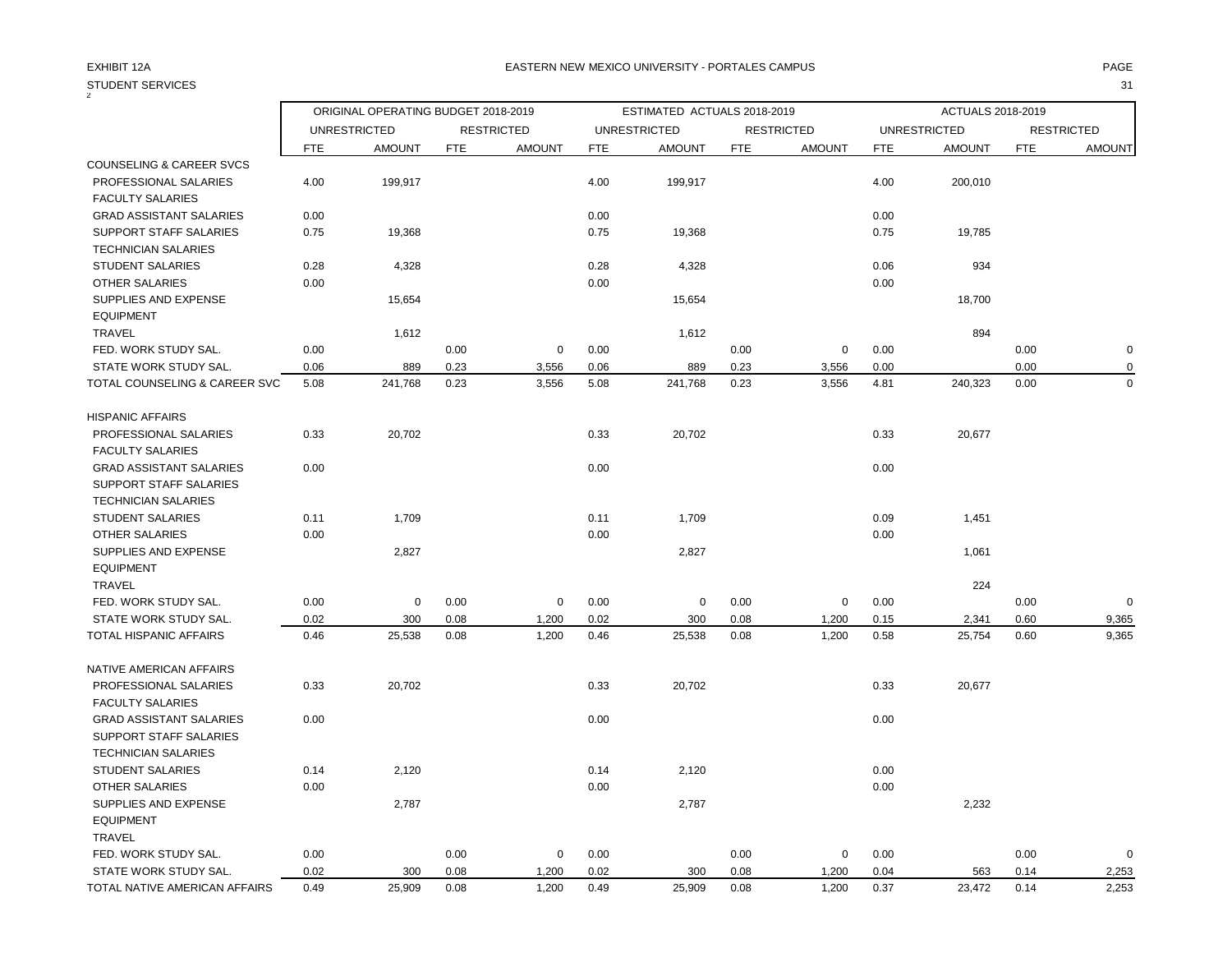| 3                                                                                      |            | ORIGINAL OPERATING BUDGET 2018-2019 |            |                   |            | ESTIMATED ACTUALS 2018-2019 |            |                   |            | ACTUALS 2018-2019   |            |                   |
|----------------------------------------------------------------------------------------|------------|-------------------------------------|------------|-------------------|------------|-----------------------------|------------|-------------------|------------|---------------------|------------|-------------------|
|                                                                                        |            | <b>UNRESTRICTED</b>                 |            | <b>RESTRICTED</b> |            | <b>UNRESTRICTED</b>         |            | <b>RESTRICTED</b> |            | <b>UNRESTRICTED</b> |            | <b>RESTRICTED</b> |
|                                                                                        | <b>FTE</b> | <b>AMOUNT</b>                       | <b>FTE</b> | <b>AMOUNT</b>     | <b>FTE</b> | <b>AMOUNT</b>               | <b>FTE</b> | <b>AMOUNT</b>     | <b>FTE</b> | <b>AMOUNT</b>       | <b>FTE</b> | <b>AMOUNT</b>     |
| AFRICAN AMERICAN AFFAIRS                                                               |            |                                     |            |                   |            |                             |            |                   |            |                     |            |                   |
| PROFESSIONAL SALARIES<br><b>FACULTY SALARIES</b>                                       | 0.33       | 20,764                              |            |                   | 0.33       | 20,764                      |            |                   | 0.33       | 21,303              |            |                   |
| <b>GRAD ASSISTANT SALARIES</b><br>SUPPORT STAFF SALARIES<br><b>TECHNICIAN SALARIES</b> | 0.00       |                                     |            |                   | 0.00       |                             |            |                   | 0.00       |                     |            |                   |
| <b>STUDENT SALARIES</b>                                                                | 0.12       | 1,819                               |            |                   | 0.12       | 1,819                       |            |                   | 0.26       | 3,990               |            |                   |
| <b>OTHER SALARIES</b>                                                                  | 0.00       |                                     |            |                   | 0.00       |                             |            |                   | 0.00       |                     |            |                   |
| SUPPLIES AND EXPENSE<br><b>EQUIPMENT</b>                                               |            | 2,865                               |            |                   |            | 2,865                       |            |                   |            | 1,037               |            |                   |
| TRAVEL                                                                                 |            |                                     |            |                   |            |                             |            |                   |            | 599                 |            |                   |
| FED. WORK STUDY SAL.                                                                   | 0.00       |                                     | 0.00       | $\mathbf 0$       | 0.00       |                             | 0.00       | $\mathbf 0$       | 0.00       |                     | 0.00       | $\mathbf 0$       |
| STATE WORK STUDY SAL.                                                                  | 0.02       | 300                                 | 0.08       | 1,200             | 0.02       | 300                         | 0.08       | 1,200             | 0.00       |                     | 0.00       | $\mathbf 0$       |
| TOTAL BLACK AFFAIRS                                                                    | 0.47       | 25,748                              | 0.08       | 1,200             | 0.47       | 25,748                      | 0.08       | 1,200             | 0.59       | 26,929              | 0.00       | $\mathbf 0$       |
| <b>FINANCIAL AID</b>                                                                   |            |                                     |            |                   |            |                             |            |                   |            |                     |            |                   |
| PROFESSIONAL SALARIES<br><b>FACULTY SALARIES</b>                                       | 8.00       | 368,094                             |            |                   | 8.00       | 368,094                     |            |                   | 8.00       | 365,076             |            |                   |
| <b>GRAD ASSISTANT SALARIES</b>                                                         | 0.00       |                                     |            |                   | 0.00       |                             |            |                   | 0.00       |                     |            |                   |
| SUPPORT STAFF SALARIES                                                                 | 2.00       | 51,346                              |            |                   | 2.00       | 51,346                      |            |                   | 2.00       | 52,185              |            |                   |
| <b>TECHNICIAN SALARIES</b>                                                             |            |                                     |            |                   |            |                             |            |                   |            |                     |            |                   |
| <b>STUDENT SALARIES</b>                                                                | 1.28       | 20,000                              |            |                   | 1.28       | 20,000                      |            |                   | 1.41       | 22,049              |            |                   |
| OTHER SALARIES                                                                         | 0.00       |                                     |            |                   | 0.00       |                             |            |                   | 0.00       |                     |            |                   |
| SUPPLIES AND EXPENSE                                                                   |            | 68,700                              |            |                   |            | 68,700                      |            |                   |            | 54,360              |            |                   |
| <b>EQUIPMENT</b>                                                                       |            |                                     |            |                   |            |                             |            |                   |            |                     |            |                   |
| TRAVEL                                                                                 |            | 7,500                               |            |                   |            | 7,500                       |            |                   |            | 6,590               |            |                   |
| FED. WORK STUDY SAL.                                                                   | 0.00       |                                     | 0.00       | $\mathbf 0$       | 0.00       |                             | 0.00       | $\mathbf 0$       | 0.00       |                     | 0.00       | $\mathbf 0$       |
| STATE WORK STUDY SAL.                                                                  | 0.13       | 2,000                               | 0.51       | 8,000             | 0.13       | 2,000                       | 0.51       | 8,000             | 0.00       |                     | 0.00       | $\mathbf 0$       |
| TOTAL FINANCIAL AID                                                                    | 11.41      | 517,640                             | 0.51       | 8,000             | 11.41      | 517,640                     | 0.51       | 8,000             | 11.41      | 500,262             | 0.00       | $\mathbf 0$       |
| RECRUITING                                                                             |            |                                     |            |                   |            |                             |            |                   |            |                     |            |                   |
| PROFESSIONAL SALARIES                                                                  | 11.00      | 451,059                             |            |                   | 11.00      | 451,059                     |            |                   | 10.50      | 431,003             |            |                   |
| <b>FACULTY SALARIES</b>                                                                |            | 0                                   |            |                   |            | $\mathbf 0$                 |            |                   |            |                     |            |                   |
| <b>GRAD ASSISTANT SALARIES</b>                                                         | 0.00       | 0                                   |            |                   | 0.00       | 0                           |            |                   | 0.00       |                     |            |                   |
| <b>SUPPORT STAFF SALARIES</b>                                                          | 2.00       | 53,114                              |            |                   | 2.00       | 53,114                      |            |                   | 2.00       | 52,412              |            |                   |
| <b>TECHNICIAN SALARIES</b>                                                             |            | $\mathbf 0$                         |            |                   |            | $\mathbf 0$                 |            |                   |            |                     |            |                   |
| <b>STUDENT SALARIES</b>                                                                | 3.66       | 57,032                              |            |                   | 3.66       | 57,032                      |            |                   | 2.93       | 45,693              |            |                   |
| <b>OTHER SALARIES</b>                                                                  | 0.00       | $\mathbf 0$                         |            |                   | 0.00       | $\mathbf 0$                 |            |                   | 0.00       |                     |            |                   |
| SUPPLIES AND EXPENSE                                                                   |            | 263,000                             |            |                   |            | 263,000                     |            |                   |            | 264,240             |            |                   |
| <b>EQUIPMENT</b>                                                                       |            | 0                                   |            |                   |            | $\mathbf 0$                 |            |                   |            |                     |            |                   |
| TRAVEL                                                                                 |            | 48,000                              |            |                   |            | 48,000                      |            |                   |            | 109,625             |            |                   |
| FED. WORK STUDY SAL.                                                                   | 0.00       | 0                                   | 0.00       | 0                 | 0.00       | 0                           | 0.00       | 0                 | 0.00       |                     | 0.00       | $\mathbf 0$       |
| STATE WORK STUDY SAL.                                                                  | 0.13       | 2,000                               | 0.51       | 8,000             | 0.13       | 2,000                       | 0.51       | 8,000             | 0.00       | 68                  | 0.02       | 270               |
| TOTAL RECRUITING                                                                       | 16.78      | 874,205                             | 0.51       | 8,000             | 16.78      | 874,205                     | 0.51       | 8,000             | 15.43      | 903,041             | 0.02       | 270               |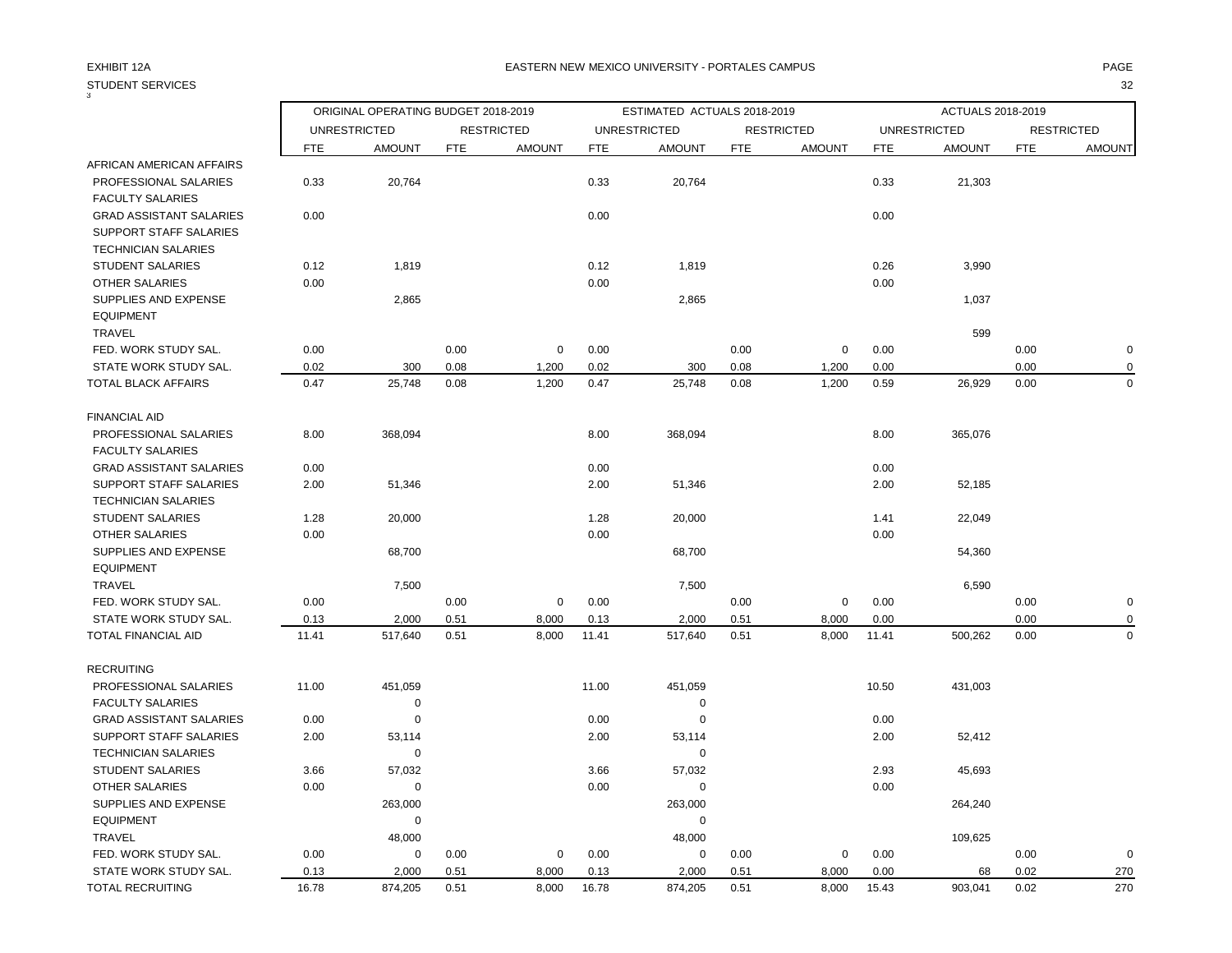## EXHIBIT 12A PAGE EASTERN NEW MEXICO UNIVERSITY - PORTALES CAMPUS

| 4                                                    |       | ORIGINAL OPERATING BUDGET 2018-2019 |            |                   |            | ESTIMATED ACTUALS 2018-2019 |            |                   |            | ACTUALS 2018-2019   |            |                   |
|------------------------------------------------------|-------|-------------------------------------|------------|-------------------|------------|-----------------------------|------------|-------------------|------------|---------------------|------------|-------------------|
|                                                      |       | <b>UNRESTRICTED</b>                 |            | <b>RESTRICTED</b> |            | <b>UNRESTRICTED</b>         |            | <b>RESTRICTED</b> |            | <b>UNRESTRICTED</b> |            | <b>RESTRICTED</b> |
|                                                      | FTE   | <b>AMOUNT</b>                       | <b>FTE</b> | <b>AMOUNT</b>     | <b>FTE</b> | <b>AMOUNT</b>               | <b>FTE</b> | <b>AMOUNT</b>     | <b>FTE</b> | <b>AMOUNT</b>       | <b>FTE</b> | <b>AMOUNT</b>     |
| RECORDS/ADM/REG                                      |       |                                     |            |                   |            |                             |            |                   |            |                     |            |                   |
| PROFESSIONAL SALARIES<br><b>FACULTY SALARIES</b>     | 6.25  | 245,866                             |            |                   | 5.25       | 245,866                     |            |                   | 4.50       | 207,155             |            |                   |
| <b>GRAD ASSISTANT SALARIES</b>                       | 0.00  |                                     |            |                   | 0.00       |                             |            |                   | 0.00       |                     |            |                   |
| SUPPORT STAFF SALARIES<br><b>TECHNICIAN SALARIES</b> | 4.50  | 107,677                             |            |                   | 5.00       | 107,677                     |            |                   | 5.00       | 117,130             |            |                   |
| <b>STUDENT SALARIES</b>                              | 0.45  | 7,000                               |            |                   | 0.45       | 7,000                       |            |                   | 0.26       | 4,017               |            |                   |
| OTHER SALARIES                                       | 1.00  | 20,530                              |            |                   | 1.00       | 20,530                      |            |                   | 1.00       | 16,558              |            |                   |
| SUPPLIES AND EXPENSE<br><b>EQUIPMENT</b>             |       | 24,610                              |            |                   |            | 24,610                      |            |                   |            | 14,858              |            |                   |
| <b>TRAVEL</b>                                        |       | 2,950                               |            |                   |            | 2,950                       |            |                   |            | 2,630               |            |                   |
| FED. WORK STUDY SAL.                                 | 0.00  |                                     | 0.00       | $\mathbf 0$       | 0.00       |                             | 0.00       | $\mathbf 0$       | 0.00       |                     | 0.00       | $\mathbf 0$       |
| STATE WORK STUDY SAL.                                | 0.26  | 4,000                               | 1.03       | 16,000            | 0.26       | 4,000                       | 1.03       | 16,000            | 0.00       |                     | 0.00       | $\mathbf 0$       |
| <b>TOTAL RECORDS/ADM/REG</b>                         | 12.46 | 412,633                             | 1.03       | 16,000            | 11.96      | 412,633                     | 1.03       | 16,000            | 10.76      | 362,348             | 0.00       | $\Omega$          |
| TITLE IX TRAINING                                    |       |                                     |            |                   |            |                             |            |                   |            |                     |            |                   |
| PROFESSIONAL SALARIES                                |       |                                     |            |                   |            |                             |            |                   |            |                     |            |                   |
| <b>FACULTY SALARIES</b>                              |       |                                     |            |                   |            |                             |            |                   |            |                     |            |                   |
| <b>GRAD ASSISTANT SALARIES</b>                       | 0.00  |                                     |            |                   | 0.00       |                             |            |                   | 0.00       |                     |            |                   |
| <b>SUPPORT STAFF SALARIES</b>                        |       |                                     |            |                   |            |                             |            |                   |            |                     |            |                   |
| <b>TECHNICIAN SALARIES</b>                           |       |                                     |            |                   |            |                             |            |                   |            |                     |            |                   |
| <b>STUDENT SALARIES</b>                              | 0.00  |                                     |            |                   | 0.00       |                             |            |                   | 0.00       |                     |            |                   |
| OTHER SALARIES                                       | 0.00  |                                     |            |                   | 0.00       |                             |            |                   | 0.00       |                     |            |                   |
| SUPPLIES AND EXPENSE                                 |       | 20,000                              |            |                   |            | 20,000                      |            |                   |            | 31,248              |            |                   |
| <b>EQUIPMENT</b>                                     |       |                                     |            |                   |            |                             |            |                   |            |                     |            |                   |
| TRAVEL                                               |       |                                     |            |                   |            |                             |            |                   |            | 513                 |            |                   |
| FED. WORK STUDY SAL.                                 | 0.00  |                                     | 0.00       | $\pmb{0}$         | 0.00       |                             | 0.00       | $\pmb{0}$         | 0.00       |                     | 0.00       | $\mathbf 0$       |
| STATE WORK STUDY SAL.                                | 0.00  |                                     | 0.00       | $\Omega$          | 0.00       |                             | 0.00       | 0                 | 0.00       |                     | 0.00       | 0                 |
| TOTAL TRANSFER CENTER                                | 0.00  | 20,000                              | 0.00       | $\mathbf 0$       | 0.00       | 20,000                      | 0.00       | $\mathbf 0$       | 0.00       | 31,761              | 0.00       | $\mathbf 0$       |
| <b>GOLDEN STUDENT SUCCESS CENTER</b>                 |       |                                     |            |                   |            |                             |            |                   |            |                     |            |                   |
| PROFESSIONAL SALARIES                                | 1.00  | 50,800                              |            |                   | 1.00       | 50,800                      |            |                   | 1.00       | 50,302              |            |                   |
| <b>FACULTY SALARIES</b>                              |       |                                     |            |                   |            |                             |            |                   |            |                     |            |                   |
| <b>GRAD ASSISTANT SALARIES</b>                       | 0.00  |                                     |            |                   | 0.00       |                             |            |                   | 0.00       |                     |            |                   |
| <b>SUPPORT STAFF SALARIES</b>                        |       |                                     |            |                   |            |                             |            |                   |            |                     |            |                   |
| <b>TECHNICIAN SALARIES</b>                           |       |                                     |            |                   |            |                             |            |                   |            |                     |            |                   |
| <b>STUDENT SALARIES</b>                              | 4.49  | 70,000                              |            |                   | 2.83       | 44,137                      |            |                   | 2.01       | 31,311              |            |                   |
| <b>OTHER SALARIES</b>                                | 0.00  |                                     |            |                   | 0.00       |                             |            |                   | 0.00       |                     |            |                   |
| SUPPLIES AND EXPENSE                                 |       | 7,000                               |            |                   | 0.00       | 7,000                       |            |                   |            | 2,567               |            | 0                 |
| <b>EQUIPMENT</b>                                     |       |                                     |            |                   |            |                             |            |                   |            |                     |            |                   |
| TRAVEL                                               |       | 300                                 |            |                   |            | 300                         |            |                   |            |                     |            |                   |
| FED. WORK STUDY SAL.                                 | 0.00  |                                     | 0.00       | 0                 | 0.00       |                             | 0.00       | 0                 | 0.00       |                     | 0.00       | $\mathbf 0$       |
| STATE WORK STUDY SAL.                                | 0.13  | 2,000                               | 0.51       | 8,000             | 0.13       | 2,000                       | 0.51       | 8,000             | 0.11       | 1,715               | 0.44       | 6,862             |
| <b>TOTAL</b>                                         | 5.62  | 130,100                             | 0.51       | 8,000             | 3.96       | 104,237                     | 0.51       | 8,000             | 3.12       | 85,896              | 0.44       | 6,862             |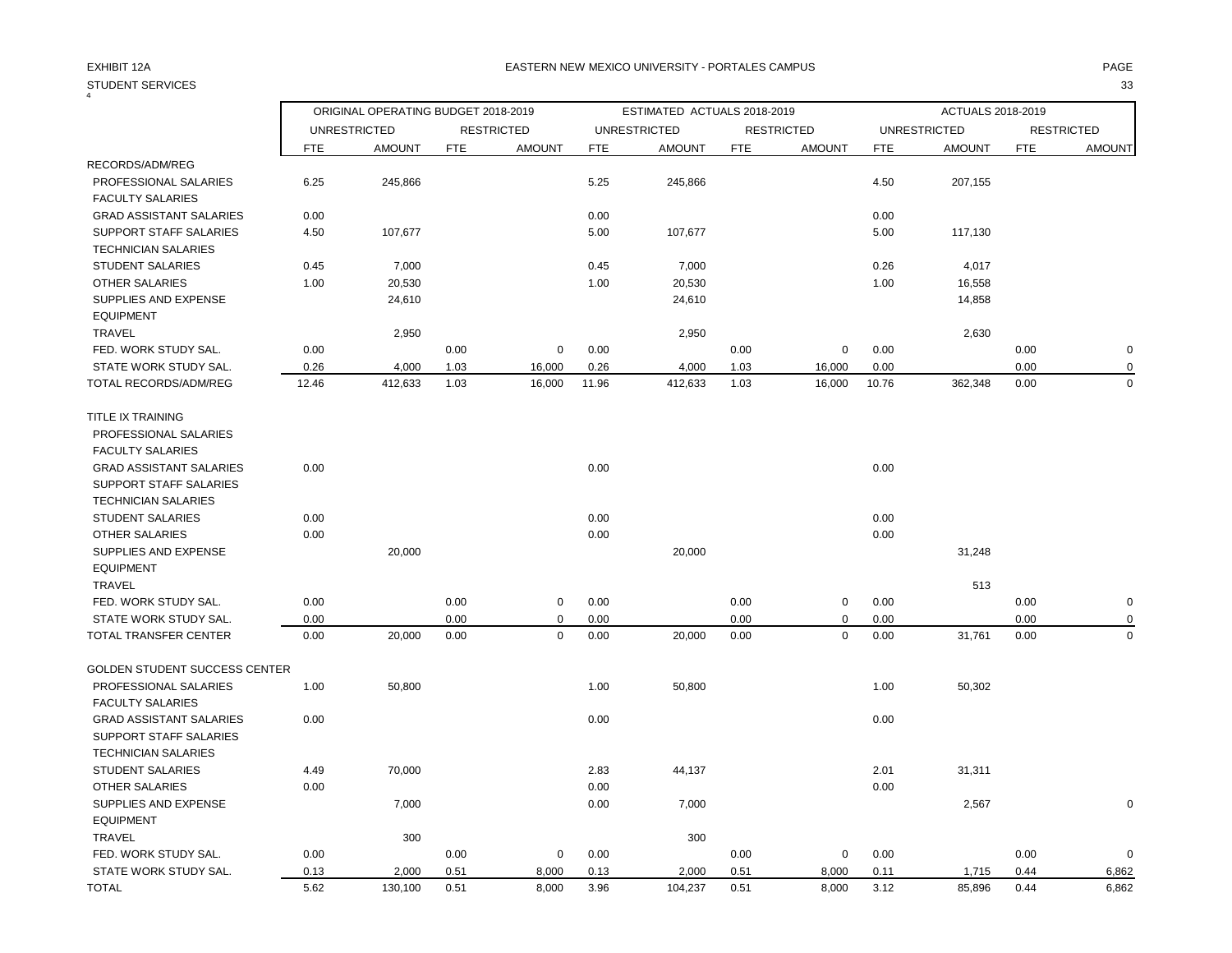## EXHIBIT 12A PAGE EASTERN NEW MEXICO UNIVERSITY - PORTALES CAMPUS

|                                |       | ORIGINAL OPERATING BUDGET 2018-2019 |      |                   |       | ESTIMATED ACTUALS 2018-2019 |            |                   |       | ACTUALS 2018-2019   |       |                   |
|--------------------------------|-------|-------------------------------------|------|-------------------|-------|-----------------------------|------------|-------------------|-------|---------------------|-------|-------------------|
|                                |       | <b>UNRESTRICTED</b>                 |      | <b>RESTRICTED</b> |       | <b>UNRESTRICTED</b>         |            | <b>RESTRICTED</b> |       | <b>UNRESTRICTED</b> |       | <b>RESTRICTED</b> |
|                                | FTE   | <b>AMOUNT</b>                       | FTE  | <b>AMOUNT</b>     | FTE   | <b>AMOUNT</b>               | <b>FTE</b> | <b>AMOUNT</b>     | FTE   | <b>AMOUNT</b>       | FTE   | <b>AMOUNT</b>     |
| <b>TOTALS EXHIBIT 12A's</b>    |       |                                     |      |                   |       |                             |            |                   |       |                     |       |                   |
| PROFESSIONAL SALARIES          | 32.84 | 1,447,580                           |      |                   | 31.84 | 1,447,580                   |            |                   | 30.60 | 1,388,520           | 3.75  | 183,185           |
| <b>FACULTY SALARIES</b>        |       |                                     |      |                   |       |                             |            |                   |       |                     |       |                   |
| <b>GRAD ASSISTANT SALARIES</b> | 0.06  | 1,000                               |      |                   | 0.06  | 1,000                       |            |                   |       |                     |       |                   |
| SUPPORT STAFF SALARIES         | 10.25 | 255,505                             |      |                   | 10.75 | 255,505                     |            |                   | 10.75 | 265,412             | 0.50  | 11,526            |
| <b>TECHNICIAN SALARIES</b>     |       |                                     |      |                   |       |                             |            |                   |       |                     |       |                   |
| <b>STUDENT SALARIES</b>        | 11.29 | 176,139                             |      |                   | 9.63  | 150,276                     |            |                   | 7.59  | 118,406             | 1.77  | 27,662            |
| OTHER SALARIES                 | 1.00  | 20,530                              |      |                   | 1.00  | 20,530                      |            |                   | 1.00  | 16,558              |       |                   |
| SUPPLIES AND EXPENSE           |       | 451,025                             |      |                   |       | 451,025                     |            |                   |       | 441,686             |       | 77,250            |
| <b>EQUIPMENT</b>               |       |                                     |      |                   |       |                             |            |                   |       |                     |       |                   |
| <b>TRAVEL</b>                  |       | 66,162                              |      |                   |       | 66,162                      |            |                   |       | 125,211             |       | 6,658             |
| FED. WORK STUDY SAL.           |       |                                     |      | 148,040           |       |                             |            |                   |       |                     | 6.31  | 98,465            |
| STATE WORK STUDY SAL.          | 0.90  | 13,989                              | 3.59 | 55,956            | 0.90  | 13,989                      | 3.59       | 55,956            | 0.30  | 4,687               | 1.45  | 22,566            |
| <b>TOTAL</b>                   | 56.34 | 2,431,930                           | 3.59 | 203,996           | 54.18 | 2,406,067                   | 3.59       | 55,956            | 50.24 | 2,360,481           | 13.78 | 427,311           |

 PROFESSIONAL SALARIES FACULTY SALARIES GRAD ASSISTANT SALARIES SUPPORT STAFF SALARIES TECHNICIAN SALARIES STUDENT SALARIES OTHER SALARIES SUPPLIES AND EXPENSE EQUIPMENT TRAVEL FED. WORK STUDY SAL. STATE WORK STUDY SAL. TOTAL

 PROFESSIONAL SALARIES FACULTY SALARIES GRAD ASSISTANT SALARIES SUPPORT STAFF SALARIES TECHNICIAN SALARIES STUDENT SALARIES OTHER SALARIES SUPPLIES AND EXPENSE EQUIPMENT TRAVEL FED. WORK STUDY SAL. STATE WORK STUDY SAL. TOTAL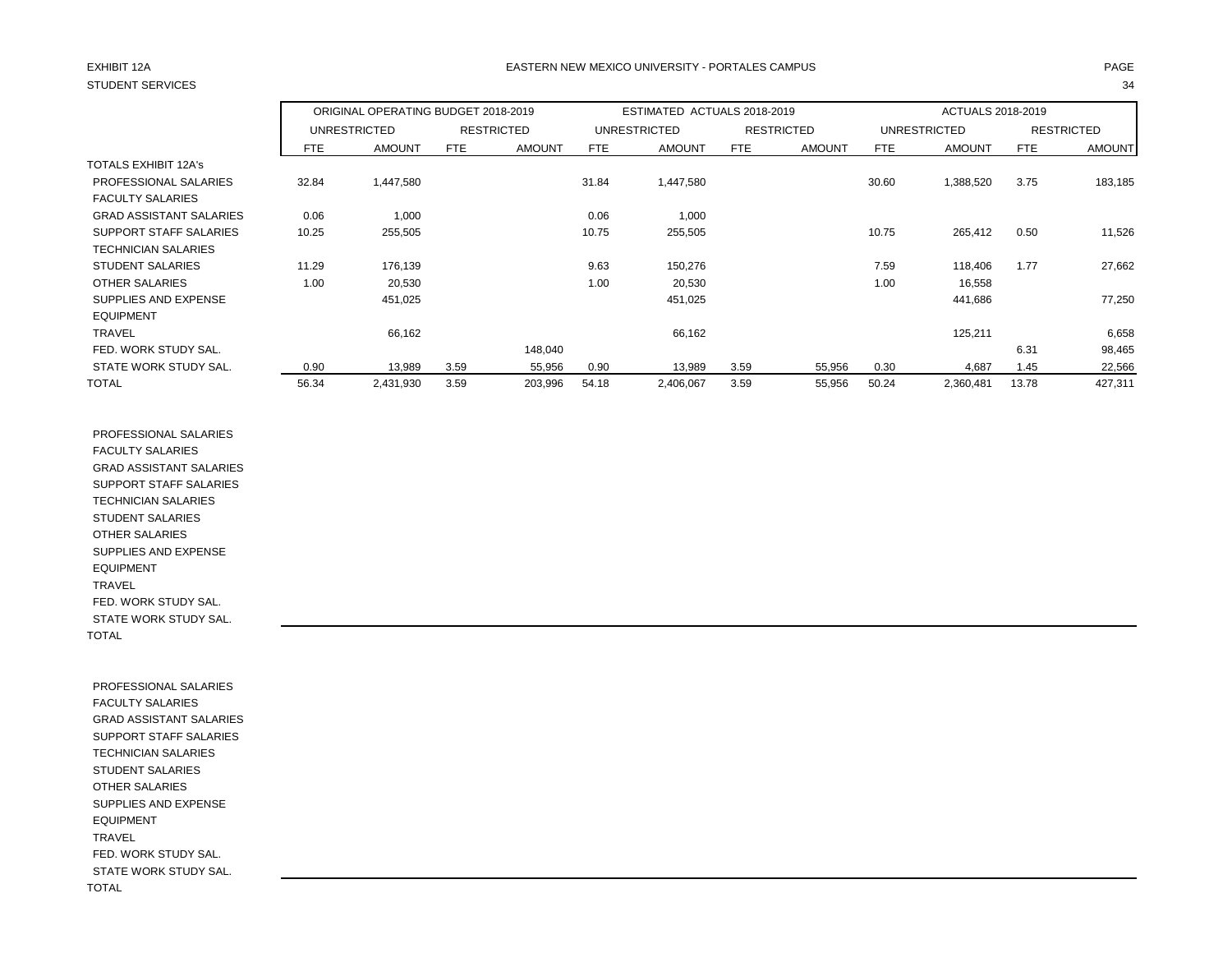INSTITUTIONAL SUPPORT - PAGE 1 35

|                             | ORIGINAL OPERATING BUDGET 2018-2019 |               |                   |               |                     | ESTIMATED ACTUALS 2018-2019 |                   | ACTUALS 2018-2019 |                     |               |                   |               |
|-----------------------------|-------------------------------------|---------------|-------------------|---------------|---------------------|-----------------------------|-------------------|-------------------|---------------------|---------------|-------------------|---------------|
|                             | <b>UNRESTRICTED</b>                 |               | <b>RESTRICTED</b> |               | <b>UNRESTRICTED</b> |                             | <b>RESTRICTED</b> |                   | <b>UNRESTRICTED</b> |               | <b>RESTRICTED</b> |               |
|                             | <b>FTE</b>                          | <b>AMOUNT</b> | <b>FTE</b>        | <b>AMOUNT</b> | <b>FTE</b>          | <b>AMOUNT</b>               | <b>FTE</b>        | <b>AMOUNT</b>     | <b>FTE</b>          | <b>AMOUNT</b> | <b>FTE</b>        | <b>AMOUNT</b> |
| <b>EXECUTIVE MANAGEMENT</b> |                                     |               |                   |               |                     |                             |                   |                   |                     |               |                   |               |
| PRESIDENT'S OFFICE          | 3.60                                | 392,698       |                   |               | 3.60                | 392,698                     |                   |                   | 2.72                | 400,835       |                   |               |
| <b>VP BUSINESS AFFAIRS</b>  | 1.50                                | 184,345       |                   |               | 1.50                | 184,345                     |                   |                   | 1.50                | 185,365       |                   |               |
| <b>VP ACADEMIC AFFAIRS</b>  | 2.31                                | 229,724       |                   |               | 2.31                | 229,724                     |                   |                   | 2.00                | 221,215       |                   |               |
| <b>VP STUDENT AFFAIRS</b>   | 3.33                                | 227,060       | 0.16              | 2,536         | 3.23                | 227,060                     | 0.16              | 2,536             | 4.07                | 249,269       |                   |               |
| VP ACADEMIC SUPPORT OFFICE  | 2.50                                | 209,843       |                   |               | 2.50                | 209,843                     |                   |                   | 2.50                | 216,477       |                   |               |
| ED PLANNING & ANALYSIS      | 2.00                                | 146,951       |                   |               | 2.00                | 146,951                     |                   |                   | 2.10                | 151,912       | 0.13              | 1,992         |
| PLANNING & ANALYSIS         | 2.54                                | 134,327       | 0.15              | 2,400         | 2.54                | 134,327                     | 0.15              | 2,400             | 2.50                | 129,257       |                   |               |
| <b>LEGAL SERVICES</b>       |                                     | 85,000        |                   |               |                     | 85,000                      |                   |                   |                     | 199,453       |                   |               |
| <b>BOARD OF REGENTS</b>     |                                     | 20,000        |                   |               |                     | 20,000                      |                   |                   |                     | 25,652        |                   |               |
| TRAINING--BANNER            |                                     | 160,000       |                   |               |                     | 160,000                     |                   |                   |                     | 175,639       |                   |               |
| TOTAL EXEC MGT              | 17.77                               | 1,789,948     | 0.32              | 4,936         | 17.67               | 1,789,948                   | 0.32              | 4,936             | 17.39               | 1,955,073     | 0.13              | 1,992         |
| FISCAL OPERATIONS           |                                     |               |                   |               |                     |                             |                   |                   |                     |               |                   |               |
| <b>ACCOUNTING</b>           | 13.94                               | 725,123       | 0.22              | 3,480         | 14.38               | 725,123                     | 0.22              | 3,480             | 13.59               | 715,799       | 0.06              | 1,014         |
| <b>INTERNAL AUDITOR</b>     | 1.16                                | 65,800        |                   |               | 1.16                | 65,800                      |                   |                   | 1.22                | 64,458        |                   |               |
| <b>RESTRICTED GRANTS</b>    |                                     |               |                   |               |                     |                             |                   |                   |                     |               | 16.79             | 927,206       |
| <b>EXTERNAL AUDIT</b>       |                                     | 80,000        |                   |               |                     | 80,000                      |                   |                   |                     | 39,866        |                   |               |
| UNCOLLECTABLE ACCOUNTS      |                                     | 550,000       |                   |               |                     | 550,000                     |                   |                   |                     | 698,030       |                   |               |
| TOTAL FISCAL OPERATIONS     | 15.10                               | 1,420,923     | 0.22              | 3,480         | 15.54               | 1,420,923                   | 0.22              | 3,480             | 14.80               | 1,518,153     | 16.85             | 928,220       |
| GENERAL ADMINISTRATIVE SVCS |                                     |               |                   |               |                     |                             |                   |                   |                     |               |                   |               |
| ADMINISTRATIVE CONTINGENCY  |                                     | 118,900       |                   |               |                     | 118,900                     |                   |                   |                     | 42,113        |                   |               |
| <b>HUMAN RESOURCES</b>      | 5.31                                | 394,470       |                   |               | 5.31                | 394,470                     |                   |                   | 5.28                | 327,930       |                   |               |
| STAFF DEVELOPMENT           |                                     |               |                   |               |                     |                             |                   |                   |                     | 791           |                   |               |
| TOTAL GENERAL ADMIN SVCS    | 5.31                                | 513,370       |                   |               | 5.31                | 513,370                     |                   |                   | 5.28                | 370,834       |                   |               |
| LOGISTICAL SERVICES         |                                     |               |                   |               |                     |                             |                   |                   |                     |               |                   |               |
| <b>PURCHASING</b>           | 2.56                                | 126,843       | 0.13              | 2,016         | 2.56                | 126,843                     | 0.13              | 2,016             | 2.56                | 137,376       | 0.23              | 3,642         |
| DEPT OF PUBLIC SAFETY       | 11.92                               | 554,813       | 0.59              | 9,172         | 12.15               | 554,813                     | 0.59              | 9,172             | 11.51               | 611,060       | 0.44              | 6,867         |
| POST OFFICE                 | 2.00                                | 58,670        |                   |               | 2.00                | 58,670                      |                   |                   | 2.00                | 49,386        |                   |               |
| TOTAL LOGISTICAL SERVICES   | 16.48                               | 740,326       | 0.72              | 11,188        | 16.72               | 740,326                     | 0.72              | 11,188            | 16.07               | 797,822       | 0.67              | 10,509        |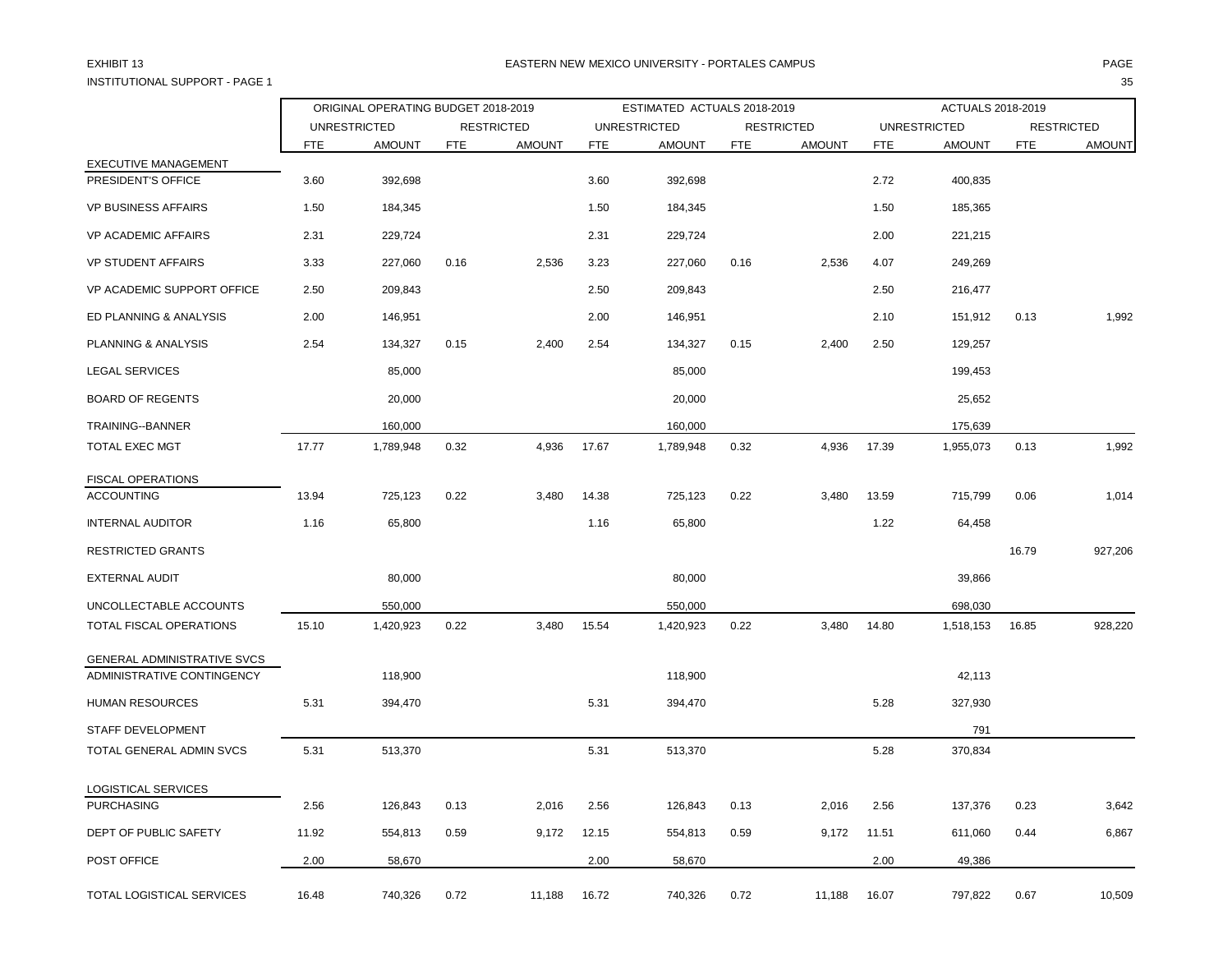# INSTITUTIONAL SUPPORT - PAGE 2 36

## EXHIBIT 13 PAGE PAGE IN THE RESTRIAL MEXICO UNIVERSITY - PORTALES CAMPUS PAGE IN THE RESTRIAL OF PAGE IN THE RESTRIAL OF A SERVICE OF PAGE IN THE RESTRIAL OF A SERVICE OF A SERVICE OF A SERVICE OF A SERVICE OF A SERVICE OF

|                                               |                     | ORIGINAL OPERATING BUDGET 2018-2019 |                   |               | ESTIMATED ACTUALS 2018-2019 |               |                   |               |                     | ACTUALS 2018-2019 |                   |                |  |  |
|-----------------------------------------------|---------------------|-------------------------------------|-------------------|---------------|-----------------------------|---------------|-------------------|---------------|---------------------|-------------------|-------------------|----------------|--|--|
|                                               | <b>UNRESTRICTED</b> |                                     | <b>RESTRICTED</b> |               | <b>UNRESTRICTED</b>         |               | <b>RESTRICTED</b> |               | <b>UNRESTRICTED</b> |                   | <b>RESTRICTED</b> |                |  |  |
|                                               | <b>FTE</b>          | <b>AMOUNT</b>                       | <b>FTE</b>        | <b>AMOUNT</b> | <b>FTE</b>                  | <b>AMOUNT</b> | <b>FTE</b>        | <b>AMOUNT</b> | <b>FTE</b>          | <b>AMOUNT</b>     | <b>FTE</b>        | <b>AMOUNT</b>  |  |  |
| <b>COMMUNITY RELATIONS</b>                    |                     |                                     |                   |               |                             |               |                   |               |                     |                   |                   |                |  |  |
| <b>DEVELOPMENT</b>                            | 4.40                | 296,473                             |                   |               | 4.40                        | 296,473       |                   |               | 4.26                | 294,251           |                   |                |  |  |
| <b>ALUMNI</b>                                 | 2.09                | 106,408                             |                   |               | 2.09                        | 106,408       |                   |               | 3.49                | 122,582           | 0.12              | 1,902          |  |  |
| <b>COMMUNICATIONS SERVICES</b>                | 13.43               | 586,356                             | 0.70              | 10,960        | 12.82                       | 586,356       | 0.70              | 10,960        | 11.21               | 543,635           |                   |                |  |  |
| <b>DUES &amp; MEMBERSHIPS</b>                 |                     | 78,015                              |                   |               |                             | 78,015        |                   |               |                     | 175,630           |                   |                |  |  |
| COMMENCEMENT                                  | 0.04                | 29,217                              |                   |               | 0.04                        | 29,217        |                   |               | 0.06                | 24,669            |                   |                |  |  |
| <b>RECEPTIONS &amp; PROMOTIONS</b>            |                     | 28,500                              |                   |               |                             | 28,500        |                   |               | 0.02                | 59,014            |                   |                |  |  |
| TOTAL COMMUNITY RELATIONS                     | 19.96               | 1,124,969                           | 0.70              | 10,960        | 19.35                       | 1,124,969     | 0.70              | 10,960        | 19.04               | 1,219,781         | 0.12              | 1,902          |  |  |
| DIST COSTS (TEL, POST, PRINT)                 |                     | 103,961                             |                   |               |                             | 103,961       |                   |               |                     | 103,961           |                   |                |  |  |
| <b>COMPUTER CHARGES</b>                       |                     | 264,771                             |                   |               |                             | 264,771       |                   |               |                     | 264,771           |                   |                |  |  |
| <b>MISCELLANEOUS</b>                          |                     |                                     |                   | 1,357,588     |                             | 82,500        |                   | 1,357,588     |                     |                   |                   |                |  |  |
| FEDERAL WORK STUDY                            |                     |                                     | 7.17              | 111,848       |                             |               | 7.17              | 111,848       |                     |                   |                   |                |  |  |
| <b>STATE WORK STUDY</b>                       |                     |                                     |                   |               |                             |               |                   |               |                     |                   |                   |                |  |  |
| <b>OTHER FRINGES</b>                          |                     | 82,500                              |                   |               |                             |               |                   |               |                     |                   |                   |                |  |  |
| <b>RETIREMENT</b>                             |                     | 510,886                             |                   |               |                             | 510,886       |                   |               |                     | 517,645           |                   | 36,070         |  |  |
| SOCIAL SECURITY                               |                     | 281,171                             |                   |               |                             | 281,171       |                   |               |                     | 267,534           |                   | 18,377         |  |  |
| <b>GROUP INSURANCE</b>                        |                     | 501,831                             |                   |               |                             | 501,831       |                   |               |                     | 366,313           |                   | 32,934         |  |  |
| <b>WORKER'S COMPENSATION</b>                  |                     | 69,511                              |                   |               |                             | 69,511        |                   |               |                     | 59,497            |                   | 5,239          |  |  |
| UNEMPLOYMENT COMPENSATION                     |                     | 44,105                              |                   |               |                             | 44,105        |                   |               |                     | 38                |                   | $\overline{2}$ |  |  |
| <b>RETIREE HEALTH</b>                         |                     | 72,709                              |                   |               |                             | 72,709        |                   |               |                     | 76,062            |                   | 5,176          |  |  |
| <b>WAIVER OF TUITION</b>                      |                     | 23,646                              |                   |               |                             | 23,646        |                   |               |                     | 46,636            |                   | 776            |  |  |
| ANNUAL LEAVE                                  |                     |                                     |                   |               |                             |               |                   |               |                     | 20,940            |                   |                |  |  |
| TOTAL ITEMS NOT IN 13A's                      |                     | 1,955,091                           | 7.17              | 1,469,436     |                             | 1,955,091     | 7.17              | 1,469,436     |                     | 1,723,397         |                   | 98,574         |  |  |
| TOTAL PAGES 1 & 2<br>LESS SUPPORT CHARGED TO: | 74.63               | 7,544,627                           | 9.13              | 1,500,000     | 74.59                       | 7,544,627     | 9.13              | 1,500,000     | 72.59               | 7,585,060         | 17.77             | 1,041,196      |  |  |
| <b>AUXILIARIES</b>                            |                     | (143, 920)                          |                   |               |                             | (143, 920)    |                   |               |                     | (143,920)         |                   |                |  |  |
| <b>ATHLETICS</b>                              |                     | (4, 212)                            |                   |               |                             | (4,212)       |                   |               |                     | (4,212)           |                   |                |  |  |
| BRANCH COLLEGES/ENMU FND                      |                     | (102, 495)                          |                   |               |                             | (102, 495)    |                   |               |                     | (102, 495)        |                   |                |  |  |
| <b>TOTAL CHARGES</b>                          |                     | (250, 627)                          |                   |               |                             | (250, 627)    |                   |               |                     | (250, 627)        |                   |                |  |  |
| TOTAL INSTITUTIONAL SUPPORT                   | 74.63               | 7,294,000                           | 9.13              | 1,500,000     | 74.59                       | 7,294,000     | 9.13              | 1,500,000     | 72.59               | 7,334,433         | 17.77             | 1,041,196      |  |  |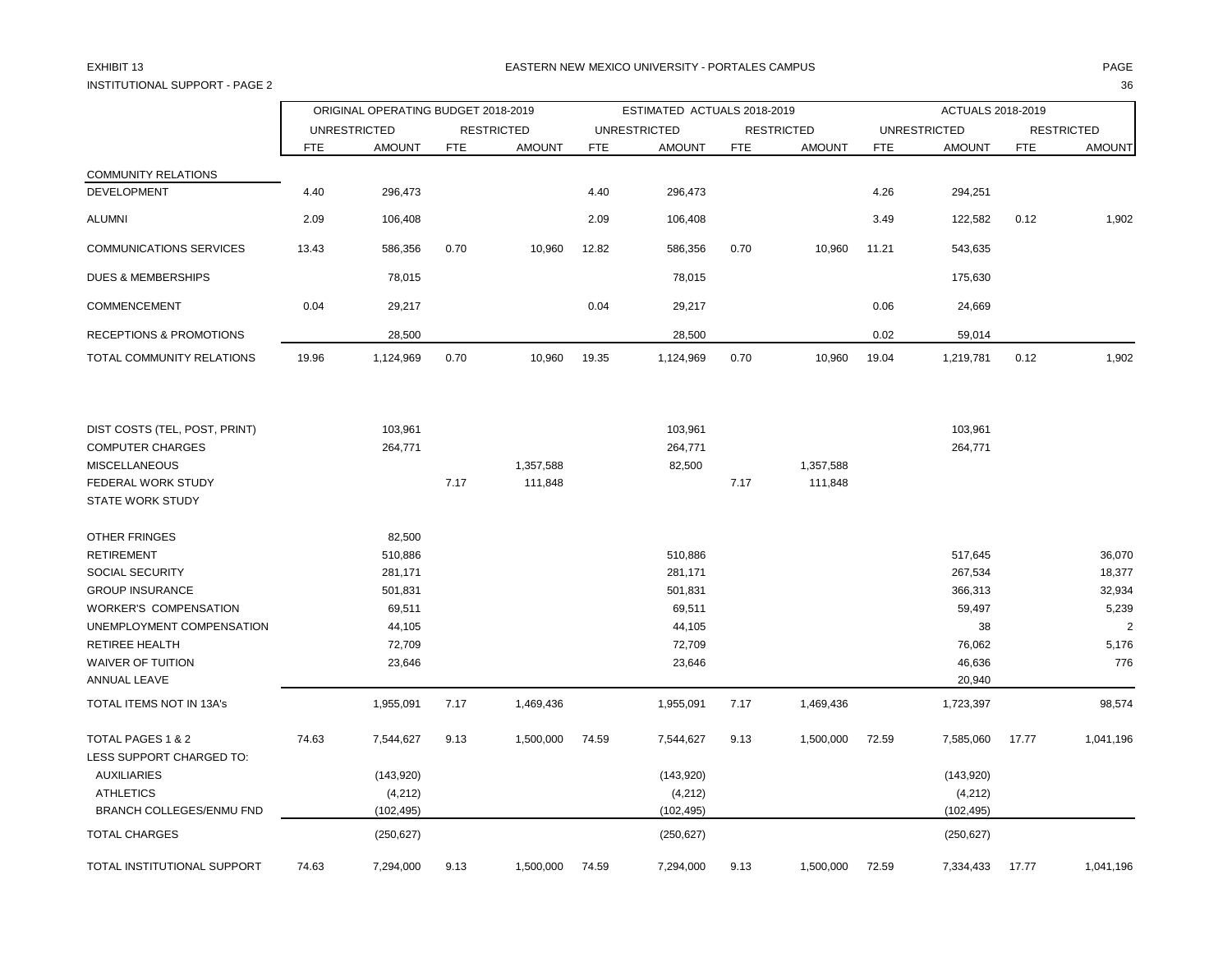| INSTITUTIONAL SUPPORT          |            |                                     |            |                   |                             |                     |            |                   |                   |                     |            | 37                |
|--------------------------------|------------|-------------------------------------|------------|-------------------|-----------------------------|---------------------|------------|-------------------|-------------------|---------------------|------------|-------------------|
|                                |            | ORIGINAL OPERATING BUDGET 2018-2019 |            |                   | ESTIMATED ACTUALS 2018-2019 |                     |            |                   | ACTUALS 2018-2019 |                     |            |                   |
|                                |            | <b>UNRESTRICTED</b>                 |            | <b>RESTRICTED</b> |                             | <b>UNRESTRICTED</b> |            | <b>RESTRICTED</b> |                   | <b>UNRESTRICTED</b> |            | <b>RESTRICTED</b> |
|                                | <b>FTE</b> | <b>AMOUNT</b>                       | <b>FTE</b> | <b>AMOUNT</b>     | <b>FTE</b>                  | <b>AMOUNT</b>       | <b>FTE</b> | <b>AMOUNT</b>     | <b>FTE</b>        | <b>AMOUNT</b>       | <b>FTE</b> | <b>AMOUNT</b>     |
| PRESIDENT'S OFFICE             |            |                                     |            |                   |                             |                     |            |                   |                   |                     |            |                   |
| PROFESSIONAL SALARIES          | 1.25       | 271,800                             |            |                   | 1.25                        | 271,800             |            |                   | 1.25              | 294,538             |            |                   |
| <b>FACULTY SALARIES</b>        |            |                                     |            |                   |                             |                     |            |                   | 0.05              | 1,500               |            |                   |
| <b>GRAD ASSISTANT SALARIES</b> | 0.50       | 8,500                               |            |                   | 0.50                        | 8,500               |            |                   |                   |                     |            |                   |
| <b>SUPPORT STAFF SALARIES</b>  | 1.00       | 51,520                              |            |                   | 1.00                        | 51,520              |            |                   | 1.00              | 53,118              |            |                   |
| <b>TECHNICIAN SALARIES</b>     |            |                                     |            |                   |                             |                     |            |                   |                   |                     |            |                   |
| <b>STUDENT SALARIES</b>        | 0.85       | 13,203                              |            |                   | 0.85                        | 13,203              |            |                   | 0.41              | 6,469               |            |                   |
| OTHER SALARIES                 | 0.00       |                                     |            |                   | 0.00                        |                     |            |                   | 0.00              | 54                  |            |                   |
| SUPPLIES AND EXPENSE           |            | 31,900                              |            |                   |                             | 33,435              |            |                   |                   | 24,117              |            |                   |
| <b>EQUIPMENT</b>               |            | 1,535                               |            |                   |                             |                     |            |                   |                   |                     |            |                   |
| <b>TRAVEL</b>                  |            | 14,240                              |            |                   |                             | 14,240              |            |                   |                   | 21,038              |            |                   |
| FED. WORK STUDY SAL.           | 0.00       |                                     | 0.00       | $\mathbf 0$       | 0.00                        |                     | 0.00       | $\pmb{0}$         | 0.00              |                     | 0.00       | $\pmb{0}$         |
| STATE WORK STUDY SAL.          | 0.00       |                                     | 0.00       | $\mathbf 0$       | 0.00                        |                     | 0.00       | 0                 | 0.00              |                     | 0.00       | $\mathbf 0$       |
| TOTAL PRESIDENT'S OFFICE       | 3.60       | 392,698                             | 0.00       | $\mathbf 0$       | 3.60                        | 392,698             | 0.00       | $\Omega$          | 2.72              | 400,835             | 0.00       | $\mathbf 0$       |
| <b>VP BUSINESS AFFAIRS</b>     |            |                                     |            |                   |                             |                     |            |                   |                   |                     |            |                   |
| PROFESSIONAL SALARIES          | 1.00       | 154,142                             |            |                   | 1.00                        | 154,142             |            |                   | 1.00              | 157,000             |            |                   |
| <b>FACULTY SALARIES</b>        |            |                                     |            |                   |                             |                     |            |                   |                   |                     |            |                   |
| <b>GRAD ASSISTANT SALARIES</b> | 0.00       |                                     |            |                   | 0.00                        |                     |            |                   | 0.00              |                     |            |                   |
| <b>SUPPORT STAFF SALARIES</b>  | 0.50       | 20,889                              |            |                   | 0.50                        | 20,889              |            |                   | 0.50              | 21,133              |            |                   |
| <b>TECHNICIAN SALARIES</b>     |            |                                     |            |                   |                             |                     |            |                   |                   |                     |            |                   |
| <b>STUDENT SALARIES</b>        | 0.00       |                                     |            |                   | 0.00                        |                     |            |                   | 0.00              |                     |            |                   |
| OTHER SALARIES                 | 0.00       |                                     |            |                   | 0.00                        |                     |            |                   | 0.00              |                     |            |                   |
| SUPPLIES AND EXPENSE           |            | 7,589                               |            |                   |                             | 7,589               |            |                   |                   | 2,965               |            |                   |
| <b>EQUIPMENT</b>               |            |                                     |            |                   |                             |                     |            |                   |                   |                     |            |                   |
| <b>TRAVEL</b>                  |            | 1,725                               |            |                   |                             | 1,725               |            |                   |                   | 4,267               |            |                   |
| FED. WORK STUDY SAL.           | 0.00       |                                     | 0.00       | $\mathbf 0$       | 0.00                        |                     | 0.00       | $\pmb{0}$         | 0.00              |                     | 0.00       | $\mathbf 0$       |
| STATE WORK STUDY SAL.          | 0.00       |                                     | 0.00       | $\mathbf 0$       | 0.00                        |                     | 0.00       | 0                 | 0.00              |                     | 0.00       | 0                 |
| TOTAL VP BUSINESS AFFAIRS      | 1.50       | 184,345                             | 0.00       | $\mathbf 0$       | 1.50                        | 184,345             | 0.00       | $\mathbf 0$       | 1.50              | 185,365             | 0.00       | $\Omega$          |
| <b>VP ACADEMIC AFFAIRS</b>     |            |                                     |            |                   |                             |                     |            |                   |                   |                     |            |                   |
| PROFESSIONAL SALARIES          | 1.00       | 172,604                             |            |                   | 1.00                        | 172,604             |            |                   | 1.00              | 173,092             |            |                   |
| <b>FACULTY SALARIES</b>        |            |                                     |            |                   |                             |                     |            |                   |                   |                     |            |                   |
| <b>GRAD ASSISTANT SALARIES</b> | 0.00       |                                     |            |                   | 0.00                        |                     |            |                   | 0.00              |                     |            |                   |
| <b>SUPPORT STAFF SALARIES</b>  | 1.00       | 41,798                              |            |                   | 1.00                        | 41,798              |            |                   | 1.00              | 42,688              |            |                   |
| <b>TECHNICIAN SALARIES</b>     |            |                                     |            |                   |                             |                     |            |                   |                   |                     |            |                   |
| <b>STUDENT SALARIES</b>        | 0.24       | 3,770                               |            |                   | 0.24                        | 3,770               |            |                   | 0.00              |                     |            |                   |
| <b>OTHER SALARIES</b>          | 0.06       | 1,000                               |            |                   | 0.06                        | 1,000               |            |                   | 0.00              |                     |            |                   |
| SUPPLIES AND EXPENSE           |            | 8,052                               |            |                   |                             | 8,052               |            |                   |                   | 4,293               |            |                   |
| <b>EQUIPMENT</b>               |            |                                     |            |                   |                             |                     |            |                   |                   |                     |            |                   |
| <b>TRAVEL</b>                  |            | 2,500                               |            |                   |                             | 2,500               |            |                   |                   | 1,142               |            |                   |
| FED. WORK STUDY SAL.           | 0.00       |                                     | 0.00       | $\mathbf 0$       | 0.00                        |                     | 0.00       | 0                 | 0.00              |                     | 0.00       | $\mathbf 0$       |
| STATE WORK STUDY SAL.          | 0.00       |                                     | 0.00       | $\mathbf 0$       | 0.00                        |                     | 0.00       | $\mathbf 0$       | 0.00              |                     | 0.00       | $\mathbf 0$       |
| TOTAL VP ACADEMIC AFFAIRS      | 2.31       | 229,724                             | 0.00       | $\mathbf 0$       | 2.31                        | 229,724             | 0.00       | $\mathbf 0$       | 2.00              | 221,215             | 0.00       | $\mathbf 0$       |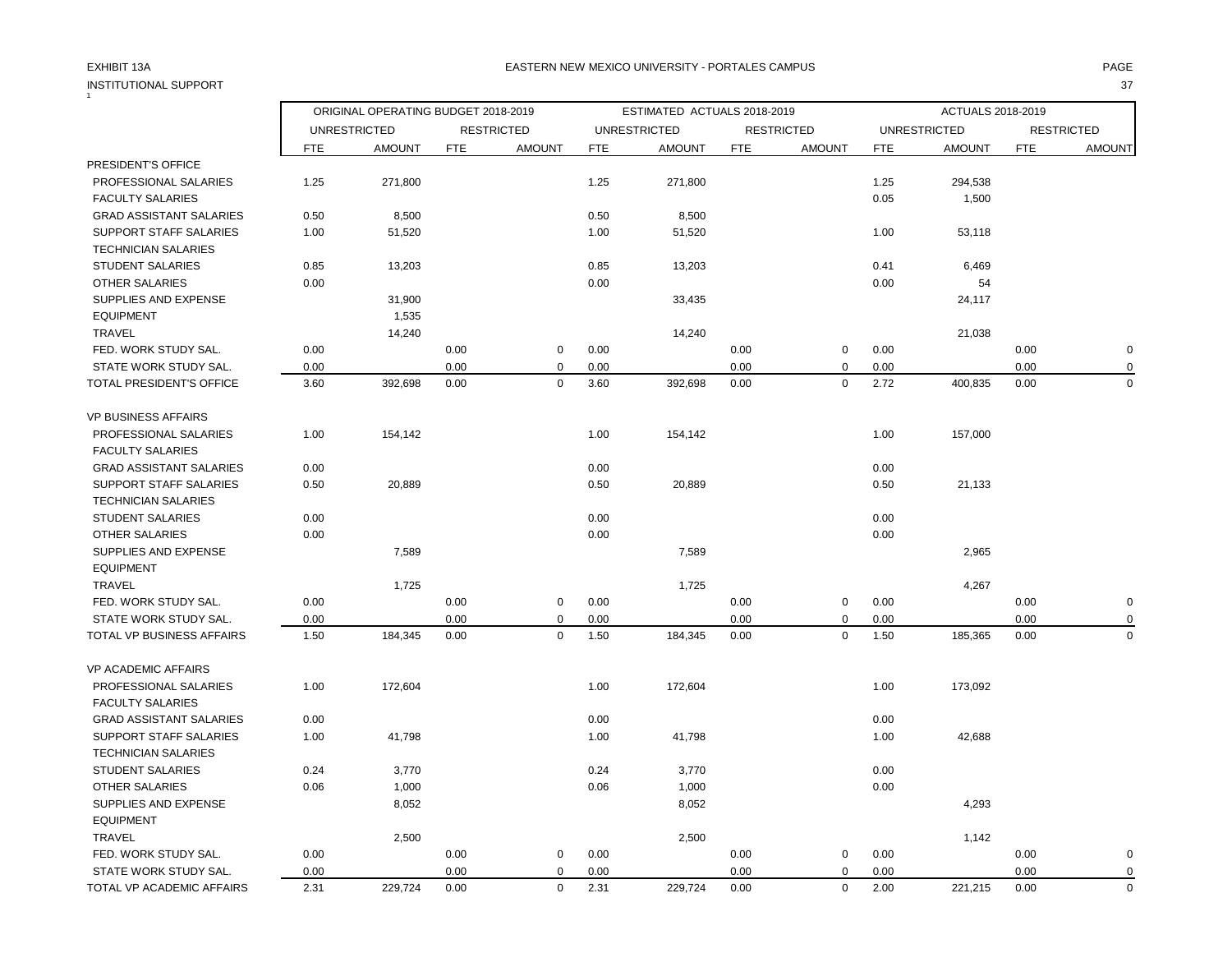| <b>INSTITUTIONAL SUPPORT</b>   |                                     |                     |            |                   |            |                             |            |                   |            |                          |            | 38                |
|--------------------------------|-------------------------------------|---------------------|------------|-------------------|------------|-----------------------------|------------|-------------------|------------|--------------------------|------------|-------------------|
|                                | ORIGINAL OPERATING BUDGET 2018-2019 |                     |            |                   |            | ESTIMATED ACTUALS 2018-2019 |            |                   |            | <b>ACTUALS 2018-2019</b> |            |                   |
|                                |                                     | <b>UNRESTRICTED</b> |            | <b>RESTRICTED</b> |            | <b>UNRESTRICTED</b>         |            | <b>RESTRICTED</b> |            | <b>UNRESTRICTED</b>      |            | <b>RESTRICTED</b> |
|                                | <b>FTE</b>                          | <b>AMOUNT</b>       | <b>FTE</b> | <b>AMOUNT</b>     | <b>FTE</b> | <b>AMOUNT</b>               | <b>FTE</b> | <b>AMOUNT</b>     | <b>FTE</b> | <b>AMOUNT</b>            | <b>FTE</b> | <b>AMOUNT</b>     |
| <b>VP STUDENT AFFAIRS</b>      |                                     |                     |            |                   |            |                             |            |                   |            |                          |            |                   |
| PROFESSIONAL SALARIES          | 2.10                                | 174,742             |            |                   | 2.00       | 174,742                     |            |                   | 2.00       | 179,704                  |            |                   |
| <b>FACULTY SALARIES</b>        |                                     |                     |            |                   |            |                             |            |                   |            |                          |            |                   |
| <b>GRAD ASSISTANT SALARIES</b> | 0.00                                |                     |            |                   | 0.00       |                             |            |                   | 0.38       | 6,375                    |            |                   |
| <b>SUPPORT STAFF SALARIES</b>  | 1.00                                | 40,571              |            |                   | 1.00       | 40,571                      |            |                   | 1.00       | 42,279                   |            |                   |
| <b>TECHNICIAN SALARIES</b>     |                                     |                     |            |                   |            |                             |            |                   |            |                          |            |                   |
| <b>STUDENT SALARIES</b>        | 0.19                                | 3,000               |            |                   | 0.19       | 3,000                       |            |                   | 0.70       | 10,884                   |            |                   |
| <b>OTHER SALARIES</b>          | 0.00                                |                     |            |                   | 0.00       |                             |            |                   | 0.00       |                          |            |                   |
| <b>SUPPLIES AND EXPENSE</b>    |                                     | 6,613               |            |                   |            | 6,613                       |            |                   |            | 9,232                    |            |                   |
| <b>EQUIPMENT</b>               |                                     |                     |            |                   |            |                             |            |                   |            |                          |            |                   |
| <b>TRAVEL</b>                  |                                     | 1,500               |            |                   |            | 1,500                       |            |                   |            | 794                      |            |                   |
| FED. WORK STUDY SAL.           | 0.00                                |                     | 0.00       | $\mathbf 0$       | 0.00       |                             | 0.00       | $\pmb{0}$         | 0.00       |                          | 0.00       | $\pmb{0}$         |
| STATE WORK STUDY SAL.          | 0.04                                | 634                 | 0.16       | 2,536             | 0.04       | 634                         | 0.16       | 2,536             | 0.00       |                          | 0.00       | $\mathbf 0$       |
| TOTAL VP STUDENT AFFAIRS       | 3.33                                | 227,060             | 0.16       | 2,536             | 3.23       | 227,060                     | 0.16       | 2,536             | 4.07       | 249,269                  | 0.00       | $\mathbf 0$       |
| VP ACADEMIC SUPPORT OFFICE     |                                     |                     |            |                   |            |                             |            |                   |            |                          |            |                   |
| PROFESSIONAL SALARIES          | 1.50                                | 159,474             |            |                   | 1.50       | 159,474                     |            |                   | 1.50       | 161,500                  |            |                   |
| <b>FACULTY SALARIES</b>        |                                     |                     |            |                   |            |                             |            |                   |            |                          |            |                   |
| <b>GRAD ASSISTANT SALARIES</b> | 0.00                                |                     |            |                   | 0.00       |                             |            |                   | 0.00       |                          |            |                   |
| <b>SUPPORT STAFF SALARIES</b>  | 1.00                                | 39,469              |            |                   | 1.00       | 39,469                      |            |                   | 1.00       | 41,559                   |            |                   |
| <b>TECHNICIAN SALARIES</b>     |                                     |                     |            |                   |            |                             |            |                   |            |                          |            |                   |
| <b>STUDENT SALARIES</b>        | 0.00                                |                     |            |                   | 0.00       |                             |            |                   | 0.00       |                          |            |                   |
| OTHER SALARIES                 | 0.00                                |                     |            |                   | 0.00       |                             |            |                   | 0.00       |                          |            |                   |
| SUPPLIES AND EXPENSE           |                                     | 8,200               |            |                   |            | 8,200                       |            |                   |            | 6,188                    |            |                   |
| <b>EQUIPMENT</b>               |                                     |                     |            |                   |            |                             |            |                   |            |                          |            |                   |
| <b>TRAVEL</b>                  |                                     | 2,700               |            |                   |            | 2,700                       |            |                   |            | 7,229                    |            |                   |
| FED. WORK STUDY SAL.           | 0.00                                |                     | 0.00       | $\mathbf 0$       | 0.00       |                             | 0.00       | $\mathsf 0$       | 0.00       |                          | 0.00       | $\mathbf 0$       |
| STATE WORK STUDY SAL.          | 0.00                                |                     | 0.00       | $\Omega$          | 0.00       |                             | 0.00       | $\mathbf 0$       | 0.00       |                          | 0.00       | 0                 |
| TOTAL VP UNIV RELTN&ENROLL SVC | 2.50                                | 209,843             | 0.00       | $\Omega$          | 2.50       | 209,843                     | 0.00       | $\mathbf 0$       | 2.50       | 216,477                  | 0.00       | $\mathbf 0$       |
| ED PLANNING & ANALYSIS         |                                     |                     |            |                   |            |                             |            |                   |            |                          |            |                   |
| PROFESSIONAL SALARIES          | 1.00                                | 105,561             |            |                   | 1.00       | 105,561                     |            |                   | 1.00       | 109,567                  |            |                   |
| <b>FACULTY SALARIES</b>        |                                     |                     |            |                   |            |                             |            |                   |            |                          |            |                   |
| <b>GRAD ASSISTANT SALARIES</b> | 0.00                                |                     |            |                   | 0.00       |                             |            |                   | 0.00       |                          |            |                   |
| <b>SUPPORT STAFF SALARIES</b>  | 1.00                                | 34,290              |            |                   | 1.00       | 34,290                      |            |                   | 1.00       | 35,776                   |            |                   |
| <b>TECHNICIAN SALARIES</b>     |                                     |                     |            |                   |            |                             |            |                   |            |                          |            |                   |
| <b>STUDENT SALARIES</b>        | 0.00                                |                     |            |                   | 0.00       |                             |            |                   | 0.07       | 1,080                    |            |                   |
| <b>OTHER SALARIES</b>          | 0.00                                |                     |            |                   | 0.00       |                             |            |                   | 0.00       |                          |            |                   |
| SUPPLIES AND EXPENSE           |                                     | 4,800               |            |                   |            | 4,800                       |            |                   |            | 4,582                    |            |                   |
| <b>EQUIPMENT</b>               |                                     |                     |            |                   |            |                             |            |                   |            |                          |            |                   |
| <b>TRAVEL</b>                  |                                     | 2,300               |            |                   |            | 2,300                       |            |                   |            | 409                      |            |                   |
| FED. WORK STUDY SAL.           | 0.00                                |                     | 0.00       | $\mathbf 0$       | 0.00       |                             | 0.00       | 0                 | 0.00       |                          | 0.00       | $\Omega$          |
| STATE WORK STUDY SAL.          | 0.00                                |                     | 0.00       | $\mathbf 0$       | 0.00       |                             | 0.00       | $\mathsf 0$       | 0.03       | 498                      | 0.13       | 1,992             |
| TOTAL ED PLANNING & ANALYSIS   | 2.00                                | 146,951             | 0.00       | $\mathbf 0$       | 2.00       | 146,951                     | 0.00       | $\mathbf 0$       | 2.10       | 151,912                  | 0.13       | 1,992             |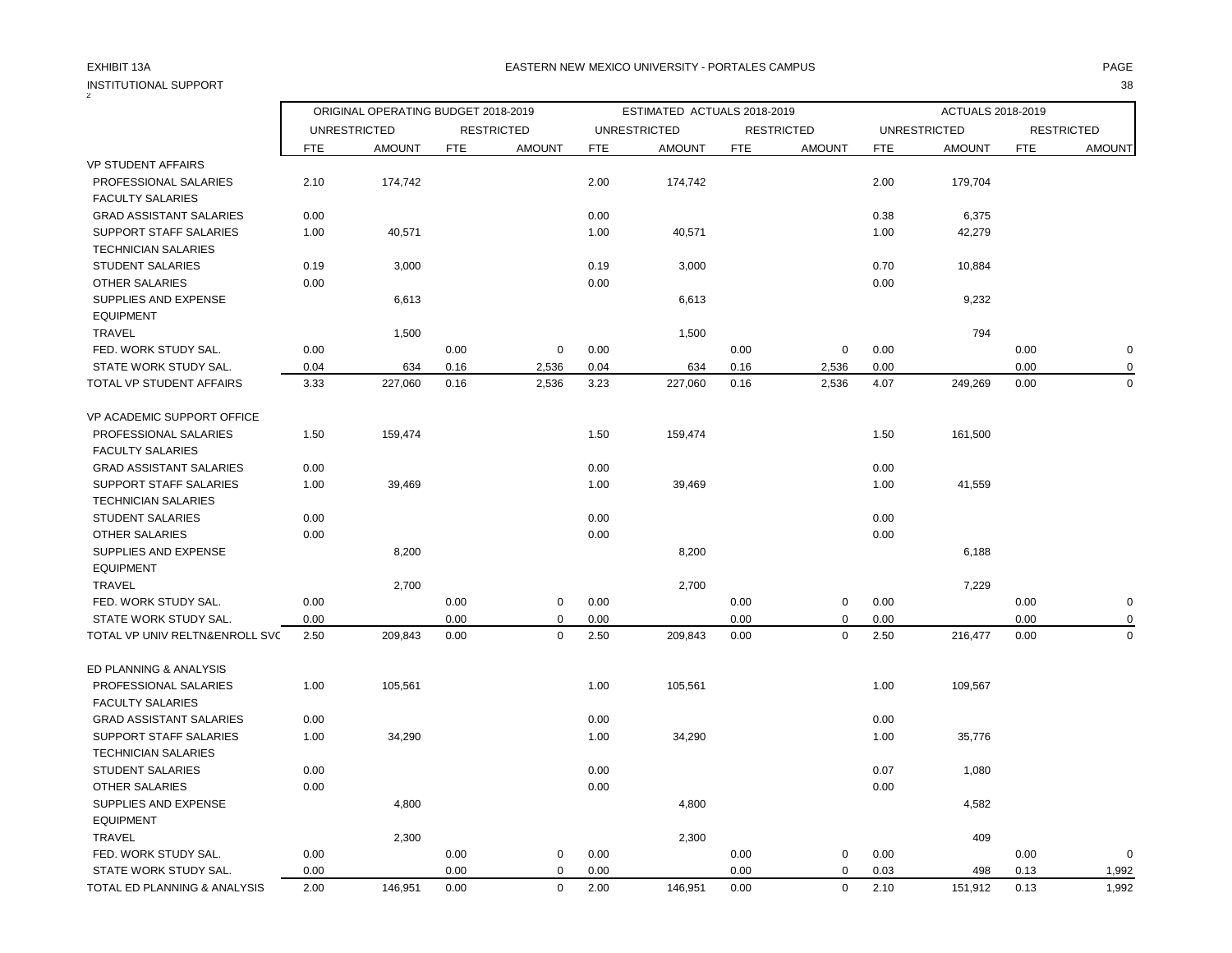| 3                                                     |              | ORIGINAL OPERATING BUDGET 2018-2019 |            |                   |            | ESTIMATED ACTUALS 2018-2019 |            |                   |            | ACTUALS 2018-2019   |            |                   |
|-------------------------------------------------------|--------------|-------------------------------------|------------|-------------------|------------|-----------------------------|------------|-------------------|------------|---------------------|------------|-------------------|
|                                                       |              | <b>UNRESTRICTED</b>                 |            | <b>RESTRICTED</b> |            | <b>UNRESTRICTED</b>         |            | <b>RESTRICTED</b> |            | <b>UNRESTRICTED</b> |            | <b>RESTRICTED</b> |
|                                                       | <b>FTE</b>   | <b>AMOUNT</b>                       | <b>FTE</b> | <b>AMOUNT</b>     | <b>FTE</b> | <b>AMOUNT</b>               | <b>FTE</b> | <b>AMOUNT</b>     | <b>FTE</b> | <b>AMOUNT</b>       | <b>FTE</b> | <b>AMOUNT</b>     |
| <b>PLANNING &amp; ANALYSIS</b>                        |              |                                     |            |                   |            |                             |            |                   |            |                     |            |                   |
| PROFESSIONAL SALARIES<br><b>FACULTY SALARIES</b>      | 2.00         | 110,703                             |            |                   | 2.00       | 110,703                     |            |                   | 2.00       | 111,679             |            |                   |
| <b>GRAD ASSISTANT SALARIES</b>                        | 0.00         |                                     |            |                   | 0.00       |                             |            |                   | 0.00       |                     |            |                   |
| SUPPORT STAFF SALARIES<br><b>TECHNICIAN SALARIES</b>  | 0.50         | 13,890                              |            |                   | 0.50       | 13,890                      |            |                   | 0.50       | 14,091              |            |                   |
| <b>STUDENT SALARIES</b>                               | 0.00         |                                     |            |                   | 0.00       |                             |            |                   | 0.00       |                     |            |                   |
| OTHER SALARIES                                        | 0.00         |                                     |            |                   | 0.00       |                             |            |                   | 0.00       |                     |            |                   |
| SUPPLIES AND EXPENSE<br><b>EQUIPMENT</b>              |              | 5,916                               |            |                   |            | 5,916                       |            |                   |            | 2,885               |            |                   |
| <b>TRAVEL</b>                                         |              | 3,218                               |            |                   |            | 3,218                       |            |                   |            | 601                 |            |                   |
| FED. WORK STUDY SAL.                                  | 0.00         |                                     | 0.00       | $\mathbf 0$       | 0.00       |                             | 0.00       | 0                 | 0.00       |                     | 0.00       | $\mathbf 0$       |
| STATE WORK STUDY SAL.                                 | 0.04         | 600                                 | 0.15       | 2,400             | 0.04       | 600                         | 0.15       | 2,400             | 0.00       |                     | 0.00       | 0                 |
| TOTAL PLANNING & ANALYSIS                             | 2.54         | 134,327                             | 0.15       | 2,400             | 2.54       | 134,327                     | 0.15       | 2,400             | 2.50       | 129,257             | 0.00       | $\mathbf 0$       |
| <b>LEGAL SERVICES</b>                                 |              |                                     |            |                   |            |                             |            |                   |            |                     |            |                   |
| PROFESSIONAL SALARIES                                 |              |                                     |            |                   |            |                             |            |                   |            |                     |            |                   |
| <b>FACULTY SALARIES</b>                               |              |                                     |            |                   |            |                             |            |                   |            |                     |            |                   |
| <b>GRAD ASSISTANT SALARIES</b>                        | 0.00         |                                     |            |                   | 0.00       |                             |            |                   | 0.00       |                     |            |                   |
| <b>SUPPORT STAFF SALARIES</b>                         |              |                                     |            |                   |            |                             |            |                   |            |                     |            |                   |
| <b>TECHNICIAN SALARIES</b><br><b>STUDENT SALARIES</b> |              |                                     |            |                   | 0.00       |                             |            |                   | 0.00       |                     |            |                   |
| OTHER SALARIES                                        | 0.00<br>0.00 |                                     |            |                   | 0.00       |                             |            |                   | 0.00       |                     |            |                   |
| SUPPLIES AND EXPENSE                                  |              | 85,000                              |            |                   |            | 85,000                      |            |                   |            | 199,453             |            |                   |
| <b>EQUIPMENT</b>                                      |              |                                     |            |                   |            |                             |            |                   |            |                     |            |                   |
| <b>TRAVEL</b>                                         |              |                                     |            |                   |            |                             |            |                   |            |                     |            |                   |
| FED. WORK STUDY SAL.                                  | 0.00         |                                     | 0.00       | $\mathsf 0$       | 0.00       |                             | 0.00       | $\pmb{0}$         | 0.00       |                     | 0.00       | $\pmb{0}$         |
| STATE WORK STUDY SAL.                                 | 0.00         |                                     | 0.00       | $\Omega$          | 0.00       |                             | 0.00       | $\mathbf 0$       | 0.00       |                     | 0.00       | $\mathbf 0$       |
| TOTAL LEGAL SERVICES                                  | 0.00         | 85,000                              | 0.00       | 0                 | 0.00       | 85,000                      | 0.00       | $\mathbf 0$       | 0.00       | 199,453             | 0.00       | $\mathbf 0$       |
| <b>BOARD OF REGENTS</b>                               |              |                                     |            |                   |            |                             |            |                   |            |                     |            |                   |
| PROFESSIONAL SALARIES                                 |              |                                     |            |                   |            |                             |            |                   |            |                     |            |                   |
| <b>FACULTY SALARIES</b>                               |              |                                     |            |                   |            |                             |            |                   |            |                     |            |                   |
| <b>GRAD ASSISTANT SALARIES</b>                        | 0.00         |                                     |            |                   | 0.00       |                             |            |                   | 0.00       |                     |            |                   |
| <b>SUPPORT STAFF SALARIES</b>                         |              |                                     |            |                   |            |                             |            |                   |            |                     |            |                   |
| <b>TECHNICIAN SALARIES</b>                            |              |                                     |            |                   |            |                             |            |                   |            |                     |            |                   |
| <b>STUDENT SALARIES</b>                               | 0.00         |                                     |            |                   | 0.00       |                             |            |                   | 0.00       |                     |            |                   |
| OTHER SALARIES                                        | 0.00         |                                     |            |                   | 0.00       |                             |            |                   | 0.00       |                     |            |                   |
| SUPPLIES AND EXPENSE                                  |              | 5,000                               |            |                   |            | 5,000                       |            |                   |            | 9,843               |            |                   |
| <b>EQUIPMENT</b>                                      |              |                                     |            |                   |            |                             |            |                   |            |                     |            |                   |
| <b>TRAVEL</b>                                         |              | 15,000                              |            |                   |            | 15,000                      |            |                   |            | 15,810              |            |                   |
| FED. WORK STUDY SAL.                                  | 0.00         |                                     | 0.00       | $\mathbf 0$       | 0.00       |                             | 0.00       | 0                 | 0.00       |                     | 0.00       | $\mathbf 0$       |
| STATE WORK STUDY SAL.                                 | 0.00         |                                     | 0.00       | $\mathbf 0$       | 0.00       |                             | 0.00       | $\mathbf 0$       | 0.00       |                     | 0.00       | $\pmb{0}$         |
| TOTAL BOARD OF REGENTS                                | 0.00         | 20,000                              | 0.00       | $\mathbf 0$       | 0.00       | 20,000                      | 0.00       | $\mathbf 0$       | 0.00       | 25,652              | 0.00       | $\mathbf 0$       |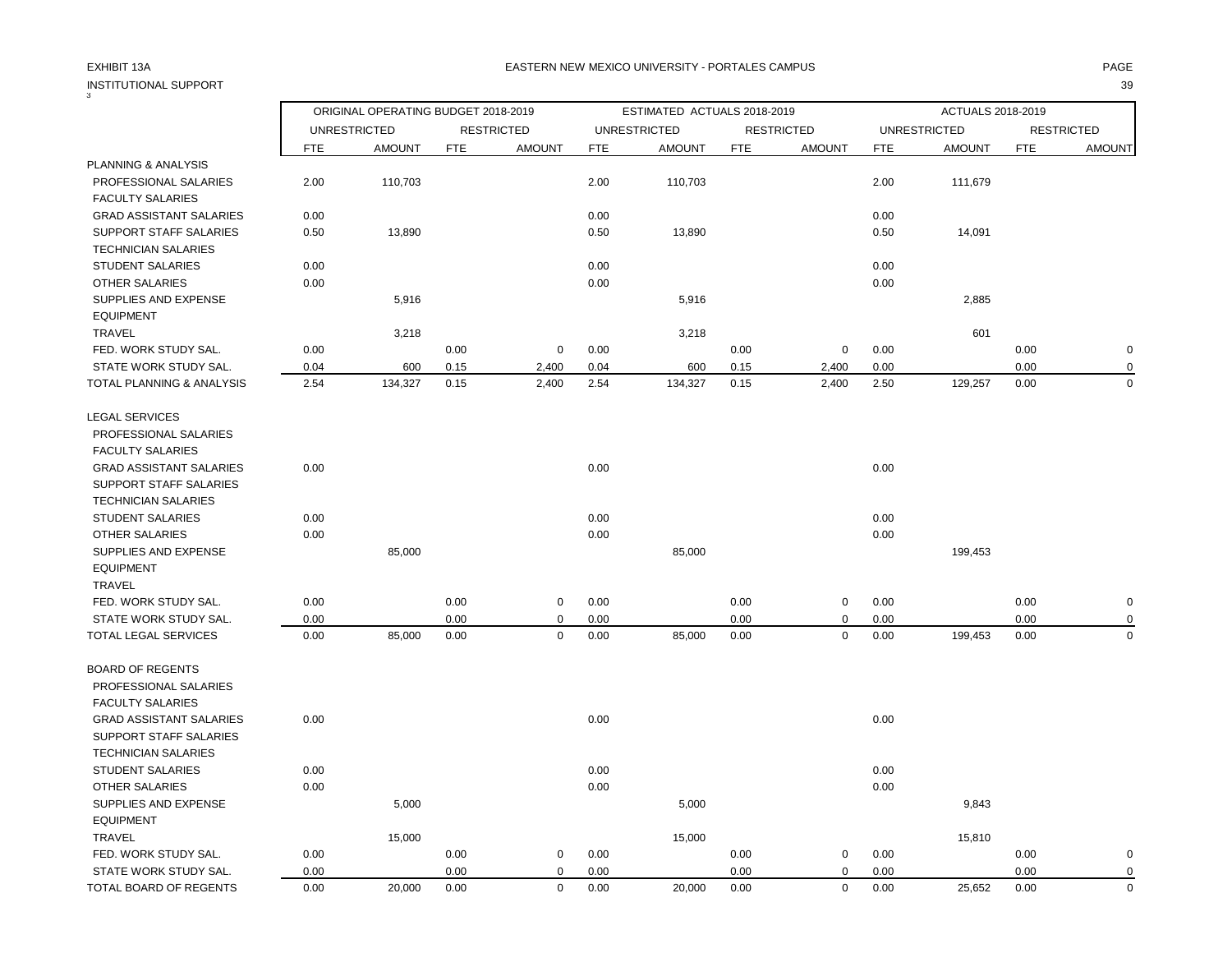4

|                                          |            | ORIGINAL OPERATING BUDGET 2018-2019 |            |                   |            | ESTIMATED ACTUALS 2018-2019 |            |                   |       | ACTUALS 2018-2019   |            |                   |
|------------------------------------------|------------|-------------------------------------|------------|-------------------|------------|-----------------------------|------------|-------------------|-------|---------------------|------------|-------------------|
|                                          |            | <b>UNRESTRICTED</b>                 |            | <b>RESTRICTED</b> |            | <b>UNRESTRICTED</b>         |            | <b>RESTRICTED</b> |       | <b>UNRESTRICTED</b> |            | <b>RESTRICTED</b> |
|                                          | <b>FTE</b> | <b>AMOUNT</b>                       | <b>FTE</b> | <b>AMOUNT</b>     | <b>FTE</b> | <b>AMOUNT</b>               | <b>FTE</b> | <b>AMOUNT</b>     | FTE   | <b>AMOUNT</b>       | <b>FTE</b> | <b>AMOUNT</b>     |
| TRAINING--BANNER                         |            |                                     |            |                   |            |                             |            |                   |       |                     |            |                   |
| PROFESSIONAL SALARIES                    |            |                                     |            |                   |            |                             |            |                   |       |                     |            |                   |
| <b>FACULTY SALARIES</b>                  |            |                                     |            |                   |            |                             |            |                   |       |                     |            |                   |
| <b>GRAD ASSISTANT SALARIES</b>           | 0.00       |                                     |            |                   | 0.00       |                             |            |                   | 0.00  |                     |            |                   |
| <b>SUPPORT STAFF SALARIES</b>            |            |                                     |            |                   |            |                             |            |                   |       |                     |            |                   |
| <b>TECHNICIAN SALARIES</b>               |            |                                     |            |                   |            |                             |            |                   |       |                     |            |                   |
| <b>STUDENT SALARIES</b>                  | 0.00       |                                     |            |                   | 0.00       |                             |            |                   | 0.00  |                     |            |                   |
| OTHER SALARIES                           | 0.00       |                                     |            |                   | 0.00       |                             |            |                   | 0.00  |                     |            |                   |
| SUPPLIES AND EXPENSE<br><b>EQUIPMENT</b> |            | 160,000                             |            |                   |            | 160,000                     |            |                   |       | 175,639             |            |                   |
| <b>TRAVEL</b>                            |            |                                     |            |                   |            |                             |            |                   |       |                     |            |                   |
| FED. WORK STUDY SAL.                     | 0.00       |                                     | 0.00       | $\mathbf 0$       | 0.00       |                             | 0.00       | 0                 | 0.00  |                     | 0.00       | $\mathbf 0$       |
| STATE WORK STUDY SAL.                    | 0.00       |                                     | 0.00       | $\mathbf 0$       | 0.00       |                             | 0.00       | 0                 | 0.00  |                     | 0.00       | $\mathbf 0$       |
| TOTAL CONSULTANTS                        | 0.00       | 160,000                             | 0.00       | $\mathbf 0$       | 0.00       | 160,000                     | 0.00       | $\mathbf 0$       | 0.00  | 175,639             | 0.00       | $\Omega$          |
|                                          |            |                                     |            |                   |            |                             |            |                   |       |                     |            |                   |
| <b>ACCOUNTING</b>                        |            |                                     |            |                   |            |                             |            |                   |       |                     |            |                   |
| PROFESSIONAL SALARIES                    | 8.90       | 533,910                             |            |                   | 8.90       | 533,910                     |            |                   | 8.90  | 505,327             |            |                   |
| <b>FACULTY SALARIES</b>                  |            |                                     |            |                   |            |                             |            |                   |       |                     |            |                   |
| <b>GRAD ASSISTANT SALARIES</b>           | 0.00       |                                     |            |                   | 0.00       |                             |            |                   | 0.00  |                     |            |                   |
| <b>SUPPORT STAFF SALARIES</b>            | 3.50       | 78,626                              |            |                   | 3.50       | 78,626                      |            |                   | 3.50  | 109,884             |            |                   |
| <b>TECHNICIAN SALARIES</b>               |            |                                     |            |                   |            |                             |            |                   |       |                     |            |                   |
| <b>STUDENT SALARIES</b>                  | 0.49       | 7,574                               |            |                   | 0.49       | 7,574                       |            |                   | 0.16  | 2,419               |            |                   |
| <b>OTHER SALARIES</b>                    | 1.00       | 22,443                              |            |                   | 1.44       | 22,443                      |            |                   | 1.02  | 15,854              |            |                   |
| SUPPLIES AND EXPENSE                     |            | 80,700                              |            |                   |            | 80,700                      |            |                   |       | 77,462              |            |                   |
| <b>EQUIPMENT</b>                         |            |                                     |            |                   |            |                             |            |                   |       |                     |            |                   |
| TRAVEL                                   |            | 1,000                               |            |                   |            | 1,000                       |            |                   |       | 4,600               |            |                   |
| FED. WORK STUDY SAL.                     | 0.00       |                                     | 0.00       | $\mathbf 0$       | 0.00       |                             | 0.00       | 0                 | 0.00  |                     | 0.00       | $\mathbf 0$       |
| STATE WORK STUDY SAL.                    | 0.06       | 870                                 | 0.22       | 3,480             | 0.06       | 870                         | 0.22       | 3,480             | 0.02  | 253                 | 0.06       | 1,014             |
| TOTAL ACCOUNTING                         | 13.94      | 725,123                             | 0.22       | 3,480             | 14.38      | 725,123                     | 0.22       | 3,480             | 13.59 | 715,799             | 0.06       | 1,014             |
| <b>INTERNAL AUDITOR</b>                  |            |                                     |            |                   |            |                             |            |                   |       |                     |            |                   |
| PROFESSIONAL SALARIES                    | 1.00       | 55,800                              |            |                   | 1.00       | 55,800                      |            |                   | 1.00  | 56,288              |            |                   |
| <b>FACULTY SALARIES</b>                  |            |                                     |            |                   |            |                             |            |                   |       |                     |            |                   |
| <b>GRAD ASSISTANT SALARIES</b>           | 0.00       |                                     |            |                   | 0.00       |                             |            |                   | 0.00  |                     |            |                   |
| SUPPORT STAFF SALARIES                   |            |                                     |            |                   |            |                             |            |                   |       |                     |            |                   |
| <b>TECHNICIAN SALARIES</b>               |            |                                     |            |                   |            |                             |            |                   |       |                     |            |                   |
| <b>STUDENT SALARIES</b>                  | 0.16       | 2,500                               |            |                   | 0.16       | 2,500                       |            |                   | 0.22  | 3,366               |            |                   |
| <b>OTHER SALARIES</b>                    | 0.00       |                                     |            |                   | 0.00       |                             |            |                   | 0.00  |                     |            |                   |
| SUPPLIES AND EXPENSE                     |            | 7,000                               |            |                   |            | 7,000                       |            |                   |       | 4,804               |            |                   |
| <b>EQUIPMENT</b>                         |            |                                     |            |                   |            |                             |            |                   |       |                     |            |                   |
| <b>TRAVEL</b>                            |            | 500                                 |            |                   |            | 500                         |            |                   |       |                     |            |                   |
| FED. WORK STUDY SAL.                     | 0.00       |                                     | 0.00       | 0                 | 0.00       |                             | 0.00       | 0                 | 0.00  |                     | 0.00       | 0                 |
| STATE WORK STUDY SAL.                    | 0.00       |                                     | 0.00       | $\mathbf 0$       | 0.00       |                             | 0.00       | 0                 | 0.00  |                     | 0.00       | 0                 |
| TOTAL INTERNAL AUDITOR                   | 1.16       | 65,800                              | 0.00       | $\mathbf 0$       | 1.16       | 65,800                      | 0.00       | $\mathbf 0$       | 1.22  | 64,458              | 0.00       | $\Omega$          |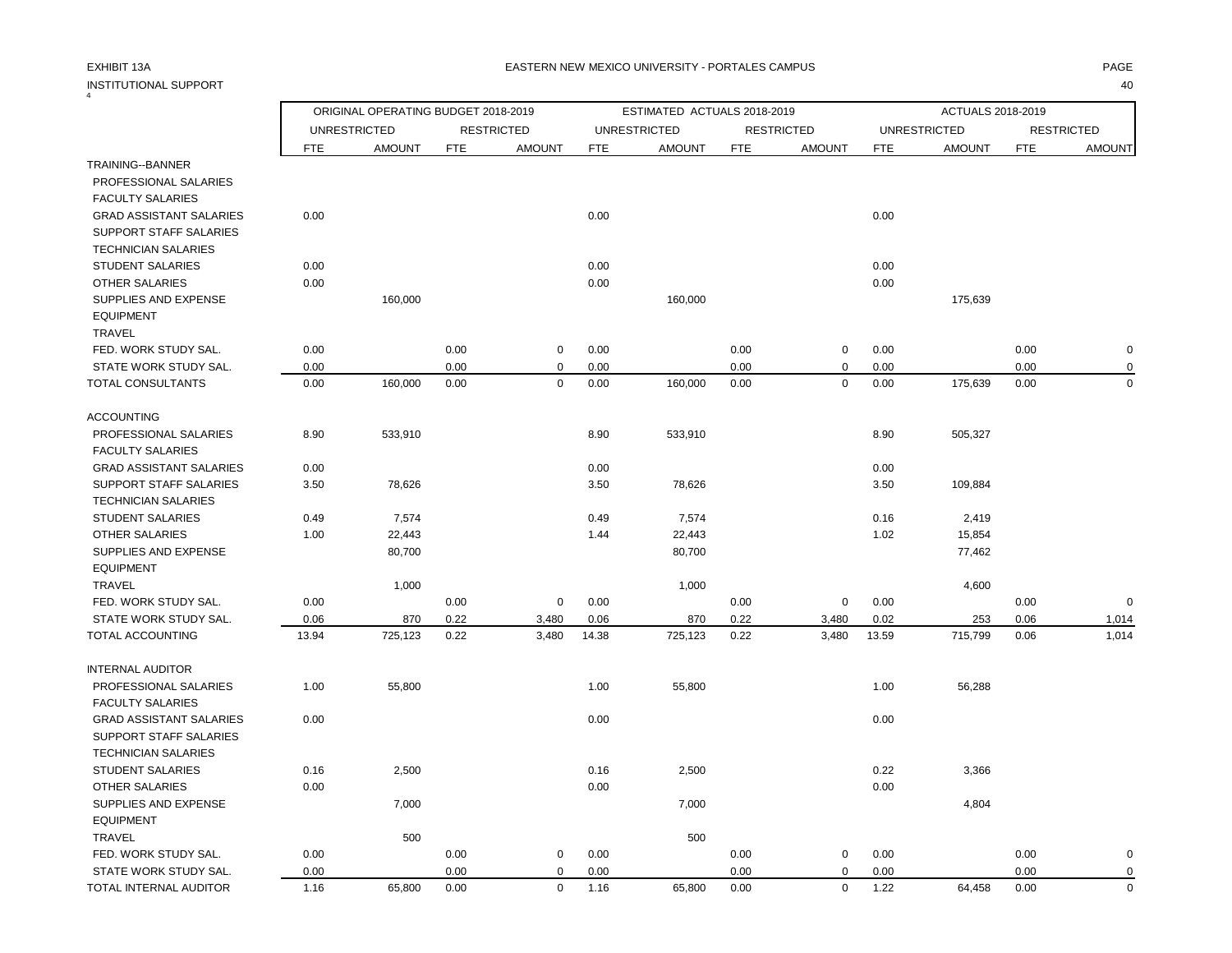| 5                              |                                   |                                     |            |                                    |            |                                      |            |                                    |            |                                      |            |                                    |
|--------------------------------|-----------------------------------|-------------------------------------|------------|------------------------------------|------------|--------------------------------------|------------|------------------------------------|------------|--------------------------------------|------------|------------------------------------|
|                                |                                   | ORIGINAL OPERATING BUDGET 2018-2019 |            |                                    |            | ESTIMATED ACTUALS 2018-2019          |            |                                    |            | ACTUALS 2018-2019                    |            |                                    |
|                                | <b>UNRESTRICTED</b><br><b>FTE</b> | <b>AMOUNT</b>                       | <b>FTE</b> | <b>RESTRICTED</b><br><b>AMOUNT</b> | <b>FTE</b> | <b>UNRESTRICTED</b><br><b>AMOUNT</b> | <b>FTE</b> | <b>RESTRICTED</b><br><b>AMOUNT</b> | <b>FTE</b> | <b>UNRESTRICTED</b><br><b>AMOUNT</b> | <b>FTE</b> | <b>RESTRICTED</b><br><b>AMOUNT</b> |
| <b>RESTRICTED GRANTS</b>       |                                   |                                     |            |                                    |            |                                      |            |                                    |            |                                      |            |                                    |
| PROFESSIONAL SALARIES          |                                   |                                     |            |                                    |            |                                      |            |                                    |            |                                      | 4.00       | 194,395                            |
| <b>FACULTY SALARIES</b>        |                                   |                                     |            |                                    |            |                                      |            |                                    |            |                                      |            |                                    |
| <b>GRAD ASSISTANT SALARIES</b> | 0.00                              |                                     |            |                                    | 0.00       |                                      |            |                                    | 0.00       |                                      | 0.25       | 4,003                              |
| SUPPORT STAFF SALARIES         |                                   |                                     |            |                                    |            |                                      |            |                                    |            |                                      | 1.50       | 43,120                             |
| <b>TECHNICIAN SALARIES</b>     |                                   |                                     |            |                                    |            |                                      |            |                                    |            |                                      |            |                                    |
| <b>STUDENT SALARIES</b>        | 0.00                              |                                     |            |                                    | 0.00       |                                      |            |                                    | 0.00       |                                      | 4.77       | 74,388                             |
| OTHER SALARIES                 | 0.00                              |                                     |            |                                    | 0.00       |                                      |            |                                    | 0.00       |                                      | 1.38       | 21,525                             |
| SUPPLIES AND EXPENSE           |                                   | $\mathbf 0$                         |            |                                    |            | $\pmb{0}$                            |            |                                    |            |                                      |            | 484,365                            |
| <b>EQUIPMENT</b>               |                                   |                                     |            |                                    |            |                                      |            |                                    |            |                                      |            |                                    |
| <b>TRAVEL</b>                  |                                   |                                     |            |                                    |            |                                      |            |                                    |            |                                      |            | 29,169                             |
| FED. WORK STUDY SAL.           | 0.00                              |                                     | 0.00       | 0                                  | 0.00       |                                      | 0.00       | 0                                  | 0.00       |                                      | 4.82       | 75,188                             |
| STATE WORK STUDY SAL.          | 0.00                              |                                     | 0.00       | 0                                  | 0.00       |                                      | 0.00       | 0                                  | 0.00       |                                      | 0.07       | 1,053                              |
| <b>TOTAL SURETY BOND</b>       | 0.00                              | $\mathbf 0$                         | 0.00       | $\mathbf 0$                        | 0.00       | $\mathbf 0$                          | 0.00       | $\mathbf 0$                        | 0.00       | $\mathbf 0$                          | 16.79      | 927,206                            |
| <b>EXTERNAL AUDIT</b>          |                                   |                                     |            |                                    |            |                                      |            |                                    |            |                                      |            |                                    |
| PROFESSIONAL SALARIES          |                                   |                                     |            |                                    |            |                                      |            |                                    |            |                                      |            |                                    |
| <b>FACULTY SALARIES</b>        |                                   |                                     |            |                                    |            |                                      |            |                                    |            |                                      |            |                                    |
| <b>GRAD ASSISTANT SALARIES</b> | 0.00                              |                                     |            |                                    | 0.00       |                                      |            |                                    | 0.00       |                                      |            |                                    |
| SUPPORT STAFF SALARIES         |                                   |                                     |            |                                    |            |                                      |            |                                    |            |                                      |            |                                    |
| <b>TECHNICIAN SALARIES</b>     |                                   |                                     |            |                                    |            |                                      |            |                                    |            |                                      |            |                                    |
| <b>STUDENT SALARIES</b>        | 0.00                              |                                     |            |                                    | 0.00       |                                      |            |                                    | 0.00       |                                      |            |                                    |
| <b>OTHER SALARIES</b>          | 0.00                              |                                     |            |                                    | 0.00       |                                      |            |                                    | 0.00       |                                      |            |                                    |
| SUPPLIES AND EXPENSE           |                                   | 80,000                              |            |                                    |            | 80,000                               |            |                                    |            | 39,866                               |            |                                    |
| <b>EQUIPMENT</b>               |                                   |                                     |            |                                    |            |                                      |            |                                    |            |                                      |            |                                    |
| <b>TRAVEL</b>                  |                                   |                                     |            |                                    |            |                                      |            |                                    |            |                                      |            |                                    |
| FED. WORK STUDY SAL.           | 0.00                              |                                     | 0.00       | $\mathsf 0$                        | 0.00       |                                      | 0.00       | $\pmb{0}$                          | 0.00       |                                      | 0.00       | $\pmb{0}$                          |
| STATE WORK STUDY SAL.          | 0.00                              |                                     | 0.00       | $\Omega$                           | 0.00       |                                      | 0.00       | $\mathbf 0$                        | 0.00       |                                      | 0.00       | $\mathbf 0$                        |
| TOTAL EXTERNAL AUDIT           | 0.00                              | 80,000                              | 0.00       | 0                                  | 0.00       | 80,000                               | 0.00       | $\mathbf 0$                        | 0.00       | 39,866                               | 0.00       | $\mathbf 0$                        |
| UNCOLLECTABLE ACCOUNTS         |                                   |                                     |            |                                    |            |                                      |            |                                    |            |                                      |            |                                    |
| PROFESSIONAL SALARIES          |                                   |                                     |            |                                    |            |                                      |            |                                    |            |                                      |            |                                    |
| <b>FACULTY SALARIES</b>        |                                   |                                     |            |                                    |            |                                      |            |                                    |            |                                      |            |                                    |
| <b>GRAD ASSISTANT SALARIES</b> | 0.00                              |                                     |            |                                    | 0.00       |                                      |            |                                    | 0.00       |                                      |            |                                    |
| <b>SUPPORT STAFF SALARIES</b>  |                                   |                                     |            |                                    |            |                                      |            |                                    |            |                                      |            |                                    |
| <b>TECHNICIAN SALARIES</b>     |                                   |                                     |            |                                    |            |                                      |            |                                    |            |                                      |            |                                    |
| <b>STUDENT SALARIES</b>        | 0.00                              |                                     |            |                                    | 0.00       |                                      |            |                                    | 0.00       |                                      |            |                                    |
| <b>OTHER SALARIES</b>          | 0.00                              |                                     |            |                                    | 0.00       |                                      |            |                                    | 0.00       |                                      |            |                                    |
| SUPPLIES AND EXPENSE           |                                   | 550,000                             |            |                                    |            | 550,000                              |            |                                    |            | 698,030                              |            |                                    |
| <b>EQUIPMENT</b>               |                                   |                                     |            |                                    |            |                                      |            |                                    |            |                                      |            |                                    |
| <b>TRAVEL</b>                  |                                   |                                     |            |                                    |            |                                      |            |                                    |            |                                      |            |                                    |
| FED. WORK STUDY SAL.           | 0.00                              |                                     | 0.00       | $\mathbf 0$                        | 0.00       |                                      | 0.00       | 0                                  | 0.00       |                                      | 0.00       | $\mathbf 0$                        |
| STATE WORK STUDY SAL.          | 0.00                              |                                     | 0.00       | $\mathbf 0$                        | 0.00       |                                      | 0.00       | $\mathbf 0$                        | 0.00       |                                      | 0.00       | $\mathbf 0$                        |
| TOTAL UNCOLLECTABLE ACCOUNTS   | 0.00                              | 550,000                             | 0.00       | $\mathbf 0$                        | 0.00       | 550,000                              | 0.00       | $\mathbf 0$                        | 0.00       | 698,030                              | 0.00       | $\mathbf 0$                        |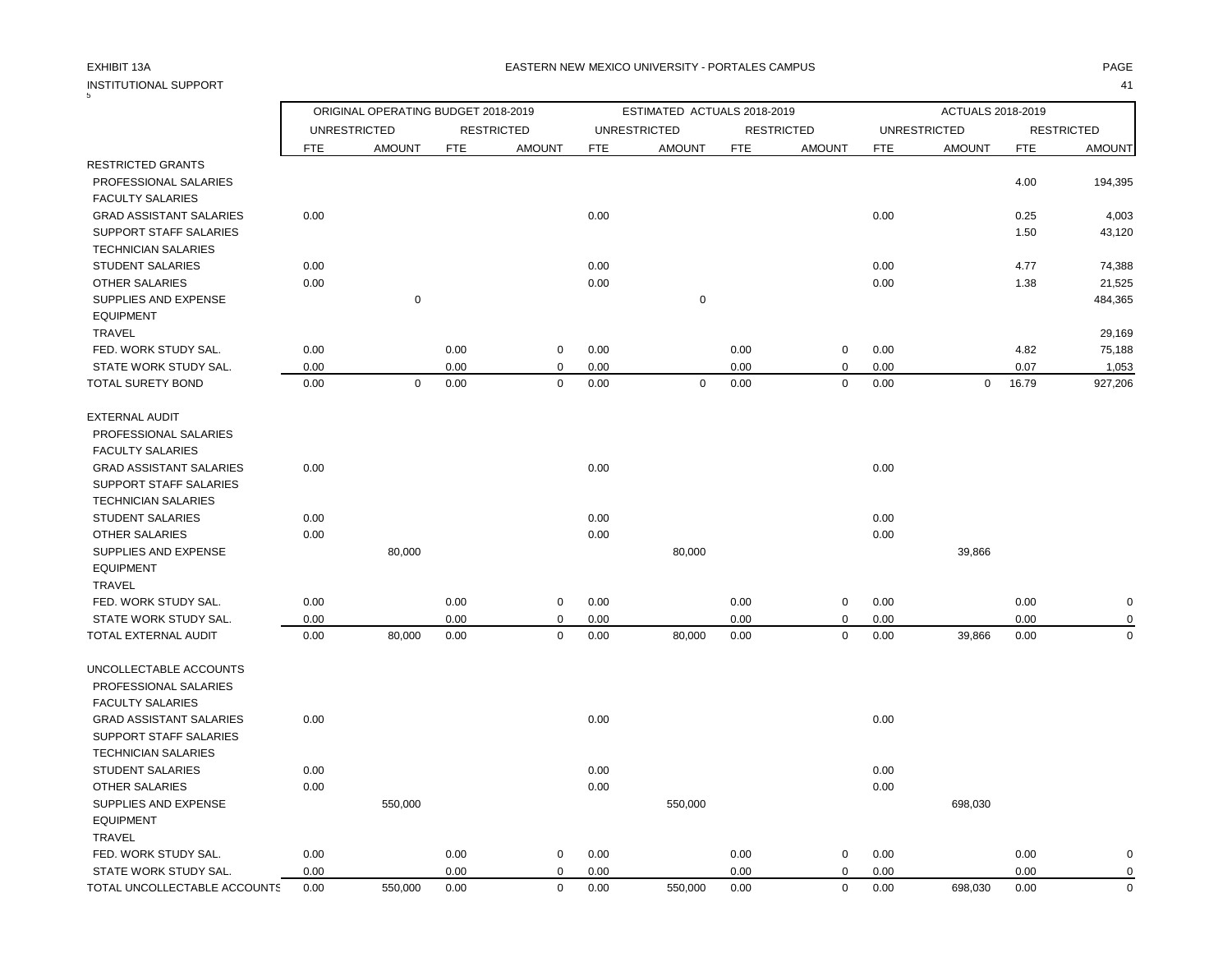|                                | ORIGINAL OPERATING BUDGET 2018-2019 |                     |            |                   | ESTIMATED ACTUALS 2018-2019 |                     |            |                   |            | ACTUALS 2018-2019   |            |                   |
|--------------------------------|-------------------------------------|---------------------|------------|-------------------|-----------------------------|---------------------|------------|-------------------|------------|---------------------|------------|-------------------|
|                                |                                     | <b>UNRESTRICTED</b> |            | <b>RESTRICTED</b> |                             | <b>UNRESTRICTED</b> |            | <b>RESTRICTED</b> |            | <b>UNRESTRICTED</b> |            | <b>RESTRICTED</b> |
|                                | <b>FTE</b>                          | <b>AMOUNT</b>       | <b>FTE</b> | <b>AMOUNT</b>     | <b>FTE</b>                  | <b>AMOUNT</b>       | <b>FTE</b> | <b>AMOUNT</b>     | <b>FTE</b> | <b>AMOUNT</b>       | <b>FTE</b> | <b>AMOUNT</b>     |
| ADMINISTRATIVE CONTINGENCY     |                                     |                     |            |                   |                             |                     |            |                   |            |                     |            |                   |
| PROFESSIONAL SALARIES          |                                     |                     |            |                   |                             |                     |            |                   |            |                     |            |                   |
| <b>FACULTY SALARIES</b>        |                                     |                     |            |                   |                             |                     |            |                   |            |                     |            |                   |
| <b>GRAD ASSISTANT SALARIES</b> | 0.00                                |                     |            |                   | 0.00                        |                     |            |                   | 0.00       |                     |            |                   |
| SUPPORT STAFF SALARIES         |                                     |                     |            |                   |                             |                     |            |                   |            |                     |            |                   |
| <b>TECHNICIAN SALARIES</b>     |                                     |                     |            |                   |                             |                     |            |                   |            |                     |            |                   |
| <b>STUDENT SALARIES</b>        | 0.00                                |                     |            |                   | 0.00                        |                     |            |                   | 0.00       |                     |            |                   |
| <b>OTHER SALARIES</b>          | 0.00                                |                     |            |                   | 0.00                        |                     |            |                   | 0.00       |                     |            |                   |
| SUPPLIES AND EXPENSE           |                                     | 118,900             |            |                   |                             | 118,900             |            |                   |            | 42,113              |            |                   |
| <b>EQUIPMENT</b>               |                                     |                     |            |                   |                             |                     |            |                   |            |                     |            |                   |
| <b>TRAVEL</b>                  |                                     |                     |            |                   |                             |                     |            |                   |            |                     |            |                   |
| FED. WORK STUDY SAL.           | 0.00                                |                     | 0.00       | 0                 | 0.00                        |                     | 0.00       | $\mathbf 0$       | 0.00       |                     | 0.00       | O                 |
| STATE WORK STUDY SAL.          | 0.00                                |                     | 0.00       | 0                 | 0.00                        |                     | 0.00       | $\mathbf 0$       | 0.00       |                     | 0.00       |                   |
| TOTAL ADMINISTRATIVE CONT'Y    | 0.00                                | 118,900             | 0.00       | $\mathbf 0$       | 0.00                        | 118,900             | 0.00       | 0                 | 0.00       | 42,113              | 0.00       | $\Omega$          |
| <b>HUMAN RESOURCES</b>         |                                     |                     |            |                   |                             |                     |            |                   |            |                     |            |                   |
| PROFESSIONAL SALARIES          | 4.00                                | 210,234             |            |                   | 4.00                        | 210,234             |            |                   | 4.00       | 215,981             |            |                   |
| <b>FACULTY SALARIES</b>        |                                     |                     |            |                   |                             |                     |            |                   |            |                     |            |                   |
| <b>GRAD ASSISTANT SALARIES</b> | 0.00                                |                     |            |                   | 0.00                        |                     |            |                   | 0.00       |                     |            |                   |
| SUPPORT STAFF SALARIES         | 1.00                                | 27,883              |            |                   | 1.00                        | 27,883              |            |                   | 1.00       | 28,655              |            |                   |
| <b>TECHNICIAN SALARIES</b>     |                                     |                     |            |                   |                             |                     |            |                   |            |                     |            |                   |
| <b>STUDENT SALARIES</b>        | 0.31                                | 4,853               |            |                   | 0.31                        | 4,853               |            |                   | 0.28       | 4,358               |            |                   |
| <b>OTHER SALARIES</b>          | 0.00                                |                     |            |                   | 0.00                        |                     |            |                   | 0.00       |                     |            |                   |
| SUPPLIES AND EXPENSE           |                                     | 141,500             |            |                   |                             | 141,500             |            |                   |            | 74,457              |            |                   |
| <b>EQUIPMENT</b>               |                                     |                     |            |                   |                             |                     |            |                   |            |                     |            |                   |
| <b>TRAVEL</b>                  |                                     | 10,000              |            |                   |                             | 10,000              |            |                   |            | 4,479               |            |                   |
| FED. WORK STUDY SAL.           | 0.00                                |                     | 0.00       | $\pmb{0}$         | 0.00                        |                     | 0.00       | $\mathbf 0$       | 0.00       |                     | 0.00       | O                 |
| STATE WORK STUDY SAL.          | 0.00                                |                     | 0.00       | 0                 | 0.00                        |                     | 0.00       | 0                 | 0.00       |                     | 0.00       |                   |
| TOTAL HUMAN RESOURCES          | 5.31                                | 394,470             | 0.00       | $\mathbf 0$       | 5.31                        | 394,470             | 0.00       | $\mathbf 0$       | 5.28       | 327,930             | 0.00       | $\Omega$          |
| STAFF DEVELOPMENT              |                                     |                     |            |                   |                             |                     |            |                   |            |                     |            |                   |
| PROFESSIONAL SALARIES          |                                     |                     |            |                   |                             |                     |            |                   |            |                     |            |                   |
| <b>FACULTY SALARIES</b>        |                                     |                     |            |                   |                             |                     |            |                   |            |                     |            |                   |
| <b>GRAD ASSISTANT SALARIES</b> | 0.00                                |                     |            |                   | 0.00                        |                     |            |                   | 0.00       |                     |            |                   |
| <b>SUPPORT STAFF SALARIES</b>  |                                     |                     |            |                   |                             |                     |            |                   |            |                     |            |                   |
| <b>TECHNICIAN SALARIES</b>     |                                     |                     |            |                   |                             |                     |            |                   |            |                     |            |                   |
| <b>STUDENT SALARIES</b>        | 0.00                                |                     |            |                   | 0.00                        |                     |            |                   | 0.00       |                     |            |                   |
| <b>OTHER SALARIES</b>          | 0.00                                |                     |            |                   | 0.00                        |                     |            |                   | 0.00       |                     |            |                   |
| SUPPLIES AND EXPENSE           |                                     |                     |            |                   |                             |                     |            |                   |            | 791                 |            |                   |
| <b>EQUIPMENT</b>               |                                     |                     |            |                   |                             |                     |            |                   |            |                     |            |                   |
| <b>TRAVEL</b>                  |                                     |                     |            |                   |                             |                     |            |                   |            |                     |            |                   |
| FED. WORK STUDY SAL.           | 0.00                                |                     | 0.00       | $\mathbf 0$       | 0.00                        |                     | 0.00       | 0                 | 0.00       |                     | 0.00       |                   |

STATE WORK STUDY SAL.  $0.00$   $0.00$   $0.00$   $0.00$   $0.00$   $0.00$   $0.00$   $0.00$   $0.00$   $0.00$ TOTAL STAFF DEVELOPMENT 0.00 0 0.00 0 0.00 0 0.00 0 0.00 791 0.00 0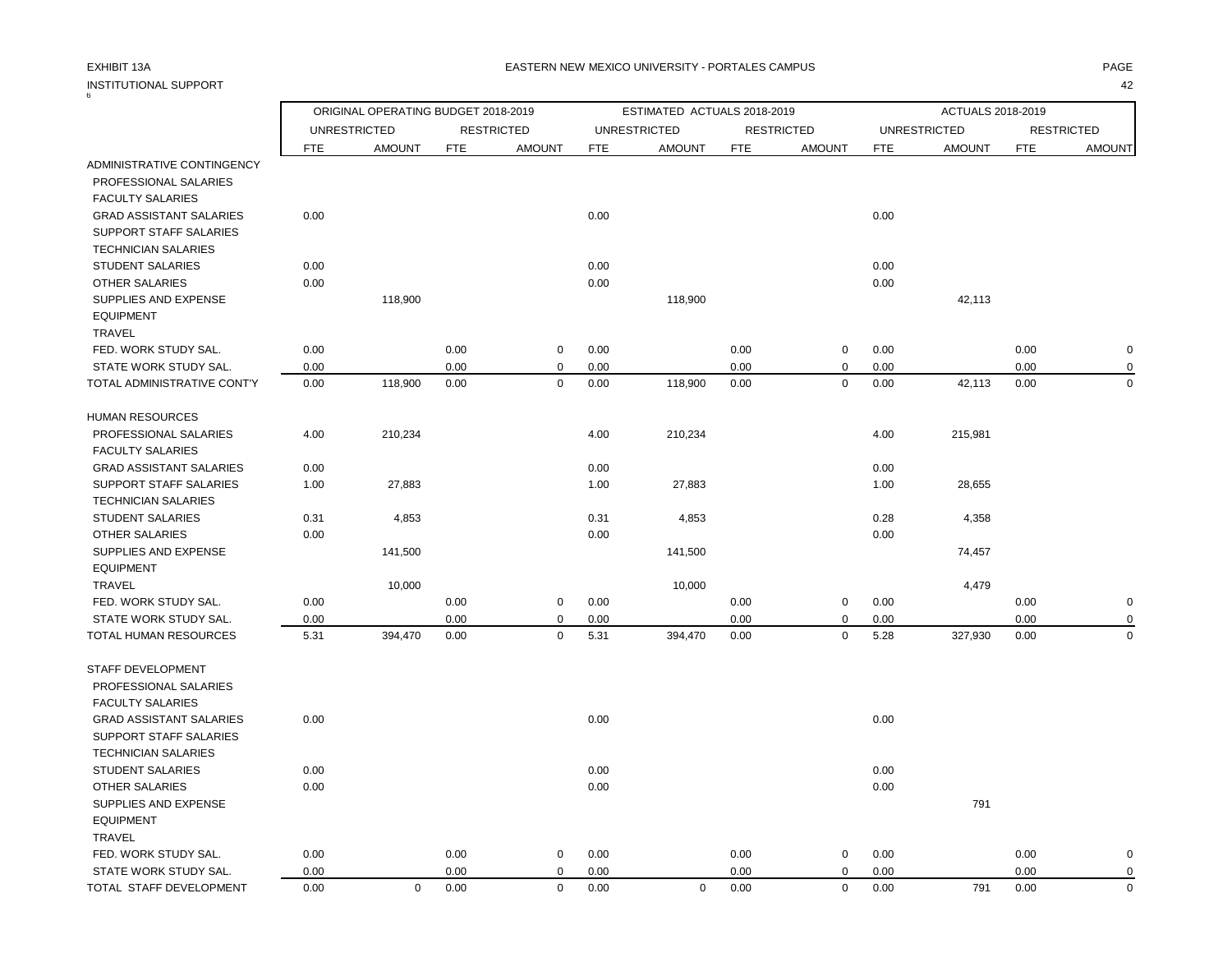| ORIGINAL OPERATING BUDGET 2018-2019<br>ESTIMATED ACTUALS 2018-2019<br>ACTUALS 2018-2019<br><b>UNRESTRICTED</b><br><b>RESTRICTED</b><br><b>UNRESTRICTED</b><br><b>RESTRICTED</b><br><b>UNRESTRICTED</b><br><b>RESTRICTED</b><br>FTE<br><b>AMOUNT</b><br><b>FTE</b><br><b>AMOUNT</b><br><b>FTE</b><br><b>AMOUNT</b><br><b>FTE</b><br><b>AMOUNT</b><br><b>FTE</b><br><b>AMOUNT</b><br><b>FTE</b><br><b>AMOUNT</b><br><b>PURCHASING</b><br>PROFESSIONAL SALARIES<br>1.50<br>1.50<br>1.50<br>90,485<br>90,485<br>90,500<br><b>FACULTY SALARIES</b><br>0.00<br>0.00<br>0.00<br><b>GRAD ASSISTANT SALARIES</b><br>SUPPORT STAFF SALARIES<br>1.00<br>23,000<br>1.00<br>23,000<br>1.00<br>33,072<br><b>TECHNICIAN SALARIES</b><br><b>STUDENT SALARIES</b><br>0.03<br>504<br>0.03<br>504<br>0.00<br>0.00<br>0.00<br>OTHER SALARIES<br>0.00<br>SUPPLIES AND EXPENSE<br>8,500<br>8,500<br>11,710<br><b>EQUIPMENT</b><br><b>TRAVEL</b><br>3,850<br>3,850<br>1,184<br>FED. WORK STUDY SAL.<br>0.00<br>0.00<br>0.00<br>0.00<br>0.00<br>$\overline{0}$<br>$\mathbf 0$<br>$\mathbf 0$<br>0.00<br>0.03<br>0.13<br>0.03<br>0.23<br>3,642<br>STATE WORK STUDY SAL.<br>504<br>2,016<br>504<br>0.13<br>2,016<br>0.06<br>911<br>3,642<br>TOTAL PURCHASING<br>2.56<br>126,843<br>0.13<br>2,016<br>2.56<br>126,843<br>0.13<br>2,016<br>2.56<br>137,376<br>0.23<br>DEPT OF PUBLIC SAFETY<br>1.00<br>71,237<br>1.00<br>71,237<br>1.00<br>74,872<br>PROFESSIONAL SALARIES<br><b>FACULTY SALARIES</b><br>0.00<br>0.00<br>0.00<br><b>GRAD ASSISTANT SALARIES</b><br><b>SUPPORT STAFF SALARIES</b><br><b>TECHNICIAN SALARIES</b><br>9.00<br>404,440<br>9.00<br>404,440<br>9.00<br>455,456<br>25,000<br>20,520<br><b>STUDENT SALARIES</b><br>1.60<br>25,000<br>1.60<br>1.32<br>0.17<br>6,293<br>0.40<br>6,293<br>0.09<br>1,397<br>OTHER SALARIES<br>SUPPLIES AND EXPENSE<br>45,550<br>45,550<br>52,499<br><b>EQUIPMENT</b><br><b>TRAVEL</b><br>4,600<br>FED. WORK STUDY SAL.<br>0.00<br>0.00<br>0.00<br>0.00<br>0.00<br>0.00<br>$\overline{0}$<br>$\mathbf 0$<br>$\mathbf 0$<br>$\mathbf 0$<br>$\mathbf 0$<br>STATE WORK STUDY SAL.<br>2,293<br>0.59<br>2.293<br>0.59<br>0.15<br>9,172<br>0.15<br>9,172<br>0.11<br>0.44<br>6,867<br>1,717<br>11.92<br>554,813<br>0.59<br>9,172<br>12.15<br>0.59<br>11.51<br>611,060<br>0.44<br>6,867<br><b>TOTAL</b><br>554,813<br>9,172<br>POST OFFICE<br>PROFESSIONAL SALARIES<br><b>FACULTY SALARIES</b><br>0.00<br>0.00<br><b>GRAD ASSISTANT SALARIES</b><br>0.00<br><b>SUPPORT STAFF SALARIES</b><br>2.00<br>56,670<br>2.00<br>2.00<br>48,874<br>56,670<br><b>TECHNICIAN SALARIES</b><br>0.00<br>0.00<br>0.00<br><b>STUDENT SALARIES</b><br>0.00<br>0.00<br>0.00<br><b>OTHER SALARIES</b><br>2,000<br>2,000<br>512<br>SUPPLIES AND EXPENSE<br><b>EQUIPMENT</b><br><b>TRAVEL</b><br>0.00<br>FED. WORK STUDY SAL.<br>0.00<br>$\mathbf 0$<br>0.00<br>0.00<br>$\mathbf 0$<br>0.00<br>0.00<br>$\mathbf 0$<br>STATE WORK STUDY SAL.<br>0.00<br>0.00<br>$\mathbf 0$<br>0.00<br>0.00<br>$\mathbf 0$<br>0.00<br>0.00<br>$\mathbf 0$ | INSTITUTIOANL SUPPORT |      |        |      |             |      |        |      |             |      |        |      | 43          |
|---------------------------------------------------------------------------------------------------------------------------------------------------------------------------------------------------------------------------------------------------------------------------------------------------------------------------------------------------------------------------------------------------------------------------------------------------------------------------------------------------------------------------------------------------------------------------------------------------------------------------------------------------------------------------------------------------------------------------------------------------------------------------------------------------------------------------------------------------------------------------------------------------------------------------------------------------------------------------------------------------------------------------------------------------------------------------------------------------------------------------------------------------------------------------------------------------------------------------------------------------------------------------------------------------------------------------------------------------------------------------------------------------------------------------------------------------------------------------------------------------------------------------------------------------------------------------------------------------------------------------------------------------------------------------------------------------------------------------------------------------------------------------------------------------------------------------------------------------------------------------------------------------------------------------------------------------------------------------------------------------------------------------------------------------------------------------------------------------------------------------------------------------------------------------------------------------------------------------------------------------------------------------------------------------------------------------------------------------------------------------------------------------------------------------------------------------------------------------------------------------------------------------------------------------------------------------------------------------------------------------------------------------------------------------------------------------------------------------------------------------------------------------------------------------------------------------------------------------------------------------------------------------------------------------------------------------------------------------------------------------------------------------------|-----------------------|------|--------|------|-------------|------|--------|------|-------------|------|--------|------|-------------|
|                                                                                                                                                                                                                                                                                                                                                                                                                                                                                                                                                                                                                                                                                                                                                                                                                                                                                                                                                                                                                                                                                                                                                                                                                                                                                                                                                                                                                                                                                                                                                                                                                                                                                                                                                                                                                                                                                                                                                                                                                                                                                                                                                                                                                                                                                                                                                                                                                                                                                                                                                                                                                                                                                                                                                                                                                                                                                                                                                                                                                                 |                       |      |        |      |             |      |        |      |             |      |        |      |             |
|                                                                                                                                                                                                                                                                                                                                                                                                                                                                                                                                                                                                                                                                                                                                                                                                                                                                                                                                                                                                                                                                                                                                                                                                                                                                                                                                                                                                                                                                                                                                                                                                                                                                                                                                                                                                                                                                                                                                                                                                                                                                                                                                                                                                                                                                                                                                                                                                                                                                                                                                                                                                                                                                                                                                                                                                                                                                                                                                                                                                                                 |                       |      |        |      |             |      |        |      |             |      |        |      |             |
|                                                                                                                                                                                                                                                                                                                                                                                                                                                                                                                                                                                                                                                                                                                                                                                                                                                                                                                                                                                                                                                                                                                                                                                                                                                                                                                                                                                                                                                                                                                                                                                                                                                                                                                                                                                                                                                                                                                                                                                                                                                                                                                                                                                                                                                                                                                                                                                                                                                                                                                                                                                                                                                                                                                                                                                                                                                                                                                                                                                                                                 |                       |      |        |      |             |      |        |      |             |      |        |      |             |
|                                                                                                                                                                                                                                                                                                                                                                                                                                                                                                                                                                                                                                                                                                                                                                                                                                                                                                                                                                                                                                                                                                                                                                                                                                                                                                                                                                                                                                                                                                                                                                                                                                                                                                                                                                                                                                                                                                                                                                                                                                                                                                                                                                                                                                                                                                                                                                                                                                                                                                                                                                                                                                                                                                                                                                                                                                                                                                                                                                                                                                 |                       |      |        |      |             |      |        |      |             |      |        |      |             |
|                                                                                                                                                                                                                                                                                                                                                                                                                                                                                                                                                                                                                                                                                                                                                                                                                                                                                                                                                                                                                                                                                                                                                                                                                                                                                                                                                                                                                                                                                                                                                                                                                                                                                                                                                                                                                                                                                                                                                                                                                                                                                                                                                                                                                                                                                                                                                                                                                                                                                                                                                                                                                                                                                                                                                                                                                                                                                                                                                                                                                                 |                       |      |        |      |             |      |        |      |             |      |        |      |             |
|                                                                                                                                                                                                                                                                                                                                                                                                                                                                                                                                                                                                                                                                                                                                                                                                                                                                                                                                                                                                                                                                                                                                                                                                                                                                                                                                                                                                                                                                                                                                                                                                                                                                                                                                                                                                                                                                                                                                                                                                                                                                                                                                                                                                                                                                                                                                                                                                                                                                                                                                                                                                                                                                                                                                                                                                                                                                                                                                                                                                                                 |                       |      |        |      |             |      |        |      |             |      |        |      |             |
|                                                                                                                                                                                                                                                                                                                                                                                                                                                                                                                                                                                                                                                                                                                                                                                                                                                                                                                                                                                                                                                                                                                                                                                                                                                                                                                                                                                                                                                                                                                                                                                                                                                                                                                                                                                                                                                                                                                                                                                                                                                                                                                                                                                                                                                                                                                                                                                                                                                                                                                                                                                                                                                                                                                                                                                                                                                                                                                                                                                                                                 |                       |      |        |      |             |      |        |      |             |      |        |      |             |
|                                                                                                                                                                                                                                                                                                                                                                                                                                                                                                                                                                                                                                                                                                                                                                                                                                                                                                                                                                                                                                                                                                                                                                                                                                                                                                                                                                                                                                                                                                                                                                                                                                                                                                                                                                                                                                                                                                                                                                                                                                                                                                                                                                                                                                                                                                                                                                                                                                                                                                                                                                                                                                                                                                                                                                                                                                                                                                                                                                                                                                 |                       |      |        |      |             |      |        |      |             |      |        |      |             |
|                                                                                                                                                                                                                                                                                                                                                                                                                                                                                                                                                                                                                                                                                                                                                                                                                                                                                                                                                                                                                                                                                                                                                                                                                                                                                                                                                                                                                                                                                                                                                                                                                                                                                                                                                                                                                                                                                                                                                                                                                                                                                                                                                                                                                                                                                                                                                                                                                                                                                                                                                                                                                                                                                                                                                                                                                                                                                                                                                                                                                                 |                       |      |        |      |             |      |        |      |             |      |        |      |             |
|                                                                                                                                                                                                                                                                                                                                                                                                                                                                                                                                                                                                                                                                                                                                                                                                                                                                                                                                                                                                                                                                                                                                                                                                                                                                                                                                                                                                                                                                                                                                                                                                                                                                                                                                                                                                                                                                                                                                                                                                                                                                                                                                                                                                                                                                                                                                                                                                                                                                                                                                                                                                                                                                                                                                                                                                                                                                                                                                                                                                                                 |                       |      |        |      |             |      |        |      |             |      |        |      |             |
|                                                                                                                                                                                                                                                                                                                                                                                                                                                                                                                                                                                                                                                                                                                                                                                                                                                                                                                                                                                                                                                                                                                                                                                                                                                                                                                                                                                                                                                                                                                                                                                                                                                                                                                                                                                                                                                                                                                                                                                                                                                                                                                                                                                                                                                                                                                                                                                                                                                                                                                                                                                                                                                                                                                                                                                                                                                                                                                                                                                                                                 |                       |      |        |      |             |      |        |      |             |      |        |      |             |
|                                                                                                                                                                                                                                                                                                                                                                                                                                                                                                                                                                                                                                                                                                                                                                                                                                                                                                                                                                                                                                                                                                                                                                                                                                                                                                                                                                                                                                                                                                                                                                                                                                                                                                                                                                                                                                                                                                                                                                                                                                                                                                                                                                                                                                                                                                                                                                                                                                                                                                                                                                                                                                                                                                                                                                                                                                                                                                                                                                                                                                 |                       |      |        |      |             |      |        |      |             |      |        |      |             |
|                                                                                                                                                                                                                                                                                                                                                                                                                                                                                                                                                                                                                                                                                                                                                                                                                                                                                                                                                                                                                                                                                                                                                                                                                                                                                                                                                                                                                                                                                                                                                                                                                                                                                                                                                                                                                                                                                                                                                                                                                                                                                                                                                                                                                                                                                                                                                                                                                                                                                                                                                                                                                                                                                                                                                                                                                                                                                                                                                                                                                                 |                       |      |        |      |             |      |        |      |             |      |        |      |             |
|                                                                                                                                                                                                                                                                                                                                                                                                                                                                                                                                                                                                                                                                                                                                                                                                                                                                                                                                                                                                                                                                                                                                                                                                                                                                                                                                                                                                                                                                                                                                                                                                                                                                                                                                                                                                                                                                                                                                                                                                                                                                                                                                                                                                                                                                                                                                                                                                                                                                                                                                                                                                                                                                                                                                                                                                                                                                                                                                                                                                                                 |                       |      |        |      |             |      |        |      |             |      |        |      |             |
|                                                                                                                                                                                                                                                                                                                                                                                                                                                                                                                                                                                                                                                                                                                                                                                                                                                                                                                                                                                                                                                                                                                                                                                                                                                                                                                                                                                                                                                                                                                                                                                                                                                                                                                                                                                                                                                                                                                                                                                                                                                                                                                                                                                                                                                                                                                                                                                                                                                                                                                                                                                                                                                                                                                                                                                                                                                                                                                                                                                                                                 |                       |      |        |      |             |      |        |      |             |      |        |      |             |
|                                                                                                                                                                                                                                                                                                                                                                                                                                                                                                                                                                                                                                                                                                                                                                                                                                                                                                                                                                                                                                                                                                                                                                                                                                                                                                                                                                                                                                                                                                                                                                                                                                                                                                                                                                                                                                                                                                                                                                                                                                                                                                                                                                                                                                                                                                                                                                                                                                                                                                                                                                                                                                                                                                                                                                                                                                                                                                                                                                                                                                 |                       |      |        |      |             |      |        |      |             |      |        |      |             |
|                                                                                                                                                                                                                                                                                                                                                                                                                                                                                                                                                                                                                                                                                                                                                                                                                                                                                                                                                                                                                                                                                                                                                                                                                                                                                                                                                                                                                                                                                                                                                                                                                                                                                                                                                                                                                                                                                                                                                                                                                                                                                                                                                                                                                                                                                                                                                                                                                                                                                                                                                                                                                                                                                                                                                                                                                                                                                                                                                                                                                                 |                       |      |        |      |             |      |        |      |             |      |        |      |             |
|                                                                                                                                                                                                                                                                                                                                                                                                                                                                                                                                                                                                                                                                                                                                                                                                                                                                                                                                                                                                                                                                                                                                                                                                                                                                                                                                                                                                                                                                                                                                                                                                                                                                                                                                                                                                                                                                                                                                                                                                                                                                                                                                                                                                                                                                                                                                                                                                                                                                                                                                                                                                                                                                                                                                                                                                                                                                                                                                                                                                                                 |                       |      |        |      |             |      |        |      |             |      |        |      |             |
|                                                                                                                                                                                                                                                                                                                                                                                                                                                                                                                                                                                                                                                                                                                                                                                                                                                                                                                                                                                                                                                                                                                                                                                                                                                                                                                                                                                                                                                                                                                                                                                                                                                                                                                                                                                                                                                                                                                                                                                                                                                                                                                                                                                                                                                                                                                                                                                                                                                                                                                                                                                                                                                                                                                                                                                                                                                                                                                                                                                                                                 |                       |      |        |      |             |      |        |      |             |      |        |      |             |
|                                                                                                                                                                                                                                                                                                                                                                                                                                                                                                                                                                                                                                                                                                                                                                                                                                                                                                                                                                                                                                                                                                                                                                                                                                                                                                                                                                                                                                                                                                                                                                                                                                                                                                                                                                                                                                                                                                                                                                                                                                                                                                                                                                                                                                                                                                                                                                                                                                                                                                                                                                                                                                                                                                                                                                                                                                                                                                                                                                                                                                 |                       |      |        |      |             |      |        |      |             |      |        |      |             |
|                                                                                                                                                                                                                                                                                                                                                                                                                                                                                                                                                                                                                                                                                                                                                                                                                                                                                                                                                                                                                                                                                                                                                                                                                                                                                                                                                                                                                                                                                                                                                                                                                                                                                                                                                                                                                                                                                                                                                                                                                                                                                                                                                                                                                                                                                                                                                                                                                                                                                                                                                                                                                                                                                                                                                                                                                                                                                                                                                                                                                                 |                       |      |        |      |             |      |        |      |             |      |        |      |             |
|                                                                                                                                                                                                                                                                                                                                                                                                                                                                                                                                                                                                                                                                                                                                                                                                                                                                                                                                                                                                                                                                                                                                                                                                                                                                                                                                                                                                                                                                                                                                                                                                                                                                                                                                                                                                                                                                                                                                                                                                                                                                                                                                                                                                                                                                                                                                                                                                                                                                                                                                                                                                                                                                                                                                                                                                                                                                                                                                                                                                                                 |                       |      |        |      |             |      |        |      |             |      |        |      |             |
|                                                                                                                                                                                                                                                                                                                                                                                                                                                                                                                                                                                                                                                                                                                                                                                                                                                                                                                                                                                                                                                                                                                                                                                                                                                                                                                                                                                                                                                                                                                                                                                                                                                                                                                                                                                                                                                                                                                                                                                                                                                                                                                                                                                                                                                                                                                                                                                                                                                                                                                                                                                                                                                                                                                                                                                                                                                                                                                                                                                                                                 |                       |      |        |      |             |      |        |      |             |      |        |      |             |
|                                                                                                                                                                                                                                                                                                                                                                                                                                                                                                                                                                                                                                                                                                                                                                                                                                                                                                                                                                                                                                                                                                                                                                                                                                                                                                                                                                                                                                                                                                                                                                                                                                                                                                                                                                                                                                                                                                                                                                                                                                                                                                                                                                                                                                                                                                                                                                                                                                                                                                                                                                                                                                                                                                                                                                                                                                                                                                                                                                                                                                 |                       |      |        |      |             |      |        |      |             |      |        |      |             |
|                                                                                                                                                                                                                                                                                                                                                                                                                                                                                                                                                                                                                                                                                                                                                                                                                                                                                                                                                                                                                                                                                                                                                                                                                                                                                                                                                                                                                                                                                                                                                                                                                                                                                                                                                                                                                                                                                                                                                                                                                                                                                                                                                                                                                                                                                                                                                                                                                                                                                                                                                                                                                                                                                                                                                                                                                                                                                                                                                                                                                                 |                       |      |        |      |             |      |        |      |             |      |        |      |             |
|                                                                                                                                                                                                                                                                                                                                                                                                                                                                                                                                                                                                                                                                                                                                                                                                                                                                                                                                                                                                                                                                                                                                                                                                                                                                                                                                                                                                                                                                                                                                                                                                                                                                                                                                                                                                                                                                                                                                                                                                                                                                                                                                                                                                                                                                                                                                                                                                                                                                                                                                                                                                                                                                                                                                                                                                                                                                                                                                                                                                                                 |                       |      |        |      |             |      |        |      |             |      |        |      |             |
|                                                                                                                                                                                                                                                                                                                                                                                                                                                                                                                                                                                                                                                                                                                                                                                                                                                                                                                                                                                                                                                                                                                                                                                                                                                                                                                                                                                                                                                                                                                                                                                                                                                                                                                                                                                                                                                                                                                                                                                                                                                                                                                                                                                                                                                                                                                                                                                                                                                                                                                                                                                                                                                                                                                                                                                                                                                                                                                                                                                                                                 |                       |      |        |      |             |      |        |      |             |      |        |      |             |
|                                                                                                                                                                                                                                                                                                                                                                                                                                                                                                                                                                                                                                                                                                                                                                                                                                                                                                                                                                                                                                                                                                                                                                                                                                                                                                                                                                                                                                                                                                                                                                                                                                                                                                                                                                                                                                                                                                                                                                                                                                                                                                                                                                                                                                                                                                                                                                                                                                                                                                                                                                                                                                                                                                                                                                                                                                                                                                                                                                                                                                 |                       |      |        |      |             |      |        |      |             |      |        |      |             |
|                                                                                                                                                                                                                                                                                                                                                                                                                                                                                                                                                                                                                                                                                                                                                                                                                                                                                                                                                                                                                                                                                                                                                                                                                                                                                                                                                                                                                                                                                                                                                                                                                                                                                                                                                                                                                                                                                                                                                                                                                                                                                                                                                                                                                                                                                                                                                                                                                                                                                                                                                                                                                                                                                                                                                                                                                                                                                                                                                                                                                                 |                       |      |        |      |             |      |        |      |             |      |        |      |             |
|                                                                                                                                                                                                                                                                                                                                                                                                                                                                                                                                                                                                                                                                                                                                                                                                                                                                                                                                                                                                                                                                                                                                                                                                                                                                                                                                                                                                                                                                                                                                                                                                                                                                                                                                                                                                                                                                                                                                                                                                                                                                                                                                                                                                                                                                                                                                                                                                                                                                                                                                                                                                                                                                                                                                                                                                                                                                                                                                                                                                                                 |                       |      |        |      |             |      |        |      |             |      |        |      |             |
|                                                                                                                                                                                                                                                                                                                                                                                                                                                                                                                                                                                                                                                                                                                                                                                                                                                                                                                                                                                                                                                                                                                                                                                                                                                                                                                                                                                                                                                                                                                                                                                                                                                                                                                                                                                                                                                                                                                                                                                                                                                                                                                                                                                                                                                                                                                                                                                                                                                                                                                                                                                                                                                                                                                                                                                                                                                                                                                                                                                                                                 |                       |      |        |      |             |      |        |      |             |      |        |      |             |
|                                                                                                                                                                                                                                                                                                                                                                                                                                                                                                                                                                                                                                                                                                                                                                                                                                                                                                                                                                                                                                                                                                                                                                                                                                                                                                                                                                                                                                                                                                                                                                                                                                                                                                                                                                                                                                                                                                                                                                                                                                                                                                                                                                                                                                                                                                                                                                                                                                                                                                                                                                                                                                                                                                                                                                                                                                                                                                                                                                                                                                 |                       |      |        |      |             |      |        |      |             |      |        |      |             |
|                                                                                                                                                                                                                                                                                                                                                                                                                                                                                                                                                                                                                                                                                                                                                                                                                                                                                                                                                                                                                                                                                                                                                                                                                                                                                                                                                                                                                                                                                                                                                                                                                                                                                                                                                                                                                                                                                                                                                                                                                                                                                                                                                                                                                                                                                                                                                                                                                                                                                                                                                                                                                                                                                                                                                                                                                                                                                                                                                                                                                                 |                       |      |        |      |             |      |        |      |             |      |        |      |             |
|                                                                                                                                                                                                                                                                                                                                                                                                                                                                                                                                                                                                                                                                                                                                                                                                                                                                                                                                                                                                                                                                                                                                                                                                                                                                                                                                                                                                                                                                                                                                                                                                                                                                                                                                                                                                                                                                                                                                                                                                                                                                                                                                                                                                                                                                                                                                                                                                                                                                                                                                                                                                                                                                                                                                                                                                                                                                                                                                                                                                                                 |                       |      |        |      |             |      |        |      |             |      |        |      |             |
|                                                                                                                                                                                                                                                                                                                                                                                                                                                                                                                                                                                                                                                                                                                                                                                                                                                                                                                                                                                                                                                                                                                                                                                                                                                                                                                                                                                                                                                                                                                                                                                                                                                                                                                                                                                                                                                                                                                                                                                                                                                                                                                                                                                                                                                                                                                                                                                                                                                                                                                                                                                                                                                                                                                                                                                                                                                                                                                                                                                                                                 |                       |      |        |      |             |      |        |      |             |      |        |      |             |
|                                                                                                                                                                                                                                                                                                                                                                                                                                                                                                                                                                                                                                                                                                                                                                                                                                                                                                                                                                                                                                                                                                                                                                                                                                                                                                                                                                                                                                                                                                                                                                                                                                                                                                                                                                                                                                                                                                                                                                                                                                                                                                                                                                                                                                                                                                                                                                                                                                                                                                                                                                                                                                                                                                                                                                                                                                                                                                                                                                                                                                 |                       |      |        |      |             |      |        |      |             |      |        |      |             |
|                                                                                                                                                                                                                                                                                                                                                                                                                                                                                                                                                                                                                                                                                                                                                                                                                                                                                                                                                                                                                                                                                                                                                                                                                                                                                                                                                                                                                                                                                                                                                                                                                                                                                                                                                                                                                                                                                                                                                                                                                                                                                                                                                                                                                                                                                                                                                                                                                                                                                                                                                                                                                                                                                                                                                                                                                                                                                                                                                                                                                                 |                       |      |        |      |             |      |        |      |             |      |        |      |             |
|                                                                                                                                                                                                                                                                                                                                                                                                                                                                                                                                                                                                                                                                                                                                                                                                                                                                                                                                                                                                                                                                                                                                                                                                                                                                                                                                                                                                                                                                                                                                                                                                                                                                                                                                                                                                                                                                                                                                                                                                                                                                                                                                                                                                                                                                                                                                                                                                                                                                                                                                                                                                                                                                                                                                                                                                                                                                                                                                                                                                                                 |                       |      |        |      |             |      |        |      |             |      |        |      |             |
|                                                                                                                                                                                                                                                                                                                                                                                                                                                                                                                                                                                                                                                                                                                                                                                                                                                                                                                                                                                                                                                                                                                                                                                                                                                                                                                                                                                                                                                                                                                                                                                                                                                                                                                                                                                                                                                                                                                                                                                                                                                                                                                                                                                                                                                                                                                                                                                                                                                                                                                                                                                                                                                                                                                                                                                                                                                                                                                                                                                                                                 |                       |      |        |      |             |      |        |      |             |      |        |      |             |
|                                                                                                                                                                                                                                                                                                                                                                                                                                                                                                                                                                                                                                                                                                                                                                                                                                                                                                                                                                                                                                                                                                                                                                                                                                                                                                                                                                                                                                                                                                                                                                                                                                                                                                                                                                                                                                                                                                                                                                                                                                                                                                                                                                                                                                                                                                                                                                                                                                                                                                                                                                                                                                                                                                                                                                                                                                                                                                                                                                                                                                 |                       |      |        |      |             |      |        |      |             |      |        |      |             |
|                                                                                                                                                                                                                                                                                                                                                                                                                                                                                                                                                                                                                                                                                                                                                                                                                                                                                                                                                                                                                                                                                                                                                                                                                                                                                                                                                                                                                                                                                                                                                                                                                                                                                                                                                                                                                                                                                                                                                                                                                                                                                                                                                                                                                                                                                                                                                                                                                                                                                                                                                                                                                                                                                                                                                                                                                                                                                                                                                                                                                                 |                       |      |        |      |             |      |        |      |             |      |        |      |             |
|                                                                                                                                                                                                                                                                                                                                                                                                                                                                                                                                                                                                                                                                                                                                                                                                                                                                                                                                                                                                                                                                                                                                                                                                                                                                                                                                                                                                                                                                                                                                                                                                                                                                                                                                                                                                                                                                                                                                                                                                                                                                                                                                                                                                                                                                                                                                                                                                                                                                                                                                                                                                                                                                                                                                                                                                                                                                                                                                                                                                                                 |                       |      |        |      |             |      |        |      |             |      |        |      |             |
|                                                                                                                                                                                                                                                                                                                                                                                                                                                                                                                                                                                                                                                                                                                                                                                                                                                                                                                                                                                                                                                                                                                                                                                                                                                                                                                                                                                                                                                                                                                                                                                                                                                                                                                                                                                                                                                                                                                                                                                                                                                                                                                                                                                                                                                                                                                                                                                                                                                                                                                                                                                                                                                                                                                                                                                                                                                                                                                                                                                                                                 |                       |      |        |      |             |      |        |      |             |      |        |      |             |
|                                                                                                                                                                                                                                                                                                                                                                                                                                                                                                                                                                                                                                                                                                                                                                                                                                                                                                                                                                                                                                                                                                                                                                                                                                                                                                                                                                                                                                                                                                                                                                                                                                                                                                                                                                                                                                                                                                                                                                                                                                                                                                                                                                                                                                                                                                                                                                                                                                                                                                                                                                                                                                                                                                                                                                                                                                                                                                                                                                                                                                 |                       |      |        |      |             |      |        |      |             |      |        |      |             |
|                                                                                                                                                                                                                                                                                                                                                                                                                                                                                                                                                                                                                                                                                                                                                                                                                                                                                                                                                                                                                                                                                                                                                                                                                                                                                                                                                                                                                                                                                                                                                                                                                                                                                                                                                                                                                                                                                                                                                                                                                                                                                                                                                                                                                                                                                                                                                                                                                                                                                                                                                                                                                                                                                                                                                                                                                                                                                                                                                                                                                                 | TOTAL POST OFFICE     | 2.00 | 58,670 | 0.00 | $\mathbf 0$ | 2.00 | 58,670 | 0.00 | $\mathbf 0$ | 2.00 | 49,386 | 0.00 | $\mathbf 0$ |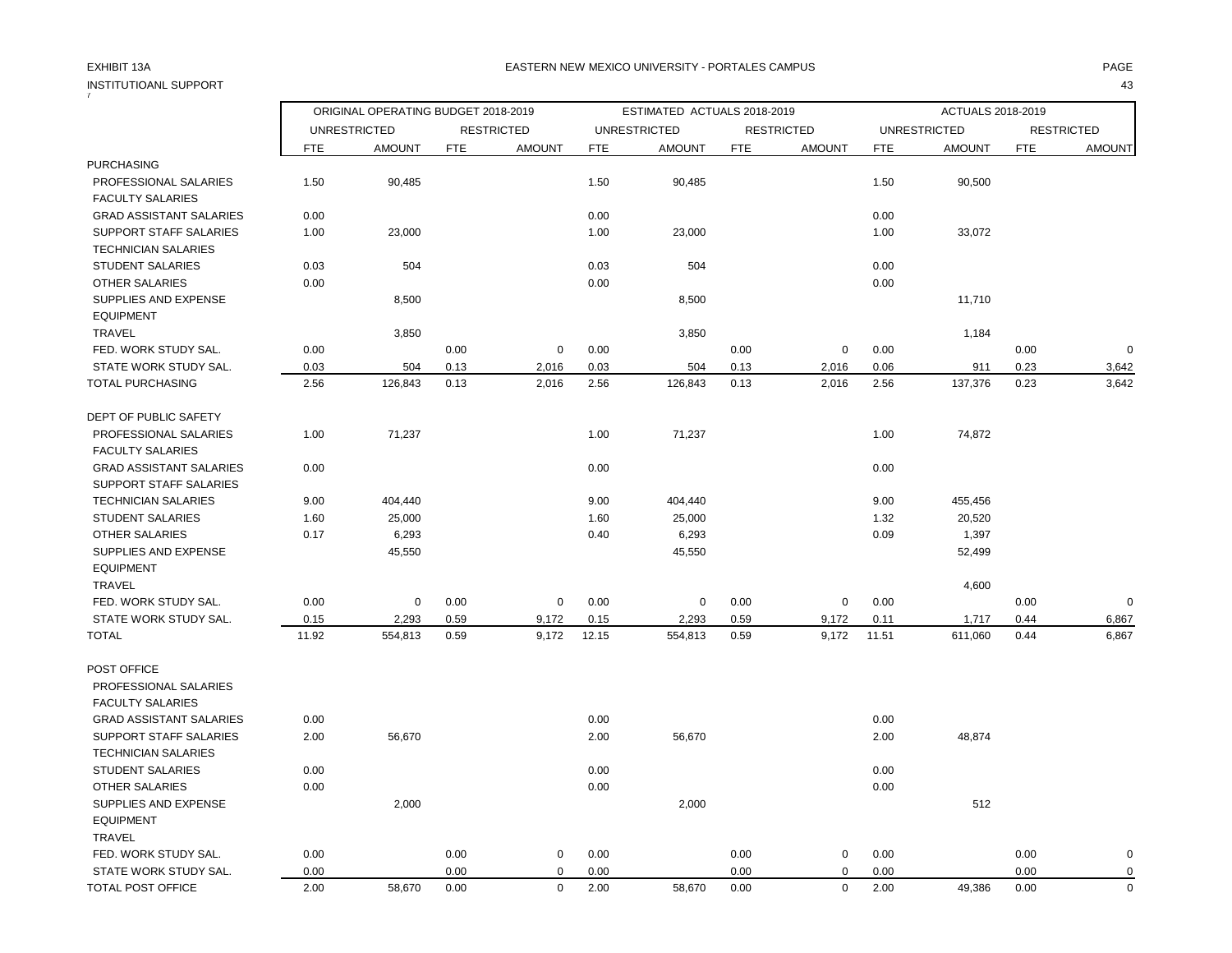EQUIPMENT

 $\overline{8}$ 

### EXHIBIT 13A PAGE EASTERN NEW MEXICO UNIVERSITY - PORTALES CAMPUS

|                                |            | ORIGINAL OPERATING BUDGET 2018-2019 |            |                   |            | ESTIMATED ACTUALS 2018-2019 |            |                   | ACTUALS 2018-2019 |                     |            |                   |
|--------------------------------|------------|-------------------------------------|------------|-------------------|------------|-----------------------------|------------|-------------------|-------------------|---------------------|------------|-------------------|
|                                |            | <b>UNRESTRICTED</b>                 |            | <b>RESTRICTED</b> |            | <b>UNRESTRICTED</b>         |            | <b>RESTRICTED</b> |                   | <b>UNRESTRICTED</b> |            | <b>RESTRICTED</b> |
|                                | <b>FTE</b> | <b>AMOUNT</b>                       | <b>FTE</b> | <b>AMOUNT</b>     | <b>FTE</b> | <b>AMOUNT</b>               | <b>FTE</b> | <b>AMOUNT</b>     | <b>FTE</b>        | <b>AMOUNT</b>       | <b>FTE</b> | <b>AMOUNT</b>     |
| <b>DEVELOPMENT</b>             |            |                                     |            |                   |            |                             |            |                   |                   |                     |            |                   |
| PROFESSIONAL SALARIES          | 3.00       | 164,065                             |            |                   | 3.00       | 164,065                     |            |                   | 2.75              | 150,135             |            |                   |
| <b>FACULTY SALARIES</b>        |            |                                     |            |                   |            |                             |            |                   |                   |                     |            |                   |
| <b>GRAD ASSISTANT SALARIES</b> | 0.00       |                                     |            |                   | 0.00       |                             |            |                   | 0.00              |                     |            |                   |
| SUPPORT STAFF SALARIES         | 1.36       | 48,764                              |            |                   | 1.36       | 48,764                      |            |                   | 1.50              | 54,890              |            |                   |
| <b>TECHNICIAN SALARIES</b>     |            |                                     |            |                   |            |                             |            |                   |                   |                     |            |                   |
| <b>STUDENT SALARIES</b>        | 0.04       | 644                                 |            |                   | 0.04       | 644                         |            |                   | 0.01              | 225                 |            |                   |
| <b>OTHER SALARIES</b>          | 0.00       |                                     |            |                   | 0.00       |                             |            |                   | 0.00              |                     |            |                   |
| <b>SUPPLIES AND EXPENSE</b>    |            | 75,500                              |            |                   |            | 75,500                      |            |                   |                   | 86,295              |            |                   |
| <b>EQUIPMENT</b>               |            |                                     |            |                   |            |                             |            |                   |                   |                     |            |                   |
| <b>TRAVEL</b>                  |            | 7,500                               |            |                   |            | 7,500                       |            |                   |                   | 2,706               |            |                   |
| FED. WORK STUDY SAL.           | 0.00       |                                     | 0.00       | $\mathbf 0$       | 0.00       |                             | 0.00       | $\mathbf 0$       | 0.00              |                     | 0.00       |                   |
| STATE WORK STUDY SAL.          | 0.00       |                                     | 0.00       | $\mathbf 0$       | 0.00       |                             | 0.00       | $\mathbf 0$       | 0.00              |                     | 0.00       |                   |
| TOTAL DEVELOPMENT              | 4.40       | 296,473                             | 0.00       | $\mathbf 0$       | 4.40       | 296,473                     | 0.00       | $\mathbf 0$       | 4.26              | 294,251             | 0.00       | $\mathbf 0$       |
| <b>ALUMNI</b>                  |            |                                     |            |                   |            |                             |            |                   |                   |                     |            |                   |
| PROFESSIONAL SALARIES          | 1.00       | 46,800                              |            |                   | 1.00       | 46,800                      |            |                   | 1.00              | 47,288              |            |                   |
| <b>FACULTY SALARIES</b>        |            |                                     |            |                   |            |                             |            |                   |                   |                     |            |                   |
| <b>GRAD ASSISTANT SALARIES</b> | 0.00       |                                     |            |                   | 0.00       |                             |            |                   | 0.00              |                     |            |                   |
| <b>SUPPORT STAFF SALARIES</b>  | 1.00       | 26,074                              |            |                   | 1.00       | 26,074                      |            |                   | 1.00              | 26,562              |            |                   |
| <b>TECHNICIAN SALARIES</b>     |            |                                     |            |                   |            |                             |            |                   |                   |                     |            |                   |
| <b>STUDENT SALARIES</b>        | 0.09       | 1,434                               |            |                   | 0.09       | 1,434                       |            |                   | 1.46              | 22,793              |            |                   |
| <b>OTHER SALARIES</b>          | 0.00       |                                     |            |                   | 0.00       |                             |            |                   | 0.00              |                     |            |                   |
| SUPPLIES AND EXPENSE           |            | 26,100                              |            |                   |            | 26,100                      |            |                   |                   | 17,166              |            |                   |
| <b>EQUIPMENT</b>               |            |                                     |            |                   |            |                             |            |                   |                   |                     |            |                   |
| <b>TRAVEL</b>                  |            | 6,000                               |            |                   |            | 6,000                       |            |                   |                   | 8,299               |            |                   |
| FED. WORK STUDY SAL.           | 0.00       |                                     | 0.00       | $\mathbf 0$       | 0.00       |                             | 0.00       | $\mathbf 0$       | 0.00              |                     | 0.00       | $\Omega$          |
| STATE WORK STUDY SAL.          | 0.00       |                                     | 0.00       | $\mathbf 0$       | 0.00       |                             | 0.00       | $\mathbf 0$       | 0.03              | 476                 | 0.12       | 1,902             |
| <b>TOTAL ALUMNI</b>            | 2.09       | 106,408                             | 0.00       | $\mathbf 0$       | 2.09       | 106,408                     | 0.00       | 0                 | 3.49              | 122,582             | 0.12       | 1,902             |
| <b>COMMUNICATION SVCS</b>      |            |                                     |            |                   |            |                             |            |                   |                   |                     |            |                   |
| PROFESSIONAL SALARIES          | 8.50       | 381,511                             |            |                   | 7.50       | 381,511                     |            |                   | 8.50              | 424,334             |            |                   |
| <b>FACULTY SALARIES</b>        |            |                                     |            |                   |            |                             |            |                   |                   |                     |            |                   |
| <b>GRAD ASSISTANT SALARIES</b> | 0.00       |                                     |            |                   | 0.00       |                             |            |                   | 0.26              | 4,486               |            |                   |
| SUPPORT STAFF SALARIES         | 1.00       | 35,829                              |            |                   | 1.00       | 35,829                      |            |                   | 1.00              | 32,523              |            |                   |
| <b>TECHNICIAN SALARIES</b>     | 1.00       | 32,043                              |            |                   | 1.00       | 32,043                      |            |                   | 0.00              | 703                 |            |                   |
| <b>STUDENT SALARIES</b>        | 2.50       | 39,022                              |            |                   | 2.50       | 39,022                      |            |                   | 1.44              | 22,534              |            |                   |
| OTHER SALARIES                 | 0.25       | 10,000                              |            |                   | 0.64       | 10,000                      |            |                   | 0.00              |                     |            |                   |

SUPPLIES AND EXPENSE 24,919

TRAVEL 6,978 6,978 4,135

 FED. WORK STUDY SAL. 0.00 0.00 0 0.00 0.00 0 0.00 0.00 0 STATE WORK STUDY SAL.  $0.18$  2,740 0.70 10,960 0.18 2,740 0.70 10,960 0.00 0.00 0.00 0.00 TOTAL COMMUNICATION SVCS 13.43 586,356 0.70 10,960 12.82 586,356 0.70 10,960 11.21 543,635 0.00 0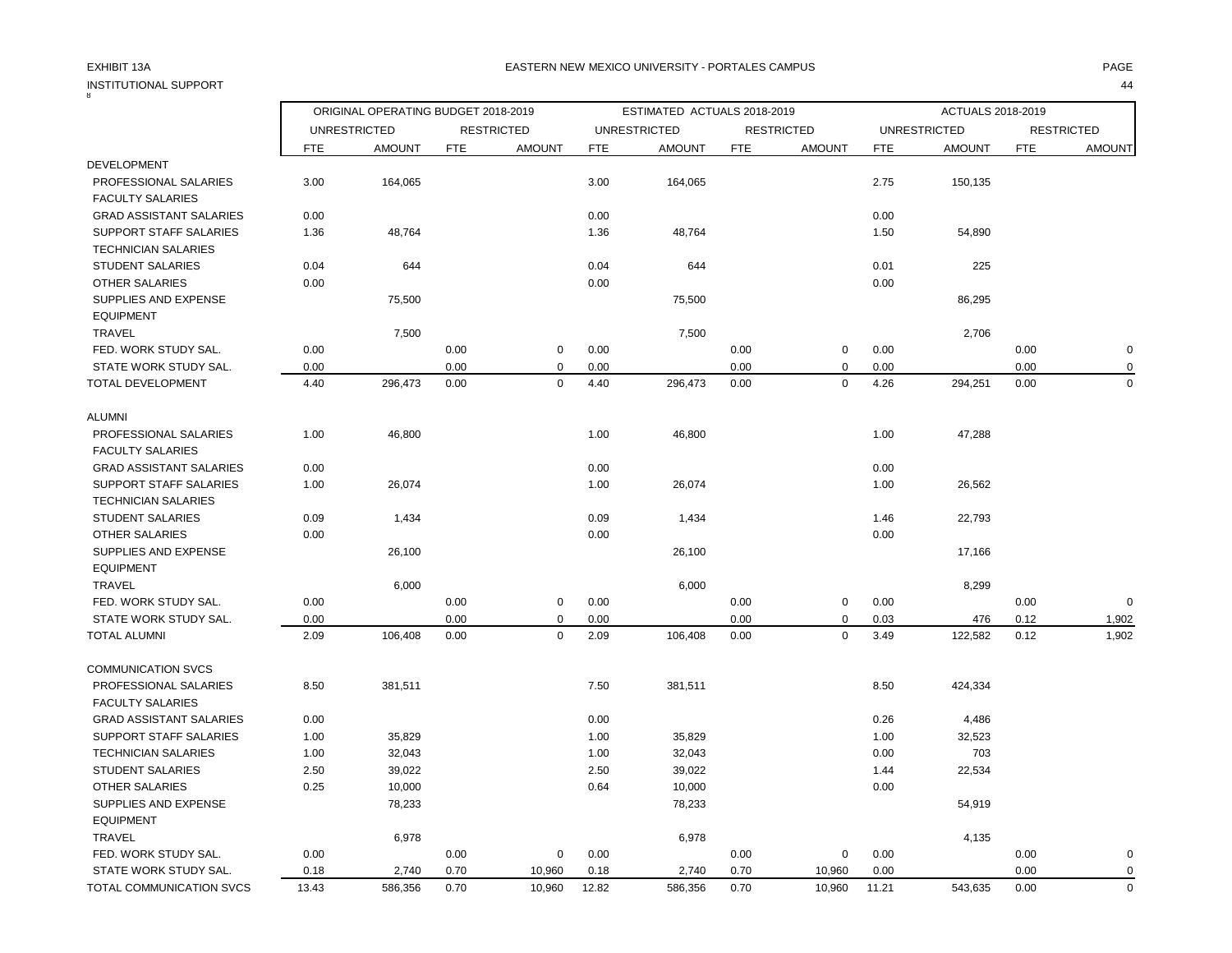| INSTITUTIONAL SUPPORT | 45 |
|-----------------------|----|
|                       |    |

|                                    | ORIGINAL OPERATING BUDGET 2018-2019<br>ESTIMATED ACTUALS 2018-2019 |                     |            |                   |            |                     |            | ACTUALS 2018-2019 |            |                     |            |                   |
|------------------------------------|--------------------------------------------------------------------|---------------------|------------|-------------------|------------|---------------------|------------|-------------------|------------|---------------------|------------|-------------------|
|                                    |                                                                    | <b>UNRESTRICTED</b> |            | <b>RESTRICTED</b> |            | <b>UNRESTRICTED</b> |            | <b>RESTRICTED</b> |            | <b>UNRESTRICTED</b> |            | <b>RESTRICTED</b> |
|                                    | <b>FTE</b>                                                         | <b>AMOUNT</b>       | <b>FTE</b> | <b>AMOUNT</b>     | <b>FTE</b> | <b>AMOUNT</b>       | <b>FTE</b> | <b>AMOUNT</b>     | <b>FTE</b> | <b>AMOUNT</b>       | <b>FTE</b> | <b>AMOUNT</b>     |
| <b>DUES &amp; MEMBERSHIPS</b>      |                                                                    |                     |            |                   |            |                     |            |                   |            |                     |            |                   |
| PROFESSIONAL SALARIES              |                                                                    |                     |            |                   |            |                     |            |                   |            |                     |            |                   |
| <b>FACULTY SALARIES</b>            |                                                                    |                     |            |                   |            |                     |            |                   |            |                     |            |                   |
| <b>GRAD ASSISTANT SALARIES</b>     | 0.00                                                               |                     |            |                   | 0.00       |                     |            |                   | 0.00       |                     |            |                   |
| SUPPORT STAFF SALARIES             |                                                                    |                     |            |                   |            |                     |            |                   |            |                     |            |                   |
| <b>TECHNICIAN SALARIES</b>         |                                                                    |                     |            |                   |            |                     |            |                   |            |                     |            |                   |
| <b>STUDENT SALARIES</b>            | 0.00                                                               |                     |            |                   | 0.00       |                     |            |                   | 0.00       |                     |            |                   |
| <b>OTHER SALARIES</b>              | 0.00                                                               |                     |            |                   | 0.00       |                     |            |                   | 0.00       |                     |            |                   |
| SUPPLIES AND EXPENSE               |                                                                    | 78,015              |            |                   |            | 78,015              |            |                   |            | 175,630             |            |                   |
| <b>EQUIPMENT</b>                   |                                                                    |                     |            |                   |            |                     |            |                   |            |                     |            |                   |
| <b>TRAVEL</b>                      |                                                                    |                     |            |                   |            |                     |            |                   |            |                     |            |                   |
| FED. WORK STUDY SAL.               | 0.00                                                               |                     | 0.00       | $\mathbf 0$       | 0.00       |                     | 0.00       | $\pmb{0}$         | 0.00       |                     | 0.00       | $\mathbf 0$       |
| STATE WORK STUDY SAL.              | 0.00                                                               |                     | 0.00       | $\mathbf 0$       | 0.00       |                     | 0.00       | $\pmb{0}$         | 0.00       |                     | 0.00       | $\Omega$          |
| TOTAL DUES & MEMBERSHIPS           | 0.00                                                               | 78,015              | 0.00       | $\mathbf 0$       | 0.00       | 78,015              | 0.00       | $\pmb{0}$         | 0.00       | 175,630             | 0.00       | $\mathbf 0$       |
| COMMENCEMENT                       |                                                                    |                     |            |                   |            |                     |            |                   |            |                     |            |                   |
| PROFESSIONAL SALARIES              |                                                                    |                     |            |                   |            |                     |            |                   |            |                     |            |                   |
| <b>FACULTY SALARIES</b>            |                                                                    |                     |            |                   |            |                     |            |                   |            |                     |            |                   |
| <b>GRAD ASSISTANT SALARIES</b>     | 0.00                                                               |                     |            |                   | 0.00       |                     |            |                   | 0.00       |                     |            |                   |
| SUPPORT STAFF SALARIES             |                                                                    |                     |            |                   |            |                     |            |                   |            |                     |            |                   |
| <b>TECHNICIAN SALARIES</b>         |                                                                    |                     |            |                   |            |                     |            |                   |            |                     |            |                   |
| <b>STUDENT SALARIES</b>            | 0.04                                                               | 617                 |            |                   | 0.04       | 617                 |            |                   | 0.06       | 930                 |            |                   |
| <b>OTHER SALARIES</b>              | 0.00                                                               |                     |            |                   | 0.00       |                     |            |                   | 0.00       |                     |            |                   |
| SUPPLIES AND EXPENSE               |                                                                    | 28,600              |            |                   |            | 28,600              |            |                   |            | 23,739              |            |                   |
| <b>EQUIPMENT</b>                   |                                                                    |                     |            |                   |            |                     |            |                   |            |                     |            |                   |
| <b>TRAVEL</b>                      |                                                                    |                     |            |                   |            |                     |            |                   |            |                     |            |                   |
| FED. WORK STUDY SAL.               | 0.00                                                               |                     | 0.00       | $\mathbf 0$       | 0.00       |                     | 0.00       | $\mathbf 0$       | 0.00       |                     | 0.00       | $\mathbf 0$       |
| STATE WORK STUDY SAL.              | 0.00                                                               |                     | 0.00       | $\mathbf 0$       | 0.00       |                     | 0.00       | $\mathbf 0$       | 0.00       |                     | 0.00       | $\mathbf 0$       |
| TOTAL COMMENCEMENT                 | 0.04                                                               | 29,217              | 0.00       | $\mathbf 0$       | 0.04       | 29,217              | 0.00       | $\pmb{0}$         | 0.06       | 24,669              | 0.00       | 0                 |
| <b>RECEPTIONS &amp; PROMOTIONS</b> |                                                                    |                     |            |                   |            |                     |            |                   |            |                     |            |                   |
| PROFESSIONAL SALARIES              |                                                                    |                     |            |                   |            |                     |            |                   |            |                     |            |                   |
| <b>FACULTY SALARIES</b>            |                                                                    |                     |            |                   |            |                     |            |                   |            |                     |            |                   |
| <b>GRAD ASSISTANT SALARIES</b>     | 0.00                                                               |                     |            |                   | 0.00       |                     |            |                   | 0.00       |                     |            |                   |
| SUPPORT STAFF SALARIES             |                                                                    |                     |            |                   |            |                     |            |                   |            |                     |            |                   |
| <b>TECHNICIAN SALARIES</b>         |                                                                    |                     |            |                   |            |                     |            |                   |            |                     |            |                   |
| <b>STUDENT SALARIES</b>            | 0.00                                                               |                     |            |                   | 0.00       |                     |            |                   | 0.02       | 273                 |            |                   |
| <b>OTHER SALARIES</b>              | 0.00                                                               |                     |            |                   | 0.00       |                     |            |                   | 0.00       |                     |            |                   |
| SUPPLIES AND EXPENSE               |                                                                    | 28,500              |            |                   |            | 28,500              |            |                   |            | 58,741              |            |                   |
| <b>EQUIPMENT</b>                   |                                                                    |                     |            |                   |            |                     |            |                   |            |                     |            |                   |
| <b>TRAVEL</b>                      |                                                                    |                     |            |                   |            |                     |            |                   |            |                     |            |                   |
| FED. WORK STUDY SAL.               | 0.00                                                               |                     | 0.00       | $\mathbf 0$       | 0.00       |                     | 0.00       | $\pmb{0}$         | 0.00       |                     | 0.00       | $\mathbf 0$       |
| STATE WORK STUDY SAL.              | 0.00                                                               |                     | 0.00       | $\mathbf 0$       | 0.00       |                     | 0.00       | $\mathbf 0$       | 0.00       |                     | 0.00       | $\mathbf 0$       |
| TOTAL RECEPTIONS & PROMOTIONS      | 0.00                                                               | 28,500              | 0.00       | $\mathbf 0$       | 0.00       | 28,500              | 0.00       | $\mathbf 0$       | 0.02       | 59,014              | 0.00       | $\mathbf 0$       |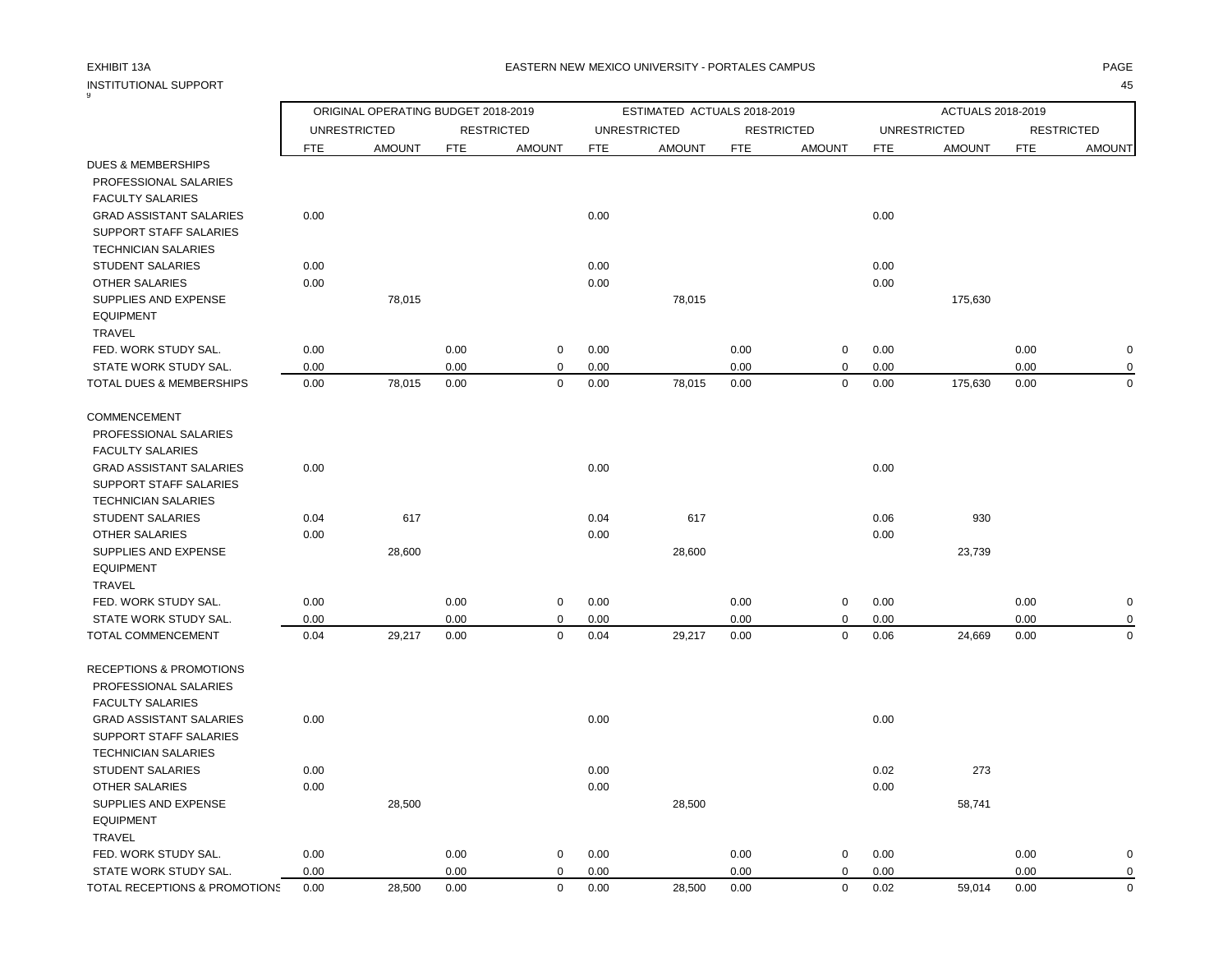$13A_{10}$ 

|                                                  | ORIGINAL OPERATING BUDGET 2018-2019 |                     |            |                   | ESTIMATED ACTUALS 2018-2019 |                                        |            |                   |            | ACTUALS 2018-2019   |            |                   |
|--------------------------------------------------|-------------------------------------|---------------------|------------|-------------------|-----------------------------|----------------------------------------|------------|-------------------|------------|---------------------|------------|-------------------|
|                                                  |                                     | <b>UNRESTRICTED</b> |            | <b>RESTRICTED</b> |                             | <b>UNRESTRICTED</b>                    |            | <b>RESTRICTED</b> |            | <b>UNRESTRICTED</b> |            | <b>RESTRICTED</b> |
|                                                  | <b>FTE</b>                          | <b>AMOUNT</b>       | <b>FTE</b> | <b>AMOUNT</b>     | <b>FTE</b>                  | <b>AMOUNT</b>                          | <b>FTE</b> | <b>AMOUNT</b>     | <b>FTE</b> | <b>AMOUNT</b>       | <b>FTE</b> | <b>AMOUNT</b>     |
|                                                  |                                     |                     |            |                   |                             | * THIS PAGE INTENTIONALLY LEFT BLANK * |            |                   |            |                     |            |                   |
| PROFESSIONAL SALARIES                            |                                     |                     |            |                   |                             |                                        |            |                   |            |                     |            |                   |
| <b>FACULTY SALARIES</b>                          |                                     |                     |            |                   |                             |                                        |            |                   |            |                     |            |                   |
| <b>GRAD ASSISTANT SALARIES</b>                   | 0.00                                |                     |            |                   | 0.00                        |                                        |            |                   | 0.00       |                     |            |                   |
| SUPPORT STAFF SALARIES                           |                                     |                     |            |                   |                             |                                        |            |                   |            |                     |            |                   |
| <b>TECHNICIAN SALARIES</b>                       |                                     |                     |            |                   |                             |                                        |            |                   |            |                     |            |                   |
| STUDENT SALARIES                                 | 0.00                                |                     |            |                   | 0.00                        |                                        |            |                   | 0.00       |                     |            |                   |
| OTHER SALARIES                                   | 0.00                                |                     |            |                   | 0.00                        |                                        |            |                   | 0.00       |                     |            |                   |
| SUPPLIES AND EXPENSE                             |                                     |                     |            |                   |                             |                                        |            |                   |            |                     |            |                   |
| <b>EQUIPMENT</b>                                 |                                     |                     |            |                   |                             |                                        |            |                   |            |                     |            |                   |
| TRAVEL                                           |                                     |                     |            |                   |                             |                                        |            |                   |            |                     |            |                   |
| FED. WORK STUDY SAL.                             | 0.00                                |                     | 0.00       | 0                 | 0.00                        |                                        | 0.00       | 0                 | 0.00       |                     | 0.00       | $\mathbf 0$       |
| STATE WORK STUDY SAL.                            | 0.00                                |                     | 0.00       | 0                 | 0.00                        |                                        | 0.00       | 0                 | 0.00       |                     | 0.00       | $\mathbf 0$       |
| <b>TOTAL</b>                                     | 0.00                                | $\mathbf 0$         | 0.00       | $\mathbf 0$       | 0.00                        | $\mathbf 0$                            | 0.00       | 0                 | 0.00       | $\mathbf 0$         | 0.00       | $\mathbf 0$       |
|                                                  |                                     |                     |            |                   |                             |                                        |            |                   |            |                     |            |                   |
| PROFESSIONAL SALARIES<br><b>FACULTY SALARIES</b> |                                     |                     |            |                   |                             |                                        |            |                   |            |                     |            |                   |
| <b>GRAD ASSISTANT SALARIES</b>                   | 0.00                                |                     |            |                   | 0.00                        |                                        |            |                   | 0.00       |                     |            |                   |
| SUPPORT STAFF SALARIES                           |                                     |                     |            |                   |                             |                                        |            |                   |            |                     |            |                   |
| <b>TECHNICIAN SALARIES</b>                       |                                     |                     |            |                   |                             |                                        |            |                   |            |                     |            |                   |
| STUDENT SALARIES                                 | 0.00                                |                     |            |                   | 0.00                        |                                        |            |                   | 0.00       |                     |            |                   |
| OTHER SALARIES                                   | 0.00                                |                     |            |                   | 0.00                        |                                        |            |                   | 0.00       |                     |            |                   |
| SUPPLIES AND EXPENSE                             |                                     |                     |            |                   |                             |                                        |            |                   |            |                     |            |                   |
| <b>EQUIPMENT</b>                                 |                                     |                     |            |                   |                             |                                        |            |                   |            |                     |            |                   |
| <b>TRAVEL</b>                                    |                                     |                     |            |                   |                             |                                        |            |                   |            |                     |            |                   |
| FED. WORK STUDY SAL.                             | 0.00                                |                     | 0.00       | 0                 | 0.00                        |                                        | 0.00       | 0                 | 0.00       |                     | 0.00       | 0                 |
| STATE WORK STUDY SAL.                            | 0.00                                |                     | 0.00       | 0                 | 0.00                        |                                        | 0.00       | $\mathbf 0$       | 0.00       |                     | 0.00       | 0                 |
| <b>TOTAL</b>                                     | 0.00                                | $\mathbf 0$         | 0.00       | $\mathbf 0$       | 0.00                        | $\mathbf 0$                            | 0.00       | $\mathbf 0$       | 0.00       | $\mathbf 0$         | 0.00       | $\mathbf 0$       |
|                                                  |                                     |                     |            |                   |                             |                                        |            |                   |            |                     |            |                   |
| PROFESSIONAL SALARIES                            |                                     |                     |            |                   |                             |                                        |            |                   |            |                     |            |                   |
| <b>FACULTY SALARIES</b>                          |                                     |                     |            |                   |                             |                                        |            |                   |            |                     |            |                   |
| <b>GRAD ASSISTANT SALARIES</b>                   | 0.00                                |                     |            |                   | 0.00                        |                                        |            |                   | 0.00       |                     |            |                   |
| SUPPORT STAFF SALARIES                           |                                     |                     |            |                   |                             |                                        |            |                   |            |                     |            |                   |
| <b>TECHNICIAN SALARIES</b>                       |                                     |                     |            |                   |                             |                                        |            |                   |            |                     |            |                   |
| STUDENT SALARIES                                 | 0.00                                |                     |            |                   | 0.00                        |                                        |            |                   | 0.00       |                     |            |                   |
| OTHER SALARIES                                   | 0.00                                |                     |            |                   | 0.00                        |                                        |            |                   | 0.00       |                     |            |                   |
| SUPPLIES AND EXPENSE                             |                                     |                     |            |                   |                             |                                        |            |                   |            |                     |            |                   |
| <b>EQUIPMENT</b>                                 |                                     |                     |            |                   |                             |                                        |            |                   |            |                     |            |                   |
| TRAVEL                                           |                                     |                     |            |                   |                             |                                        |            |                   |            |                     |            |                   |
| FED. WORK STUDY SAL.                             | 0.00                                |                     | 0.00       | 0                 | 0.00                        |                                        | 0.00       | $\mathbf 0$       | 0.00       |                     | 0.00       | $\boldsymbol{0}$  |
| STATE WORK STUDY SAL.                            | 0.00                                |                     | 0.00       | 0                 | 0.00                        |                                        | 0.00       | 0                 | 0.00       |                     | 0.00       | $\mathbf 0$       |
| <b>TOTAL</b>                                     | 0.00                                | $\mathbf 0$         | 0.00       | $\mathbf 0$       | 0.00                        | $\overline{0}$                         | 0.00       | $\mathsf{O}$      | 0.00       | $\overline{0}$      | 0.00       | $\mathsf 0$       |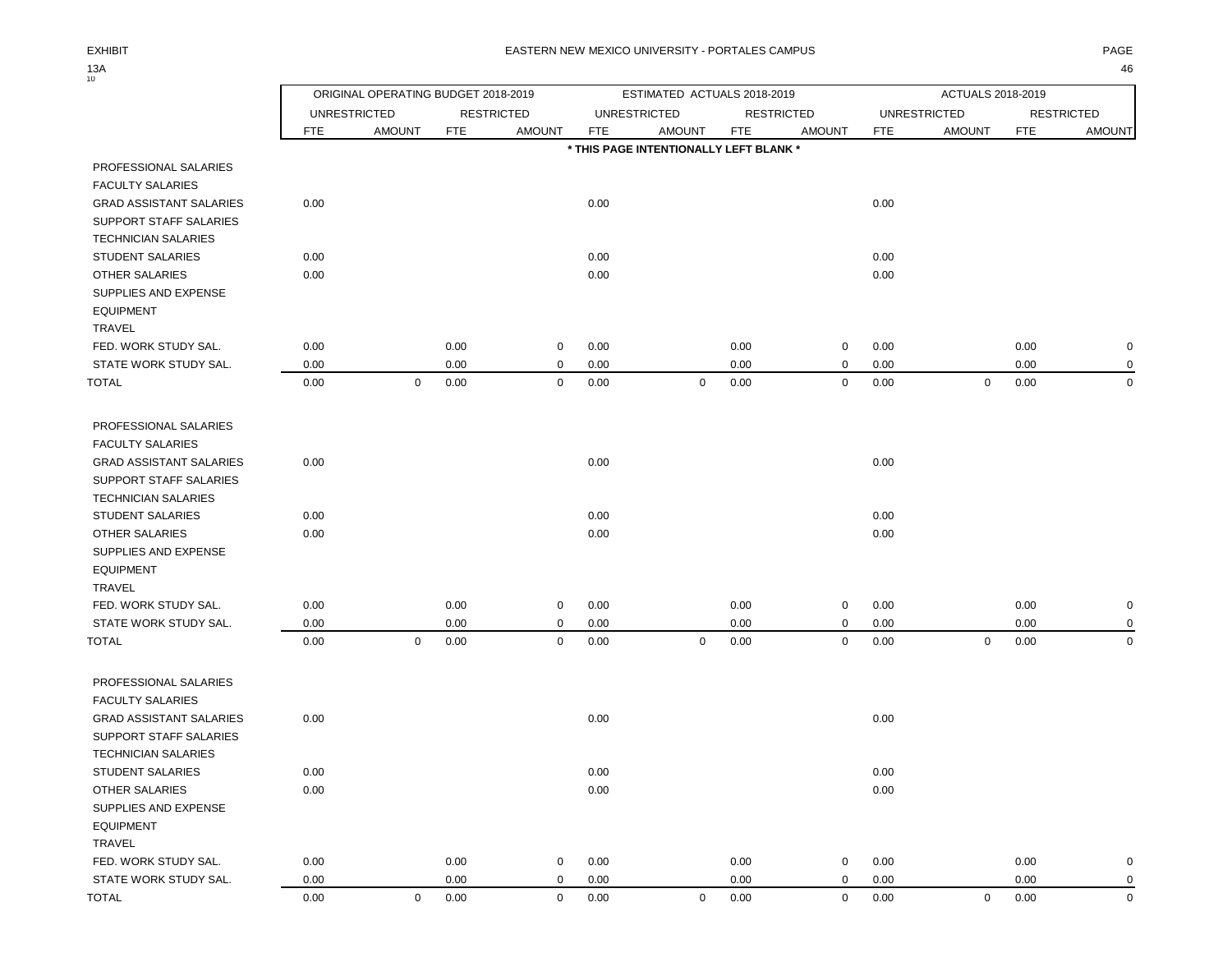## EXHIBIT 13A PAGE EASTERN NEW MEXICO UNIVERSITY - PORTALES CAMPUS

|                                |            | ORIGINAL OPERATING BUDGET 2018-2019 |      |                   | ESTIMATED ACTUALS 2018-2019 |                     |      |                   | ACTUALS 2018-2019 |               |       |                   |
|--------------------------------|------------|-------------------------------------|------|-------------------|-----------------------------|---------------------|------|-------------------|-------------------|---------------|-------|-------------------|
|                                |            | UNRESTRICTED                        |      | <b>RESTRICTED</b> |                             | <b>UNRESTRICTED</b> |      | <b>RESTRICTED</b> |                   | UNRESTRICTED  |       | <b>RESTRICTED</b> |
|                                | <b>FTE</b> | <b>AMOUNT</b>                       | FTE  | <b>AMOUNT</b>     | FTE                         | <b>AMOUNT</b>       | FTE  | <b>AMOUNT</b>     | FTE               | <b>AMOUNT</b> | FTE   | <b>AMOUNT</b>     |
| <b>TOTALS EXHIBIT 13A's</b>    |            |                                     |      |                   |                             |                     |      |                   |                   |               |       |                   |
| PROFESSIONAL SALARIES          | 38.75      | 2,703,068                           |      |                   | 37.65                       | 2,703,068           |      |                   | 38.40             | 2,751,807     | 4.00  | 194,395           |
| <b>FACULTY SALARIES</b>        |            |                                     |      |                   |                             |                     |      |                   | 0.05              | 1,500         |       |                   |
| <b>GRAD ASSISTANT SALARIES</b> | 0.50       | 8,500                               |      |                   | 0.50                        | 8,500               |      |                   | 0.64              | 10,861        | 0.25  | 4,003             |
| SUPPORT STAFF SALARIES         | 16.86      | 539,273                             |      |                   | 16.86                       | 539,273             |      |                   | 17.00             | 585,104       | 1.50  | 43,120            |
| <b>TECHNICIAN SALARIES</b>     | 10.00      | 436,483                             |      |                   | 10.00                       | 436,483             |      |                   | 9.00              | 456,158       |       |                   |
| <b>STUDENT SALARIES</b>        | 6.55       | 102,121                             |      |                   | 6.55                        | 102,121             |      |                   | 6.14              | 95,850        | 4.77  | 74,388            |
| OTHER SALARIES                 | 1.48       | 39,736                              |      |                   | 2.55                        | 39,736              |      |                   | 1.11              | 17,305        | 1.38  | 21,525            |
| SUPPLIES AND EXPENSE           |            | 1,672,168                           |      |                   |                             | 1,673,703           |      |                   |                   | 1,857,933     |       | 484,365           |
| <b>EQUIPMENT</b>               |            | 1,535                               |      |                   |                             |                     |      |                   |                   |               |       |                   |
| <b>TRAVEL</b>                  |            | 79,011                              |      |                   |                             | 79,011              |      |                   |                   | 81,292        |       | 29,169            |
| FED. WORK STUDY SAL.           |            |                                     | 7.17 | 111,848           |                             |                     | 7.17 | 111,848           |                   |               | 4.82  | 75,188            |
| STATE WORK STUDY SAL.          | 0.49       | 7,641                               | 1.96 | 30,564            | 0.49                        | 7,641               | 1.96 | 30,564            | 0.25              | 3,854         | 1.06  | 16,469            |
| <b>TOTAL</b>                   | 74.63      | 5,589,536                           | 9.13 | 142,412           | 74.59                       | 5,589,536           | 9.13 | 142,412           | 72.59             | 5,861,663     | 17.77 | 942,622           |

 PROFESSIONAL SALARIES FACULTY SALARIES GRAD ASSISTANT SALARIES SUPPORT STAFF SALARIES TECHNICIAN SALARIES STUDENT SALARIES OTHER SALARIES SUPPLIES AND EXPENSE EQUIPMENT TRAVEL FED. WORK STUDY SAL. STATE WORK STUDY SAL. TOTAL

 PROFESSIONAL SALARIES FACULTY SALARIES GRAD ASSISTANT SALARIES SUPPORT STAFF SALARIES TECHNICIAN SALARIES STUDENT SALARIES OTHER SALARIES SUPPLIES AND EXPENSE EQUIPMENT TRAVEL FED. WORK STUDY SAL. STATE WORK STUDY SAL. TOTAL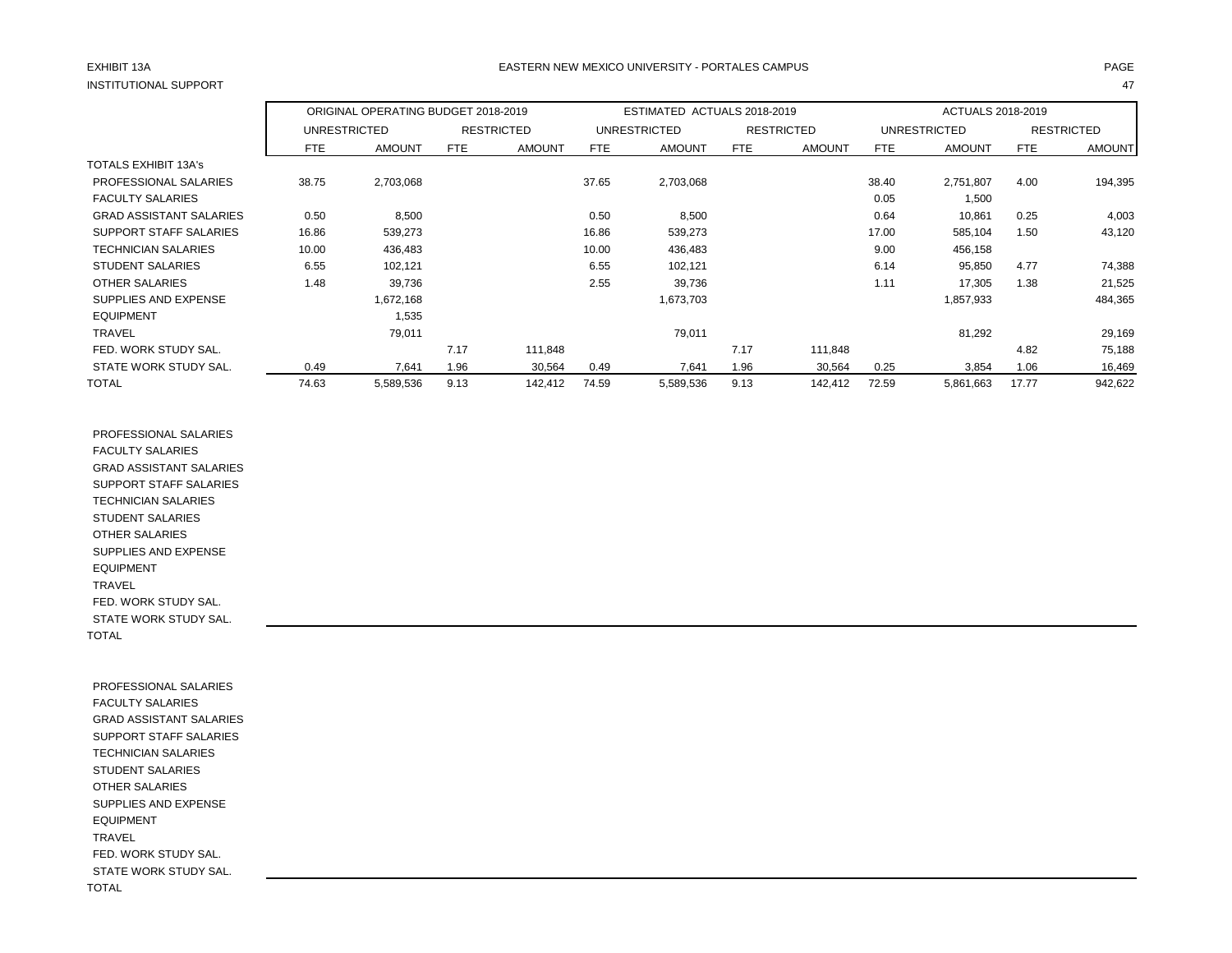## OPERATION AND MAINTENANCE OF PLANT 48

|                                    |            | ORIGINAL OPERATING BUDGET 2018-2019 |             |                   |             | ESTIMATED ACTUALS 2018-2019 |             |                   |            | ACTUALS 2018-2019   |             |                   |
|------------------------------------|------------|-------------------------------------|-------------|-------------------|-------------|-----------------------------|-------------|-------------------|------------|---------------------|-------------|-------------------|
|                                    |            | <b>UNRESTRICTED</b>                 |             | <b>RESTRICTED</b> |             | <b>UNRESTRICTED</b>         |             | <b>RESTRICTED</b> |            | <b>UNRESTRICTED</b> |             | <b>RESTRICTED</b> |
|                                    | <b>FTE</b> | <b>AMOUNT</b>                       | <b>FTE</b>  | <b>AMOUNT</b>     | <b>FTE</b>  | <b>AMOUNT</b>               | <b>FTE</b>  | <b>AMOUNT</b>     | <b>FTE</b> | <b>AMOUNT</b>       | <b>FTE</b>  | <b>AMOUNT</b>     |
| PLANT ADMINISTRATION               | 8.51       | 331,795                             | 0.00        | $\mathbf 0$       | 8.51        | 319,976                     | 0.00        | $\mathbf 0$       | 6.76       | 289,182             | 0.39        | 6,046             |
| <b>CUSTODIAL SERVICES</b>          | 26.35      | 762,033                             | 0.00        | $\mathbf 0$       | 27.45       | 762,033                     | 0.00        | $\mathbf 0$       | 27.46      | 787,922             | 0.00        | $\Omega$          |
| <b>GROUNDS SERVICES</b>            | 14.00      | 618,004                             | 0.00        | 0                 | 14.00       | 618,004                     | 0.00        | 0                 | 14.00      | 574,789             | 0.00        | $\Omega$          |
| <b>BUILDING SERVICES</b>           | 6.00       | 334,630                             | 0.00        | 0                 | 6.00        | 334,630                     | 0.00        | $\Omega$          | 6.00       | 311,870             | 0.00        |                   |
| MECHANICAL SERVICES                | 2.00       | 491,106                             | 0.00        | $\mathbf 0$       | 2.00        | 491,106                     | 0.00        | 0                 | 2.00       | 369,026             | 0.00        | $\Omega$          |
| <b>AUTOS AND TRUCKS</b>            | 1.00       | 56,988                              | 0.00        | $\Omega$          | 1.00        | 56,988                      | 0.00        | 0                 | 1.00       | 51,460              | 0.00        | $\Omega$          |
| SAFETY/HAZARDOUS MAT               | 1.32       | 107,589                             | 0.00        | 0                 | 1.32        | 107,589                     | 0.00        | 0                 | 1.27       | 106,342             | 0.00        | $\mathbf 0$       |
| <b>HVAC</b>                        | 1.00       | 451,765                             | 0.00        | $\mathbf 0$       | 1.00        | 451,765                     | 0.00        | $\mathbf 0$       | 1.00       | 323,294             | 0.00        | $\mathbf 0$       |
| TOTAL PLANT OPER & MAIN            | 60.18      | 3,153,910                           | 0.00        | $\mathbf 0$       | 61.28       | 3,142,091                   | 0.00        | 0                 | 59.50      | 2,813,883           | 0.39        | 6,046             |
| DIST COSTS (TEL, POST, PRINT, IMG) |            | 65,192                              |             |                   |             | 65,192                      |             |                   |            | 65,192              |             |                   |
| <b>COMPUTER CHARGES</b>            |            | 120,729                             |             |                   |             | 120,729                     |             |                   |            | 120,729             |             |                   |
| <b>MISCELLANEOUS</b>               |            |                                     |             | 96,000            |             |                             |             | 100,000           |            | 39,335              |             | 86                |
| FEDERAL WORK STUDY                 |            |                                     | 0.26        | 4,000             |             |                             | 0.00        |                   |            |                     | 0.74        | 11,577            |
| <b>STATE WORK STUDY</b>            |            |                                     |             |                   |             |                             |             |                   |            |                     |             |                   |
| <b>OTHER FRINGES</b>               |            | 29,631                              |             |                   |             |                             |             |                   |            |                     |             |                   |
| <b>RETIREMENT</b>                  |            | 249,143                             |             |                   |             | 249,143                     |             |                   |            | 234,332             |             |                   |
| SOCIAL SECURITY                    |            | 137,118                             |             |                   |             | 137,118                     |             |                   |            | 119,882             |             |                   |
| <b>GROUP INSURANCE</b>             |            | 465,526                             |             |                   |             | 456,976                     |             |                   |            | 300,226             |             |                   |
| <b>WORKER'S COMPENSATION</b>       |            | 29,634                              |             |                   |             | 29,634                      |             |                   |            | 26,828              |             |                   |
| UNEMPLOYMENT COMPENSATION          |            | 21,509                              |             |                   |             | 21,509                      |             |                   |            | 16                  |             |                   |
| <b>RETIREE HEALTH</b>              |            | 35,848                              |             |                   |             | 35,848                      |             |                   |            | 33,716              |             |                   |
| <b>WAIVER OF TUITION</b>           |            | 12,892                              |             |                   |             | 12,892                      |             |                   |            | 21,079              |             |                   |
| ANNUAL LEAVE                       |            |                                     |             |                   |             |                             |             |                   |            | 2,576               |             |                   |
| <b>FUEL</b>                        |            | 129,907                             |             |                   |             | 129,907                     |             |                   |            | 156,990             |             |                   |
| <b>ELECTRICITY</b>                 |            | 720,093                             |             |                   |             | 720,093                     |             |                   |            | 930,642             |             |                   |
| <b>WATER</b>                       |            | 84,200                              |             |                   |             | 84,200                      |             |                   |            | 63,114              |             |                   |
| <b>SEWER</b>                       |            | 10,800                              |             |                   |             | 10,800                      |             |                   |            | 12,635              |             |                   |
| <b>GARBAGE DISPOSAL</b>            |            | 9,000                               |             |                   |             | 9,000                       |             |                   |            | 5,318               |             |                   |
| <b>PROPERTY INSURANCE</b>          |            | 644,000                             |             |                   |             | 644,000                     |             |                   |            | 508,695             |             |                   |
| TOTAL ITEMS NOT IN 14A's           |            | 2,765,222                           | 0.26        | 100,000           | $\mathbf 0$ | 2,727,041                   | 0.00        | 100,000           | $\pmb{0}$  | 2,641,305           | 0.74        | 11,663            |
| <b>TOTAL GROSS PLANT</b>           | 60.18      | 5,919,132                           | 0.26        | 100,000           | 61.28       | 5,869,132                   | 0.00        | 100,000           | 59.50      | 5,455,188           | 1.13        | 17,709            |
| LESS COST DIST TO:                 |            |                                     |             |                   |             |                             |             |                   |            |                     |             |                   |
| <b>INTERNAL SERVICE</b>            |            |                                     |             |                   |             |                             |             |                   |            |                     |             |                   |
| <b>AUXILIARIES</b>                 |            | (143,920)                           |             |                   |             | (143, 920)                  |             |                   |            | (143,920)           |             |                   |
| <b>ATHLETICS</b>                   |            | (4, 212)                            |             |                   |             | (4, 212)                    |             |                   |            | (4,212)             |             |                   |
| <b>TOTAL CHARGES</b>               |            | (148, 132)                          | $\mathbf 0$ | $\pmb{0}$         | $\mathbf 0$ | (148, 132)                  | $\mathbf 0$ | $\mathsf 0$       | 0          | (148, 132)          | $\mathbf 0$ | $\mathbf 0$       |
| TOTAL PLANT O & M                  | 60.18      | 5,771,000                           | 0.26        | 100,000           | 61.28       | 5,721,000                   | 0.00        | 100,000           | 59.50      | 5,307,056           | 1.13        | 17,709            |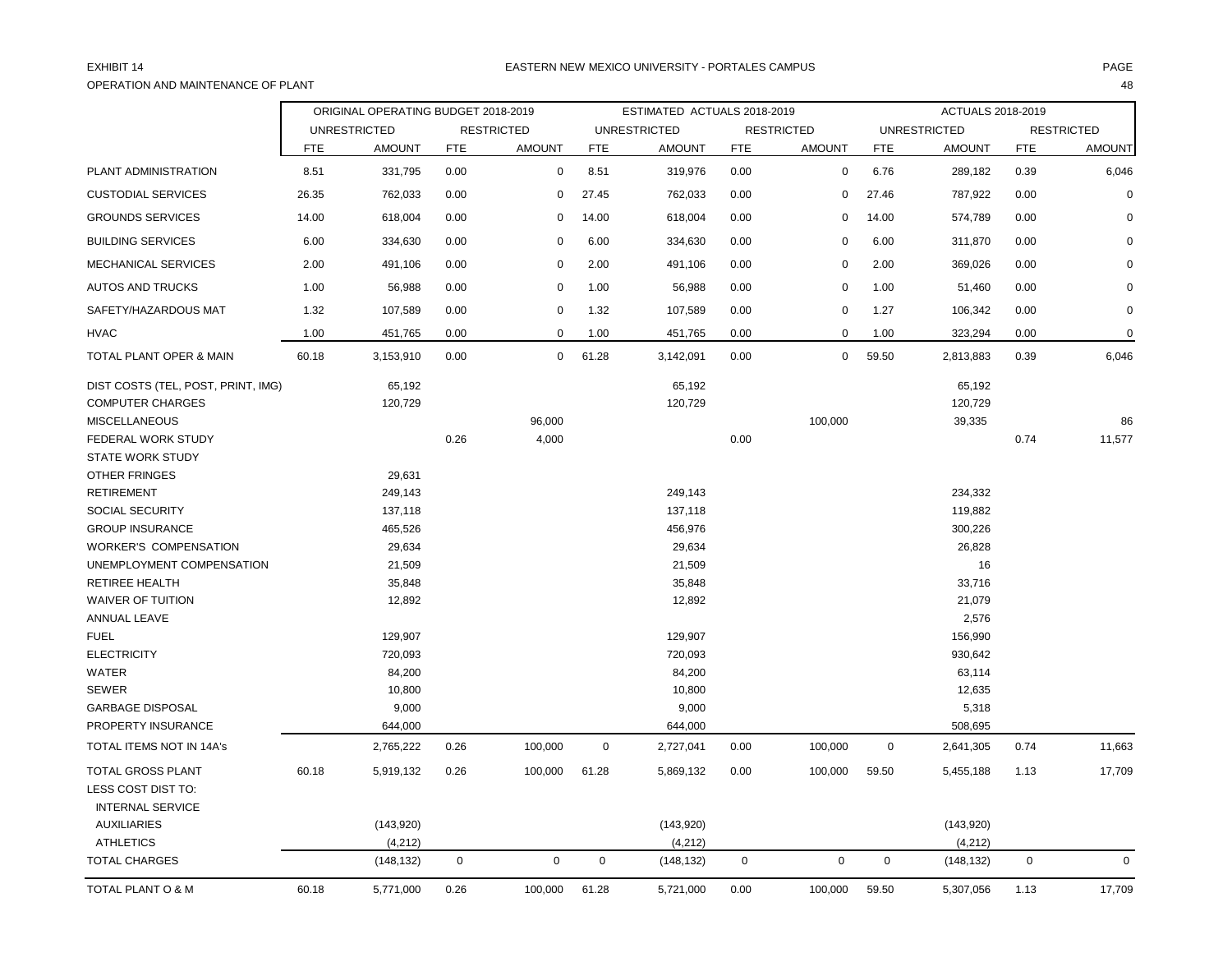## OPERATION & MAINTENANCE OF PLANT 49

|                                                      |            | ORIGINAL OPERATING BUDGET 2018-2019 |            |                   |            | ESTIMATED ACTUALS 2018-2019 |            |                   |            | ACTUALS 2018-2019   |            |                   |
|------------------------------------------------------|------------|-------------------------------------|------------|-------------------|------------|-----------------------------|------------|-------------------|------------|---------------------|------------|-------------------|
|                                                      |            | <b>UNRESTRICTED</b>                 |            | <b>RESTRICTED</b> |            | <b>UNRESTRICTED</b>         |            | <b>RESTRICTED</b> |            | <b>UNRESTRICTED</b> |            | <b>RESTRICTED</b> |
|                                                      | <b>FTE</b> | <b>AMOUNT</b>                       | <b>FTE</b> | <b>AMOUNT</b>     | <b>FTE</b> | <b>AMOUNT</b>               | <b>FTE</b> | <b>AMOUNT</b>     | <b>FTE</b> | <b>AMOUNT</b>       | <b>FTE</b> | <b>AMOUNT</b>     |
| PLANT ADMINISTRATION                                 |            |                                     |            |                   |            |                             |            |                   |            |                     |            |                   |
| PROFESSIONAL SALARIES<br><b>FACULTY SALARIES</b>     | 2.00       | 181,819                             |            |                   | 2.00       | 170,000                     |            |                   | 2.00       | 167,736             |            |                   |
| <b>GRAD ASSISTANT SALARIES</b>                       | 0.00       |                                     |            |                   | 0.00       |                             |            |                   | 0.00       |                     |            |                   |
| SUPPORT STAFF SALARIES<br><b>TECHNICIAN SALARIES</b> | 2.00       | 66,779                              |            |                   | 2.00       | 66,779                      |            |                   | 2.00       | 65,711              |            |                   |
| <b>STUDENT SALARIES</b>                              | 4.51       | 70,297                              |            |                   | 4.51       | 70,297                      |            |                   | 2.66       | 41,559              |            |                   |
| <b>OTHER SALARIES</b>                                | 0.00       |                                     |            |                   | 0.00       |                             |            |                   | 0.00       |                     |            |                   |
| SUPPLIES AND EXPENSE<br><b>EQUIPMENT</b>             |            | 12,900                              |            |                   |            | 12,900                      |            |                   |            | 11,718              |            |                   |
| TRAVEL                                               |            |                                     |            |                   |            |                             |            |                   |            | 947                 |            |                   |
| FED. WORK STUDY SAL.                                 | 0.00       |                                     | 0.00       | $\mathbf 0$       | 0.00       |                             | 0.00       | $\mathbf 0$       | 0.00       |                     | 0.00       | $\Omega$          |
| STATE WORK STUDY SAL.                                | 0.00       |                                     | 0.00       | $\mathbf 0$       | 0.00       |                             | 0.00       | $\mathbf 0$       | 0.10       | 1,512               | 0.39       | 6,046             |
| TOTAL PLANT ADMINISTRATION                           | 8.51       | 331,795                             | 0.00       | $\mathbf 0$       | 8.51       | 319,976                     | 0.00       | $\mathbf 0$       | 6.76       | 289,182             | 0.39       | 6,046             |
| <b>CUSTODIAL SERVICES</b>                            |            |                                     |            |                   |            |                             |            |                   |            |                     |            |                   |
| PROFESSIONAL SALARIES                                | 2.00       | 82,238                              |            |                   | 2.00       | 82,238                      |            |                   | 2.00       | 87,416              |            |                   |
| <b>FACULTY SALARIES</b>                              |            |                                     |            |                   |            |                             |            |                   |            |                     |            |                   |
| <b>GRAD ASSISTANT SALARIES</b>                       | 0.00       |                                     |            |                   | 0.00       |                             |            |                   | 0.00       |                     |            |                   |
| SUPPORT STAFF SALARIES                               |            |                                     |            |                   |            |                             |            |                   |            |                     |            |                   |
| <b>TECHNICIAN SALARIES</b>                           | 24.00      | 577,777                             |            |                   | 25.00      | 577,777                     |            |                   | 25.00      | 572,234             |            |                   |
| <b>STUDENT SALARIES</b>                              | 0.00       |                                     |            |                   | 0.00       |                             |            |                   | 0.00       |                     |            |                   |
| <b>OTHER SALARIES</b>                                | 0.35       | 7,018                               |            |                   | 0.45       | 7,018                       |            |                   | 0.46       | 7,217               |            |                   |
| SUPPLIES AND EXPENSE                                 |            | 95,000                              |            |                   |            | 95,000                      |            |                   |            | 121,054             |            |                   |
| <b>EQUIPMENT</b>                                     |            |                                     |            |                   |            |                             |            |                   |            |                     |            |                   |
| <b>TRAVEL</b>                                        |            |                                     |            |                   |            |                             |            |                   |            |                     |            |                   |
| FED. WORK STUDY SAL.                                 | 0.00       |                                     | 0.00       | $\mathsf 0$       | 0.00       |                             | 0.00       | $\pmb{0}$         | 0.00       |                     | 0.00       | $\mathbf 0$       |
| STATE WORK STUDY SAL.                                | 0.00       |                                     | 0.00       | $\Omega$          | 0.00       |                             | 0.00       | 0                 | 0.00       |                     | 0.00       |                   |
| TOTAL CUSTODIAL SERVICES                             | 26.35      | 762,033                             | 0.00       | $\mathbf 0$       | 27.45      | 762,033                     | 0.00       | 0                 | 27.46      | 787,922             | 0.00       | $\mathbf 0$       |
| <b>GROUNDS SERVICES</b>                              |            |                                     |            |                   |            |                             |            |                   |            |                     |            |                   |
| PROFESSIONAL SALARIES                                | 1.00       | 52,098                              |            |                   | 1.00       | 52,098                      |            |                   | 1.00       | 52,586              |            |                   |
| <b>FACULTY SALARIES</b>                              |            |                                     |            |                   |            |                             |            |                   |            |                     |            |                   |
| <b>GRAD ASSISTANT SALARIES</b>                       | 0.00       |                                     |            |                   | 0.00       |                             |            |                   | 0.00       |                     |            |                   |
| SUPPORT STAFF SALARIES                               |            |                                     |            |                   |            |                             |            |                   |            |                     |            |                   |
| <b>TECHNICIAN SALARIES</b>                           | 13.00      | 370,436                             |            |                   | 13.00      | 370,436                     |            |                   | 13.00      | 340,056             |            |                   |
| <b>STUDENT SALARIES</b>                              | 0.00       |                                     |            |                   | 0.00       |                             |            |                   | 0.00       |                     |            |                   |
| OTHER SALARIES                                       | 0.00       |                                     |            |                   | 0.00       |                             |            |                   | 0.00       |                     |            |                   |
| SUPPLIES AND EXPENSE                                 |            | 189,040                             |            |                   |            | 189,040                     |            |                   |            | 181,167             |            |                   |
| <b>EQUIPMENT</b>                                     |            | 6,430                               |            |                   |            | 6,430                       |            |                   |            |                     |            |                   |
| <b>TRAVEL</b>                                        |            |                                     |            |                   |            |                             |            |                   |            | 980                 |            |                   |
| FED. WORK STUDY SAL.                                 | 0.00       |                                     | 0.00       | $\mathbf 0$       | 0.00       |                             | 0.00       | 0                 | 0.00       |                     | 0.00       | 0                 |
| STATE WORK STUDY SAL.                                | 0.00       |                                     | 0.00       | $\mathbf 0$       | 0.00       |                             | 0.00       | 0                 | 0.00       |                     | 0.00       | 0                 |
| TOTAL GROUNDS SERVICES                               | 14.00      | 618,004                             | 0.00       | $\mathbf 0$       | 14.00      | 618,004                     | 0.00       | $\mathbf 0$       | 14.00      | 574,789             | 0.00       | $\mathbf 0$       |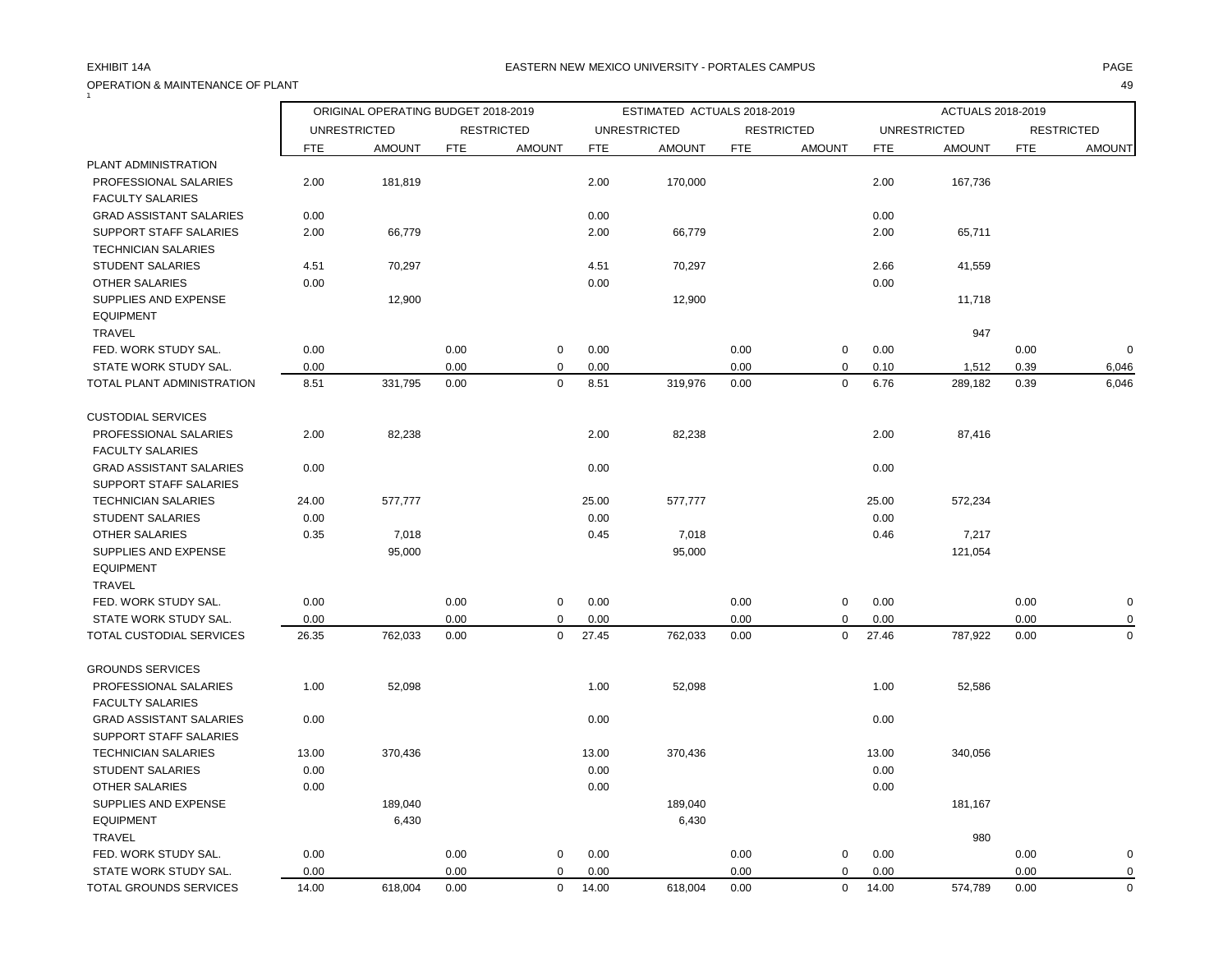## OPERATION & MAINTENANCE OF PLANT 50 2

|                                |            | ORIGINAL OPERATING BUDGET 2018-2019 |            |                   |            | ESTIMATED ACTUALS 2018-2019 |            |                   |            | ACTUALS 2018-2019   |            |                   |
|--------------------------------|------------|-------------------------------------|------------|-------------------|------------|-----------------------------|------------|-------------------|------------|---------------------|------------|-------------------|
|                                |            | <b>UNRESTRICTED</b>                 |            | <b>RESTRICTED</b> |            | <b>UNRESTRICTED</b>         |            | <b>RESTRICTED</b> |            | <b>UNRESTRICTED</b> |            | <b>RESTRICTED</b> |
|                                | <b>FTE</b> | <b>AMOUNT</b>                       | <b>FTE</b> | <b>AMOUNT</b>     | <b>FTE</b> | <b>AMOUNT</b>               | <b>FTE</b> | <b>AMOUNT</b>     | <b>FTE</b> | <b>AMOUNT</b>       | <b>FTE</b> | <b>AMOUNT</b>     |
| <b>BUILDING SERVICES</b>       |            |                                     |            |                   |            |                             |            |                   |            |                     |            |                   |
| PROFESSIONAL SALARIES          |            |                                     |            |                   |            |                             |            |                   |            |                     |            |                   |
| <b>FACULTY SALARIES</b>        |            |                                     |            |                   |            |                             |            |                   |            |                     |            |                   |
| <b>GRAD ASSISTANT SALARIES</b> | 0.00       |                                     |            |                   | 0.00       |                             |            |                   | 0.00       |                     |            |                   |
| SUPPORT STAFF SALARIES         |            |                                     |            |                   |            |                             |            |                   |            |                     |            |                   |
| <b>TECHNICIAN SALARIES</b>     | 6.00       | 212,830                             |            |                   | 6.00       | 212,830                     |            |                   | 6.00       | 212,940             |            |                   |
| <b>STUDENT SALARIES</b>        | 0.00       |                                     |            |                   | 0.00       |                             |            |                   | 0.00       |                     |            |                   |
| <b>OTHER SALARIES</b>          | 0.00       |                                     |            |                   | 0.00       |                             |            |                   | 0.00       |                     |            |                   |
| SUPPLIES AND EXPENSE           |            | 121,800                             |            |                   |            | 121,800                     |            |                   |            | 91,734              |            |                   |
| <b>EQUIPMENT</b>               |            |                                     |            |                   |            |                             |            |                   |            | 7,196               |            |                   |
| <b>TRAVEL</b>                  |            |                                     |            |                   |            |                             |            |                   |            |                     |            |                   |
| FED. WORK STUDY SAL.           | 0.00       |                                     | 0.00       | $\mathsf 0$       | 0.00       |                             | 0.00       | $\pmb{0}$         | 0.00       |                     | 0.00       | $\mathbf 0$       |
| STATE WORK STUDY SAL.          | 0.00       |                                     | 0.00       | $\mathbf 0$       | 0.00       |                             | 0.00       | 0                 | 0.00       |                     | 0.00       | 0                 |
| TOTAL BUILDING SERVICES        | 6.00       | 334,630                             | 0.00       | $\mathsf 0$       | 6.00       | 334,630                     | 0.00       | 0                 | 6.00       | 311,870             | 0.00       | $\mathbf 0$       |
| <b>MECHANICAL SERVICES</b>     |            |                                     |            |                   |            |                             |            |                   |            |                     |            |                   |
| PROFESSIONAL SALARIES          | 1.00       | 67,800                              |            |                   | 1.00       | 67,800                      |            |                   | 1.00       | 22,596              |            |                   |
| <b>FACULTY SALARIES</b>        |            |                                     |            |                   |            |                             |            |                   |            |                     |            |                   |
| <b>GRAD ASSISTANT SALARIES</b> | 0.00       |                                     |            |                   | 0.00       |                             |            |                   | 0.00       |                     |            |                   |
| SUPPORT STAFF SALARIES         |            |                                     |            |                   |            |                             |            |                   |            |                     |            |                   |
| <b>TECHNICIAN SALARIES</b>     | 1.00       | 42,306                              |            |                   | 1.00       | 42,306                      |            |                   | 1.00       | 38,298              |            |                   |
| <b>STUDENT SALARIES</b>        | 0.00       |                                     |            |                   | 0.00       |                             |            |                   | 0.00       |                     |            |                   |
| <b>OTHER SALARIES</b>          | 0.00       |                                     |            |                   | 0.00       |                             |            |                   | 0.00       |                     |            |                   |
| SUPPLIES AND EXPENSE           |            | 381,000                             |            |                   |            | 381,000                     |            |                   |            | 307,824             |            |                   |
| <b>EQUIPMENT</b>               |            |                                     |            |                   |            |                             |            |                   |            |                     |            |                   |
| TRAVEL                         |            |                                     |            |                   |            |                             |            |                   |            | 308                 |            |                   |
| FED. WORK STUDY SAL.           | 0.00       |                                     | 0.00       | $\mathbf 0$       | 0.00       |                             | 0.00       | 0                 | 0.00       |                     | 0.00       | $\mathbf 0$       |
| STATE WORK STUDY SAL.          | 0.00       |                                     | 0.00       | $\mathbf 0$       | 0.00       |                             | 0.00       | 0                 | 0.00       |                     | 0.00       | 0                 |
| TOTAL MECHANICAL SERVICES      | 2.00       | 491,106                             | 0.00       | $\mathbf 0$       | 2.00       | 491,106                     | 0.00       | 0                 | 2.00       | 369,026             | 0.00       | $\mathbf 0$       |
| <b>AUTOS AND TRUCKS</b>        |            |                                     |            |                   |            |                             |            |                   |            |                     |            |                   |
| PROFESSIONAL SALARIES          |            |                                     |            |                   |            |                             |            |                   |            |                     |            |                   |
| <b>FACULTY SALARIES</b>        |            |                                     |            |                   |            |                             |            |                   |            |                     |            |                   |
| <b>GRAD ASSISTANT SALARIES</b> | 0.00       |                                     |            |                   | 0.00       |                             |            |                   | 0.00       |                     |            |                   |
| SUPPORT STAFF SALARIES         |            |                                     |            |                   |            |                             |            |                   |            |                     |            |                   |
| <b>TECHNICIAN SALARIES</b>     | 1.00       | 35,288                              |            |                   | 1.00       | 35,288                      |            |                   | 1.00       | 36,340              |            |                   |
| <b>STUDENT SALARIES</b>        | 0.00       |                                     |            |                   | 0.00       |                             |            |                   | 0.00       |                     |            |                   |
| <b>OTHER SALARIES</b>          | 0.00       |                                     |            |                   | 0.00       |                             |            |                   | 0.00       |                     |            |                   |
| SUPPLIES AND EXPENSE           |            | 21,700                              |            |                   |            | 21,700                      |            |                   |            | 15,119              |            |                   |
| <b>EQUIPMENT</b>               |            |                                     |            |                   |            |                             |            |                   |            |                     |            |                   |
| <b>TRAVEL</b>                  |            |                                     |            |                   |            |                             |            |                   |            |                     |            |                   |
| FED. WORK STUDY SAL.           | 0.00       |                                     | 0.00       | $\mathbf 0$       | 0.00       |                             | 0.00       | 0                 | 0.00       |                     | 0.00       | $\mathbf 0$       |
| STATE WORK STUDY SAL.          | 0.00       |                                     | 0.00       | $\mathbf 0$       | 0.00       |                             | 0.00       | 0                 | 0.00       |                     | 0.00       | 0                 |
| TOTAL AUTOS AND TRUCKS         | 1.00       | 56,988                              | 0.00       | $\mathbf 0$       | 1.00       | 56,988                      | 0.00       | $\mathbf 0$       | 1.00       | 51,460              | 0.00       | $\Omega$          |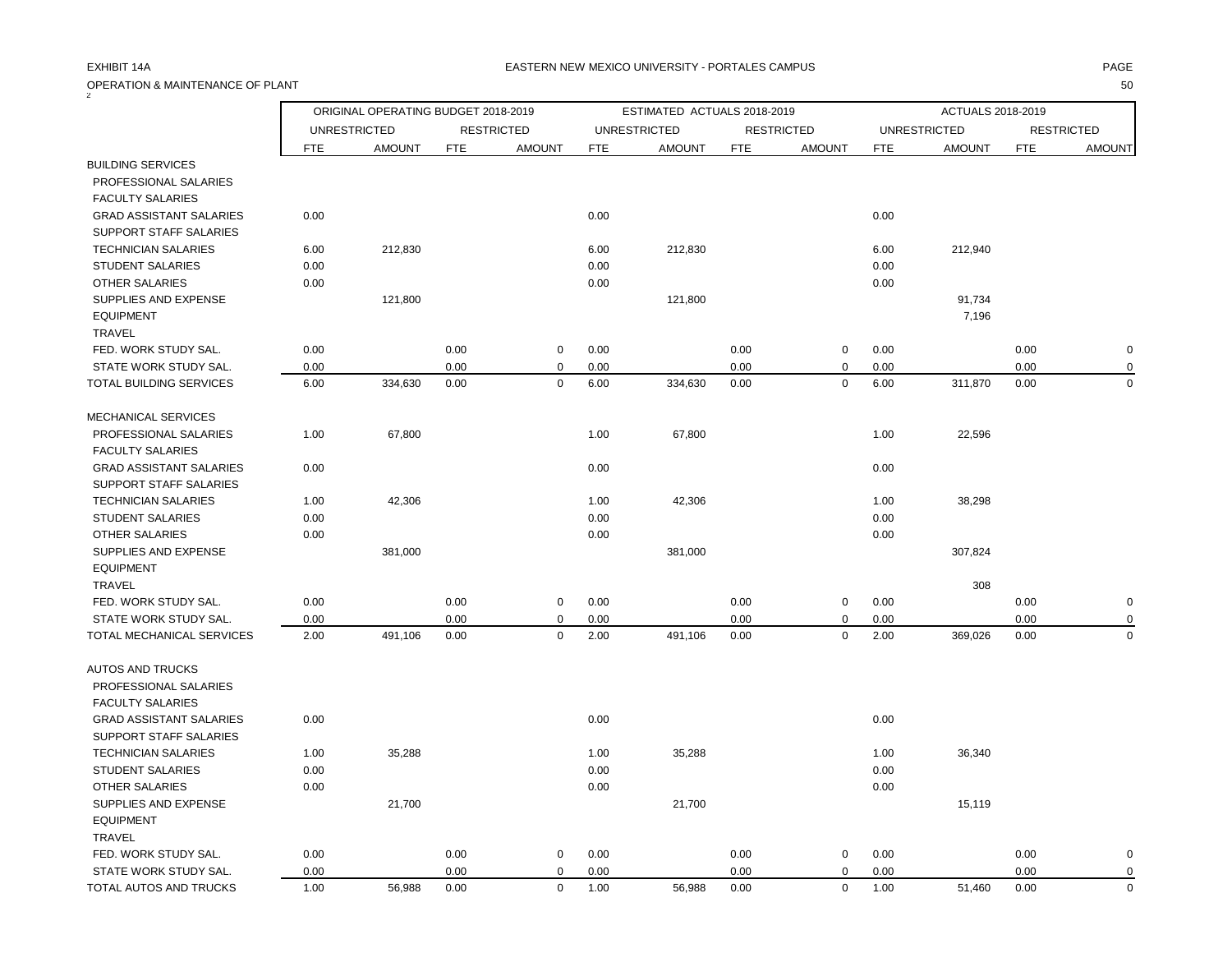OPERATION & MAINTENANCE OF PLANT 51

| 3                                                                                      |            | ORIGINAL OPERATING BUDGET 2018-2019 |            |                   |            | ESTIMATED ACTUALS 2018-2019 |            |                   |      | ACTUALS 2018-2019   |            |                   |
|----------------------------------------------------------------------------------------|------------|-------------------------------------|------------|-------------------|------------|-----------------------------|------------|-------------------|------|---------------------|------------|-------------------|
|                                                                                        |            | <b>UNRESTRICTED</b>                 |            | <b>RESTRICTED</b> |            | <b>UNRESTRICTED</b>         |            | <b>RESTRICTED</b> |      | <b>UNRESTRICTED</b> |            | <b>RESTRICTED</b> |
|                                                                                        | <b>FTE</b> | <b>AMOUNT</b>                       | <b>FTE</b> | <b>AMOUNT</b>     | <b>FTE</b> | <b>AMOUNT</b>               | <b>FTE</b> | <b>AMOUNT</b>     | FTE  | <b>AMOUNT</b>       | <b>FTE</b> | <b>AMOUNT</b>     |
| SAFETY/HAZARDOUS MAT                                                                   |            |                                     |            |                   |            |                             |            |                   |      |                     |            |                   |
| PROFESSIONAL SALARIES<br><b>FACULTY SALARIES</b>                                       | 1.00       | 46,489                              |            |                   | 1.00       | 46,489                      |            |                   | 1.00 | 48,051              |            |                   |
| <b>GRAD ASSISTANT SALARIES</b><br>SUPPORT STAFF SALARIES<br><b>TECHNICIAN SALARIES</b> | 0.00       |                                     |            |                   | 0.00       |                             |            |                   | 0.00 |                     |            |                   |
| <b>STUDENT SALARIES</b>                                                                | 0.32       | 5,000                               |            |                   | 0.32       | 5,000                       |            |                   | 0.27 | 4,260               |            |                   |
| <b>OTHER SALARIES</b>                                                                  | 0.00       |                                     |            |                   | 0.00       |                             |            |                   | 0.00 |                     |            |                   |
| SUPPLIES AND EXPENSE<br><b>EQUIPMENT</b>                                               |            | 52,600                              |            |                   |            | 52,600                      |            |                   |      | 54,031              |            |                   |
| <b>TRAVEL</b>                                                                          |            | 3,500                               |            |                   |            | 3,500                       |            |                   |      |                     |            |                   |
| FED. WORK STUDY SAL.                                                                   | 0.00       |                                     | 0.00       | $\mathbf 0$       | 0.00       |                             | 0.00       | $\mathsf 0$       | 0.00 |                     | 0.00       | $\mathbf 0$       |
| STATE WORK STUDY SAL.                                                                  | 0.00       |                                     | 0.00       | $\mathbf 0$       | 0.00       |                             | 0.00       | 0                 | 0.00 |                     | 0.00       | $\mathbf 0$       |
| TOTAL SAFETY/HAZARDOUS MAT                                                             | 1.32       | 107,589                             | 0.00       | $\mathsf 0$       | 1.32       | 107,589                     | 0.00       | $\pmb{0}$         | 1.27 | 106,342             | 0.00       | $\mathbf 0$       |
| <b>HVAC</b>                                                                            |            |                                     |            |                   |            |                             |            |                   |      |                     |            |                   |
| PROFESSIONAL SALARIES<br><b>FACULTY SALARIES</b>                                       | 0.00       |                                     |            |                   | 0.00       |                             |            |                   | 0.00 |                     |            |                   |
| <b>GRAD ASSISTANT SALARIES</b><br>SUPPORT STAFF SALARIES                               | 0.00       |                                     |            |                   | 0.00       |                             |            |                   | 0.00 |                     |            |                   |
| <b>TECHNICIAN SALARIES</b>                                                             | 1.00       | 49,515                              |            |                   | 1.00       | 49,515                      |            |                   | 1.00 | 52,161              |            |                   |
| <b>STUDENT SALARIES</b>                                                                | 0.00       |                                     |            |                   | 0.00       |                             |            |                   | 0.00 |                     |            |                   |
| OTHER SALARIES                                                                         | 0.00       |                                     |            |                   | 0.00       |                             |            |                   | 0.00 |                     |            |                   |
| SUPPLIES AND EXPENSE                                                                   |            | 402,250                             |            |                   |            | 402,250                     |            |                   |      | 265,614             |            |                   |
| <b>EQUIPMENT</b>                                                                       |            |                                     |            |                   |            |                             |            |                   |      | 5,519               |            |                   |
| TRAVEL                                                                                 |            |                                     |            |                   |            |                             |            |                   |      |                     |            |                   |
| FED. WORK STUDY SAL.                                                                   | 0.00       |                                     | 0.00       | $\mathbf 0$       | 0.00       |                             | 0.00       | 0                 | 0.00 |                     | 0.00       | $\mathbf 0$       |
| STATE WORK STUDY SAL.                                                                  | 0.00       |                                     | 0.00       | 0                 | 0.00       |                             | 0.00       | 0                 | 0.00 |                     | 0.00       | $\mathbf 0$       |
| TOTAL HVAC                                                                             | 1.00       | 451,765                             | 0.00       | $\mathbf 0$       | 1.00       | 451,765                     | 0.00       | $\mathbf 0$       | 1.00 | 323,294             | 0.00       | $\mathbf 0$       |
| PROFESSIONAL SALARIES                                                                  |            |                                     |            |                   |            |                             |            |                   |      |                     |            |                   |
| <b>FACULTY SALARIES</b>                                                                |            |                                     |            |                   |            |                             |            |                   |      |                     |            |                   |
| <b>GRAD ASSISTANT SALARIES</b>                                                         | 0.00       |                                     |            |                   | 0.00       |                             |            |                   | 0.00 |                     |            |                   |
| <b>SUPPORT STAFF SALARIES</b>                                                          |            |                                     |            |                   |            |                             |            |                   |      |                     |            |                   |
| <b>TECHNICIAN SALARIES</b>                                                             |            |                                     |            |                   |            |                             |            |                   |      |                     |            |                   |
| <b>STUDENT SALARIES</b>                                                                | 0.00       |                                     |            |                   | 0.00       |                             |            |                   | 0.00 |                     |            |                   |
| <b>OTHER SALARIES</b>                                                                  | 0.00       |                                     |            |                   | 0.00       |                             |            |                   | 0.00 |                     |            |                   |
| SUPPLIES AND EXPENSE<br><b>EQUIPMENT</b>                                               |            |                                     |            |                   |            |                             |            |                   |      |                     |            |                   |
| <b>TRAVEL</b>                                                                          |            |                                     |            |                   |            |                             |            |                   |      |                     |            |                   |
| FED. WORK STUDY SAL.                                                                   | 0.00       |                                     | 0.00       | 0                 | 0.00       |                             | 0.00       | 0                 | 0.00 |                     | 0.00       | $\mathbf 0$       |
| STATE WORK STUDY SAL.                                                                  | 0.00       |                                     | 0.00       | $\mathbf 0$       | 0.00       |                             | 0.00       | $\mathbf 0$       | 0.00 |                     | 0.00       | $\mathbf 0$       |
| <b>TOTAL</b>                                                                           | 0.00       | $\mathbf 0$                         | 0.00       | $\mathbf 0$       | 0.00       | $\mathbf 0$                 | 0.00       | $\mathbf 0$       | 0.00 | $\mathbf 0$         | 0.00       | $\mathbf 0$       |
|                                                                                        |            |                                     |            |                   |            |                             |            |                   |      |                     |            |                   |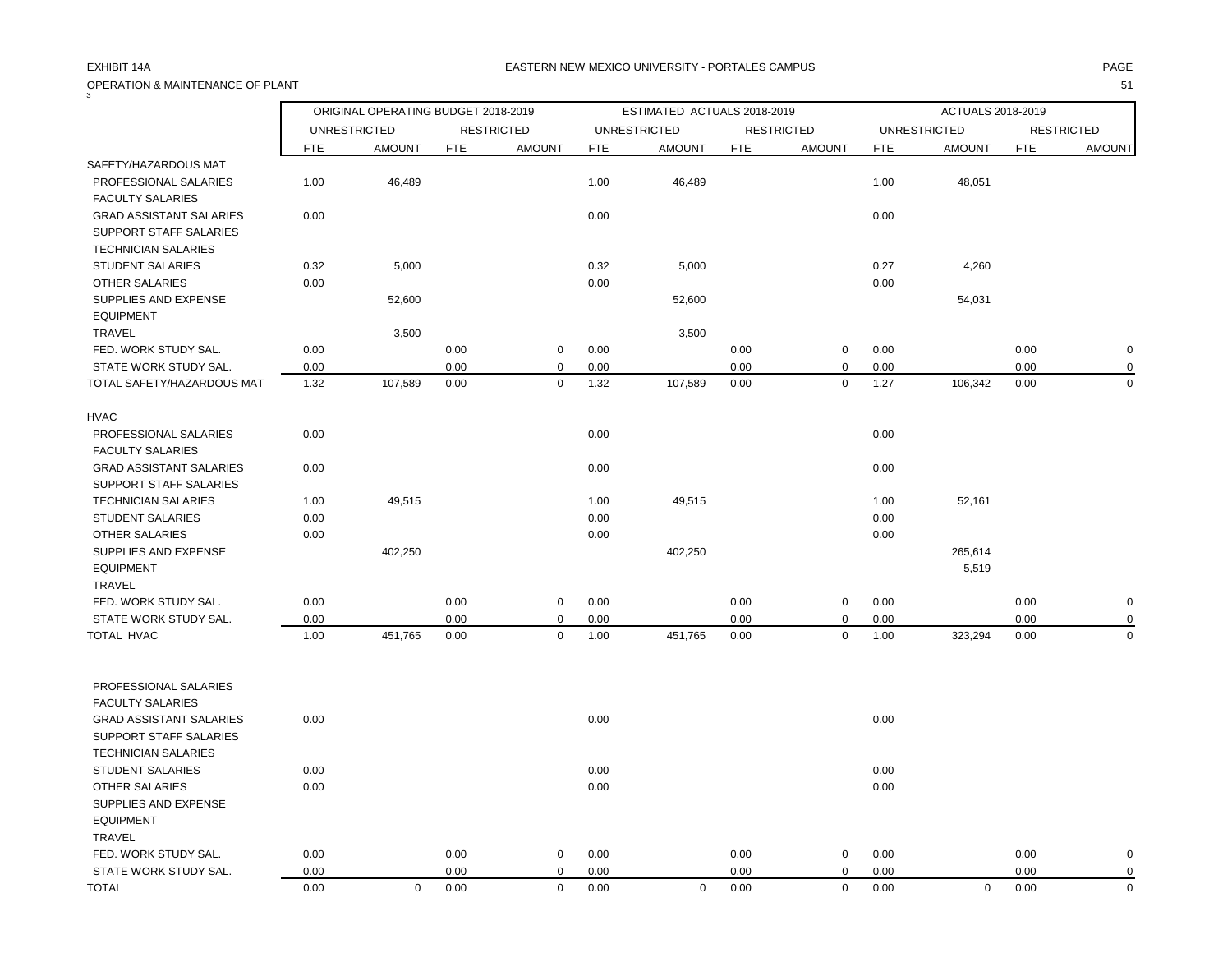## OPERATION & MAINTENANCE OF PLANT 52

## EXHIBIT 14A PAGE EASTERN NEW MEXICO UNIVERSITY - PORTALES CAMPUS

|                                |            | ORIGINAL OPERATING BUDGET 2018-2019 |      |                   |       | ESTIMATED ACTUALS 2018-2019 |     |                   |            | ACTUALS 2018-2019 |            |                   |
|--------------------------------|------------|-------------------------------------|------|-------------------|-------|-----------------------------|-----|-------------------|------------|-------------------|------------|-------------------|
|                                |            | UNRESTRICTED                        |      | <b>RESTRICTED</b> |       | <b>UNRESTRICTED</b>         |     | <b>RESTRICTED</b> |            | UNRESTRICTED      |            | <b>RESTRICTED</b> |
|                                | <b>FTE</b> | <b>AMOUNT</b>                       | FTE  | <b>AMOUNT</b>     | FTE   | <b>AMOUNT</b>               | FTE | <b>AMOUNT</b>     | <b>FTE</b> | <b>AMOUNT</b>     | <b>FTE</b> | <b>AMOUNT</b>     |
| <b>TOTALS EXHIBIT 14A's</b>    |            |                                     |      |                   |       |                             |     |                   |            |                   |            |                   |
| PROFESSIONAL SALARIES          | 7.00       | 430,444                             |      |                   | 7.00  | 418,625                     |     |                   | 7.00       | 378,385           |            |                   |
| <b>FACULTY SALARIES</b>        |            |                                     |      |                   |       |                             |     |                   |            |                   |            |                   |
| <b>GRAD ASSISTANT SALARIES</b> |            |                                     |      |                   |       |                             |     |                   |            |                   |            |                   |
| SUPPORT STAFF SALARIES         | 2.00       | 66,779                              |      |                   | 2.00  | 66,779                      |     |                   | 2.00       | 65,711            |            |                   |
| <b>TECHNICIAN SALARIES</b>     | 46.00      | 1,288,152                           |      |                   | 47.00 | 1,288,152                   |     |                   | 47.00      | 1,252,030         |            |                   |
| <b>STUDENT SALARIES</b>        | 4.83       | 75,297                              |      |                   | 4.83  | 75,297                      |     |                   | 2.94       | 45,819            |            |                   |
| <b>OTHER SALARIES</b>          | 0.35       | 7,018                               |      |                   | 0.45  | 7,018                       |     |                   | 0.46       | 7,217             |            |                   |
| SUPPLIES AND EXPENSE           |            | 1,276,290                           |      |                   |       | 1,276,290                   |     |                   |            | 1,048,261         |            |                   |
| <b>EQUIPMENT</b>               |            | 6,430                               |      |                   |       | 6,430                       |     |                   |            | 12,715            |            |                   |
| <b>TRAVEL</b>                  |            | 3,500                               |      |                   |       | 3,500                       |     |                   |            | 2,235             |            |                   |
| FED. WORK STUDY SAL.           |            |                                     | 0.26 | 4,000             |       |                             |     |                   |            |                   | 0.74       | 11,577            |
| STATE WORK STUDY SAL.          |            |                                     |      |                   |       |                             |     |                   | 0.10       | 1,512             | 0.39       | 6,046             |
| <b>TOTAL 14A's</b>             | 60.18      | 3,153,910                           | 0.26 | 4,000             | 61.28 | 3,142,091                   |     |                   | 59.50      | 2,813,883         | 1.13       | 17,623            |

 PROFESSIONAL SALARIES FACULTY SALARIES GRAD ASSISTANT SALARIES SUPPORT STAFF SALARIES TECHNICIAN SALARIES STUDENT SALARIES OTHER SALARIES SUPPLIES AND EXPENSE EQUIPMENT TRAVEL FED. WORK STUDY SAL. STATE WORK STUDY SAL. TOTAL

 PROFESSIONAL SALARIES FACULTY SALARIES GRAD ASSISTANT SALARIES SUPPORT STAFF SALARIES TECHNICIAN SALARIES STUDENT SALARIES OTHER SALARIES SUPPLIES AND EXPENSE EQUIPMENT TRAVEL FED. WORK STUDY SAL. STATE WORK STUDY SAL. TOTAL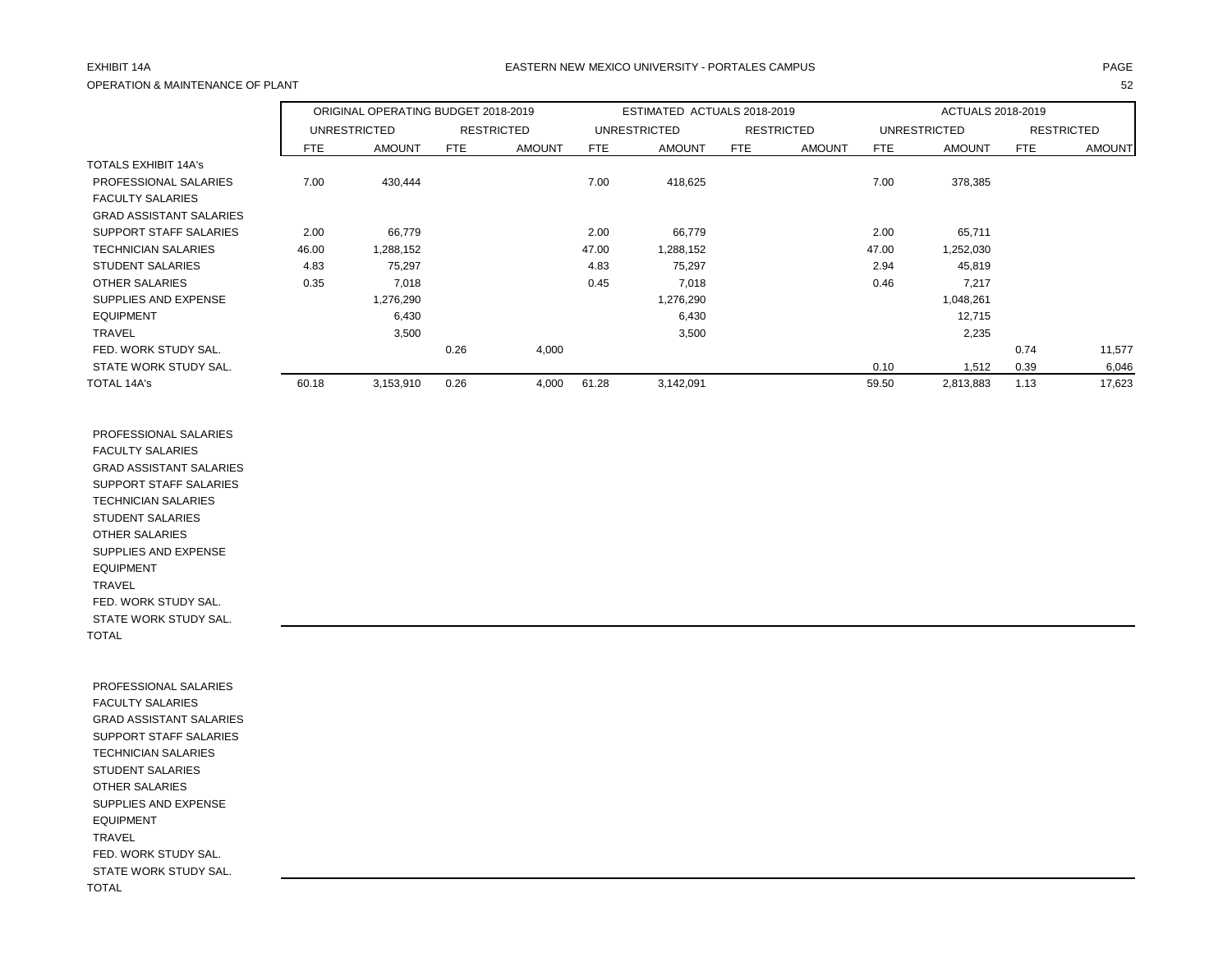## STUDENT SOCIAL & CULTURAL 53

### EXHIBIT 15 PAGE NATIONAL SERVICE OF THE SERVICE OF THE SERVICE OF THE SERVICE OF THE SERVICE OF THE SERVICE OF THE SERVICE OF THE SERVICE OF THE SERVICE OF THE SERVICE OF THE SERVICE OF THE SERVICE OF THE SERVICE OF THE SE

|                              |            | ORIGINAL OPERATING BUDGET 2018-2019 |      |                   |            | ESTIMATED ACTUALS 2018-2019 |            |                   |            | ACTUALS 2018-2019   |            |                   |
|------------------------------|------------|-------------------------------------|------|-------------------|------------|-----------------------------|------------|-------------------|------------|---------------------|------------|-------------------|
|                              |            | <b>UNRESTRICTED</b>                 |      | <b>RESTRICTED</b> |            | <b>UNRESTRICTED</b>         |            | <b>RESTRICTED</b> |            | <b>UNRESTRICTED</b> |            | <b>RESTRICTED</b> |
|                              | <b>FTE</b> | <b>AMOUNT</b>                       | FTE  | <b>AMOUNT</b>     | <b>FTE</b> | <b>AMOUNT</b>               | <b>FTE</b> | <b>AMOUNT</b>     | <b>FTE</b> | <b>AMOUNT</b>       | <b>FTE</b> | <b>AMOUNT</b>     |
| <b>REVENUE</b>               |            |                                     |      |                   |            |                             |            |                   |            |                     |            |                   |
| <b>STUDENT FEES</b>          |            | 589,348                             |      |                   |            | 589,348                     |            |                   |            | 589,348             |            |                   |
| <b>FEDERAL GRANTS</b>        |            |                                     |      | 32,994            |            |                             |            | 32,994            |            |                     |            | 17,563            |
| <b>STATE GRANTS</b>          |            |                                     |      | 10,724            |            |                             |            | 10,724            |            |                     |            | 3,306             |
| PRIVATE GIFTS                |            |                                     |      |                   |            |                             |            |                   |            |                     |            | 5,436             |
| <b>SALES AND SERVICES</b>    |            | 13,400                              |      |                   |            | 13,400                      |            |                   |            | 4,194               |            |                   |
| OTHER SOURCES                |            | 297,252                             |      | 56,282            |            | 347,252                     |            | 56,282            |            | 321,649             |            |                   |
| <b>TOTAL REVENUE</b>         |            | 900,000                             |      | 100,000           |            | 950,000                     |            | 100,000           |            | 915,191             |            | 26,305            |
| <b>BEGINNING BALANCE</b>     |            | 516,743                             |      |                   |            | 670,817                     |            |                   |            | 670,817             |            |                   |
| <b>TOTAL AVAILABLE</b>       |            | 1,416,743                           |      | 100,000           |            | 1,620,817                   |            | 100,000           |            | 1,586,008           |            | 26,305            |
| <b>EXPENDITURES</b>          |            |                                     |      |                   |            |                             |            |                   |            |                     |            |                   |
| PROFESSIONAL SALARIES        | 0.50       | 26,605                              |      |                   | 0.50       | 26,605                      |            |                   | 0.50       | 29,487              |            |                   |
| <b>GRAD ASS'T SALARIES</b>   | 1.00       | 17,000                              |      |                   | 1.00       | 17,000                      |            |                   | 0.38       | 6,375               |            |                   |
| SUPPORT STAFF SALARIES       | 0.03       | 500                                 |      |                   |            | 500                         |            |                   |            |                     |            |                   |
| <b>TECHNICIAN SALARIES</b>   |            |                                     |      |                   |            |                             |            |                   |            |                     |            |                   |
| <b>STUDENT SALARIES</b>      | 6.97       | 108,685                             |      |                   | 6.97       | 108,685                     |            |                   | 7.11       | 110,925             |            |                   |
| <b>OTHER SALARIES</b>        | 0.00       |                                     |      |                   | 0.00       |                             |            |                   | 0.05       | 751                 |            |                   |
| SUPPLIES AND EXPENSE         |            | 646,730                             |      |                   |            | 646,730                     |            |                   |            | 519,496             |            | 5,436             |
| TRAVEL                       |            | 27,613                              |      |                   |            | 27,613                      |            |                   |            | 52,335              |            |                   |
| <b>EQUIPMENT</b>             |            |                                     |      |                   |            |                             |            |                   |            | 20,814              |            |                   |
| <b>MISCELLANEOUS</b>         |            | 38,244                              |      | 56,282            |            | 138,244                     |            | 56,282            |            |                     |            |                   |
| <b>GRANTS IN AID</b>         |            |                                     |      |                   |            |                             |            |                   |            | 138,691             |            |                   |
| FEDERAL WORK STUDY           | 0.71       | 10,998                              | 2.12 | 32,994            | 0.71       | 10,998                      | 2.12       | 32,994            | 0.00       |                     | 1.13       | 17,563            |
| <b>STATE WORK STUDY</b>      | 0.17       | 2,681                               | 0.69 | 10,724            | 0.17       | 2,681                       | 0.69       | 10,724            | 0.05       | 827                 | 0.21       | 3,306             |
| <b>RETIREMENT</b>            |            | 3,767                               |      |                   |            | 3,767                       |            |                   |            | 3,772               |            |                   |
| SOCIAL SECURITY              |            | 2,074                               |      |                   |            | 2,074                       |            |                   |            | 2,453               |            |                   |
| <b>GROUP INSURANCE</b>       |            | 11,272                              |      |                   |            | 11,272                      |            |                   |            | 7,263               |            |                   |
| <b>WORKER'S COMPENSATION</b> |            | 2,964                               |      |                   |            | 2,964                       |            |                   |            | 2,414               |            |                   |
| UNEMPLOYMENT COMPENSATION    |            | 325                                 |      |                   |            | 325                         |            |                   |            | $\mathbf 1$         |            |                   |
| RETIREE HEALTH               |            | 542                                 |      |                   |            | 542                         |            |                   |            | 602                 |            |                   |
| <b>WAIVER OF TUITION</b>     |            |                                     |      |                   |            |                             |            |                   |            |                     |            |                   |
| ANNUAL LEAVE                 |            |                                     |      |                   |            |                             |            |                   |            | 2,549               |            |                   |
| <b>TOTAL EXPENDITURES</b>    | 9.38       | 900,000                             | 2.80 | 100,000           | 9.34       | 1,000,000                   | 2.80       | 100,000           | 8.09       | 898,755             | 1.34       | 26,305            |
| TRANSFER TO (FROM) ENDOW     |            |                                     |      |                   |            | 22,000                      |            |                   |            | 22,000              |            |                   |
| <b>ENDING BALANCE</b>        |            | 516,743                             |      | 0                 |            | 598,817                     |            | 0                 |            | 665,253             |            | $\mathbf 0$       |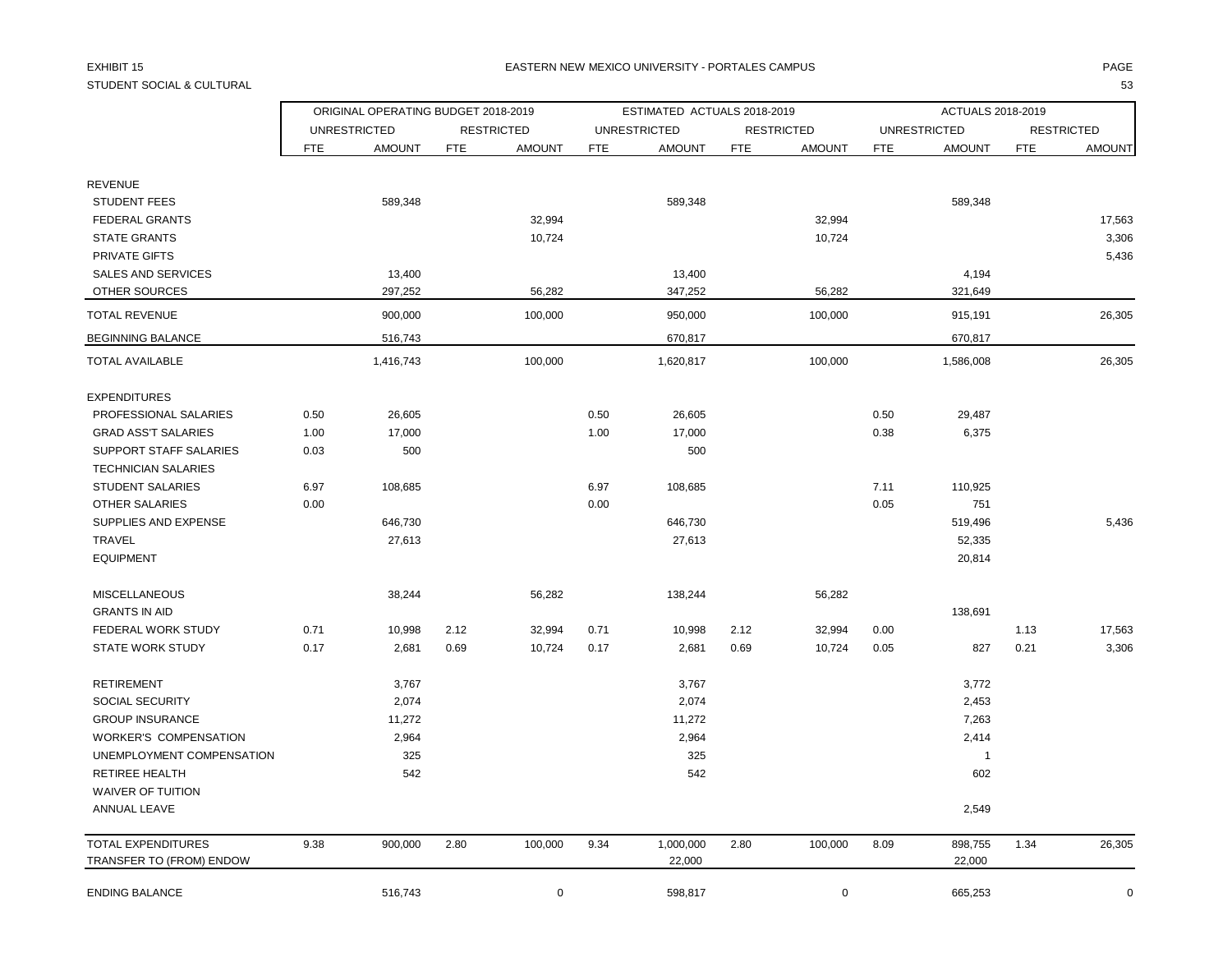## RESEARCH 1999 - SAN 1999 - SAN 1999 - SAN 1999 - SAN 1999 - SAN 1999 - SAN 1999 - SAN 1999 - SAN 1999 - SAN 1999 - SA

### EXHIBIT 16 PAGE PAGE IN THE RESTRIAL MEXICO UNIVERSITY - PORTALES CAMPUS PAGE IN THE RESTRIAL OF PAGE IN THE RESTRIAL OF PAGE IN THE RESTRIAL OF PAGE IN THE RESTRIAL OF PAGE IN THE RESTRIAL OF PAGE IN THE RESTRIAL OF PAGE

|                                                        |      | ORIGINAL OPERATING BUDGET 2018-2019 |            |                   |            | ESTIMATED ACTUALS 2018-2019 |            |                   |            | ACTUALS 2018-2019   |            |                   |
|--------------------------------------------------------|------|-------------------------------------|------------|-------------------|------------|-----------------------------|------------|-------------------|------------|---------------------|------------|-------------------|
|                                                        |      | <b>UNRESTRICTED</b>                 |            | <b>RESTRICTED</b> |            | <b>UNRESTRICTED</b>         |            | <b>RESTRICTED</b> |            | <b>UNRESTRICTED</b> |            | <b>RESTRICTED</b> |
|                                                        | FTE  | <b>AMOUNT</b>                       | <b>FTE</b> | <b>AMOUNT</b>     | <b>FTE</b> | <b>AMOUNT</b>               | <b>FTE</b> | <b>AMOUNT</b>     | <b>FTE</b> | <b>AMOUNT</b>       | <b>FTE</b> | <b>AMOUNT</b>     |
| <b>REVENUE</b>                                         |      |                                     |            |                   |            |                             |            |                   |            |                     |            |                   |
| <b>STUDENT FEES</b>                                    |      |                                     |            |                   |            |                             |            |                   |            |                     |            |                   |
| <b>FEDERAL GRANTS</b>                                  |      |                                     |            | 993,600           |            |                             |            | 993,600           |            | 157,325             |            | 261,406           |
| <b>STATE GRANTS</b>                                    |      |                                     |            | 6,400             |            |                             |            | 6,400             |            |                     |            | 8,382             |
| PRIVATE GIFTS                                          |      |                                     |            |                   |            |                             |            |                   |            |                     |            | 7,312             |
| SALES AND SERVICES                                     |      |                                     |            |                   |            |                             |            |                   |            | 40                  |            |                   |
| OTHER SOURCES                                          |      | 1,000                               |            |                   |            | 50,000                      |            |                   |            | 3,072               |            |                   |
| <b>TOTAL REVENUE</b>                                   |      | 1,000                               |            | 1,000,000         |            | 50,000                      |            | 1,000,000         |            | 160,437             |            | 277,100           |
| <b>BEGINNING BALANCE</b>                               |      | 45,812                              |            |                   |            | 118,652                     |            |                   |            | 118,652             |            |                   |
| <b>TOTAL AVAILABLE</b>                                 |      | 46,812                              |            | 1,000,000         |            | 168,652                     |            | 1,000,000         |            | 279,089             |            | 277,100           |
| <b>EXPENDITURES</b>                                    |      |                                     |            |                   |            |                             |            |                   |            |                     |            |                   |
| PROFESSIONAL SALARIES                                  | 1.91 | 85,383                              |            |                   | 1.85       | 85,383                      |            |                   | 1.85       | 85,403              | 0.50       | 26,564            |
| <b>GRAD ASS'T SALARIES</b>                             | 0.00 |                                     |            |                   | 0.00       |                             |            |                   | 0.00       |                     |            |                   |
| <b>SUPPORT STAFF SALARIES</b>                          |      |                                     |            |                   |            |                             |            |                   |            |                     |            |                   |
| <b>TECHNICIAN SALARIES</b>                             |      |                                     |            |                   |            |                             |            |                   |            |                     | 0.15       | 2,160             |
| <b>STUDENT SALARIES</b>                                | 0.08 | 1,300                               |            |                   | 0.08       | 1,300                       |            |                   | 0.03       | 390                 | 2.93       | 45,644            |
| OTHER SALARIES                                         | 0.00 |                                     |            |                   | 0.00       |                             |            |                   | 0.00       |                     | 1.29       | 20,075            |
| SUPPLIES AND EXPENSE                                   |      | 35,600                              |            |                   |            | 99,600                      |            |                   |            | 77,715              |            | 98,505            |
| TRAVEL                                                 |      | 700                                 |            |                   |            | 700                         |            |                   |            | 831                 |            | 22,877            |
| <b>EQUIPMENT</b>                                       |      |                                     |            |                   |            |                             |            |                   |            |                     |            | 43,550            |
| <b>MISCELLANEOUS</b>                                   |      |                                     |            | 993,600           |            |                             |            | 993,600           |            |                     |            |                   |
| <b>GRANTS IN AID</b>                                   |      |                                     |            |                   |            |                             |            |                   |            |                     |            |                   |
| FEDERAL WORK STUDY                                     | 0.00 |                                     | 0.00       | 0                 | 0.00       |                             | 0.00       | 0                 | 0.00       |                     | 0.23       | 3,578             |
| <b>STATE WORK STUDY</b>                                | 0.10 | 1,600                               | 0.41       | 6,400             | 0.10       | 1,600                       | 0.41       | 6,400             | 0.00       |                     | 0.02       | 300               |
| OTHER FRINGES<br><b>RETIREMENT</b>                     |      |                                     |            |                   |            |                             |            |                   |            |                     |            |                   |
| SOCIAL SECURITY                                        |      | 11,868<br>6,532                     |            |                   |            | 11,868<br>6,532             |            |                   |            | 11,875<br>6,367     |            | 6,352<br>4,233    |
| <b>GROUP INSURANCE</b>                                 |      | 11,846                              |            |                   |            | 11,846                      |            |                   |            | 15,425              |            | 913               |
| <b>WORKER'S COMPENSATION</b>                           |      | 1,589                               |            |                   |            | 1,589                       |            |                   |            | 1,315               |            | 1,426             |
| UNEMPLOYMENT COMPENSATION                              |      | 1,025                               |            |                   |            | 1,025                       |            |                   |            | $\mathbf{1}$        |            | $\overline{1}$    |
| <b>RETIREE HEALTH</b>                                  |      | 1,708                               |            |                   |            | 1,708                       |            |                   |            | 1,708               |            | 922               |
| WAIVER OF TUITION                                      |      | 1,602                               |            |                   |            | 1,602                       |            |                   |            | 2,575               |            |                   |
| ANNUAL LEAVE                                           |      | 247                                 |            |                   |            | 247                         |            |                   |            | 453                 |            |                   |
| TOTAL EXPENDITURES                                     | 2.10 | 161,000                             | 0.41       | 1,000,000         | 2.04       | 225,000                     | 0.41       | 1,000,000         | 1.88       | 204,057             | 5.11       | 277,100           |
| TRANSFER TO (FROM ENDOWED)<br>TRANSFER TO (FROM I & G) |      | (160,000)                           |            |                   |            | (160,000)                   |            |                   |            | (160,000)           |            |                   |
| ENDING BALANCE                                         |      | 45,812                              |            | 0                 |            | 103,652                     |            | 0                 |            | 235,032             |            | $\overline{0}$    |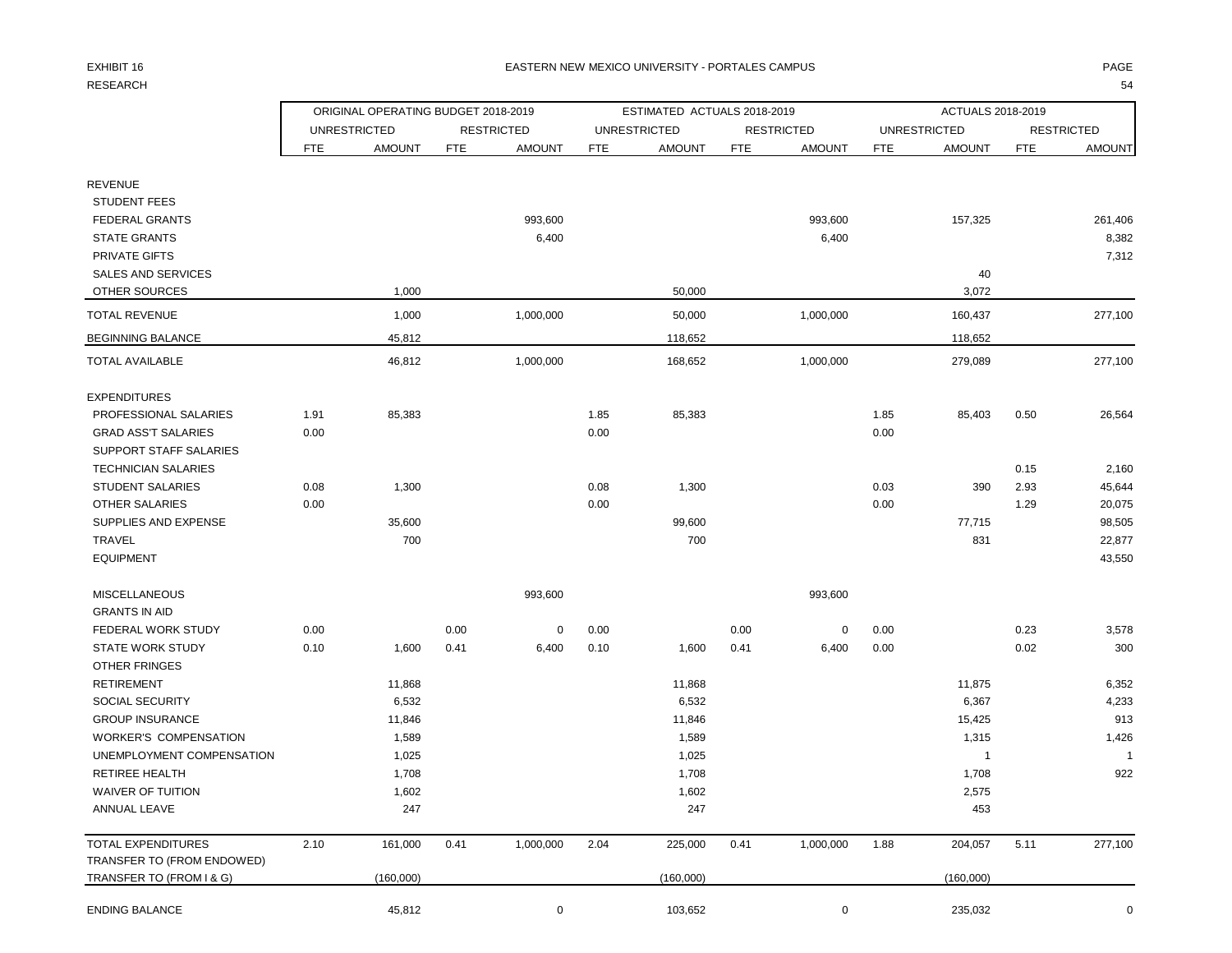## PUBLIC SERVICE 55

|                                             |            | ORIGINAL OPERATING BUDGET 2018-2019 |      |                   |            | ESTIMATED ACTUALS 2018-2019 |            |                   |            | ACTUALS 2018-2019   |            |                   |
|---------------------------------------------|------------|-------------------------------------|------|-------------------|------------|-----------------------------|------------|-------------------|------------|---------------------|------------|-------------------|
|                                             |            | <b>UNRESTRICTED</b>                 |      | <b>RESTRICTED</b> |            | <b>UNRESTRICTED</b>         |            | <b>RESTRICTED</b> |            | <b>UNRESTRICTED</b> |            | <b>RESTRICTED</b> |
|                                             | <b>FTE</b> | <b>AMOUNT</b>                       | FTE  | <b>AMOUNT</b>     | <b>FTE</b> | <b>AMOUNT</b>               | <b>FTE</b> | <b>AMOUNT</b>     | <b>FTE</b> | <b>AMOUNT</b>       | <b>FTE</b> | <b>AMOUNT</b>     |
| <b>REVENUE</b>                              |            |                                     |      |                   |            |                             |            |                   |            |                     |            |                   |
| STATE APPROPRIATION                         |            | 1,177,000                           |      |                   |            | 1,127,000                   |            |                   |            | 1,127,000           |            |                   |
| JUNIOR BILL - ROBOTICS PROGRAM              |            |                                     |      | 1,100,000         |            | 100,000                     |            |                   |            | 100,000             |            |                   |
| STUDENT FEES--ONLY                          |            | 104,900                             |      |                   |            | 104,900                     |            |                   |            | 108,970             |            |                   |
| <b>FEDERAL GRANTS</b>                       |            |                                     |      | 1,950,000         |            |                             |            | 1,950,000         |            |                     |            | 1,313,541         |
| <b>TAX LEVY</b>                             |            |                                     |      |                   |            |                             |            |                   |            |                     |            |                   |
| <b>STATE GRANTS</b>                         |            |                                     |      |                   |            |                             |            |                   |            |                     |            | 273,121           |
| <b>TUITION &amp; FEES</b>                   |            |                                     |      |                   |            |                             |            |                   |            |                     |            |                   |
| PRIVATE GRANTS                              |            |                                     |      | 1,200,000         |            |                             |            |                   |            |                     |            |                   |
| <b>SALES AND SERVICES</b>                   |            |                                     |      |                   |            |                             |            | 1,200,000         |            |                     |            | 1,015,653         |
|                                             |            |                                     |      |                   |            |                             |            |                   |            | 7,705               |            | 3,317             |
| OTHER SOURCES                               |            | 523,100                             |      | 250,000           |            | 523,100                     |            | 1,350,000         |            | 665,185             |            | 60,629            |
| <b>TOTAL REVENUE</b>                        |            | 1,805,000                           |      | 4,500,000         |            | 1,855,000                   |            | 4,500,000         |            | 2,008,860           |            | 2,666,261         |
| <b>BEGINNING BALANCE</b>                    |            | 461,927                             |      |                   |            | 674,649                     |            |                   |            | 674,649             |            |                   |
| <b>TOTAL AVAILABLE</b>                      |            | 2,266,927                           |      | 4,500,000         |            | 2,529,649                   |            | 4,500,000         |            | 2,683,509           |            | 2,666,261         |
| <b>EXPENDITURES</b>                         |            |                                     |      |                   |            |                             |            |                   |            |                     |            |                   |
| PROFESSIONAL SALARIES                       | 14.21      | 784,281                             |      |                   | 14.21      | 784,281                     |            |                   | 14.75      | 821,589             | 8.25       | 452,993           |
| <b>FACULTY SALARIES</b>                     |            |                                     |      |                   |            |                             |            |                   | 0.50       | 21,438              |            |                   |
| <b>GRAD ASS'T SALARIES</b>                  | 0.00       |                                     |      |                   | 0.00       |                             |            |                   | 0.00       |                     |            |                   |
| SUPPORT STAFF SALARIES                      | 2.00       | 55,142                              |      |                   | 2.00       | 55,142                      |            |                   | 2.25       | 65,352              | 2.00       | 47,969            |
| <b>TECHNICIAN SALARIES</b>                  | 1.75       | 39,825                              |      |                   | 1.75       | 39,825                      |            |                   | 3.00       | 67,699              | 0.05       | 876               |
| STUDENT SALARIES                            | 2.16       | 33,705                              |      |                   | 2.16       | 33,705                      |            |                   | 2.46       | 38,316              | 3.48       | 54,287            |
| <b>OTHER SALARIES</b>                       |            |                                     |      |                   |            |                             |            |                   | 0.24       | 3,702               | 1.20       | 18,754            |
| SUPPLIES AND EXPENSE                        |            | 424,943                             |      |                   |            | 424,943                     |            |                   |            | 534,265             |            | 1,569,451         |
| <b>TRAVEL</b>                               |            | 14,650                              |      |                   |            | 14,650                      |            |                   |            | 27,169              |            | 116,858           |
| <b>EQUIPMENT</b>                            |            |                                     |      |                   |            |                             |            |                   |            | 64,517              |            | 61,274            |
| <b>UTILITIES</b>                            |            | 58,909                              |      |                   |            | 58,909                      |            |                   |            | 42,128              |            | 18,465            |
| <b>MISCELLANEOUS</b>                        |            | 112                                 |      | 4,462,500         |            | 334,112                     |            | 4,462,500         |            |                     |            | 44,861            |
| <b>GRANTS IN AID</b>                        |            |                                     |      |                   |            |                             |            |                   |            | 3,000               |            | 6,061             |
| FEDERAL WORK STUDY                          | 0.80       | 12,500                              | 2.40 | 37,500            | 0.80       | 12,500                      | 2.40       | 37,500            | 0.00       |                     | 2.52       | 39,248            |
| <b>STATE WORK STUDY</b>                     | 0.00       |                                     | 0.00 | 0                 | 0.00       |                             | 0.00       | 0                 | 0.18       | 2,787               | 1.18       | 18,364            |
| <b>OTHER FRINGE</b>                         |            | 8,080                               |      |                   |            | 8,080                       |            |                   |            |                     |            |                   |
| <b>RETIREMENT</b>                           |            | 122,216                             |      |                   |            | 122,216                     |            |                   |            | 126,312             |            | 70,521            |
| <b>SOCIAL SECURITY</b>                      |            | 67,570                              |      |                   |            | 67,570                      |            |                   |            | 68,948              |            | 35,697            |
| <b>GROUP INSURANCE</b>                      |            | 148,473                             |      |                   |            | 148,473                     |            |                   |            | 142,616             |            | 78,042            |
| <b>WORKER'S COMPENSATION</b>                |            | 16,658                              |      |                   |            | 16,658                      |            |                   |            | 15,577              |            | 8,739             |
| UNEMPLOYMENT COMPENSATION                   |            | 10,551                              |      |                   |            | 10,551                      |            |                   |            | 16                  |            | $\overline{7}$    |
| RETIREE HEALTH                              |            | 17,585                              |      |                   |            | 17,585                      |            |                   |            | 19,350              |            | 10,187            |
| WAIVER OF TUITION                           |            | 800                                 |      |                   |            | 800                         |            |                   |            | 3,059               |            | 13,607            |
| ANNUAL LEAVE                                |            |                                     |      |                   |            |                             |            |                   |            | $-727$              |            |                   |
| TOTAL EXPENDITURES<br>TRANSFER FR ENDOWMENT | 20.92      | 1,816,000                           | 2.40 | 4,500,000         | 20.92      | 2,150,000                   | 2.40       | 4,500,000         | 23.37      | 2,067,113           | 18.68      | 2,666,261         |
| <b>ENDING BALANCE</b>                       |            | 450,927                             |      | 0                 |            | 379,649                     |            | 0                 |            | 616,396             |            | 0                 |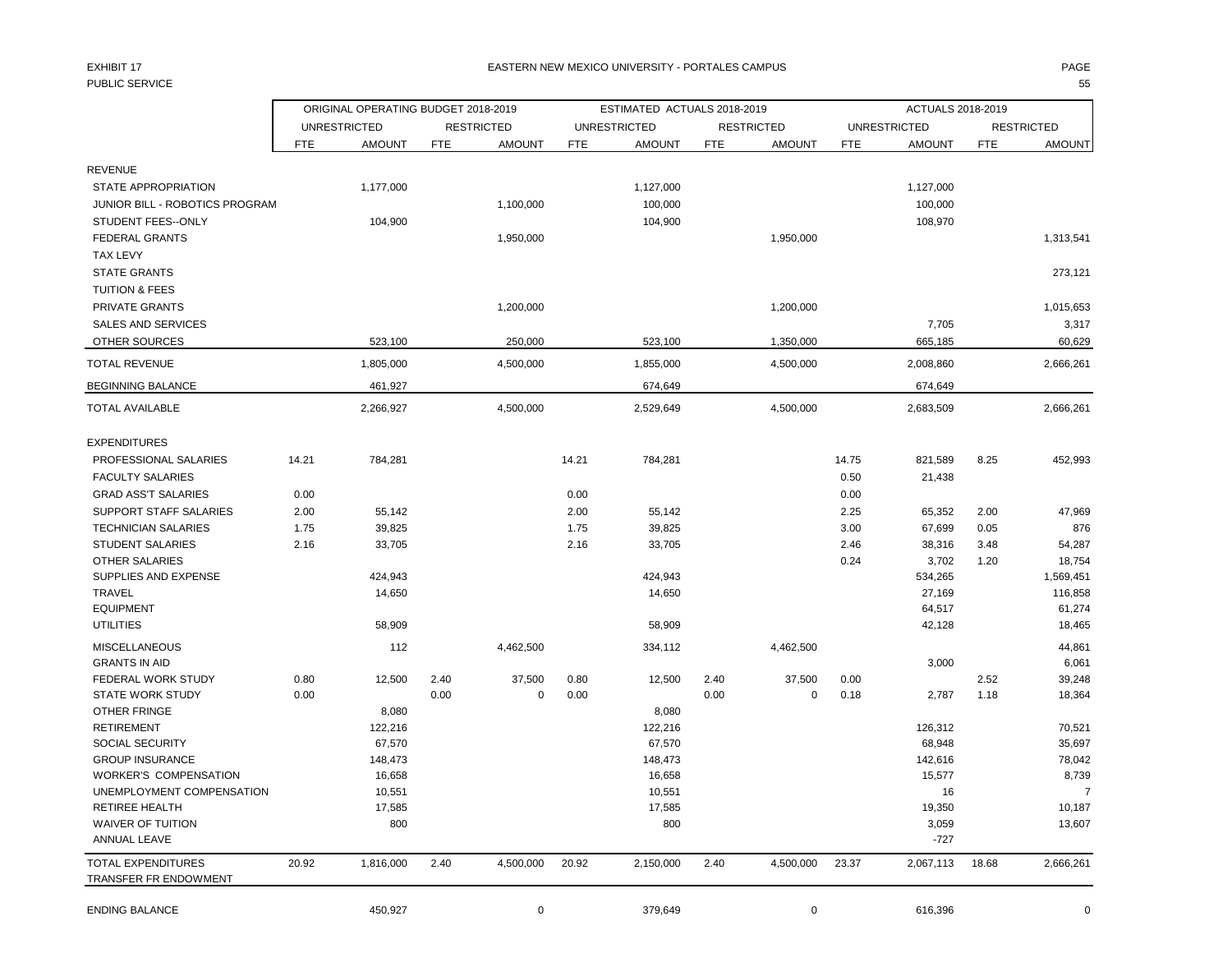KENW TV 130015-280001-17

### EXHIBIT 17A PAGE EASTERN NEW MEXICO UNIVERSITY - PORTALES CAMPUS

PUBLIC SERVICE 1

|                                                           |            | ORIGINAL OPERATING BUDGET 2018-2019 |            |                   |            | ESTIMATED ACTUALS 2018-2019 |            |                   |            | ACTUALS 2018-2019   |            |                   |
|-----------------------------------------------------------|------------|-------------------------------------|------------|-------------------|------------|-----------------------------|------------|-------------------|------------|---------------------|------------|-------------------|
|                                                           |            | <b>UNRESTRICTED</b>                 |            | <b>RESTRICTED</b> |            | <b>UNRESTRICTED</b>         |            | <b>RESTRICTED</b> |            | <b>UNRESTRICTED</b> |            | <b>RESTRICTED</b> |
|                                                           | <b>FTE</b> | <b>AMOUNT</b>                       | <b>FTE</b> | <b>AMOUNT</b>     | <b>FTE</b> | <b>AMOUNT</b>               | <b>FTE</b> | <b>AMOUNT</b>     | <b>FTE</b> | <b>AMOUNT</b>       | <b>FTE</b> | <b>AMOUNT</b>     |
| <b>REVENUE</b>                                            |            |                                     |            |                   |            |                             |            |                   |            |                     |            |                   |
| STATE APPROPRIATION                                       |            | 1,037,600                           |            |                   |            | 1,037,600                   |            |                   |            | 1,037,600           |            |                   |
| STUDENT FEES--ONLY                                        |            | 78,000                              |            |                   |            | 78,000                      |            |                   |            | 78,000              |            |                   |
| <b>FEDERAL GRANTS</b>                                     |            |                                     |            | 37,500            |            |                             |            | 37,500            |            |                     |            |                   |
| <b>TAX LEVY</b>                                           |            |                                     |            |                   |            |                             |            |                   |            |                     |            |                   |
| STATE CONTRACTS                                           |            |                                     |            |                   |            |                             |            |                   |            |                     |            |                   |
| <b>TUITION &amp; FEES</b>                                 |            |                                     |            |                   |            |                             |            |                   |            |                     |            |                   |
| PRIVATE GRANTS                                            |            |                                     |            |                   |            |                             |            |                   |            |                     |            | 867,174           |
| <b>SALES AND SERVICES</b>                                 |            |                                     |            |                   |            |                             |            |                   |            | 205                 |            |                   |
| OTHER SOURCES                                             |            | 246,100                             |            |                   |            | 246,100                     |            |                   |            | 249,289             |            |                   |
| <b>TOTAL REVENUE</b>                                      |            | 1,361,700                           |            | 37,500            |            | 1,361,700                   |            | 37,500            |            | 1,365,094           |            | 867,174           |
| <b>BEGINNING BALANCE</b>                                  |            | 65,292                              |            |                   |            | 195,956                     |            |                   |            | 195,954             |            |                   |
| <b>TOTAL AVAILABLE</b>                                    |            | 1,426,992                           |            | 37,500            |            | 1,557,656                   |            | 37,500            |            | 1,561,048           |            | 867,174           |
| <b>EXPENDITURES</b>                                       |            |                                     |            |                   |            |                             |            |                   |            |                     |            |                   |
| PROFESSIONAL SALARIES                                     | 12.25      | 690,174                             |            |                   | 12.25      | 690,174                     |            |                   | 12.75      | 726,249             |            |                   |
| <b>FACULTY SALARIES</b>                                   |            | $\mathbf 0$                         |            |                   |            | $\mathbf 0$                 |            |                   |            |                     |            |                   |
| <b>GRAD ASS'T SALARIES</b>                                |            | $\mathbf 0$                         |            |                   |            | $\mathbf 0$                 |            |                   |            |                     |            |                   |
| SUPPORT STAFF SALARIES                                    | 2.00       | 55,142                              |            |                   | 2.00       | 55,142                      |            |                   | 2.25       | 65,352              |            |                   |
| <b>TECHNICIAN SALARIES</b>                                | 1.75       | 39,825                              |            |                   | 1.75       | 39,825                      |            |                   | 3.00       | 67,699              |            |                   |
| <b>STUDENT SALARIES</b>                                   | 1.38       | 21,500                              |            |                   | 1.38       | 21,500                      |            |                   | 1.34       | 20,848              |            |                   |
| OTHER SALARIES                                            | 0.00       | $\mathbf 0$                         |            |                   | 0.00       | $\mathbf 0$                 |            |                   | 0.00       |                     |            |                   |
| SUPPLIES AND EXPENSE                                      |            | 136,075                             |            |                   |            | 136,075                     |            |                   |            | 106,574             |            | 767,647           |
| <b>TRAVEL</b>                                             |            | 9,300                               |            |                   |            | 9,300                       |            |                   |            | 4,516               |            | 9,436             |
| <b>EQUIPMENT</b>                                          |            | 600                                 |            |                   |            | 600                         |            |                   |            | 23,506              |            | 61,274            |
| <b>UTILITIES</b>                                          |            | 44,909                              |            |                   |            | 44,909                      |            |                   |            | 38,450              |            |                   |
| <b>MISCELLANEOUS</b>                                      |            |                                     |            |                   |            | 100,000                     |            |                   |            |                     |            | 28,817            |
| <b>GRANTS IN AID</b>                                      |            |                                     |            |                   |            |                             |            |                   |            |                     |            |                   |
| FEDERAL WORK STUDY                                        | 0.80       | 12,500                              | 2.40       | 37,500            | 0.80       | 12,500                      | 2.40       | 37,500            | 0.00       |                     | 0.00       | $\mathbf 0$       |
| <b>STATE WORK STUDY</b>                                   | 0.00       |                                     | 0.00       | $\mathbf 0$       | 0.00       |                             | 0.00       | 0                 | 0.18       | 2,787               | 0.00       | $\mathbf 0$       |
| OTHER FRINGE                                              |            | 7,000                               |            |                   |            | 7,000                       |            |                   |            |                     |            |                   |
| <b>RETIREMENT</b>                                         |            | 109,134                             |            |                   |            | 109,134                     |            |                   |            | 109,557             |            |                   |
| SOCIAL SECURITY                                           |            | 60,064                              |            |                   |            | 60,064                      |            |                   |            | 59,992              |            |                   |
| <b>GROUP INSURANCE</b>                                    |            | 135,377                             |            |                   |            | 135,377                     |            |                   |            | 135,397             |            |                   |
| <b>WORKER'S COMPENSATION</b><br>UNEMPLOYMENT COMPENSATION |            | 14,745<br>9,422                     |            |                   |            | 14,745<br>9,422             |            |                   |            | 13,498<br>14        |            |                   |
| <b>RETIREE HEALTH</b>                                     |            | 15,703                              |            |                   |            | 15,703                      |            |                   |            | 16,941              |            |                   |
| WAIVER OF TUITION                                         |            | 800                                 |            |                   |            | 800                         |            |                   |            | 3,059               |            |                   |
| <b>ANNUAL LEAVE</b>                                       |            |                                     |            |                   |            |                             |            |                   |            | $-1,842$            |            |                   |
| <b>TOTAL EXPENDITURES</b>                                 | 18.18      | 1,362,270                           | 2.40       | 37,500            | 18.18      | 1,462,270                   | 2.40       | 37,500            | 19.52      | 1,392,597           | 0.00       | 867,174           |
| TRANSFER (FROM) QUASI END                                 |            |                                     |            |                   |            |                             |            |                   |            |                     |            |                   |
| <b>ENDING BALANCE</b>                                     |            | 64,722                              |            | $\mathbf 0$       |            | 95,386                      |            | $\mathsf 0$       |            | 168,451             |            | $\mathbf 0$       |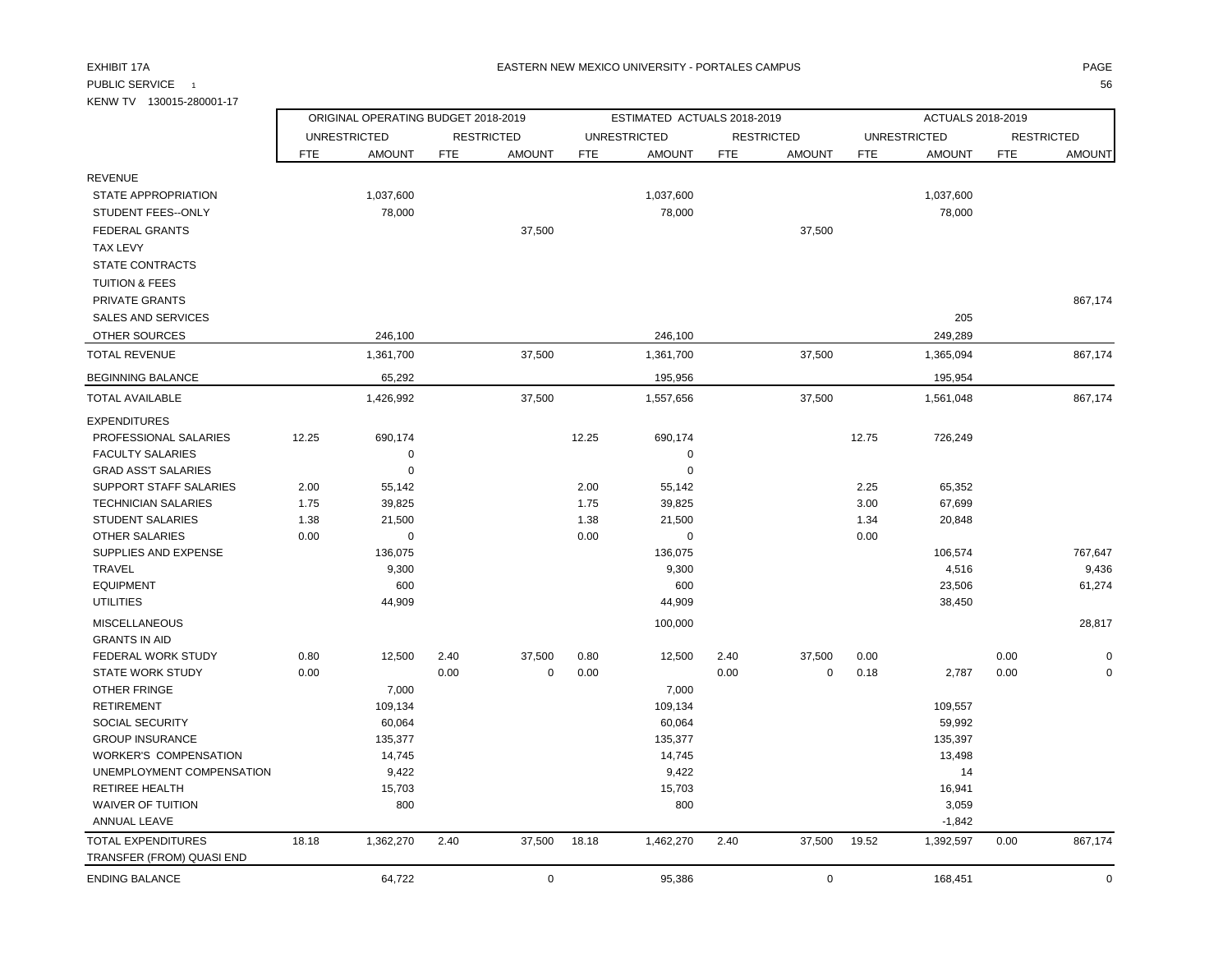## PUBLIC SERVICE  $\qquad \qquad 2$  57

BLACKWATER DRAW MUSEUM 130027-210205-17

|                                                                                                                                                                                                                                                                                                                   |              | ORIGINAL OPERATING BUDGET 2018-2019                        |              |                   |              | ESTIMATED ACTUALS 2018-2019                                |              |                   |              | ACTUALS 2018-2019                                                     |              |                            |
|-------------------------------------------------------------------------------------------------------------------------------------------------------------------------------------------------------------------------------------------------------------------------------------------------------------------|--------------|------------------------------------------------------------|--------------|-------------------|--------------|------------------------------------------------------------|--------------|-------------------|--------------|-----------------------------------------------------------------------|--------------|----------------------------|
|                                                                                                                                                                                                                                                                                                                   |              | <b>UNRESTRICTED</b>                                        |              | <b>RESTRICTED</b> |              | <b>UNRESTRICTED</b>                                        |              | <b>RESTRICTED</b> |              | <b>UNRESTRICTED</b>                                                   |              | <b>RESTRICTED</b>          |
|                                                                                                                                                                                                                                                                                                                   | <b>FTE</b>   | <b>AMOUNT</b>                                              | <b>FTE</b>   | <b>AMOUNT</b>     | <b>FTE</b>   | <b>AMOUNT</b>                                              | <b>FTE</b>   | <b>AMOUNT</b>     | <b>FTE</b>   | <b>AMOUNT</b>                                                         | <b>FTE</b>   | <b>AMOUNT</b>              |
| <b>REVENUE</b><br>STATE APPROPRIATION                                                                                                                                                                                                                                                                             |              | 89,400                                                     |              |                   |              | 89,400                                                     |              |                   |              | 89,400                                                                |              |                            |
| STUDENT FEES--ONLY<br><b>FEDERAL GRANTS</b><br><b>TAX LEVY</b><br><b>STATE CONTRACTS</b><br><b>TUITION &amp; FEES</b><br>PRIVATE GIFTS                                                                                                                                                                            |              | 26,900                                                     |              |                   |              | 26,900                                                     |              |                   |              | 26,900                                                                |              |                            |
| <b>SALES AND SERVICES</b><br>OTHER SOURCES                                                                                                                                                                                                                                                                        |              | 5,000                                                      |              |                   |              | 5,000                                                      |              |                   |              | 3,310                                                                 |              |                            |
| <b>TOTAL REVENUE</b>                                                                                                                                                                                                                                                                                              |              | 121,300                                                    |              | $\pmb{0}$         |              | 121,300                                                    |              | $\mathbf 0$       |              | 119,610                                                               |              | $\mathbf 0$                |
| <b>BEGINNING BALANCE</b>                                                                                                                                                                                                                                                                                          |              | 30,251                                                     |              |                   |              | 22,435                                                     |              |                   |              | 22,437                                                                |              |                            |
| <b>TOTAL AVAILABLE</b>                                                                                                                                                                                                                                                                                            |              | 151,551                                                    |              | $\pmb{0}$         |              | 143,735                                                    |              | $\mathbf 0$       |              | 142,048                                                               |              | $\mathsf 0$                |
| <b>EXPENDITURES</b><br>PROFESSIONAL SALARIES<br><b>FACULTY SALARIES</b><br><b>GRAD ASS'T SALARIES</b><br>SUPPORT STAFF SALARIES                                                                                                                                                                                   | 1.75         | 77,229                                                     |              |                   | 1.75         | 77,229                                                     |              |                   | 1.75         | 78,083                                                                |              |                            |
| <b>TECHNICIAN SALARIES</b><br><b>STUDENT SALARIES</b><br>OTHER SALARIES<br>SUPPLIES AND EXPENSE<br><b>TRAVEL</b><br><b>EQUIPMENT</b><br><b>UTILITIES</b>                                                                                                                                                          | 0.78<br>0.00 | 12,205<br>12,359                                           |              |                   | 0.78<br>0.00 | 12,205<br>12,359                                           |              |                   | 0.82<br>0.00 | 12,777<br>11,243<br>1,012                                             |              |                            |
| <b>MISCELLANEOUS</b><br><b>GRANTS IN AID</b><br>FEDERAL WORK STUDY<br><b>STATE WORK STUDY</b><br>OTHER FRINGE<br><b>RETIREMENT</b><br>SOCIAL SECURITY<br><b>GROUP INSURANCE</b><br><b>WORKER'S COMPENSATION</b><br>UNEMPLOYMENT COMPENSATION<br><b>RETIREE HEALTH</b><br><b>WAIVER OF TUITION</b><br>ANNUAL LEAVE | 0.00<br>0.00 | 1,080<br>10,734<br>5,908<br>8,521<br>1,610<br>927<br>1,545 | 0.00<br>0.00 | 0<br>$\mathbf 0$  | 0.00<br>0.00 | 1,080<br>10,734<br>5,908<br>8,521<br>1,610<br>927<br>1,545 | 0.00<br>0.00 | 0<br>$\mathbf 0$  | 0.00<br>0.00 | 10,857<br>5,767<br>6,598<br>1,383<br>$\overline{1}$<br>1,562<br>1,115 | 0.00<br>0.00 | $\mathbf 0$<br>$\mathbf 0$ |
| TOTAL EXPENDITURES<br>TRANSFER TO (FROM) I & G                                                                                                                                                                                                                                                                    | 2.53         | 132,118                                                    | 0.00         | $\pmb{0}$         | 2.53         | 132,118                                                    | 0.00         | $\mathbf 0$       | 2.57         | 130,398                                                               | 0.00         | $\mathbf 0$                |
| <b>ENDING BALANCE</b>                                                                                                                                                                                                                                                                                             |              | 19,433                                                     |              | 0                 |              | 11,617                                                     |              | $\mathbf 0$       |              | 11,650                                                                |              | $\mathbf 0$                |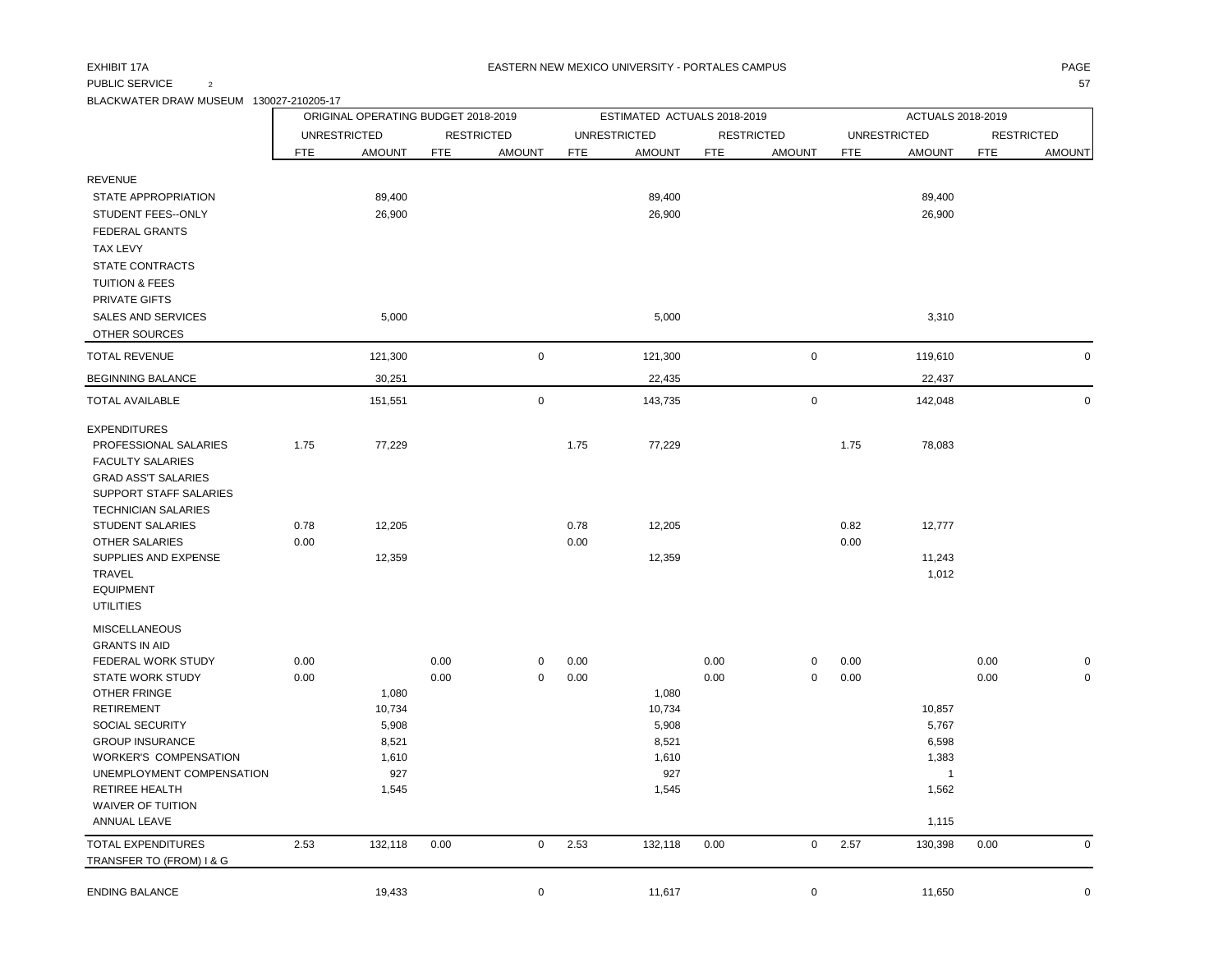# PUBLIC SERVICE 3 57a

| YOUTH ROBOTIC COMPETITION                                                                                                                                                                                                                                                                           |                            |                                     |            |                                    |            |                                      |            |                                    |            |                                      |      |                                    |
|-----------------------------------------------------------------------------------------------------------------------------------------------------------------------------------------------------------------------------------------------------------------------------------------------------|----------------------------|-------------------------------------|------------|------------------------------------|------------|--------------------------------------|------------|------------------------------------|------------|--------------------------------------|------|------------------------------------|
|                                                                                                                                                                                                                                                                                                     |                            | ORIGINAL OPERATING BUDGET 2018-2019 |            |                                    |            | ESTIMATED ACTUALS 2018-2019          |            |                                    |            | ACTUALS 2018-2019                    |      |                                    |
|                                                                                                                                                                                                                                                                                                     | <b>UNRESTRICTED</b><br>FTE | <b>AMOUNT</b>                       | <b>FTE</b> | <b>RESTRICTED</b><br><b>AMOUNT</b> | <b>FTE</b> | <b>UNRESTRICTED</b><br><b>AMOUNT</b> | <b>FTE</b> | <b>RESTRICTED</b><br><b>AMOUNT</b> | <b>FTE</b> | <b>UNRESTRICTED</b><br><b>AMOUNT</b> | FTE  | <b>RESTRICTED</b><br><b>AMOUNT</b> |
| <b>REVENUE</b><br>STATE APPROPRIATION<br>STUDENT FEES--ONLY<br><b>FEDERAL GRANTS</b><br>TAX LEVY<br><b>STATE CONTRACTS</b><br><b>TUITION &amp; FEES</b><br><b>PRIVATE GIFTS</b><br><b>SALES AND SERVICES</b><br><b>OTHER SOURCES</b>                                                                |                            | 50,000                              |            |                                    |            | 100,000                              |            |                                    |            | 100,000                              |      |                                    |
| <b>TOTAL REVENUE</b>                                                                                                                                                                                                                                                                                |                            | 50,000                              |            | $\pmb{0}$                          |            | 100,000                              |            | 0                                  |            | 100,000                              |      | $\mathbf 0$                        |
| <b>BEGINNING BALANCE</b>                                                                                                                                                                                                                                                                            |                            | $\mathbf 0$                         |            |                                    |            | $\mathbf 0$                          |            |                                    |            | $\pmb{0}$                            |      |                                    |
| TOTAL AVAILABLE                                                                                                                                                                                                                                                                                     |                            | 50,000                              |            | $\mathbf 0$                        |            | 100,000                              |            | $\mathbf 0$                        |            | 100,000                              |      | $\mathbf 0$                        |
| <b>EXPENDITURES</b><br>PROFESSIONAL SALARIES<br><b>FACULTY SALARIES</b><br><b>GRAD ASS'T SALARIES</b><br>SUPPORT STAFF SALARIES<br><b>TECHNICIAN SALARIES</b><br><b>STUDENT SALARIES</b><br><b>OTHER SALARIES</b><br>SUPPLIES AND EXPENSE<br>TRAVEL<br><b>EQUIPMENT</b><br><b>UTILITIES</b>         |                            | 50,000                              |            |                                    |            | 100,000                              |            |                                    |            | 100,000                              |      |                                    |
| <b>MISCELLANEOUS</b><br><b>GRANTS IN AID</b><br>FEDERAL WORK STUDY<br>STATE WORK STUDY<br>OTHER FRINGE<br><b>RETIREMENT</b><br>SOCIAL SECURITY<br><b>GROUP INSURANCE</b><br><b>WORKER'S COMPENSATION</b><br>UNEMPLOYMENT COMPENSATION<br>RETIREE HEALTH<br><b>WAIVER OF TUITION</b><br>ANNUAL LEAVE |                            |                                     |            |                                    |            |                                      |            |                                    |            |                                      |      |                                    |
| <b>TOTAL EXPENDITURES</b><br>TRANSFER TO (FROM) I & G                                                                                                                                                                                                                                               | 0.00                       | 50,000                              | 0.00       | $\mathbf 0$                        | 0.00       | 100,000                              | 0.00       | 0                                  | 0.00       | 100,000                              | 0.00 | $\mathbf 0$                        |
| <b>ENDING BALANCE</b>                                                                                                                                                                                                                                                                               |                            | $\mathbf 0$                         |            | $\mathbf 0$                        |            | $\mathsf 0$                          |            | 0                                  |            | $\mathbf 0$                          |      | $\mathbf 0$                        |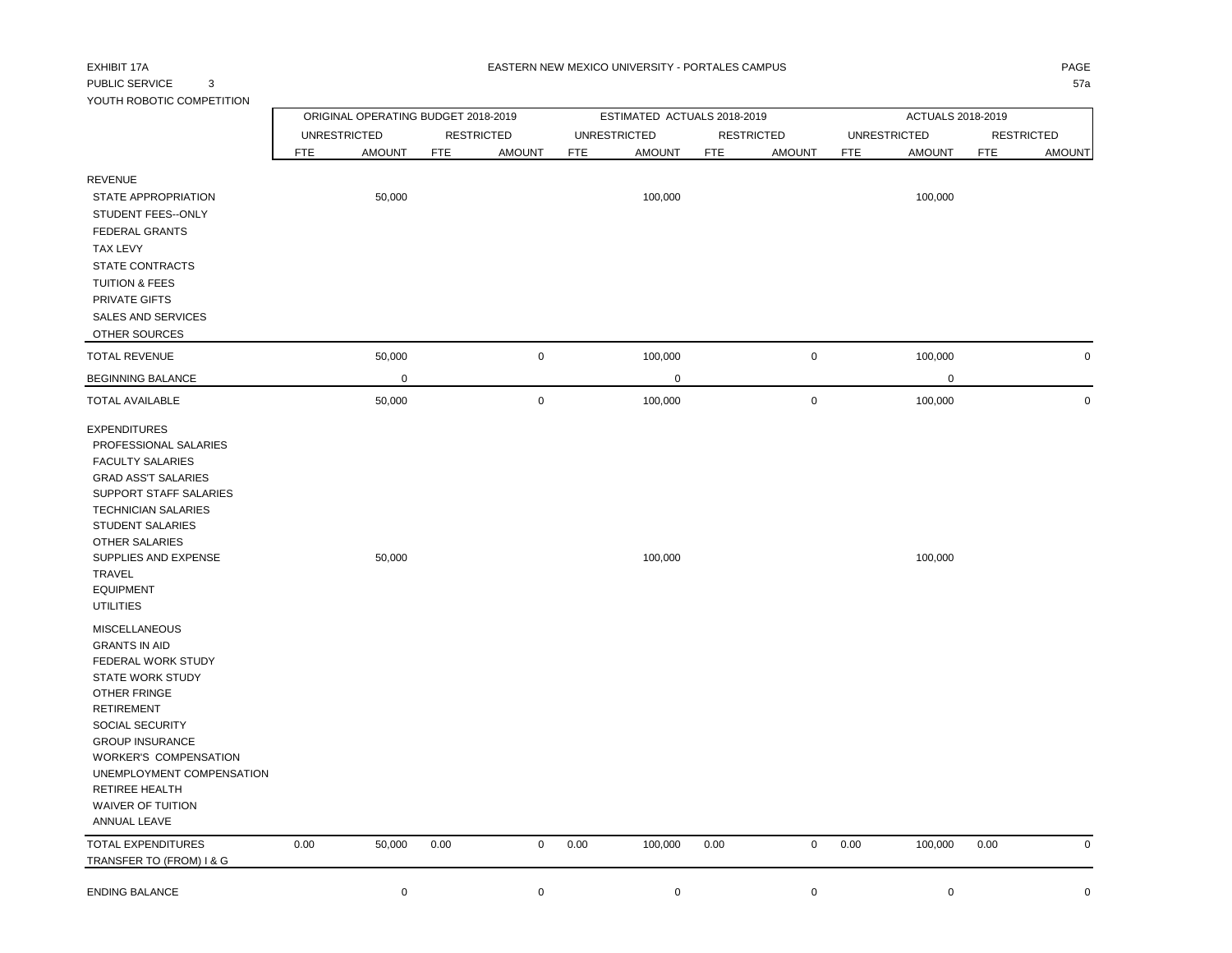### EXHIBIT 18 PAGE NATION OF THE RESTRIAL MEXICO UNIVERSITY - PORTALES CAMPUS AND THE RESTRIAL OF PAGE AND THE RESTRIAL OF THE RESTRIAL OF THE RESTRIAL OF THE RESTRIAL OF THE RESTRIAL OF THE RESTRIAL OF THE RESTRIAL OF THE RE

INTERNAL SERVICE 58

|                                                                                                |            | ORIGINAL OPERATING BUDGET 2018-2019 |            |                   |            | ESTIMATED ACTUALS 2018-2019 |            |                   |            | ACTUALS 2018-2019                          |            |                   |
|------------------------------------------------------------------------------------------------|------------|-------------------------------------|------------|-------------------|------------|-----------------------------|------------|-------------------|------------|--------------------------------------------|------------|-------------------|
|                                                                                                |            | <b>UNRESTRICTED</b>                 |            | <b>RESTRICTED</b> |            | <b>UNRESTRICTED</b>         |            | <b>RESTRICTED</b> |            | <b>UNRESTRICTED</b>                        |            | <b>RESTRICTED</b> |
|                                                                                                | <b>FTE</b> | <b>AMOUNT</b>                       | <b>FTE</b> | <b>AMOUNT</b>     | <b>FTE</b> | <b>AMOUNT</b>               | <b>FTE</b> | <b>AMOUNT</b>     | <b>FTE</b> | <b>AMOUNT</b>                              | <b>FTE</b> | <b>AMOUNT</b>     |
| <b>REVENUE</b>                                                                                 |            |                                     |            |                   |            |                             |            |                   |            |                                            |            |                   |
| <b>STUDENT FEES</b><br>FEDERAL GRANTS/CONTRACTS<br><b>STATE GRANTS</b><br><b>PRIVATE GIFTS</b> |            | 6,000                               |            | 82,467<br>7,076   |            | 6,000                       |            | 82,467<br>7,076   |            | 6,000                                      |            | 63,096<br>6,638   |
| <b>SALES AND SERVICES</b>                                                                      |            | 2,250                               |            |                   |            | 2,250                       |            |                   |            | 15,581                                     |            |                   |
| OTHER SOURCES                                                                                  |            | 116,750                             |            | 60,457            |            | 116,750                     |            | 110,457           |            | 149,427                                    |            |                   |
| <b>TOTAL REVENUE</b>                                                                           |            | 125,000                             |            | 150,000           |            | 125,000                     |            | 200,000           |            | 171,008                                    |            | 69,733            |
| <b>BEGINNING BALANCE</b>                                                                       |            | 1,495,671                           |            |                   |            | 1,859,977                   |            |                   |            | 1,859,977                                  |            |                   |
| <b>TOTAL AVAILABLE</b>                                                                         |            | 1,620,671                           |            | 150,000           |            | 1,984,977                   |            | 200,000           |            | 2,030,985                                  |            | 69,733            |
| <b>EXPENDITURES</b>                                                                            |            |                                     |            |                   |            |                             |            |                   |            |                                            |            |                   |
| PROFESSIONAL SALARIES                                                                          | 20.00      | 973,882                             |            |                   | 20.00      | 973,882                     |            |                   | 19.75      | 963,747                                    |            |                   |
| <b>GRAD ASS'T SALARIES</b>                                                                     | 0.00       |                                     |            |                   | 0.00       |                             |            |                   | 0.00       |                                            |            |                   |
| <b>SUPPORT STAFF SALARIES</b>                                                                  | 2.00       | 66,458                              |            |                   | 1.00       | 33,966                      |            |                   | 1.00       | 33,846                                     |            |                   |
| <b>TECHNICIAN SALARIES</b>                                                                     | 4.00       | 143,961                             |            |                   | 5.00       | 180,253                     |            |                   | 5.00       | 181,534                                    |            |                   |
| <b>STUDENT SALARIES</b>                                                                        | 8.52       | 132,940                             |            |                   | 8.52       | 132,940                     |            |                   | 5.83       | 90,998                                     |            |                   |
| <b>OTHER SALARIES</b>                                                                          | 0.00       |                                     |            |                   | 0.00       |                             |            |                   | 0.00       |                                            |            |                   |
| <b>SUPPLIES AND EXPENSE</b>                                                                    |            | 1,766,874                           |            |                   |            | 1,766,874                   |            |                   |            | 1,839,490                                  |            |                   |
| <b>TRAVEL</b>                                                                                  |            | 9,430                               |            |                   |            | 9,430                       |            |                   |            | 11,349                                     |            |                   |
| <b>EQUIPMENT</b><br>PURCHASE OF MERCHANDISE                                                    |            | 15,500<br>97,500                    |            |                   |            | 15,500<br>97,500            |            |                   |            | 31,169                                     |            |                   |
| <b>MISCELLANEOUS</b>                                                                           |            | 551                                 |            | 60,457            |            | 76,751                      |            | 110,457           |            |                                            |            |                   |
| <b>GRANTS IN AID</b>                                                                           |            |                                     |            |                   |            |                             |            |                   |            |                                            |            |                   |
| FEDERAL WORK STUDY                                                                             | 1.76       | 27,489                              | 5.29       | 82,467            | 1.76       | 27,489                      | 5.29       | 82,467            | 0.00       |                                            | 4.04       | 63,096            |
| <b>STATE WORK STUDY</b>                                                                        | 0.11       | 1,769                               | 0.45       | 7,076             | 0.11       | 1,769                       | 0.45       | 7,076             | 0.11       | 1,659                                      | 0.43       | 6,638             |
| OTHER FRINGE                                                                                   |            |                                     |            |                   |            |                             |            |                   |            |                                            |            |                   |
| <b>RETIREMENT</b>                                                                              |            | 164,618                             |            |                   |            | 164,618                     |            |                   |            | 162,859                                    |            |                   |
| <b>SOCIAL SECURITY</b>                                                                         |            | 90,599                              |            |                   |            | 90,599                      |            |                   |            | 85,999                                     |            |                   |
| <b>GROUP INSURANCE</b>                                                                         |            | 182,106                             |            |                   |            | 182,106                     |            |                   |            | 154,683                                    |            |                   |
| <b>WORKER'S COMPENSATION</b>                                                                   |            | 24,222                              |            |                   |            | 24,222                      |            |                   |            | 19,631                                     |            |                   |
| UNEMPLOYMENT COMPENSATION                                                                      |            | 14,212                              |            |                   |            | 14,212                      |            |                   |            | 11                                         |            |                   |
| <b>RETIREE HEALTH</b>                                                                          |            | 23,686                              |            |                   |            | 23,686                      |            |                   |            | 23,425                                     |            |                   |
| <b>WAIVER OF TUITION</b>                                                                       |            | 15,238                              |            |                   |            | 15,238                      |            |                   |            | 8,905                                      |            |                   |
| ANNUAL LEAVE                                                                                   |            |                                     |            |                   |            |                             |            |                   |            | 12,656                                     |            |                   |
| <b>TOTAL EXPENDITURES</b>                                                                      | 36.40      | 3,751,035                           | 5.74       | 150,000           | 36.40      | 3,831,035                   | 5.74       | 200,000           | 31.69      | 3,621,961                                  | 4.47       | 69,733            |
| <b>COST DISTRIBUTED TO:</b><br><b>INSTRUCTION</b><br>OTHER I & G<br><b>OTHER</b>               |            | (3,631,035)                         |            |                   |            | (3,631,035)                 |            |                   |            | (1,678,274)<br>(1, 149, 956)<br>(901, 272) |            |                   |
| <b>TOTAL DISTRIBUTED</b>                                                                       |            | (3,631,035)                         |            |                   |            | (3,631,035)                 |            |                   |            | (3,729,502)                                |            |                   |
| <b>NET EXPENDITURES</b>                                                                        | 36.40      | 120,000                             | 5.74       | 150,000           | 36.40      | 200,000                     | 5.74       | 200,000           | 31.69      | $-107,541$                                 | 4.47       | 69,733            |
| TRANSFER TO (FROM) I&G                                                                         |            |                                     |            |                   |            |                             |            |                   |            |                                            |            |                   |
| TRANSFER TO (FROM) BR&R                                                                        |            |                                     |            |                   |            |                             |            |                   |            |                                            |            |                   |
| <b>ENDING BALANCE</b>                                                                          |            | 1,500,671                           |            | $\mathbf 0$       |            | 1,784,977                   |            | $\mathbf 0$       |            | 2,138,526                                  |            | $\mathbf 0$       |
|                                                                                                |            |                                     |            |                   |            |                             |            |                   |            |                                            |            |                   |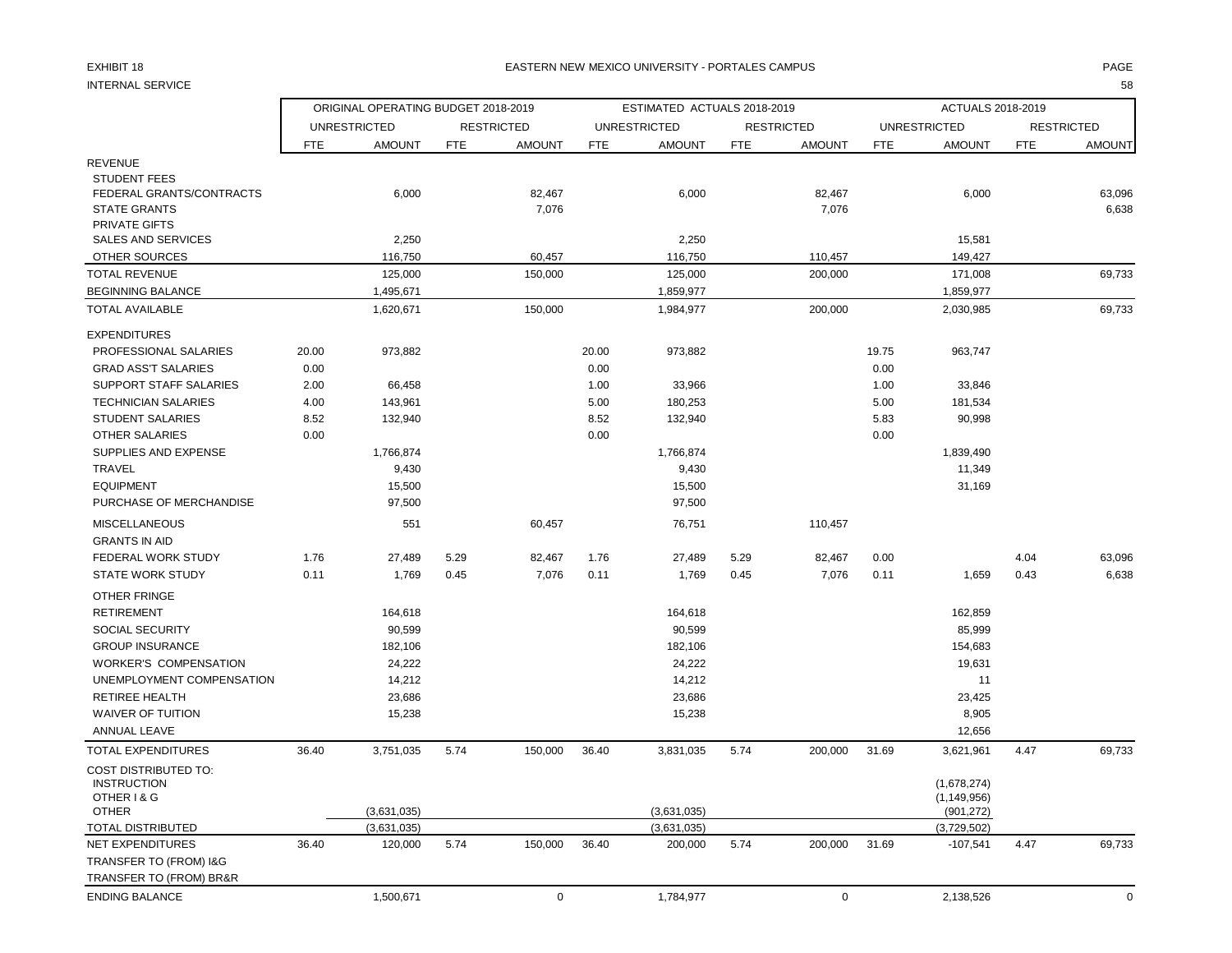STUDENT AID GRANTS & STIPENDS 59

|                                               |      | ORIGINAL OPERATING BUDGET 2018-2019 |      |                    |            | ESTIMATED ACTUALS 2018-2019 |            |                   |            | ACTUALS 2018-2019   |            |                   |
|-----------------------------------------------|------|-------------------------------------|------|--------------------|------------|-----------------------------|------------|-------------------|------------|---------------------|------------|-------------------|
|                                               |      | <b>UNRESTRICTED</b>                 |      | <b>RESTRICTED</b>  |            | <b>UNRESTRICTED</b>         |            | <b>RESTRICTED</b> |            | <b>UNRESTRICTED</b> |            | <b>RESTRICTED</b> |
|                                               | FTE. | <b>AMOUNT</b>                       | FTE  | <b>AMOUNT</b>      | <b>FTE</b> | <b>AMOUNT</b>               | <b>FTE</b> | <b>AMOUNT</b>     | <b>FTE</b> | <b>AMOUNT</b>       | <b>FTE</b> | <b>AMOUNT</b>     |
| REVENUE                                       |      |                                     |      |                    |            |                             |            |                   |            |                     |            |                   |
| <b>FEDERAL</b>                                |      |                                     |      |                    |            |                             |            |                   |            |                     |            |                   |
| DIRECT STUDENT LOAN PRG                       |      |                                     |      | 18,000,000         |            |                             |            | 17,400,000        |            |                     |            | 15,537,433        |
| <b>SEOG</b>                                   |      |                                     |      | 360,000            |            |                             |            | 360,000           |            |                     |            | 344,734           |
| FEDERAL WORKSTUDY<br><b>TEACH</b>             |      | 6,100                               |      | 12,000<br>100,000  |            | 6,100                       |            | 12,000<br>100,000 |            | 2,609               |            | 209,016<br>6,552  |
| PELL                                          |      |                                     |      | 8,500,000          |            |                             |            | 8,500,000         |            |                     |            | 6,895,246         |
| <b>TOTAL FEDERAL</b>                          |      | 6,100                               |      | 26,972,000         |            | 6,100                       |            | 26,372,000        |            | 2,609               |            | 22,992,981        |
| <b>STATE</b>                                  |      |                                     |      |                    |            |                             |            |                   |            |                     |            |                   |
| NM SCHOLARS/WARTIME VET                       |      | 46,235                              |      |                    |            | 36,512                      |            |                   |            | 38,898              |            |                   |
| STATE MINORITY GRAD FELLOW                    |      | 21,600                              |      |                    |            | 37,071                      |            |                   |            | 18,000              |            |                   |
| <b>SIG</b>                                    |      |                                     |      | 512,179            |            |                             |            | 362,638           |            |                     |            | 362,638           |
| <b>SUCCESS</b>                                |      | 1,500,000                           |      |                    |            | 2,050,000                   |            |                   |            | 2,050,927           |            |                   |
| STATE WRK STU/CAG/NMCAG                       |      |                                     |      | 261,456            |            |                             |            | 7,275             |            |                     |            | 7,275             |
| <b>TOTAL STATE</b>                            |      | 1,567,835                           |      | 773,635            |            | 2,123,583                   |            | 369,913           |            | 2,107,824           |            | 369,913           |
| PRIVATE GIFTS                                 |      |                                     |      |                    |            |                             |            |                   |            |                     |            |                   |
| <b>SCHOLARSHIPS</b>                           |      | 56,000                              |      | 900,000            |            | 56,000                      |            | 900,000           |            | 100,040             |            | 965,912           |
| <b>TOTAL PRIVATE GIFTS</b>                    |      | 56,000                              |      | 900,000            |            | 56,000                      |            | 900,000           |            | 100,040             |            | 965,912           |
| <b>OTHER</b>                                  |      | 65                                  |      | 54,365             |            | 317                         |            | 58,087            |            | 21,356              |            |                   |
| TOTAL REVENUE                                 |      | 1,630,000                           |      | 28,700,000         |            | 2,186,000                   |            | 27,700,000        |            | 2,231,830           |            | 24,328,806        |
| BEGINNING BALANCE                             |      | 755,266                             |      |                    |            | 861,954                     |            |                   |            | 861,954             |            |                   |
| TOTAL AVAILABLE                               |      | 2,385,266                           |      | 28,700,000         |            | 3,047,954                   |            | 27,700,000        |            | 3,093,784           |            | 24,328,806        |
|                                               |      |                                     |      |                    |            |                             |            |                   |            |                     |            |                   |
| EXPENDITURES                                  |      |                                     |      |                    |            |                             |            |                   |            |                     |            |                   |
| <b>FEDERAL</b>                                |      |                                     |      |                    |            |                             |            |                   |            |                     |            |                   |
| DIRECT STUDENT LOAN PRG                       |      |                                     |      | 18,000,000         |            |                             |            | 17,400,000        |            |                     |            | 15,537,433        |
| <b>SEOG</b>                                   |      | 117,929                             |      | 360,000            |            | 117,929                     |            | 360,000           |            | 101,412             |            | 344,734           |
| FEDERAL WORKSTUDY                             | 0.39 | 6,100                               |      | 12,000             | 0.39       | 6,100                       |            | 12,000            | 0.17       | 2,609               |            | 209,016           |
| <b>TEACH</b>                                  |      |                                     |      | 100,000            |            |                             |            | 100,000           |            |                     |            | 6,552             |
| PELL                                          |      |                                     |      | 8,500,000          |            |                             |            | 8,500,000         |            |                     |            | 6,895,246         |
| <b>TOTAL FEDERAL</b>                          |      | 124,029                             |      | 26,972,000         |            | 124,029                     |            | 26,372,000        |            | 104,021             |            | 22,992,981        |
| <b>STATE</b>                                  |      |                                     |      |                    |            |                             |            |                   |            |                     |            |                   |
| NM SCHOLARS/PATHWAYS                          |      | 46,235                              |      |                    |            | 36,512                      |            |                   |            | 38,898              |            |                   |
| STATE MINORITY GRAD FELLOW                    |      | 21,600                              |      |                    |            | 37,071                      |            |                   |            | 18,000              |            |                   |
| STATE SCHOLARSHIPS--3%                        |      | 1,091,393                           |      |                    |            | 728,784                     |            |                   |            | 728,784             |            |                   |
| SIG                                           |      |                                     |      | 512,179            |            |                             |            | 362,638           |            |                     |            | 362,638           |
| <b>SUCCESS</b>                                |      | 1,500,000                           |      |                    |            | 2,050,000                   |            |                   |            | 2,050,927           |            |                   |
| STATE WRK STU/CAG/NMCAG<br><b>TOTAL STATE</b> |      | 2,659,228                           |      | 261,456<br>773,635 |            | 2,852,367                   |            | 7,275<br>369,913  |            | 2,836,609           |            | 7,275<br>369,913  |
| PRIVATE GIFTS                                 |      |                                     |      |                    |            |                             |            |                   |            |                     |            |                   |
| <b>SCHOLARSHIPS</b>                           |      | 56,000                              |      | 900,000            |            | 56,000                      |            | 900,000           |            | 56,000              |            | 965,912           |
| TOTAL PRIVATE GIFTS                           |      | 56,000                              |      | 900,000            |            | 56,000                      |            | 900,000           |            | 56,000              |            | 965,912           |
| <b>OTHER</b>                                  |      | 1,585,743                           |      | 54,365             |            | 1,948,604                   |            | 58,087            |            | 1,755,273           |            |                   |
| TOTAL EXPENDITURES                            |      | 4,425,000                           |      | 28,700,000         |            | 4,981,000                   |            | 27,700,000        |            | 4,751,903           |            | 24,328,806        |
| TRANSFER TO (FROM) I & G                      |      | (2,795,000)                         |      |                    |            | (2,795,000)                 |            |                   |            | (2,795,000)         |            |                   |
| ENDING BALANCE                                | 0.39 | 755,266                             | 0.00 | 0                  | 0.39       | 861,954                     | $\sim$     | $\mathbf{0}$      | 0.17       | 1,136,881           | $\sim$     | 0                 |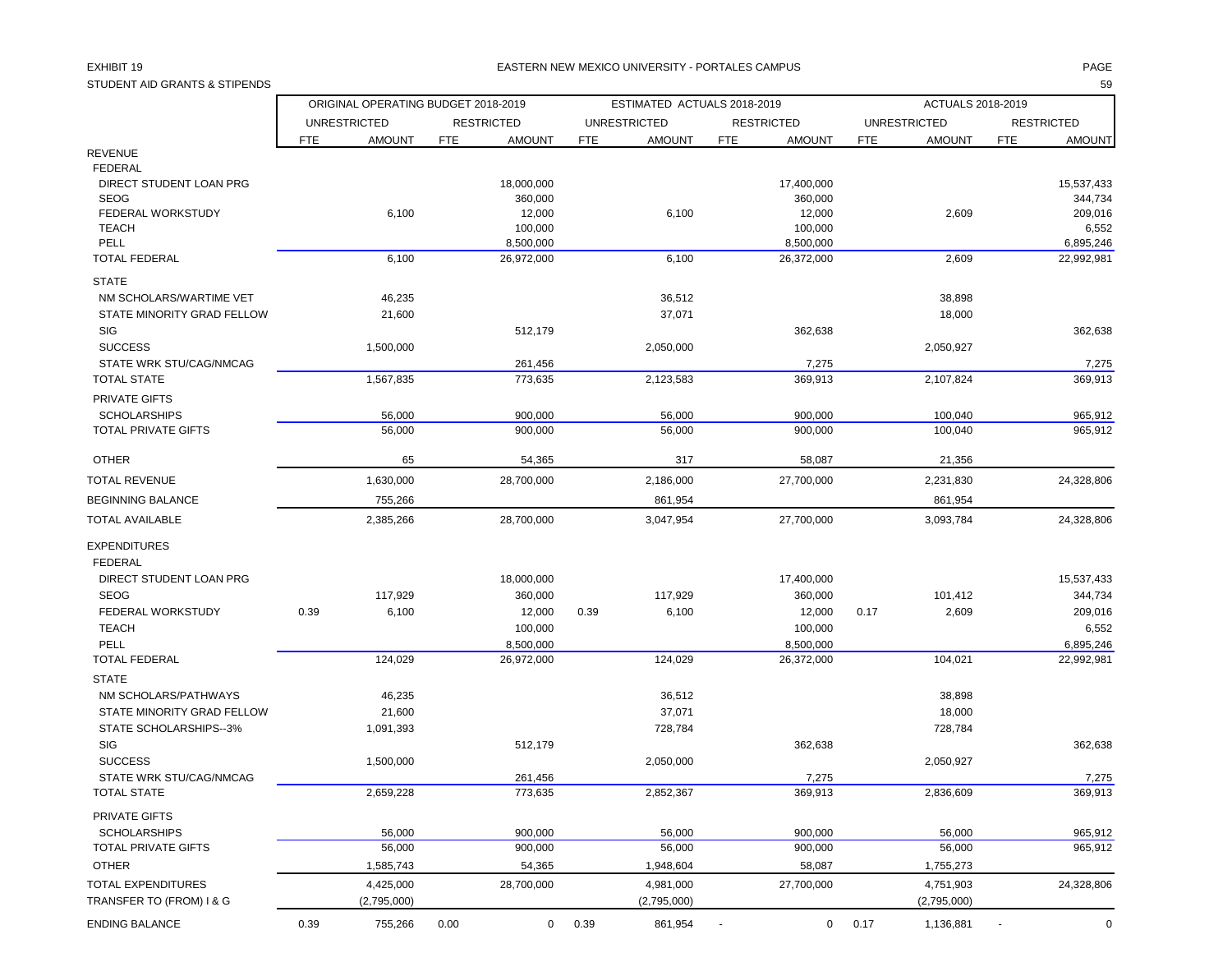### EXHIBIT 20 PAGE PAGE IN THE SERVICE OF THE SERVICE OF THE SERVICE OF THE SERVICE OF THE SERVICE OF THE SERVICE OF THE SERVICE OF THE SERVICE OF THE SERVICE OF THE SERVICE OF THE SERVICE OF THE SERVICE OF THE SERVICE OF THE

AUXILIARIES 60

|                                          | ORIGINAL OPERATING BUDGET 2018-2019 |                 |            |                   |            | ESTIMATED ACTUALS 2018-2019 |            |                   | ACTUALS 2018-2019 |                     |            |                   |  |
|------------------------------------------|-------------------------------------|-----------------|------------|-------------------|------------|-----------------------------|------------|-------------------|-------------------|---------------------|------------|-------------------|--|
|                                          | <b>UNRESTRICTED</b>                 |                 |            | <b>RESTRICTED</b> |            | <b>UNRESTRICTED</b>         |            | <b>RESTRICTED</b> |                   | <b>UNRESTRICTED</b> |            | <b>RESTRICTED</b> |  |
|                                          | FTE                                 | <b>AMOUNT</b>   | <b>FTE</b> | <b>AMOUNT</b>     | <b>FTE</b> | <b>AMOUNT</b>               | <b>FTE</b> | <b>AMOUNT</b>     | <b>FTE</b>        | <b>AMOUNT</b>       | <b>FTE</b> | <b>AMOUNT</b>     |  |
| <b>REVENUE</b>                           |                                     |                 |            |                   |            |                             |            |                   |                   |                     |            |                   |  |
| STATE APPROPRIATION                      |                                     |                 |            |                   |            |                             |            |                   |                   |                     |            |                   |  |
| <b>STUDENT FEES</b>                      |                                     | 687,949         |            |                   |            | 687,949                     |            |                   |                   | 685,500             |            |                   |  |
| <b>FEDERAL GRANTS</b>                    |                                     |                 |            | 31,380            |            |                             |            | 31,380            |                   |                     |            | 50,583            |  |
| <b>STATE GRANTS</b>                      |                                     |                 |            | 4,532             |            |                             |            | 4,532             |                   |                     |            | 7,574             |  |
| PRIVATE GIFTS                            |                                     |                 |            | 100,000           |            |                             |            | 200,000           |                   |                     |            | 46,700            |  |
| SALES AND SERVICES                       |                                     | 4,926,001       |            |                   |            | 4,611,001                   |            |                   |                   | 4,492,051           |            |                   |  |
| OTHER SOURCES                            |                                     | 816,050         |            | 64,088            |            | 816,050                     |            | 64,088            |                   | 813,883             |            |                   |  |
| <b>TOTAL REVENUE</b>                     |                                     | 6,430,000       |            | 200,000           |            | 6,115,000                   |            | 300,000           |                   | 5,991,434           |            | 104,857           |  |
| <b>BEGINNING BALANCE</b>                 |                                     | 548,391         |            |                   |            | 1,130,695                   |            |                   |                   | 1,130,695           |            |                   |  |
| <b>TOTAL AVAILABLE</b>                   |                                     | 6,978,391       |            | 200,000           |            | 7,245,695                   |            | 300,000           |                   | 7,122,129           |            | 104,857           |  |
| <b>EXPENDITURES</b>                      |                                     |                 |            |                   |            |                             |            |                   |                   |                     |            |                   |  |
| PROFESSIONAL SALARIES                    | 5.00                                | 266,932         |            |                   | 5.00       | 266,932                     |            |                   | 5.00              | 269,102             |            |                   |  |
| <b>GRAD ASS'T SALARIES</b>               | 1.00                                | 17,000          |            |                   | 1.00       | 17,000                      |            |                   | 0.75              | 12,750              |            |                   |  |
| SUPPORT STAFF SALARIES                   | 1.00                                | 27,280          |            |                   | 1.00       | 27,280                      |            |                   | 0.50              | 10,832              |            |                   |  |
| <b>TECHNICIAN SALARIES</b>               | 13.43                               | 318,949         |            |                   | 13.43      | 318,949                     |            |                   | 11.85             | 281,517             |            |                   |  |
| <b>STUDENT SALARIES</b>                  | 13.44                               | 209,660         |            |                   | 13.44      | 209,660                     |            |                   | 10.28             | 160,420             |            |                   |  |
| <b>OTHER SALARIES</b>                    | 0.13                                | 2,000           |            |                   | 0.13       | 2,000                       |            |                   | 0.00              |                     |            |                   |  |
| SUPPLIES AND EXPENSE                     |                                     | 691,756         |            |                   |            | 691,756                     |            | 100,000           |                   | 658,453             |            | 46,700            |  |
| <b>TRAVEL</b>                            |                                     | 2,100           |            |                   |            | 2,100                       |            |                   |                   |                     |            |                   |  |
| <b>EQUIPMENT</b>                         |                                     | 40,000          |            |                   |            | 40,000                      |            |                   |                   | 12,546              |            |                   |  |
| PURCHASE OF MERCHANDISE                  |                                     | 2,348,400       |            |                   |            | 2,348,400                   |            |                   |                   | 2,149,269           |            |                   |  |
| <b>MISCELLANEOUS</b>                     |                                     |                 |            | 164,088           |            | 9,000                       |            | 164,088           |                   |                     |            |                   |  |
| <b>GRANTS IN AID</b>                     |                                     |                 |            |                   |            |                             |            |                   |                   |                     |            |                   |  |
| FEDERAL WORK STUDY                       | 0.67                                | 10,460          | 2.01       | 31,380            | 0.67       | 10,460                      | 2.01       | 31,380            | 0.00              |                     | 3.24       | 50,583            |  |
| <b>STATE WORK STUDY</b>                  | 0.07                                | 1,133           | 0.29       | 4,532             | 0.07       | 1,133                       | 0.29       | 4,532             | 0.12              | 1,877               | 0.49       | 7,574             |  |
| <b>OTHER FRINGE</b><br><b>RETIREMENT</b> |                                     | 8,642<br>85,229 |            |                   |            | 8,642<br>85,229             |            |                   |                   | 71,307              |            |                   |  |
| SOCIAL SECURITY                          |                                     | 46,907          |            |                   |            | 46,907                      |            |                   |                   | 40,834              |            |                   |  |
| <b>GROUP INSURANCE</b>                   |                                     | 97,846          |            |                   |            | 97,846                      |            |                   |                   | 68,048              |            |                   |  |
| <b>WORKER'S COMPENSATION</b>             |                                     | 15,269          |            |                   |            | 15,269                      |            |                   |                   | 11,291              |            |                   |  |
| UNEMPLOYMENT COMPENSATION                |                                     | 7,673           |            |                   |            | 7,673                       |            |                   |                   | $\overline{4}$      |            |                   |  |
| <b>RETIREE HEALTH</b>                    |                                     | 12,263          |            |                   |            | 12,263                      |            |                   |                   | 10,477              |            |                   |  |
| <b>WAIVER OF TUITION</b>                 |                                     | 7,500           |            |                   |            | 7,500                       |            |                   |                   | 11,125              |            |                   |  |
| ANNUAL LEAVE                             |                                     |                 |            |                   |            |                             |            |                   |                   | (8,070)             |            |                   |  |
| <b>FUEL</b>                              |                                     | 52,500          |            |                   |            | 52,500                      |            |                   |                   | 13,274              |            |                   |  |
| <b>ELECTRICITY</b>                       |                                     | 240,345         |            |                   |            | 240,345                     |            |                   |                   | 234,915             |            |                   |  |
| WATER/SEWAGE/GARBAGE                     |                                     | 88,316          |            |                   |            | 88,316                      |            |                   |                   | 67,154              |            |                   |  |
| CHARGE-INTERNAL SUPPORT                  |                                     | 37,701          |            |                   |            | 37,701                      |            |                   |                   |                     |            |                   |  |
| CHARGE-INSTITUTIONAL SUPPORT             |                                     | 106,219         |            |                   |            | 106,219                     |            |                   |                   | 143,920             |            |                   |  |
| CHARGE-PHYSICAL PLANT                    |                                     | 178,920         |            |                   |            | 178,920                     |            |                   |                   | 178,920             |            |                   |  |
| <b>TOTAL EXPENDITURES</b>                | 34.74                               | 4,921,000       | 2.30       | 200,000           | 34.74      | 4,930,000                   | 2.30       | 300,000           | 28.50             | 4,399,965           | 3.73       | 104,857           |  |
| TRANSFER TO (FROM) I&G                   |                                     | 1,334,000       |            |                   |            | 1,334,000                   |            |                   |                   | 1,334,000           |            |                   |  |
| TRANSFER TO (FROM) BRR                   |                                     |                 |            |                   |            |                             |            |                   |                   |                     |            |                   |  |
| <b>ENDING BALANCE</b>                    |                                     | 723,391         |            | $\mathbf 0$       |            | 981,695                     |            | $\mathbf 0$       |                   | 1,388,164           |            | $\Omega$          |  |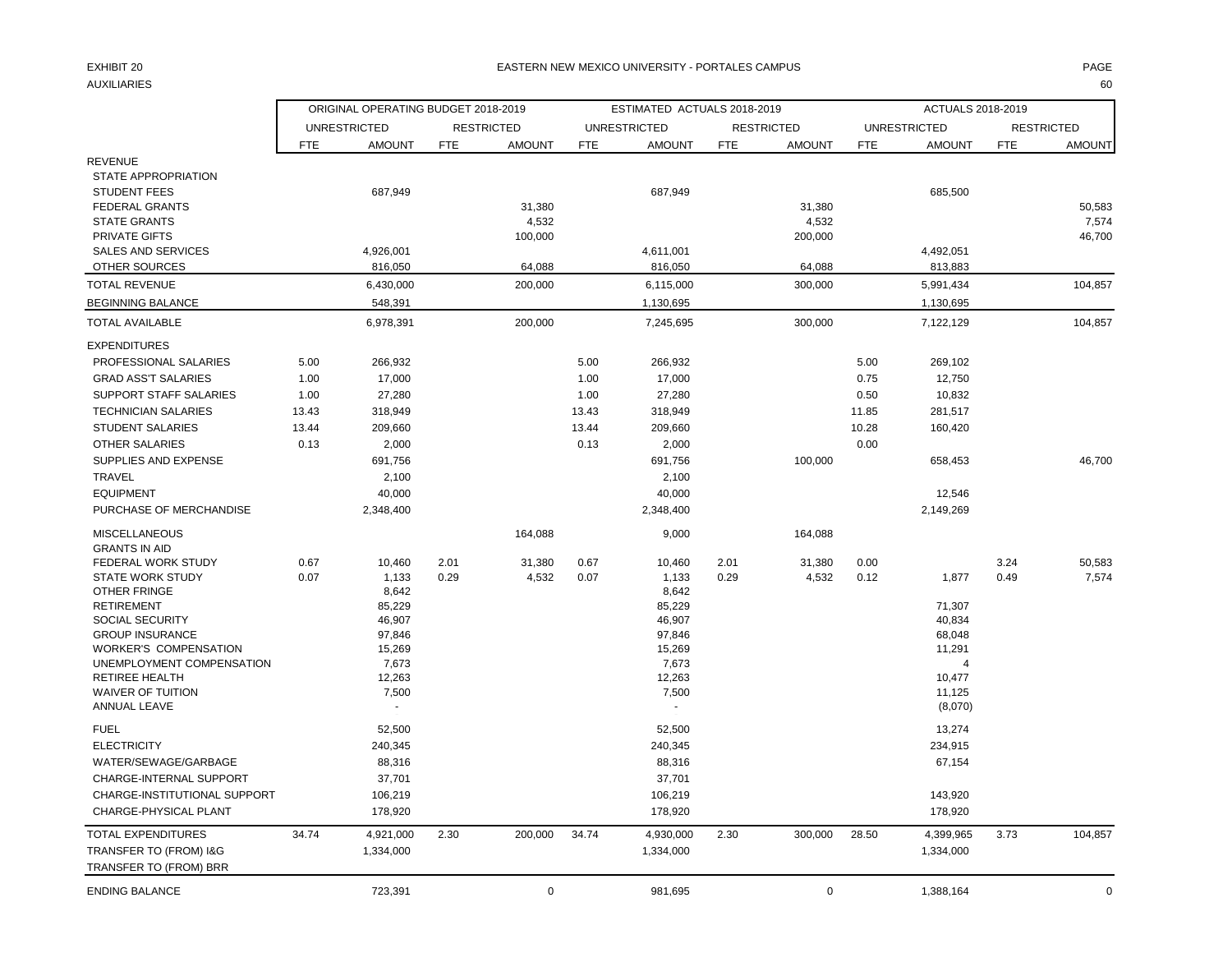## INTERCOLLEGIATE ATHLETICS 61

REVENUE

ORIGINAL OPERATING BUDGET 2018-2019 **ESTIMATED ACTUALS 2018-2019** ACTUALS 2018-2019

UNRESTRICTED RESTRICTED UNRESTRICTED RESTRICTED UNRESTRICTED RESTRICTED FTE AMOUNT FTE AMOUNT FTE AMOUNT FTE AMOUNT FTE AMOUNT FTE AMOUNT

| <b>STUDENT FEES</b>           |       | 1,980,357 |         | 1,980,357 |         | 1,999,357      |         |
|-------------------------------|-------|-----------|---------|-----------|---------|----------------|---------|
| <b>FEDERAL GRANTS</b>         |       |           | 10,500  |           | 10,500  |                | 11,092  |
| <b>STATE GRANTS</b>           |       |           | 14,000  |           | 14,000  |                | 7,324   |
| <b>PRIVATE GIFTS</b>          |       |           |         |           | 100,000 |                | 254,208 |
| <b>SALES AND SERVICES</b>     |       | 35,400    |         | 35,400    |         | 40,879         |         |
| OTHER SOURCES                 |       | 18,243    | 475,500 | 82,243    | 475,500 | 76,303         | 23,122  |
| TOTAL REVENUE                 |       | 4,116,000 | 500,000 | 4,180,000 | 600,000 | 4,198,539      | 295,746 |
| BEGINNING BALANCE             |       | 8,588     |         | 95,793    |         | 95,794         |         |
| TOTAL AVAILABLE               |       | 4,124,588 | 500,000 | 4,275,793 | 600,000 | 4,294,333      | 295,746 |
| <b>EXPENDITURES</b>           |       |           |         |           |         |                |         |
| PROFESSIONAL/COACHES SALARIE  | 19.85 | 979,064   | 19.85   | 979,064   | 19.75   | 998,178        |         |
| <b>GRAD ASS'T SALARIES</b>    | 2.00  | 34,000    | 2.00    | 34,000    |         | 3.03<br>51,577 |         |
| <b>SUPPORT STAFF SALARIES</b> | 1.00  | 34,043    | 1.00    | 34,043    |         | 39,878<br>1.00 |         |
| <b>TECHNICIAN SALARIES</b>    | 0.25  | 7,579     | 0.25    | 7,579     |         | 29,172<br>1.00 |         |
| <b>STUDENT SALARIES</b>       | 2.26  | 35,282    | 2.26    | 35,282    |         | 2.33<br>36,372 |         |
| <b>OTHER SALARIES</b>         | 2.56  | 39,960    | 2.56    | 39,960    |         | 1.87<br>29,184 |         |
| SUPPLIES AND EXPENSE          |       | 637,468   |         | 637,468   |         | 758,281        | 167,545 |
| <b>TRAVEL</b>                 |       | 267,633   |         | 267,633   |         | 333,815        | 39,155  |
| <b>EQUIPMENT</b>              |       |           |         |           |         |                | 22,930  |
| <b>UTILTIES</b>               |       | 26,875    |         | 26,875    |         | 17,248         |         |
| <b>MISCELLANEOUS</b>          |       |           | 475,500 | 159,000   | 575,500 |                |         |
|                               |       |           |         |           |         |                |         |

| TOTAL AVAILABLE               |       | 4,124,588 |      | 500,000 |       | 4,275,793 |      | 600,000 |       | 4,294,333 |      | 295,746 |
|-------------------------------|-------|-----------|------|---------|-------|-----------|------|---------|-------|-----------|------|---------|
| <b>EXPENDITURES</b>           |       |           |      |         |       |           |      |         |       |           |      |         |
| PROFESSIONAL/COACHES SALARIE  | 19.85 | 979,064   |      |         | 19.85 | 979,064   |      |         | 19.75 | 998,178   |      |         |
| <b>GRAD ASS'T SALARIES</b>    | 2.00  | 34,000    |      |         | 2.00  | 34,000    |      |         | 3.03  | 51,577    |      |         |
| <b>SUPPORT STAFF SALARIES</b> | 1.00  | 34,043    |      |         | 1.00  | 34,043    |      |         | 1.00  | 39,878    |      |         |
| <b>TECHNICIAN SALARIES</b>    | 0.25  | 7,579     |      |         | 0.25  | 7,579     |      |         | 1.00  | 29,172    |      |         |
| <b>STUDENT SALARIES</b>       | 2.26  | 35,282    |      |         | 2.26  | 35,282    |      |         | 2.33  | 36,372    |      |         |
| <b>OTHER SALARIES</b>         | 2.56  | 39,960    |      |         | 2.56  | 39,960    |      |         | 1.87  | 29,184    |      |         |
| SUPPLIES AND EXPENSE          |       | 637,468   |      |         |       | 637,468   |      |         |       | 758,281   |      | 167,545 |
| <b>TRAVEL</b>                 |       | 267,633   |      |         |       | 267,633   |      |         |       | 333,815   |      | 39,155  |
| <b>EQUIPMENT</b>              |       |           |      |         |       |           |      |         |       |           |      | 22,930  |
| <b>UTILTIES</b>               |       | 26,875    |      |         |       | 26,875    |      |         |       | 17,248    |      |         |
| <b>MISCELLANEOUS</b>          |       |           |      | 475,500 |       | 159,000   |      | 575,500 |       |           |      |         |
| <b>GRANTS IN AID</b>          |       | 1,582,755 |      |         |       | 1,582,755 |      |         |       | 1,466,399 |      | 47,700  |
| <b>FEDERAL WORK STUDY</b>     | 0.22  | 3,500     | 0.67 | 10,500  | 0.22  | 3,500     | 0.67 | 10,500  |       |           | 0.71 | 11,092  |
| <b>STATE WORK STUDY</b>       | 0.22  | 3,500     | 0.90 | 14,000  | 0.22  | 3,500     | 0.90 | 14,000  | 0.12  | 1,831     | 0.47 | 7,324   |
| <b>OTHER FRINGES</b>          |       | 10,264    |      |         |       | 10,264    |      |         |       |           |      |         |
| <b>RETIREMENT</b>             |       | 141,877   |      |         |       | 141,877   |      |         |       | 144,575   |      |         |
| <b>SOCIAL SECURITY</b>        |       | 78,083    |      |         |       | 78,083    |      |         |       | 77,427    |      |         |
| <b>GROUP INSURANCE</b>        |       | 161,588   |      |         |       | 161,588   |      |         |       | 119,692   |      |         |
| <b>WORKER'S COMPENSATION</b>  |       | 20,465    |      |         |       | 20,465    |      |         |       | 17,970    |      |         |
| UNEMPLOYMENT COMPENSATION     |       | 12,273    |      |         |       | 12,273    |      |         |       | 16        |      |         |
| <b>RETIREE HEALTH</b>         |       | 20,414    |      |         |       | 20,414    |      |         |       | 21,203    |      |         |
| <b>WAIVER OF TUITION</b>      |       | 10,953    |      |         |       | 10,953    |      |         |       | 8,418     |      |         |
| ANNUAL LEAVE                  |       |           |      |         |       |           |      |         |       | $-6,720$  |      |         |
| CHARGE-INSTUTIONAL SUPPORT    |       | 4,212     |      |         |       | 4,212     |      |         |       | 4,212     |      |         |
| CHARGE-PHYSICAL PLANT         |       | 4,212     |      |         |       | 4,212     |      |         |       | 4,212     |      |         |
| <b>TOTAL EXPENDITURES</b>     | 28.37 | 4,116,000 | 1.57 | 500,000 | 28.37 | 4,275,000 | 1.57 | 600,000 | 29.10 | 4,152,940 | 1.18 | 295,746 |

STATE APPROPRIATION 2,082,000 2,082,000 2,082,000

TRANSFER TO (FROM) I & G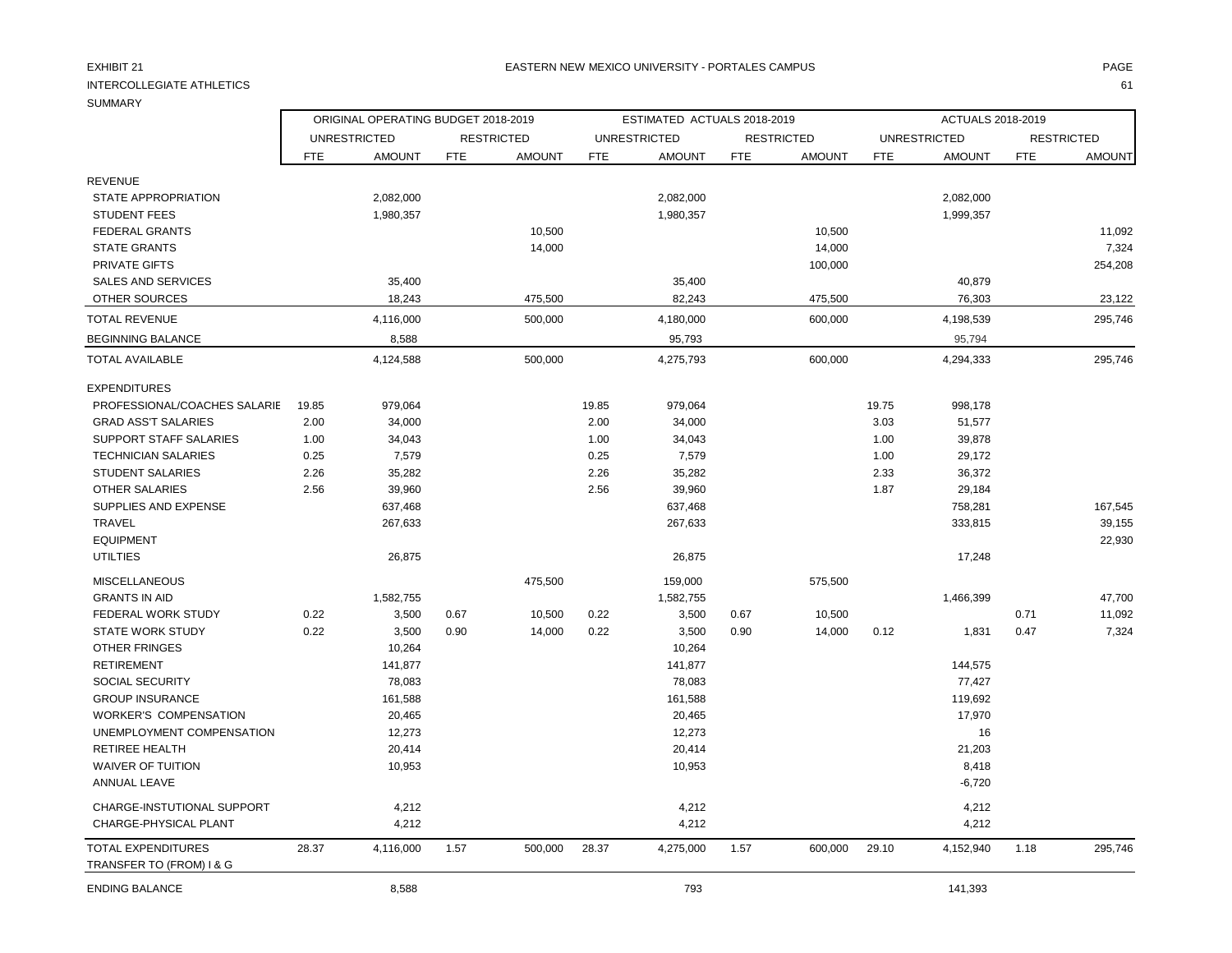### EXHIBIT 21A PAGE EASTERN NEW MEXICO UNIVERSITY - PORTALES CAMPUS

INTERCOLLEGIATE ATHLETICS 1 62

| <b>ADMINISTRATION</b>                                 | 100021-110501-21 |                                     |            |                   |            |                             |            |                   |                   |                     |            |                   |  |
|-------------------------------------------------------|------------------|-------------------------------------|------------|-------------------|------------|-----------------------------|------------|-------------------|-------------------|---------------------|------------|-------------------|--|
|                                                       |                  | ORIGINAL OPERATING BUDGET 2018-2019 |            |                   |            | ESTIMATED ACTUALS 2018-2019 |            |                   | ACTUALS 2018-2019 |                     |            |                   |  |
|                                                       |                  | <b>UNRESTRICTED</b>                 |            | <b>RESTRICTED</b> |            | <b>UNRESTRICTED</b>         |            | <b>RESTRICTED</b> |                   | <b>UNRESTRICTED</b> |            | <b>RESTRICTED</b> |  |
|                                                       | <b>FTE</b>       | <b>AMOUNT</b>                       | <b>FTE</b> | <b>AMOUNT</b>     | <b>FTE</b> | <b>AMOUNT</b>               | <b>FTE</b> | <b>AMOUNT</b>     | <b>FTE</b>        | <b>AMOUNT</b>       | <b>FTE</b> | <b>AMOUNT</b>     |  |
| <b>REVENUE</b>                                        |                  |                                     |            |                   |            |                             |            |                   |                   |                     |            |                   |  |
| STATE APPROPRIATION                                   |                  | 2,082,000                           |            |                   |            | 2,082,000                   |            |                   |                   | 2,082,000           |            |                   |  |
| <b>STUDENT FEES</b>                                   |                  | 1,980,357                           |            |                   |            | 1,980,357                   |            |                   |                   | 1,999,357           |            |                   |  |
| <b>FEDERAL GRANTS</b>                                 |                  |                                     |            | 10,500            |            |                             |            | 10,500            |                   |                     |            | 11,092            |  |
| <b>STATE GRANTS</b>                                   |                  |                                     |            | 14,000            |            |                             |            | 14,000            |                   |                     |            | 7,324             |  |
| <b>PRIVATE GIFTS</b>                                  |                  |                                     |            |                   |            |                             |            | 100,000           |                   |                     |            | 254,208           |  |
| SALES AND SERVICES                                    |                  | 35,400                              |            |                   |            | 35,400                      |            |                   |                   | 40,879              |            |                   |  |
| OTHER SOURCES                                         |                  | 18,243                              |            | 475,500           |            | 82,243                      |            | 475,500           |                   | 76,303              |            | 23,122            |  |
| <b>TOTAL REVENUE</b>                                  |                  | 4,116,000                           |            | 500,000           |            | 4,180,000                   |            | 600,000           |                   | 4,198,539           |            | 295,746           |  |
| <b>BEGINNING BALANCE</b>                              |                  | 8,588                               |            |                   |            | 95,793                      |            |                   |                   | 95,794              |            |                   |  |
| <b>TOTAL AVAILABLE</b>                                |                  | 4,124,588                           |            | 500,000           |            | 4,275,793                   |            | 600,000           |                   | 4,294,333           |            | 295,746           |  |
| <b>EXPENDITURES</b>                                   |                  |                                     |            |                   |            |                             |            |                   |                   |                     |            |                   |  |
| PROFESSIONAL SALARIES                                 | 8.00             | 390,648                             |            |                   | 8.00       | 390,648                     |            |                   | 8.00              | 399,324             |            |                   |  |
| <b>FACULTY SALARIES</b>                               |                  |                                     |            |                   |            |                             |            |                   |                   |                     |            |                   |  |
| <b>GRAD ASS'T SALARIES</b>                            | 0.00             |                                     |            |                   | 0.00       |                             |            |                   | 1.02              | 17,300              |            |                   |  |
| <b>SUPPORT STAFF SALARIES</b>                         | 1.00             | 32,043                              |            |                   | 1.00       | 32,043                      |            |                   | 1.00              | 37,345              |            |                   |  |
| <b>TECHNICIAN SALARIES</b>                            | 0.25             | 7,579                               |            |                   | 0.25       | 7,579                       |            |                   | 1.00              | 29,172              |            |                   |  |
| <b>STUDENT SALARIES</b>                               | 1.94             | 30,282                              |            |                   | 1.94       | 30,282                      |            |                   | 1.80              | 28,062              |            |                   |  |
| <b>OTHER SALARIES</b>                                 | 1.60             | 24,960                              |            |                   | 1.60       | 24,960                      |            |                   | 0.34              | 5,242               |            |                   |  |
| SUPPLIES AND EXPENSE                                  |                  | 351,937                             |            |                   |            | 351,937                     |            |                   |                   | 396,480             |            | 167,545           |  |
| <b>TRAVEL</b>                                         |                  | 17,325                              |            |                   |            | 17,325                      |            |                   |                   | 10,365              |            | 39,155            |  |
| <b>EQUIPMENT</b>                                      |                  |                                     |            |                   |            |                             |            |                   |                   |                     |            | 22,930            |  |
| <b>UTILITIES</b>                                      |                  | 26,000                              |            |                   |            | 26,000                      |            |                   |                   | 17,248              |            |                   |  |
| <b>MISCELLANEOUS</b>                                  |                  |                                     |            | 475,500           |            | 159,000                     |            | 575,500           |                   |                     |            |                   |  |
| <b>GRANTS IN AID</b>                                  |                  | 8,062                               |            |                   |            | 8,062                       |            |                   |                   |                     |            | 47,700            |  |
| FEDERAL WORK STUDY                                    | 0.22             | 3,500                               | 0.67       | 10,500            | 0.22       | 3,500                       | 0.67       | 10,500            | 0.00              |                     | 0.71       | 11,092            |  |
| <b>STATE WORK STUDY</b>                               | 0.22             | 3,500                               | 0.90       | 14,000            | 0.22       | 3,500                       | 0.90       | 14,000            | 0.12              | 1,831               | 0.47       | 7,324             |  |
| OTHER FRINGE                                          |                  | 10,264                              |            |                   |            | 10,264                      |            |                   |                   |                     |            |                   |  |
| <b>RETIREMENT</b>                                     |                  | 59,807                              |            |                   |            | 59,807                      |            |                   |                   | 60,700              |            |                   |  |
| SOCIAL SECURITY                                       |                  | 32,916                              |            |                   |            | 32,916                      |            |                   |                   | 33,543              |            |                   |  |
| <b>GROUP INSURANCE</b>                                |                  | 67,035                              |            |                   |            | 67,035                      |            |                   |                   | 44,799              |            |                   |  |
| <b>WORKER'S COMPENSATION</b>                          |                  | 8,865                               |            |                   |            | 8,865                       |            |                   |                   | 7,893               |            |                   |  |
| UNEMPLOYMENT COMPENSATION                             |                  | 5,164                               |            |                   |            | 5,164                       |            |                   |                   | 10                  |            |                   |  |
| <b>RETIREE HEALTH</b>                                 |                  | 8,606                               |            |                   |            | 8,606                       |            |                   |                   | 8,971               |            |                   |  |
| <b>WAIVER OF TUITION</b><br><b>ANNUAL LEAVE</b>       |                  | 2,500                               |            |                   |            | 2,500                       |            |                   |                   | 2,542<br>$-4,350$   |            |                   |  |
|                                                       |                  |                                     |            |                   |            |                             |            |                   |                   |                     |            |                   |  |
| CHARGE-INSTITUTIONAL SUPPORT                          |                  | 4,212                               |            |                   |            | 4,212                       |            |                   |                   | 4,212               |            |                   |  |
| CHARGE-PHYSICAL PLANT                                 |                  | 4,212                               |            |                   |            | 4,212                       |            |                   |                   | 4,212               |            |                   |  |
| <b>TOTAL EXPENDITURES</b><br>TRANSFER TO (FROM) I & G | 13.24            | 1,099,417                           | 1.57       | 500,000           | 13.24      | 1,258,417                   | 1.57       | 600,000           | 13.27             | 1,104,901           | 1.18       | 295,746           |  |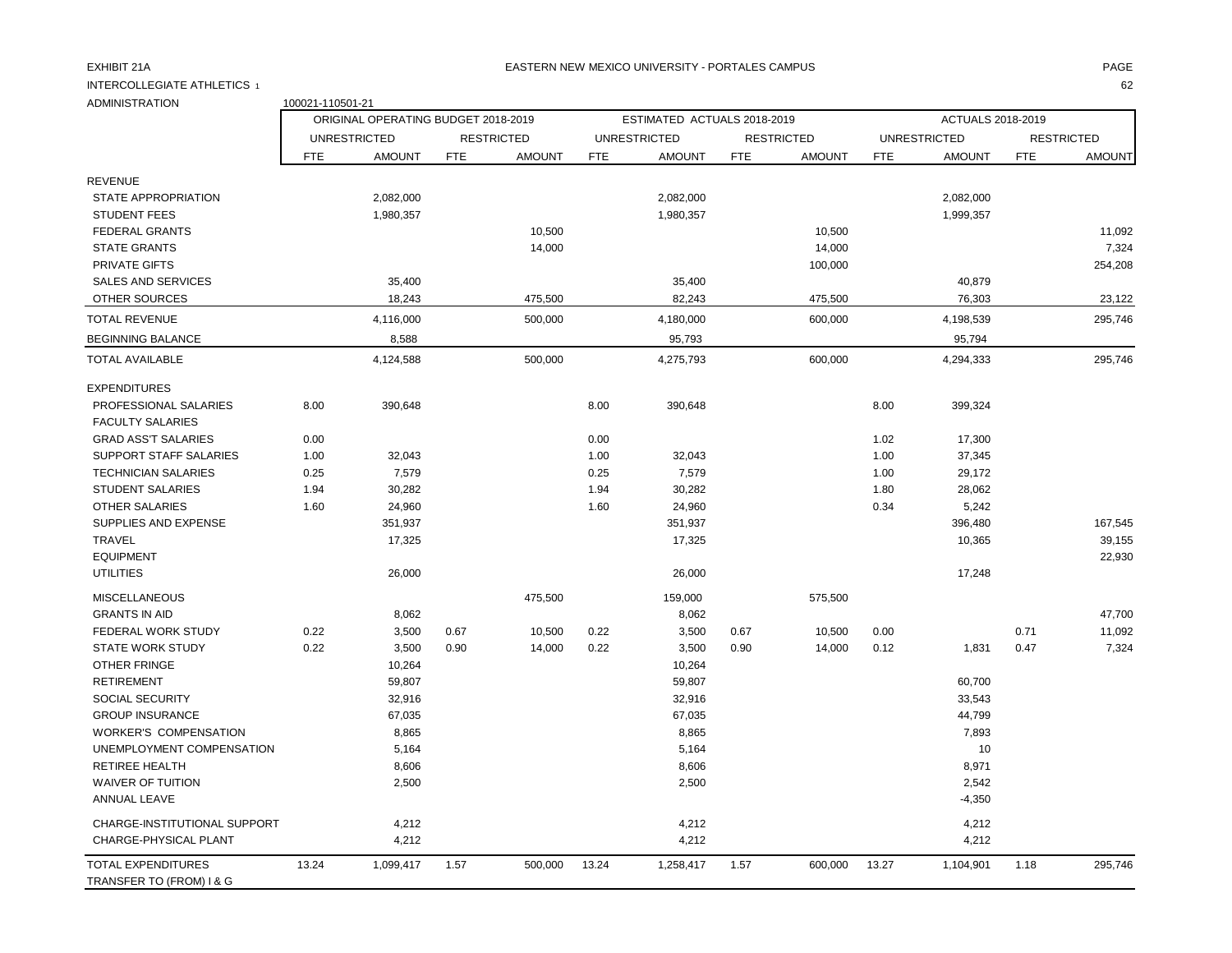## INTERCOLLEGIATE ATHLETICS 2 63

F

|                                                                                                                     |      | ORIGINAL OPERATING BUDGET 2018-2019 |            |                   |            | ESTIMATED ACTUALS 2018-2019 |            | ACTUALS 2018-2019 |            |                     |            |                   |
|---------------------------------------------------------------------------------------------------------------------|------|-------------------------------------|------------|-------------------|------------|-----------------------------|------------|-------------------|------------|---------------------|------------|-------------------|
|                                                                                                                     |      | <b>UNRESTRICTED</b>                 |            | <b>RESTRICTED</b> |            | <b>UNRESTRICTED</b>         |            | <b>RESTRICTED</b> |            | <b>UNRESTRICTED</b> |            | <b>RESTRICTED</b> |
|                                                                                                                     | FTE  | <b>AMOUNT</b>                       | <b>FTE</b> | <b>AMOUNT</b>     | <b>FTE</b> | <b>AMOUNT</b>               | <b>FTE</b> | <b>AMOUNT</b>     | <b>FTE</b> | <b>AMOUNT</b>       | <b>FTE</b> | <b>AMOUNT</b>     |
| <b>REVENUE</b><br><b>STATE APPROPRIATION</b><br><b>STUDENT FEES</b><br><b>FEDERAL GRANTS</b><br><b>STATE GRANTS</b> |      |                                     |            |                   |            |                             |            |                   |            |                     |            |                   |
| PRIVATE GIFTS<br><b>SALES AND SERVICES</b>                                                                          |      |                                     |            |                   |            |                             |            |                   |            |                     |            |                   |
| OTHER SOURCES                                                                                                       |      |                                     |            |                   |            |                             |            |                   |            |                     |            |                   |
| <b>TOTAL REVENUE</b>                                                                                                |      | $\mathbf 0$                         |            | $\mathbf 0$       |            | $\mathbf 0$                 |            | $\pmb{0}$         |            | $\mathsf 0$         |            | $\Omega$          |
| <b>BEGINNING BALANCE</b>                                                                                            |      |                                     |            |                   |            |                             |            |                   |            |                     |            |                   |
| <b>TOTAL AVAILABLE</b>                                                                                              |      | $\mathbf 0$                         |            | $\mathbf 0$       |            | 0                           |            | $\pmb{0}$         |            | $\mathsf 0$         |            | $\mathbf 0$       |
| <b>EXPENDITURES</b>                                                                                                 |      |                                     |            |                   |            |                             |            |                   |            |                     |            |                   |
| <b>COACHES SALARIES</b><br><b>FACULTY SALARIES</b>                                                                  | 2.75 | 154,364                             |            |                   | 2.75       | 154,364                     |            |                   | 2.75       | 164,354             |            |                   |
| <b>GRAD ASS'T SALARIES</b>                                                                                          | 1.00 | 17,000                              |            |                   | 1.00       | 17,000                      |            |                   | 1.00       | 17,000              |            |                   |
| <b>SUPPORT STAFF SALARIES</b><br><b>TECHNICIAN SALARIES</b>                                                         |      | 2,000                               |            |                   |            | 2,000                       |            |                   |            | 2,533               |            |                   |
| <b>STUDENT SALARIES</b>                                                                                             | 0.00 |                                     |            |                   | 0.00       |                             |            |                   | 0.00       |                     |            |                   |
| OTHER SALARIES                                                                                                      | 0.96 | 15,000                              |            |                   | 0.96       | 15,000                      |            |                   | 0.48       | 7,500               |            |                   |
| SUPPLIES AND EXPENSE                                                                                                |      | 71,993                              |            |                   |            | 71,993                      |            |                   |            | 71,254              |            |                   |
| <b>TRAVEL</b>                                                                                                       |      | 49,962                              |            |                   |            | 49,962                      |            |                   |            | 71,821              |            |                   |
| <b>EQUIPMENT</b>                                                                                                    |      | $\mathbf 0$                         |            |                   |            | 0                           |            |                   |            |                     |            |                   |
| <b>UTILITIES</b>                                                                                                    |      | 600                                 |            |                   |            | 600                         |            |                   |            |                     |            |                   |
| <b>MISCELLANEOUS</b><br><b>GRANTS IN AID</b>                                                                        |      | 556,595                             |            |                   |            | 556,595                     |            |                   |            | 555,795             |            |                   |
| <b>FEDERAL WORK STUDY</b>                                                                                           | 0.00 |                                     | 0.00       | $\mathbf 0$       | 0.00       |                             | 0.00       | 0                 | 0.00       |                     | 0.00       | $\mathbf 0$       |
| STATE WORK STUDY                                                                                                    | 0.00 |                                     | 0.00       | $\mathbf 0$       | 0.00       |                             | 0.00       | $\mathbf 0$       | 0.00       |                     | 0.00       | $\mathbf 0$       |
| <b>RETIREMENT</b>                                                                                                   |      | 21,735                              |            |                   |            | 21,735                      |            |                   |            | 22,853              |            |                   |
| <b>SOCIAL SECURITY</b>                                                                                              |      | 11,962                              |            |                   |            | 11,962                      |            |                   |            | 12,075              |            |                   |
| <b>GROUP INSURANCE</b>                                                                                              |      | 17,691                              |            |                   |            | 17,691                      |            |                   |            | 10,229              |            |                   |
| <b>WORKER'S COMPENSATION</b>                                                                                        |      | 3,391                               |            |                   |            | 3,391                       |            |                   |            | 2,877               |            |                   |
| UNEMPLOYMENT COMPENSATION                                                                                           |      | 1,876                               |            |                   |            | 1,876                       |            |                   |            | 2                   |            |                   |
| <b>RETIREE HEALTH</b>                                                                                               |      | 3,127                               |            |                   |            | 3,127                       |            |                   |            | 3,335               |            |                   |
| WAIVER OF TUITION                                                                                                   |      | 1,602                               |            |                   |            | 1,602                       |            |                   |            | 5,100               |            |                   |

| CHARGE-INSTITUTIONAL SUPPORT |
|------------------------------|
| CHADCE DHVCICAL DI ANT       |

| ___________________________________<br>CHARGE-PHYSICAL PLANT |      |         |      |      |         |      |      |         |      |  |
|--------------------------------------------------------------|------|---------|------|------|---------|------|------|---------|------|--|
| <b>TOTAL EXPENDITURES</b>                                    | 4.71 | 928,898 | 0.00 | 4.7' | 928,898 | 0.00 | 4.23 | 944.622 | 0.00 |  |
| TRANSFER TO (FROM) I & G                                     |      |         |      |      |         |      |      |         |      |  |

ANNUAL LEAVE -2,106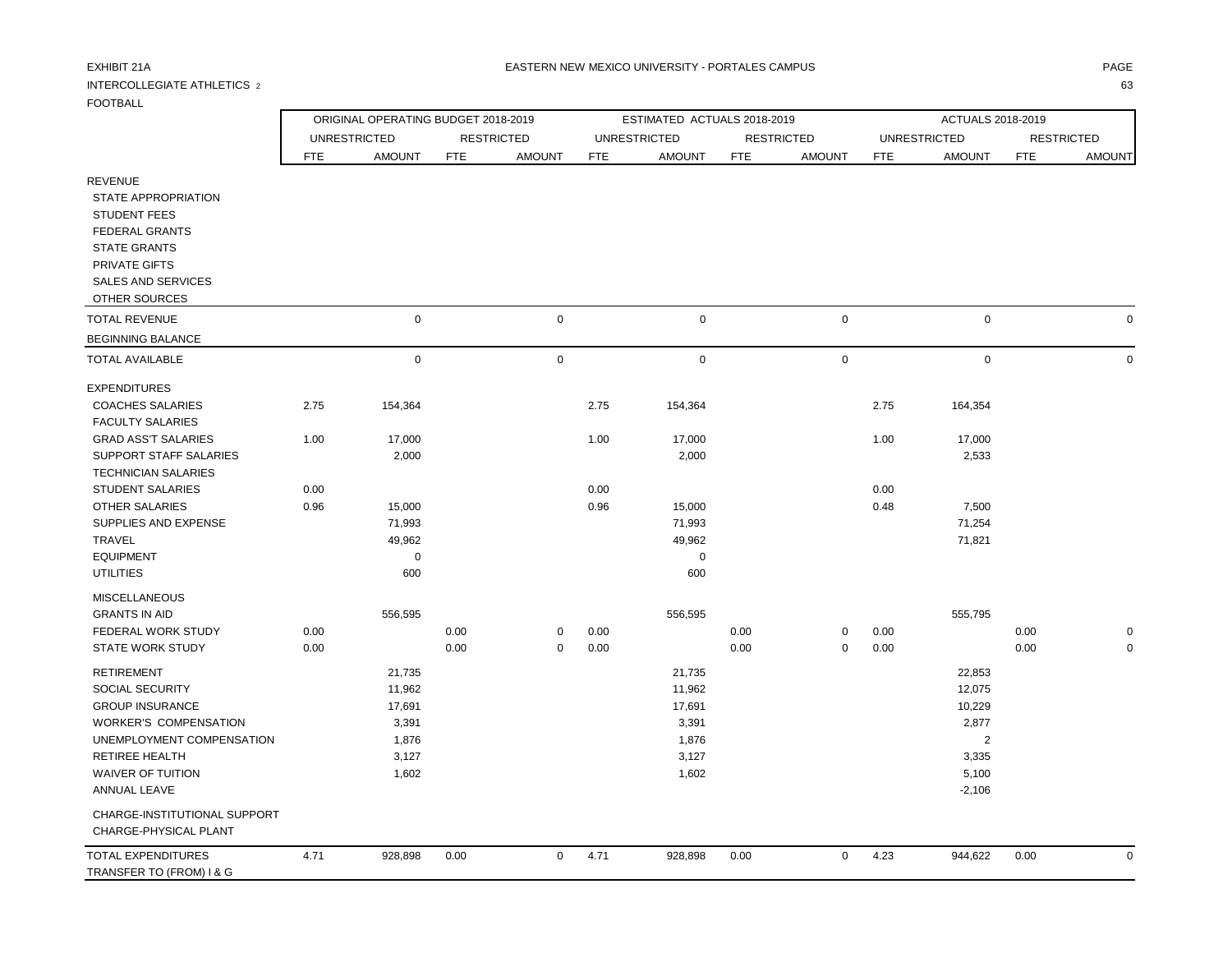## INTERCOLLEGIATE ATHLETICS 3 64

|                               | ORIGINAL OPERATING BUDGET 2018-2019 |                     |            |                   |            | ESTIMATED ACTUALS 2018-2019 |            |                   | ACTUALS 2018-2019 |                     |            |                   |
|-------------------------------|-------------------------------------|---------------------|------------|-------------------|------------|-----------------------------|------------|-------------------|-------------------|---------------------|------------|-------------------|
|                               |                                     | <b>UNRESTRICTED</b> |            | <b>RESTRICTED</b> |            | <b>UNRESTRICTED</b>         |            | <b>RESTRICTED</b> |                   | <b>UNRESTRICTED</b> |            | <b>RESTRICTED</b> |
|                               | <b>FTE</b>                          | <b>AMOUNT</b>       | <b>FTE</b> | <b>AMOUNT</b>     | <b>FTE</b> | <b>AMOUNT</b>               | <b>FTE</b> | <b>AMOUNT</b>     | <b>FTE</b>        | <b>AMOUNT</b>       | <b>FTE</b> | <b>AMOUNT</b>     |
| <b>REVENUE</b>                |                                     |                     |            |                   |            |                             |            |                   |                   |                     |            |                   |
| STATE APPROPRIATION           |                                     |                     |            |                   |            |                             |            |                   |                   |                     |            |                   |
| <b>STUDENT FEES</b>           |                                     |                     |            |                   |            |                             |            |                   |                   |                     |            |                   |
| <b>FEDERAL GRANTS</b>         |                                     |                     |            |                   |            |                             |            |                   |                   |                     |            |                   |
| <b>STATE GRANTS</b>           |                                     |                     |            |                   |            |                             |            |                   |                   |                     |            |                   |
| PRIVATE GIFTS                 |                                     |                     |            |                   |            |                             |            |                   |                   |                     |            |                   |
| SALES AND SERVICES            |                                     |                     |            |                   |            |                             |            |                   |                   |                     |            |                   |
| OTHER SOURCES                 |                                     |                     |            |                   |            |                             |            |                   |                   |                     |            |                   |
| <b>TOTAL REVENUE</b>          |                                     | $\mathbf 0$         |            | $\mathbf 0$       |            | $\mathbf 0$                 |            | $\mathbf 0$       |                   | $\mathbf 0$         |            | $\mathbf 0$       |
| <b>BEGINNING BALANCE</b>      |                                     |                     |            |                   |            |                             |            |                   |                   |                     |            |                   |
| <b>TOTAL AVAILABLE</b>        |                                     | 0                   |            | $\mathbf 0$       |            | $\mathbf 0$                 |            | $\mathbf 0$       |                   | $\mathbf 0$         |            | 0                 |
| <b>EXPENDITURES</b>           |                                     |                     |            |                   |            |                             |            |                   |                   |                     |            |                   |
| <b>COACHES SALARIES</b>       | 1.25                                | 78,222              |            |                   | 1.25       | 78,222                      |            |                   | 1.25              | 80,043              |            |                   |
| <b>FACULTY SALARIES</b>       |                                     |                     |            |                   |            |                             |            |                   |                   |                     |            |                   |
| <b>GRAD ASS'T SALARIES</b>    | 0.00                                |                     |            |                   | 0.00       |                             |            |                   | 0.00              |                     |            |                   |
| <b>SUPPORT STAFF SALARIES</b> |                                     |                     |            |                   |            |                             |            |                   |                   |                     |            |                   |
| <b>TECHNICIAN SALARIES</b>    |                                     |                     |            |                   |            |                             |            |                   |                   |                     |            |                   |
| <b>STUDENT SALARIES</b>       | 0.00                                |                     |            |                   | 0.00       |                             |            |                   | 0.00              |                     |            |                   |
| <b>OTHER SALARIES</b>         | 0.00                                |                     |            |                   | 0.00       |                             |            |                   | 0.22              | 3,400               |            |                   |
| SUPPLIES AND EXPENSE          |                                     | 40,228              |            |                   |            | 40,228                      |            |                   |                   | 32,464              |            |                   |
| TRAVEL                        |                                     | 23,532              |            |                   |            | 23,532                      |            |                   |                   | 33,414              |            |                   |
| <b>EQUIPMENT</b>              |                                     |                     |            |                   |            |                             |            |                   |                   |                     |            |                   |
| <b>UTILITIES</b>              |                                     |                     |            |                   |            |                             |            |                   |                   |                     |            |                   |
| <b>MISCELLANEOUS</b>          |                                     |                     |            |                   |            |                             |            |                   |                   |                     |            |                   |
| <b>GRANTS IN AID</b>          |                                     | 140,634             |            |                   |            | 140,634                     |            |                   |                   | 152,454             |            |                   |
| FEDERAL WORK STUDY            | 0.00                                |                     | 0.00       | $\mathbf{0}$      | 0.00       |                             | 0.00       | $\mathbf 0$       | 0.00              |                     | 0.00       | $\mathbf 0$       |

| CHARGE-INSTITUTIONAL SUPPORT |
|------------------------------|
| CHADCE DHVOICAL DI ANT       |

 WAIVER OF TUITION ANNUAL LEAVE

| CHARGE-PHYSICAL PLANT    |      |         |      |      |         |      |      |         |      |  |
|--------------------------|------|---------|------|------|---------|------|------|---------|------|--|
| TOTAL EXPENDITURES       | 1.25 | 319.329 | 0.00 | 1.25 | 319.329 | 0.00 | 1.47 | 334.303 | 0.00 |  |
| TRANSFER TO (FROM) I & G |      |         |      |      |         |      |      |         |      |  |

STATE WORK STUDY 0.00 0.00 0 0.00 0.00 0 0.00 0.00 0

 RETIREMENT 10,873 10,873 11,545 SOCIAL SECURITY 5,984 5,984 5,902 GROUP INSURANCE 12.154 15,945 15,945 15,945 15,945 15,945 15,945 15,945 15,945 15,945 15,945 15,945 15,945 15,945 WORKER'S COMPENSATION 1,408 1,408 1,258 UNEMPLOYMENT COMPENSATION 939 939 1 RETIREE HEALTH 1,564 1,564 1,669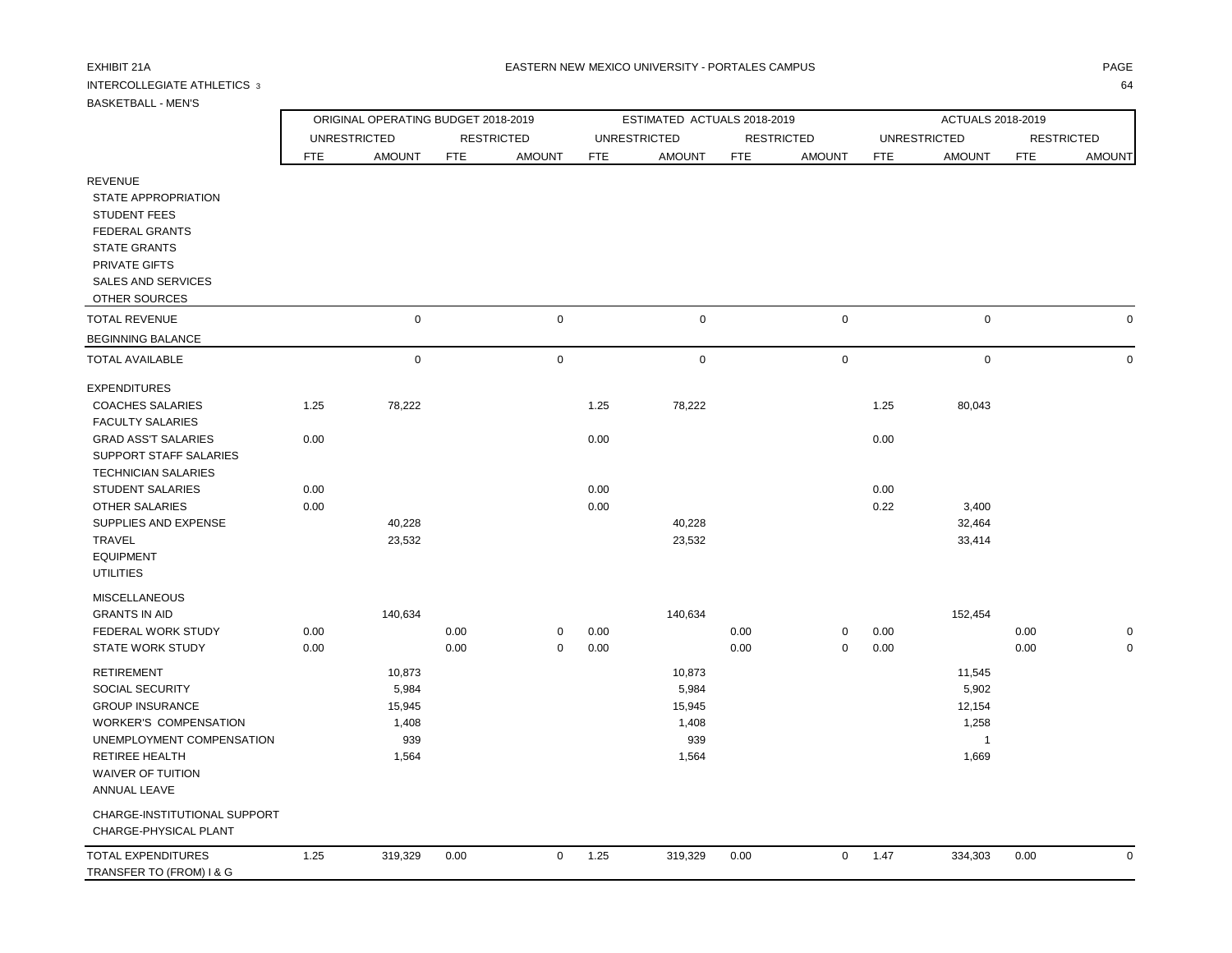WAIVER OF TUITION ANNUAL LEAVE

CHARGE-INSTITUTIONAL SUPPORT

## INTERCOLLEGIATE ATHLETICS 5 65

ORIGINAL OPERATING BUDGET 2018-2019 **ESTIMATED ACTUALS 2018-2019** ACTUALS 2018-2019

|                            |            | UNRESTRICTED  |            | <b>RESTRICTED</b> |            | UNRESTRICTED  |            | <b>RESTRICTED</b> |            | UNRESTRICTED  |            | <b>RESTRICTED</b> |
|----------------------------|------------|---------------|------------|-------------------|------------|---------------|------------|-------------------|------------|---------------|------------|-------------------|
|                            | <b>FTE</b> | <b>AMOUNT</b> | <b>FTE</b> | <b>AMOUNT</b>     | <b>FTE</b> | <b>AMOUNT</b> | <b>FTE</b> | <b>AMOUNT</b>     | <b>FTE</b> | <b>AMOUNT</b> | <b>FTE</b> | <b>AMOUNT</b>     |
| REVENUE                    |            |               |            |                   |            |               |            |                   |            |               |            |                   |
| STATE APPROPRIATION        |            |               |            |                   |            |               |            |                   |            |               |            |                   |
| <b>STUDENT FEES</b>        |            |               |            |                   |            |               |            |                   |            |               |            |                   |
| <b>FEDERAL GRANTS</b>      |            |               |            |                   |            |               |            |                   |            |               |            |                   |
| <b>STATE GRANTS</b>        |            |               |            |                   |            |               |            |                   |            |               |            |                   |
| PRIVATE GIFTS              |            |               |            |                   |            |               |            |                   |            |               |            |                   |
| <b>SALES AND SERVICES</b>  |            |               |            |                   |            |               |            |                   |            |               |            |                   |
| OTHER SOURCES              |            |               |            |                   |            |               |            |                   |            |               |            |                   |
| <b>TOTAL REVENUE</b>       |            | $\mathsf 0$   |            | $\mathsf 0$       |            | $\mathsf 0$   |            | $\boldsymbol{0}$  |            | $\mathsf 0$   |            |                   |
| <b>BEGINNING BALANCE</b>   |            |               |            |                   |            |               |            |                   |            |               |            |                   |
| <b>TOTAL AVAILABLE</b>     |            | $\mathbf 0$   |            | $\mathbf 0$       |            | $\mathbf 0$   |            | $\mathbf 0$       |            | $\mathbf 0$   |            |                   |
| <b>EXPENDITURES</b>        |            |               |            |                   |            |               |            |                   |            |               |            |                   |
| <b>COACHES SALARIES</b>    | 1.35       | 59,941        |            |                   | 1.35       | 59,941        |            |                   | 1.25       | 60,076        |            |                   |
| <b>FACULTY SALARIES</b>    |            |               |            |                   |            |               |            |                   |            |               |            |                   |
| <b>GRAD ASS'T SALARIES</b> | 0.00       |               |            |                   | 0.00       |               |            |                   |            |               |            |                   |
| SUPPORT STAFF SALARIES     |            |               |            |                   |            |               |            |                   |            |               |            |                   |
| <b>TECHNICIAN SALARIES</b> |            |               |            |                   |            |               |            |                   |            |               |            |                   |
| <b>STUDENT SALARIES</b>    | 0.19       | 3,000         |            |                   | 0.19       | 3,000         |            |                   | 0.19       | 2,950         |            |                   |
| OTHER SALARIES             | 0.00       |               |            |                   | 0.00       |               |            |                   | 0.00       |               |            |                   |
| SUPPLIES AND EXPENSE       |            | 24,653        |            |                   |            | 24,653        |            |                   |            | 32,377        |            |                   |
| TRAVEL                     |            | 23,964        |            |                   |            | 23,964        |            |                   |            | 33,477        |            |                   |
| <b>EQUIPMENT</b>           |            | 0             |            |                   |            | 0             |            |                   |            |               |            |                   |
| <b>UTILITIES</b>           |            | $\mathbf 0$   |            |                   |            | $\mathbf 0$   |            |                   |            |               |            |                   |
| <b>MISCELLANEOUS</b>       |            |               |            |                   |            |               |            |                   |            |               |            |                   |
| <b>GRANTS IN AID</b>       |            | 112,416       |            |                   |            | 112,416       |            |                   |            | 92,091        |            |                   |
| FEDERAL WORK STUDY         | 0.00       |               | 0.00       | $\mathbf 0$       | 0.00       |               | 0.00       | 0                 | 0.00       |               | 0.00       |                   |
| <b>STATE WORK STUDY</b>    | 0.00       |               | 0.00       | $\mathbf 0$       | 0.00       |               | 0.00       | $\mathbf 0$       | 0.00       |               | 0.00       |                   |
| <b>RETIREMENT</b>          |            | 8,332         |            |                   |            | 8,332         |            |                   |            | 7,797         |            |                   |
| <b>SOCIAL SECURITY</b>     |            | 4,585         |            |                   |            | 4,585         |            |                   |            | 4,290         |            |                   |
| <b>GROUP INSURANCE</b>     |            | 12,835        |            |                   |            | 12,835        |            |                   |            | 11,309        |            |                   |

WORKER'S COMPENSATION 654 (1,133 1) 1,133 954 UNEMPLOYMENT COMPENSATION 719 719 1 RETIREE HEALTH 1,121 1,121 1,121 1,121 1,121 1,121 1,121 1,121 1,121 1,121 1,121 1,121 1,121 1,121 1,121 1,121

| CHARGE-PHYSICAL PLANT    |      |         |      |     |         |      |      |         |      |  |
|--------------------------|------|---------|------|-----|---------|------|------|---------|------|--|
| TOTAL EXPENDITURES       | 1.54 | 252,777 | 0.00 | 5٠، | 252,777 | 0.00 | 1.44 | 246.443 | 0.00 |  |
| TRANSFER TO (FROM) I & G |      |         |      |     |         |      |      |         |      |  |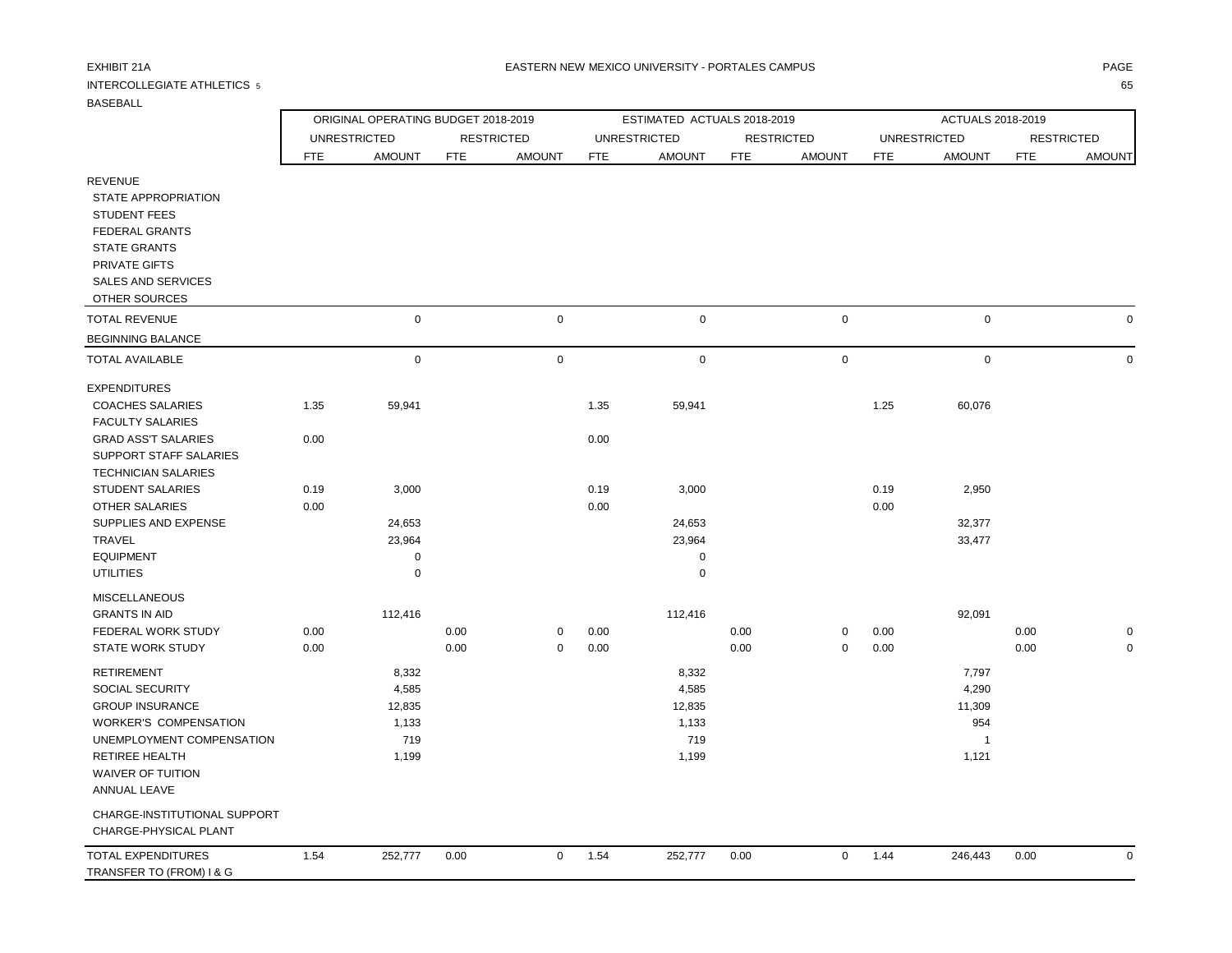## INTERCOLLEGIATE ATHLETICS  $\,$  6  $\,$  666  $\,$  666  $\,$  666  $\,$  666  $\,$  666  $\,$  666  $\,$  666  $\,$  666  $\,$  666  $\,$  666  $\,$  665  $\,$  667  $\,$  67  $\,$  67  $\,$  67  $\,$  67  $\,$  67  $\,$  67  $\,$  67  $\,$  67  $\,$  67  $\,$  67

VOLLEYBALL

|                            |            | ORIGINAL OPERATING BUDGET 2018-2019 |            |                   |            | ESTIMATED ACTUALS 2018-2019 |            |                   |            | ACTUALS 2018-2019   |            |                   |
|----------------------------|------------|-------------------------------------|------------|-------------------|------------|-----------------------------|------------|-------------------|------------|---------------------|------------|-------------------|
|                            |            | <b>UNRESTRICTED</b>                 |            | <b>RESTRICTED</b> |            | <b>UNRESTRICTED</b>         |            | <b>RESTRICTED</b> |            | <b>UNRESTRICTED</b> |            | <b>RESTRICTED</b> |
|                            | <b>FTE</b> | <b>AMOUNT</b>                       | <b>FTE</b> | <b>AMOUNT</b>     | <b>FTE</b> | <b>AMOUNT</b>               | <b>FTE</b> | <b>AMOUNT</b>     | <b>FTE</b> | <b>AMOUNT</b>       | <b>FTE</b> | <b>AMOUNT</b>     |
| <b>REVENUE</b>             |            |                                     |            |                   |            |                             |            |                   |            |                     |            |                   |
| STATE APPROPRIATION        |            |                                     |            |                   |            |                             |            |                   |            |                     |            |                   |
| <b>STUDENT FEES</b>        |            |                                     |            |                   |            |                             |            |                   |            |                     |            |                   |
| <b>FEDERAL GRANTS</b>      |            |                                     |            |                   |            |                             |            |                   |            |                     |            |                   |
| <b>STATE GRANTS</b>        |            |                                     |            |                   |            |                             |            |                   |            |                     |            |                   |
| PRIVATE GIFTS              |            |                                     |            |                   |            |                             |            |                   |            |                     |            |                   |
| <b>SALES AND SERVICES</b>  |            |                                     |            |                   |            |                             |            |                   |            |                     |            |                   |
| OTHER SOURCES              |            |                                     |            |                   |            |                             |            |                   |            |                     |            |                   |
| <b>TOTAL REVENUE</b>       |            | $\mathbf 0$                         |            | $\mathbf 0$       |            | $\mathbf 0$                 |            | $\mathbf 0$       |            | $\mathbf 0$         |            |                   |
| <b>BEGINNING BALANCE</b>   |            |                                     |            |                   |            |                             |            |                   |            |                     |            |                   |
| <b>TOTAL AVAILABLE</b>     |            | $\mathbf 0$                         |            | 0                 |            | $\mathbf 0$                 |            | $\mathbf 0$       |            | $\mathbf 0$         |            |                   |
| <b>EXPENDITURES</b>        |            |                                     |            |                   |            |                             |            |                   |            |                     |            |                   |
| <b>COACHES SALARIES</b>    | 1.25       | 56,462                              |            |                   | 1.25       | 56,462                      |            |                   | 1.25       | 56,724              |            |                   |
| <b>FACULTY SALARIES</b>    |            |                                     |            |                   |            |                             |            |                   |            |                     |            |                   |
| <b>GRAD ASS'T SALARIES</b> | 0.00       |                                     |            |                   | 0.00       |                             |            |                   | 0.02       | 278                 |            |                   |
| SUPPORT STAFF SALARIES     |            |                                     |            |                   |            |                             |            |                   |            |                     |            |                   |
| <b>TECHNICIAN SALARIES</b> |            |                                     |            |                   |            |                             |            |                   |            |                     |            |                   |
| <b>STUDENT SALARIES</b>    | 0.00       |                                     |            |                   | 0.00       |                             |            |                   | 0.09       | 1,360               |            |                   |
| <b>OTHER SALARIES</b>      | 0.00       |                                     |            |                   | 0.00       |                             |            |                   | 0.24       | 3,770               |            |                   |
| SUPPLIES AND EXPENSE       |            | 22,720                              |            |                   |            | 22,720                      |            |                   |            | 29,123              |            |                   |
| TRAVEL                     |            | 26,000                              |            |                   |            | 26,000                      |            |                   |            | 29,161              |            |                   |
| <b>EQUIPMENT</b>           |            |                                     |            |                   |            |                             |            |                   |            |                     |            |                   |
| <b>UTILITIES</b>           |            | 50                                  |            |                   |            | 50                          |            |                   |            |                     |            |                   |
| <b>MISCELLANEOUS</b>       |            |                                     |            |                   |            |                             |            |                   |            |                     |            |                   |
| <b>GRANTS IN AID</b>       |            | 136,347                             |            |                   |            | 136,347                     |            |                   |            | 124,333             |            |                   |
| FEDERAL WORK STUDY         | 0.00       |                                     | 0.00       | 0                 | 0.00       |                             | 0.00       | 0                 | 0.00       |                     | 0.00       |                   |
| <b>STATE WORK STUDY</b>    | 0.00       |                                     | 0.00       | $\mathbf 0$       | 0.00       |                             | 0.00       | $\mathbf 0$       | 0.00       |                     | 0.00       | 0                 |
| <b>RETIREMENT</b>          |            | 7,848                               |            |                   |            | 7,848                       |            |                   |            | 8,011               |            |                   |

|                              |      | $\cdot$ , $\cdot$ . $\cdot$ |      |              |      | $\cdot$ , $\cdot$ . $\cdot$ |      |   |      | $-$ , $  -$ |      |  |
|------------------------------|------|-----------------------------|------|--------------|------|-----------------------------|------|---|------|-------------|------|--|
| <b>SOCIAL SECURITY</b>       |      | 4,320                       |      |              |      | 4,320                       |      |   |      | 4,048       |      |  |
| <b>GROUP INSURANCE</b>       |      | 12,849                      |      |              |      | 12,849                      |      |   |      | 11,710      |      |  |
| <b>WORKER'S COMPENSATION</b> |      | 1,016                       |      |              |      | 1,016                       |      |   |      | 940         |      |  |
| UNEMPLOYMENT COMPENSATION    |      | 678                         |      |              |      | 678                         |      |   |      |             |      |  |
| RETIREE HEALTH               |      | 1,129                       |      |              |      | 1,129                       |      |   |      | 1,210       |      |  |
| WAIVER OF TUITION            |      | 844                         |      |              |      | 844                         |      |   |      |             |      |  |
| ANNUAL LEAVE                 |      |                             |      |              |      |                             |      |   |      | -656        |      |  |
| CHARGE-INSTITUTIONAL SUPPORT |      |                             |      |              |      |                             |      |   |      |             |      |  |
| CHARGE-PHYSICAL PLANT        |      |                             |      |              |      |                             |      |   |      |             |      |  |
| TOTAL EXPENDITURES           | 1.25 | 270,263                     | 0.00 | $\mathbf{0}$ | 1.25 | 270,263                     | 0.00 | 0 | 1.60 | 270,012     | 0.00 |  |
| TRANSFER TO (FROM) I & G     |      |                             |      |              |      |                             |      |   |      |             |      |  |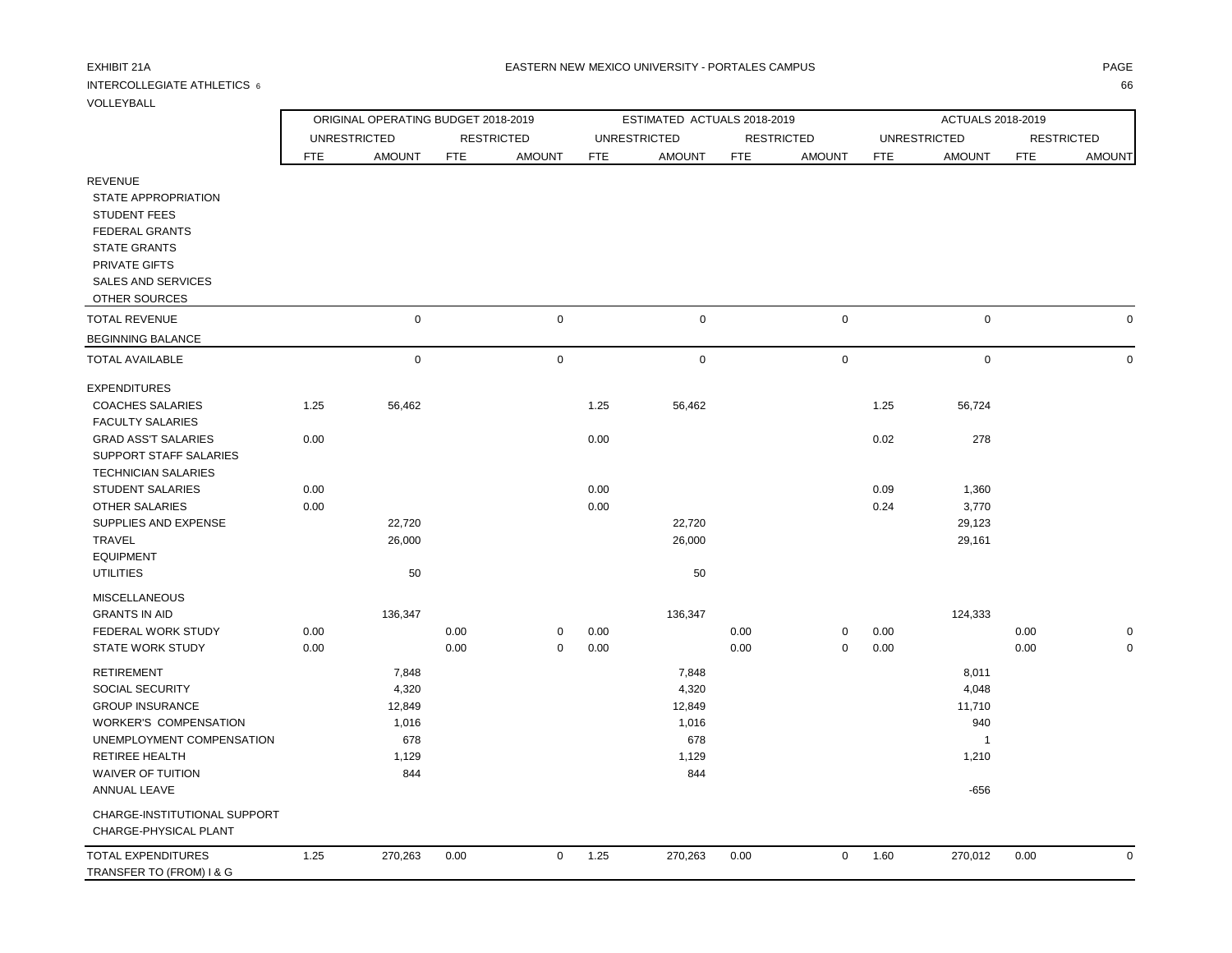## INTERCOLLEGIATE ATHLETICS 7 67

BASKETBALL - WOMEN'S

ORIGINAL OPERATING BUDGET 2018-2019 **ESTIMATED ACTUALS 2018-2019** ACTUALS 2018-2019

|                            |            | <b>UNRESTRICTED</b> |            | <b>RESTRICTED</b> |            | <b>UNRESTRICTED</b> |            | <b>RESTRICTED</b> |            | <b>UNRESTRICTED</b> |            | <b>RESTRICTED</b> |
|----------------------------|------------|---------------------|------------|-------------------|------------|---------------------|------------|-------------------|------------|---------------------|------------|-------------------|
|                            | <b>FTE</b> | <b>AMOUNT</b>       | <b>FTE</b> | <b>AMOUNT</b>     | <b>FTE</b> | <b>AMOUNT</b>       | <b>FTE</b> | <b>AMOUNT</b>     | <b>FTE</b> | <b>AMOUNT</b>       | <b>FTE</b> | <b>AMOUNT</b>     |
| <b>REVENUE</b>             |            |                     |            |                   |            |                     |            |                   |            |                     |            |                   |
| STATE APPROPRIATION        |            |                     |            |                   |            |                     |            |                   |            |                     |            |                   |
| <b>STUDENT FEES</b>        |            |                     |            |                   |            |                     |            |                   |            |                     |            |                   |
| <b>FEDERAL GRANTS</b>      |            |                     |            |                   |            |                     |            |                   |            |                     |            |                   |
| <b>STATE GRANTS</b>        |            |                     |            |                   |            |                     |            |                   |            |                     |            |                   |
| PRIVATE GIFTS              |            |                     |            |                   |            |                     |            |                   |            |                     |            |                   |
| <b>SALES AND SERVICES</b>  |            |                     |            |                   |            |                     |            |                   |            |                     |            |                   |
| OTHER SOURCES              |            |                     |            |                   |            |                     |            |                   |            |                     |            |                   |
| <b>TOTAL REVENUE</b>       |            | $\mathbf 0$         |            | $\mathbf 0$       |            | $\mathbf 0$         |            | $\mathbf 0$       |            | $\mathbf 0$         |            | 0                 |
| <b>BEGINNING BALANCE</b>   |            |                     |            |                   |            |                     |            |                   |            |                     |            |                   |
| <b>TOTAL AVAILABLE</b>     |            | $\mathbf 0$         |            | $\mathbf 0$       |            | $\mathbf 0$         |            | $\mathsf 0$       |            | $\mathsf 0$         |            | 0                 |
| <b>EXPENDITURES</b>        |            |                     |            |                   |            |                     |            |                   |            |                     |            |                   |
| <b>COACHES SALARIES</b>    | 1.25       | 73,997              |            |                   | 1.25       | 73,997              |            |                   | 1.25       | 76,644              |            |                   |
| <b>FACULTY SALARIES</b>    |            |                     |            |                   |            |                     |            |                   |            |                     |            |                   |
| <b>GRAD ASS'T SALARIES</b> | 0.00       |                     |            |                   | 0.00       |                     |            |                   | 0.00       |                     |            |                   |
| SUPPORT STAFF SALARIES     |            |                     |            |                   |            |                     |            |                   |            |                     |            |                   |
| <b>TECHNICIAN SALARIES</b> |            |                     |            |                   |            |                     |            |                   |            |                     |            |                   |
| <b>STUDENT SALARIES</b>    | 0.00       |                     |            |                   | 0.00       |                     |            |                   | 0.00       |                     |            |                   |
| <b>OTHER SALARIES</b>      | 0.00       |                     |            |                   | 0.00       |                     |            |                   | 0.14       | 2,109               |            |                   |
| SUPPLIES AND EXPENSE       |            | 36,714              |            |                   |            | 36,714              |            |                   |            | 40,842              |            |                   |
| <b>TRAVEL</b>              |            | 28,150              |            |                   |            | 28,150              |            |                   |            | 46,597              |            |                   |
| <b>EQUIPMENT</b>           |            |                     |            |                   |            |                     |            |                   |            |                     |            |                   |
| <b>UTILITIES</b>           |            | 50                  |            |                   |            | 50                  |            |                   |            |                     |            |                   |
| <b>MISCELLANEOUS</b>       |            |                     |            |                   |            |                     |            |                   |            |                     |            |                   |
| <b>GRANTS IN AID</b>       |            | 150,959             |            |                   |            | 150,959             |            |                   |            | 148,672             |            |                   |
| FEDERAL WORK STUDY         | 0.00       |                     | 0.00       | 0                 | 0.00       |                     | 0.00       | 0                 | 0.00       |                     | 0.00       | 0                 |
| <b>STATE WORK STUDY</b>    | 0.00       |                     | 0.00       | 0                 | 0.00       |                     | 0.00       | 0                 | 0.00       |                     | 0.00       | 0                 |

CHARGE-INSTITUTIONAL SUPPORT

WAIVER OF TUITION

| CHARGE-PHYSICAL PLANT    |     |         |      |      |         |      |      |         |      |   |
|--------------------------|-----|---------|------|------|---------|------|------|---------|------|---|
| TOTAL EXPENDITURES       | .25 | 322,902 | 0.00 | 1.25 | 322,902 | 0.00 | 1.39 | 346.921 | 0.00 | 0 |
| TRANSFER TO (FROM) I & G |     |         |      |      |         |      |      |         |      |   |

 RETIREMENT 10,286 10,286 10,950 SOCIAL SECURITY 6.643 (1991) 5,661 5,661 5,661 5,661 5,661 5,661 5,661 5,661 5,661 5,443 GROUP INSURANCE 13,385 13,385 13,385 12,511 WORKER'S COMPENSATION 1,332 1,185 UNEMPLOYMENT COMPENSATION 888 888 1 2 2 3 3 3 3 4 3 3 3 3 4 3 3 4 3 4 3 3 4 3 4 3 4 3 4 3 4 3 4 3 4 3 4 3 4 3 4 3 4 3 4 3 4 3 4 3 4 3 4 3 4 3 4 3 4 3 4 3 4 3 4 3 4 3 4 3 4 3 4 3 4 3 4 3 4 3 4 3 4 3 4 3 4 3 4 3 4 3 4 3 4 3 RETIREE HEALTH 1,480 1,480 1,575

ANNUAL LEAVE 391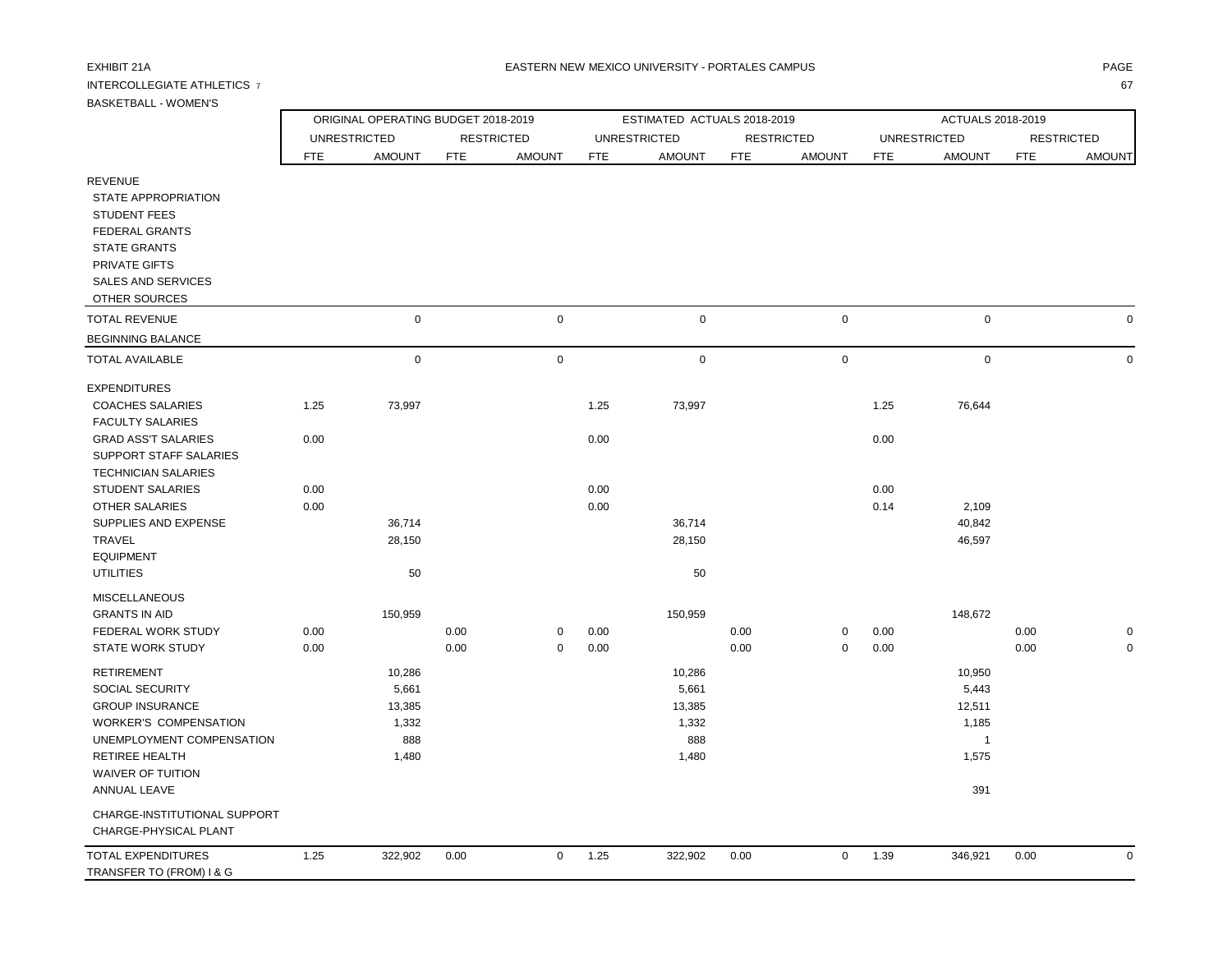## INTERCOLLEGIATE ATHLETICS 8

| $\sim$<br>۰.<br>v |  |
|-------------------|--|
|                   |  |

| <b>SOFTBALL</b>                                                                                                                                                                                  |                                                    |                                                |              |                         |              |                                                |              |                   |              |                                                      |              |                   |
|--------------------------------------------------------------------------------------------------------------------------------------------------------------------------------------------------|----------------------------------------------------|------------------------------------------------|--------------|-------------------------|--------------|------------------------------------------------|--------------|-------------------|--------------|------------------------------------------------------|--------------|-------------------|
|                                                                                                                                                                                                  |                                                    | ORIGINAL OPERATING BUDGET 2018-2019            |              |                         |              | ESTIMATED ACTUALS 2018-2019                    |              |                   |              | ACTUALS 2018-2019                                    |              |                   |
|                                                                                                                                                                                                  | <b>UNRESTRICTED</b><br><b>FTE</b><br><b>AMOUNT</b> |                                                |              | <b>RESTRICTED</b>       |              | <b>UNRESTRICTED</b>                            |              | <b>RESTRICTED</b> |              | <b>UNRESTRICTED</b>                                  |              | <b>RESTRICTED</b> |
|                                                                                                                                                                                                  |                                                    |                                                | <b>FTE</b>   | <b>AMOUNT</b>           | <b>FTE</b>   | <b>AMOUNT</b>                                  | <b>FTE</b>   | <b>AMOUNT</b>     | <b>FTE</b>   | <b>AMOUNT</b>                                        | <b>FTE</b>   | <b>AMOUNT</b>     |
| <b>REVENUE</b><br><b>STATE APPROPRIATION</b><br><b>STUDENT FEES</b><br><b>FEDERAL GRANTS</b><br><b>STATE GRANTS</b><br>PRIVATE GIFTS<br><b>SALES AND SERVICES</b><br><b>OTHER SOURCES</b>        |                                                    |                                                |              |                         |              |                                                |              |                   |              |                                                      |              |                   |
| <b>TOTAL REVENUE</b>                                                                                                                                                                             |                                                    | $\mathsf 0$                                    |              | $\mathbf 0$             |              | $\mathbf 0$                                    |              | $\mathbf 0$       |              | $\mathbf 0$                                          |              | $\mathbf 0$       |
| <b>BEGINNING BALANCE</b>                                                                                                                                                                         |                                                    |                                                |              |                         |              |                                                |              |                   |              |                                                      |              |                   |
| <b>TOTAL AVAILABLE</b>                                                                                                                                                                           |                                                    | $\mathbf 0$                                    |              | $\mathbf 0$             |              | $\mathbf 0$                                    |              | $\mathbf 0$       |              | $\mathbf 0$                                          |              | $\mathbf 0$       |
| <b>EXPENDITURES</b><br><b>COACHES SALARIES</b><br><b>FACULTY SALARIES</b>                                                                                                                        | 1.25                                               | 47,603                                         |              |                         | 1.25         | 47,603                                         |              |                   | 1.25         | 43,031                                               |              |                   |
| <b>GRAD ASS'T SALARIES</b><br><b>SUPPORT STAFF SALARIES</b><br><b>TECHNICIAN SALARIES</b>                                                                                                        | 0.50                                               | 8,500                                          |              |                         | 0.50         | 8,500                                          |              |                   | 0.50         | 8,500                                                |              |                   |
| <b>STUDENT SALARIES</b><br><b>OTHER SALARIES</b><br>SUPPLIES AND EXPENSE<br><b>TRAVEL</b><br><b>EQUIPMENT</b>                                                                                    | 0.00<br>0.00                                       | 25,985<br>16,714                               |              |                         | 0.00<br>0.00 | 25,985<br>16,714                               |              |                   | 0.26<br>0.18 | 4,000<br>2,861<br>33,675<br>21,772                   |              |                   |
| <b>UTILITIES</b><br><b>MISCELLANEOUS</b>                                                                                                                                                         |                                                    | 50                                             |              |                         |              | 50                                             |              |                   |              |                                                      |              |                   |
| <b>GRANTS IN AID</b><br>FEDERAL WORK STUDY<br><b>STATE WORK STUDY</b>                                                                                                                            | 0.00<br>0.00                                       | 101,400                                        | 0.00<br>0.00 | $\mathbf 0$<br>$\Omega$ | 0.00<br>0.00 | 101,400                                        | 0.00<br>0.00 | 0<br>$\mathbf 0$  | 0.00<br>0.00 | 67,746                                               | 0.00<br>0.00 |                   |
| <b>RETIREMENT</b><br>SOCIAL SECURITY<br><b>GROUP INSURANCE</b><br><b>WORKER'S COMPENSATION</b><br>UNEMPLOYMENT COMPENSATION<br><b>RETIREE HEALTH</b><br><b>WAIVER OF TUITION</b><br>ANNUAL LEAVE |                                                    | 6,617<br>3,641<br>4,545<br>1,010<br>571<br>952 |              |                         |              | 6,617<br>3,641<br>4,545<br>1,010<br>571<br>952 |              |                   |              | 6,123<br>3,271<br>3,043<br>885<br>$\mathbf 0$<br>881 |              |                   |
| CHARGE-INSTITUTIONAL SUPPORT<br>CHARGE-PHYSICAL PLANT                                                                                                                                            |                                                    |                                                |              |                         |              |                                                |              |                   |              |                                                      |              |                   |
| TOTAL EXPENDITURES<br>TRANSFER TO (FROM) I & G                                                                                                                                                   | 1.75                                               | 217,588                                        | 0.00         | $\mathbf 0$             | 1.75         | 217,588                                        | 0.00         | $\mathbf 0$       | 2.19         | 195,788                                              | 0.00         | $\Omega$          |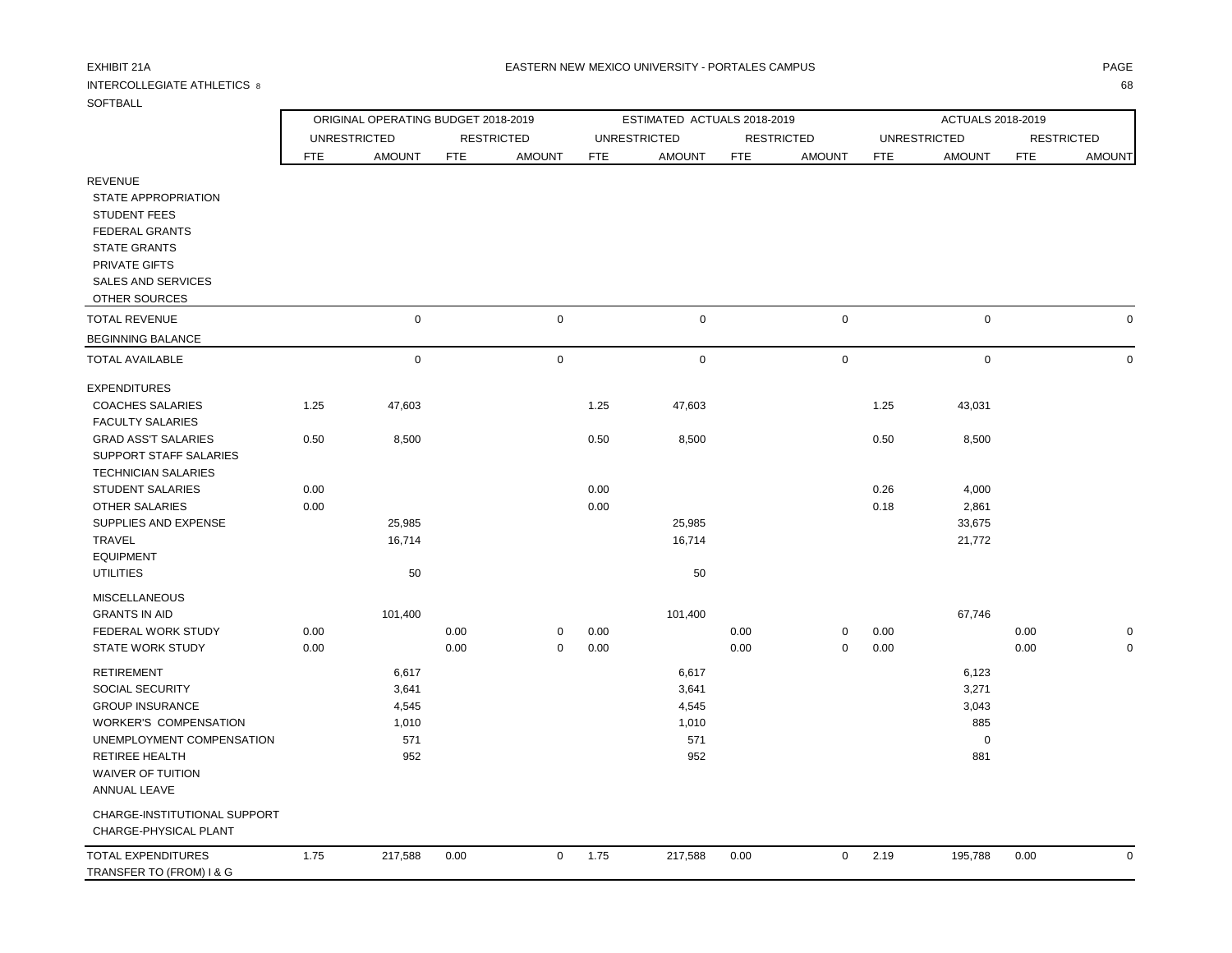## INTERCOLLEGIATE ATHLETICS 10 69 TRACK & FIELD/CROSS CNTRY

| TRACK & FIELD/CROSS CNTRY |            |                                     |            |                   |            |                             |     |                   |     |                   |            |                   |
|---------------------------|------------|-------------------------------------|------------|-------------------|------------|-----------------------------|-----|-------------------|-----|-------------------|------------|-------------------|
|                           |            | ORIGINAL OPERATING BUDGET 2018-2019 |            |                   |            | ESTIMATED ACTUALS 2018-2019 |     |                   |     | ACTUALS 2018-2019 |            |                   |
|                           |            | <b>UNRESTRICTED</b>                 |            | <b>RESTRICTED</b> |            | <b>UNRESTRICTED</b>         |     | <b>RESTRICTED</b> |     | UNRESTRICTED      |            | <b>RESTRICTED</b> |
|                           | <b>FTE</b> | <b>AMOUNT</b>                       | <b>FTE</b> | AMOUNT            | <b>FTE</b> | AMOUNT                      | FTE | <b>AMOUNT</b>     | FTE | <b>AMOUNT</b>     | <b>FTE</b> | <b>AMOUNT</b>     |
| <b>REVENUE</b>            |            |                                     |            |                   |            |                             |     |                   |     |                   |            |                   |
| STATE APPROPRIATION       |            |                                     |            |                   |            |                             |     |                   |     |                   |            |                   |
| <b>STUDENT FEES</b>       |            |                                     |            |                   |            |                             |     |                   |     |                   |            |                   |
| <b>FEDERAL GRANTS</b>     |            |                                     |            |                   |            |                             |     |                   |     |                   |            |                   |
| <b>STATE GRANTS</b>       |            |                                     |            |                   |            |                             |     |                   |     |                   |            |                   |
| <b>PRIVATE GIFTS</b>      |            |                                     |            |                   |            |                             |     |                   |     |                   |            |                   |
| SALES AND SERVICES        |            |                                     |            |                   |            |                             |     |                   |     |                   |            |                   |
| OTHER SOURCES             |            |                                     |            |                   |            |                             |     |                   |     |                   |            |                   |
| TOTAL REVENUE             |            | $\Omega$                            |            | $\Omega$          |            | $\Omega$                    |     | 0                 |     | $\mathbf 0$       |            |                   |
| BEGINNING BALANCE         |            |                                     |            |                   |            |                             |     |                   |     |                   |            |                   |
| TOTAL AVAILABLE           |            | 0                                   |            | $\mathbf 0$       |            | 0                           |     | 0                 |     | $\Omega$          |            |                   |
|                           |            |                                     |            |                   |            |                             |     |                   |     |                   |            |                   |

| <b>BEGINNING BALANCE</b>     |      |             |      |             |      |             |      |   |      |             |      |             |
|------------------------------|------|-------------|------|-------------|------|-------------|------|---|------|-------------|------|-------------|
| <b>TOTAL AVAILABLE</b>       |      | $\mathbf 0$ |      | $\mathbf 0$ |      | $\mathbf 0$ |      | 0 |      | 0           |      | $\mathbf 0$ |
| <b>EXPENDITURES</b>          |      |             |      |             |      |             |      |   |      |             |      |             |
| <b>COACHES SALARIES</b>      | 1.25 | 49,890      |      |             | 1.25 | 49,890      |      |   | 1.25 | 51,394      |      |             |
| <b>FACULTY SALARIES</b>      |      |             |      |             |      |             |      |   |      |             |      |             |
| <b>GRAD ASS'T SALARIES</b>   | 0.00 |             |      |             | 0.00 |             |      |   | 0.00 |             |      |             |
| SUPPORT STAFF SALARIES       |      |             |      |             |      |             |      |   |      |             |      |             |
| <b>TECHNICIAN SALARIES</b>   |      |             |      |             |      |             |      |   |      |             |      |             |
| <b>STUDENT SALARIES</b>      | 0.00 |             |      |             | 0.00 |             |      |   | 0.00 |             |      |             |
| <b>OTHER SALARIES</b>        | 0.00 |             |      |             | 0.00 |             |      |   | 0.08 | 1,268       |      |             |
| SUPPLIES AND EXPENSE         |      | 17,595      |      |             |      | 17,595      |      |   |      | 58,226      |      |             |
| TRAVEL                       |      | 43,330      |      |             |      | 43,330      |      |   |      | 45,832      |      |             |
| <b>EQUIPMENT</b>             |      |             |      |             |      |             |      |   |      |             |      |             |
| <b>UTILITIES</b>             |      | 50          |      |             |      | 50          |      |   |      |             |      |             |
| <b>MISCELLANEOUS</b>         |      |             |      |             |      |             |      |   |      |             |      |             |
| <b>GRANTS IN AID</b>         |      | 166,931     |      |             |      | 166,931     |      |   |      | 144,431     |      |             |
| FEDERAL WORK STUDY           | 0.00 |             | 0.00 | 0           | 0.00 |             | 0.00 | 0 | 0.00 |             | 0.00 | 0           |
| <b>STATE WORK STUDY</b>      | 0.00 |             | 0.00 | 0           | 0.00 |             | 0.00 | 0 | 0.00 |             | 0.00 | $\mathbf 0$ |
| <b>RETIREMENT</b>            |      | 6,935       |      |             |      | 6,935       |      |   |      | 7,220       |      |             |
| <b>SOCIAL SECURITY</b>       |      | 3,816       |      |             |      | 3,816       |      |   |      | 3,870       |      |             |
| <b>GROUP INSURANCE</b>       |      | 3,199       |      |             |      | 3,199       |      |   |      | 5,070       |      |             |
| <b>WORKER'S COMPENSATION</b> |      | 898         |      |             |      | 898         |      |   |      | 794         |      |             |
| UNEMPLOYMENT COMPENSATION    |      | 599         |      |             |      | 599         |      |   |      | $\mathbf 0$ |      |             |
| <b>RETIREE HEALTH</b>        |      | 998         |      |             |      | 998         |      |   |      | 1,049       |      |             |
| <b>WAIVER OF TUITION</b>     |      |             |      |             |      |             |      |   |      |             |      |             |
| <b>ANNUAL LEAVE</b>          |      |             |      |             |      |             |      |   |      |             |      |             |
| CHARGE-INSTITUTIONAL SUPPORT |      |             |      |             |      |             |      |   |      |             |      |             |
| CHARGE-PHYSICAL PLANT        |      |             |      |             |      |             |      |   |      |             |      |             |
| TOTAL EXPENDITURES           | 1.25 | 294,241     | 0.00 | 0           | 1.25 | 294,241     | 0.00 | 0 | 1.33 | 319,154     | 0.00 | 0           |
| TRANSFER TO (FROM) I & G     |      |             |      |             |      |             |      |   |      |             |      |             |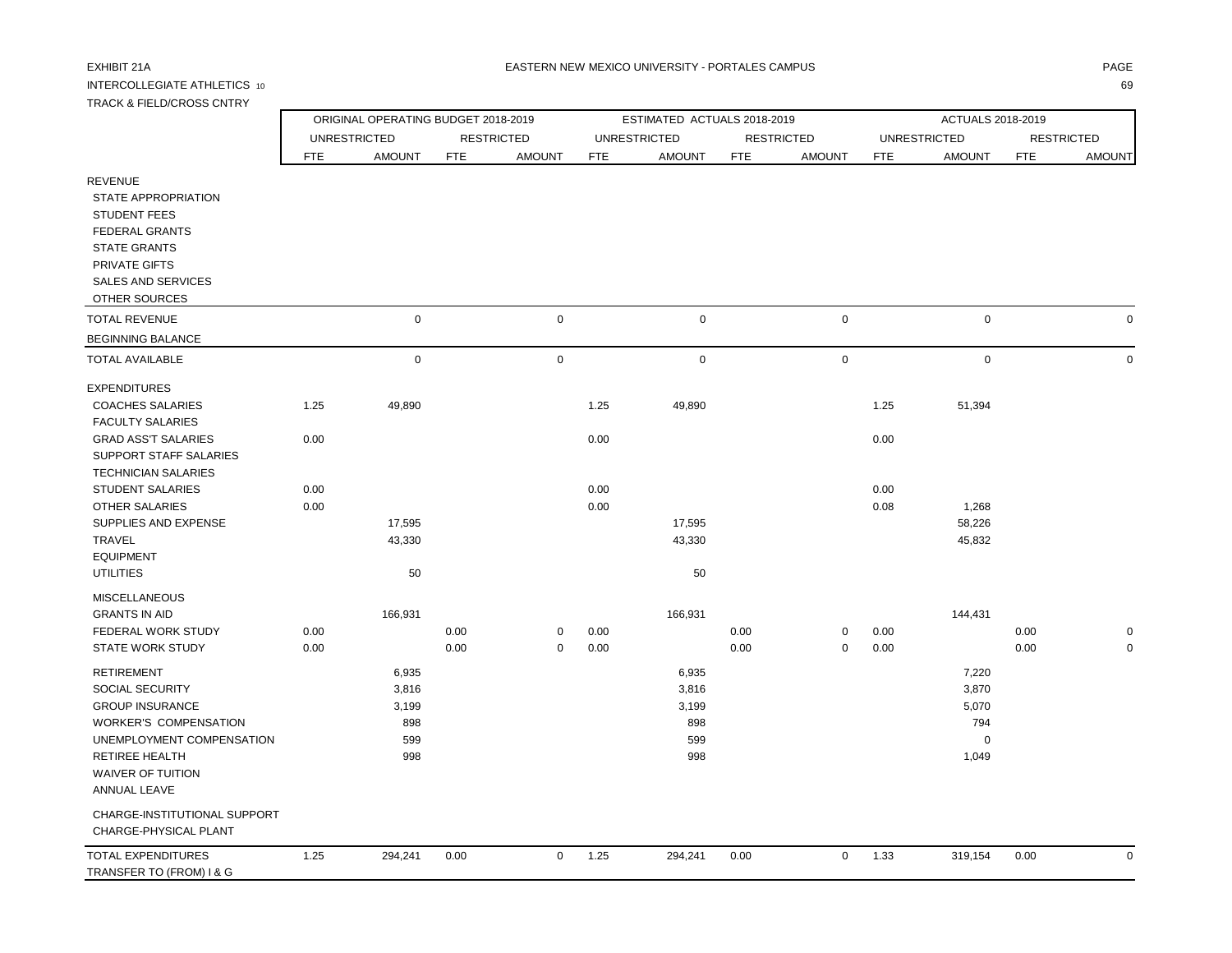## INTERCOLLEGIATE ATHLETICS 11 70

| WOMEN'S SOCCER                                                                                        |            |                                     |            |                   |            |                             |            |                     |            |                     |            |                   |
|-------------------------------------------------------------------------------------------------------|------------|-------------------------------------|------------|-------------------|------------|-----------------------------|------------|---------------------|------------|---------------------|------------|-------------------|
|                                                                                                       |            | ORIGINAL OPERATING BUDGET 2018-2019 |            |                   |            | ESTIMATED ACTUALS 2018-2019 |            |                     |            | ACTUALS 2018-2019   |            |                   |
|                                                                                                       |            | <b>UNRESTRICTED</b>                 |            | <b>RESTRICTED</b> |            | <b>UNRESTRICTED</b>         |            | <b>RESTRICTED</b>   |            | <b>UNRESTRICTED</b> |            | <b>RESTRICTED</b> |
|                                                                                                       | <b>FTE</b> | <b>AMOUNT</b>                       | <b>FTE</b> | <b>AMOUNT</b>     | <b>FTE</b> | <b>AMOUNT</b>               | <b>FTE</b> | <b>AMOUNT</b>       | <b>FTE</b> | <b>AMOUNT</b>       | <b>FTE</b> | <b>AMOUNT</b>     |
| <b>REVENUE</b><br>STATE APPROPRIATION<br><b>STUDENT FEES</b><br>FEDERAL GRANTS<br><b>STATE GRANTS</b> |            |                                     |            |                   |            |                             |            |                     |            |                     |            |                   |
| <b>PRIVATE GIFTS</b><br><b>SALES AND SERVICES</b>                                                     |            |                                     |            |                   |            |                             |            |                     |            |                     |            |                   |
| OTHER SOURCES                                                                                         |            |                                     |            |                   |            |                             |            |                     |            |                     |            |                   |
| <b>TOTAL REVENUE</b>                                                                                  |            | $\mathbf 0$                         |            | $\mathbf 0$       |            | $\mathbf 0$                 |            | $\mathsf 0$         |            | $\mathbf 0$         |            |                   |
|                                                                                                       |            |                                     |            |                   |            |                             |            |                     |            |                     |            |                   |
| <b>BEGINNING BALANCE</b>                                                                              |            |                                     |            |                   |            |                             |            |                     |            |                     |            |                   |
| <b>TOTAL AVAILABLE</b>                                                                                |            | $\mathbf 0$                         |            | $\mathbf 0$       |            | 0                           |            | $\mathsf{O}\xspace$ |            | $\mathbf 0$         |            | $\Omega$          |
| <b>EXPENDITURES</b>                                                                                   |            |                                     |            |                   |            |                             |            |                     |            |                     |            |                   |
| <b>COACHES SALARIES</b>                                                                               | 0.75       | 35,687                              |            |                   | 0.75       | 35,687                      |            |                     | 0.75       | 33,779              |            |                   |
| <b>FACULTY SALARIES</b>                                                                               |            |                                     |            |                   |            |                             |            |                     |            |                     |            |                   |
| <b>GRAD ASS'T SALARIES</b>                                                                            | 0.50       | 8,500                               |            |                   | 0.50       | 8,500                       |            |                     | 0.50       | 8,500               |            |                   |
| SUPPORT STAFF SALARIES                                                                                |            |                                     |            |                   |            |                             |            |                     |            |                     |            |                   |
| <b>TECHNICIAN SALARIES</b>                                                                            |            |                                     |            |                   |            |                             |            |                     |            |                     |            |                   |
| <b>STUDENT SALARIES</b>                                                                               | 0.00       |                                     |            |                   | 0.00       |                             |            |                     | 0.00       |                     |            |                   |
| <b>OTHER SALARIES</b>                                                                                 | 0.00       |                                     |            |                   | 0.00       |                             |            |                     | 0.19       | 3,034               |            |                   |
| SUPPLIES AND EXPENSE                                                                                  |            | 24,678                              |            |                   |            | 24,678                      |            |                     |            | 21,838              |            |                   |
| TRAVEL                                                                                                |            | 22,176                              |            |                   |            | 22,176                      |            |                     |            | 24,305              |            |                   |
| <b>EQUIPMENT</b>                                                                                      |            |                                     |            |                   |            |                             |            |                     |            |                     |            |                   |
| <b>UTILITIES</b>                                                                                      |            | 50                                  |            |                   |            | 50                          |            |                     |            |                     |            |                   |
| <b>MISCELLANEOUS</b>                                                                                  |            |                                     |            |                   |            |                             |            |                     |            |                     |            |                   |
| <b>GRANTS IN AID</b>                                                                                  |            | 112,692                             |            |                   |            | 112,692                     |            |                     |            | 106,865             |            |                   |
| FEDERAL WORK STUDY                                                                                    | 0.00       |                                     | 0.00       | $\mathbf 0$       | 0.00       |                             | 0.00       | 0                   | 0.00       |                     | 0.00       |                   |
| <b>STATE WORK STUDY</b>                                                                               | 0.00       |                                     | 0.00       | $\Omega$          | 0.00       |                             | 0.00       | $\mathbf 0$         | 0.00       |                     | 0.00       |                   |
| <b>RETIREMENT</b>                                                                                     |            | 4,961                               |            |                   |            | 4,961                       |            |                     |            | 4,813               |            |                   |
| <b>SOCIAL SECURITY</b>                                                                                |            | 2,730                               |            |                   |            | 2,730                       |            |                     |            | 2,462               |            |                   |
| <b>GROUP INSURANCE</b>                                                                                |            | 10,989                              |            |                   |            | 10,989                      |            |                     |            | 8,520               |            |                   |
| <b>WORKER'S COMPENSATION</b>                                                                          |            | 795                                 |            |                   |            | 795                         |            |                     |            | 688                 |            |                   |
| UNEMPLOYMENT COMPENSATION                                                                             |            | 428                                 |            |                   |            | 428                         |            |                     |            | $\mathbf 0$         |            |                   |
| <b>RETIREE HEALTH</b>                                                                                 |            | 714                                 |            |                   |            | 714                         |            |                     |            | 736                 |            |                   |
| <b>WAIVER OF TUITION</b>                                                                              |            | 3,204                               |            |                   |            | 3,204                       |            |                     |            |                     |            |                   |
| <b>ANNUAL LEAVE</b>                                                                                   |            |                                     |            |                   |            |                             |            |                     |            |                     |            |                   |
| CHARGE-INSTITUTIONAL SUPPORT<br>CHARGE-PHYSICAL PLANT                                                 |            |                                     |            |                   |            |                             |            |                     |            |                     |            |                   |
| <b>TOTAL EXPENDITURES</b><br>TRANSFER TO (FROM) I & G                                                 | 1.25       | 227,604                             | 0.00       | $\mathbf 0$       | 1.25       | 227,604                     | 0.00       | $\mathsf{O}$        | 1.44       | 215,541             | $0.00\,$   | $\mathbf 0$       |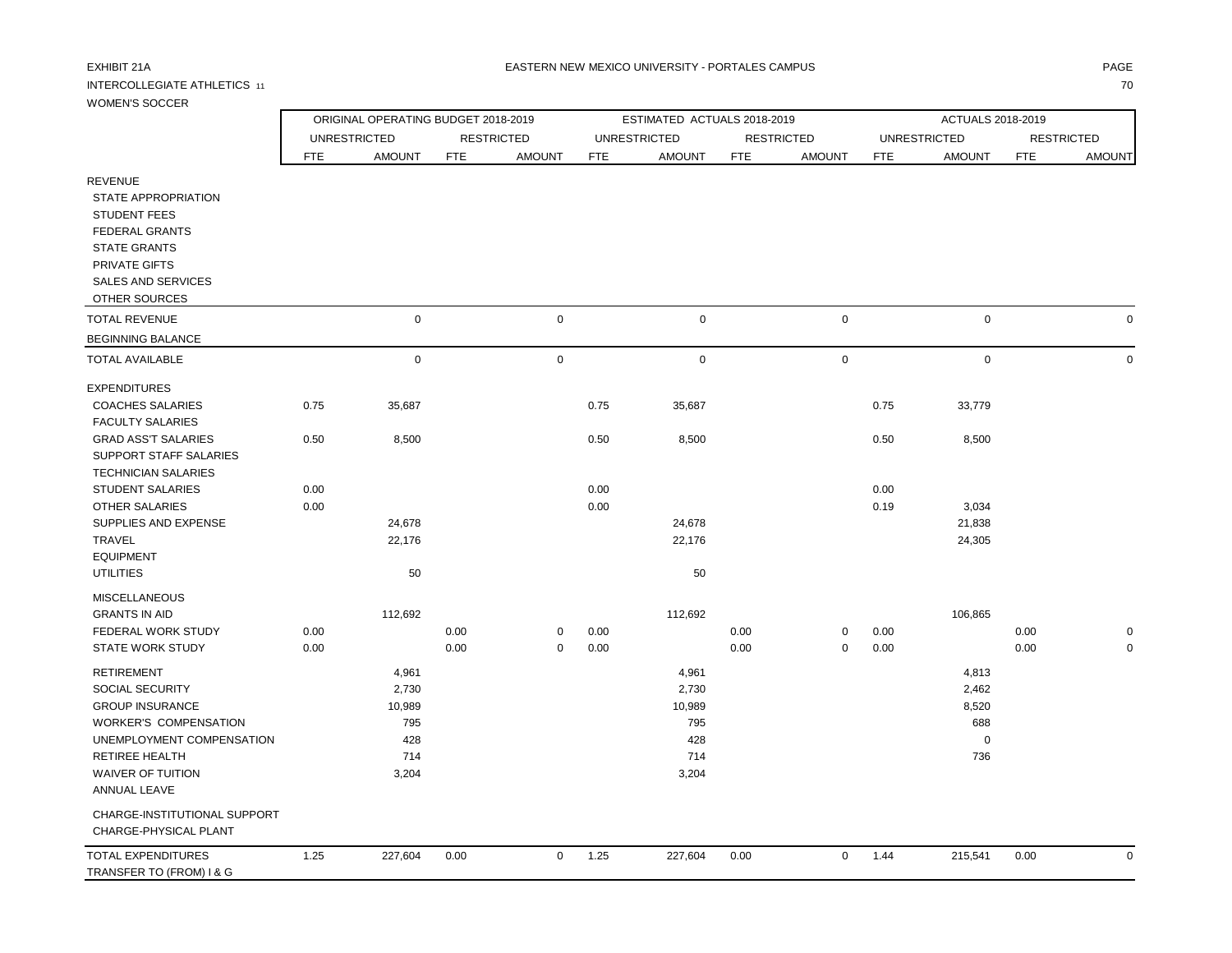## INTERCOLLEGIATE ATHLETICS 12 71

ANNUAL LEAVE

 CHARGE-INSTITUTIONAL SUPPORT CHARGE-PHYSICAL PLANT

TRANSFER TO (FROM) I & G

|                                                                                                                                                                             |      | ORIGINAL OPERATING BUDGET 2018-2019 |            |                     |            | ESTIMATED ACTUALS 2018-2019 |            |                   |            | ACTUALS 2018-2019   |                   |               |
|-----------------------------------------------------------------------------------------------------------------------------------------------------------------------------|------|-------------------------------------|------------|---------------------|------------|-----------------------------|------------|-------------------|------------|---------------------|-------------------|---------------|
|                                                                                                                                                                             |      | <b>UNRESTRICTED</b>                 |            | <b>RESTRICTED</b>   |            | <b>UNRESTRICTED</b>         |            | <b>RESTRICTED</b> |            | <b>UNRESTRICTED</b> | <b>RESTRICTED</b> |               |
|                                                                                                                                                                             | FTE  | <b>AMOUNT</b>                       | <b>FTE</b> | <b>AMOUNT</b>       | <b>FTE</b> | <b>AMOUNT</b>               | <b>FTE</b> | <b>AMOUNT</b>     | <b>FTE</b> | <b>AMOUNT</b>       | <b>FTE</b>        | <b>AMOUNT</b> |
| <b>REVENUE</b><br>STATE APPROPRIATION<br><b>STUDENT FEES</b><br><b>FEDERAL GRANTS</b><br><b>STATE GRANTS</b><br>PRIVATE GIFTS<br><b>SALES AND SERVICES</b><br>OTHER SOURCES |      |                                     |            |                     |            |                             |            |                   |            |                     |                   |               |
| <b>TOTAL REVENUE</b>                                                                                                                                                        |      | $\pmb{0}$                           |            | $\mathsf{O}\xspace$ |            | $\mathsf 0$                 |            | $\mathbf 0$       |            | $\mathbf 0$         |                   | 0             |
| <b>BEGINNING BALANCE</b>                                                                                                                                                    |      |                                     |            |                     |            |                             |            |                   |            |                     |                   |               |
| <b>TOTAL AVAILABLE</b>                                                                                                                                                      |      | $\mathbf 0$                         |            | $\mathsf{O}\xspace$ |            | $\mathbf 0$                 |            | $\mathbf 0$       |            | $\mathbf 0$         |                   | $\mathbf 0$   |
| <b>EXPENDITURES</b>                                                                                                                                                         |      |                                     |            |                     |            |                             |            |                   |            |                     |                   |               |
| <b>COACHES SALARIES</b><br><b>FACULTY SALARIES</b>                                                                                                                          | 0.75 | 32,250                              |            |                     | 0.75       | 32,250                      |            |                   | 0.75       | 32,808              |                   |               |
| <b>GRAD ASS'T SALARIES</b><br>SUPPORT STAFF SALARIES<br><b>TECHNICIAN SALARIES</b>                                                                                          | 0.00 |                                     |            |                     | 0.00       |                             |            |                   | 0.00       |                     |                   |               |
| STUDENT SALARIES                                                                                                                                                            | 0.13 | 2,000                               |            |                     | 0.13       | 2,000                       |            |                   | 0.00       |                     |                   |               |
| <b>OTHER SALARIES</b>                                                                                                                                                       | 0.00 |                                     |            |                     | 0.00       |                             |            |                   | 0.00       |                     |                   |               |
| SUPPLIES AND EXPENSE                                                                                                                                                        |      | 20,965                              |            |                     |            | 20,965                      |            |                   |            | 42,002              |                   |               |
| TRAVEL                                                                                                                                                                      |      | 16,480                              |            |                     |            | 16,480                      |            |                   |            | 17,071              |                   |               |
| <b>EQUIPMENT</b><br><b>UTILITIES</b>                                                                                                                                        |      | 25                                  |            |                     |            | 25                          |            |                   |            |                     |                   |               |
| <b>MISCELLANEOUS</b>                                                                                                                                                        |      |                                     |            |                     |            |                             |            |                   |            |                     |                   |               |
| <b>GRANTS IN AID</b>                                                                                                                                                        |      | 96,719                              |            |                     |            | 96,719                      |            |                   |            | 74,011              |                   |               |
| FEDERAL WORK STUDY                                                                                                                                                          | 0.00 |                                     | 0.00       | $\mathbf 0$         | 0.00       |                             | 0.00       | 0                 | 0.00       |                     | 0.00              | 0             |
| <b>STATE WORK STUDY</b>                                                                                                                                                     | 0.00 |                                     | 0.00       | $\mathbf 0$         | 0.00       |                             | 0.00       | $\Omega$          | 0.00       |                     | 0.00              | $\mathbf 0$   |
| <b>RETIREMENT</b>                                                                                                                                                           |      | 4,483                               |            |                     |            | 4,483                       |            |                   |            | 4,562               |                   |               |
| SOCIAL SECURITY                                                                                                                                                             |      | 2,468                               |            |                     |            | 2,468                       |            |                   |            | 2,524               |                   |               |
| <b>GROUP INSURANCE</b>                                                                                                                                                      |      | 3,115                               |            |                     |            | 3,115                       |            |                   |            | 347                 |                   |               |

 WORKER'S COMPENSATION 617 617 496 UNEMPLOYMENT COMPENSATION 411 411 0 RETIREE HEALTH 645 645 656 WAIVER OF TUITION 2,803 2,803 2,803 2,803 2,803 2,803 2,803 2,803 2,803 2,803 2,803 2,803 2,803 2,803 2,803 2,504 2,803 2,803 2,504 2,504 2,803 2,504 2,803 2,803 2,504 2,803 2,803 2,504 2,803 2,803 2,504 2,803 2,803 2,504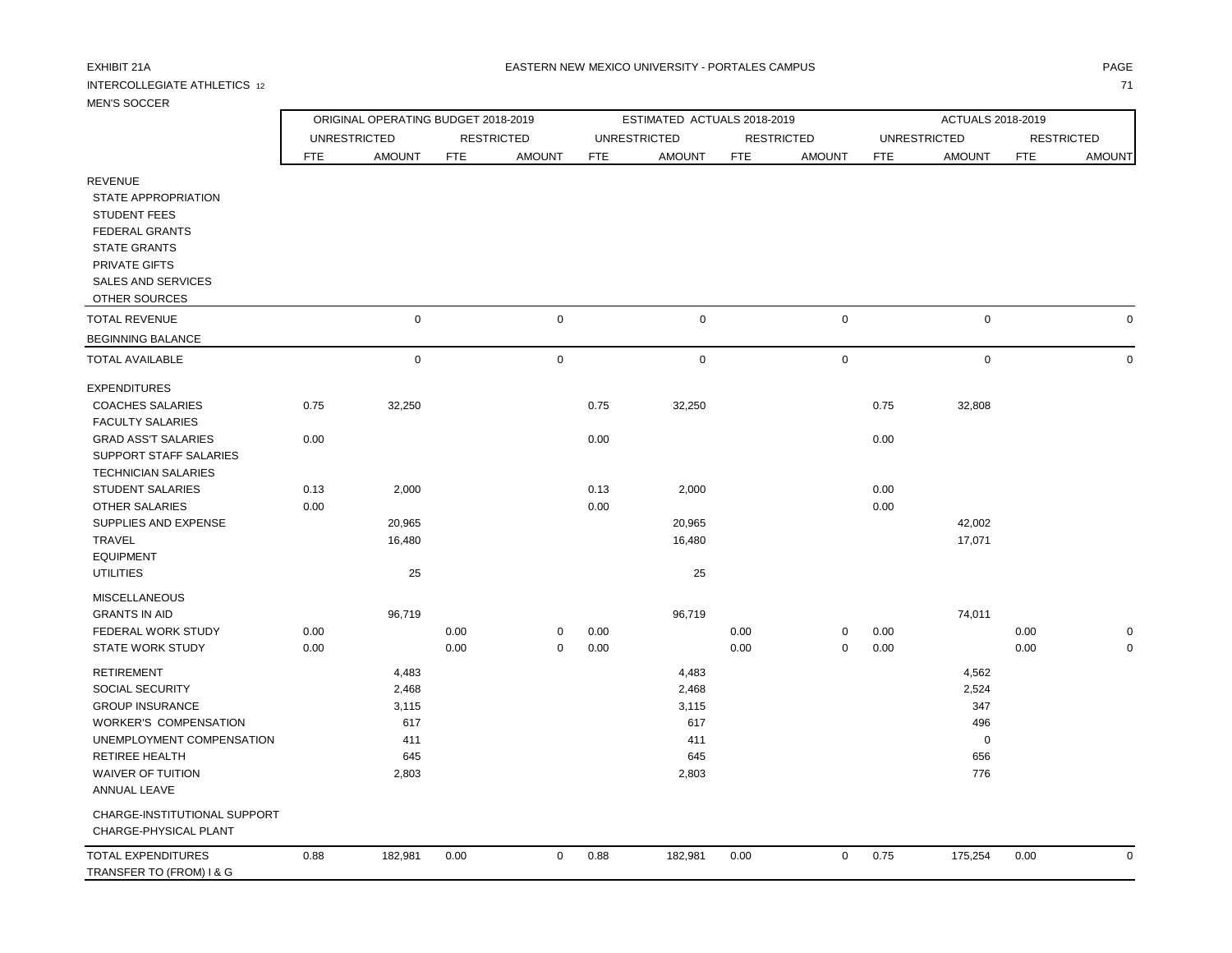PLANT FUNDS CAPITAL OUTLAY THE STATE OF THE STATE OF THE STATE OF THE STATE OF THE STATE OF THE STATE OF THE STA

|                                                                                                        | ORIGINAL OPERATING BUDGET 2018-2019 |                             | ESTIMATED ACTUALS 2018-2019        |                             | ACTUALS 2018-2019                                |                             |  |  |
|--------------------------------------------------------------------------------------------------------|-------------------------------------|-----------------------------|------------------------------------|-----------------------------|--------------------------------------------------|-----------------------------|--|--|
|                                                                                                        | <b>UNRESTRICTED</b>                 | <b>RESTRICTED</b>           | <b>UNRESTRICTED</b>                | <b>RESTRICTED</b>           | <b>UNRESTRICTED</b>                              | <b>RESTRICTED</b>           |  |  |
|                                                                                                        | <b>FTE</b><br><b>AMOUNT</b>         | <b>FTE</b><br><b>AMOUNT</b> | <b>FTE</b><br><b>AMOUNT</b>        | <b>FTE</b><br><b>AMOUNT</b> | FTE<br><b>AMOUNT</b>                             | <b>FTE</b><br><b>AMOUNT</b> |  |  |
| <b>ALLOCATED</b><br><b>REVENUES</b><br><b>STATE</b><br>UNIVERSITY BOND<br>INTEREST ON INVESTMENTS      | 297,000                             |                             | 1,178,000                          |                             | 1,178,219<br>16,035<br>42,693                    |                             |  |  |
| <b>MISCELLANEOUS</b>                                                                                   |                                     |                             |                                    |                             | 42,000                                           |                             |  |  |
| <b>TOTAL REVENUE</b>                                                                                   | 297,000                             | $\pmb{0}$                   | 1,178,000                          | $\mathsf{O}\xspace$         | 1,278,946                                        | $\mathbf 0$                 |  |  |
| <b>BEGINNING BALANCE</b>                                                                               | 601,803                             |                             | 3,266,317                          |                             | 3,266,317                                        |                             |  |  |
| <b>TOTAL AVAILABLE</b>                                                                                 | 898,803                             | 0                           | 4,444,317                          | $\mathsf 0$                 | 4,545,263                                        | 0                           |  |  |
| <b>EXPENDITURES</b><br><b>MAJOR PROJECTS</b>                                                           | 898,803                             |                             | 3,218,000                          |                             | 3,211,943                                        |                             |  |  |
| TOTAL EXPENDITURES<br>TRANSFERS TO (FROM)                                                              | 898,803                             | $\mathbf 0$                 | 3,218,000                          | $\mathbf 0$                 | 3,211,943                                        | 0                           |  |  |
| <b>BRR</b><br>UNALLOCATED - INTERNAL                                                                   |                                     |                             |                                    |                             | 952,383                                          |                             |  |  |
| <b>TOTAL TRANSFERS</b>                                                                                 |                                     |                             | $\mathbf 0$                        |                             | 952,383                                          |                             |  |  |
| ENDING BALANCE, ALLOCATED                                                                              | $\pmb{0}$                           | 0                           | 1,226,317                          | 0                           | 380,938                                          | U                           |  |  |
| UNALLOCATED                                                                                            |                                     |                             |                                    |                             |                                                  |                             |  |  |
| <b>REVENUES</b><br><b>INTEREST ON INVESTMENTS</b><br><b>OTHER</b>                                      | $\mathbf 0$                         |                             | 100,000<br>0                       |                             | 154,234<br>1,281,343                             |                             |  |  |
| <b>TOTAL REVENUE</b>                                                                                   | $\mathbf 0$                         | $\mathbf 0$                 | 100,000                            | $\mathsf 0$                 | 1,435,577                                        | 0                           |  |  |
| <b>BEGINNING BALANCE</b>                                                                               | 3,265,823                           |                             | 7,029,877                          |                             | 7,029,877                                        |                             |  |  |
| <b>TOTAL AVAILABLE</b>                                                                                 | 3,265,823                           | 0                           | 7,129,877                          | $\mathbf 0$                 | 8,465,454                                        | $\mathbf 0$                 |  |  |
| <b>EXPENDITURES</b><br>ER&R<br>MINOR CAPITAL OUTLAY                                                    | 600,000<br>1,000,000                |                             | 700,000<br>1,750,000               |                             | 442,198<br>1,473,634                             |                             |  |  |
| <b>TOTAL EXPENDITURES</b>                                                                              | 1,600,000                           | 0                           | 2,450,000                          | $\mathsf{O}\xspace$         | 1,915,832                                        | 0                           |  |  |
| TRANSFERS TO (FROM)<br>MINOR (ALLOCATED) - INTERNAL<br>MINOR (I&G)<br>MINOR (ENDOWMENT)<br>MINOR (AUX) | (125,000)<br>(125,000)              |                             | (125,000)<br>(60,000)<br>(125,000) |                             | (952, 383)<br>(125,000)<br>(59,665)<br>(125,000) |                             |  |  |
| <b>ER&amp;R (I&amp;G)</b>                                                                              | (600,000)                           |                             | (600,000)                          |                             | (600,000)                                        |                             |  |  |
| <b>TOTAL TRANSFERS</b>                                                                                 | (850,000)                           |                             | (910,000)                          |                             | (1,862,048)                                      |                             |  |  |
| ENDING BALANCE, UNALLOCATED                                                                            | 2,515,823                           | 0                           | 5,589,877                          | $\mathbf 0$                 | 8,411,670                                        | $\mathbf 0$                 |  |  |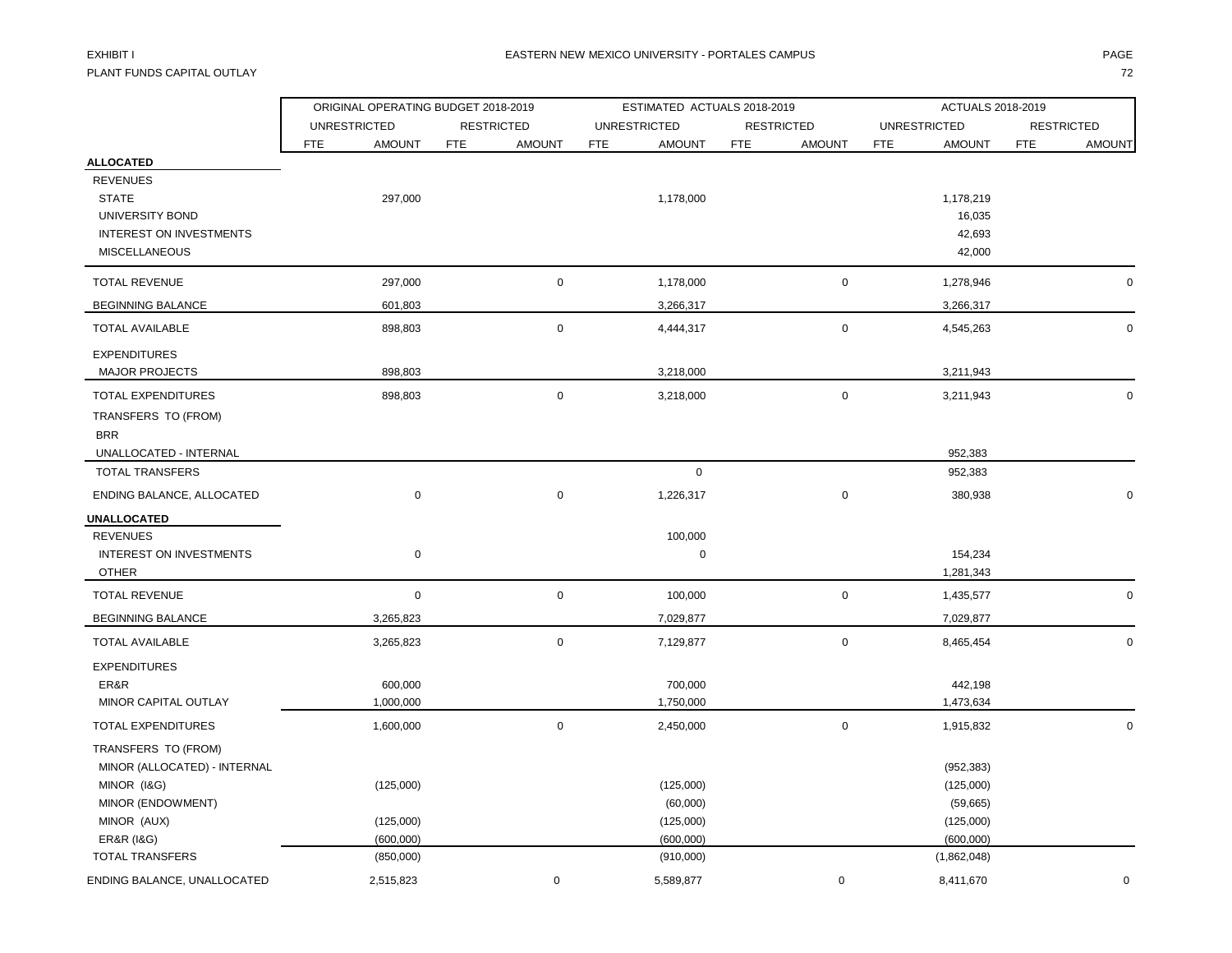# RENEWALS & REPLACEMENTS **For a state of the contract of the contract of the contract of the contract of the contract of the contract of the contract of the contract of the contract of the contract of the contract of the co**

|                                                                                                                                               |                      | ORIGINAL OPERATING BUDGET 2018-2019 | ESTIMATED ACTUALS 2018-2019 |                             | ACTUALS 2018-2019           |                             |  |  |
|-----------------------------------------------------------------------------------------------------------------------------------------------|----------------------|-------------------------------------|-----------------------------|-----------------------------|-----------------------------|-----------------------------|--|--|
|                                                                                                                                               | <b>UNRESTRICTED</b>  | <b>RESTRICTED</b>                   | <b>UNRESTRICTED</b>         | <b>RESTRICTED</b>           | <b>UNRESTRICTED</b>         | <b>RESTRICTED</b>           |  |  |
|                                                                                                                                               | <b>AMOUNT</b><br>FTE | <b>AMOUNT</b><br><b>FTE</b>         | <b>AMOUNT</b><br><b>FTE</b> | <b>AMOUNT</b><br><b>FTE</b> | <b>FTE</b><br><b>AMOUNT</b> | <b>FTE</b><br><b>AMOUNT</b> |  |  |
| <b>REVENUES</b><br><b>INTEREST ON INVESTMENTS</b><br><b>BOND ISSUES</b><br>FUNDS REQUIRED BY INDENTURES                                       |                      |                                     |                             |                             | 73,903                      |                             |  |  |
| <b>SALES AND SERVICES</b><br><b>OTHER</b>                                                                                                     |                      |                                     | 900,000                     |                             | 900,000                     |                             |  |  |
| <b>TOTAL REVENUE</b>                                                                                                                          | $\mathbf 0$          | $\mathbf 0$                         | 900,000                     | 0                           | 973,903                     | 0                           |  |  |
| <b>BEGINNING BALANCE</b>                                                                                                                      | 1,162,175            |                                     | 2,428,307                   |                             | 2,428,307                   |                             |  |  |
| <b>TOTAL AVAILABLE</b>                                                                                                                        | 1,162,175            | $\mathbf 0$                         | 3,328,307                   | $\mathbf 0$                 | 3,402,210                   | $\mathbf 0$                 |  |  |
| <b>EXPENDITURES</b><br>FUNDS FOR BUILDING RENEWAL<br>FUNDS FOR (ETC.)                                                                         | 1,500,000            |                                     | 1,500,000                   |                             | 309,372                     |                             |  |  |
| <b>TOTAL EXPENDITURES</b>                                                                                                                     | 1,500,000            | $\mathbf 0$                         | 1,500,000                   | $\mathbf 0$                 | 309,372                     | $\mathbf 0$                 |  |  |
| TRANSFERS TO (FROM)<br><b>BRR (AUXILIARIES)</b><br>BRR (I&G--NON-MANDATORY)<br>BRR (MINOR--PLANT CAPITAL)<br>BRR (RETIREMENT OF INDEBTEDNESS) | (1,350,000)          |                                     | (1,350,000)                 |                             | (1,350,000)                 |                             |  |  |
| <b>TOTAL TRANSFERS</b>                                                                                                                        | (1,350,000)          | $\mathbf 0$                         | (1,350,000)                 | $\mathbf 0$                 | (1,350,000)                 | 0                           |  |  |
| <b>ENDING BALANCE</b>                                                                                                                         | 1,012,175            | 0                                   | 3,178,307                   | 0                           | 4,442,838                   | $\mathbf 0$                 |  |  |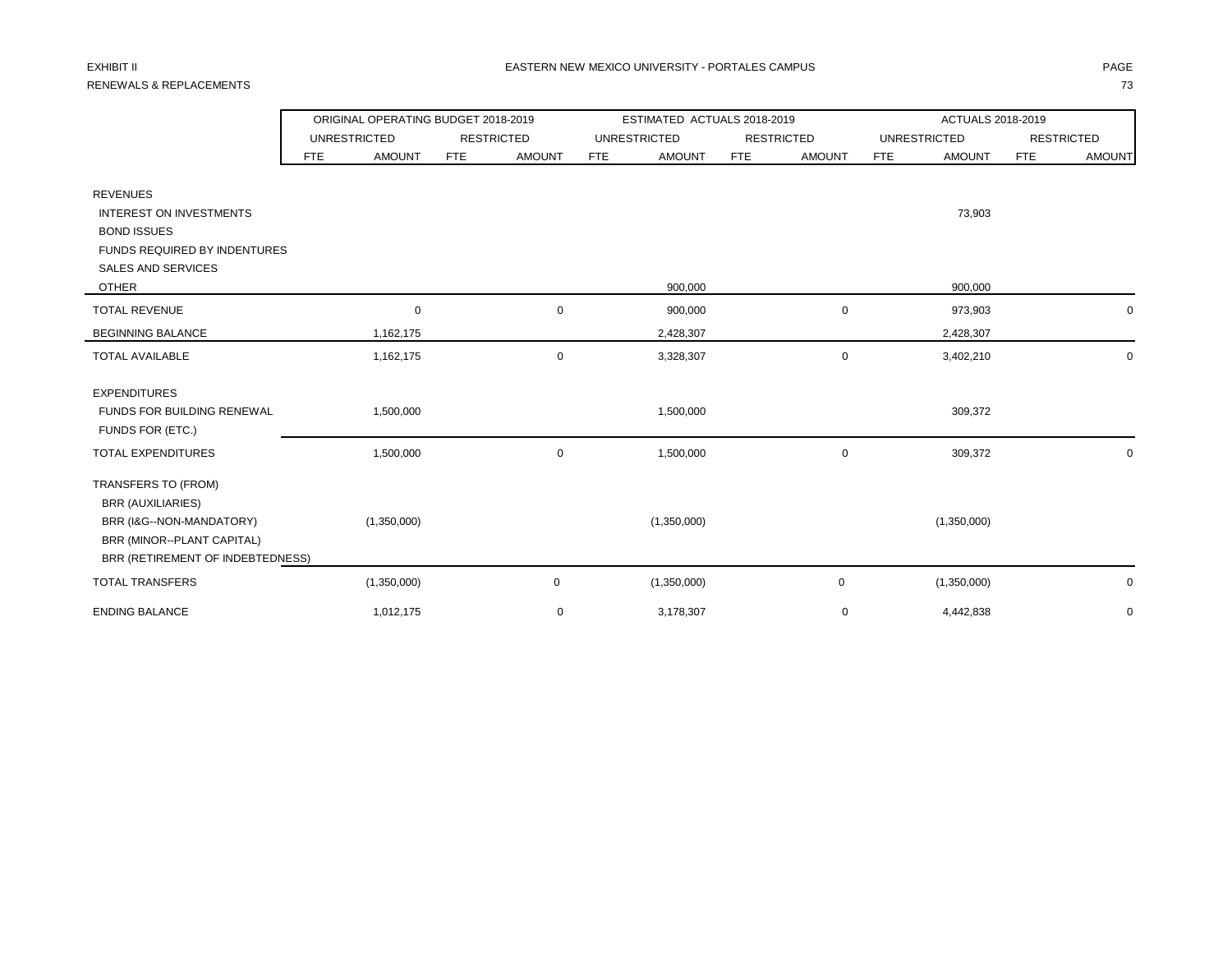# RETIREMENT OF INDEBTEDNESS 74

|                                                          |                             | ORIGINAL OPERATING BUDGET 2018-2019 |            |                         | ESTIMATED ACTUALS 2018-2019 |               |            |                         | ACTUALS 2018-2019 |               |  |  |
|----------------------------------------------------------|-----------------------------|-------------------------------------|------------|-------------------------|-----------------------------|---------------|------------|-------------------------|-------------------|---------------|--|--|
|                                                          | <b>UNRESTRICTED</b>         | <b>RESTRICTED</b>                   |            | <b>UNRESTRICTED</b>     | <b>RESTRICTED</b>           |               |            | <b>UNRESTRICTED</b>     | <b>RESTRICTED</b> |               |  |  |
|                                                          | <b>FTE</b><br><b>AMOUNT</b> | <b>FTE</b><br><b>AMOUNT</b>         | <b>FTE</b> | <b>AMOUNT</b>           | <b>FTE</b>                  | <b>AMOUNT</b> | <b>FTE</b> | <b>AMOUNT</b>           | <b>FTE</b>        | <b>AMOUNT</b> |  |  |
|                                                          |                             |                                     |            |                         |                             |               |            |                         |                   |               |  |  |
| <b>REVENUES</b>                                          |                             |                                     |            |                         |                             |               |            |                         |                   |               |  |  |
| REQUIRED STUDENT FEES                                    | 1,160,000                   |                                     |            | 1,160,000               |                             |               |            | 1,435,476               |                   |               |  |  |
| <b>REQUIRED SF - STADIUM</b>                             | 345,000                     |                                     |            | 345,000                 |                             |               |            | 299,372                 |                   |               |  |  |
| <b>INTEREST INCOME</b>                                   |                             |                                     |            |                         |                             |               |            | 89,096                  |                   |               |  |  |
| OTHER (ITEMIZED BY SOURCE)                               |                             |                                     |            |                         |                             |               |            | $-16,035$               |                   |               |  |  |
| <b>TOTAL REVENUE</b>                                     | 1,505,000                   |                                     | 0          | 1,505,000               |                             | $\mathbf 0$   |            | 1,807,909               |                   |               |  |  |
| <b>BEGINNING BALANCE</b>                                 |                             |                                     |            |                         |                             |               |            |                         |                   |               |  |  |
| <b>RESERVES FOR PRINIPAL &amp; INTEREST</b>              |                             |                                     |            |                         |                             |               |            |                         |                   |               |  |  |
| OTHER BALANCES                                           | 3,526,989                   |                                     |            | 3,548,676               |                             |               |            | 3,548,676               |                   |               |  |  |
| TOTAL BEGINNING BALANCES                                 | 3,526,989                   |                                     | 0          | 3,548,676               |                             | $\mathbf 0$   |            | 3,548,676               |                   |               |  |  |
| <b>TOTAL AVAILABLE</b>                                   | 5,031,989                   |                                     | 0          | 5,053,676               |                             | $\mathbf 0$   |            | 5,356,585               |                   |               |  |  |
| <b>EXPENDITURES</b>                                      |                             |                                     |            |                         |                             |               |            |                         |                   |               |  |  |
| RETIREMENT OF PRINCIPAL                                  | 1,786,928                   |                                     |            | 1,786,928               |                             |               |            | 1,786,928               |                   |               |  |  |
| PAYMENT OF INTEREST                                      | 1,620,378                   |                                     |            | 1,620,378               |                             |               |            | 1,620,378               |                   |               |  |  |
| SERVICE CHARGES/ISSUING COST                             | 7,694                       |                                     |            | 7,694                   |                             |               |            |                         |                   |               |  |  |
| TOTAL EXPENDITURES                                       | 3,415,000                   |                                     | 0          | 3,415,000               |                             | $\mathsf 0$   |            | 3,407,307               |                   |               |  |  |
| TRANSFERS TO (FROM) I & G                                | (1,921,000)                 |                                     |            | (1,921,000)             |                             |               |            | (1,921,000)             |                   |               |  |  |
| TRANSFERS TO (FROM) BRR                                  |                             |                                     |            |                         |                             |               |            |                         |                   |               |  |  |
| TRANSFERS TO (FROM) MINOR                                |                             |                                     |            |                         |                             |               |            |                         |                   |               |  |  |
| <b>TOTAL TRANSFERS</b>                                   | (1,921,000)                 |                                     |            | (1,921,000)             |                             |               |            | (1,921,000)             |                   |               |  |  |
| <b>ENDING BALANCE</b>                                    | 3,537,989                   |                                     | 0          | 3,559,676               |                             | 0             |            | 3,870,279               |                   |               |  |  |
|                                                          |                             |                                     |            |                         |                             |               |            |                         |                   |               |  |  |
| ACCUM FOR P & I 6/30<br>TOTAL PRINCIPAL OUTSTANDING 6/30 |                             |                                     |            |                         |                             |               |            |                         |                   |               |  |  |
| 2011                                                     | 22,675,000                  |                                     |            | 22,675,000              |                             |               |            | 22,675,000              |                   |               |  |  |
| 2015A<br>2015B                                           | 11,305,000<br>4,035,000     |                                     |            | 11,305,000<br>4,035,000 |                             |               |            | 11,305,000<br>4,035,000 |                   |               |  |  |

2017 5,463,072 5,463,072 5,463,072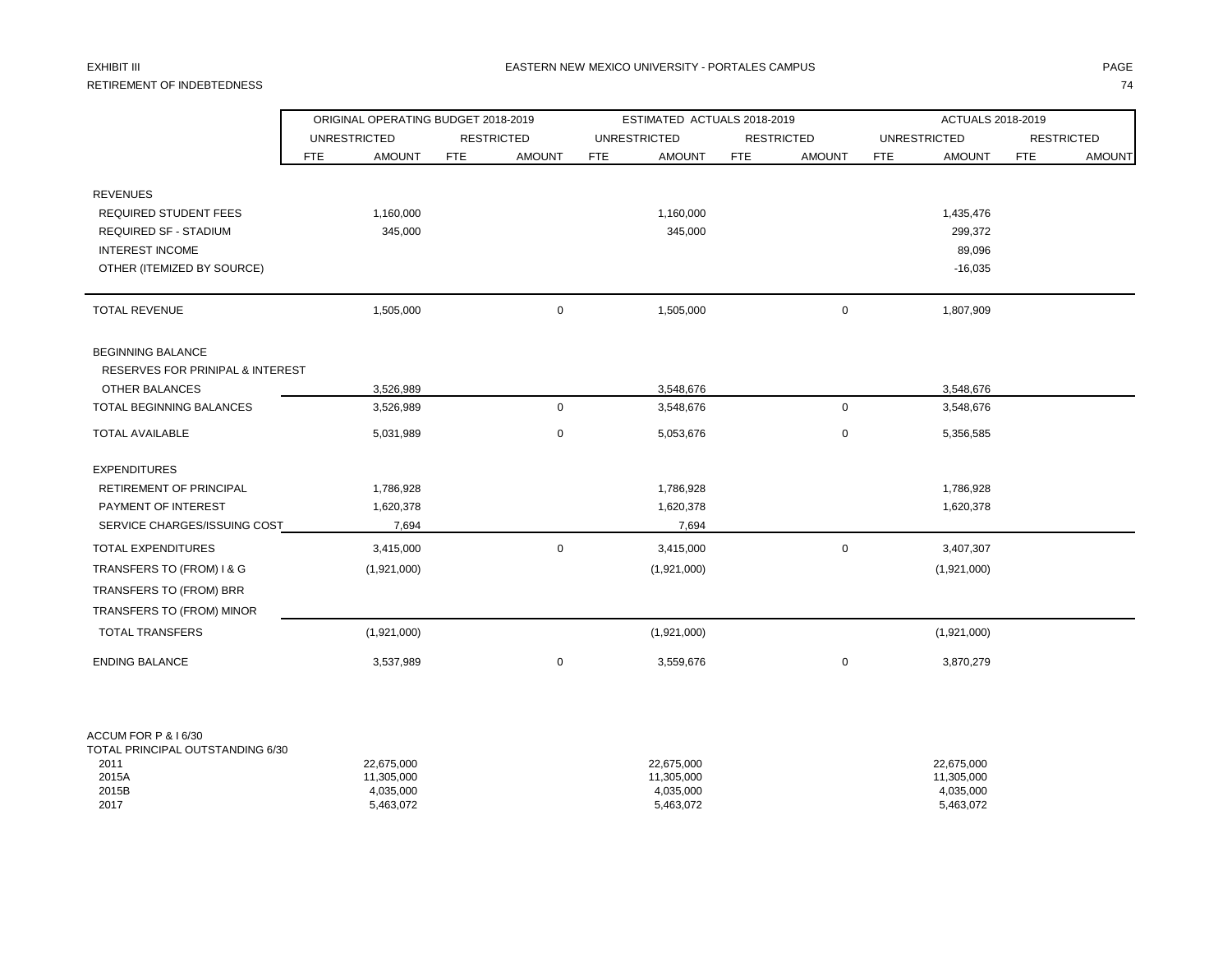FEDERAL GRANTS

## SUMMARY CURRENT FUNDS REVENUE THE SERVENUE TO SERVER THE SERVER OF SERVER THE SERVER OF SERVER THE SERVER OF S

ORIGINAL OPERATING BUDGET 2018-2019 ESTIMATED ACTUALS 2018-2019 ACTUALS 2018-2019

|                                      |            | UNRESTRICTED  |            | <b>RESTRICTED</b> |            | UNRESTRICTED  |            | <b>RESTRICTED</b> |            | UNRESTRICTED  |            | <b>RESTRICTED</b> |
|--------------------------------------|------------|---------------|------------|-------------------|------------|---------------|------------|-------------------|------------|---------------|------------|-------------------|
|                                      | <b>FTE</b> | <b>AMOUNT</b> | <b>FTE</b> | <b>AMOUNT</b>     | <b>FTE</b> | <b>AMOUNT</b> | <b>FTE</b> | <b>AMOUNT</b>     | <b>FTE</b> | <b>AMOUNT</b> | <b>FTE</b> | <b>AMOUNT</b>     |
| TUITION AND FEES                     |            |               |            |                   |            |               |            |                   |            |               |            |                   |
| <b>INSTRUCTION &amp; GENERAL</b>     |            | 21,748,700    |            |                   |            | 20,701,800    |            |                   |            | 19,309,839    |            |                   |
| STUDENT SOCIAL & CULTURAL            |            | 589,348       |            |                   |            | 589,348       |            |                   |            | 589,348       |            |                   |
| <b>RESEARCH</b>                      |            |               |            |                   |            |               |            |                   |            |               |            |                   |
| PUBLIC SERVICE (Fees Only)           |            | 104,900       |            |                   |            | 104,900       |            |                   |            | 108,970       |            |                   |
| <b>INTERNAL SERVICE</b>              |            |               |            |                   |            |               |            |                   |            |               |            |                   |
| <b>STUDENT AID</b>                   |            |               |            |                   |            |               |            |                   |            |               |            |                   |
| <b>AUXILIARIES</b>                   |            | 687,949       |            |                   |            | 687,949       |            |                   |            | 685,500       |            |                   |
| INTERCOLLEGIATE ATHLETICS            |            | 1,980,357     |            |                   |            | 1,980,357     |            |                   |            | 1,999,357     |            |                   |
| TOTAL                                |            | 25,111,254    |            |                   |            | 24,064,354    |            |                   |            | 22,693,014    |            |                   |
| STATE APPROPRIATIONS                 |            |               |            |                   |            |               |            |                   |            |               |            |                   |
| <b>INSTRUCTION &amp; GENERAL</b>     |            | 27,786,500    |            |                   |            | 27,786,500    |            |                   |            | 27,786,500    |            |                   |
| <b>STUDENT SOCIAL &amp; CULTURAL</b> |            |               |            |                   |            |               |            |                   |            |               |            |                   |
| <b>RESEARCH</b>                      |            |               |            |                   |            |               |            |                   |            |               |            |                   |
| PUBLIC SERVICE                       |            | 1,177,000     |            | 1,100,000         |            | 1,227,000     |            |                   |            | 1,227,000     |            |                   |
| <b>INTERNAL SERVICE</b>              |            |               |            |                   |            |               |            |                   |            |               |            |                   |
| <b>STUDENT AID</b>                   |            |               |            |                   |            |               |            |                   |            |               |            |                   |
| AUXILIARIES                          |            |               |            |                   |            |               |            |                   |            |               |            |                   |
| <b>INTERCOLLEGIATE ATHLETICS</b>     |            | 2,082,000     |            |                   |            | 2,082,000     |            |                   |            | 2,082,000     |            |                   |
| <b>TOTAL</b>                         |            | 31,045,500    |            | 1,100,000         |            | 31,095,500    |            |                   |            | 31,095,500    |            |                   |
| EENEDAI CDANTS                       |            |               |            |                   |            |               |            |                   |            |               |            |                   |

| <b>INSTRUCTION &amp; GENERAL</b>     | 75,000    | 4,400,000  | 75,000    | 4,400,000  | 72,172    | 2,006,339  |
|--------------------------------------|-----------|------------|-----------|------------|-----------|------------|
| <b>STUDENT SOCIAL &amp; CULTURAL</b> |           | 32,994     |           | 32,994     |           | 17,563     |
| <b>RESEARCH</b>                      |           | 993,600    |           | 993,600    | 157,325   | 261,406    |
| PUBLIC SERVICE                       |           | 1,950,000  |           | 1,950,000  |           | 1,313,541  |
| <b>INTERNAL SERVICE</b>              | 6,000     | 82,467     | 6,000     | 82,467     | 6,000     | 63,096     |
| <b>STUDENT AID</b>                   | 6,100     | 26,972,000 | 6,100     | 26,372,000 | 2,609     | 22,992,981 |
| <b>AUXILIARIES</b>                   |           | 31,380     |           | 31,380     |           | 50,583     |
| INTERCOLLEGIATE ATHLETICS            |           | 10,500     |           | 10,500     |           | 11,092     |
| <b>TOTAL</b>                         | 87,100    | 34,472,941 | 87,100    | 33,872,941 | 238,107   | 26,716,600 |
| <b>STATE GRANTS</b>                  |           |            |           |            |           |            |
| <b>INSTRUCTION &amp; GENERAL</b>     |           | 300,000    |           | 300,000    |           | 146,613    |
| <b>STUDENT SOCIAL &amp; CULTURAL</b> |           | 10,724     |           | 10,724     |           | 3,306      |
| <b>RESEARCH</b>                      |           | 6,400      |           | 6,400      |           | 8,382      |
| PUBLIC SERVICE                       |           |            |           |            |           | 273,121    |
| <b>INTERNAL SERVICE</b>              |           | 7,076      |           | 7,076      |           | 6,638      |
| <b>STUDENT AID</b>                   | 1,567,835 | 773,635    | 2,123,583 | 369,913    | 2,107,824 | 369,913    |
| AUXILIARIES                          |           | 4,532      |           | 4,532      |           | 7,574      |
| INTERCOLLEGIATE ATHLETICS            |           | 14,000     |           | 14,000     |           | 7,324      |
| <b>TOTAL</b>                         | 1,567,835 | 1,116,367  | 2,123,583 | 712,645    | 2,107,824 | 822,871    |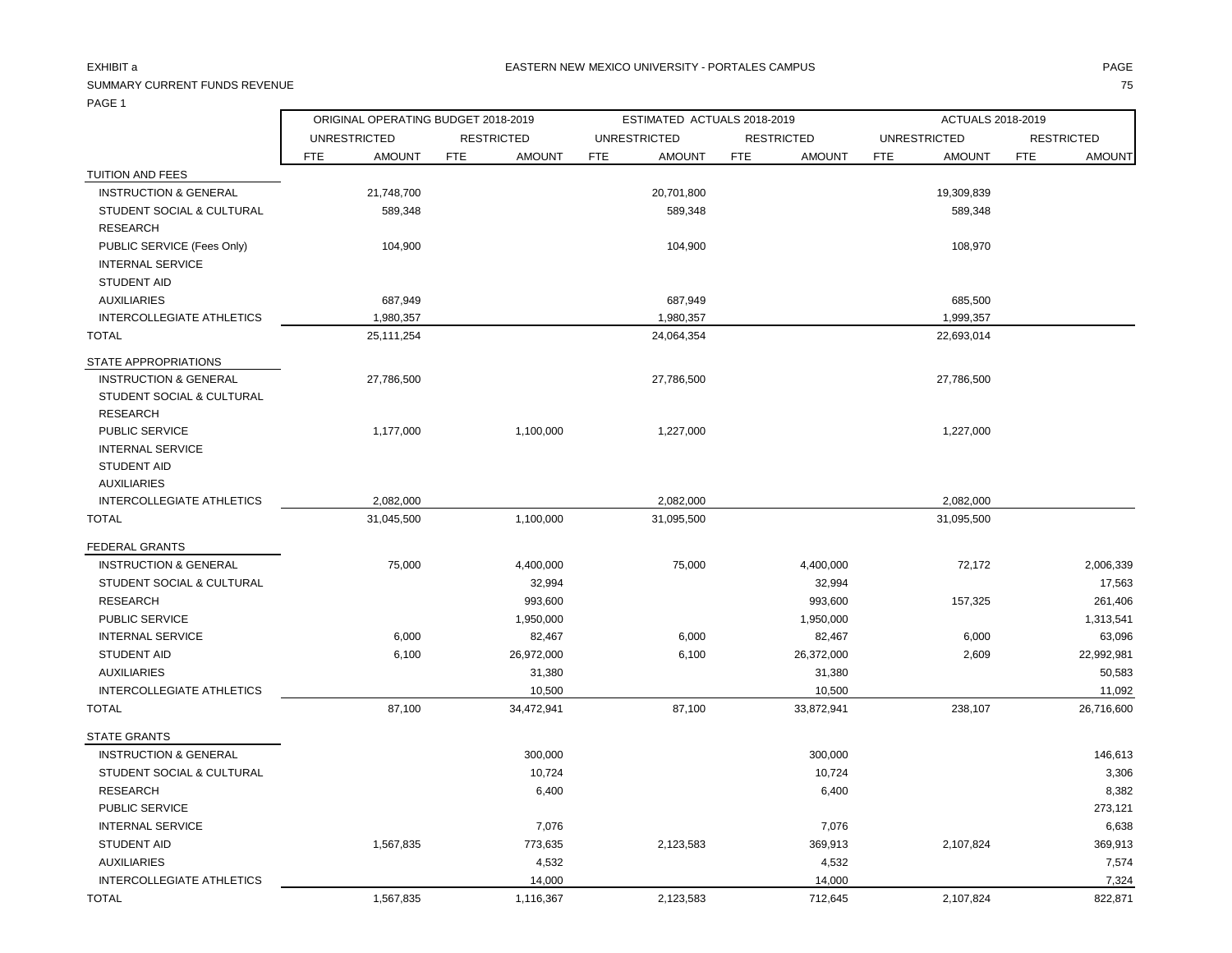### EXHIBIT a PAGE IN THE SERVICE OF THE SERVICE OF THE SERVICE OF THE SERVICE OF THE SERVICE OF THE SERVICE OF THE SERVICE OF THE SERVICE OF THE SERVICE OF THE SERVICE OF THE SERVICE OF THE SERVICE OF THE SERVICE OF THE SERVI

## SUMMARY CURRENT FUNDS REVENUE THE SERVENUE TO A SUMMARY CURRENT FUNDS REVENUE TO THE STATE OF STATE STATE STATES TO THE STATE STATE OF STATES OF STATES OF STATES OF STATES OF STATES OF STATES OF STATES OF STATES OF STATES

|                                  |                     | ORIGINAL OPERATING BUDGET 2018-2019 |                   |               |            | ESTIMATED ACTUALS 2018-2019 |                   |               |            | ACTUALS 2018-2019   |            |                   |  |
|----------------------------------|---------------------|-------------------------------------|-------------------|---------------|------------|-----------------------------|-------------------|---------------|------------|---------------------|------------|-------------------|--|
|                                  | <b>UNRESTRICTED</b> |                                     | <b>RESTRICTED</b> |               |            | <b>UNRESTRICTED</b>         | <b>RESTRICTED</b> |               |            | <b>UNRESTRICTED</b> |            | <b>RESTRICTED</b> |  |
|                                  | <b>FTE</b>          | <b>AMOUNT</b>                       | <b>FTE</b>        | <b>AMOUNT</b> | <b>FTE</b> | <b>AMOUNT</b>               | <b>FTE</b>        | <b>AMOUNT</b> | <b>FTE</b> | <b>AMOUNT</b>       | <b>FTE</b> | <b>AMOUNT</b>     |  |
| PRIVATE GIFTS                    |                     |                                     |                   |               |            |                             |                   |               |            |                     |            |                   |  |
| <b>INSTRUCTION &amp; GENERAL</b> |                     |                                     |                   | 300,000       |            |                             |                   | 300,000       |            |                     |            | 379,903           |  |
| STUDENT SOCIAL & CULTURAL        |                     |                                     |                   |               |            |                             |                   |               |            |                     |            | 5,436             |  |
| <b>RESEARCH</b>                  |                     |                                     |                   |               |            |                             |                   |               |            |                     |            | 7,312             |  |
| PUBLIC SERVICE                   |                     |                                     |                   | 1,200,000     |            |                             |                   | 1,200,000     |            |                     |            | 1,015,653         |  |
| <b>INTERNAL SERVICE</b>          |                     |                                     |                   |               |            |                             |                   |               |            |                     |            |                   |  |
| STUDENT AID                      |                     | 56,000                              |                   | 900,000       |            | 56,000                      |                   | 900,000       |            | 100,040             |            | 965,912           |  |
| <b>AUXILIARIES</b>               |                     |                                     |                   | 100,000       |            |                             |                   | 200,000       |            |                     |            | 46,700            |  |
| INTERCOLLEGIATE ATHLETICS        |                     |                                     |                   |               |            |                             |                   | 100,000       |            |                     |            | 254,208           |  |
| <b>TOTAL</b>                     |                     | 56,000                              |                   | 2,500,000     |            | 56,000                      |                   | 2,700,000     |            | 100,040             |            | 2,675,124         |  |
| LAND AND PERMANENT FUND          |                     |                                     |                   |               |            |                             |                   |               |            |                     |            |                   |  |
| <b>INSTRUCTION &amp; GENERAL</b> |                     | 725,000                             |                   |               |            | 750,000                     |                   |               |            | 819,256             |            |                   |  |
| STUDENT SOCIAL & CULTURAL        |                     |                                     |                   |               |            |                             |                   |               |            |                     |            |                   |  |
| <b>RESEARCH</b>                  |                     |                                     |                   |               |            |                             |                   |               |            |                     |            |                   |  |
| PUBLIC SERVICE                   |                     |                                     |                   |               |            |                             |                   |               |            |                     |            |                   |  |
| <b>INTERNAL SERVICE</b>          |                     |                                     |                   |               |            |                             |                   |               |            |                     |            |                   |  |
| STUDENT AID                      |                     |                                     |                   |               |            |                             |                   |               |            |                     |            |                   |  |
| <b>AUXILIARIES</b>               |                     |                                     |                   |               |            |                             |                   |               |            |                     |            |                   |  |
| <b>INTERCOLLEGIATE ATHLETICS</b> |                     |                                     |                   |               |            |                             |                   |               |            |                     |            |                   |  |
| <b>TOTAL</b>                     |                     | 725,000                             |                   |               |            | 750,000                     |                   |               |            | 819,256             |            |                   |  |
| <b>TAX LEVY</b>                  |                     |                                     |                   |               |            |                             |                   |               |            |                     |            |                   |  |
| <b>INSTRUCTION &amp; GENERAL</b> |                     |                                     |                   |               |            |                             |                   |               |            |                     |            |                   |  |
| STUDENT SOCIAL & CULTURAL        |                     |                                     |                   |               |            |                             |                   |               |            |                     |            |                   |  |
| <b>RESEARCH</b>                  |                     |                                     |                   |               |            |                             |                   |               |            |                     |            |                   |  |
| PUBLIC SERVICE                   |                     |                                     |                   |               |            |                             |                   |               |            |                     |            |                   |  |
| <b>INTERNAL SERVICE</b>          |                     |                                     |                   |               |            |                             |                   |               |            |                     |            |                   |  |
| STUDENT AID                      |                     |                                     |                   |               |            |                             |                   |               |            |                     |            |                   |  |
| <b>AUXILIARIES</b>               |                     |                                     |                   |               |            |                             |                   |               |            |                     |            |                   |  |
| <b>INTERCOLLEGIATE ATHLETICS</b> |                     |                                     |                   |               |            |                             |                   |               |            |                     |            |                   |  |
| <b>TOTAL</b>                     |                     |                                     |                   |               |            |                             |                   |               |            |                     |            |                   |  |
| SALES AND SERVICES               |                     |                                     |                   |               |            |                             |                   |               |            |                     |            |                   |  |
| <b>INSTRUCTION &amp; GENERAL</b> |                     | 90,000                              |                   |               |            | 75,000                      |                   |               |            | 80,210              |            |                   |  |
| STUDENT SOCIAL & CULTURAL        |                     | 13,400                              |                   |               |            | 13,400                      |                   |               |            | 4,194               |            |                   |  |
| <b>RESEARCH</b>                  |                     |                                     |                   |               |            |                             |                   |               |            | 40                  |            |                   |  |
| PUBLIC SERVICE                   |                     |                                     |                   |               |            |                             |                   |               |            | 7,705               |            | 3,317             |  |
| <b>INTERNAL SERVICE</b>          |                     | 2,250                               |                   |               |            | 2,250                       |                   |               |            | 15,581              |            |                   |  |
| STUDENT AID                      |                     |                                     |                   |               |            |                             |                   |               |            |                     |            |                   |  |
| <b>AUXILIARIES</b>               |                     | 4,926,001                           |                   |               |            | 4,611,001                   |                   |               |            | 4,492,051           |            |                   |  |
| <b>INTERCOLLEGIATE ATHLETICS</b> |                     | 35,400                              |                   |               |            | 35,400                      |                   |               |            | 40,879              |            |                   |  |
| <b>TOTAL</b>                     |                     | 5,067,051                           |                   |               |            | 4,737,051                   |                   |               |            | 4,640,660           |            | 3,317             |  |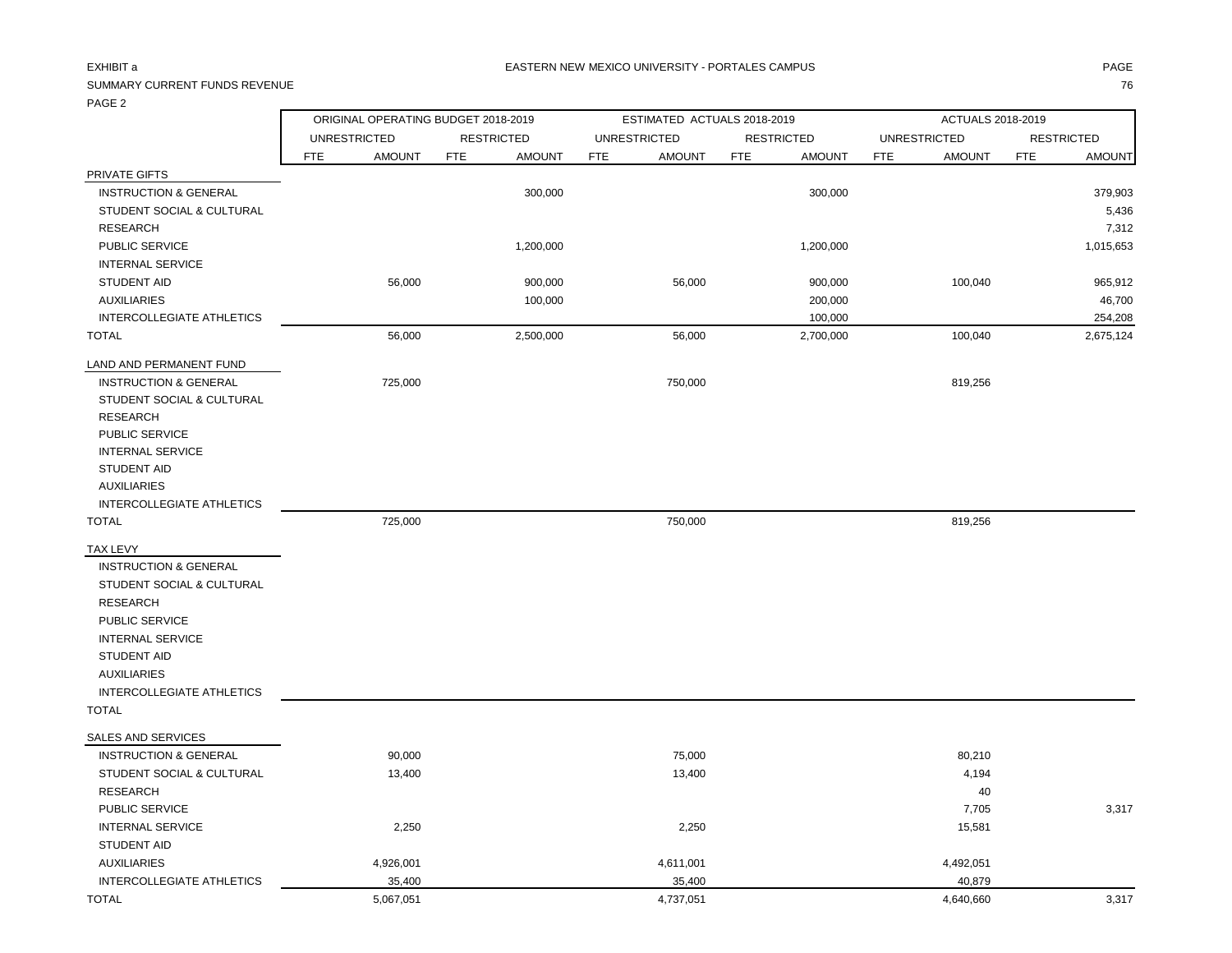## SUMMARY CURRENT FUNDS REVENUE

| , ט איי י                        |                                     |                             |                             |                             | ACTUALS 2018-2019           |                             |  |  |
|----------------------------------|-------------------------------------|-----------------------------|-----------------------------|-----------------------------|-----------------------------|-----------------------------|--|--|
|                                  | ORIGINAL OPERATING BUDGET 2018-2019 |                             | ESTIMATED ACTUALS 2018-2019 |                             |                             |                             |  |  |
|                                  | <b>UNRESTRICTED</b>                 | <b>RESTRICTED</b>           | <b>UNRESTRICTED</b>         | <b>RESTRICTED</b>           | <b>UNRESTRICTED</b>         | <b>RESTRICTED</b>           |  |  |
|                                  | <b>FTE</b><br><b>AMOUNT</b>         | <b>AMOUNT</b><br><b>FTE</b> | <b>AMOUNT</b><br><b>FTE</b> | <b>FTE</b><br><b>AMOUNT</b> | <b>FTE</b><br><b>AMOUNT</b> | <b>FTE</b><br><b>AMOUNT</b> |  |  |
| <b>OTHER SOURCES</b>             |                                     |                             |                             |                             |                             |                             |  |  |
| <b>INSTRUCTION &amp; GENERAL</b> | 121,800                             |                             | 180,700                     |                             | 264,249                     |                             |  |  |
| STUDENT SOCIAL & CULTURAL        | 297,252                             | 56,282                      | 347,252                     | 56,282                      | 321,649                     |                             |  |  |
| <b>RESEARCH</b>                  | 1,000                               |                             | 50,000                      |                             | 3,072                       |                             |  |  |
| PUBLIC SERVICE                   | 523,100                             | 250,000                     | 523,100                     | 1,350,000                   | 665,185                     | 60,629                      |  |  |
| <b>INTERNAL SERVICE</b>          | 116,750                             | 60,457                      | 116,750                     | 110,457                     | 149,427                     |                             |  |  |
| <b>STUDENT AID</b>               | 65                                  | 54,365                      | 317                         | 58,087                      | 21,356                      |                             |  |  |
| <b>AUXILIARIES</b>               | 816,050                             | 64,088                      | 816,050                     | 64,088                      | 813,883                     |                             |  |  |
| <b>INTERCOLLEGIATE ATHLETICS</b> | 18,243                              | 475,500                     | 82,243                      | 475,500                     | 76,303                      | 23,122                      |  |  |
| <b>TOTAL</b>                     | 1,894,260                           | 960,692                     | 2,116,412                   | 2,114,414                   | 2,315,124                   | 83,751                      |  |  |
|                                  |                                     |                             |                             |                             |                             |                             |  |  |
| TOTAL CURRENT FUNDS REVENUE      |                                     |                             |                             |                             |                             |                             |  |  |
| <b>TUITION AND FEES</b>          | 25,111,254                          |                             | 24,064,354                  |                             | 22,693,014                  |                             |  |  |
| <b>STATE APPROPRIATION</b>       | 31,045,500                          | 1,100,000                   | 31,095,500                  |                             | 31,095,500                  |                             |  |  |
| <b>FEDERAL GRANTS</b>            | 87,100                              | 34,472,941                  | 87,100                      | 33,872,941                  | 238,107                     | 26,716,600                  |  |  |
| <b>STATE GRANTS</b>              | 1,567,835                           | 1,116,367                   | 2,123,583                   | 712,645                     | 2,107,824                   | 822,871                     |  |  |
| PRIVATE GIFTS                    | 56,000                              | 2,500,000                   | 56,000                      | 2,700,000                   | 100,040                     | 2,675,124                   |  |  |
| LAND AND PERMANENT FUND          | 725,000                             |                             | 750,000                     |                             | 819,256                     |                             |  |  |
| <b>TAX LEVY</b>                  |                                     |                             |                             |                             |                             |                             |  |  |
| <b>SALES AND SERVICES</b>        | 5,067,051                           |                             | 4,737,051                   |                             | 4,640,660                   | 3,317                       |  |  |
| <b>OTHER SOURCES</b>             | 1,894,260                           | 960,692                     | 2,116,412                   | 2,114,414                   | 2,315,124                   | 83,751                      |  |  |
| <b>TOTAL</b>                     | 65,554,000                          | 40,150,000                  | 65,030,000                  | 39,400,000                  | 64,009,525                  | 30,301,663                  |  |  |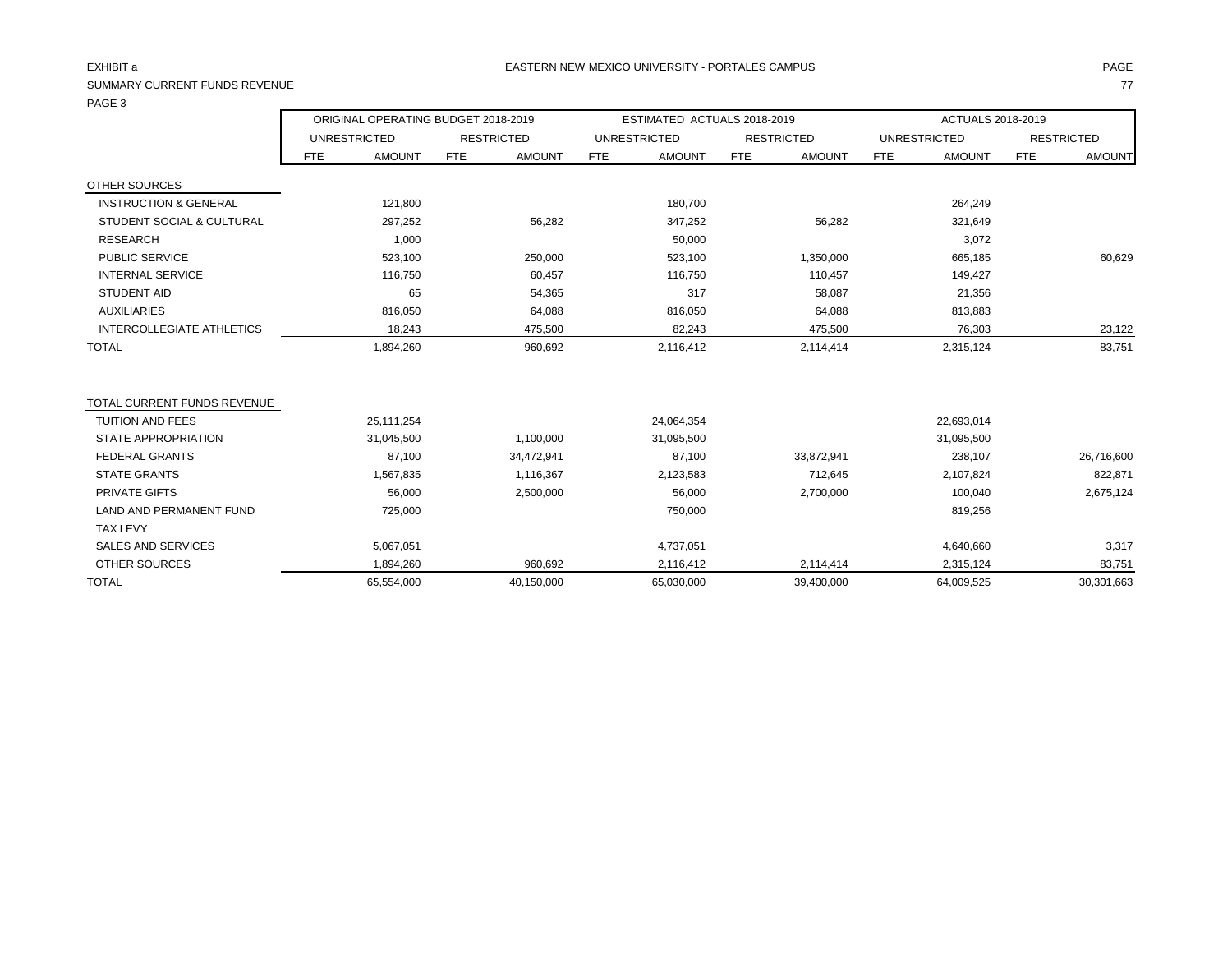AUXILIARIES

|                              |            | ORIGINAL OPERATING BUDGET 2018-2019 |     |                   |            | ESTIMATED ACTUALS 2018-2019 |            |                   |        | ACTUALS 2018-2019   |            |                   |  |
|------------------------------|------------|-------------------------------------|-----|-------------------|------------|-----------------------------|------------|-------------------|--------|---------------------|------------|-------------------|--|
|                              |            | <b>UNRESTRICTED</b>                 |     | <b>RESTRICTED</b> |            | <b>UNRESTRICTED</b>         |            | <b>RESTRICTED</b> |        | <b>UNRESTRICTED</b> |            | <b>RESTRICTED</b> |  |
|                              | <b>FTE</b> | <b>AMOUNT</b>                       | FTE | <b>AMOUNT</b>     | <b>FTE</b> | <b>AMOUNT</b>               | <b>FTE</b> | <b>AMOUNT</b>     | FTE    | <b>AMOUNT</b>       | <b>FTE</b> | <b>AMOUNT</b>     |  |
| PROFESSIONAL SALARIES        |            |                                     |     |                   |            |                             |            |                   |        |                     |            |                   |  |
| <b>INSTRUCTION</b>           | 14.82      | 767,831                             |     |                   | 14.82      | 767,831                     |            |                   | 14.34  | 751,429             |            |                   |  |
| <b>ACADEMIC SUPPORT</b>      | 22.00      | 1,490,370                           |     |                   | 22.29      | 1,407,038                   |            |                   | 21.25  | 1,282,103           | 1.75       | 91,139            |  |
| <b>STUDENT SERVICES</b>      | 32.84      | 1,447,580                           |     |                   | 31.84      | 1,447,580                   |            |                   | 30.60  | 1,388,520           | 3.75       | 183,185           |  |
| <b>INSTITUTIONAL SUPPORT</b> | 38.75      | 2,703,068                           |     |                   | 37.65      | 2,703,068                   |            |                   | 38.40  | 2,751,807           | 4.00       | 194,395           |  |
| PHYSICAL PLANT               | 7.00       | 430,444                             |     |                   | 7.00       | 418,625                     |            |                   | 7.00   | 378,385             |            |                   |  |
| STUDENT SOCIAL & CULTURAL    | 0.50       | 26,605                              |     |                   | 0.50       | 26,605                      |            |                   | 0.50   | 29,487              |            |                   |  |
| <b>RESEARCH</b>              | 1.91       | 85,383                              |     |                   | 1.85       | 85,383                      |            |                   | 1.85   | 85,403              | 0.50       | 26,564            |  |
| <b>PUBLIC SERVICE</b>        | 14.21      | 784,281                             |     |                   | 14.21      | 784,281                     |            |                   | 14.75  | 821,589             | 8.25       | 452,993           |  |
| <b>INTERNAL SERVICE</b>      | 20.00      | 973,882                             |     |                   | 20.00      | 973,882                     |            |                   | 19.75  | 963,747             |            |                   |  |
| <b>AUXILIARIES</b>           | 5.00       | 266,932                             |     |                   | 5.00       | 266,932                     |            |                   | 5.00   | 269,102             |            |                   |  |
| INTERCOLLEGIATE ATHLETICS    | 19.85      | 979,064                             |     |                   | 19.85      | 979,064                     |            |                   | 19.75  | 998,178             |            |                   |  |
| <b>TOTAL</b>                 | 176.88     | 9,955,440                           |     |                   | 175.01     | 9,860,289                   |            |                   | 173.19 | 9,719,749           | 18.25      | 948,276           |  |
| <b>FACULTY SALARIES</b>      |            |                                     |     |                   |            |                             |            |                   |        |                     |            |                   |  |
| <b>INSTRUCTION</b>           | 175.83     | 12,326,984                          |     |                   | 175.83     | 12,326,984                  |            |                   | 183.40 | 12,565,650          | 0.05       | 631               |  |
| <b>ACADEMIC SUPPORT</b>      | 0.50       | 54,044                              |     |                   | 0.50       | 54,044                      |            |                   | 0.75   | 60,038              |            |                   |  |
| <b>STUDENT SERVICES</b>      |            |                                     |     |                   |            |                             |            |                   |        |                     |            |                   |  |
| <b>INSTITUTIONAL SUPPORT</b> |            |                                     |     |                   |            |                             |            |                   | 0.05   | 1,500               |            |                   |  |
| PHYSICAL PLANT               |            |                                     |     |                   |            |                             |            |                   |        |                     |            |                   |  |
| STUDENT SOCIAL & CULTURAL    |            |                                     |     |                   |            |                             |            |                   |        |                     |            |                   |  |
| <b>RESEARCH</b>              |            |                                     |     |                   |            |                             |            |                   |        |                     |            |                   |  |
| PUBLIC SERVICE               |            |                                     |     |                   |            |                             |            |                   | 0.50   | 21,438              |            |                   |  |
| <b>INTERNAL SERVICE</b>      |            |                                     |     |                   |            |                             |            |                   |        |                     |            |                   |  |

| INTERCOLLEGIATE ATHLETICS          |        |            |        |            |        |            |      |       |
|------------------------------------|--------|------------|--------|------------|--------|------------|------|-------|
| <b>TOTAL</b>                       | 176.33 | 12,381,028 | 176.33 | 12,381,028 | 184.70 | 12,648,626 | 0.05 | 631   |
| <b>GRADUATE ASSISTANT SALARIES</b> |        |            |        |            |        |            |      |       |
| <b>INSTRUCTION</b>                 | 41.25  | 701,250    | 41.25  | 701,250    | 39.00  | 661,893    |      |       |
| <b>ACADEMIC SUPPORT</b>            |        |            |        |            |        |            |      |       |
| <b>STUDENT SERVICES</b>            | 0.06   | 1,000      | 0.06   | 1,000      |        |            |      |       |
| INSTITUTIONAL SUPPORT              | 0.50   | 8,500      | 0.50   | 8,500      | 0.64   | 10,861     | 0.25 | 4,003 |
| PHYSICAL PLANT                     |        |            |        |            |        |            |      |       |
| STUDENT SOCIAL & CULTURAL          | 1.00   | 17,000     | 1.00   | 17,000     | 0.38   | 6,375      |      |       |
| RESEARCH                           |        |            |        |            |        |            |      |       |
| <b>PUBLIC SERVICE</b>              |        |            |        |            |        |            |      |       |
| <b>INTERNAL SERVICE</b>            |        |            |        |            |        |            |      |       |
| <b>AUXILIARIES</b>                 | 1.00   | 17,000     | 1.00   | 17,000     | 0.75   | 12,750     |      |       |
| INTERCOLLEGIATE ATHLETICS          | 2.00   | 34,000     | 2.00   | 34,000     | 3.03   | 51,577     |      |       |
| <b>TOTAL</b>                       | 45.81  | 778,750    | 45.81  | 778,750    | 43.80  | 743,456    | 0.25 | 4,003 |
|                                    |        |            |        |            |        |            |      |       |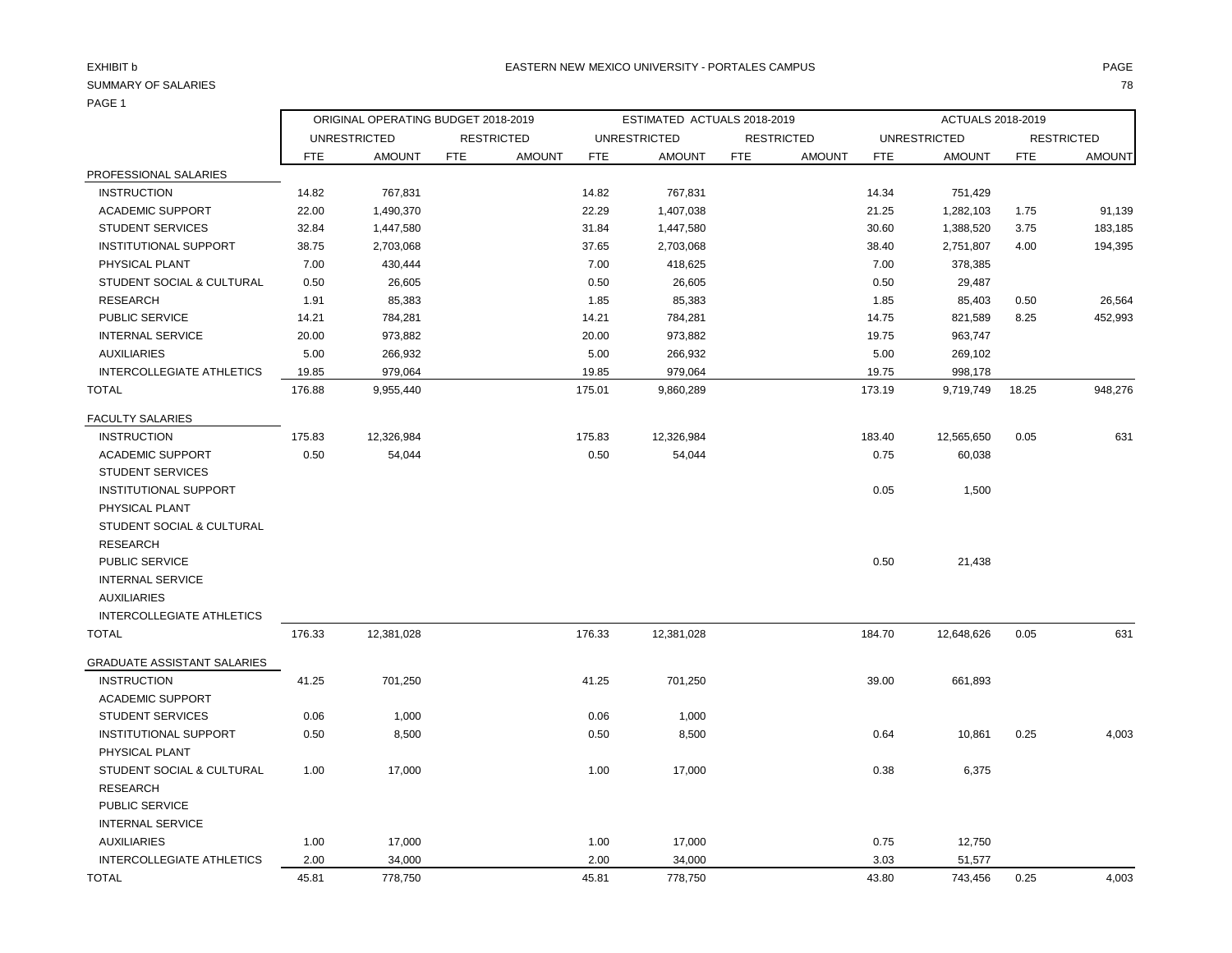## PAGE 2

|                              |       | ORIGINAL OPERATING BUDGET 2018-2019 |      |                   | ESTIMATED ACTUALS 2018-2019 |                     |      |                   | ACTUALS 2018-2019 |                     |      |                   |
|------------------------------|-------|-------------------------------------|------|-------------------|-----------------------------|---------------------|------|-------------------|-------------------|---------------------|------|-------------------|
|                              |       | <b>UNRESTRICTED</b>                 |      | <b>RESTRICTED</b> |                             | <b>UNRESTRICTED</b> |      | <b>RESTRICTED</b> |                   | <b>UNRESTRICTED</b> |      | <b>RESTRICTED</b> |
|                              | FTE   | <b>AMOUNT</b>                       | FTE. | <b>AMOUNT</b>     | FTE.                        | <b>AMOUNT</b>       | FTE. | <b>AMOUNT</b>     | FTE               | <b>AMOUNT</b>       | FTE  | <b>AMOUNT</b>     |
| SUPPORT STAFF SALARIES       |       |                                     |      |                   |                             |                     |      |                   |                   |                     |      |                   |
| <b>INSTRUCTION</b>           | 25.00 | 665.184                             |      |                   | 25.00                       | 665.184             |      |                   | 24.75             | 648,905             |      |                   |
| <b>ACADEMIC SUPPORT</b>      | 10.00 | 324,140                             |      |                   | 10.00                       | 324,140             |      |                   | 10.00             | 326,378             | 1.00 | 31,845            |
| <b>STUDENT SERVICES</b>      | 10.25 | 255,505                             |      |                   | 10.75                       | 255,505             |      |                   | 10.75             | 265,412             | 0.50 | 11,526            |
| <b>INSTITUTIONAL SUPPORT</b> | 16.86 | 539,273                             |      |                   | 16.86                       | 539,273             |      |                   | 17.00             | 585,104             | 1.50 | 43,120            |
| PHYSICAL PLANT               | 2.00  | 66,779                              |      |                   | 2.00                        | 66,779              |      |                   | 2.00              | 65,711              |      |                   |
| STUDENT SOCIAL & CULTURAL    | 0.03  | 500                                 |      |                   |                             | 500                 |      |                   |                   |                     |      |                   |
| <b>RESEARCH</b>              |       |                                     |      |                   |                             |                     |      |                   |                   |                     |      |                   |
| <b>PUBLIC SERVICE</b>        | 2.00  | 55,142                              |      |                   | 2.00                        | 55,142              |      |                   | 2.25              | 65,352              | 2.00 | 47,969            |
| <b>INTERNAL SERVICE</b>      | 2.00  | 66,458                              |      |                   | 1.00                        | 33,966              |      |                   | 1.00              | 33,846              |      |                   |

| STUDENT SOCIAL & CULTURAL    | 0.03  | 500       |       | 500       |       |           |      |         |
|------------------------------|-------|-----------|-------|-----------|-------|-----------|------|---------|
| <b>RESEARCH</b>              |       |           |       |           |       |           |      |         |
| PUBLIC SERVICE               | 2.00  | 55,142    | 2.00  | 55,142    | 2.25  | 65,352    | 2.00 | 47,969  |
| <b>INTERNAL SERVICE</b>      | 2.00  | 66,458    | 1.00  | 33,966    | 1.00  | 33,846    |      |         |
| <b>AUXILIARIES</b>           | 1.00  | 27,280    | 1.00  | 27,280    | 0.50  | 10,832    |      |         |
| INTERCOLLEGIATE ATHLETICS    | 1.00  | 34,043    | 1.00  | 34,043    | 1.00  | 39,878    |      |         |
| <b>TOTAL</b>                 | 70.14 | 2,034,304 | 69.61 | 2,001,812 | 69.25 | 2,041,417 | 5.00 | 134,459 |
| <b>TECHNICIAN SALARIES</b>   |       |           |       |           |       |           |      |         |
| <b>INSTRUCTION</b>           | 1.75  | 51,870    | 1.75  | 51,870    | 1.75  | 31,841    |      |         |
| <b>ACADEMIC SUPPORT</b>      |       |           |       |           |       |           |      |         |
| <b>STUDENT SERVICES</b>      |       |           |       |           |       |           |      |         |
| <b>INSTITUTIONAL SUPPORT</b> | 10.00 | 436,483   | 10.00 | 436,483   | 9.00  | 456,158   |      |         |
| PHYSICAL PLANT               | 46.00 | 1,288,152 | 47.00 | 1,288,152 | 47.00 | 1,252,030 |      |         |
| STUDENT SOCIAL & CULTURAL    |       |           |       |           |       |           |      |         |
| RESEARCH                     |       |           |       |           |       |           | 0.15 | 2,160   |
| PUBLIC SERVICE               | 1.75  | 39,825    | 1.75  | 39,825    | 3.00  | 67,699    | 0.05 | 876     |
| <b>INTERNAL SERVICE</b>      | 4.00  | 143,961   | 5.00  | 180,253   | 5.00  | 181,534   |      |         |
| <b>AUXILIARIES</b>           | 13.43 | 318,949   | 13.43 | 318,949   | 11.85 | 281,517   |      |         |
| INTERCOLLEGIATE ATHLETICS    | 0.25  | 7,579     | 0.25  | 7,579     | 1.00  | 29,172    |      |         |
| <b>TOTAL</b>                 | 77.18 | 2,286,819 | 79.18 | 2,323,111 | 78.60 | 2,299,951 | 0.20 | 3,036   |

PERFORMANCE AWARDS INSTRUCTION ACADEMIC SUPPORT STUDENT SERVICES INSTITUTIONAL SUPPORT PHYSICAL PLANT STUDENT SOCIAL & CULTURAL RESEARCH PUBLIC SERVICE

INTERNAL SERVICE

AUXILIARIES

INTERCOLLEGIATE ATHLETICS

TOTAL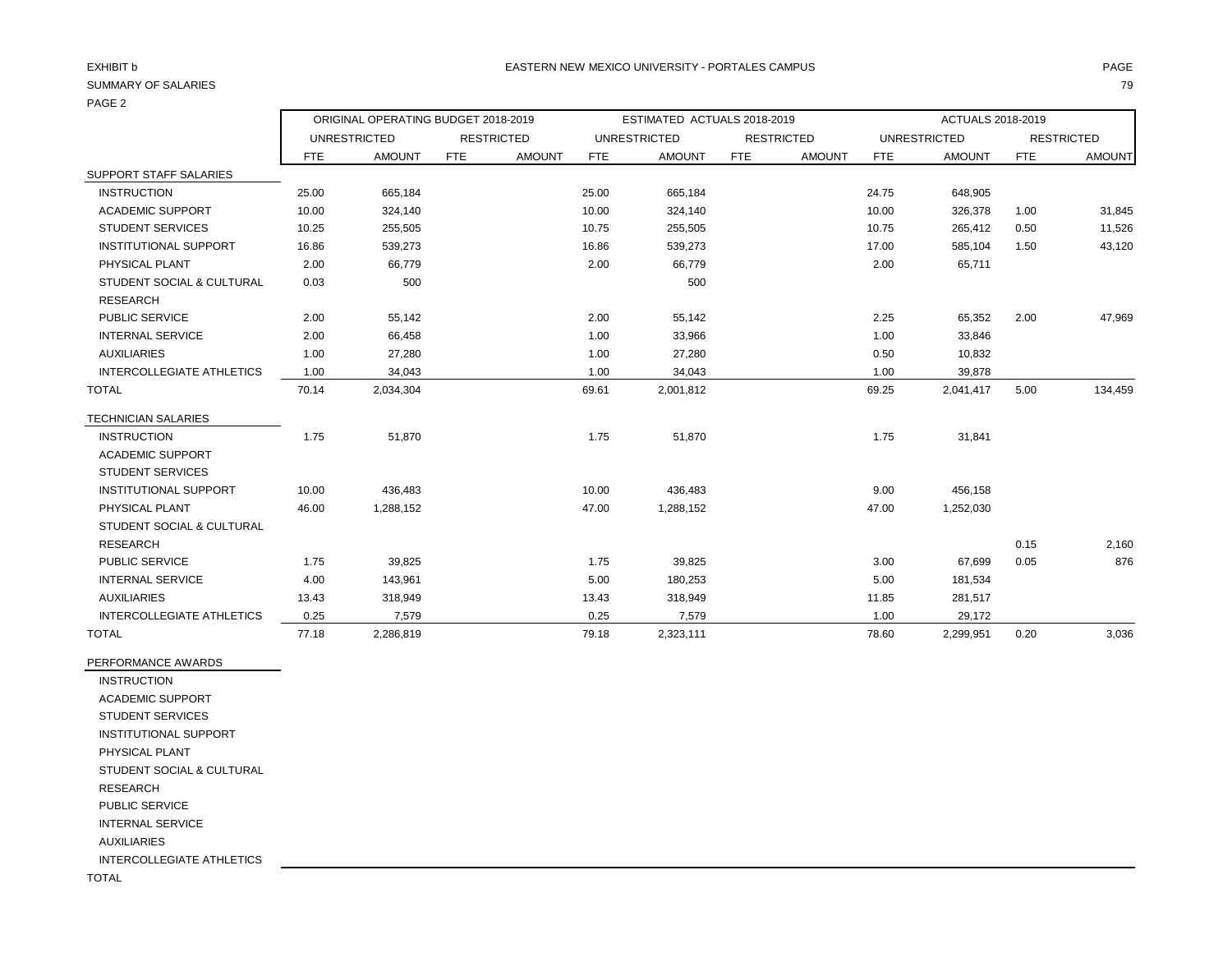|                                  | ORIGINAL OPERATING BUDGET 2018-2019 |               |       |                   | ESTIMATED ACTUALS 2018-2019 |                     |            |                   | ACTUALS 2018-2019 |                     |            |                   |
|----------------------------------|-------------------------------------|---------------|-------|-------------------|-----------------------------|---------------------|------------|-------------------|-------------------|---------------------|------------|-------------------|
|                                  | <b>UNRESTRICTED</b>                 |               |       | <b>RESTRICTED</b> |                             | <b>UNRESTRICTED</b> |            | <b>RESTRICTED</b> |                   | <b>UNRESTRICTED</b> |            | <b>RESTRICTED</b> |
|                                  | <b>FTE</b>                          | <b>AMOUNT</b> | FTE   | <b>AMOUNT</b>     | <b>FTE</b>                  | <b>AMOUNT</b>       | <b>FTE</b> | <b>AMOUNT</b>     | <b>FTE</b>        | <b>AMOUNT</b>       | <b>FTE</b> | <b>AMOUNT</b>     |
| <b>STUDENT SALARIES</b>          |                                     |               |       |                   |                             |                     |            |                   |                   |                     |            |                   |
| <b>INSTRUCTION</b>               | 10.92                               | 170,285       |       |                   | 10.92                       | 170,285             |            |                   | 10.02             | 156,258             | 0.09       | 1,400             |
| <b>ACADEMIC SUPPORT</b>          | 8.21                                | 128,009       |       |                   | 8.21                        | 128,009             |            |                   | 7.87              | 126,567             | 4.19       | 65,324            |
| <b>STUDENT SERVICES</b>          | 11.29                               | 176,139       |       |                   | 9.63                        | 150,276             |            |                   | 7.59              | 118,406             | 1.77       | 27,662            |
| INSTITUTIONAL SUPPORT            | 6.55                                | 102,121       |       |                   | 6.55                        | 102,121             |            |                   | 6.14              | 95,850              | 4.77       | 74,388            |
| PHYSICAL PLANT                   | 4.83                                | 75,297        |       |                   | 4.83                        | 75,297              |            |                   | 2.94              | 45,819              |            |                   |
| STUDENT SOCIAL & CULTURAL        | 6.97                                | 108,685       |       |                   | 6.97                        | 108,685             |            |                   | 7.11              | 110,925             |            |                   |
| <b>RESEARCH</b>                  | 0.08                                | 1,300         |       |                   | 0.08                        | 1,300               |            |                   | 0.03              | 390                 | 2.93       | 45,644            |
| PUBLIC SERVICE                   | 2.16                                | 33,705        |       |                   | 2.16                        | 33,705              |            |                   | 2.46              | 38,316              | 3.48       | 54,287            |
| <b>INTERNAL SERVICE</b>          | 8.52                                | 132,940       |       |                   | 8.52                        | 132,940             |            |                   | 5.83              | 90,998              |            |                   |
| <b>AUXILIARIES</b>               | 13.44                               | 209,660       |       |                   | 13.44                       | 209,660             |            |                   | 10.28             | 160,420             |            |                   |
| INTERCOLLEGIATE ATHLETICS        | 2.26                                | 35,282        |       |                   | 2.26                        | 35,282              |            |                   | 2.33              | 36,372              |            |                   |
| <b>TOTAL</b>                     | 75.22                               | 1,173,423     |       |                   | 73.56                       | 1,147,560           |            |                   | 62.60             | 980,320             | 17.22      | 268,704           |
| <b>OTHER SALARIES</b>            |                                     |               |       |                   |                             |                     |            |                   |                   |                     |            |                   |
| <b>INSTRUCTION</b>               | 0.30                                | 4,677         |       |                   | 0.30                        | 4,677               |            |                   | 0.81              | 12,663              | 0.64       | 10,000            |
| <b>ACADEMIC SUPPORT</b>          | 0.70                                | 22,408        |       |                   | 1.44                        | 22,408              |            |                   | 0.66              | 10,253              | 0.30       | 4,716             |
| <b>STUDENT SERVICES</b>          | 1.00                                | 20,530        |       |                   | 1.00                        | 20,530              |            |                   | 1.00              | 16,558              |            |                   |
| INSTITUTIONAL SUPPORT            | 1.48                                | 39,736        |       |                   | 2.55                        | 39,736              |            |                   | 1.11              | 17,305              | 1.38       | 21,525            |
| PHYSICAL PLANT                   | 0.35                                | 7,018         |       |                   | 0.45                        | 7,018               |            |                   | 0.46              | 7,217               |            |                   |
| STUDENT SOCIAL & CULTURAL        |                                     |               |       |                   |                             |                     |            |                   | 0.05              | 751                 |            |                   |
| <b>RESEARCH</b>                  |                                     |               |       |                   |                             |                     |            |                   |                   |                     | 1.29       | 20,075            |
| PUBLIC SERVICE                   |                                     |               |       |                   |                             |                     |            |                   | 0.24              | 3,702               | 1.20       | 18,754            |
| <b>INTERNAL SERVICE</b>          |                                     |               |       |                   |                             |                     |            |                   |                   |                     |            |                   |
| <b>AUXILIARIES</b>               | 0.13                                | 2,000         |       |                   | 0.13                        | 2,000               |            |                   |                   |                     |            |                   |
| INTERCOLLEGIATE ATHLETICS        | 2.56                                | 39.960        |       |                   | 2.56                        | 39,960              |            |                   | 1.87              | 29,184              |            |                   |
| <b>TOTAL</b>                     | 6.52                                | 136,329       |       |                   | 8.42                        | 136,329             |            |                   | 6.20              | 97,634              | 4.81       | 75,070            |
| FEDERAL WORK STUDY SALARIES      |                                     |               |       |                   |                             |                     |            |                   |                   |                     |            |                   |
| <b>INSTRUCTION</b>               |                                     |               | 23.19 | 361,828           |                             |                     | 23.19      | 361,828           |                   |                     | 8.72       | 136,033           |
| <b>ACADEMIC SUPPORT</b>          |                                     |               | 12.61 | 196,740           |                             |                     | 12.61      | 196,740           |                   |                     | 6.00       | 93,603            |
| <b>STUDENT SERVICES</b>          |                                     |               |       | 148,040           |                             |                     |            |                   |                   |                     | 6.31       | 98,465            |
| <b>INSTITUTIONAL SUPPORT</b>     |                                     |               | 7.17  | 111,848           |                             |                     | 7.17       | 111,848           |                   |                     | 4.82       | 75,188            |
| PHYSICAL PLANT                   |                                     |               | 0.26  | 4,000             |                             |                     |            |                   |                   |                     | 0.74       | 11,577            |
| STUDENT SOCIAL & CULTURAL        | 0.71                                | 10,998        | 2.12  | 32,994            | 0.71                        | 10,998              | 2.12       | 32,994            |                   |                     | 1.13       | 17,563            |
| <b>RESEARCH</b>                  |                                     |               |       |                   |                             |                     |            |                   |                   |                     | 0.23       | 3,578             |
| PUBLIC SERVICE                   | 0.80                                | 12,500        | 2.40  | 37,500            | 0.80                        | 12,500              | 2.40       | 37,500            |                   |                     | 2.52       | 39,248            |
| <b>INTERNAL SERVICE</b>          | 1.76                                | 27,489        | 5.29  | 82,467            | 1.76                        | 27,489              | 5.29       | 82,467            |                   |                     | 4.04       | 63,096            |
| <b>STUDENT AID</b>               | 0.39                                | 6,100         |       | 12,000            | 0.39                        | 6,100               |            | 12,000            | 0.17              | 2,609               |            | 209,016           |
| <b>AUXILIARIES</b>               | 0.67                                | 10,460        | 2.01  | 31,380            | 0.67                        | 10,460              | 2.01       | 31,380            |                   |                     | 3.24       | 50,583            |
| <b>INTERCOLLEGIATE ATHLETICS</b> | 0.22                                | 3,500         | 0.67  | 10,500            | 0.22                        | 3,500               | 0.67       | 10,500            |                   |                     | 0.71       | 11,092            |
| <b>TOTAL</b>                     | 4.55                                | 71,047        | 55.72 | 1,029,297         | 4.55                        | 71,047              | 55.47      | 877,257           | 0.17              | 2,609               | 38.46      | 809,042           |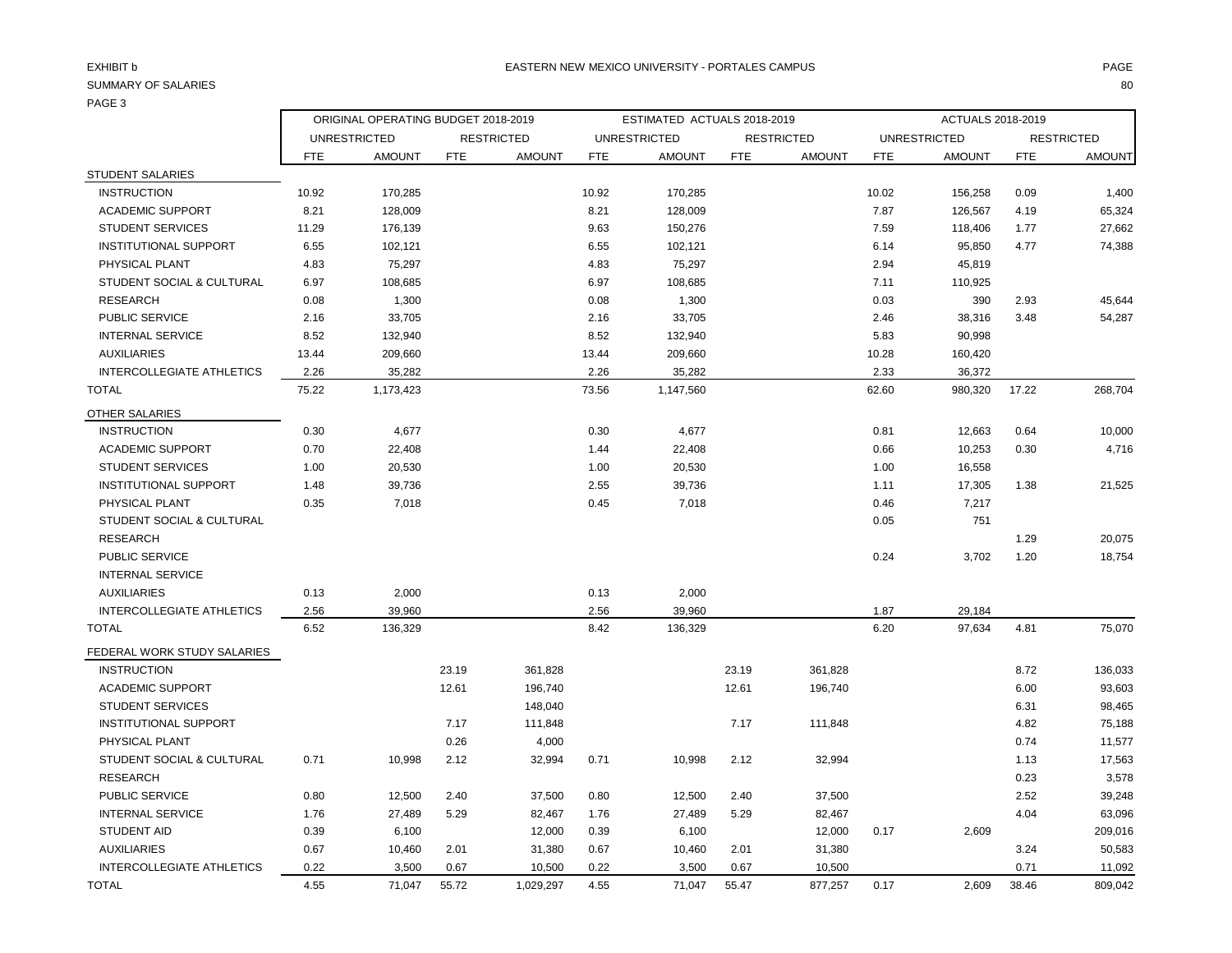| PAGE 4                       |                                     |               |       |                   |                             |               |       |                   |      |               |       |                   |
|------------------------------|-------------------------------------|---------------|-------|-------------------|-----------------------------|---------------|-------|-------------------|------|---------------|-------|-------------------|
|                              | ORIGINAL OPERATING BUDGET 2018-2019 |               |       |                   | ESTIMATED ACTUALS 2018-2019 |               |       | ACTUALS 2018-2019 |      |               |       |                   |
|                              |                                     | UNRESTRICTED  |       | <b>RESTRICTED</b> |                             | UNRESTRICTED  |       | <b>RESTRICTED</b> |      | UNRESTRICTED  |       | <b>RESTRICTED</b> |
|                              | FTE                                 | <b>AMOUNT</b> | FTE   | <b>AMOUNT</b>     | FTE.                        | <b>AMOUNT</b> | FTE   | <b>AMOUNT</b>     | FTE  | <b>AMOUNT</b> | FTE   | <b>AMOUNT</b>     |
| STATE WORK STUDY SALARIES    |                                     |               |       |                   |                             |               |       |                   |      |               |       |                   |
| <b>INSTRUCTION</b>           | 0.81                                | 12,678        | 3.25  | 50,712            | 0.81                        | 12,678        | 3.25  | 50,712            | 0.72 | 11,289        | 2.89  | 45,156            |
| <b>ACADEMIC SUPPORT</b>      | 0.75                                | 11,650        | 2.99  | 46,600            | 0.75                        | 11,650        | 2.99  | 46,600            | 0.55 | 8,594         | 2.35  | 36,594            |
| <b>STUDENT SERVICES</b>      | 0.90                                | 13,989        | 3.59  | 55,956            | 0.90                        | 13,989        | 3.59  | 55,956            | 0.30 | 4,687         | 1.45  | 22,566            |
| <b>INSTITUTIONAL SUPPORT</b> | 0.49                                | 7,641         | 1.96  | 30,564            | 0.49                        | 7,641         | 1.96  | 30,564            | 0.25 | 3,854         | 1.06  | 16,469            |
| PHYSICAL PLANT               |                                     |               |       |                   |                             |               |       |                   | 0.10 | 1,512         | 0.39  | 6,046             |
| STUDENT SOCIAL & CULTURAL    | 0.17                                | 2,681         | 0.69  | 10,724            | 0.17                        | 2,681         | 0.69  | 10,724            | 0.05 | 827           | 0.21  | 3,306             |
| <b>RESEARCH</b>              | 0.10                                | 1,600         | 0.41  | 6,400             | 0.10                        | 1,600         | 0.41  | 6,400             |      |               | 0.02  | 300               |
| <b>PUBLIC SERVICE</b>        |                                     |               |       |                   |                             |               |       |                   | 0.18 | 2,787         | 1.18  | 18,364            |
| <b>INTERNAL SERVICE</b>      | 0.11                                | 1,769         | 0.45  | 7,076             | 0.11                        | 1,769         | 0.45  | 7,076             | 0.11 | 1,659         | 0.43  | 6,638             |
| <b>AUXILIARIES</b>           | 0.07                                | 1,133         | 0.29  | 4,532             | 0.07                        | 1,133         | 0.29  | 4,532             | 0.12 | 1,877         | 0.49  | 7,574             |
| INTERCOLLEGIATE ATHLETICS    | 0.22                                | 3,500         | 0.90  | 14,000            | 0.22                        | 3,500         | 0.90  | 14,000            | 0.12 | 1,831         | 0.47  | 7,324             |
| <b>TOTAL</b>                 | 3.63                                | 56,641        | 14.52 | 226,564           | 3.63                        | 56,641        | 14.52 | 226,564           | 2.49 | 38,916        | 10.92 | 170,338           |
|                              |                                     |               |       |                   |                             |               |       |                   |      |               |       |                   |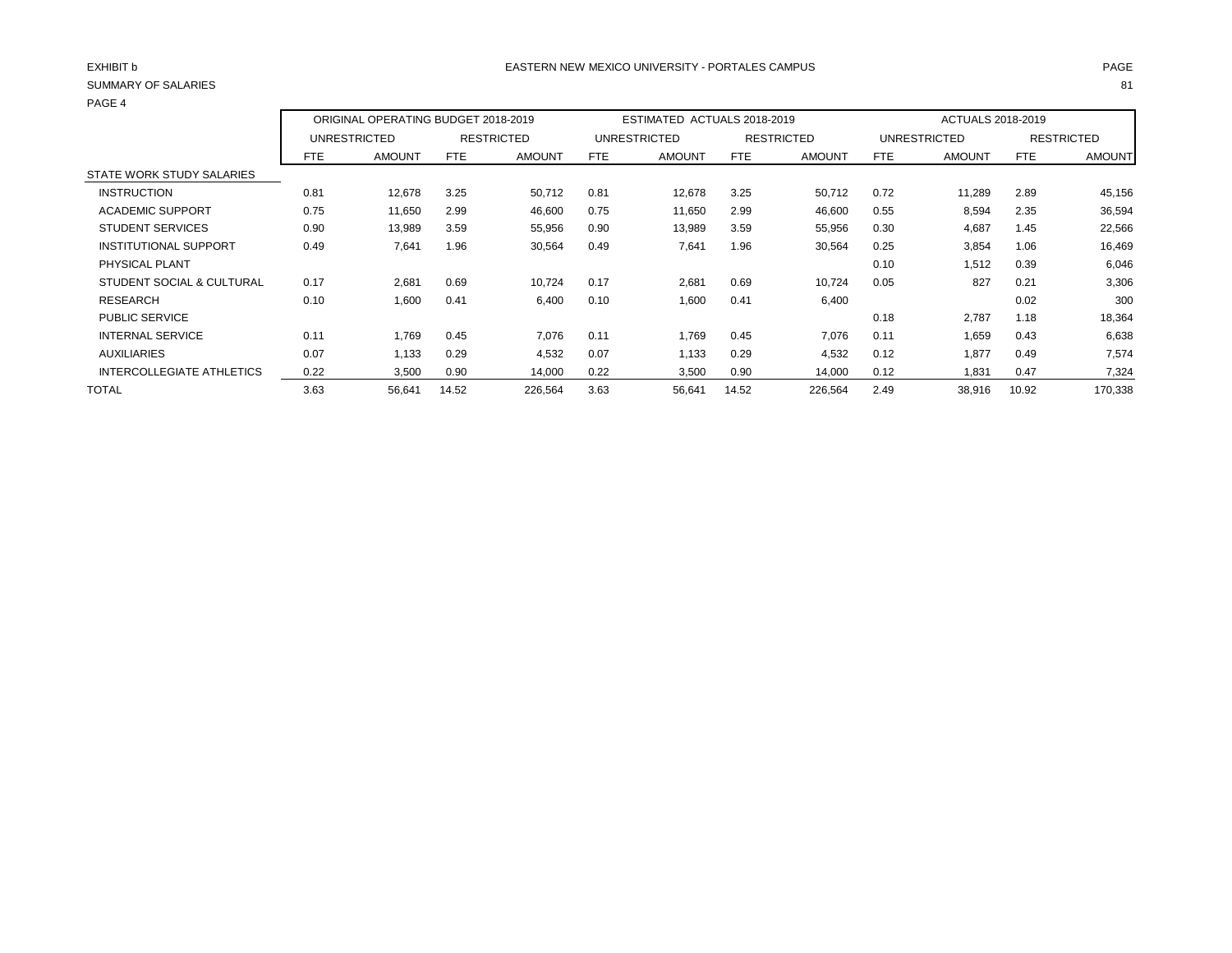| PAGE 5                      |        |                                     |                   |               |            |                             |            |                   |                   |                     |            |                   |
|-----------------------------|--------|-------------------------------------|-------------------|---------------|------------|-----------------------------|------------|-------------------|-------------------|---------------------|------------|-------------------|
|                             |        | ORIGINAL OPERATING BUDGET 2018-2019 |                   |               |            | ESTIMATED ACTUALS 2018-2019 |            |                   | ACTUALS 2018-2019 |                     |            |                   |
|                             |        | <b>UNRESTRICTED</b>                 | <b>RESTRICTED</b> |               |            | <b>UNRESTRICTED</b>         |            | <b>RESTRICTED</b> |                   | <b>UNRESTRICTED</b> |            | <b>RESTRICTED</b> |
|                             | FTE    | <b>AMOUNT</b>                       | <b>FTE</b>        | <b>AMOUNT</b> | <b>FTE</b> | <b>AMOUNT</b>               | <b>FTE</b> | <b>AMOUNT</b>     | <b>FTE</b>        | <b>AMOUNT</b>       | <b>FTE</b> | <b>AMOUNT</b>     |
| <b>TOTAL SALARIES</b>       |        |                                     |                   |               |            |                             |            |                   |                   |                     |            |                   |
| PROFESSIONAL                | 176.88 | 9,955,440                           |                   |               | 175.01     | 9,860,289                   |            |                   | 173.19            | 9,719,749           | 18.25      | 948,276           |
| <b>FACULTY</b>              | 176.33 | 12,381,028                          |                   |               | 176.33     | 12,381,028                  |            |                   | 184.70            | 12,648,626          | 0.05       | 631               |
| <b>GRADUATE ASSISTANT</b>   | 45.81  | 778,750                             |                   |               | 45.81      | 778,750                     |            |                   | 43.80             | 743,456             | 0.25       | 4,003             |
| <b>SUPPORT STAFF</b>        | 70.14  | 2,034,304                           |                   |               | 69.61      | 2,001,812                   |            |                   | 69.25             | 2,041,417           | 5.00       | 134,459           |
| <b>TECHNICIAN</b>           | 77.18  | 2,286,819                           |                   |               | 79.18      | 2,323,111                   |            |                   | 78.60             | 2,299,951           | 0.20       | 3,036             |
| <b>OTHER FRINGE</b>         |        |                                     |                   |               |            |                             |            |                   |                   |                     |            |                   |
| <b>STUDENT</b>              | 75.22  | 1,173,423                           |                   |               | 73.56      | 1,147,560                   |            |                   | 62.60             | 980,320             | 17.22      | 268,704           |
| <b>OTHER</b>                | 6.52   | 136,329                             |                   |               | 8.42       | 136,329                     |            |                   | 6.20              | 97,634              | 4.81       | 75,070            |
| FEDERAL WORK STUDY          | 4.55   | 71,047                              | 55.72             | 1,029,297     | 4.55       | 71,047                      | 55.47      | 877,257           | 0.17              | 2,609               | 38.46      | 809,042           |
| <b>STATE WORK STUDY</b>     | 3.63   | 56,641                              | 14.52             | 226,564       | 3.63       | 56,641                      | 14.52      | 226,564           | 2.49              | 38,916              | 10.92      | 170,338           |
| <b>GRAND TOTAL SALARIES</b> | 636.27 | 28,873,781                          | 70.24             | 1,255,861     | 636.11     | 28,756,567                  | 69.99      | 1,103,821         | 620.99            | 28,572,679          | 95.17      | 2,413,559         |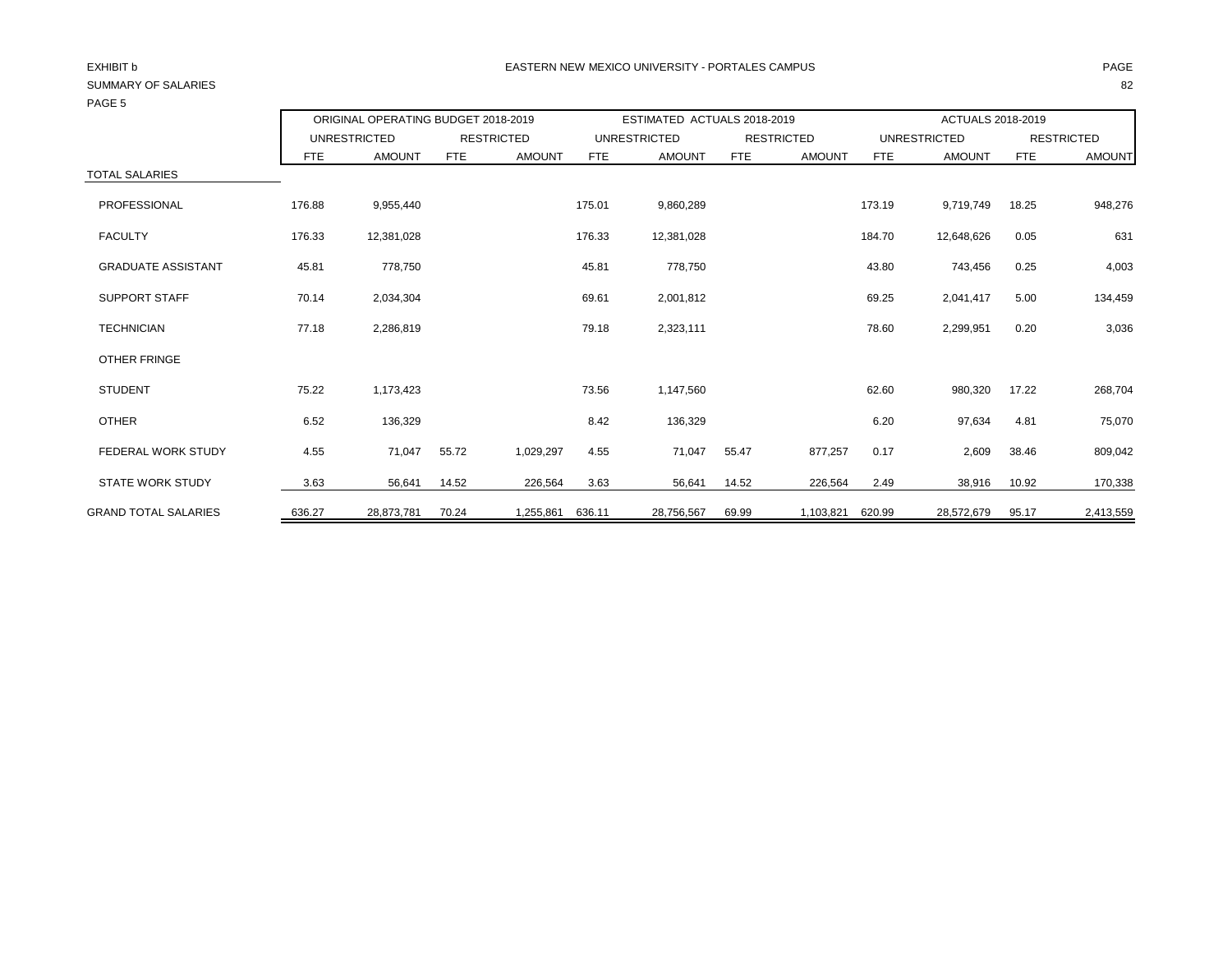|                                              | <b>ACTUAL BASE</b><br><b>SALARY INCREASE</b> |
|----------------------------------------------|----------------------------------------------|
| <b>RETURNING FACULTY</b>                     | \$<br>2,288.00                               |
| ADJUNCT FACULTY                              | \$                                           |
| AT-WILL EMPLOYEES                            | \$<br>2,288.00                               |
| RETURNING PROFESSIONAL STAFF (FLSA EXEMPT)   | \$<br>2,288.00                               |
| RETURNING SUPPORT STAFF (FLSA NON-EXEMPT)    | \$<br>2,288.00                               |
| <b>GRADUATE ASSISTANT/TEACHING ASSISTANT</b> | \$                                           |
| <b>STUDENTS</b>                              | \$                                           |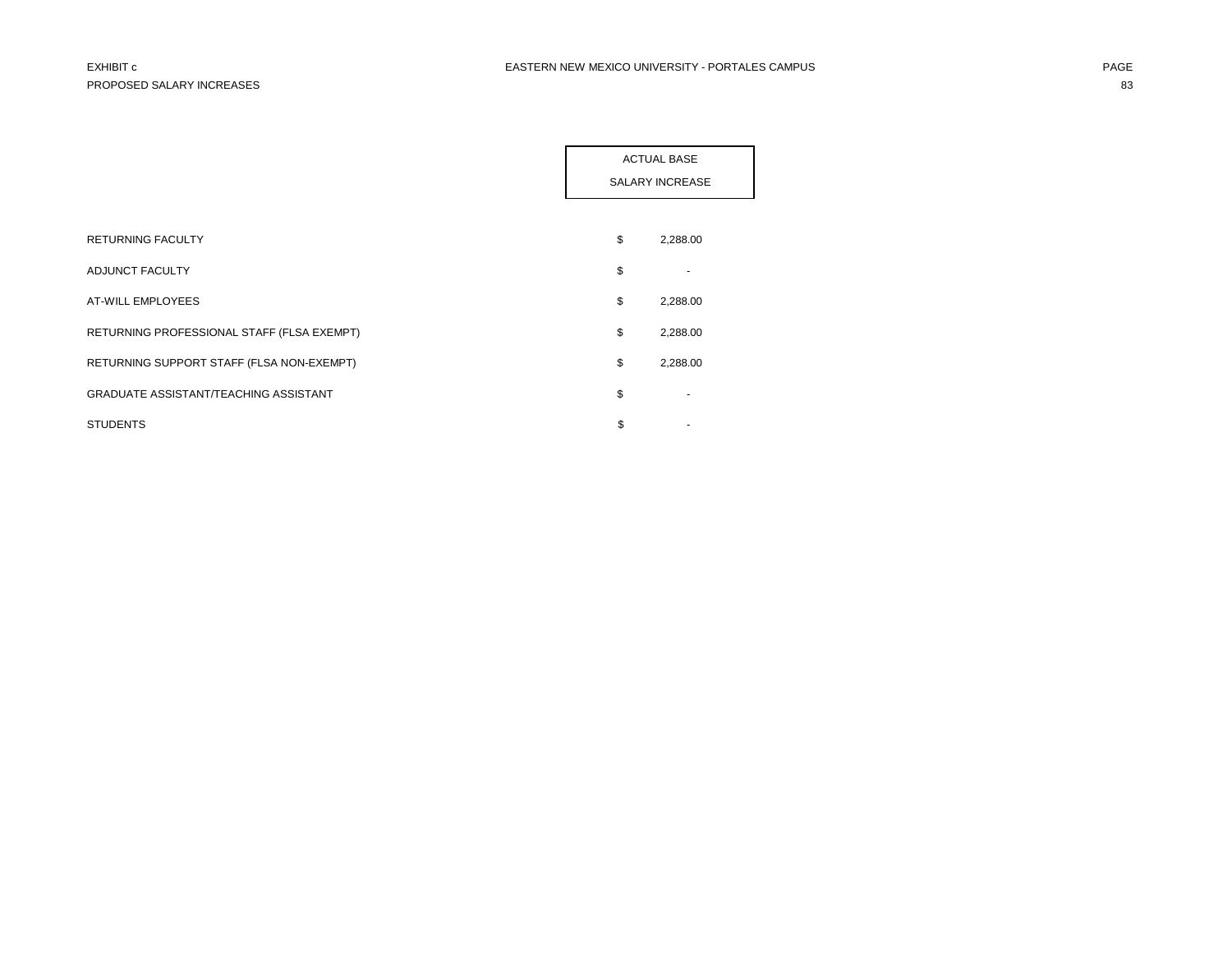TUITION, SUMMER SESSION REQUIRED FEES, REVENUE FROM FEES AND BOARD RATES 84

|                                            | ORIGINAL OPERATING BUDGET 2018-2019 |                       |          | ESTIMATED ACTUALS 2018-2019 |          | ACTUALS 2018-2019     |
|--------------------------------------------|-------------------------------------|-----------------------|----------|-----------------------------|----------|-----------------------|
| <b>REGULAR SEMESTER</b>                    |                                     |                       |          |                             |          |                       |
| UNDERGRADUATE TUITION                      |                                     |                       |          |                             |          |                       |
| PART-TIME STUDENTS (HOURLY RATE)           |                                     |                       |          |                             |          |                       |
| <b>RESIDENT</b>                            | 160.09                              |                       | 160.09   |                             | 160.09   |                       |
| NON-RESIDENT                               | 240.14                              |                       | 240.14   |                             | 240.14   |                       |
| FULL-TIME STUDENTS (PER SEMESTER)          |                                     |                       |          |                             |          |                       |
| <b>RESIDENT</b>                            | 1,921.08                            |                       | 1,921.08 |                             | 1,921.08 |                       |
| NON-RESIDENT                               | 2,881.68                            |                       | 2,881.68 |                             | 2,881.68 |                       |
| <b>SUMMER SESSION</b>                      |                                     |                       |          |                             |          |                       |
| <b>HOURLY TUITION RATE</b>                 | 160.09                              |                       | 160.09   |                             | 160.09   |                       |
| <b>GRADUATE TUITION</b>                    |                                     |                       |          |                             |          |                       |
| PART-TIME STUDENTS (HOURLY RATE)           |                                     |                       |          |                             |          |                       |
| <b>RESIDENT</b>                            | 183.89                              |                       | 183.89   |                             | 183.89   |                       |
| NON-RESIDENT                               | 275.84                              |                       | 275.84   |                             | 275.84   |                       |
| FULL-TIME STUDENTS (PER SEMESTER)          |                                     |                       |          |                             |          |                       |
| <b>RESIDENT</b>                            | 2,206.68                            |                       | 2,206.68 |                             | 2,206.68 |                       |
| NON-RESIDENT                               | 3,310.08                            |                       | 3,310.08 |                             | 3,310.08 |                       |
| <b>SUMMER SESSION</b>                      |                                     |                       |          |                             |          |                       |
| <b>HOURLY TUITION RATE</b>                 | 183.89                              |                       | 183.89   |                             | 183.89   |                       |
| REQUIRED FEES (ITEMIZED USE ON EX d PAGE 2 |                                     |                       |          |                             |          |                       |
| <b>FULL-TIME STUDENTS</b>                  | 1,128.36                            |                       | 1,128.36 |                             | 1,128.36 |                       |
| PART-TIME STUDENTS                         |                                     | 94.03 PER CREDIT HOUR |          | 94.03 PER CREDIT HOUR       |          | 94.03 PER CREDIT HOUR |
| NON-RESIDENT                               | 1,128.36                            |                       | 1,128.36 |                             | 1,128.36 |                       |
| TOTAL TUITION & REQUIRED FEES              |                                     |                       |          |                             |          |                       |
| FULL-TIME UNDERGRADUATE                    |                                     |                       |          |                             |          |                       |
| <b>RESIDENT</b>                            | 3,049.44                            |                       | 3,049.44 |                             | 3,049.44 |                       |
| NON-RESIDENT                               | 4,010.04                            |                       | 4,010.04 |                             | 4,010.04 |                       |
| <b>FULL-TIME GRADUATE</b>                  |                                     |                       |          |                             |          |                       |
| <b>RESIDENT</b>                            | 3,335.04                            |                       | 3,335.04 |                             | 3,335.04 |                       |
| NON-RESIDENT                               | 4,438.44                            |                       | 4,438.44 |                             | 4,438.44 |                       |
| ROOM RATES--RESIDENCE HALLS                |                                     |                       |          |                             |          |                       |
| <b>MINIMUM RATE</b>                        | 1,748.00                            |                       | 1,748.00 |                             | 1,748.00 |                       |
| <b>MAXIMUM RATE</b>                        | 2,409.00                            |                       | 2,409.00 |                             | 2,409.00 |                       |
| MAXIMUM RATE--SEMI PRIVATE SUITE           | 2,979.00                            |                       | 2,979.00 |                             | 2,979.00 |                       |
| <b>BOARD RATES</b>                         |                                     |                       |          |                             |          |                       |
| MAX RATE--CARTE BLANCHE                    | 1,833.00                            |                       | 1,833.00 |                             | 1,833.00 |                       |
| MIN RATE--BLOCK PLAN--35                   | 514.00                              |                       | 521.00   |                             | 521.00   |                       |
| MAX RATE--BLOCK PLAN                       | 836.00                              |                       | 855.00   |                             | 855.00   |                       |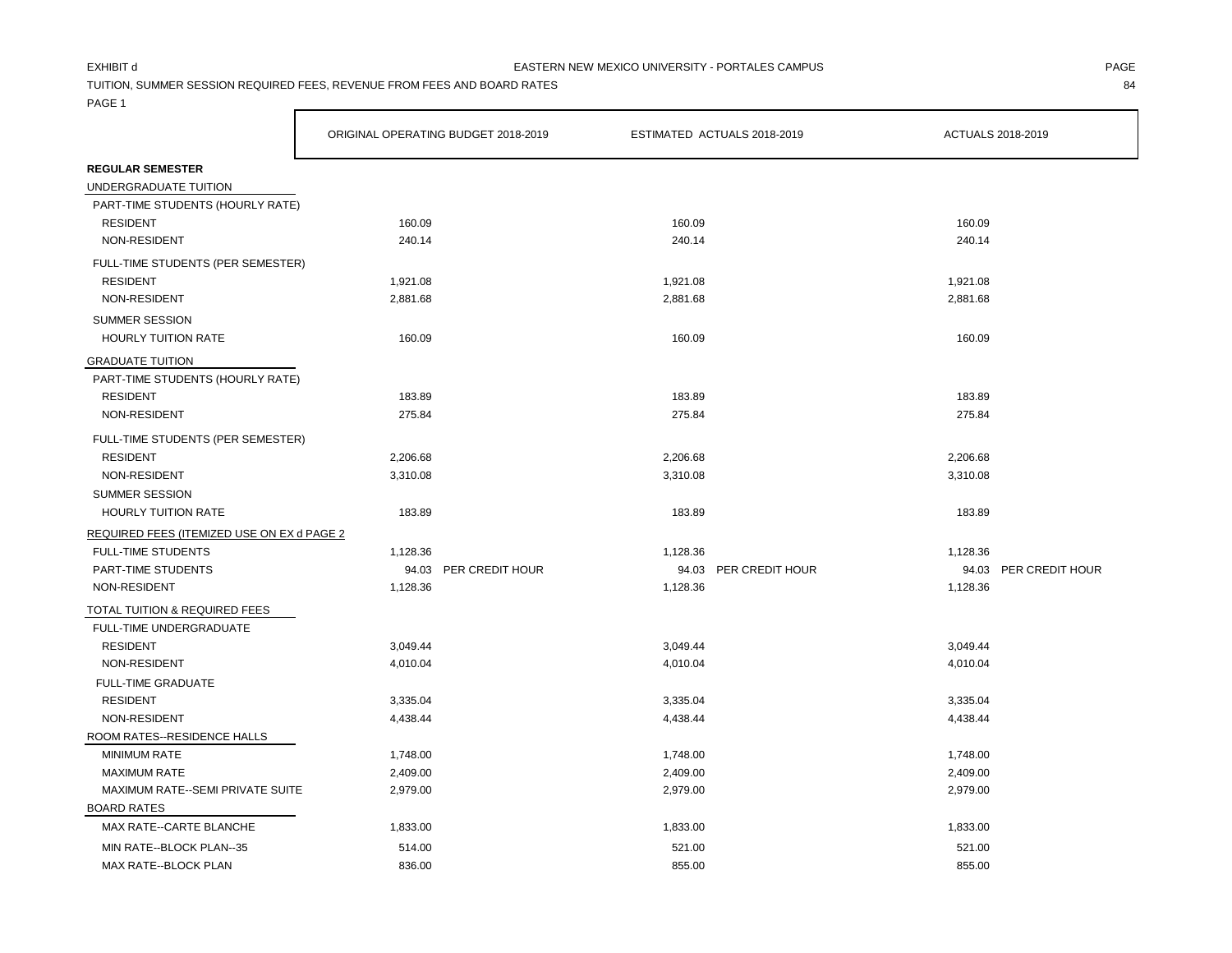## REQUIRED FEES--ITEMIZED USES 85 PAGE 2

Г

|                               | ORIGINAL OPERATING BUDGET 2018-2019 | ESTIMATED ACTUALS 2018-2019 | <b>ACTUALS 2018-2019</b> |
|-------------------------------|-------------------------------------|-----------------------------|--------------------------|
|                               |                                     |                             |                          |
| DISTRIBUTION OF REQUIRED FEES |                                     |                             |                          |
| <b>BOARD OF ACTIVITIES</b>    | 18.86                               | 18.86                       | 18.86                    |
| <b>TECHNOLOGY FEE</b>         | 35.00                               | 35.00                       | 35.00                    |
| <b>HEALTH SERVICES</b>        | 36.33                               | 36.33                       | 36.33                    |
| <b>ATHLETICS</b>              | 83.22                               | 83.22                       | 83.22                    |
| <b>DEBT SERVICE</b>           | 168.58                              | 168.58                      | 168.58                   |
| OTHER ACTIVITIES              | 800.29                              | 800.29                      | 800.29                   |
| <b>STADIUM FEE</b>            | 39.96                               | 39.96                       | 39.96                    |
| <b>TOTAL</b>                  | 1,182.24                            | 1,182.24                    | 1,182.24                 |

## ON-LINE REQUIRED FEES

UNDERGRADUATE (HOURLY) 17.00 per semester credit hour 17.00 per semester credit hour 17.00 per semester credit hour 17.00 per semester credit hour GRADUATE (HOURLY) 17.00 per semester credit hour 17.00 per semester credit hour 17.00 per semester credit hour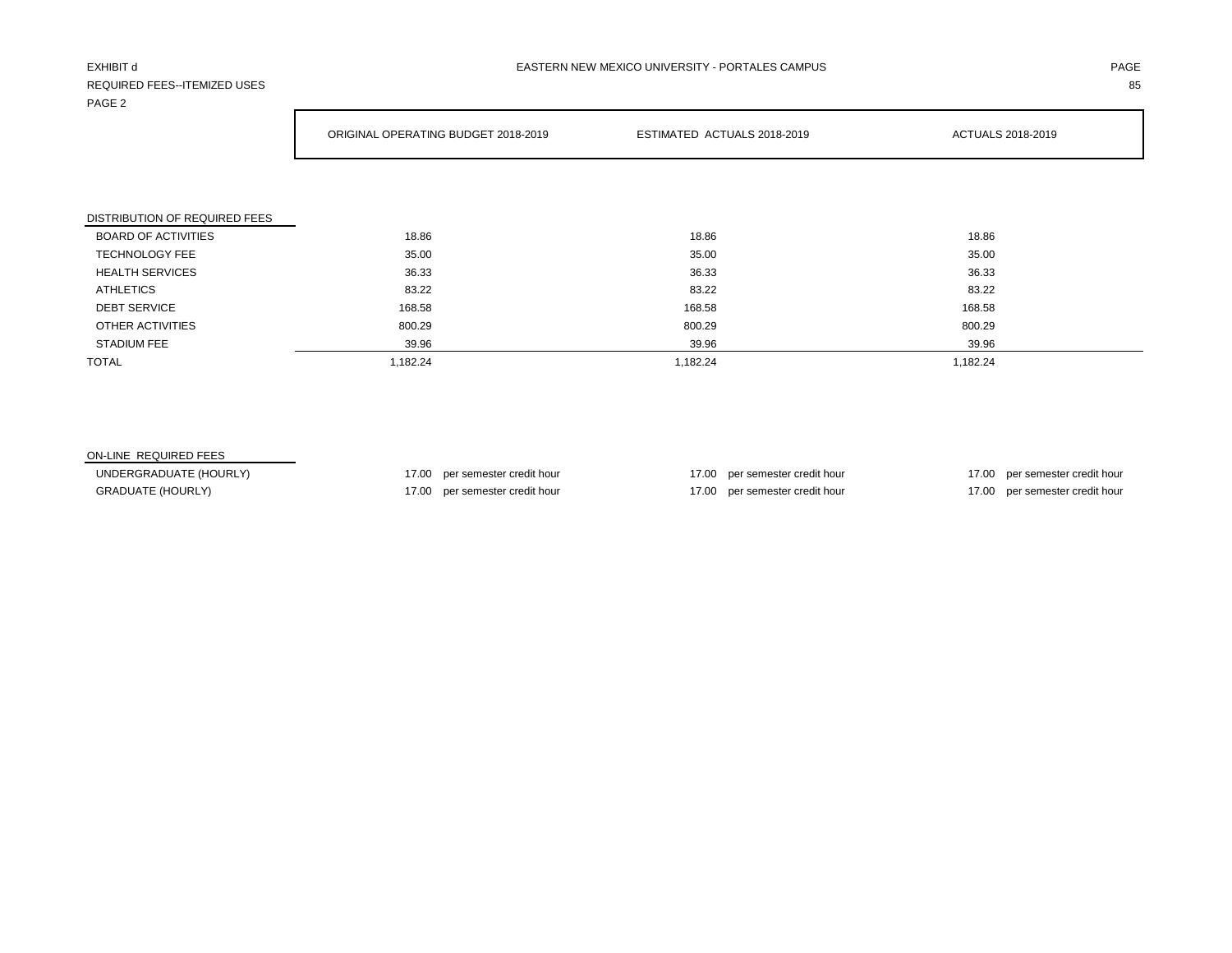# SALARIES OF PRINCIPAL OFFICERS 86

### EXHIBIT e PAGE PAGE IN THE SERVICE OF PAGE IN THE SERVICE ON THE SERVICE ON THE SERVICE OF PAGE IN THE SERVICE ONLY ERGENTLES CAMPUS AND RESIDENT OF PAGE IN THE SERVICE ON THE SERVICE ONLY A SERVICE ONLY A SERVICE ONLY A S

|                                                           |                         | ESTIMATED ACTUALS 2018-2019 | ACTUALS 2018-2019  |
|-----------------------------------------------------------|-------------------------|-----------------------------|--------------------|
| <b>POSITION</b>                                           | <b>NAME</b>             |                             |                    |
| EXHIBIT 10                                                |                         |                             |                    |
| DIRECTOR, EXTENDED LEARNING                               | <b>ROARK</b>            | 97,288                      | 97,288             |
| EXHIBIT 11                                                |                         |                             |                    |
| DIRECTOR, LIBRARY                                         | WALKER                  | 90,211                      | 90,211             |
| DEAN, COLLEGE OF LIBERAL ARTS & SCIENCE                   | <b>AYALA</b>            | 134,136                     | 134,136            |
| DEAN, COLLEGE OF BUSINESS                                 | INTERM, MONTGOMERY FY19 |                             |                    |
| INTERIM DEAN, COLLEGE OF FINE ARTS                        | <b>GENTRY</b>           | 125,288                     | 125,288            |
|                                                           | <b>GARCIA</b>           |                             |                    |
| DEAN, COLLEGE OF ED & TECHNOLOGY<br>DEAN, GRADUATE SCHOOL | WEEMS, FY19             | 128,772                     | 128,772            |
| ASST VP OF AA -- RES & DEV                                | <b>MONTGOMERY</b>       | 115,842<br>117,356          | 115,842            |
| ASST VP OF ACADEMIC AFFAIRS                               | <b>BALCH-LINDSAY</b>    | 107,288                     | 130,000<br>107,288 |
|                                                           |                         |                             |                    |
| EXHIBIT 12                                                |                         |                             |                    |
| DIRECTOR, FINANCIAL AID                                   | SMALL                   | 76,545                      | 76,545             |
| <b>INTERIM REGISTRAR</b>                                  | <b>BARGAS</b>           | 62,947                      | 62,947             |
| DIRECTOR, ADMISSIONS                                      | SPITZ                   | 76,545                      | 76,545             |
| EXHIBIT 13                                                |                         |                             |                    |
| PRESIDENT                                                 | <b>ELWELL</b>           | 245,000                     | 245,000            |
| VICE PRESIDENT, BUSINESS AFFAIRS                          | <b>SMART</b>            | 157,000                     | 157,000            |
| <b>CONTROLLER</b>                                         | <b>FLETCHER</b>         | 97,619                      | 97,619             |
| VICE PRESIDENT, ACADEMIC AFFAIRS                          | LAURENZ                 | 173,092                     | 173,092            |
| VICE PRESIDENT, STUDENT AFFAIRS                           | <b>LONG</b>             | 132,351                     | 132,351            |
| VICE PRESIDENT, TECHNOLOGY/SYSTEMS; CIO                   | <b>ELSWICK</b>          | 139,000                     | 139,000            |
| EXECUTIVE DIR, PLANNING AND ANALYSIS                      | CALDWELL                | 110,000                     | 110,000            |
| DIRECTOR, DEVELOPMENT                                     | <b>BARTL</b>            | 83,000                      | 83,000             |
| <b>EXHIBIT 14</b>                                         |                         |                             |                    |
| DIRECTOR, PHYSICAL PLANT                                  | <b>KANMORE</b>          | 95,000                      | 95,000             |
| <b>EXHIBIT 17</b>                                         |                         |                             |                    |
| DIRECTOR, PUBLIC BROADCASTING                             | <b>RYAN</b>             | 99,333                      | 99,333             |
| EXHIBIT 21                                                |                         |                             |                    |
| DIRECTOR, ATHLETICS                                       | WAGGONER                | 95,208                      | 95,208             |
| COACH, FOOTBALL                                           | <b>LEE</b>              | 101,000                     | 101,000            |
| COACH, BASKETBALL - MEN'S                                 | <b>SEGLER</b>           | 80,058                      | 80,058             |
| COACH, BASKETBALL - WOMEN'S                               | <b>PROCK</b>            | 74,000                      | 74,000             |

 $\mathsf{r}$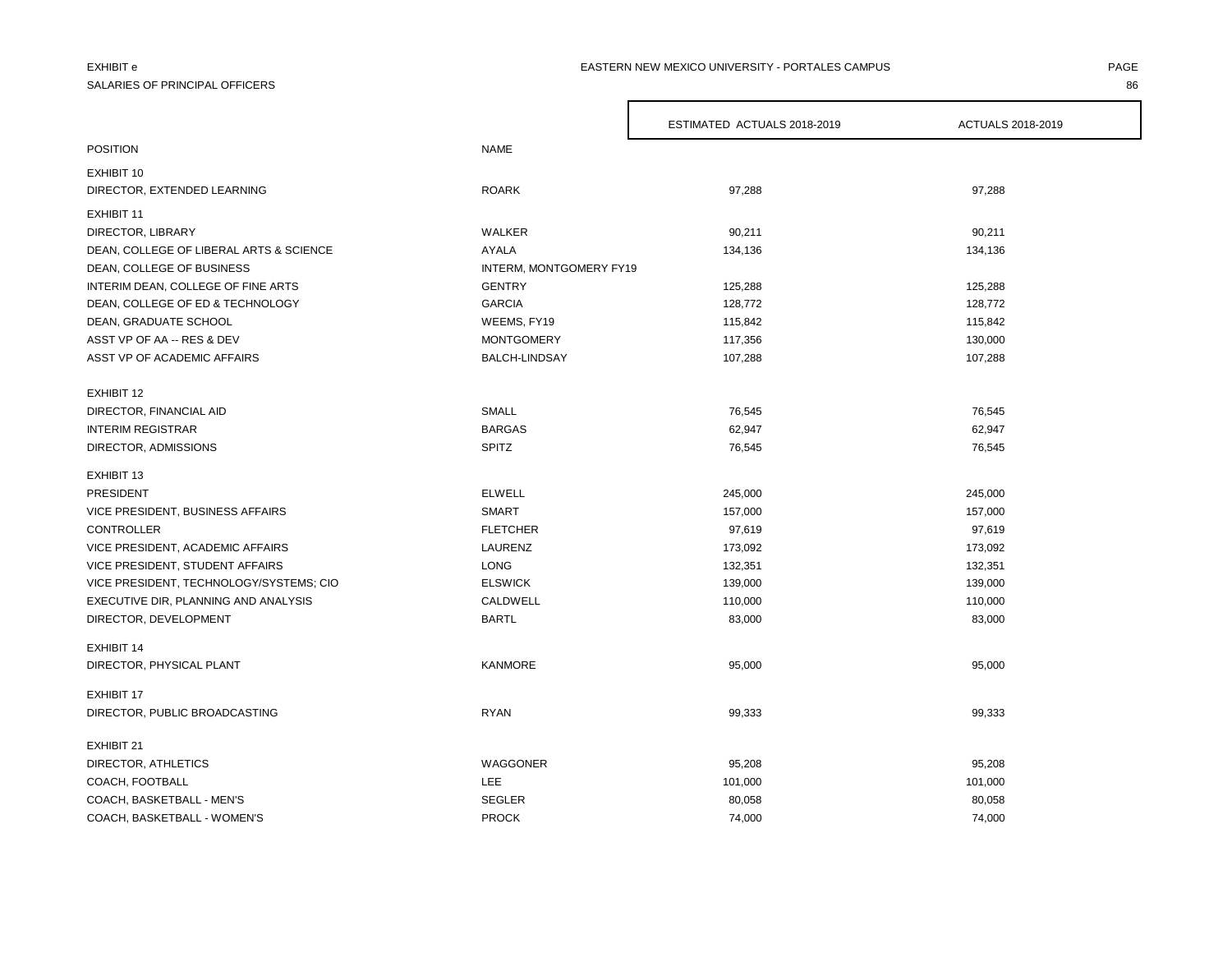| <b>EXHIBIT f</b>           | EASTERN NEW MEXICO UNIVERSITY - PORTALES CAMPUS | PAGE |
|----------------------------|-------------------------------------------------|------|
| PERKINS STUDENT LOAN FUNDS |                                                 | 87   |
| (NDSL)                     |                                                 |      |

|                      | ORIGINAL OPERATING BUDGET 2018-2019 | ESTIMATED ACTUALS 2018-2019 | ACTUALS 2018-2019 |  |  |
|----------------------|-------------------------------------|-----------------------------|-------------------|--|--|
| <b>FEDERAL GRANT</b> | 0                                   |                             | 0                 |  |  |
| TRANSFER FROM I & G  |                                     |                             |                   |  |  |